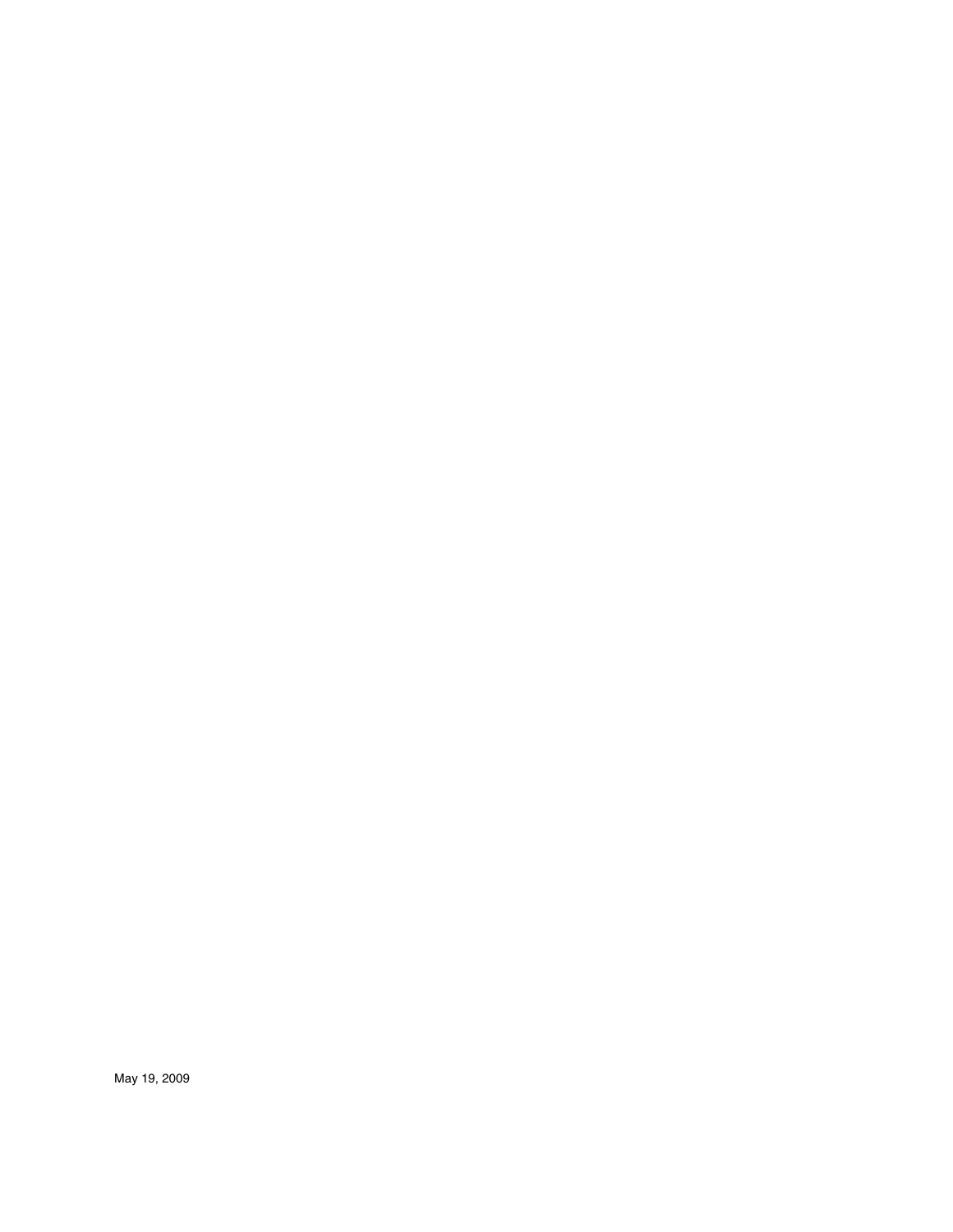## **NATIONAL AND COMMUNITY SERVICE ACT OF 1990**

(Public Law 101–610, Nov. 16, 1990, 104 Stat. 3127)

(42 U.S.C. 12501 et seq.)

[As Amended Through P.L. 111–13, Enacted April 21, 2009]

AN ACT To enhance national and community service, and for other purposes.

*Be it enacted by the Senate and House of Representatives of the United States of America in Congress assembled,* 

**SECTION 1. [42 U.S.C. 12501 note] SHORT TITLE AND TABLE OF CON-TENTS.** 

(a) SHORT TITLE.—This Act may be cited as the ''National and Community Service Act of 1990''.

(b) TABLE OF CONTENTS.—The table of contents of this Act is as follows:

Sec. 1. Short title and table of contents.

Sec. 2. Findings and purpose.

TITLE I—NATIONAL AND COMMUNITY SERVICE STATE GRANT PROGRAM

Subtitle A—General Provisions

Sec. 101. Definitions.

Sec. 102. Authority to make State grants.

Subtitle B—School-Based and Community-Based Service-Learning Programs

PART I—PROGRAMS FOR ELEMENTARY AND SECONDARY SCHOOL STUDENTS

- Sec. 111. Purpose.
- Sec. 111A. Definitions.
- Sec. 112. Assistance to States, territories, and Indian tribes.
- Sec. 112A. Allotments.
- Sec. 113. Applications. Sec. 114. Consideration of applications.
- Sec. 115. Participation of students and teachers from private schools.
- Sec. 116. Federal, State, and local contributions.
- Sec. 117. Limitations on uses of funds.

PART II—HIGHER EDUCATION INNOVATIVE PROGRAMS FOR COMMUNITY SERVICE

Sec. 118. Higher education innovative programs for community service.

Sec. 118A. Campuses of Service.

PART III—INNOVATIVE AND COMMUNITY-BASED SERVICE-LEARNING PROGRAMS AND RESEARCH

Sec. 119. Innovative and community-based service-learning programs and research.

PART IV—SERVICE-LEARNING IMPACT STUDY

Sec. 120. Study and report.

Subtitle C—National Service Trust Program

#### PART I—INVESTMENT IN NATIONAL SERVICE

- Sec. 121. Authority to provide assistance and approved national service positions.
- Sec. 122. National service programs eligible for program assistance.

**3**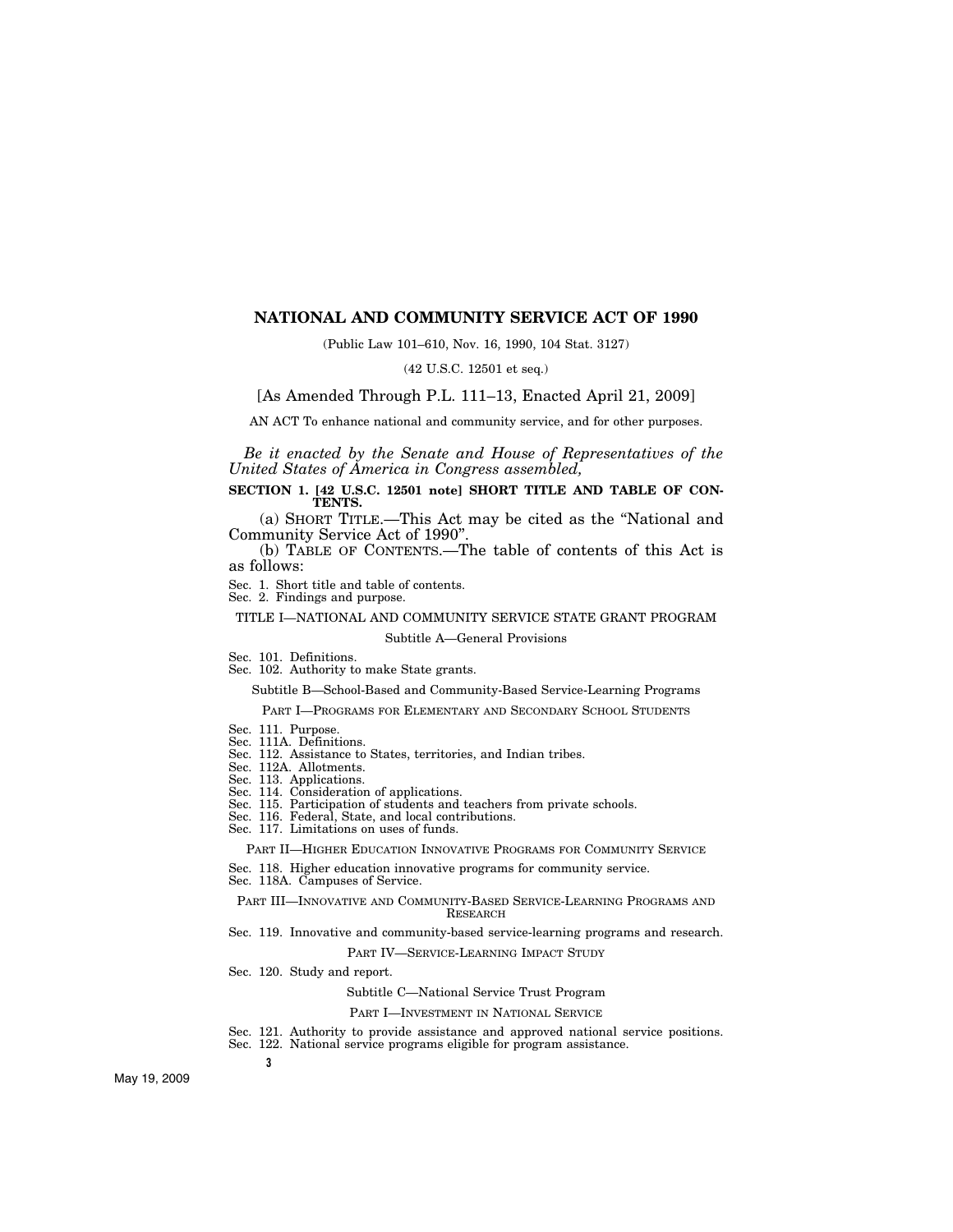- Sec. 123. Types of national service positions eligible for approval for national service educational awards.
- Sec. 124. Types of program assistance.
- Sec. 126. Other special assistance.

## PART II—APPLICATION AND APPROVAL PROCESS

- Sec. 129. Provision of assistance and approved national service positions.
- Sec. 129A. Educational awards only program.
- Sec. 130. Application for assistance and approved national service positions.
- Sec. 131. National service program assistance requirements.
- Sec. 132. Ineligible service categories.
- Sec. 132A. Prohibited activities and ineligible organizations.
- Sec. 133. Consideration of applications.

#### PART III—NATIONAL SERVICE PARTICIPANTS

- Sec. 137. Description of participants.
- Sec. 138. Selection of national service participants.
- Sec. 139. Terms of service.
- Sec. 140. Living allowances for national service participants.
- Sec. 141. National service educational awards.

#### Subtitle D—National Service Trust and Provision of Educational Awards

- Sec. 145. Establishment of the National Service Trust.
- Sec. 146. Individuals eligible to receive an educational award from the Trust.
- Sec. 146A. Certifications of successful completion of terms of service.
- Sec. 147. Determination of the amount of the educational award.
- Sec. 148. Disbursement of educational awards.
- Sec. 149. Approval process for approved positions.

#### Subtitle E—National Civilian Community Corps

- 
- Sec. 151. Purpose.<br>Sec. 152. Establis Sec. 152. Establishment of National Civilian Community Corps Program.<br>Sec. 153. National service program.
- Sec. 153. National service program.
- Sec. 154. Summer national service program.
- Sec. 155. National Civilian Community Corps.<br>Sec. 156. Training.
- Sec. 156. Training.<br>Sec. 157. Service pr<br>Sec. 158. Authorize
- Sec. 157. Service projects.
- Sec. 158. Authorized benefits for Corps members.
- 
- Sec. 159. Administrative provisions.<br>Sec. 160. Status of Corps members a Sec. 160. Status of Corps members and Corps personnel under Federal law.
- Sec. 161. Contract and grant authority.<br>Sec. 162. Responsibilities of Departmen
- Responsibilities of Department of Defense.
- Sec. 163. Advisory board.
- Sec. 164. Evaluations.
- Sec. 165. Definitions.

#### Subtitle F—Administrative Provisions

- Sec. 171. Family and medical leave.
- Sec. 172. Reports.
- Sec. 173. Supplementation.
- Sec. 174. Prohibition on use of funds.
- Sec. 175. Nondiscrimination.
- 
- Sec. 177. Nonduplication and nondisplacement.
- Sec. 176. Notice, hearing, and grievance procedures.<br>Sec. 177. Nonduplication and nondisplacement.<br>Sec. 178. State Commissions on National and Comm Sec. 178. State Commissions on National and Community Service.
- Sec. 179. Evaluation.
- Sec. 179A. Civic Health Assessment and volunteering research and evaluation.
- Sec. 180. Engagement of participants.<br>Sec. 181. Contingent extension.
- Contingent extension.
- Sec. 182. Partnerships with schools.
- Sec. 183. Rights of access, examination, and copying.
- Sec. 184. Drug-free workplace requirements.
- 
- Sec. 184A. Availability of assistance. Sec. 185. Consolidated application and reporting requirements.
- Sec. 186. Sustainability.
- Sec. 187. Grant periods.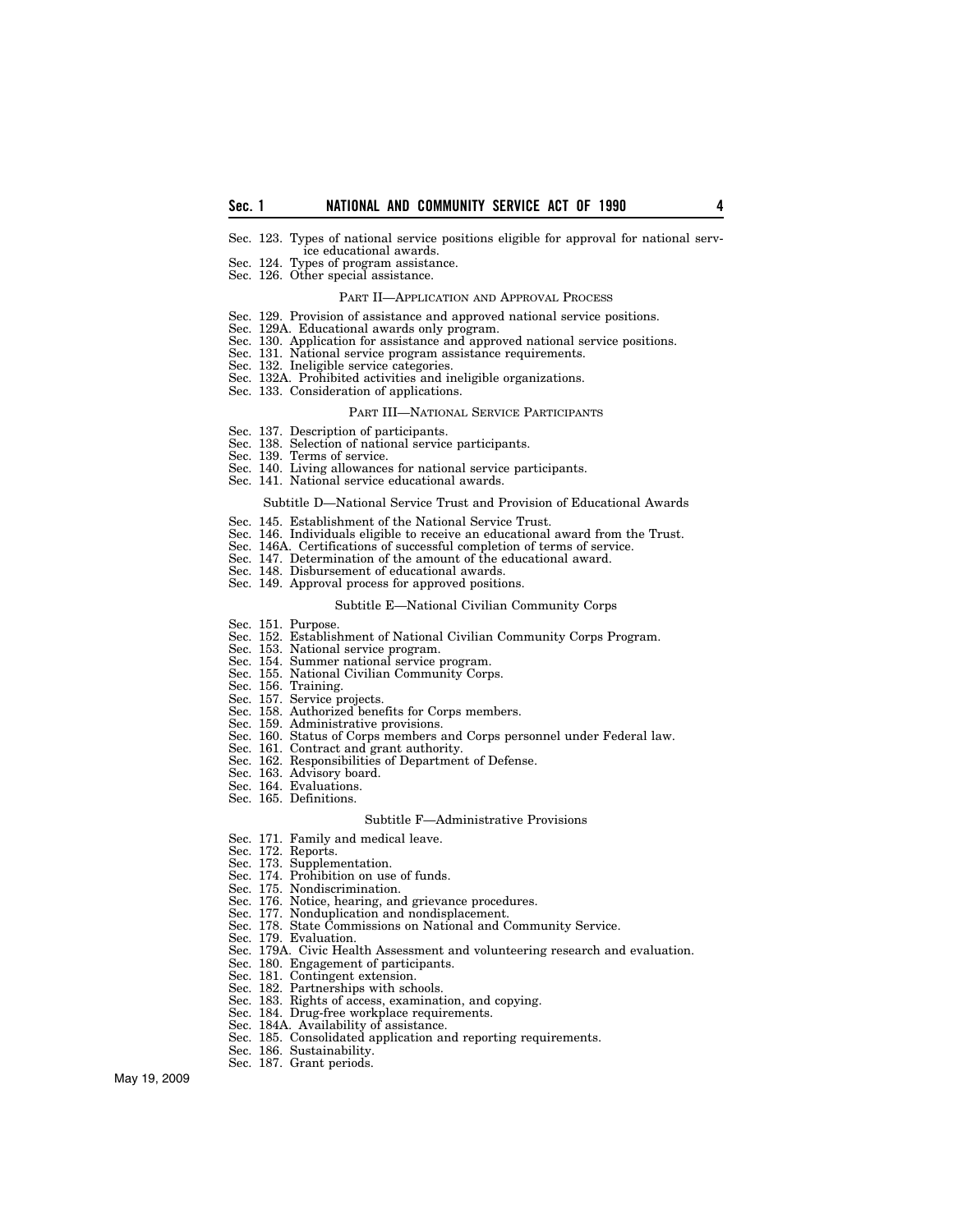- Sec. 188. Generation of volunteers.
- Sec. 189. Limitation on program grant costs.
- Sec. 189A. Matching requirements for severely economically distressed communities.
- Sec. 189B. Audits and reports.
- Sec. 189C. Restrictions on Federal Government and uses of Federal funds.
- Sec. 189D. Criminal history checks.

## Subtitle G—Corporation for National and Community Service

- Sec. 191. Corporation for National and Community Service.
- Sec. 192. Board of Directors.
- Sec. 192A. Authorities and duties of the Board of Directors.
- Sec. 193. Chief Executive Officer.
- Sec. 193A. Authorities and duties of the Chief Executive Officer.
- Sec. 194. Officers.
- Sec. 195. Employees, consultants, and other personnel.
- Sec. 196. Administration.
- Sec. 196A. Corporation State offices.
- Sec. 196B. Assignment to State Commissions.
- Sec. 196C. Study of involvement of veterans.

## Subtitle H—Investment for Quality and Innovation

#### PART I—ADDITIONAL CORPORATION ACTIVITIES TO SUPPORT NATIONAL SERVICE

- Sec. 198. Additional corporation activities to support national service.
- Sec. 198A. Presidential awards for service.
- Sec. 198B. ServeAmerica Fellowships.
- Sec. 198C. Silver Scholarships and Encore Fellowships.

## PART II—NATIONAL SERVICE RESERVE CORPS

### Sec. 198H. National Service Reserve Corps.

#### PART III—SOCIAL INNOVATION FUNDS PILOT PROGRAM

Sec. 198K. Funds.

#### PART IV—NATIONAL SERVICE PROGRAMS CLEARINGHOUSES; VOLUNTEER GENERATION

#### FUND

- Sec. 198O. National service programs clearinghouses.
- Sec. 198P. Volunteer generation fund.

## PART V—NONPROFIT CAPACITY BUILDING PROGRAM

Sec. 198S. Nonprofit capacity building.

## Subtitle I—American Conservation and Youth Corps

- Sec. 199. Short title.
- Sec. 199A. General authority.
- Sec. 199B. Limitation on purchase of capital equipment.
- Sec. 199C. State application.
- Sec. 199D. Focus of programs.
- Sec. 199E. Related programs.
- Sec. 199F. Public lands or Indian lands.
- Sec. 199G. Training and education services.
- Sec. 199H. Preference for certain projects.
- Sec. 199I. Age and citizenship criteria for enrollment.
- Sec. 199J. Use of volunteers.
- Sec. 199K. Living allowance.
- Sec. 199L. Joint programs.
- Sec. 199M. Federal and State employee status.

## Subtitle J—Training and Technical Assistance

### Sec. 199N. Training and technical assistance.

#### TITLE II—MODIFICATIONS OF EXISTING PROGRAMS

#### Subtitle A—Publication

Sec. 201. Information for students.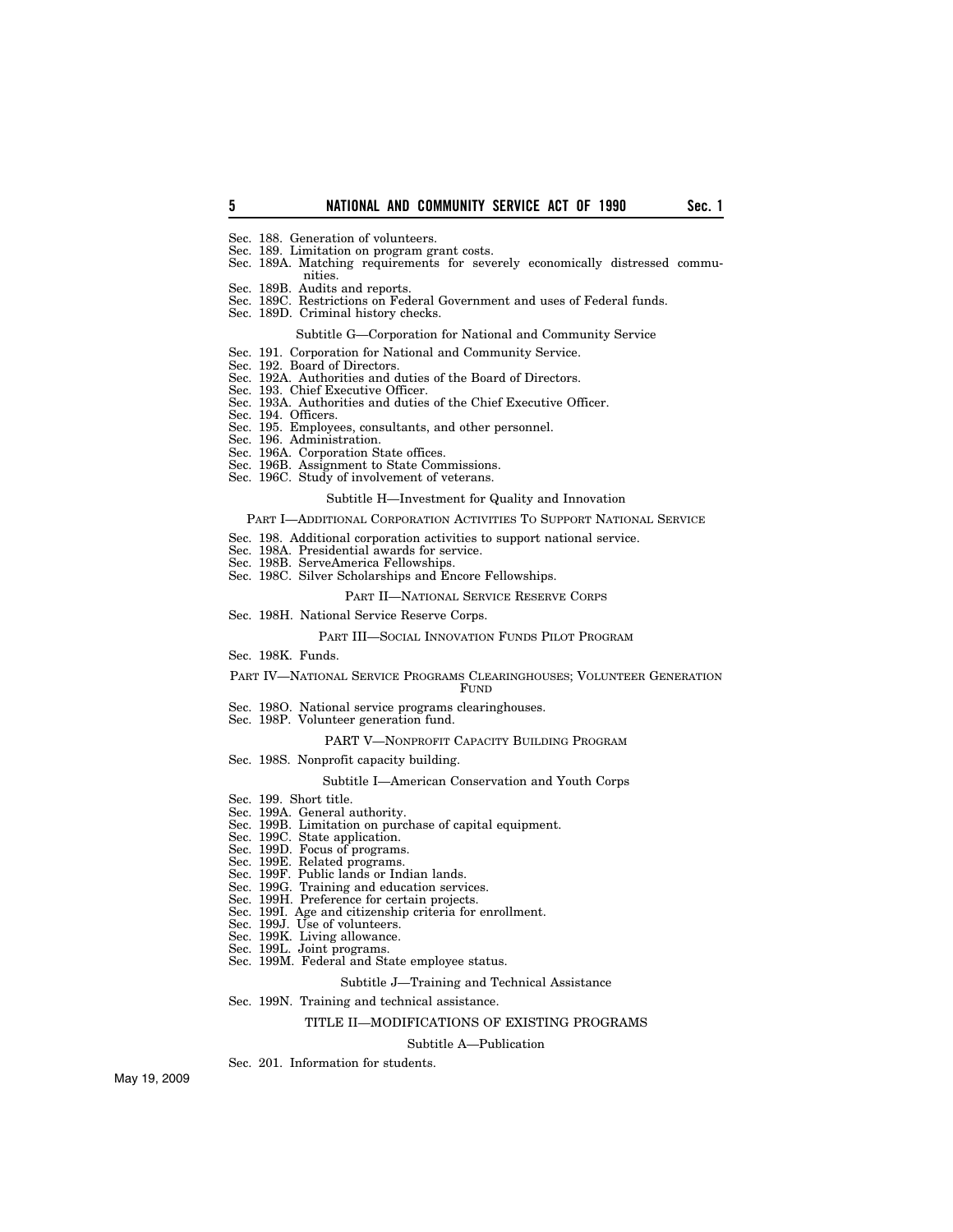Sec. 202. Exit counseling for borrowers.

Sec. 203. Department information on deferments and cancellations.

Sec. 204. Data on deferments and cancellations.

Subtitle B—Youthbuild Projects

Sec. 211. Youthbuild projects.

Subtitle C—Amendments to Student Literacy Corps

Sec. 221. Amendments to Student Literacy Corps.

#### TITLE IV—PROJECTS HONORING VICTIMS OF TERRORIST ATTACKS

Sec. 401. Projects.

#### TITLE V—AUTHORIZATION OF APPROPRIATIONS

Sec. 501. Authorization of appropriations.

#### TITLE VI—MISCELLANEOUS PROVISIONS

Sec. 601. Amtrak waste disposal.

Sec. 602. Exchange program with countries in transition from totalitarianism to democracy.

#### **SEC. 2. [42 U.S.C. 12501] FINDINGS AND PURPOSE.**

(a) FINDINGS.—The Congress finds the following:

(1) Throughout the United States, there are pressing unmet human, educational, environmental, and public safety needs.

(2) Americans desire to affirm common responsibilities and shared values, and join together in positive experiences, that transcend race, religion, gender, age, disability, region, income, and education.

(3) The rising costs of postsecondary education are putting higher education out of reach for an increasing number of citizens.

(4) Americans of all ages can improve their communities and become better citizens through service to the United States.

(5) Nonprofit organizations, local governments, States, and the Federal Government are already supporting a wide variety of national service programs that deliver needed services in a cost-effective manner.

(6) Residents of low-income communities, especially youth and young adults, can be empowered through their service, and can help provide future community leadership.

(b) PURPOSE.—It is the purpose of this Act to—

(1) meet the unmet human, educational, environmental, and public safety needs of the United States, without displacing existing workers;

(2) renew the ethic of civic responsibility and the spirit of community and service throughout the varied and diverse communities of the United States;

(3) expand educational opportunity by rewarding individuals who participate in national service with an increased ability to pursue higher education or job training;

<sup>1</sup>Section 1301(b) of Public Law 107–117 (115 Stat. 2339) amended this Act by inserting before title V a new title IV without making a conforming amendment to the table of sections.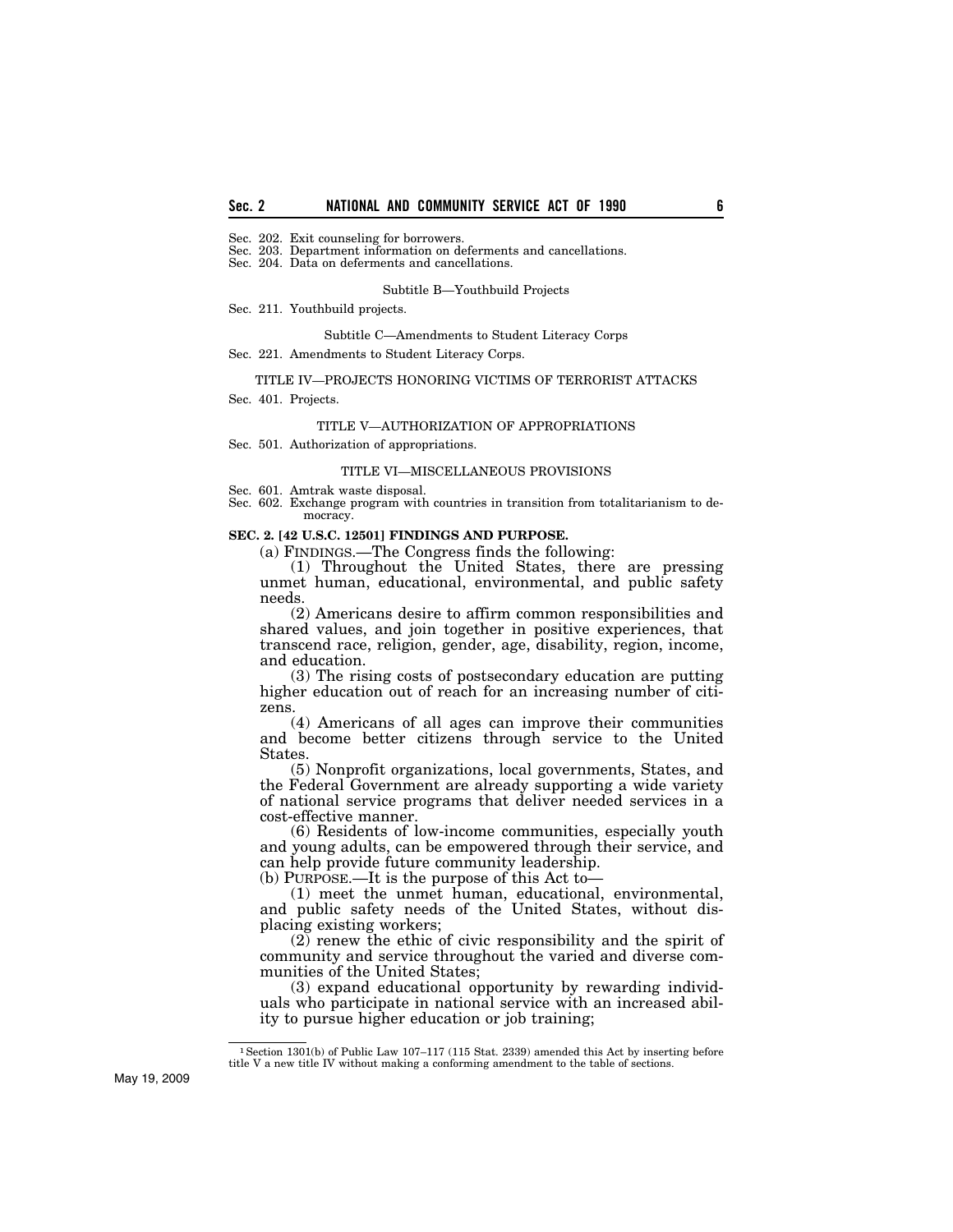(4) encourage citizens of the United States, regardless of age, income, geographic location, or disability, to engage in full-time or part-time national service;

(5) reinvent government to eliminate duplication, support locally established initiatives, require measurable goals for performance, and offer flexibility in meeting those goals;

(6) expand and strengthen existing national service programs with demonstrated experience in providing structured service opportunities with visible benefits to the participants and community;

(7) build on the existing organizational service infrastructure of Federal, State, and local programs, agencies, and communities to expand full-time and part-time service opportunities for all citizens;

(8) provide tangible benefits to the communities in which national service is performed;

(9) expand and strengthen service-learning programs through year-round opportunities, including opportunities during the summer months, to improve the education of children and youth and to maximize the benefits of national and community service, in order to renew the ethic of civic responsibility and the spirit of community for children and youth throughout the United States;

(10) assist in coordinating and strengthening Federal and other service opportunities, including opportunities for participation in emergency and disaster preparedness, relief, and recovery;

(11) increase service opportunities for the Nation's retiring professionals, including such opportunities for those retiring from the science, technical, engineering, and mathematics professions, to improve the education of the Nation's youth and keep America competitive in the global knowledge economy, and to further utilize the experience, knowledge, and skills of older individuals;

(12) encourage the continued service of the alumni of the national service programs, including service in times of national need;

(13) encourage individuals age 55 or older to partake of service opportunities;

(14) focus national service on the areas of national need such service has the capacity to address, such as improving education, increasing energy conservation, improving the health status of economically disadvantaged individuals, and improving economic opportunity for economically disadvantaged individuals;

(15) recognize and increase the impact of social entrepreneurs and other nonprofit community organizations in addressing national and local challenges;

(16) increase public and private investment in nonprofit community organizations that are effectively addressing national and local challenges and encourage such organizations to replicate and expand successful initiatives;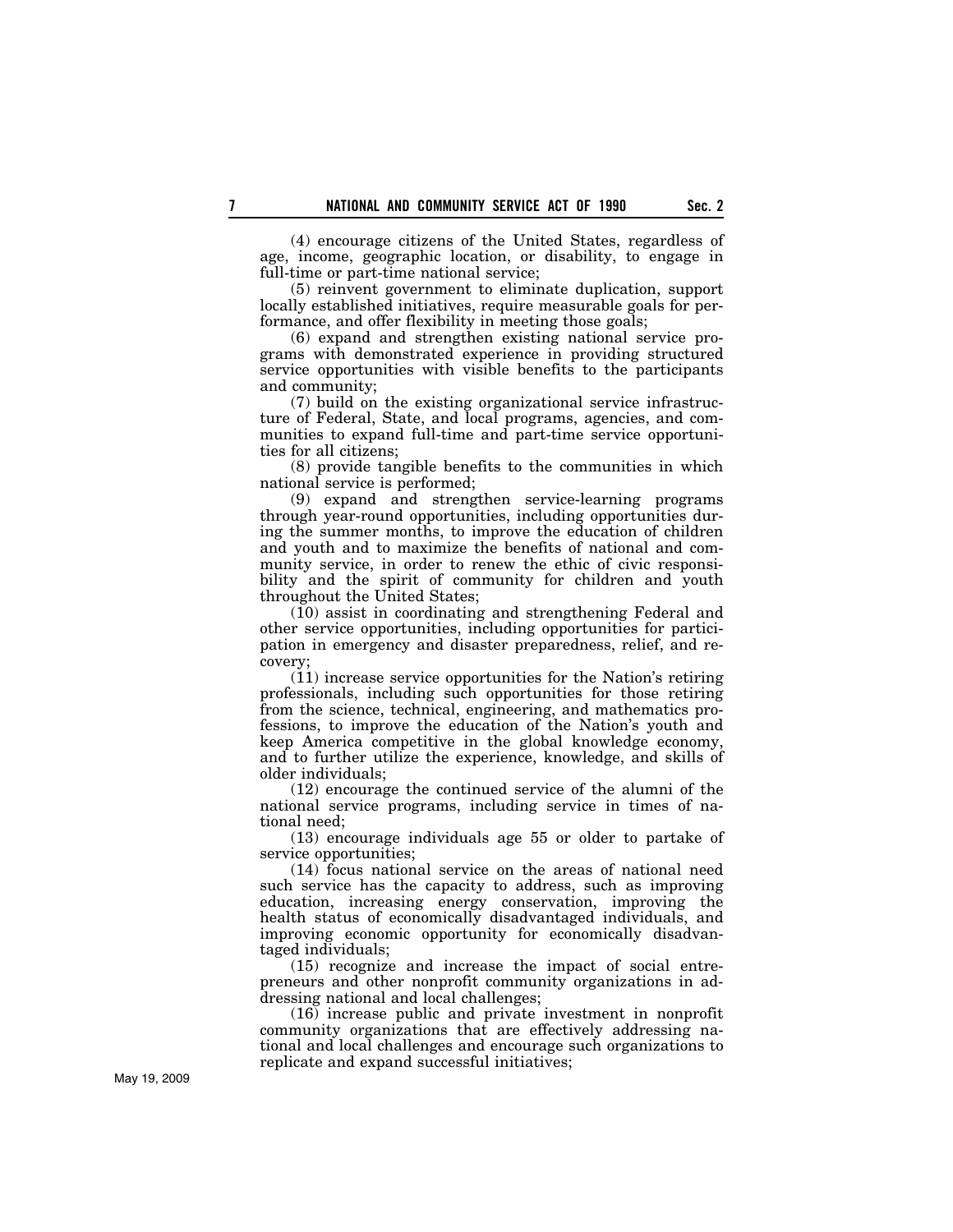(17) leverage Federal investments to increase State, local, business, and philanthropic resources to address national and local challenges;

(18) support institutions of higher education that engage students in community service activities and provide highquality service-learning opportunities; and

(19) recognize the expertise veterans can offer to national service programs, expand the participation of the veterans in the national service programs, and assist the families of veterans and members of the Armed Forces on active duty.

# **TITLE I—NATIONAL AND COMMUNITY SERVICE STATE GRANT PROGRAM**

# **Subtitle A—General Provisions**

## **SEC. 101. [42 U.S.C. 12511] DEFINITIONS.**

For purposes of this title:

(1) ADULT VOLUNTEER.—The term ''adult volunteer'' means an individual, such as an older adult, an individual with a disability, a parent, or an employee of a business or public or private nonprofit organization, who—

(A) works without financial remuneration in an educational institution to assist students or out-of-school youth; and

(B) is beyond the age of compulsory school attendance in the State in which the educational institution is located.

(2) ALASKA NATIVE-SERVING INSTITUTION.—The term ''Alaska Native-serving institution'' has the meaning given the term in section 317(b) of the Higher Education Act of 1965 (20 U.S.C. 1059d(b)).

(3) APPROVED NATIONAL SERVICE POSITION.—The term ''approved national service position'' means a national service position for which the Corporation has approved the provision of a national service educational award described in section 147 as one of the benefits to be provided for successful service in the position.

(4) APPROVED SILVER SCHOLAR POSITION.—The term ''approved silver scholar position'' means a position, in a program described in section 198C(a), for which the Corporation has approved the provision of a silver scholarship educational award as one of the benefits to be provided for successful service in the position.

(5) APPROVED SUMMER OF SERVICE POSITION.—The term "approved summer of service position" means a position, in a program described in section  $119(c)(8)$ , for which the Corporation has approved the provision of a summer of service educational award as one of the benefits to be provided for successful service in the position.<br>
(6) ASIAN AMERICAN AND NATIVE AMERICAN PACIFIC IS-

LANDER-SERVING INSTITUTION.—The term "Asian American and Native American Pacific Islander-serving institution'' has the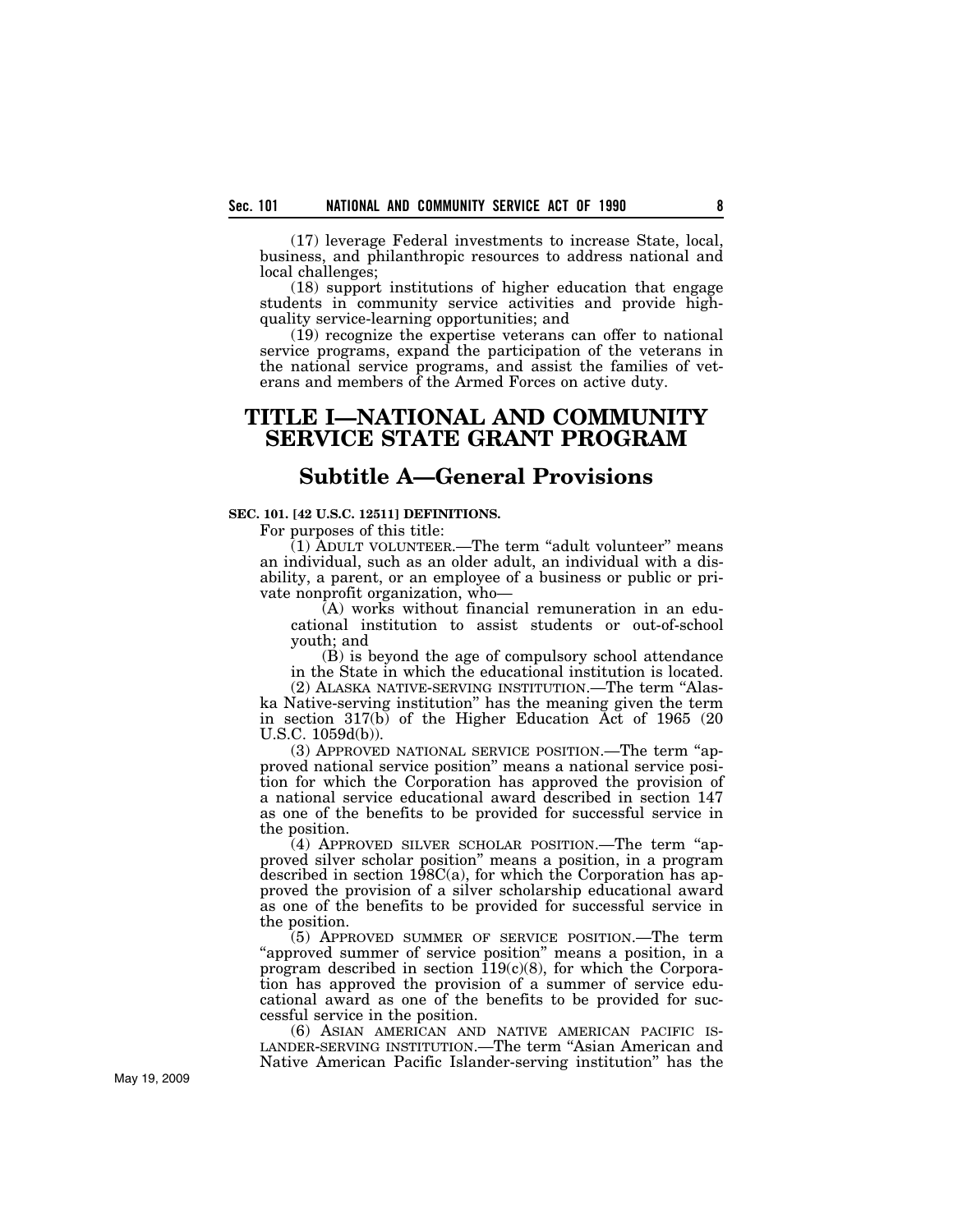meaning given the term in section 320(b) of the Higher Education Act of 1965 (20 U.S.C. 1059g(b)).

(7) AUTHORIZING COMMITTEES.—The term ''authorizing committees'' means the Committee on Education and Labor of the House of Representatives and the Committee on Health, Education, Labor, and Pensions of the Senate.

(8) CARRY OUT.—The term "carry out", when used in connection with a national service program, means the planning, establishment, operation, expansion, or replication of the program.

(9) CHIEF EXECUTIVE OFFICER.—The term ''Chief Executive Officer'', except when used to refer to the chief executive officer of a State, means the Chief Executive Officer of the Corporation appointed under section 193.

(10) COMMUNITY-BASED AGENCY.—The term ''communitybased agency'' means a private nonprofit organization (including a church or other religious entity) that—

(A) is representative of a community or a significant segment of a community; and

(B) is engaged in meeting human, educational, environmental, or public safety community needs.

(11) COMMUNITY-BASED ENTITY.—The term ''communitybased entity'' means a public or private nonprofit organization that—

(A) has experience with meeting unmet human, educational, environmental, or public safety needs; and

(B) meets other such criteria as the Chief Executive Officer may establish.

(12) CORPORATION.—The term ''Corporation'' means the Corporation for National and Community Service established under section 191.

(13) DISADVANTAGED YOUTH.—The term ''disadvantaged youth'' includes those youth who are economically disadvantaged and 1 or more of the following:

(A) Who are out-of-school youth, including out-ofschool youth who are unemployed.

(B) Who are in or aging out of foster care.

(C) Who have limited English proficiency.

(D) Who are homeless or who have run away from home.

(E) Who are at-risk to leave secondary school without a diploma.

(F) Who are former juvenile offenders or at risk of delinquency.

(G) Who are individuals with disabilities.

(14) ECONOMICALLY DISADVANTAGED.—The term ''economically disadvantaged'' means, with respect to an individual, an individual who is determined by the Chief Executive Officer to be low-income according to the latest available data from the Department of Commerce.

(15) ELEMENTARY SCHOOL.—The term ''elementary school'' has the same meaning given such term in section 9101 of the Elementary and Secondary Education Act of 1965.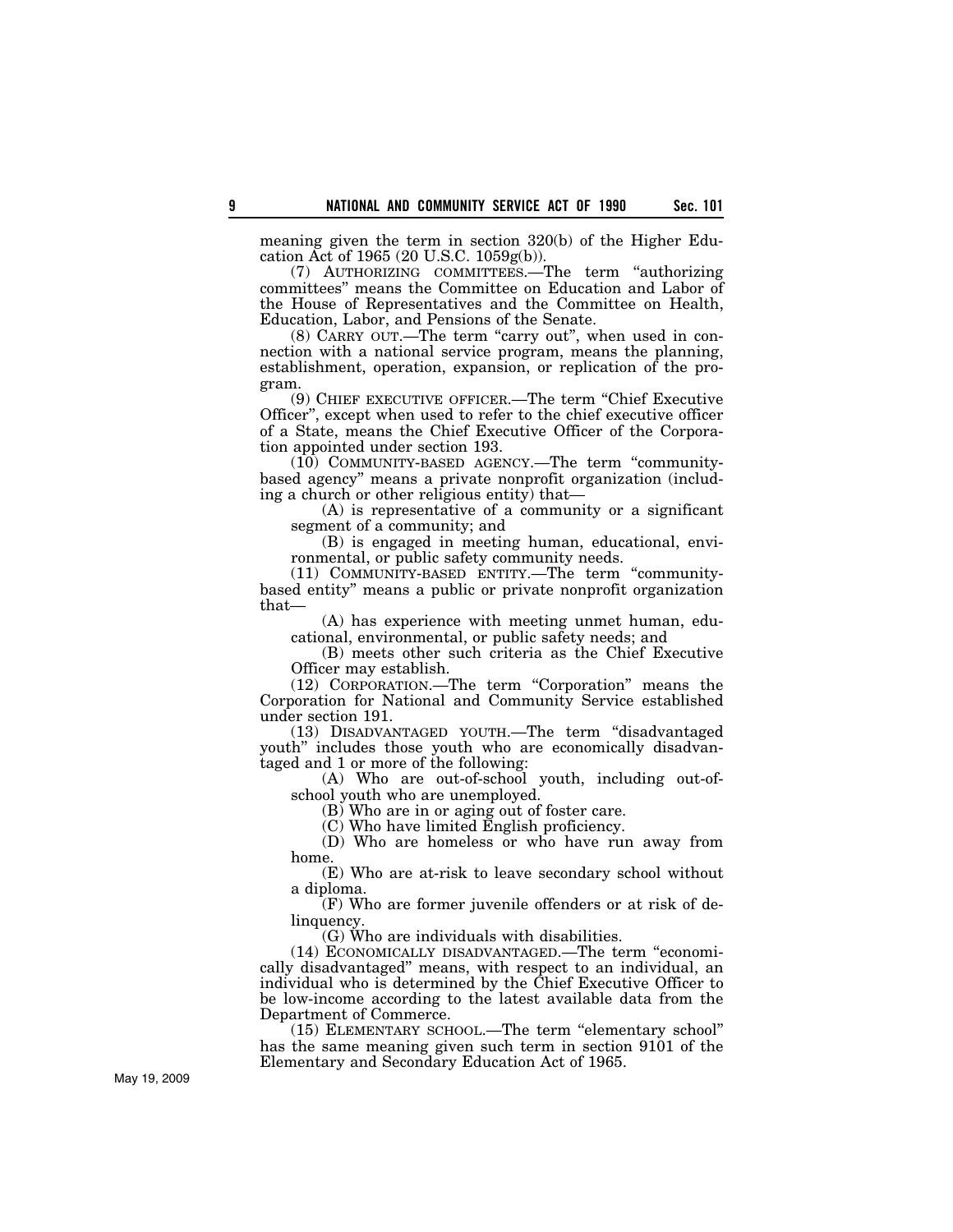(16) ENCORE SERVICE PROGRAM.—The term ''encore service program'' means a program, carried out by an eligible entity as described in subsection (a), (b), or (c) of section 122, that—

(A) involves a significant number of participants age 55 or older in the program; and

(B) takes advantage of the skills and experience that such participants offer in the design and implementation of the program.

(17) HISPANIC-SERVING INSTITUTION.—The term ''Hispanicserving institution'' has the meaning given such term in section 502(a) of the Higher Education Act of 1965 (20 U.S.C.  $1101a(a)$ ).

(18) HISTORICALLY BLACK COLLEGE OR UNIVERSITY.—The term ''historically black college or university'' means a part B institution, as defined in section 322 of the Higher Education Act of 1965 (20 U.S.C. 1061).

(19) INDIAN.—The term ''Indian'' means a person who is a member of an Indian tribe, or is a ''Native'', as defined in section 3(b) of the Alaska Native Claims Settlement Act (43 U.S.C. 1602(b)).

(20) INDIAN LANDS.—The term ''Indian lands'' means any real property owned by an Indian tribe, any real property held in trust by the United States for an Indian or Indian tribe, and any real property held by an Indian or Indian tribe that is subject to restrictions on alienation imposed by the United States.  $(21)$  INDIAN TRIBE.—The term "Indian tribe" means-

(A) an Indian tribe, band, nation, or other organized group or community, including—

(i) any Native village, as defined in section 3(c) of the Alaska Native Claims Settlement Act (43 U.S.C. 1602(c)), whether organized traditionally or pursuant to the Act of June 18, 1934 (commonly known as the ''Indian Reorganization Act''; 48 Stat. 984, chapter 576; 25 U.S.C 461 et seq.); and

(ii) any Regional Corporation or Village Corporation, as defined in subsection (g) or (j), respectively, of section 3 of the Alaska Native Claims Settlement Act (43 U.S.C. 1602 (g) or (j)),

that is recognized as eligible for the special programs and services provided by the United States under Federal law to Indians because of their status as Indians; and

(B) any tribal organization controlled, sanctioned, or chartered by an entity described in subparagraph (A).

(22) INDIVIDUAL WITH A DISABILITY.—Except as provided in section 175(a), the term "individual with a disability" has the meaning given the term in section  $7(20)(B)$  of the Rehabilitation Act of 1973.

(23) INSTITUTION OF HIGHER EDUCATION.—The term ''institution of higher education'' has the same meaning given such term in sections  $101(a)$  and  $102(a)(1)$  of the Higher Education Act of 1965.

(24) LOCAL EDUCATIONAL AGENCY.—The term ''local educational agency'' has the same meaning given such term in sec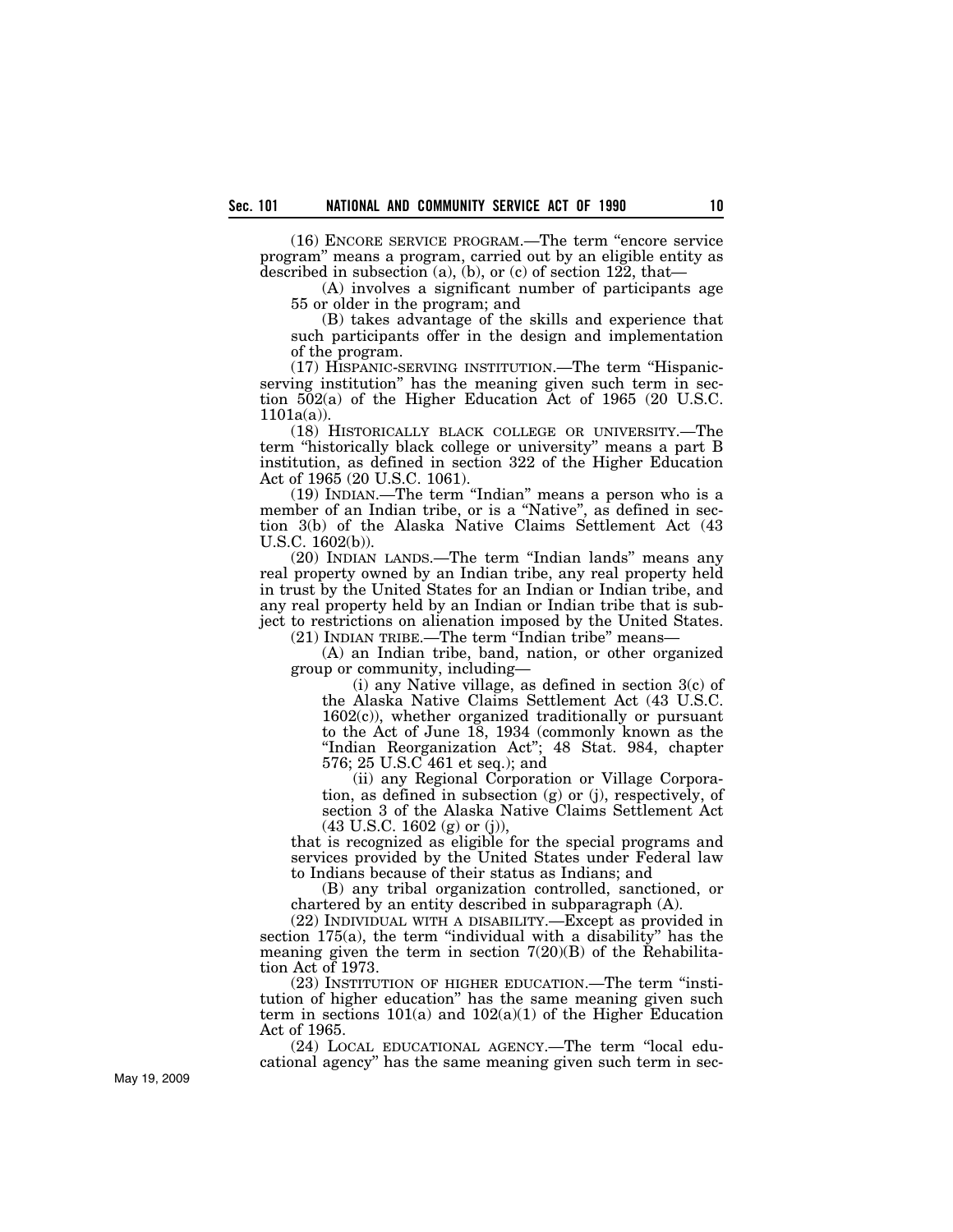tion 9101 of the Elementary and Secondary Education Act of 1965.

(25) MEDICALLY UNDERSERVED POPULATION.—The term "medically underserved population" has the meaning given that term in section 330(b)(3) of the Public Health Service Act (42 U.S.C. 254b(b)(3)).

(26) NATIONAL SERVICE LAWS.—The term ''national service laws'' means this Act and the Domestic Volunteer Service Act of 1973 (42 U.S.C. 4950 et seq.).<br>(27) NATIVE AMERICAN-SERVING, NONTRIBAL INSTITUTION.—

The term "Native American-serving, nontribal institution" has the meaning given the term in section 319(b) of the Higher Education Act of 1965 (20 U.S.C. 1059f(b)).

(28) NATIVE HAWAIIAN-SERVING INSTITUTION.—The term "Native Hawaiian-serving institution" has the meaning given the term in section 317(b) of the Higher Education Act of 1965 (20 U.S.C. 1059d(b)).

(29) OUT-OF-SCHOOL YOUTH.—The term ''out-of-school youth'' means an individual who—

(A) has not attained the age of 27;

(B) has not completed college or the equivalent thereof; and

(C) is not enrolled in an elementary or secondary school or institution of higher education.

(30) PARTICIPANT.—

(A) IN GENERAL.—The term "participant" means—

(i) for purposes of subtitle C, an individual in an approved national service position; and

(ii) for purposes of any other provision of this Act, an individual enrolled in a program that receives assistance under this title.

(B) RULE.—A participant shall not be considered to be an employee of the organization receiving assistance under the national service laws through which the participant is engaging in service.

(31) PARTNERSHIP PROGRAM.—The term ''partnership program'' means a program through which an adult volunteer, a public or private nonprofit organization, an institution of higher education, or a business assists a local educational agency.

(32) PREDOMINANTLY BLACK INSTITUTION.—The term ''Predominantly Black Institution'' has the meaning given the term in section 318 of the Higher Education Act of 1965 (20 U.S.C. 1059e).

(33) PRINCIPLES OF SCIENTIFIC RESEARCH.—The term ''principles of scientific research'' means principles of research that—

(A) apply rigorous, systematic, and objective methodology to obtain reliable and valid knowledge relevant to the subject matter involved;

(B) present findings and make claims that are appropriate to, and supported by, the methods that have been employed; and

(C) include, appropriate to the research being conducted—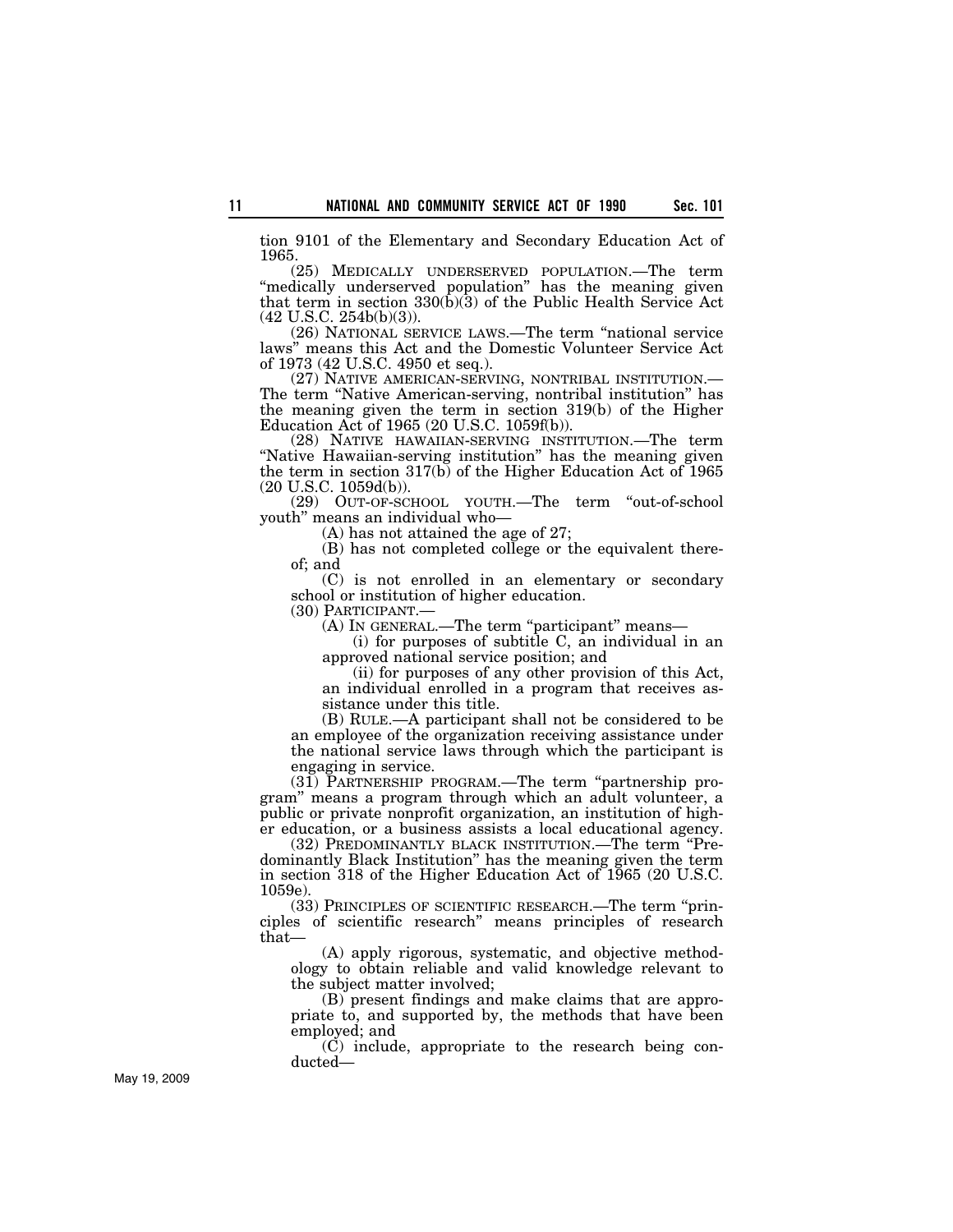(i) use of systematic, empirical methods that draw on observation or experiment;

(ii) use of data analyses that are adequate to support the general findings;

(iii) reliance on measurements or observational methods that provide reliable and generalizable findings;

(iv) strong claims of causal relationships, only with research designs that eliminate plausible competing explanations for observed results, such as, but not limited to, random-assignment experiments;

(v) presentation of studies and methods in sufficient detail and clarity to allow for replication or, at a minimum, to offer the opportunity to build systematically on the findings of the research;

(vi) acceptance by a peer-reviewed journal or critique by a panel of independent experts through a comparably rigorous, objective, and scientific review; and

(vii) consistency of findings across multiple studies or sites to support the generality of results and conclusions.

(34) PROGRAM.—The term ''program'', unless the context otherwise requires, and except when used as part of the term "academic program", means a program described in section  $112(a)$  (other than a program referred to in paragraph  $(3)(B)$  of such section), 118A, or  $118(b)(1)$ , or subsection (a), (b), or (c) of section 122, or in paragraph (1) or (2) of section 152(b), section 198B, 198C, 198G, 198H, or 198K, or an activity that could be funded under section 179A, 198, 198O, 198P, or 199N.

(35) PROJECT.—The term ''project'' means an activity, carried out through a program that receives assistance under this title, that results in a specific identifiable service or improvement that otherwise would not be done with existing funds, and that does not duplicate the routine services or functions of the employer to whom participants are assigned.

(36) QUALIFIED ORGANIZATION.—The term ''qualified organization'' means a public or private nonprofit organization with experience working with school-age youth that meets such criteria as the Chief Executive Officer may establish.

(37) SCHOOL-AGE YOUTH.—The term ''school-age youth'' means—

(A) individuals between the ages of 5 and 17, inclusive; and

(B) children with disabilities, as defined in section 602(3) of the Individuals with Disabilities Education Act (20 U.S.C. 1401(3)), who receive services under part B of such Act.

(38) SCIENTIFICALLY VALID RESEARCH.—The term ''scientifically valid research'' includes applied research, basic research, and field-initiated research in which the rationale, design, and interpretation are soundly developed in accordance with principles of scientific research.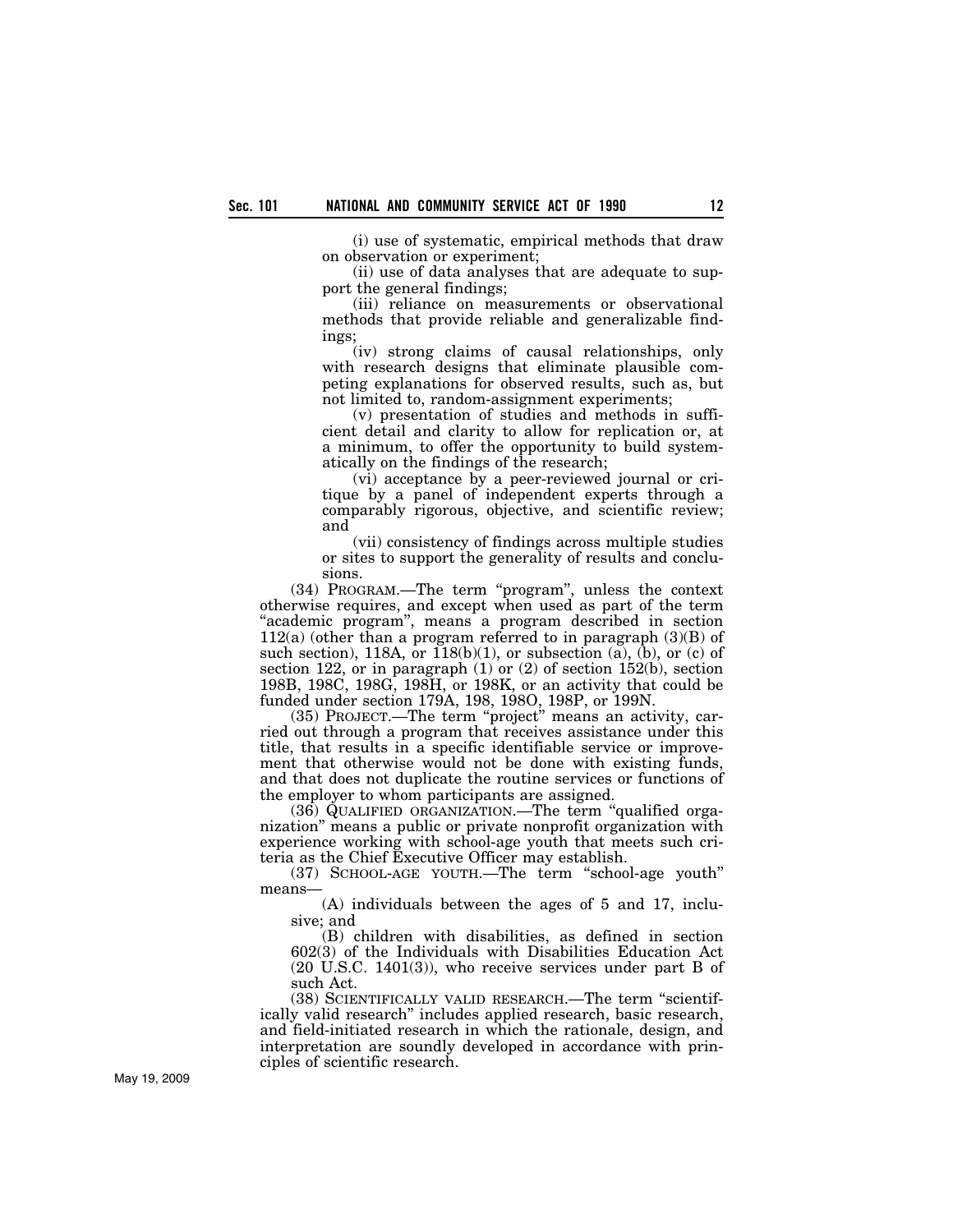(39) SECONDARY SCHOOL.—The term ''secondary school'' has the same meaning given such term in section 9101 of the Elementary and Secondary Education Act of 1965.

(40) SERVICE-LEARNING.—The term ''service-learning'' means a method—

(A) under which students or participants learn and develop through active participation in thoughtfully organized service that—

(i) is conducted in and meets the needs of a community;

(ii) is coordinated with an elementary school, secondary school, institution of higher education, or community service program, and with the community; and (iii) helps foster civic responsibility; and

 $(B)$  that-

(i) is integrated into and enhances the academic curriculum of the students, or the educational components of the community service program in which the participants are enrolled; and

(ii) provides structured time for the students or participants to reflect on the service experience.

(41) SERVICE-LEARNING COORDINATOR.—The term ''servicelearning coordinator'' means an individual who provides services as described in subsection (a)(3) or (b) of section 112.

(42) SERVICE SPONSOR.—The term ''service sponsor'' means an organization, or other entity, that has been selected to provide a placement for a participant.

(43) STATE.—The term ''State'' means each of the several States, the District of Columbia, the Commonwealth of Puerto Rico, the United States Virgin Islands, Guam, American Samoa, and the Commonwealth of the Northern Mariana Islands.

(44) STATE COMMISSION.—The term ''State Commission'' means a State Commission on National and Community Service maintained by a State pursuant to section 178. Except when used in section 178, the term includes an alternative administrative entity for a State approved by the Corporation under such section to act in lieu of a State Commission.

(45) STATE EDUCATIONAL AGENCY.—The term ''State educational agency'' has the same meaning given such term in section 9101 of the Elementary and Secondary Education Act of 1965.

(46) STUDENT.—The term ''student'' means an individual who is enrolled in an elementary or secondary school or institution of higher education on a full- or part-time basis.

(47) TERRITORY.—The term ''territory'' means the United States Virgin Islands, Guam, American Samoa, and the Commonwealth of the Northern Mariana Islands.

(48) TRIBALLY CONTROLLED COLLEGE OR UNIVERSITY.—The term ''tribally controlled college or university'' has the meaning given such term in section 2 of the Tribally Controlled Colleges and Universities Assistance Act of 1978 (25 U.S.C. 1801).

(49) VETERAN.—The term ''veteran'' has the meaning given the term in section 101 of title 38, United States Code.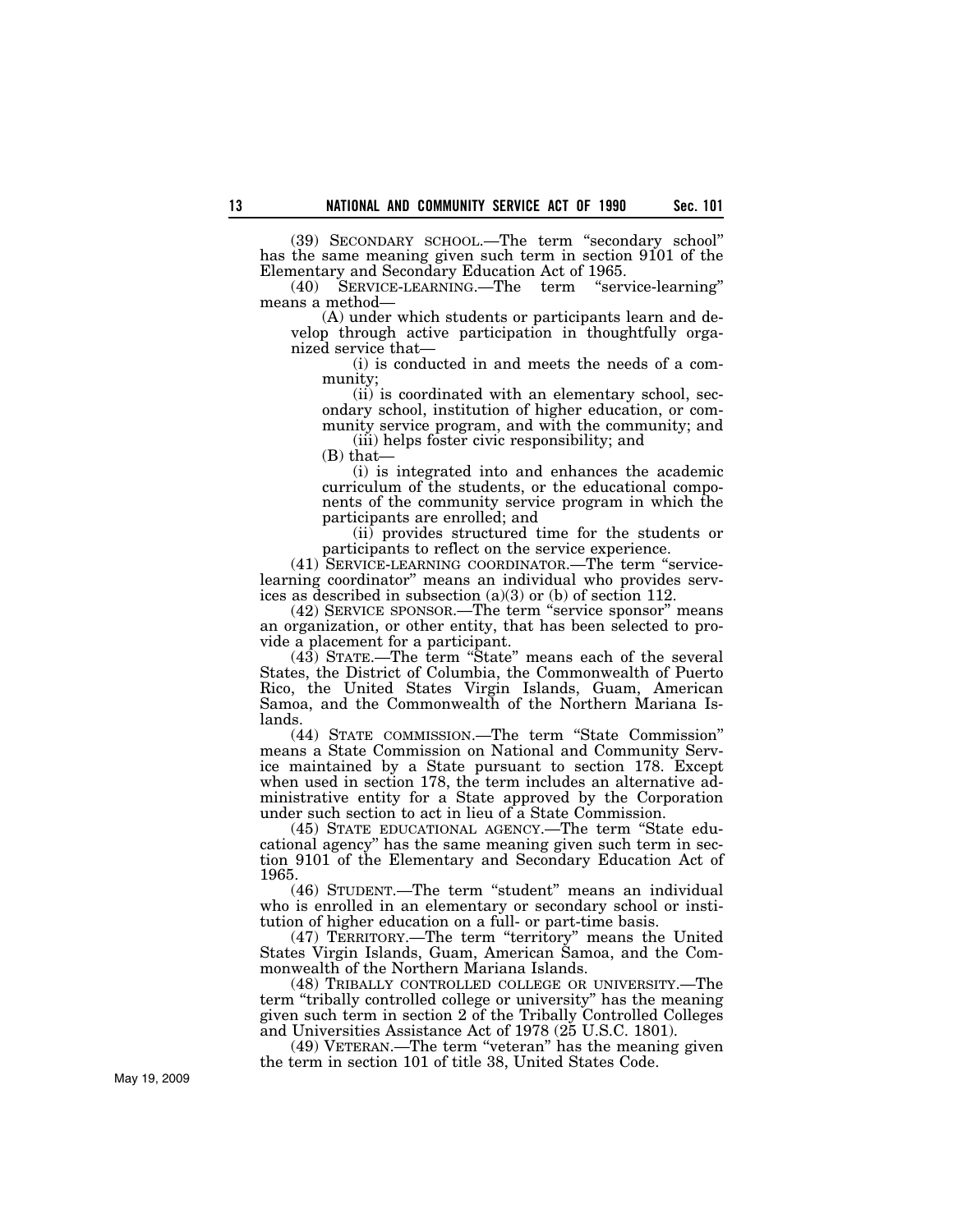# **Subtitle B—School-Based and Community-Based Service-Learning Programs**

# **PART I—PROGRAMS FOR ELEMENTARY AND SECONDARY SCHOOL STUDENTS**

### **SEC. 111. [42 U.S.C. 12521] PURPOSE.**

The purpose of this part is to promote service-learning as a strategy to—

(1) support high-quality service-learning projects that engage students in meeting community needs with demonstrable results, while enhancing students' academic and civic learning; and

(2) support efforts to build institutional capacity, including the training of educators, and to strengthen the service infrastructure to expand service opportunities.

## **SEC. 111A. [42 U.S.C. 12522] DEFINITIONS.**

In this part:

(1) STATE.—The term ''State'' means each of the several States, the District of Columbia, and the Commonwealth of Puerto Rico.

(2) STATE EDUCATIONAL AGENCY.—The term ''State educational agency'' means—

(A) a State educational agency (as defined in section 101) of a State; or

(B) for a State in which a State educational agency described in subparagraph (A) has designated a statewide entity under section  $112(e)$ , that designated statewide entity.

#### **SEC. 112. [42 U.S.C. 12523] ASSISTANCE TO STATES, TERRITORIES, AND INDIAN TRIBES.**

(a) ALLOTMENTS TO STATES, TERRITORIES, AND INDIAN TRIBES.—The Corporation, in consultation with the Secretary of Education, may make allotments to State educational agencies, territories, and Indian tribes to pay for the Federal share of—

(1) planning and building the capacity within the State, territory, or Indian tribe involved to implement service-learning programs that are based principally in elementary schools and secondary schools, including—

(A) providing training and professional development for teachers, supervisors, personnel from community-based entities (particularly with regard to the recruitment, utilization, and management of participants), and trainers, to be conducted by qualified individuals or organizations that have experience with service-learning;

(B) developing service-learning curricula, consistent with State or local academic content standards, to be integrated into academic programs, including curricula for an age-appropriate learning component that provides participants an opportunity to analyze and apply their service experiences;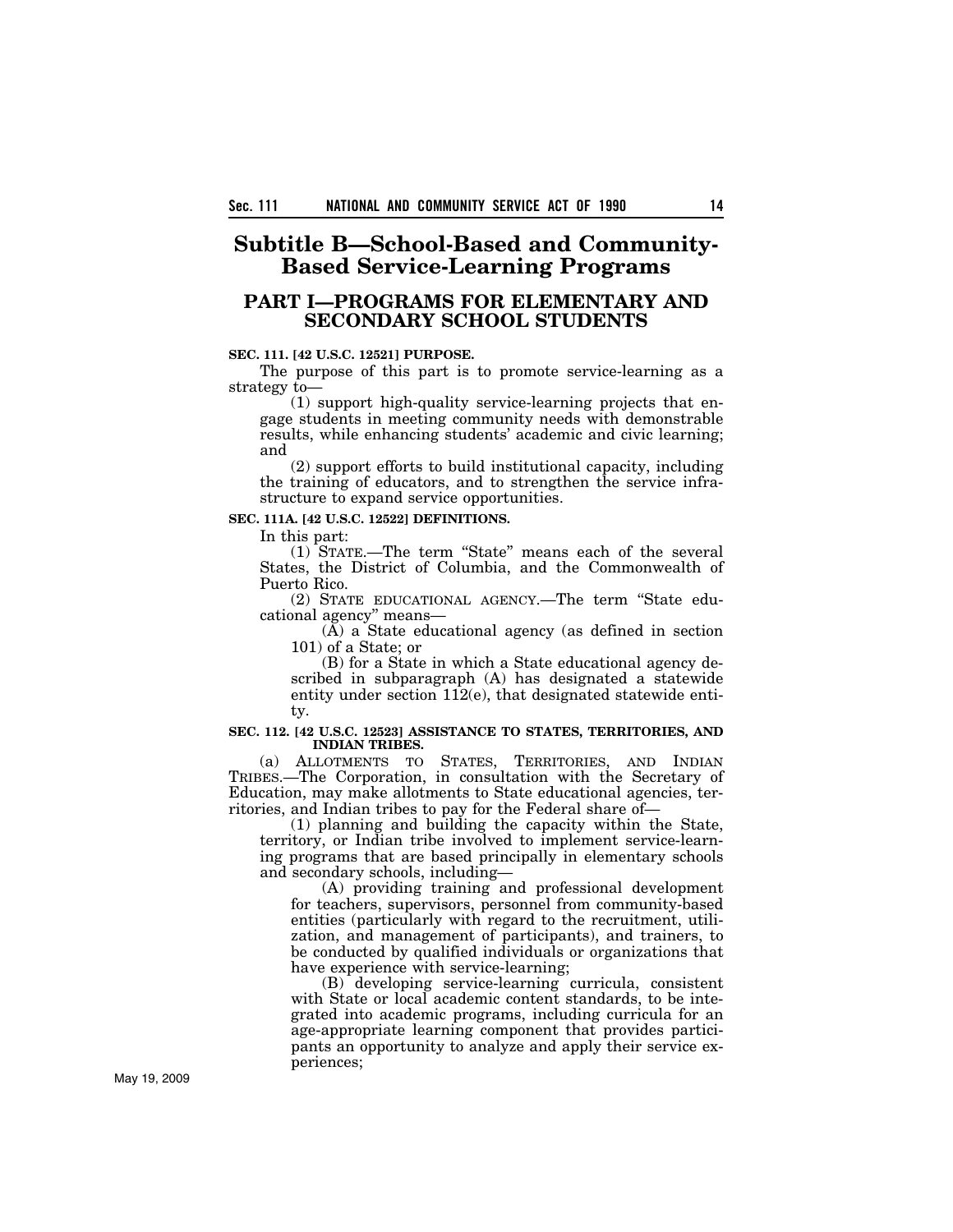(C) forming local partnerships described in paragraph (2) or (4)(D) to develop school-based service-learning programs in accordance with this part;

(D) devising appropriate methods for research on and evaluation of the educational value of service-learning and the effect of service-learning activities on communities;

(E) establishing effective outreach and dissemination of information to ensure the broadest possible involvement of community-based entities with demonstrated effectiveness in working with school-age youth in their communities; and

(F) establishing effective outreach and dissemination of information to ensure the broadest possible participation of schools throughout the State, throughout the territory, or serving the Indian tribe involved with particular attention to schools not making adequate yearly progress for two or more consecutive years under section 1111 of the Elementary and Secondary Education Act of 1965 (20 U.S.C. 6301 et seq.);

(2) implementing, operating, or expanding school-based service-learning programs, which may include paying for the cost of the recruitment, training, supervision, placement, salaries, and benefits of service-learning coordinators, through distribution by State educational agencies, territories, and Indian tribes of Federal funds made available under this part to projects operated by local partnerships among—

(A) local educational agencies; and

(B) 1 or more community partners that—

(i) shall include a public or private nonprofit organization that—

(I) has a demonstrated expertise in the provision of services to meet unmet human, education, environmental, or public safety needs;

(II) will make projects available for participants, who shall be students; and

(III) was in existence at least 1 year before the date on which the organization submitted an application under section 113; and

(ii) may include a private for-profit business, private elementary school or secondary school, or Indian tribe (except that an Indian tribe distributing funds to a project under this paragraph is not eligible to be part of the partnership operating that project);

(3) planning of school-based service-learning programs, through distribution by State educational agencies, territories, and Indian tribes of Federal funds made available under this part to local educational agencies and Indian tribes, which planning may include paying for the cost of—

(A) the salaries and benefits of service-learning coordinators; or

(B) the recruitment, training and professional development, supervision, and placement of service-learning coordinators who may be participants in a program under subtitle C or receive a national service educational award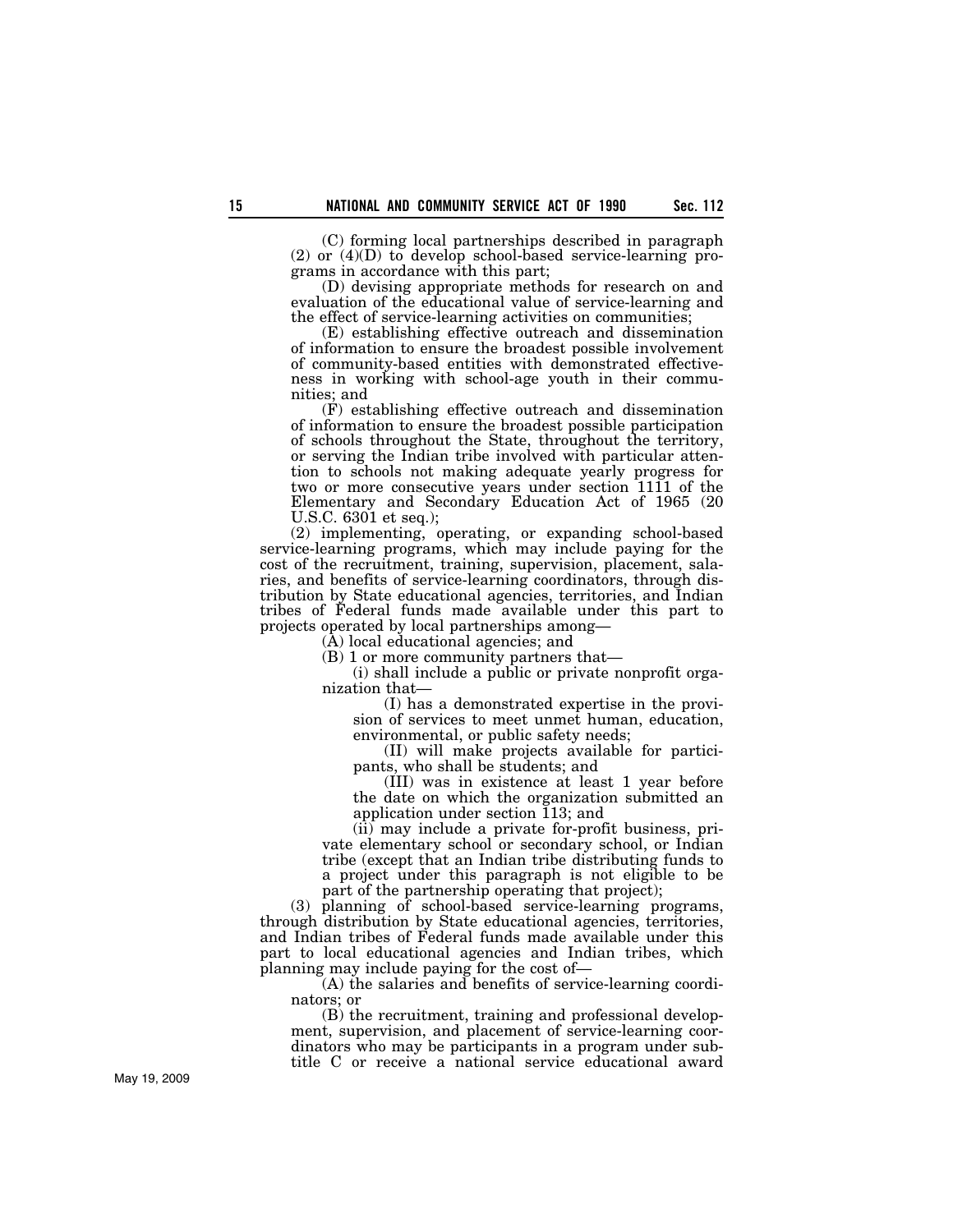under subtitle D, who may be participants in a project under section 201 of the Domestic Volunteer Service Act of 1973 (42 U.S.C. 5001), or who may participate in a Youthbuild program under section 173A of the Workforce Investment Act of 1998 (29 U.S.C. 2918a),

who will identify the community partners described in paragraph (2)(B) and assist in the design and implementation of a program described in paragraph (2);

(4) implementing, operating, or expanding school-based service-learning programs to utilize adult volunteers in servicelearning to improve the education of students, through distribution by State educational agencies, territories, and Indian tribes of Federal funds made available under this part to—

(A) local educational agencies;

(B) Indian tribes (except that an Indian tribe distributing funds under this paragraph is not eligible to be a recipient of those funds);

(C) public or private nonprofit organizations; or

(D) partnerships or combinations of local educational agencies, and entities described in subparagraph (B) or (C); and

(5) developing, as service-learning programs, civic engagement programs that promote a better understanding of—

(A) the principles of the Constitution, the heroes of United States history (including military heroes), and the meaning of the Pledge of Allegiance;

(B) how the Nation's government functions; and

(C) the importance of service in the Nation's character. (b) DUTIES OF SERVICE-LEARNING COORDINATOR.—A servicelearning coordinator referred to in paragraph (2) or (3) of subsection (a) shall provide services to a local partnership described in subsection (a)(2) or entity described in subsection  $(a)(3)$ , respectively, that may include—

(1) providing technical assistance and information to, and facilitating the training of, teachers and assisting in the planning, development, execution, and evaluation of service-learning in their classrooms;

(2) assisting local partnerships described in subsection (a)(2) in the planning, development, and execution of servicelearning projects, including summer of service programs;

(3) assisting schools and local educational agencies in developing school policies and practices that support the integration of service-learning into the curriculum; and

(4) carrying out such other duties as the local partnership or entity, respectively, may determine to be appropriate.

(c) RELATED EXPENSES.—An entity that receives financial assistance under this part from a State, territory, or Indian tribe may, in carrying out the activities described in subsection (a), use such assistance to pay for the Federal share of reasonable costs related to the supervision of participants, program administration, transportation, insurance, and evaluations and for other reasonable expenses related to the activities.

(d) SPECIAL RULE.—A State educational agency described in section  $111A(2)(A)$  may designate a statewide entity (which may be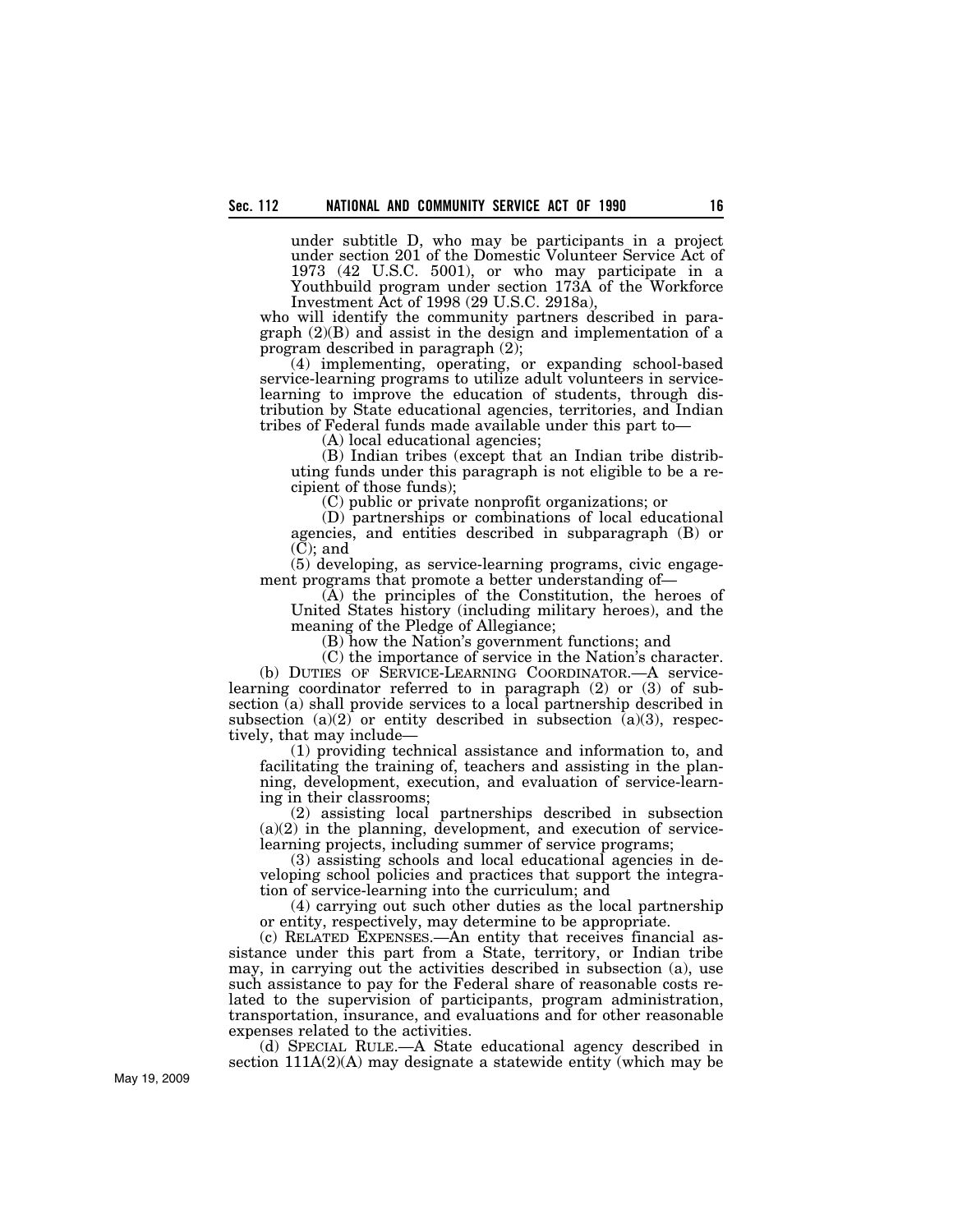a community-based entity) with demonstrated experience in supporting or implementing service-learning programs, to receive the State educational agency's allotment under this part, and carry out the functions of the agency under this part.

(e) CONSULTATION WITH SECRETARY OF EDUCATION.—The Corporation is authorized to enter into agreements with the Secretary of Education for initiatives (and may use funds authorized under section  $501(a)(6)$  to enter into the agreements if the additional costs of the initiatives are warranted) that may include—

(1) identification and dissemination of research findings on service-learning and scientifically valid research based practices for service-learning; and

(2) provision of professional development opportunities that—

(A) improve the quality of service-learning instruction and delivery for teachers both preservice and in-service, personnel from community-based entities and youth workers; and

(B) create and sustain effective partnerships for service-learning programs between local educational agencies, community-based entities, businesses, and other stakeholders.

### **SEC. 112A. [42 U.S.C. 12524] ALLOTMENTS.**

(a) INDIAN TRIBES AND TERRITORIES.—Of the amounts appropriated to carry out this part for any fiscal year, the Corporation shall reserve an amount of not less than 2 percent and not more than 3 percent for payments to Indian tribes, the United States Virgin Islands, Guam, American Samoa, and the Commonwealth of the Northern Mariana Islands, to be allotted in accordance with their respective needs.

(b) ALLOTMENTS THROUGH STATES.—

(1) IN GENERAL.—After reserving an amount under subsection (a), the Corporation shall use the remainder of the funds appropriated to carry out this part for the fiscal year as follows:

(A) ALLOTMENTS BASED ON SCHOOL-AGE YOUTH.—From 50 percent of such remainder, the Corporation shall allot to each State an amount that bears the same ratio to 50 percent of such remainder as the number of school-age youth in the State bears to the total number of school-age youth in all States.<br>
(B) ALLOTMENTS BASED ON ALLOCATIONS UNDER ELE-

MENTARY AND SECONDARY EDUCATION ACT OF 1965.—From 50 percent of such remainder, the Corporation shall allot to each State an amount that bears the same ratio to 50 percent of such remainder as the allocation to the State for the previous fiscal year under title I of the Elementary and Secondary Education Act of 1965 (20 U.S.C. 6301 et seq.) bears to the total of such allocations to all States.

(2) MINIMUM AMOUNT.—For any fiscal year for which amounts appropriated for this subtitle exceed \$50,000,000, the minimum allotment to each State under paragraph (1) shall be \$75,000.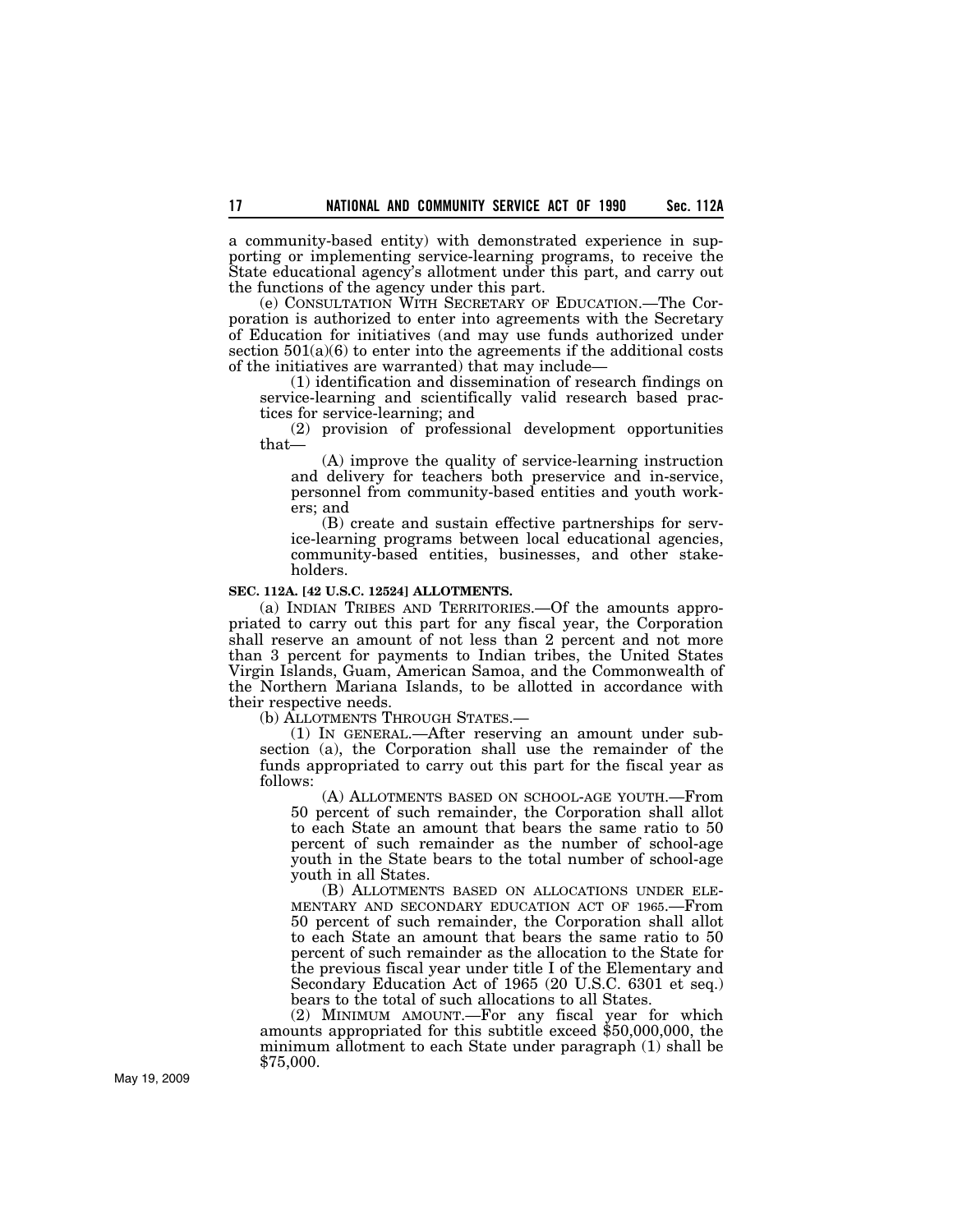(c) REALLOTMENT.—If the Corporation determines that the allotment of a State, territory, or Indian tribe under this section will not be required for a fiscal year because the State, territory, or Indian tribe did not submit and receive approval of an application for the allotment under section 113, the Corporation shall make the allotment for such State, territory, or Indian tribe available for grants to community-based entities to carry out service-learning programs as described in section 112(b) in such State, in such territory, or for such Indian tribe. After community-based entities apply for grants from the allotment, by submitting an application at such time and in such manner as the Corporation requires, and receive approval, the remainder of such allotment shall be available for reallotment to such other States, territories, or Indian tribes with approved applications submitted under section 113 as the Corporation may determine to be appropriate.

## **SEC. 113. [42 U.S.C. 12525] APPLICATIONS.**

(a) APPLICATIONS TO CORPORATION FOR ALLOTMENTS.—

(1) IN GENERAL.—To be eligible to receive an allotment under section 112A, a State, acting through the State educational agency, territory, or Indian tribe shall prepare and submit to the Corporation an application at such time and in such manner as the Chief Executive Officer may reasonably require, and obtain approval of the application.

(2) CONTENTS.—An application for an allotment under section 112 shall include—

(A) a proposal for a 3-year plan promoting servicelearning, which shall contain such information as the Chief Executive Officer may reasonably require, including how the applicant will integrate service opportunities into the academic program of the participants;

(B) information about the criteria the State educational agency, territory, or Indian tribe will use to evaluate and grant approval to applications submitted under subsection (b), including an assurance that the State educational agency, territory, or Indian tribe will comply with the requirement in section 114(a);

(C) assurances about the applicant's efforts to—

(i) ensure that students of different ages, races, sexes, ethnic groups, disabilities, and economic backgrounds have opportunities to serve together;

(ii) include any opportunities for students, enrolled in schools or programs of education providing elementary or secondary education, to participate in service-learning programs and ensure that such service-learning programs include opportunities for such students to serve together;

(iii) involve participants in the design and operation of the programs;

(iv) promote service-learning in areas of greatest need, including low-income or rural areas; and

(v) otherwise integrate service opportunities into the academic program of the participants; and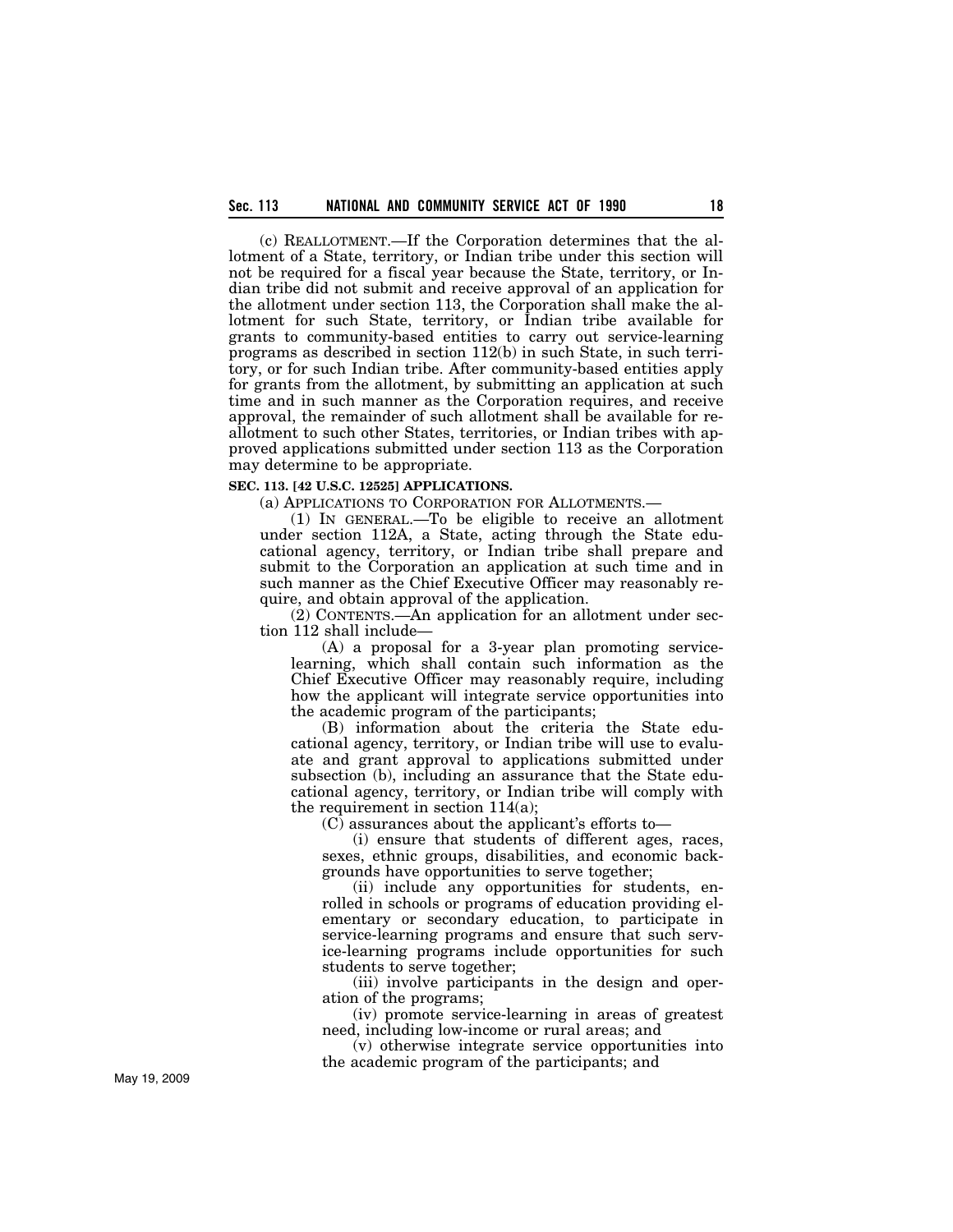(D) assurances that the applicant will comply with the nonduplication and nondisplacement requirements of section 177 and the notice, hearing, and grievance procedures required by section 176.

(b) APPLICATION TO STATE, TERRITORY, OR INDIAN TRIBE FOR ASSISTANCE TO CARRY OUT SCHOOL-BASED SERVICE-LEARNING PRO-GRAMS.—

(1) IN GENERAL.—Any—

(A) qualified organization, Indian tribe, territory, local educational agency, for-profit business, private elementary school or secondary school, or institution of higher education that desires to receive financial assistance under this subpart from a State, territory, or Indian tribe for an activity described in section  $112(a)(1)$ ;

(B) partnership described in section  $112(a)(2)$  that desires to receive such assistance from a State, territory, or Indian tribe for an activity described in section  $112(a)(2)$ ;

 $(C)$  entity described in section  $112(a)(3)$  that desires to receive such assistance from a State, territory, or Indian tribe for an activity described in such section;

(D) entity or partnership described in section  $112(a)(4)$ that desires to receive such assistance from a State, territory, or Indian tribe for an activity described in such section; and

(E) entity that desires to receive such assistance from a State, territory, or Indian tribe for an activity described in section  $111(a)(5)$ ,

shall prepare, submit to the State educational agency for the State, territory, or Indian tribe, and obtain approval of, an application for the program.

(2) SUBMISSION.—Such application shall be submitted at such time and in such manner, and shall contain such information, as the agency, territory, or Indian tribe may reasonably require.

## **SEC. 114. [42 U.S.C. 12526] CONSIDERATION OF APPLICATIONS.**

(a) CRITERIA FOR LOCAL APPLICATIONS.—In providing assistance under this part, a State educational agency, territory, or Indian tribe (or the Corporation if section  $112A(c)$  applies) shall consider criteria with respect to sustainability, replicability, innovation, and quality of programs.

(b) PRIORITY FOR LOCAL APPLICATIONS.—In providing assistance under this part, a State educational agency, territory, or Indian tribe (or the Corporation if section  $112A(c)$  applies) shall give priority to entities that submit applications under section 113 with respect to service-learning programs described in section 111 that are in the greatest need of assistance, such as programs targeting low-income areas or serving economically disadvantaged youth.

(c) REJECTION OF APPLICATIONS TO CORPORATION.—If the Corporation rejects an application submitted by a State, territory, or Indian tribe under section 113 for an allotment, the Corporation shall promptly notify the State, territory, or Indian tribe of the reasons for the rejection of the application. The Corporation shall provide the State, territory, or Indian tribe with a reasonable oppor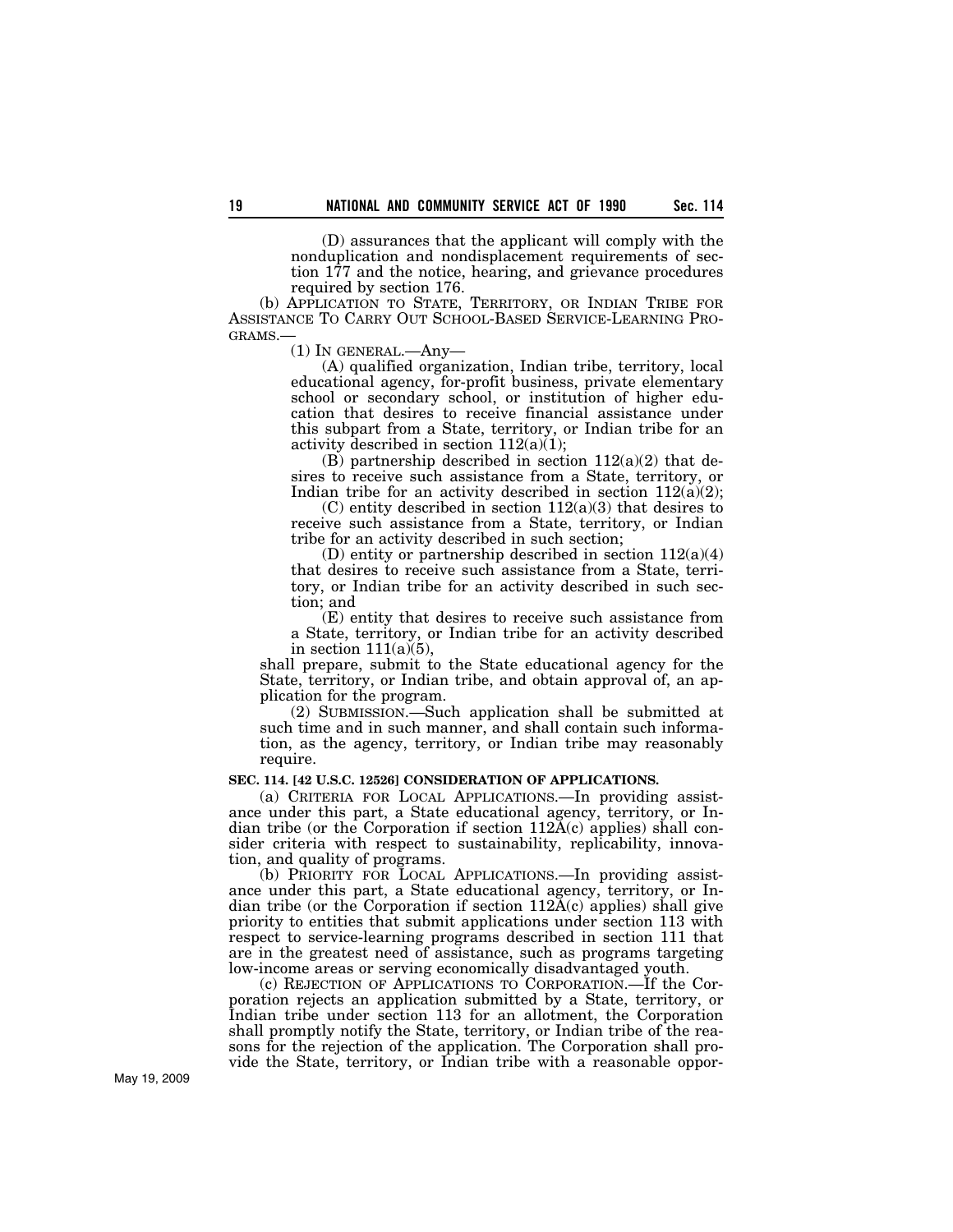tunity to revise and resubmit the application and shall provide technical assistance, if needed, to the State, territory, or Indian tribe as part of the resubmission process. The Corporation shall promptly reconsider such resubmitted application.

#### **SEC. 115. [42 U.S.C. 12527] PARTICIPATION OF STUDENTS AND TEACH-ERS FROM PRIVATE SCHOOLS.**

(a) IN GENERAL.—To the extent consistent with the number of students in the State, in the territory, or served by the Indian tribe or in the school district of the local educational agency involved who are enrolled in private nonprofit elementary schools and secondary schools, such State, territory, or Indian tribe, or agency shall (after consultation with appropriate private school representatives) make provision—

(1) for the inclusion of services and arrangements for the benefit of such students so as to allow for the equitable participation of such students in the programs implemented to carry out the objectives and provide the benefits described in this part; and

(2) for the training of the teachers of such students so as to allow for the equitable participation of such teachers in the programs implemented to carry out the objectives and provide the benefits described in this part.

(b) WAIVER.—If a State, territory, Indian tribe, or local educational agency is prohibited by law from providing for the participation of students or teachers from private nonprofit schools as required by subsection (a), or if the Corporation determines that a State, territory, Indian tribe, or local educational agency substantially fails or is unwilling to provide for such participation on an equitable basis, the Chief Executive Officer shall waive such requirements and shall arrange for the provision of services to such students and teachers.

## **SEC. 116. [42 U.S.C. 12528] FEDERAL, STATE, AND LOCAL CONTRIBU-TIONS.**

(a) CORPORATION SHARE.—

(1) IN GENERAL.—The Corporation share of the cost of carrying out a program for which a grant is made from an allotment under this part—

(A) for new grants may not exceed 80 percent of the total cost of the program for the first year of the grant period, 65 percent for the second year, and 50 percent for each remaining year; and

(B) for continuing grants, may not exceed 50 percent of the total cost of the program.

(2) NONCORPORATION CONTRIBUTION.—In providing for the remaining share of the cost of carrying out such a program, each recipient of such a grant under this part—

 $(A)$  shall provide for such share through a payment in cash or in kind, fairly evaluated, including facilities, equipment, or services;

(B) except as provided in subparagraph (C), may provide for such share through Federal, State, or local sources, including private funds or donated services; and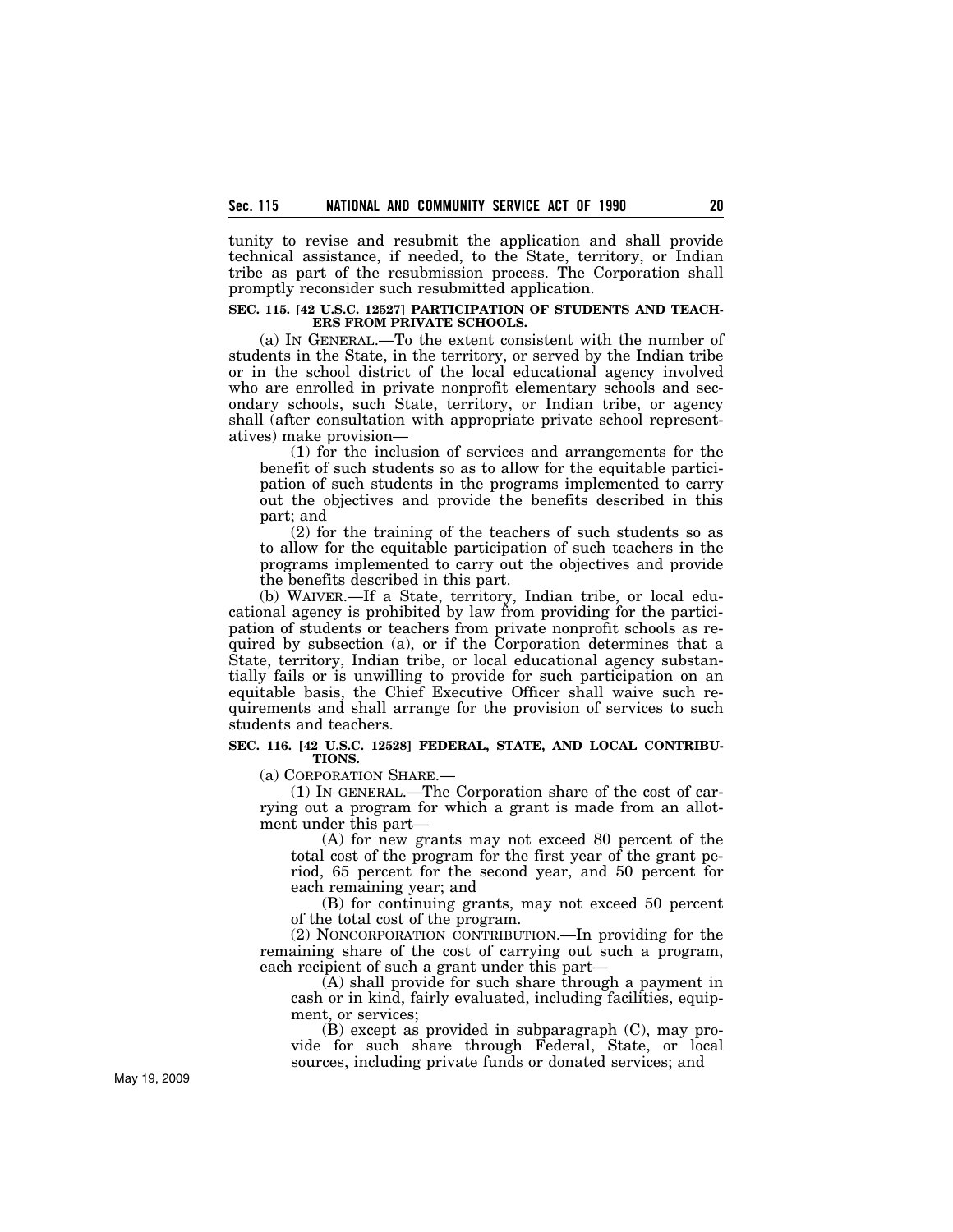(C) may not provide for such share through Federal funds made available under title I of the Elementary and Secondary Education Act of 1965 (20 U.S.C. 6311 et seq.) or the Individuals with Disabilities Education Act (20 U.S.C. 1400 et seq.).

(b) WAIVER.—The Chief Executive Officer may waive the requirements of subsection (a) in whole or in part with respect to any such program for any fiscal year, on a determination that such a waiver would be equitable due to a lack of resources at the local level.

## **SEC. 117. [42 U.S.C. 12529] LIMITATIONS ON USES OF FUNDS.**

Not more than 6 percent of the amount of assistance received by a State, territory, or Indian tribe that is the original recipient of an allotment under this part for a fiscal year may be used to pay, in accordance with such standards as the Corporation may issue, for administrative costs, incurred by that recipient.

## **PART II—HIGHER EDUCATION INNOVATIVE PROGRAMS FOR COMMUNITY SERVICE**

### **SEC. 118. [42 U.S.C. 12561] HIGHER EDUCATION INNOVATIVE PRO-GRAMS FOR COMMUNITY SERVICE.**

(a) PURPOSE.—It is the purpose of this part to expand participation in community service by supporting innovative community service programs through service-learning carried out through institutions of higher education, acting as civic institutions to meet the human, educational, environmental, or public safety needs of neighboring communities.

(b) GENERAL AUTHORITY.—The Corporation, in consultation with the Secretary of Education, is authorized to make grants to, and enter into contracts with, institutions of higher education (including a consortium of such institutions), and partnerships comprised of such institutions and of other public or private nonprofit organizations, to pay for the Federal share of the cost of—

(1) enabling such an institution or partnership to create or expand an organized community service program that—

(A) engenders a sense of social responsibility and commitment to the community in which the institution is located;

(B) provides projects for participants, who shall be students, faculty, administration, or staff of the institution, or residents of the community; and

(C) the institution or partnership may coordinate with service-learning curricula being offered in the academic curricula at the institution of higher education or at 1 or more members of the partnership;

(2) supporting student-initiated and student-designed community service projects through the program;

(3) strengthening the leadership and instructional capacity of institutions of higher education and their faculty, with respect to service-learning, by—

(A) including service-learning as a key component of the preservice teacher curricula of the institution to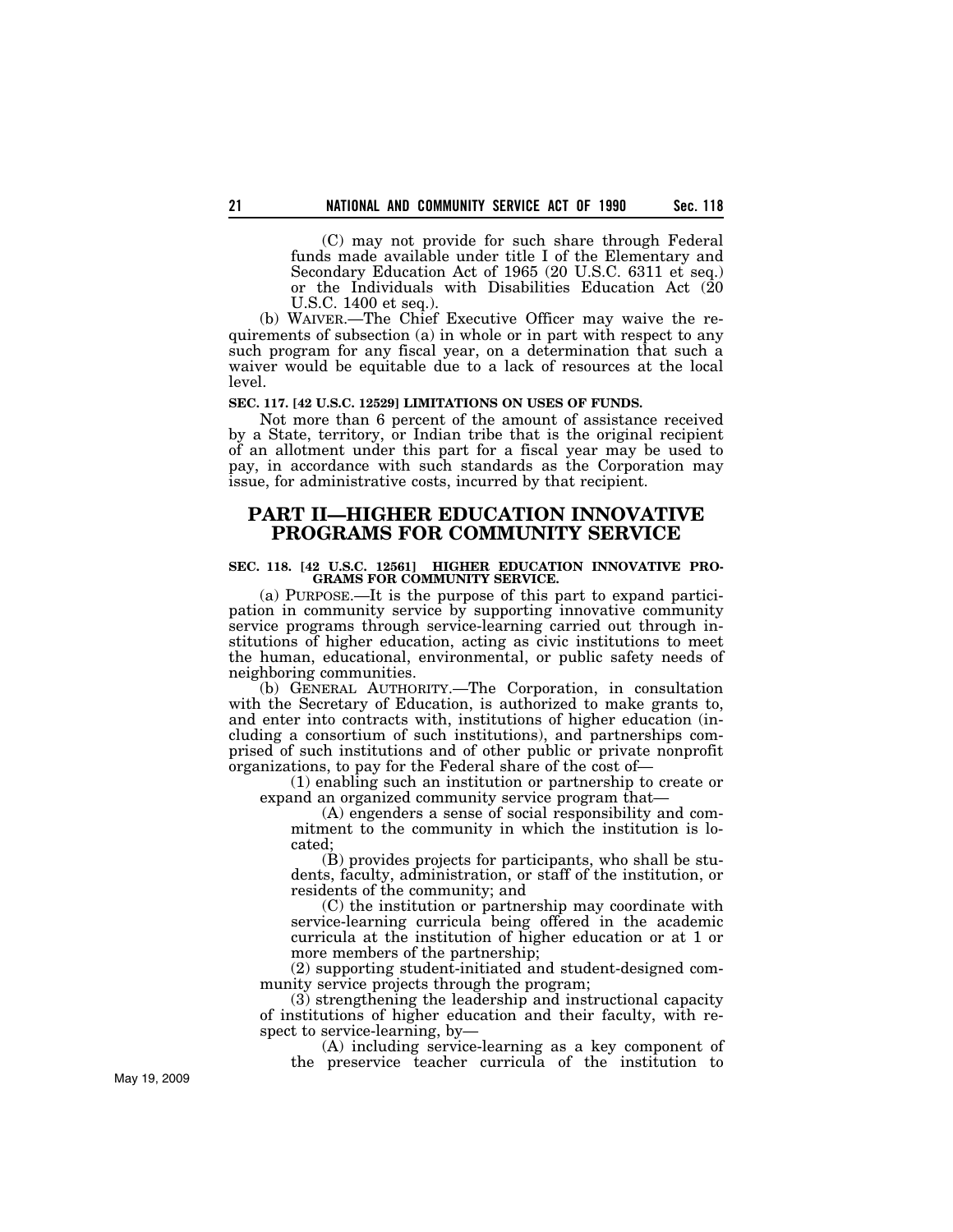strengthen the instructional capacity of teachers to provide service-learning at the elementary and secondary levels;

(B) including service-learning as a component of other curricula or academic programs (other than education curricula or programs), such as curricula or programs relating to nursing, medicine, criminal justice, or public policy; and

(C) encouraging the faculty of the institution to use service-learning methods throughout their curriculum;

(4) facilitating the integration of community service carried out under the program into academic curricula, including integration of clinical programs into the curriculum for students in professional schools, so that students can obtain credit for their community service projects;

(5) supplementing the funds available to carry out workstudy programs under part C of title IV of the Higher Education Act of 1965 (42 U.S.C. 2751 et seq.) to support servicelearning and community service through the community service program;

(6) strengthening the service infrastructure within institutions of higher education in the United States through the program; and

(7) providing for the training of teachers, prospective teachers, related education personnel, and community leaders in the skills necessary to develop, supervise, and organize service-learning.

(c) FEDERAL, STATE, AND LOCAL CONTRIBUTIONS.—

(1) FEDERAL SHARE.—

(A) IN GENERAL.—The Federal share of the cost of carrying out a program for which assistance is provided under this part may not exceed 50 percent of the total cost of the program.

(B) NON-FEDERAL CONTRIBUTION.—In providing for the remaining share of the cost of carrying out such a program, each recipient of a grant or contract under this part—

(i) shall provide for such share through a payment in cash or in kind, fairly evaluated, including facilities, equipment, or services; and

(ii) may provide for such share through State sources or local sources, including private funds or donated services.

(2) WAIVER.—The Chief Executive Officer may waive the requirements of paragraph (1) in whole or in part with respect to any such program for any fiscal year if the Corporation determines that such a waiver would be equitable due to a lack of available financial resources at the local level.

(d) APPLICATION FOR GRANT.—

(1) SUBMISSION.—To receive a grant or enter into a contract under this part, an institution or partnership shall prepare and submit to the Corporation, an application at such time, in such manner, and containing such information and assurances as the Corporation may reasonably require, and obtain approval of the application. In requesting applications for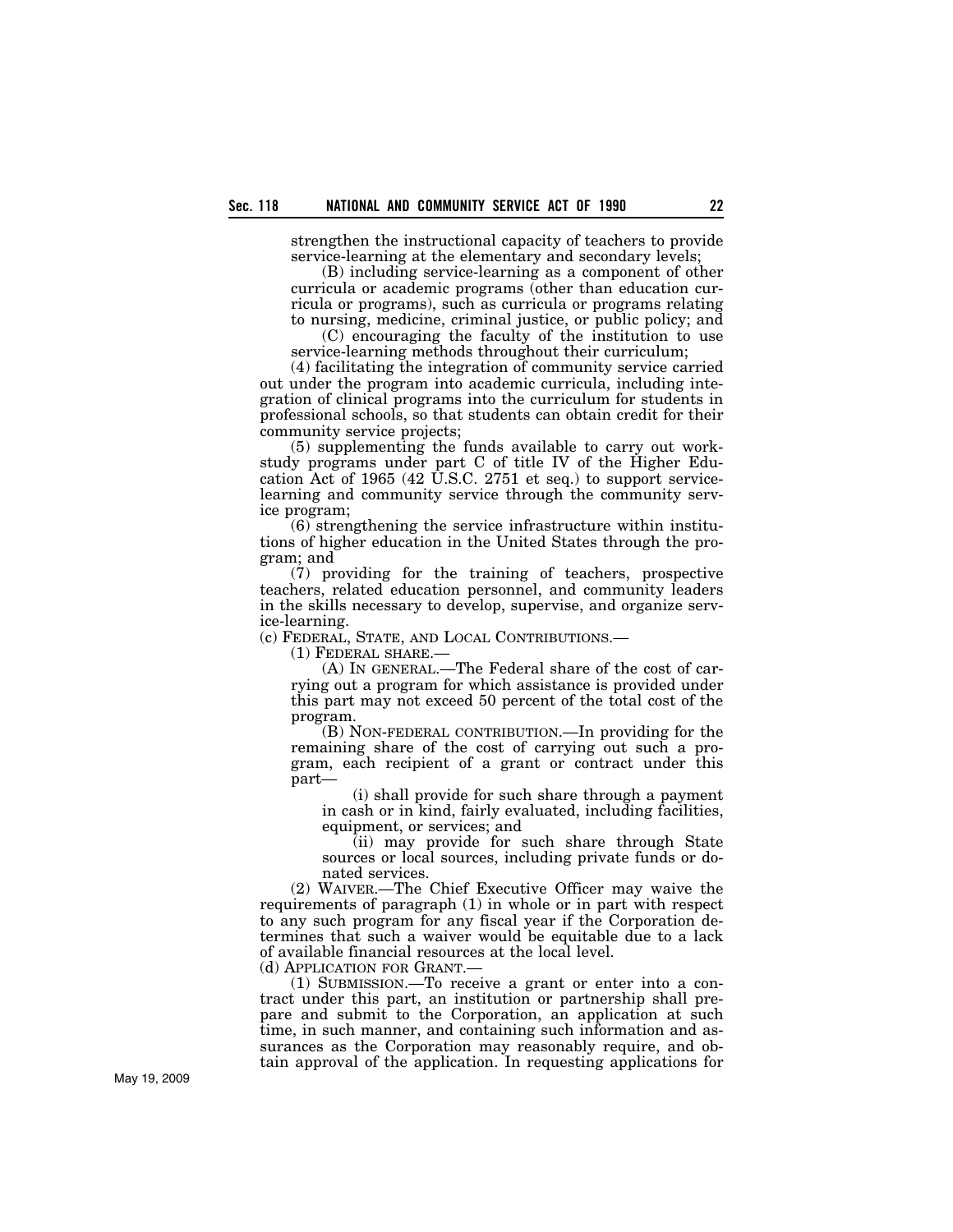assistance under this part, the Corporation shall specify such required information and assurances.

(2) CONTENTS.—An application submitted under paragraph (1) shall contain, at a minimum—

(A) assurances that—

(i) prior to the placement of a participant, the applicant will consult with the appropriate local labor organization, if any, representing employees in the area who are engaged in the same or similar work as that proposed to be carried out by such program, to prevent the displacement and protect the rights of such employees; and

(ii) the applicant will comply with the nonduplication and nondisplacement provisions of section 177 and the notice, hearing, and grievance procedures required by section 176; and

(B) such other assurances as the Chief Executive Officer may reasonably require.

(e) SPECIAL CONSIDERATION.—To the extent practicable, in making grants and entering into contracts under subsection (b), the Corporation shall give special consideration to applications submitted by, or applications from partnerships including, institutions serving primarily low-income populations, including—

(1) Alaska Native-serving institutions;

(2) Asian American and Native American Pacific Islanderserving institutions;

(3) Hispanic-serving institutions;

(4) historically black colleges and universities;

(5) Native American-serving, nontribal institutions;

(6) Native Hawaiian-serving institutions;

(7) Predominantly Black Institutions;

(8) tribally controlled colleges and universities; and

(9) community colleges serving predominantly minority populations.

(f) CONSIDERATIONS.—In making grants and entering into contracts under subsection (b), the Corporation shall take into consideration whether the applicants submit applications containing proposals that—

(1) demonstrate the commitment of the institution of higher education involved, other than by demonstrating the commitment of the students, to supporting the community service projects carried out under the program;

(2) specify the manner in which the institution will promote faculty, administration, and staff participation in the community service projects;

(3) specify the manner in which the institution will provide service to the community through organized programs, including, where appropriate, clinical programs for students in professional schools and colleges;

(4) describe any partnership that will participate in the community service projects, such as a partnership comprised of—

(A) the institution;

(B)(i) a community-based agency;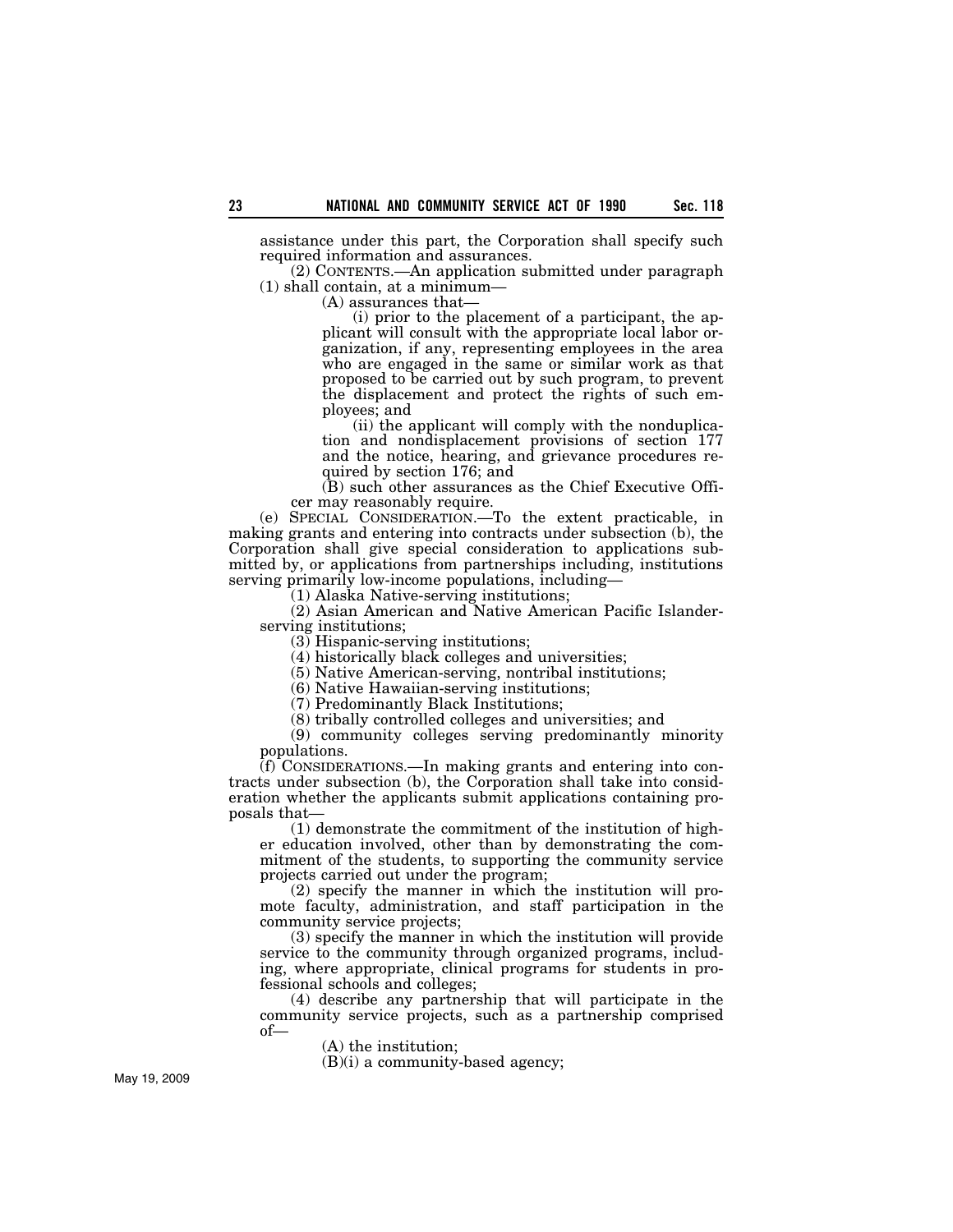(ii) a local government agency; or

(iii) a nonprofit entity that serves or involves schoolage youth, older adults, or low-income communities; and  $(C)(i)$  a student organization;

(ii) a department of the institution; or

(iii) a group of faculty comprised of different departments, schools, or colleges at the institution;

(5) demonstrate community involvement in the development of the proposal and the extent to which the proposal will contribute to the goals of the involved community members;

(6) demonstrate a commitment to perform community service projects in underserved urban and rural communities;

(7) describe research on effective strategies and methods to improve service utilized in the design of the projects;

(8) specify that the institution or partnership will use the assistance provided through the grant or contract to strengthen the service infrastructure in institutions of higher education;

(9) with respect to projects involving delivery of services, specify projects that involve leadership development of schoolage youth; or

(10) describe the needs that the proposed projects are designed to address, such as housing, economic development, infrastructure, health care, job training, education, crime prevention, urban planning, transportation, information technology, or child welfare.

(g) FEDERAL WORK-STUDY.—To be eligible for assistance under this part, an institution of higher education shall demonstrate that it meets the minimum requirements under section 443(b)(2)(A) of the Higher Education Act of 1965 (42 U.S.C. 2753(b)(2)(A)) relating to the participation of students employed under part C of title IV of the Higher Education Act of 1965 (42 U.S.C. 2751 et seq.) (relating to Federal Work-Study programs) in community service activities, or has received a waiver of those requirements from the Secretary of Education.

(h) DEFINITION.—Notwithstanding section 101, as used in this part, the term "student" means an individual who is enrolled in an institution of higher education on a full- or part-time basis.

(i) NATIONAL SERVICE EDUCATIONAL AWARD.—A participant in a program funded under this part shall be eligible for the national service educational award described in subtitle D, if the participant served in an approved national service position.

## **SEC. 118A. [42 U.S.C. 12561a] CAMPUSES OF SERVICE.**

(a) IN GENERAL.—The Corporation, after consultation with the Secretary of Education, may annually designate not more than 25 institutions of higher education as Campuses of Service, from among institutions nominated by State Commissions.

(b) APPLICATIONS FOR NOMINATION.

(1) IN GENERAL.—To be eligible for a nomination to receive designation under subsection (a), and have an opportunity to apply for funds under subsection (d) for a fiscal year, an institution of higher education in a State shall submit an application to the State Commission at such time, in such manner,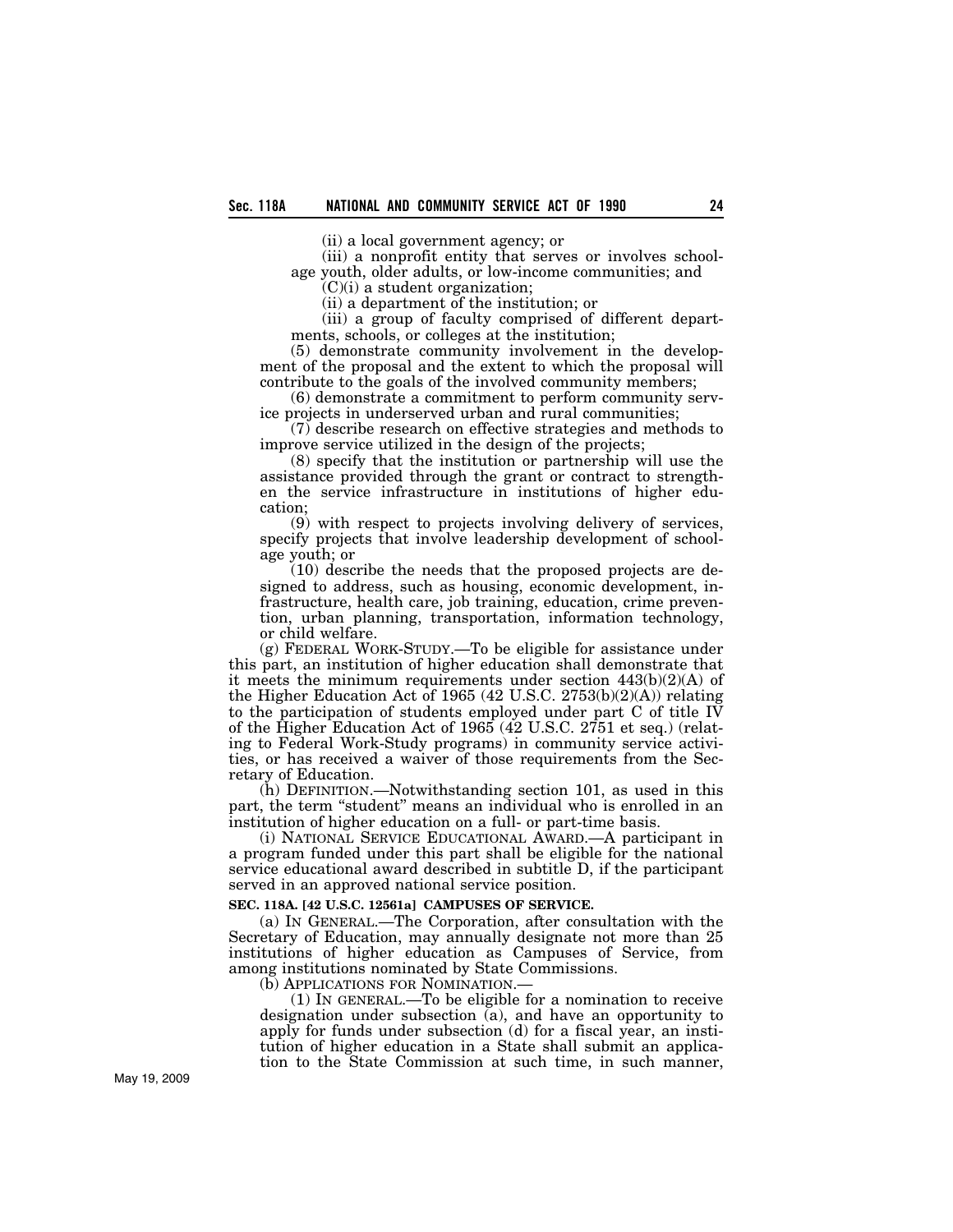and containing such information as the State Commission may require.

(2) CONTENTS.—At a minimum, the application shall include information specifying—

 $(A)(i)$  the number of undergraduate and, if applicable, graduate service-learning courses offered at such institution for the most recent full academic year preceding the fiscal year for which designation is sought; and

(ii) the number and percentage of undergraduate students and, if applicable, the number and percentage of graduate students at such institution who were enrolled in the corresponding courses described in clause (i), for such preceding academic year;

(B) the percentage of undergraduate students engaging in and, if applicable, the percentage of graduate students engaging in activities providing community services, as defined in section 441(c) of the Higher Education Act of 1965 (42 U.S.C. 2751(c)), during such preceding academic year, the quality of such activities, and the average amount of time spent, per student, engaged in such activities;

(C) for such preceding academic year, the percentage of Federal work-study funds made available to the institution under part C of title IV of the Higher Education Act of 1965 (42 U.S.C. 2751 et seq.) that is used to compensate students employed in providing community services, as so defined, and a description of the efforts the institution undertakes to make available to students opportunities to provide such community services and be compensated through such work-study funds;

 $(D)$  at the discretion of the institution, information demonstrating the degree to which recent graduates of the institution, and all graduates of the institution, have obtained full-time public service employment in the nonprofit sector or government, with a private nonprofit organization or a Federal, State, or local public agency; and

(E) any programs the institution has in place to encourage or assist graduates of the institution to pursue careers in public service in the nonprofit sector or government.

(c) NOMINATIONS AND DESIGNATION.—

(1) NOMINATION.—

(A) IN GENERAL.—A State Commission that receives applications from institutions of higher education under subsection (b) may nominate, for designation under subsection (a), not more than 3 such institutions of higher education, consisting of—

(i) not more than one 4-year public institution of higher education;

(ii) not more than one 4-year private institution of higher education; and

(iii) not more than one 2-year institution of higher education.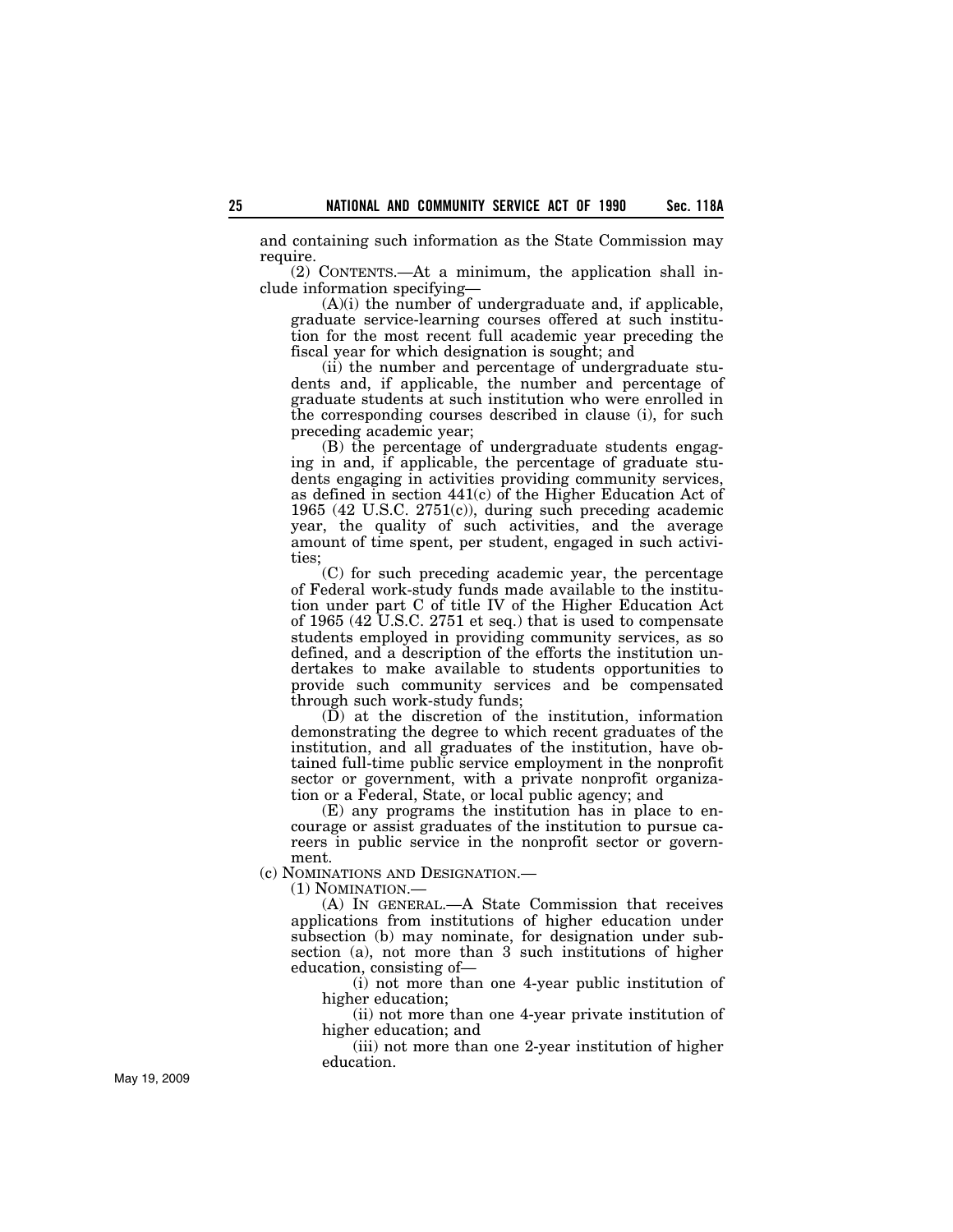(B) SUBMISSION.—The State Commission shall submit to the Corporation the name and application of each institution nominated by the State Commission under subparagraph (A).

(2) DESIGNATION.—The Corporation shall designate, under subsection (a), not more than 25 institutions of higher education from among the institutions nominated under paragraph (1). In making the designations, the Corporation shall, if feasible, designate various types of institutions, including institutions from each of the categories of institutions described in clauses (i), (ii), and (iii) of paragraph  $(1)(A)$ .

(d) AWARDS.—

(1) IN GENERAL.—Using sums reserved under section  $501(a)(1)(C)$  for Campuses of Service, the Corporation shall provide an award of funds to institutions designated under subsection (c), to be used by the institutions to develop or disseminate service-learning models and information on best practices regarding service-learning to other institutions of higher education.

(2) PLAN.—To be eligible to receive funds under this subsection, an institution designated under subsection (c) shall submit a plan to the Corporation describing how the institution intends to use the funds to develop or disseminate servicelearning models and information on best practices regarding service-learning to other institutions of higher education.

(3) ALLOCATION.—The Corporation shall determine how the funds reserved under section  $501(a)(1)(C)$  for Campuses of Service for a fiscal year will be allocated among the institutions submitting acceptable plans under paragraph (2). In determining the amount of funds to be allocated to such an institution, the Corporation shall consider the number of students at the institution, the quality and scope of the plan submitted by the institution under paragraph (2), and the institution's current (as of the date of submission of the plan) strategies to encourage or assist students to pursue public service careers in the nonprofit sector or government.

# **PART III—INNOVATIVE AND COMMUNITY-BASED SERVICE–LEARNING PROGRAMS AND RESEARCH**

## **SEC. 119. [42 U.S.C. 12563] INNOVATIVE AND COMMUNITY-BASED SERV-ICE-LEARNING PROGRAMS AND RESEARCH.**

(a) DEFINITIONS.—In this part:

(1) ELIGIBLE ENTITY.—The term ''eligible entity'' means a State educational agency, a State Commission, a territory, an Indian tribe, an institution of higher education, or a public or private nonprofit organization (including community-based entities), a public or private elementary school or secondary school, a local educational agency, a consortium of such entities, or a consortium of 2 or more such entities and a for-profit organization.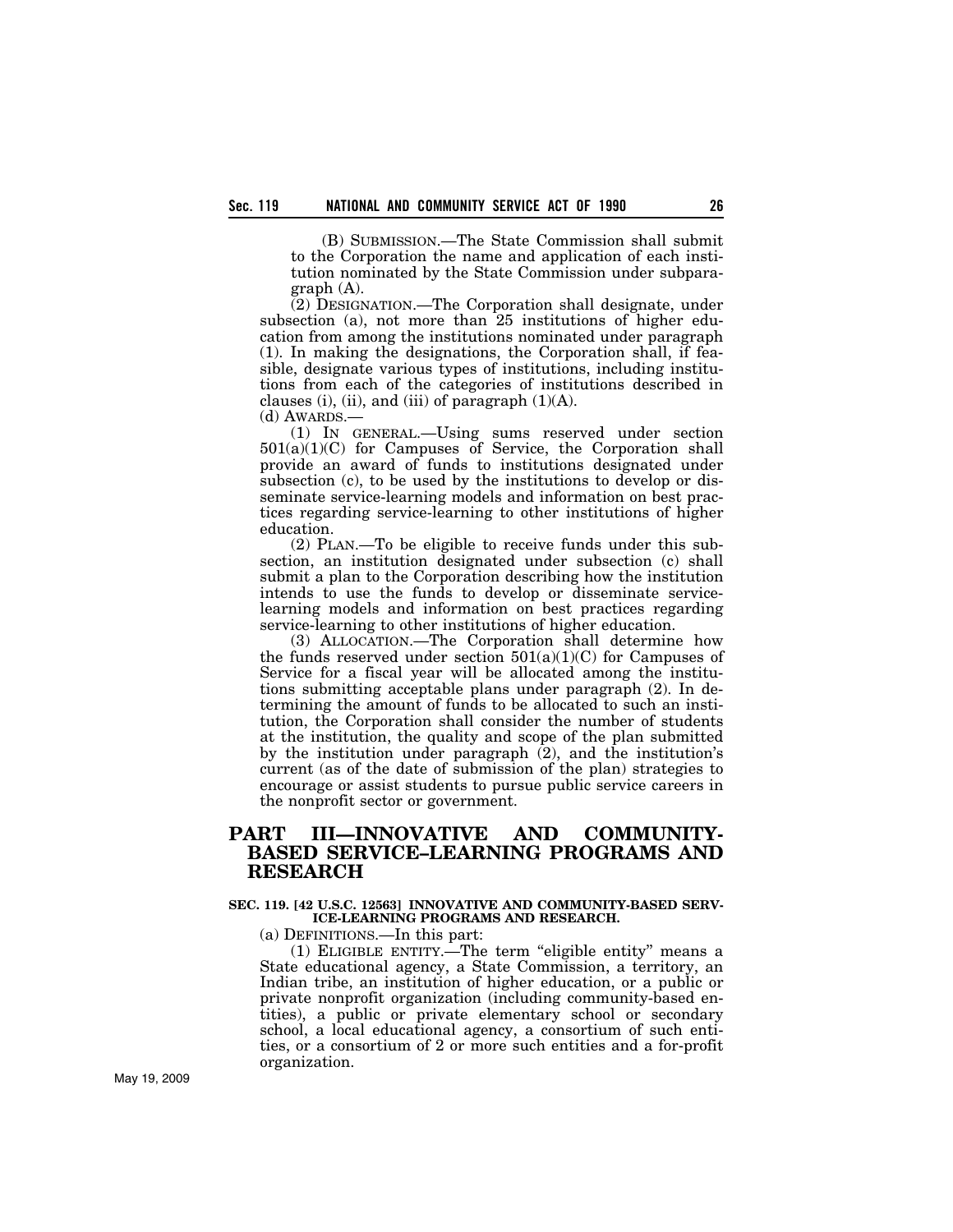(2) ELIGIBLE PARTNERSHIP.—The term ''eligible partnership'' means a partnership that—

(A) shall include—

(i) 1 or more community-based entities that have demonstrated records of success in carrying out service-learning programs with economically disadvantaged students, and that meet such criteria as the Chief Executive Officer may establish; and

(ii) a local educational agency for which—

(I) a high number or percentage, as determined by the Corporation, of the students served by the agency are economically disadvantaged students; and

(II) the graduation rate (as defined in section  $1111(b)(2)(C)(vi)$  of the Elementary and Secondary Education Act of 1965 (20 U.S.C.  $6311(b)(2)(C)(vi)$ ) and as clarified in applicable regulations promulgated by the Department of Education for the secondary school students served by the agency is less than 70 percent; and

(B) may also include—

(i) a local government agency that is not described in subparagraph (A);

(ii) the office of the chief executive officer of a unit of general local government;

(iii) an institution of higher education;

(iv) a State Commission or State educational agency; or

(v) more than 1 local educational agency described in subclause (I).

(3) YOUTH ENGAGEMENT ZONE.—The term ''youth engagement zone'' means the area in which a youth engagement zone program is carried out.

(4) YOUTH ENGAGEMENT ZONE PROGRAM.—The term ''youth engagement zone program'' means a service-learning program in which members of an eligible partnership collaborate to provide coordinated school-based or community-based servicelearning opportunities—

 $(A)$  in order to address a specific community challenge;

(B) for an increasing percentage of out-of-school youth and secondary school students served by a local educational agency; and

(C) in circumstances under which—

(i) not less than 90 percent of such students participate in service-learning activities as part of the program; or

(ii) service-learning is a part of the curriculum in all of the secondary schools served by the local educational agency.

(b) GENERAL AUTHORITY.—From the amounts appropriated to carry out this part for a fiscal year, the Corporation may make grants (which may include approved summer of service positions in the case of a grant for a program described in subsection  $(c)(8)$  and fixed-amount grants (in accordance with section 129(l)) to eligible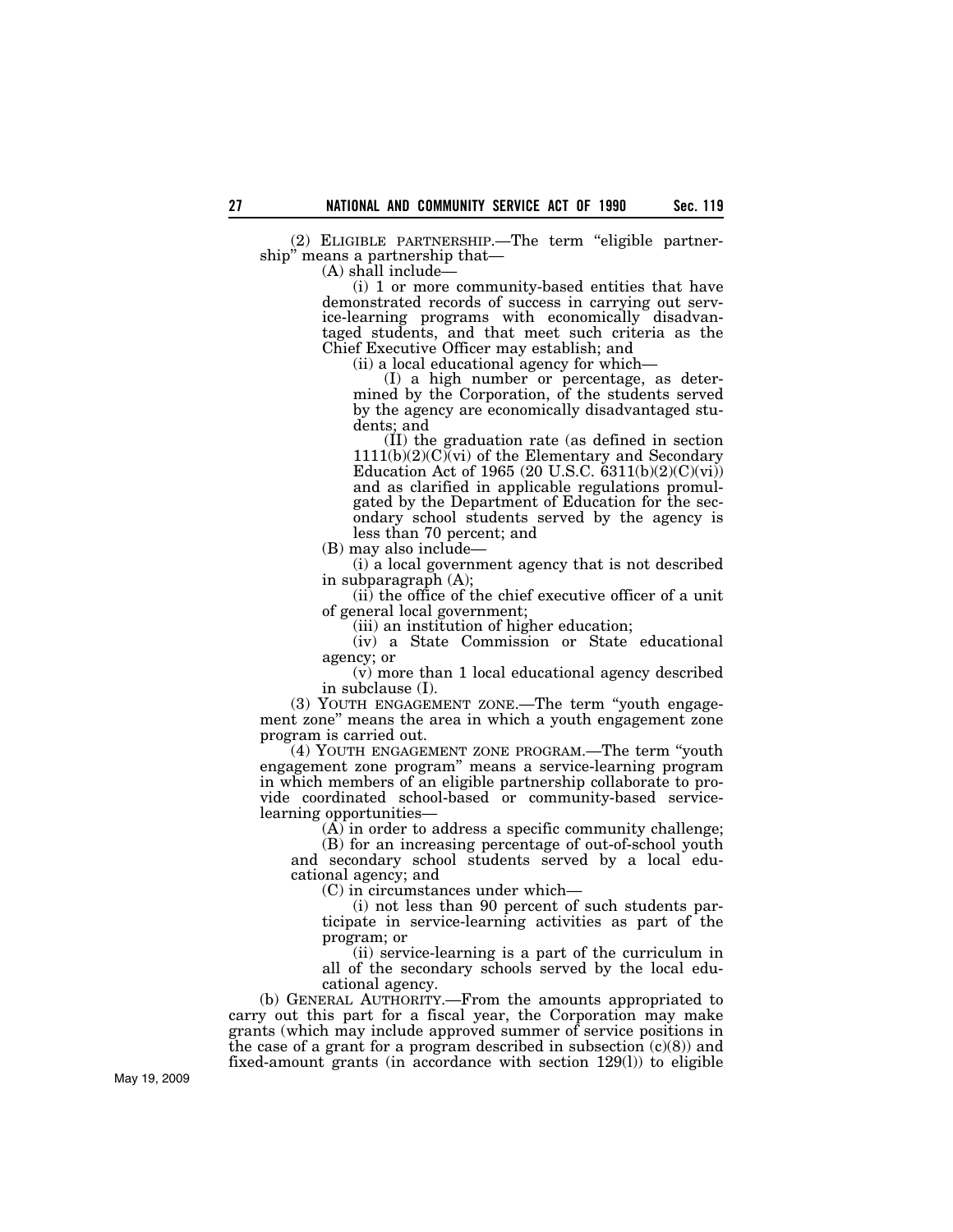entities or eligible partnerships, as appropriate, for programs and activities described in subsection (c).

(c) AUTHORIZED ACTIVITIES.—Funds under this part may be used to—

(1) integrate service-learning programs into the science, technology, engineering, and mathematics (referred to in this part as "STEM") curricula at the elementary, secondary, postsecondary, or postbaccalaureate levels in coordination with practicing or retired STEM professionals;

(2) involve students in service-learning programs focusing on energy conservation in their community, including conducting educational outreach on energy conservation and working to improve energy efficiency in low-income housing and in public spaces;

(3) involve students in service-learning programs in emergency and disaster preparedness;

(4) involve students in service-learning programs aimed at improving access to and obtaining the benefits from computers and other emerging technologies, including improving such access for individuals with disabilities, in low-income or rural communities, in senior centers and communities, in schools, in libraries, and in other public spaces;

(5) involve high school age youth in the mentoring of middle school youth while involving all participants in servicelearning to seek to meet unmet human, educational, environmental, public safety, or emergency and disaster preparedness needs in their community;

(6) conduct research and evaluations on service-learning, including service-learning in middle schools, and disseminate such research and evaluations widely;

(7) conduct innovative and creative activities as described in section  $112(a)$ ;

(8) establish or implement summer of service programs (giving priority to programs that enroll youth who will be enrolled in any of grades 6 through 9 at the end of the summer concerned) during the summer months (including recruiting, training, and placing service-learning coordinators)—

(A) for youth who will be enrolled in any of grades 6 through 12 at the end of the summer concerned; and

(B) for community-based service-learning projects—

(i) that shall—

(I) meet unmet human, educational, environmental (including energy conservation and stewardship), and emergency and disaster preparedness and other public safety needs; and

(II) be intensive, structured, supervised, and designed to produce identifiable improvements to the community;

(ii) that may include the extension of academic year service-learning programs into the summer months; and

(iii) under which a student who completes 100 hours of service as described in section 146(b)(2), shall be eligible for a summer of service educational award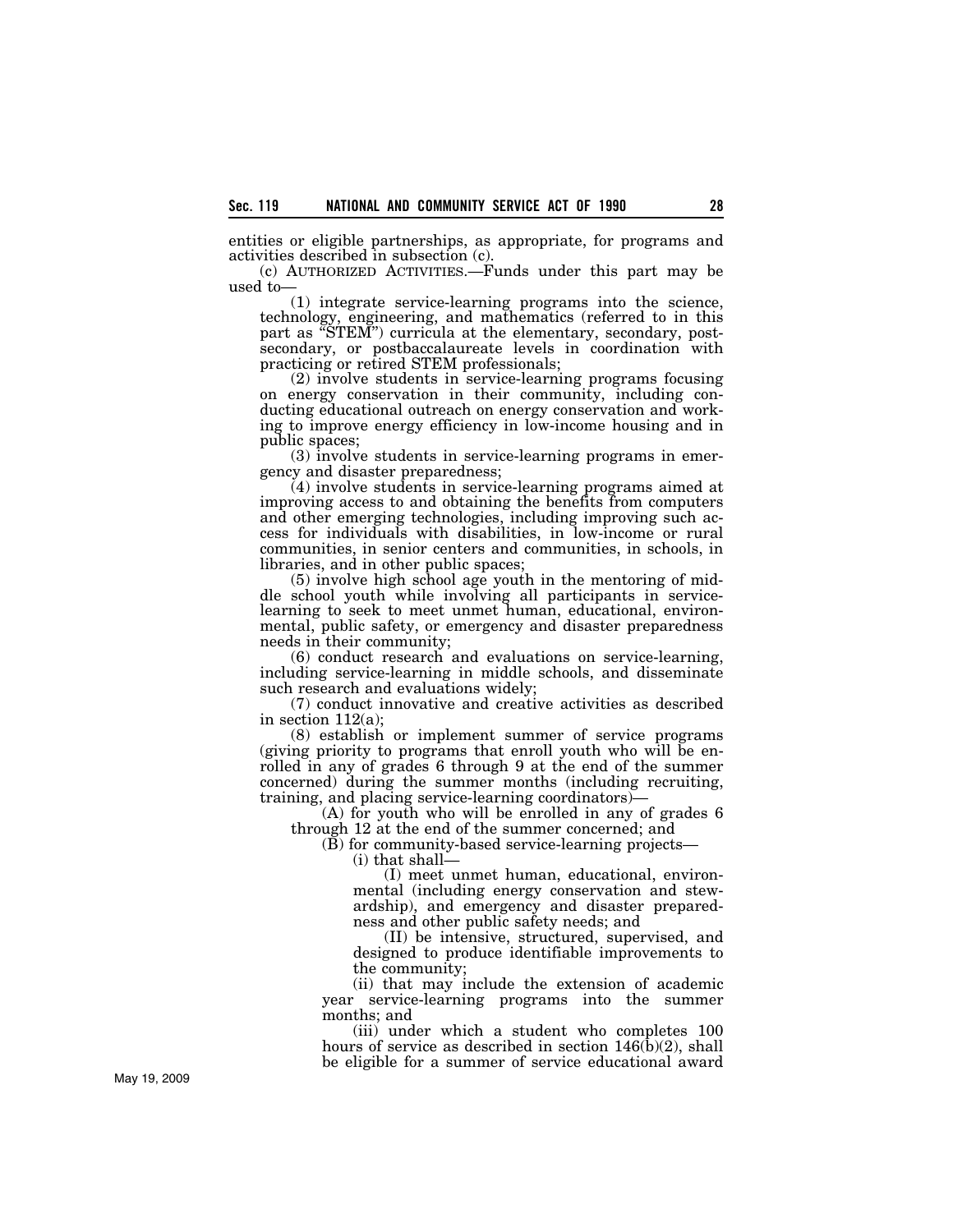of \$500 or \$750 as described in sections  $146(a)(2)(C)$ and 147(d);

(9) establish or implement youth engagement zone programs in youth engagement zones, for students in secondary schools served by local educational agencies for which a majority of such students do not participate in service-learning activities that are—

(A) carried out by eligible partnerships; and

(B) designed to—

(i) involve all students in secondary schools served by the local educational agency in service-learning to address a specific community challenge;

(ii) improve student engagement, including student attendance and student behavior, and student achievement, graduation rates, and college-going rates at secondary schools; and

(iii) involve an increasing percentage of students in secondary school and out-of-school youth in the community in school-based or community-based service-learning activities each year, with the goal of involving all students in secondary schools served by the local educational agency and involving an increasing percentage of the out-of-school youth in service-learning activities; and

(10) conduct semester of service programs that—

(A) provide opportunities for secondary school students to participate in a semester of coordinated school-based or community-based service-learning opportunities for a minimum of 70 hours (of which at least a third will be spent participating in field-based activities) over a semester, to address specific community challenges;

(B) engage as participants high percentages or numbers of economically disadvantaged students;

(C) allow participants to receive academic credit, for the time spent in the classroom and in the field for the program, that is equivalent to the academic credit for any class of equivalent length and with an equivalent time commitment; and

(D) ensure that the classroom-based instruction component of the program is integrated into the academic program of the local educational agency involved; and

(11) carry out any other innovative service-learning programs or research that the Corporation considers appropriate.

(d) APPLICATIONS.—To be eligible to receive a grant to carry out a program or activity under this part, an entity or partnership, as appropriate, shall prepare and submit to the Corporation an application at such time and in such manner as the Chief Executive Officer may reasonably require, and obtain approval of the application.

(e) PRIORITY.—In making grants under this part, the Corporation shall give priority to applicants proposing to—

(1) involve students and community stakeholders in the design and implementation of service-learning programs carried out using funds received under this part;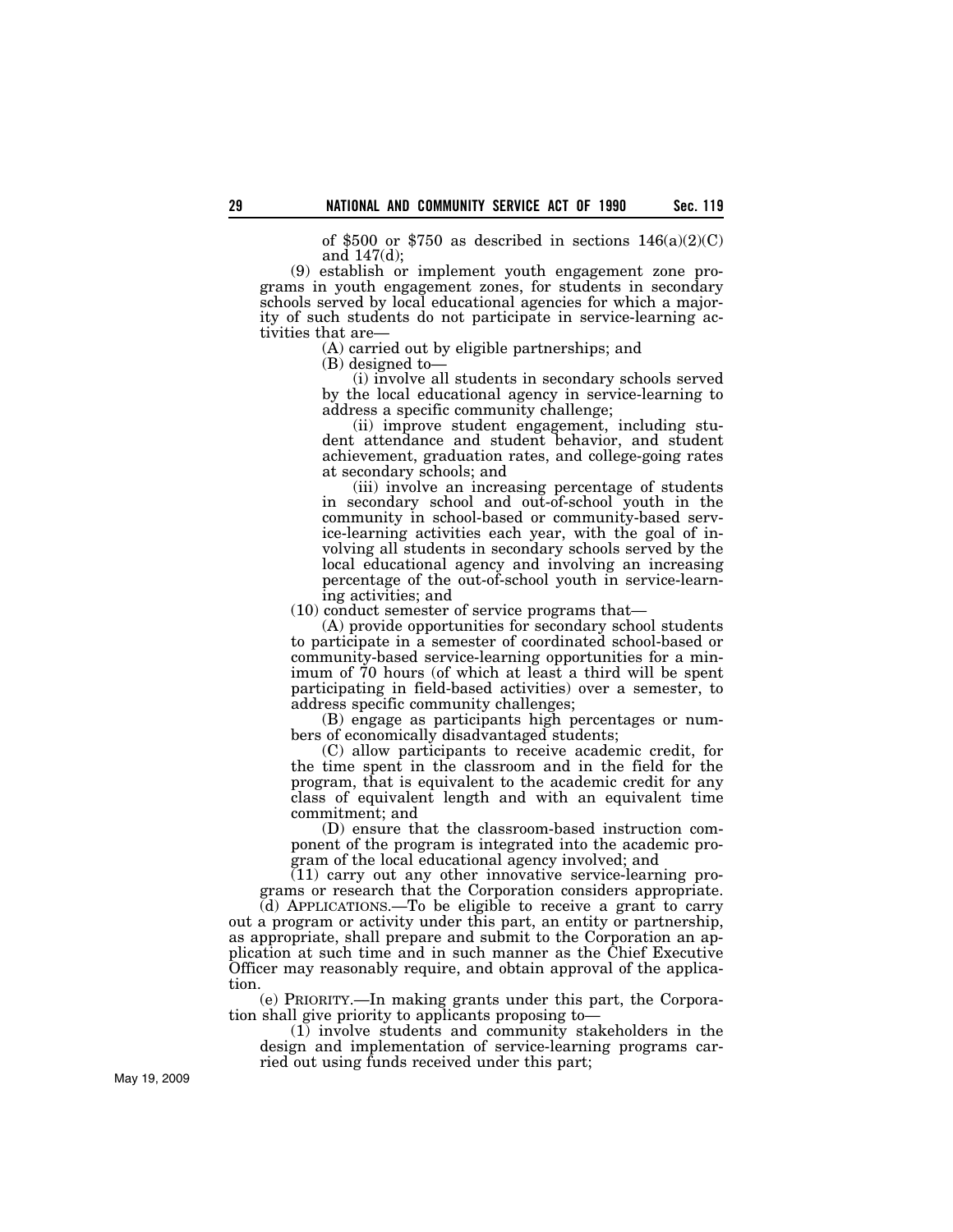(2) implement service-learning programs in low-income or rural communities; and

(3) utilize adult volunteers, including tapping the resources of retired and retiring adults, in the planning and implementation of service-learning programs.

(f) REQUIREMENTS.—

(1) TERM.—Each program or activity funded under this part shall be carried out over a period of 3 years, which may include 1 planning year. In the case of a program funded under this part, the 3-year period may be extended by 1 year, if the program meets performance levels established in accordance with section  $179(k)$  and any other criteria determined by the Corporation.

(2) COLLABORATION ENCOURAGED.—Each entity carrying out a program or activity funded under this part shall, to the extent practicable, collaborate with entities carrying out programs under this subtitle, subtitle C, and titles I and II of the Domestic Volunteer Service Act of 1973 (42 U.S.C. 4951 et seq., 5001 et seq.).

(3) EVALUATION.—Not later than 4 years after the effective date of the Serve America Act, the Corporation shall conduct an independent evaluation of the programs and activities carried out using funds made available under this part, and determine best practices relating to service-learning and recommendations for improvement of those programs and activities. The Corporation shall widely disseminate the results of the evaluations, and information on the best practices and recommendations to the service community through multiple channels, including the Corporation's Resource Center or a clearinghouse of effective strategies.

# **PART IV—SERVICE-LEARNING IMPACT STUDY**

## **SEC. 120. [42 U.S.C. 12565] STUDY AND REPORT.**

(a) STUDY.—

(1) IN GENERAL.—From the sums reserved under section  $501(a)(1)(B)$  for this section, the Corporation shall enter into a contract with an entity that is not otherwise a recipient of financial assistance under this subtitle, to conduct a 10-year longitudinal study on the impact of the activities carried out under this subtitle.

(2) CONTENTS.—In conducting the study, the entity shall consider the impact of service-learning activities carried out under this subtitle on students participating in such activities, including in particular examining the degree to which the activities—

(A) improved student academic achievement;

(B) improved student engagement;

(C) improved graduation rates, as defined in section  $1111(b)(2)(\overline{C})(\overline{v})$  of the Elementary and Secondary Education Act of 1965 (20 U.S.C.  $6311(b)(2)(C)(vi)$ ) and as clarified in applicable regulations promulgated by the Department of Education; and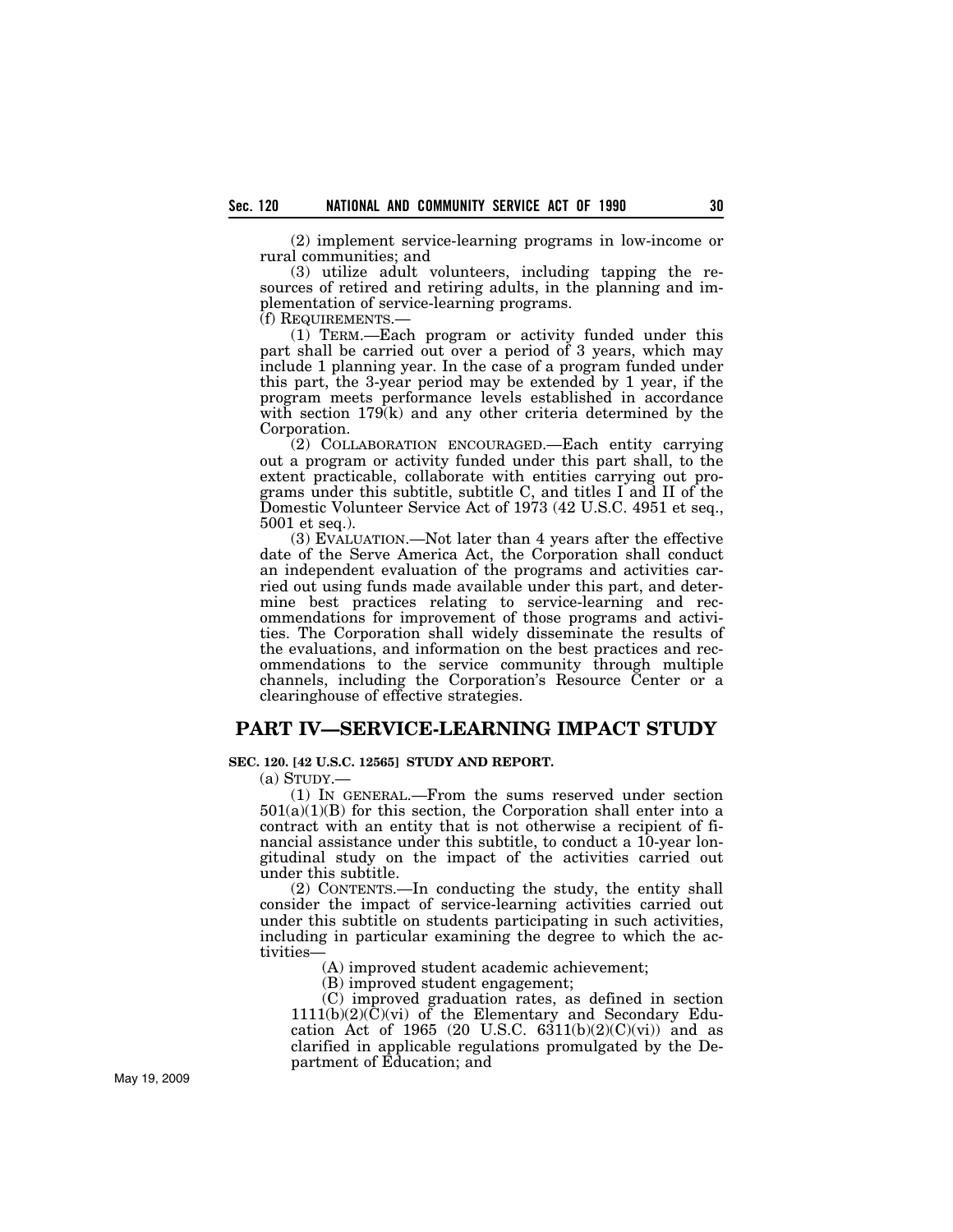(D) improved the degree to which the participants in the activities engaged in subsequent national service, volunteering, or other service activities, or pursued careers in public service, in the nonprofit sector or government.

(3) ANALYSIS.—In carrying out such study, the entity shall examine the impact of the service-learning activities on the 4 factors described in subparagraphs (A) through (D) of paragraph (2), analyzed in terms of how much time participants were engaged in service-learning activities.

(4) BEST PRACTICES.—The entity shall collect information on best practices concerning using service-learning activities to improve the 4 factors.

(b) INTERIM REPORTS.—The entity shall periodically submit reports to the Corporation containing the interim results of the study and the information on best practices. The Corporation shall submit such reports to the authorizing committees.

(c) FINAL REPORT.—The entity shall submit a report to the Corporation containing the results of the study and the information on best practices. The Corporation shall submit such report to the authorizing committees, and shall make such report available to the public on the Corporation's website.

(d) CONSULTATION AND DISSEMINATION.—On receiving the report described in subsection (c), the Corporation shall consult with the Secretary of Education to review the results of the study, and to identify best practices concerning using service-learning activities to improve the 4 factors described in subparagraphs (A) through  $(D)$  of subsection  $(a)(2)$ . The Corporation shall disseminate information on the identified best practices.

# **Subtitle C—National Service Trust Program**

## **PART I—INVESTMENT IN NATIONAL SERVICE**

#### **SEC. 121. [42 U.S.C. 12571] AUTHORITY TO PROVIDE ASSISTANCE AND APPROVED NATIONAL SERVICE POSITIONS.**

(a) PROVISION OF ASSISTANCE.—Subject to the availability of appropriations for this purpose, the Corporation for National and Community Service may make grants to States, subdivisions of States, territories, Indian tribes, public or private nonprofit organizations, and institutions of higher education for the purpose of assisting the recipients of the grants—

(1) to carry out full- or part-time national service programs, including summer programs, described in subsection  $(a)$ , (b), or (c) of section 122; and

(2) to make grants in support of other national service programs described in subsection (a), (b), or (c) of section 122 that are carried out by other entities.

(b) RESTRICTIONS ON AGREEMENTS WITH FEDERAL AGENCIES.—

(1) AGREEMENTS AUTHORIZED.—The Corporation may enter into an interagency agreement (other than a grant agreement) with another Federal agency to support a national service program carried out or otherwise supported by the agency. The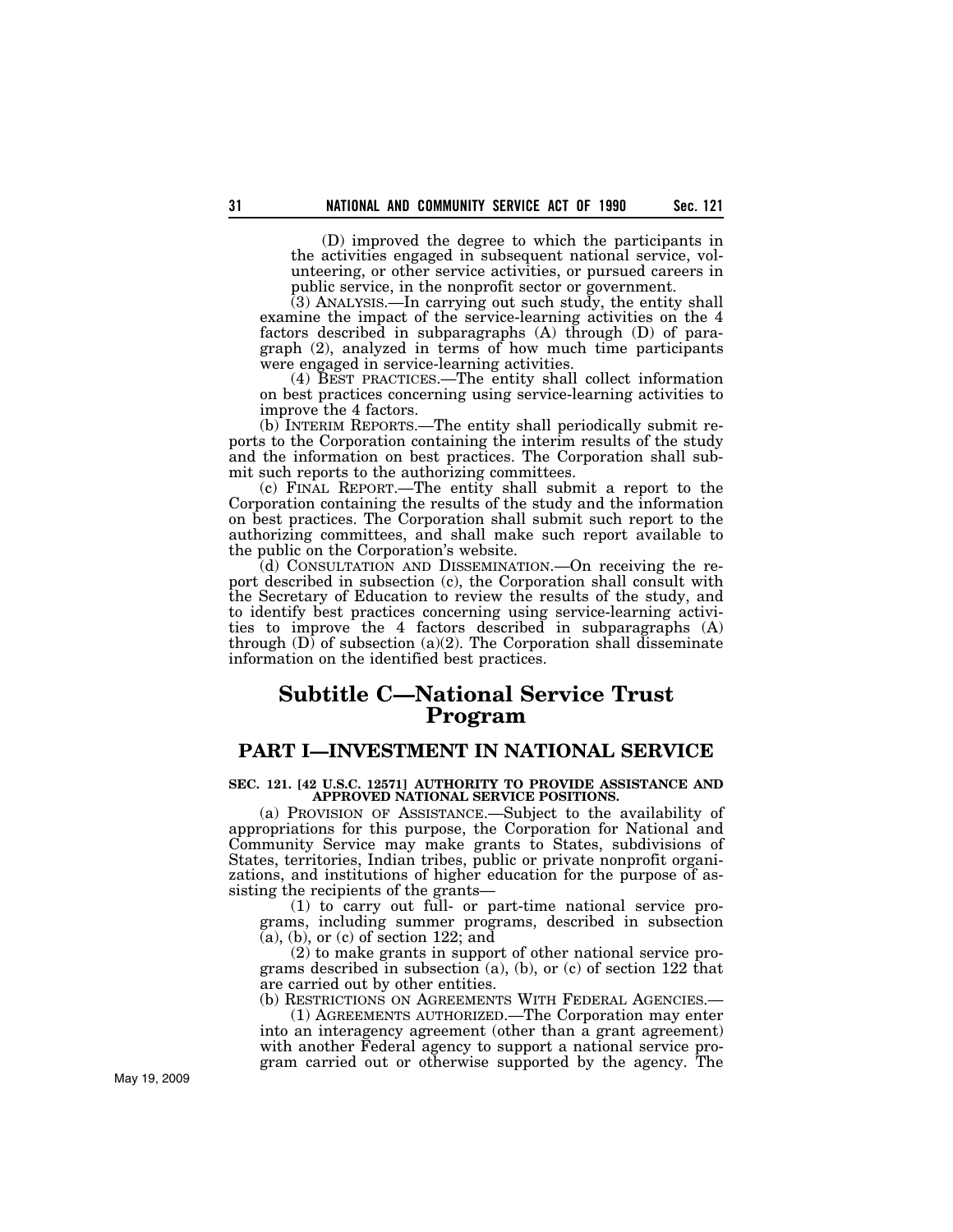Corporation, in entering into the interagency agreement may approve positions as approved national service positions for a program carried out or otherwise supported by the agency.

(2) PROHIBITION ON GRANTS.—The Corporation may not provide a grant under this section to a Federal agency.

(3) CONSULTATION WITH STATE COMMISSIONS.—A Federal agency carrying out or supporting a national service program shall consult with the State Commissions for those States in which projects will be conducted through that program in order to ensure that the projects do not duplicate projects conducted by State or local national service programs.

(4) SUPPORT FOR OTHER NATIONAL SERVICE PROGRAMS.—A Federal agency that enters into an interagency agreement under paragraph (1) shall, in an appropriate case, enter into a contract or cooperative agreement with an entity that is carrying out a national service program in a State that is in existence in the State as of the date of the contract or cooperative agreement and is of high quality, in order to support the national service program.

(5) APPLICATION OF REQUIREMENTS.—A requirement under this Act that applies to an entity receiving assistance under section 121 (other than a requirement limited to an entity receiving assistance under section 121(a)) shall be considered to apply to a Federal agency that enters into an interagency agreement under this subsection, even though no Federal agency may receive financial assistance under such an agreement.

(c) PROVISION OF APPROVED NATIONAL SERVICE POSITIONS.—As part of the provision of assistance under subsection (a), and in providing approved national service positions under subsection (b), the Corporation shall—

(1) approve the provision of national service educational awards described in subtitle D for the participants who serve in national service programs carried out using such assistance; and

(2) deposit in the National Service Trust established in section  $145(a)$  an amount equal to the product of-

(A) the value of a national service educational award under section 147; and

(B) the total number of approved national service positions to be provided or otherwise approved.

(d) FIVE PERCENT LIMITATION ON ADMINISTRATIVE COSTS.—

(1) LIMITATION.—Not more than 5 percent of the amount of assistance provided to the original recipient of a grant or transfer of assistance under subsection (a) for a fiscal year may be used to pay for administrative costs incurred by—

(A) the recipient of the assistance; and

(B) national service programs carried out or supported with the assistance.

(2) RULES ON USE.—The Corporation may by rule prescribe the manner and extent to which—

(A) assistance provided under subsection (a) may be used to cover administrative costs; and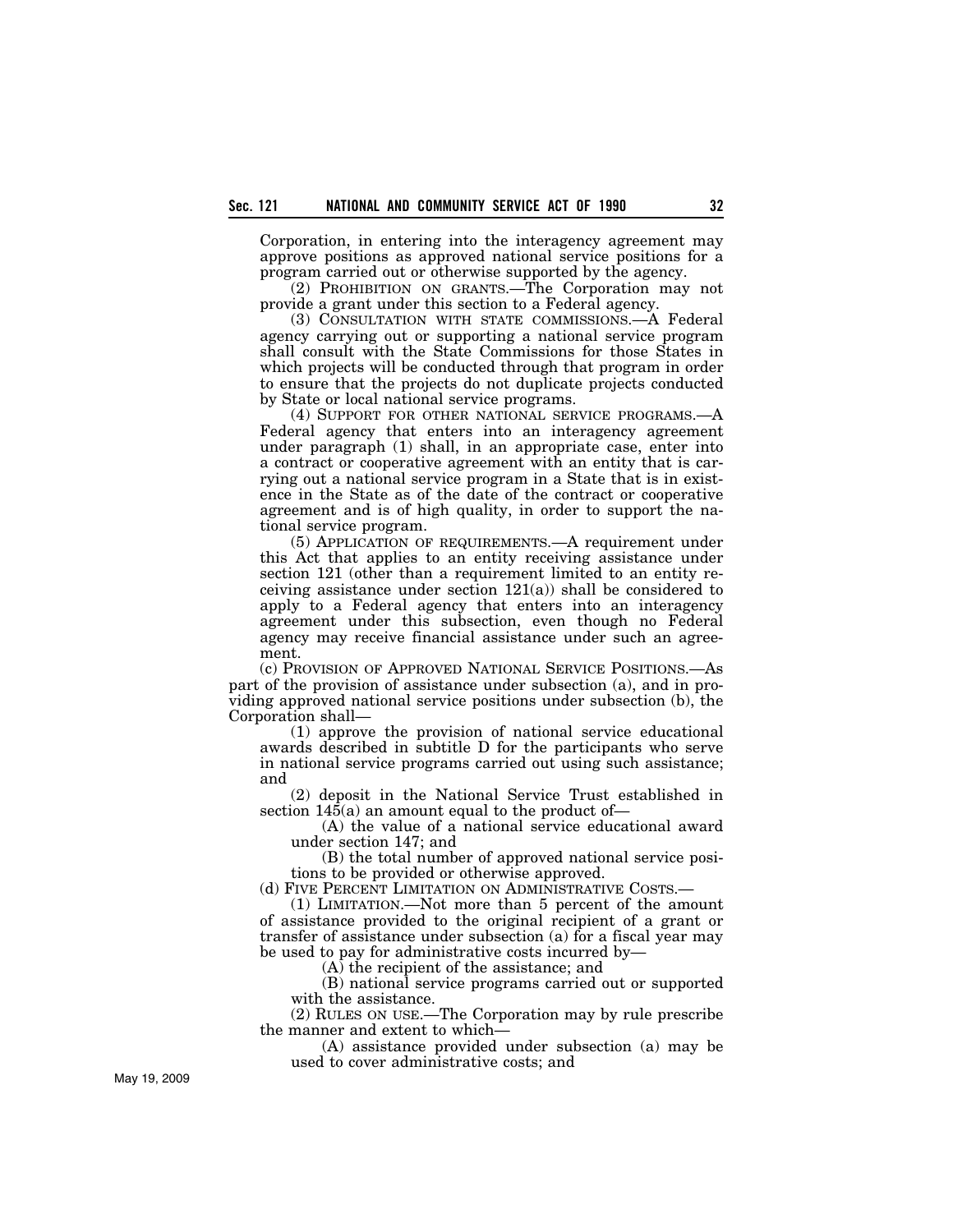(B) that portion of the assistance available to cover administrative costs should be distributed between—

(i) the original recipient of the grant or transfer of assistance under such subsection; and

(ii) national service programs carried out or supported with the assistance.

(e) MATCHING FUNDS REQUIREMENTS.—

(1) REQUIREMENTS.—Except as provided in section 140, the Corporation share of the cost (including the costs of member living allowances, employment-related taxes, health care coverage, and workers' compensation and other necessary operation costs) of carrying out a national service program that receives the assistance under subsection (a), whether the assistance is provided directly or as a subgrant from the original recipient of the assistance, may not exceed 75 percent of such cost.

(2) CALCULATION.—In providing for the remaining share of the cost of carrying out a national service program, the program—

(A) shall provide for such share through a payment in cash or in kind, fairly evaluated, including facilities, equipment, or services; and

(B) may provide for such share through State sources, local sources, or other Federal sources (other than the use of funds made available under the national service laws).

(3) COST OF HEALTH CARE.—In providing a payment in cash under paragraph  $(2)(A)$  as part of providing for the remaining share of the cost of carrying out a national service program, the program may count not more than 85 percent of the cost of providing a health care policy described in section  $140(d)(2)$  toward such share.

(4) WAIVER.—The Corporation may waive in whole or in part the requirements of paragraph  $(i)$  with respect to a national service program in any fiscal year if the Corporation determines that such a waiver would be equitable due to a lack of available financial resources at the local level.

(5) OTHER FEDERAL FUNDS.—

(A) RECIPIENT REPORT.—A recipient of assistance under this section (other than a recipient of assistance through a fixed-amount grant in accordance with section 129(l)) shall report to the Corporation the amount and source of any Federal funds used to carry out the program for which the assistance is made available other than those provided by the Corporation.

(B) CORPORATION REPORT.—The Corporation shall report to the authorizing committees on an annual basis information regarding each recipient of such assistance that uses Federal funds other than those provided by the Corporation to carry out such a program, including the amounts and sources of the other Federal funds.

(f) PLAN FOR APPROVED NATIONAL SERVICE POSITIONS.—The Corporation shall—

(1) develop a plan to—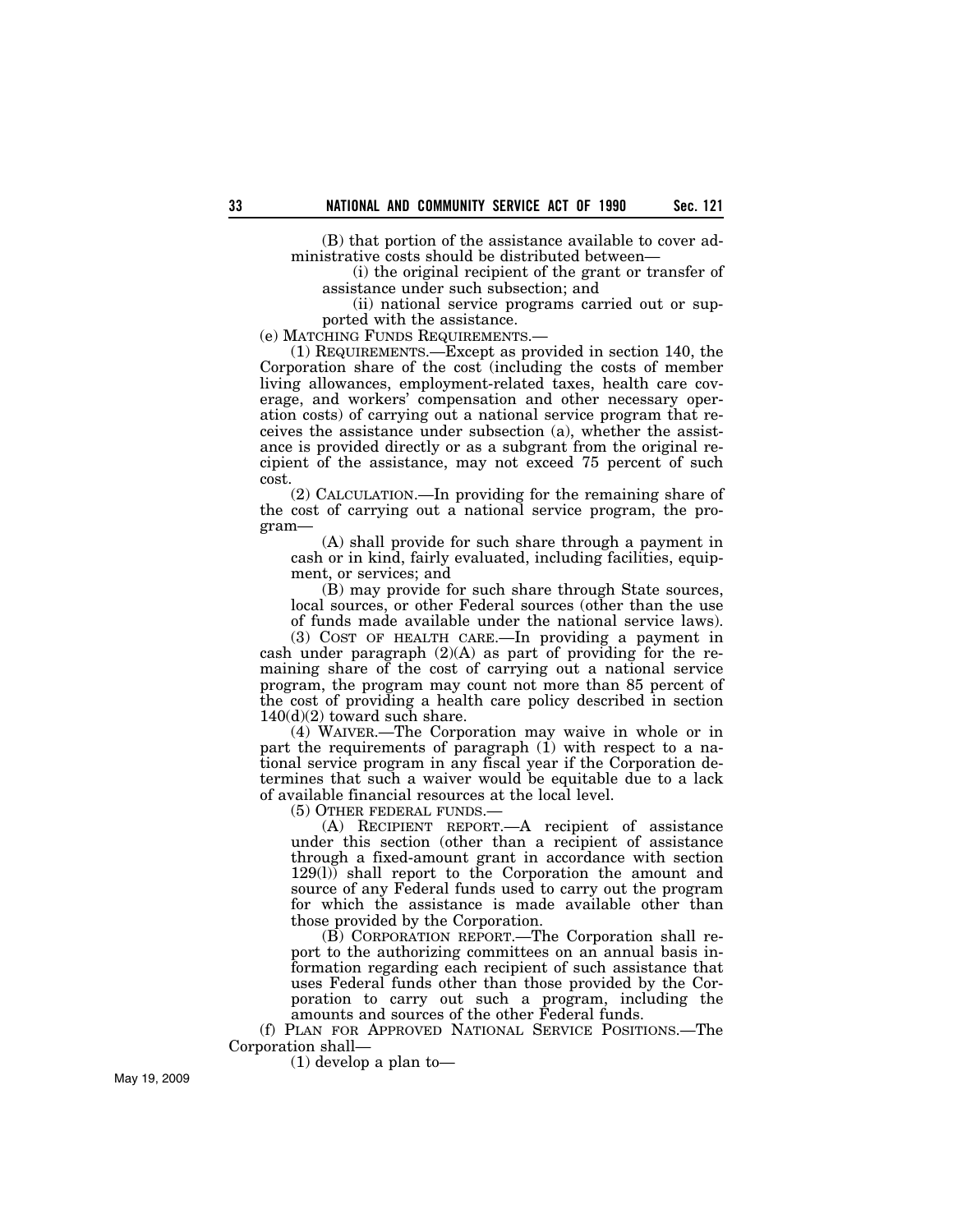(A) establish the number of the approved national service positions as 88,000 for fiscal year 2010;

(B) increase the number of the approved positions to— (i) 115,000 for fiscal year 2011;

(ii) 140,000 for fiscal year 2012;

(iii) 170,000 for fiscal year 2013;

(iv) 200,000 for fiscal year 2014;

(v) 210,000 for fiscal year 2015;

(vi) 235,000 for fiscal year 2016; and

(vii) 250,000 for fiscal year 2017;

(C) ensure that the increases described in subparagraph (B) are achieved through an appropriate balance of full- and part-time service positions;

(2) not later than 1 year after the date of enactment of the Serve America Act, submit a report to the authorizing committees on the status of the plan described in paragraph (1); and

(3) subject to the availability of appropriations and quality service opportunities, implement the plan described in paragraph (1).

#### **SEC. 122. [42 U.S.C. 12572] NATIONAL SERVICE PROGRAMS ELIGIBLE FOR PROGRAM ASSISTANCE.**

(a) NATIONAL SERVICE CORPS.—The recipient of a grant under section 121(a) and a Federal agency operating or supporting a national service program under section 121(b) shall use a portion of the financial assistance or positions involved, directly or through subgrants to other entities, to support or carry out the following national service corps or programs, as full- or part-time corps or programs, to address unmet needs:

(1) EDUCATION CORPS.—

(A) IN GENERAL.—The recipient may carry out national service programs through an Education Corps that identifies and meets unmet educational needs within communities through activities such as those described in subparagraph (B) and improves performance on the indicators described in subparagraph (C).

(B) ACTIVITIES.—An Education Corps described in this paragraph may carry out activities such as—

(i) tutoring, or providing other academic support to elementary school and secondary school students;

(ii) improving school climate;

(iii) mentoring students, including adult or peer mentoring;

(iv) linking needed integrated services and comprehensive supports with students, their families, and their public schools;

(v) providing assistance to a school in expanding the school day by strengthening the quality of staff and expanding the academic programming offered in an expanded learning time initiative, a program of a 21st century community learning center (as defined in section 4201 of the Elementary and Secondary Education Act of 1965 (20 U.S.C. 7171)), or a high-quality after-school program;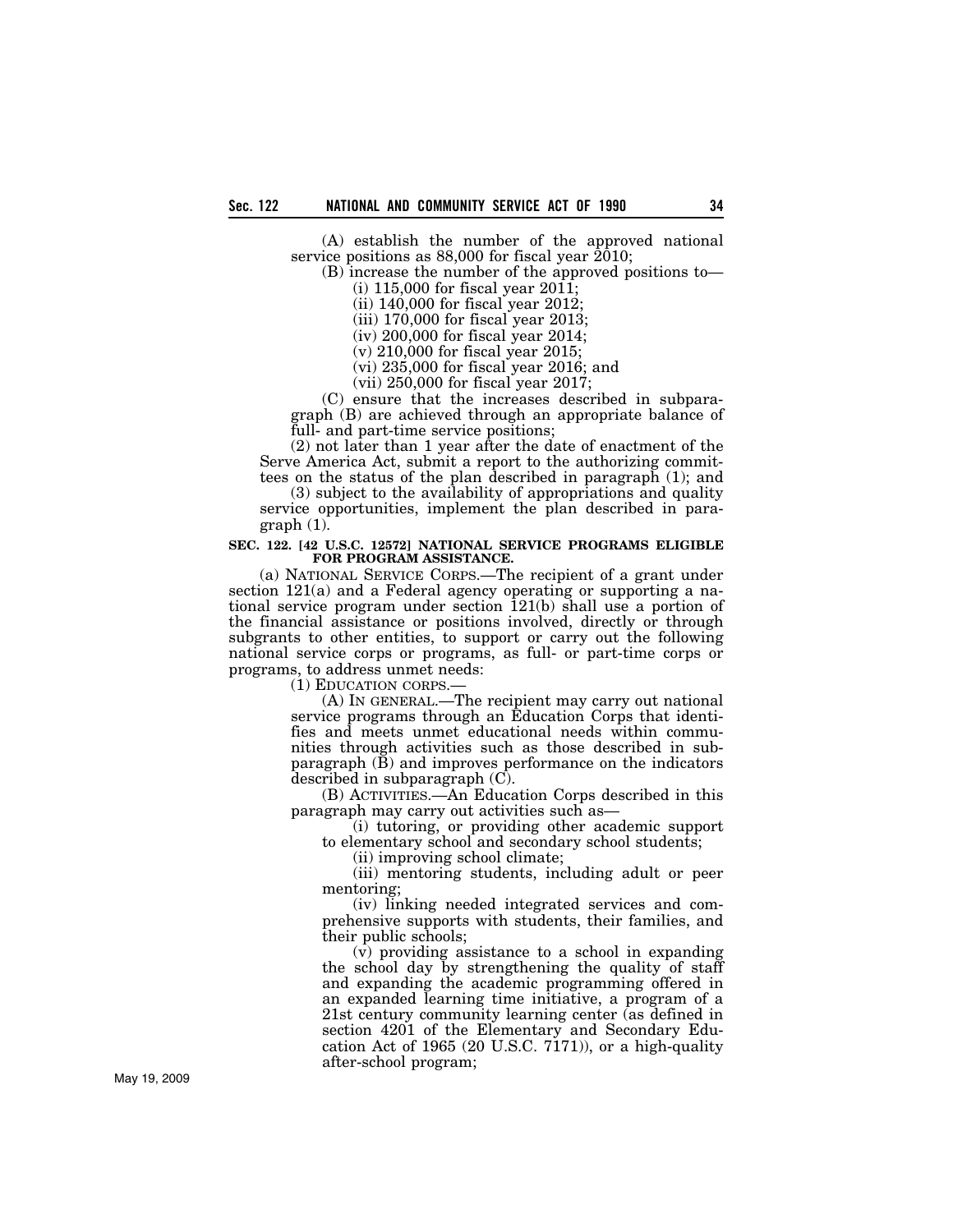(vi) assisting schools and local educational agencies in improving and expanding high-quality servicelearning programs that keep students engaged in schools by carrying out programs that provide specialized training to individuals in service-learning, and place the individuals (after such training) in positions as service-learning coordinators, to facilitate servicelearning in programs eligible for funding under part I of subtitle B;

(vii) assisting students in being prepared for college-level work;

(viii) involving family members of students in supporting teachers and students;

(ix) conducting a preprofessional training program in which students enrolled in an institution of higher education—

(I) receive training (which may include classes containing service-learning) in specified fields including early childhood education and care, elementary and secondary education, and other fields such as those relating to health services, criminal justice, environmental stewardship and conservation, or public safety;

(II) perform service related to such training outside the classroom during the school term and during summer or other vacation periods; and

(III) agree to provide service upon graduation to meet unmet human, educational, environmental, or public safety needs related to such training;

(x) assisting economically disadvantaged students in navigating the college admissions process;

(xi) providing other activities, addressing unmet educational needs, that the Corporation may designate; or

(xii) providing skilled musicians and artists to promote greater community unity through the use of music and arts education and engagement through work in low-income communities, and education, health care, and therapeutic settings, and other work in the public domain with citizens of all ages.

(C) EDUCATION CORPS INDICATORS.—The indicators for a corps program described in this paragraph are—

(i) student engagement, including student attendance and student behavior;

(ii) student academic achievement;

(iii) secondary school graduation rates as defined in section  $1111(b)(2)(C)(vi)$  of the Elementary and Secondary Education Act of 1965 (20 U.S.C.  $(20 \t\t\t U.S.C.$  $6311(b)(2)(C)(vi)$  and as clarified in applicable regulations promulgated by the Department of Education;

(iv) rate of college enrollment and continued college enrollment for recipients of a high school diploma;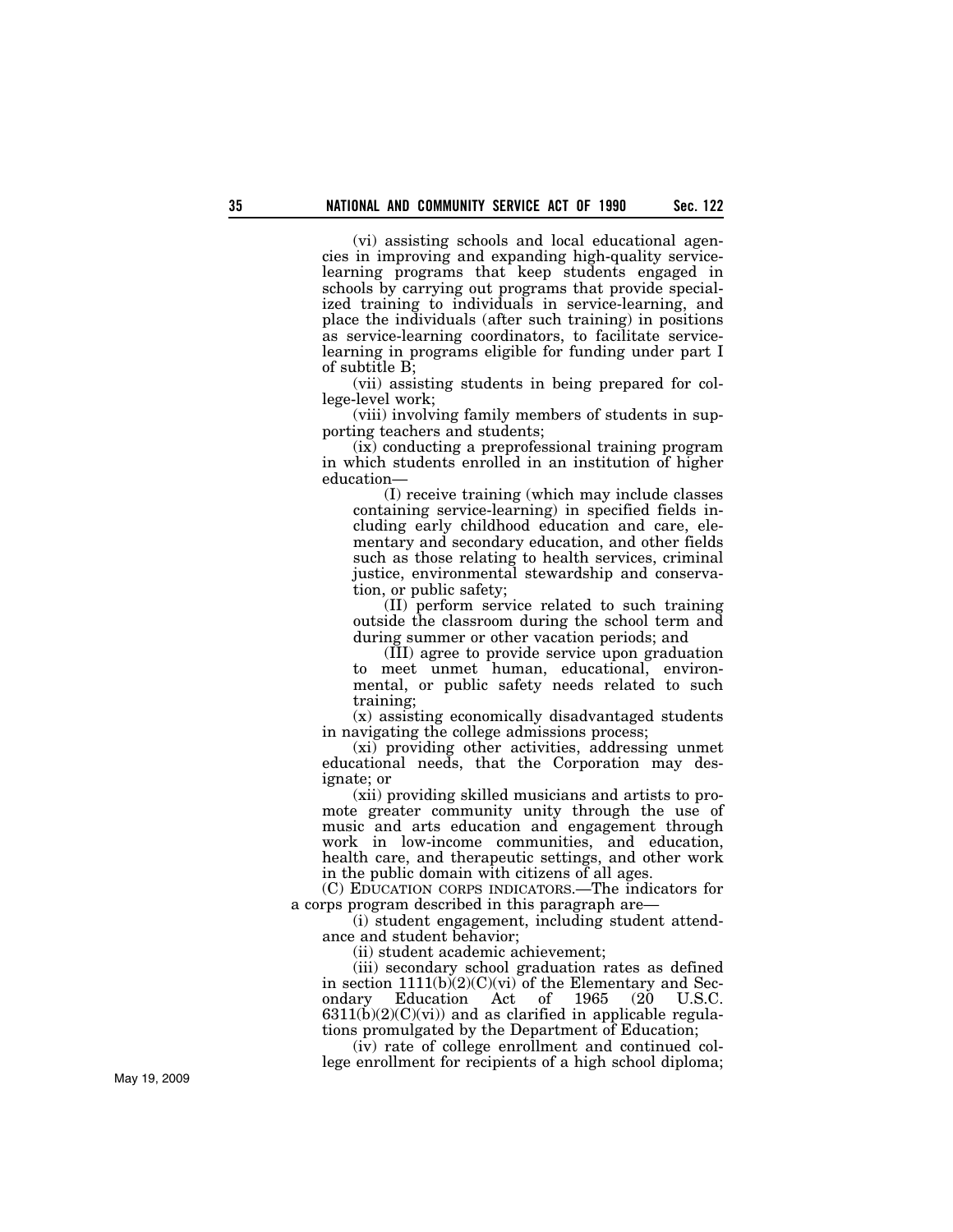(v) any additional indicator relating to improving education for students that the Corporation, in consultation (as appropriate) with the Secretary of Education, establishes; or

(vi) any additional local indicator (applicable to a particular recipient and on which an improvement in performance is needed) relating to improving education for students, that is approved by the Corpora-

tion or a State Commission.<br>(2) HEALTHY FUTURES CORPS.—

(A) In GENERAL.—The recipient may carry out national service programs through a Healthy Futures Corps that identifies and meets unmet health needs within communities through activities such as those described in subparagraph  $(\overline{B})$  and improves performance on the indicators described in subparagraph (C).

(B) ACTIVITIES.—A Healthy Futures Corps described in this paragraph may carry out activities such as—

(i) assisting economically disadvantaged individuals in navigating the health services system;

(ii) assisting individuals in obtaining access to health services, including oral health services, for themselves or their children;

(iii) educating economically disadvantaged individuals and individuals who are members of medically underserved populations about, and engaging individuals described in this clause in, initiatives regarding navigating the health services system and regarding disease prevention and health promotion, with a particular focus on common health conditions, chronic diseases, and conditions, for which disease prevention and health promotion measures exist and for which socioeconomic, geographic, and racial and ethnic health disparities exist;

(iv) improving the literacy of patients regarding health, including oral health;

(v) providing translation services at clinics and in emergency rooms to improve health services;

(vi) providing services designed to meet the health needs of rural communities, including the recruitment of youth to work in health professions in such communities;

(vii) assisting in health promotion interventions that improve health status, and helping people adopt and maintain healthy lifestyles and habits to improve health status;

(viii) addressing childhood obesity through inschool and after-school physical activities, and providing nutrition education to students, in elementary schools and secondary schools; or

(ix) providing activities, addressing unmet health needs, that the Corporation may designate.

(C) HEALTHY FUTURES CORPS INDICATORS.—The indicators for a corps program described in this paragraph are—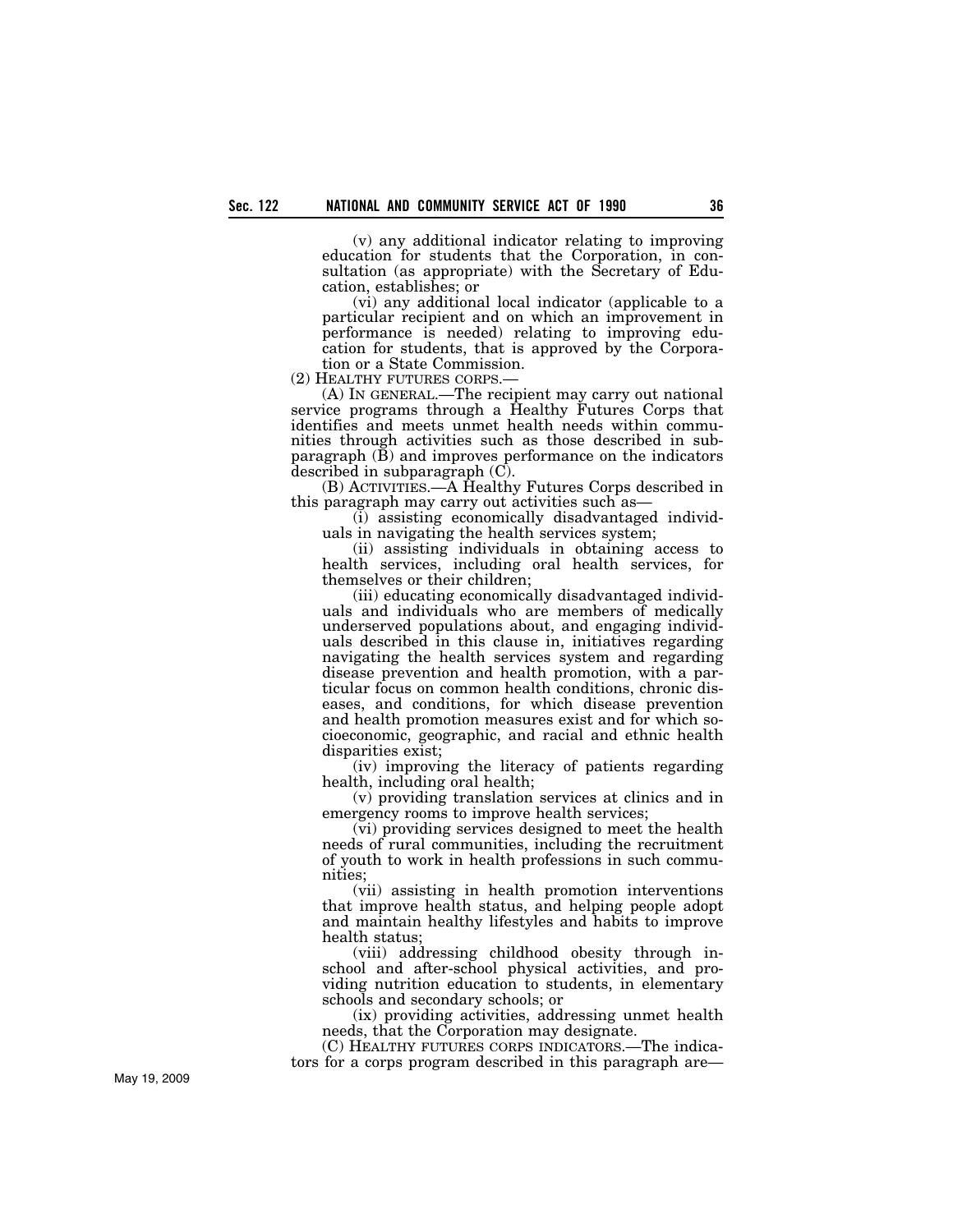(i) access to health services among economically disadvantaged individuals and individuals who are members of medically underserved populations;

(ii) access to health services for uninsured individuals, including such individuals who are economically disadvantaged children;

(iii) participation, among economically disadvantaged individuals and individuals who are members of medically underserved populations, in disease prevention and health promotion initiatives, particularly those with a focus on addressing common health conditions, addressing chronic diseases, and decreasing health disparities;

(iv) literacy of patients regarding health;

(v) any additional indicator, relating to improving or protecting the health of economically disadvantaged individuals and individuals who are members of medically underserved populations, that the Corporation, in consultation (as appropriate) with the Secretary of Health and Human Services and the Director of the Centers for Disease Control and Prevention, establishes; or

(vi) any additional local indicator (applicable to a particular recipient and on which an improvement in performance is needed) relating to improving or protecting the health of economically disadvantaged individuals and individuals who are members of medically underserved populations, that is approved by the Corporation or a State Commission.

(3) CLEAN ENERGY SERVICE CORPS.—

(A) IN GENERAL.—The recipient may carry out national service projects through a Clean Energy Service Corps that identifies and meets unmet environmental needs within communities through activities such as those described in subparagraph (B) and improves performance on the indicators described in subparagraph (C).

(B) ACTIVITIES.—A Clean Energy Service Corps described in this paragraph may carry out activities such as—

(i) weatherizing and retrofitting housing units for low-income households to significantly improve the energy efficiency and reduce carbon emissions of such housing units;

(ii) building energy-efficient housing units in lowincome communities;

(iii) conducting energy audits for low-income households and recommending ways for the households to improve energy efficiency;

(iv) providing clean energy-related services designed to meet the needs of rural communities;

(v) working with schools and youth programs to educate students and youth about ways to reduce home energy use and improve the environment, in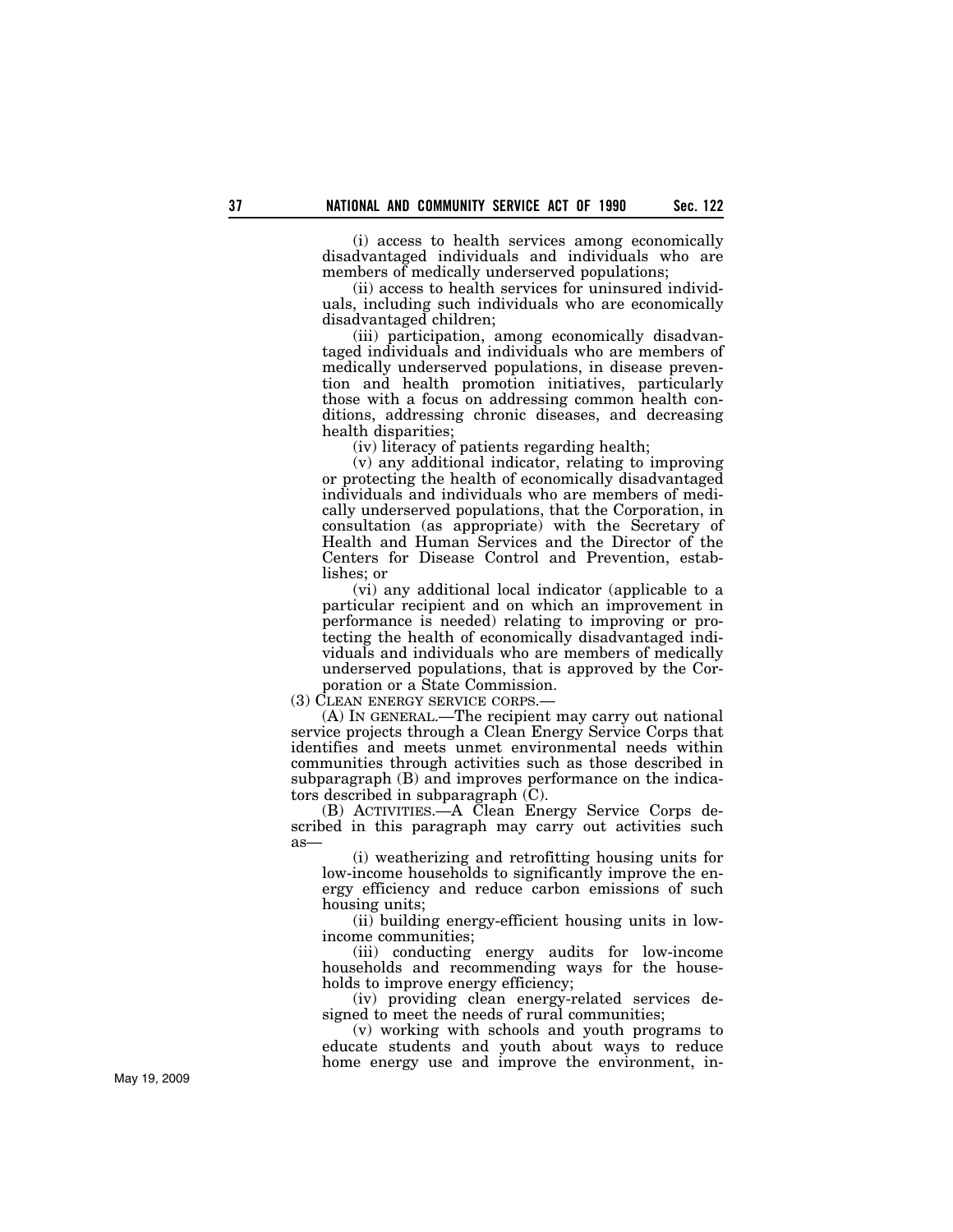cluding conducting service-learning projects to provide such education;

(vi) assisting in the development of local recycling programs;

(vii) renewing and rehabilitating national and State parks and forests, city parks, county parks and other public lands, and trails owned or maintained by the Federal Government or a State, including planting trees, carrying out reforestation, carrying out forest health restoration measures, carrying out erosion control measures, fire hazard reduction measures, and rehabilitation and maintenance of historic sites and structures throughout the national park system, and providing trail enhancements, rehabilitation, and repairs;

(viii) cleaning and improving rivers maintained by the Federal Government or a State;

(ix) carrying out projects in partnership with the National Park Service, designed to renew and rehabilitate national park resources and enhance services and learning opportunities for national park visitors, and nearby communities and schools;

(x) providing service through a full-time, yearround youth corps program or full-time summer youth corps program, such as a conservation corps or youth service corps program that—

(I) undertakes meaningful service projects with visible public benefits, including projects involving urban renewal, sustaining natural resources, or improving human services;

(II) includes as participants youths and young adults who are age 16 through 25, including outof-school youth and other disadvantaged youth (such as youth who are aging out of foster care, youth who have limited English proficiency, homeless youth, and youth who are individuals with disabilities), who are age 16 through 25; and

(III) provides those participants who are youth and young adults with—

(aa) team-based, highly structured, and adult-supervised work experience, life skills, education, career guidance and counseling, employment training, and support services including mentoring; and

(bb) the opportunity to develop citizenship values and skills through service to their community and the United States;

(xi) carrying out other activities, addressing unmet environmental and workforce needs, that the Corporation may designate.

(C) CLEAN ENERGY SERVICE CORPS INDICATORS.—The indicators for a corps program described in this paragraph are—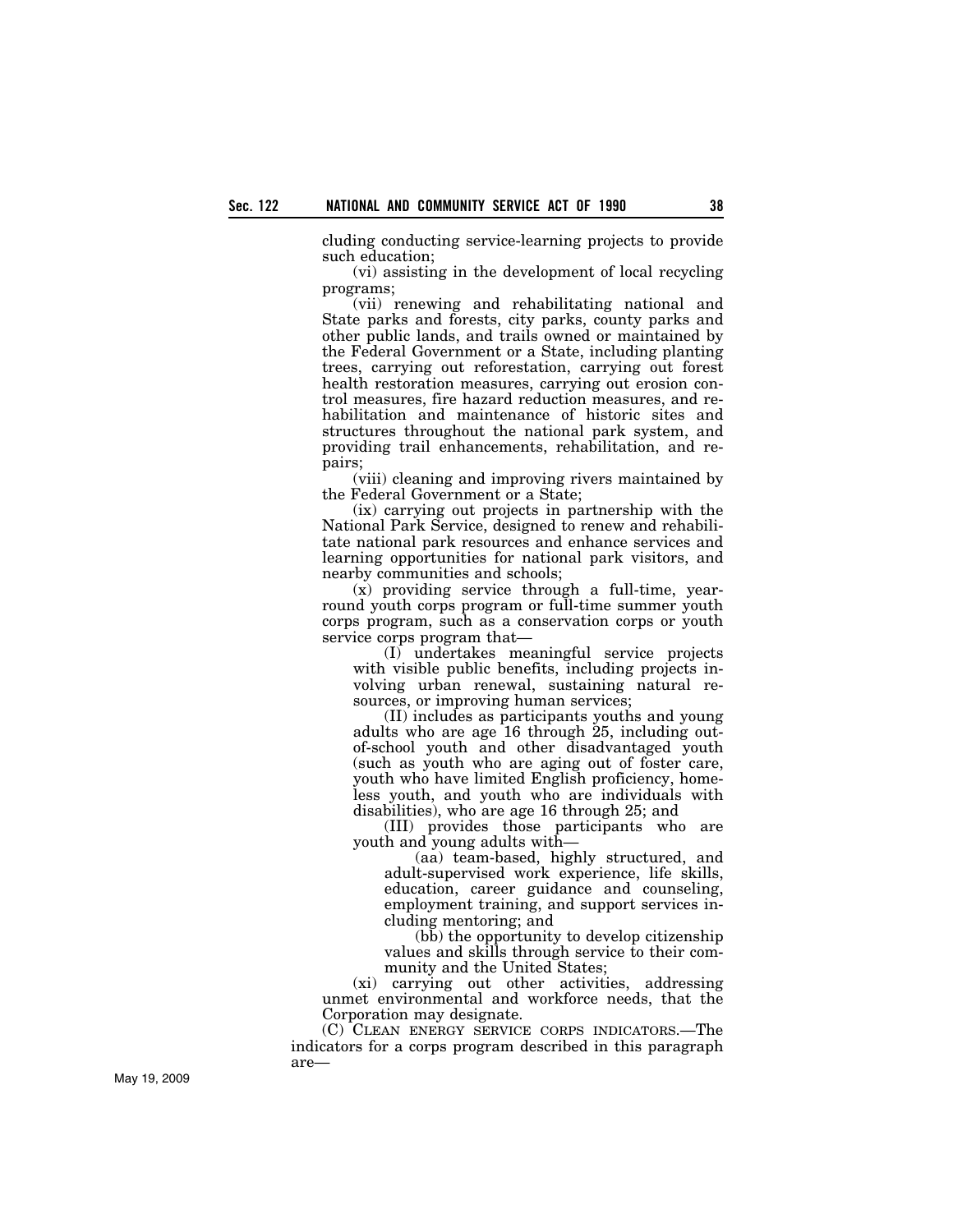(i) the number of housing units of low-income households weatherized or retrofitted to significantly improve energy efficiency and reduce carbon emissions;

(ii) annual energy costs (to determine savings in those costs) at facilities where participants have provided service;

(iii) the number of students and youth receiving education or training in energy-efficient and environmentally conscious practices;

 $(iv)(I)$  the number of acres of national parks, State parks, city parks, county parks, or other public lands, that are cleaned or improved; and

(II) the number of acres of forest preserves, or miles of trails or rivers, owned or maintained by the Federal Government or a State, that are cleaned or improved;

(v) any additional indicator relating to clean energy, the reduction of greenhouse gas emissions, or education and skill attainment for clean energy jobs, that the Corporation, in consultation (as appropriate) with the Administrator of the Environmental Protection Agency, the Secretary of Energy, the Secretary of the Interior, or the Secretary of Labor, as appropriate, establishes; or

(vi) any additional local indicator (applicable to a particular recipient and on which an improvement in performance is needed) relating to clean energy, the reduction of greenhouse gas emissions, or education or skill attainment for clean energy jobs, that is approved by the Corporation or a State Commission.

(4) VETERANS CORPS.—

(A) IN GENERAL.—The recipient may carry out national service programs through a Veterans Corps that identifies and meets unmet needs of veterans and members of the Armed Forces who are on active duty through activities such as those described in subparagraph (B) and improves performance on the indicators described in subparagraph (C).

(B) ACTIVITIES.—A Veterans Corps described in this paragraph may carry out activities such as—

(i) promoting community-based efforts to meet the unique needs of military families while a family member is deployed and upon that family member's return home;

(ii) recruiting veterans, particularly returning veterans, into service opportunities, including opportunities that utilize their military experience;

(iii) assisting veterans in developing their educational opportunities (including opportunities for professional certification, licensure, or credentials), coordinating activities with and assisting State and local agencies administering veterans education benefits, and coordinating activities with and assisting entities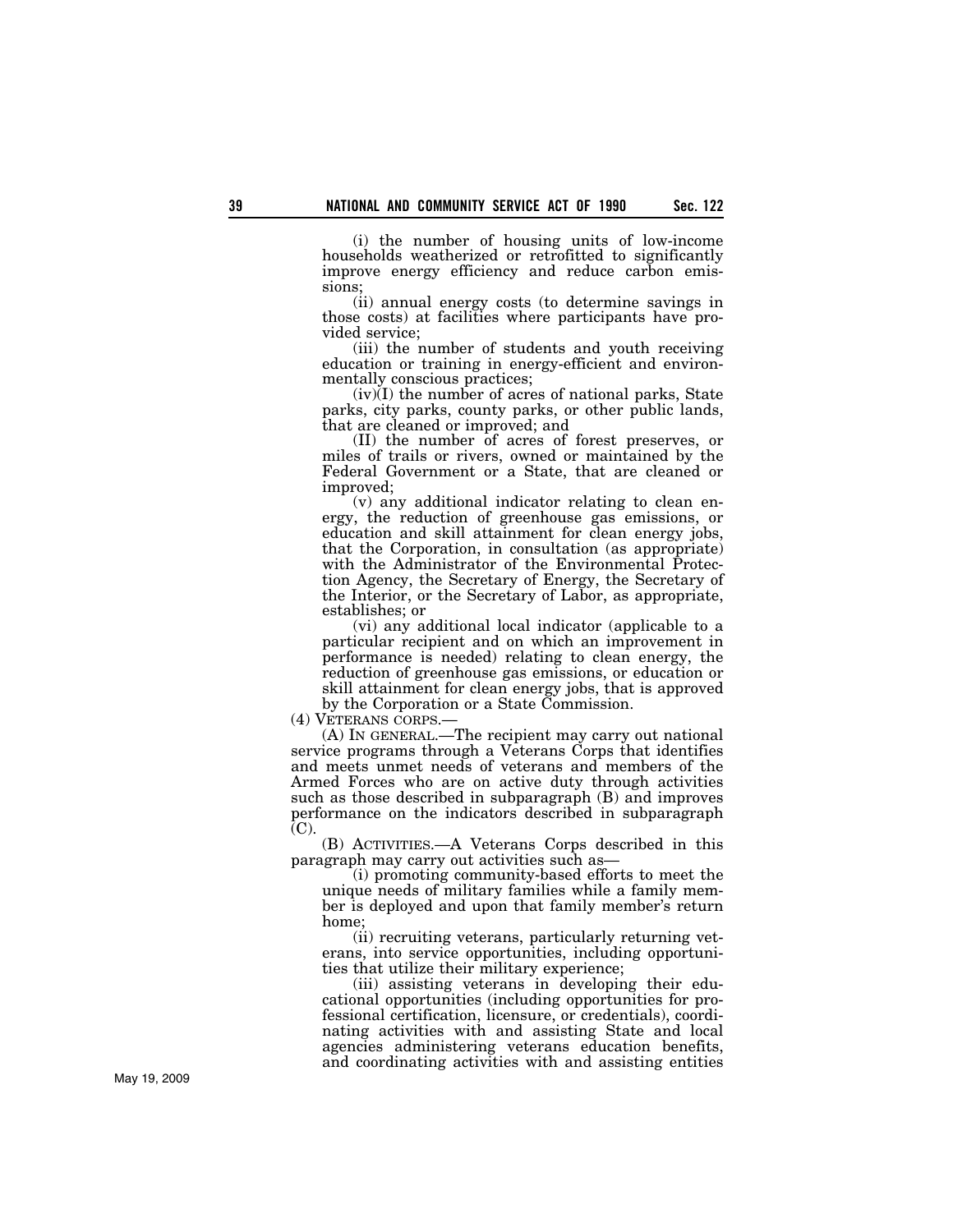administering veterans programs with internships and fellowships that could lead to employment in the private and public sectors;

(iv) promoting efforts within a community to serve the needs of veterans and members of the Armed Forces who are on active duty, including helping veterans file benefits claims and assisting Federal agencies in providing services to veterans, and sending care packages to Members of the Armed Forces who are deployed;

(v) assisting veterans in developing mentoring relationships with economically disadvantaged students;

(vi) developing projects to assist veterans with disabilities, veterans who are unemployed, older veterans, and veterans in rural communities, including assisting veterans described in this clause with transportation; or

(vii) other activities, addressing unmet needs of veterans, that the Corporation may designate.

(C) VETERANS' CORPS INDICATORS.—The indicators for a corps program described in this paragraph are—

(i) the number of housing units created for veterans;

(ii) the number of veterans who pursue educational opportunities;

(iii) the number of veterans receiving professional certification, licensure, or credentials;

(iv) the number of veterans engaged in service opportunities;

(v) the number of military families assisted by organizations while a family member is deployed and upon that family member's return home;

(vi) the number of economically disadvantaged students engaged in mentoring relationships with veterans;

(vii) the number of projects designed to meet identifiable public needs of veterans, especially veterans with disabilities, veterans who are unemployed, older veterans, and veterans in rural communities;

(viii) any additional indicator that relates to education or skill attainment that assists in providing veterans with the skills to address identifiable public needs, or that relates to improving the lives of veterans, of members of the Armed Forces on active duty, and of families of the veterans and the members on active duty, and that the Corporation, in consultation (as appropriate) with the Secretary of Veterans Affairs, establishes; or

(ix) any additional local indicator (applicable to a particular recipient and on which an improvement in performance is needed) relating to the education or skill attainment, or the improvement, described in clause (viii), that is approved by the Corporation or a State Commission.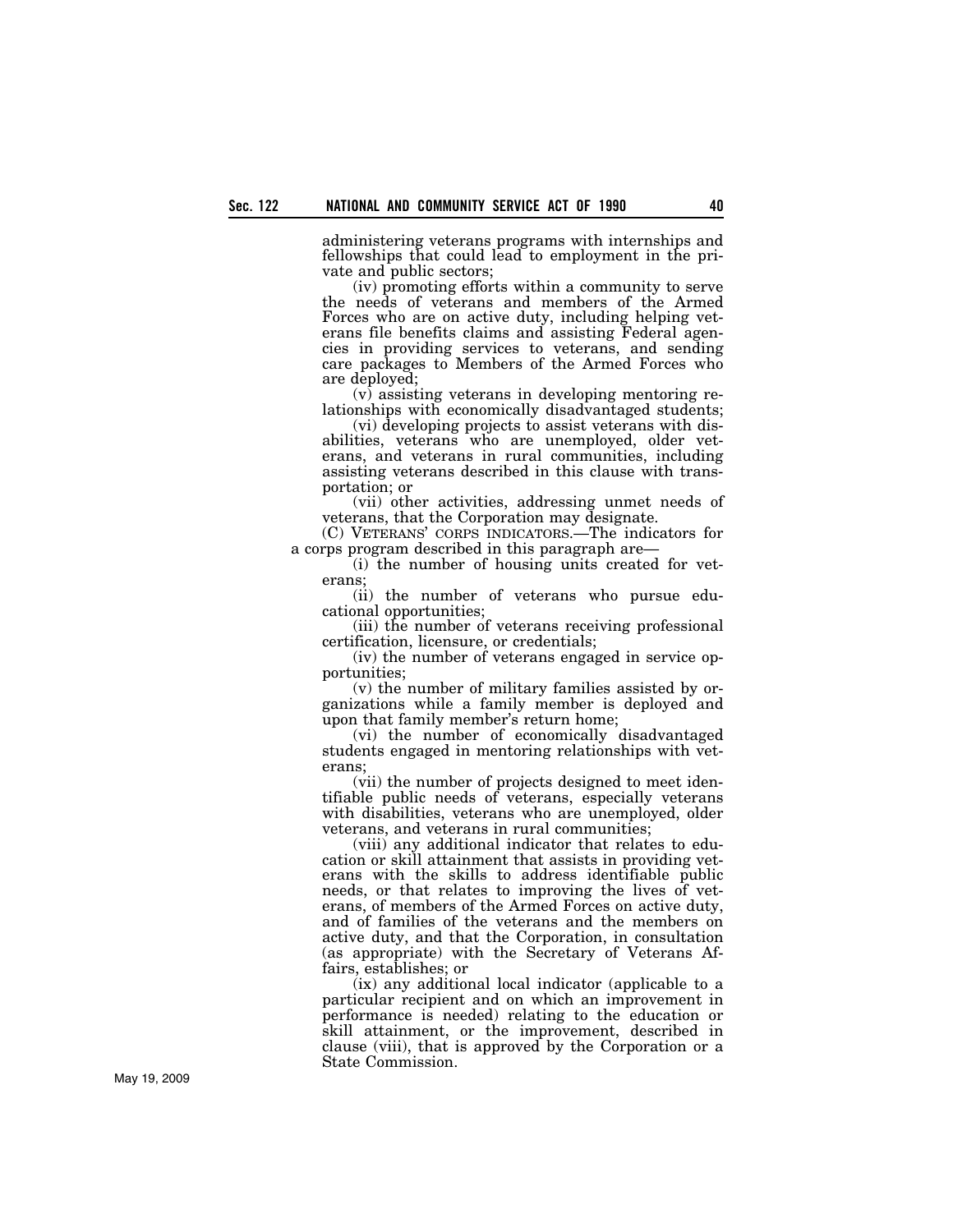(5) OPPORTUNITY CORPS.— (A) IN GENERAL.—The recipient may carry out national service programs through an Opportunity Corps that identifies and meets unmet needs relating to economic opportunity for economically disadvantaged individuals within communities, through activities such as those described in subparagraph (B) and improves performance on the indicators described in subparagraph (C).

(B) ACTIVITIES.—An Opportunity Corps described in this paragraph may carry out activities such as—

(i) providing financial literacy education to economically disadvantaged individuals, including financial literacy education with regard to credit management, financial institutions including banks and credit unions, and utilization of savings plans;

(ii) assisting in the construction, rehabilitation, or preservation of housing units, including energy efficient homes, for economically disadvantaged individuals;

(iii) assisting economically disadvantaged individuals, including homeless individuals, in finding placement in and maintaining housing;

(iv) assisting economically disadvantaged individuals in obtaining access to health services for themselves or their children;

(v) assisting individuals in obtaining information about Federal, State, local, or private programs or benefits focused on assisting economically disadvantaged individuals, economically disadvantaged children, or low-income families;

(vi) facilitating enrollment in and completion of job training for economically disadvantaged individuals;

(vii) assisting economically disadvantaged individuals in obtaining access to job placement assistance;

(viii) carrying out a program that seeks to eliminate hunger in low-income communities and rural areas through service in projects—

(I) involving food banks, food pantries, and nonprofit organizations that provide food during emergencies;

(II) seeking to address the long-term causes of hunger through education and the delivery of appropriate services;

(III) providing training in basic health, nutrition, and life skills necessary to alleviate hunger in communities and rural areas; or

(IV) assisting individuals in obtaining information about federally supported nutrition programs;

(ix) addressing issues faced by homebound citizens, such as needs for food deliveries, legal and medical services, nutrition information, and transportation;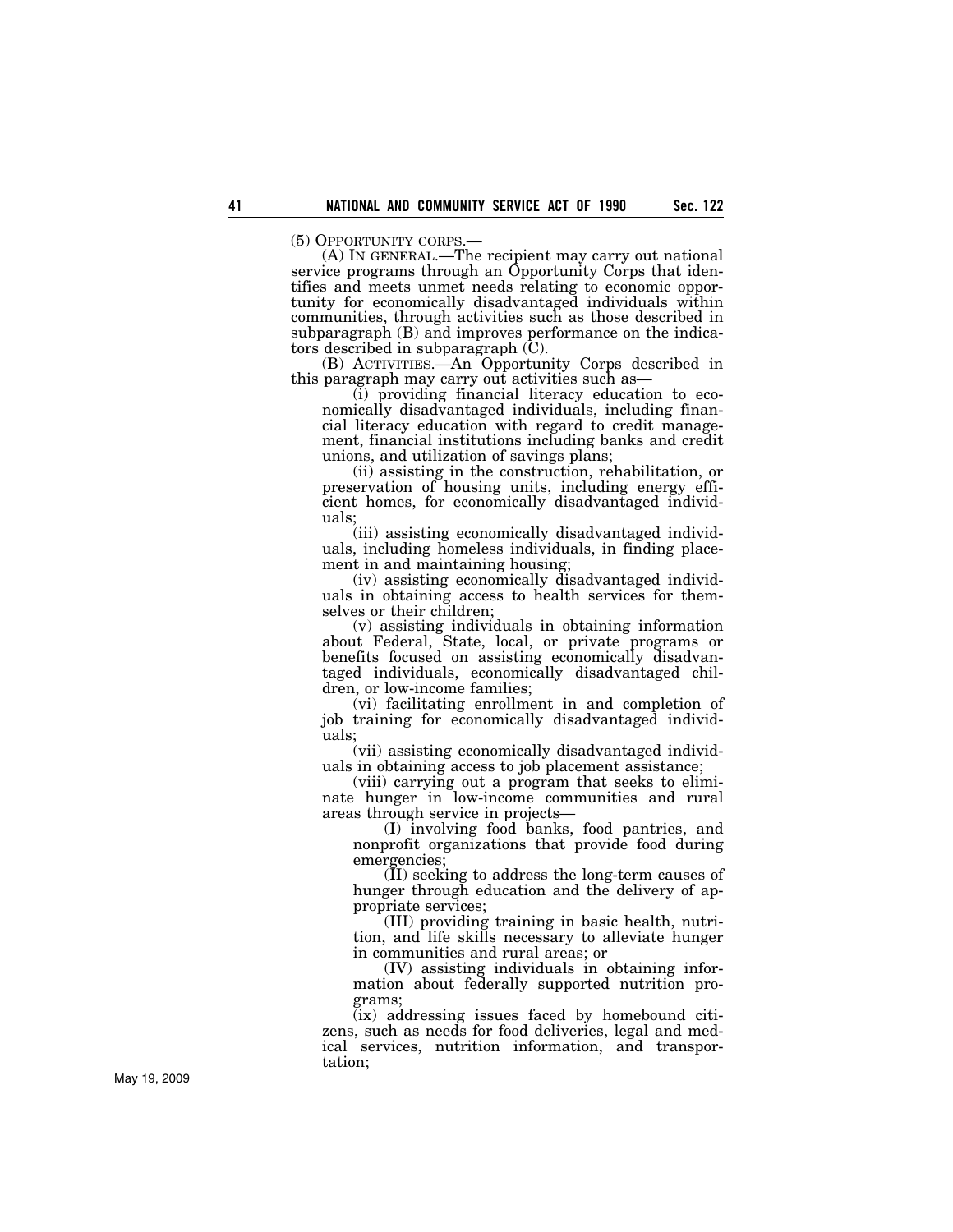(x) implementing an E–Corps program that involves participants who provide services in a community by developing and assisting in carrying out technology programs that seek to increase access to technology and the benefits of technology in such community; and

(xi) carrying out other activities, addressing unmet needs relating to economic opportunity for economically disadvantaged individuals, that the Corporation may designate.

(C) OPPORTUNITY CORPS INDICATORS.—The indicators for a corps program described in this paragraph are—

(i) the degree of financial literacy among economically disadvantaged individuals;

(ii) the number of housing units built or improved for economically disadvantaged individuals or low-income families;

(iii) the number of economically disadvantaged individuals with access to job training and other skill enhancement;

(iv) the number of economically disadvantaged individuals with access to information about job placement services;

(v) any additional indicator relating to improving economic opportunity for economically disadvantaged individuals that the Corporation, in consultation (as appropriate) with the Secretary of Health and Human Services, the Secretary of Labor, the Secretary of Housing and Urban Development, and the Secretary of the Treasury, establishes; or

(vi) any additional local indicator (applicable to a particular recipient and on which an improvement in performance is needed) that is approved by the Corporation or a State Commission.

(b) NATIONAL SERVICE PROGRAMS.—

(1) IN GENERAL.—The recipient of a grant under section 121(a) and a Federal agency operating or supporting a national service program under section 121(b) may use the financial assistance or positions involved, directly or through subgrants to other entities, to carry out national service programs and model programs under this subsection that are focused on meeting community needs and improve performance on the indicators described in paragraph (3).

(2) PROGRAMS.—The programs may include the following types of national service programs:

(A) A community service program designed to meet the needs of rural communities, using teams or individual placements to address the development needs of rural communities, including addressing rural poverty, or the need for health services, education, or job training.

(B) A program—

(i) that engages participants in public health, emergency and disaster preparedness, and other public safety activities;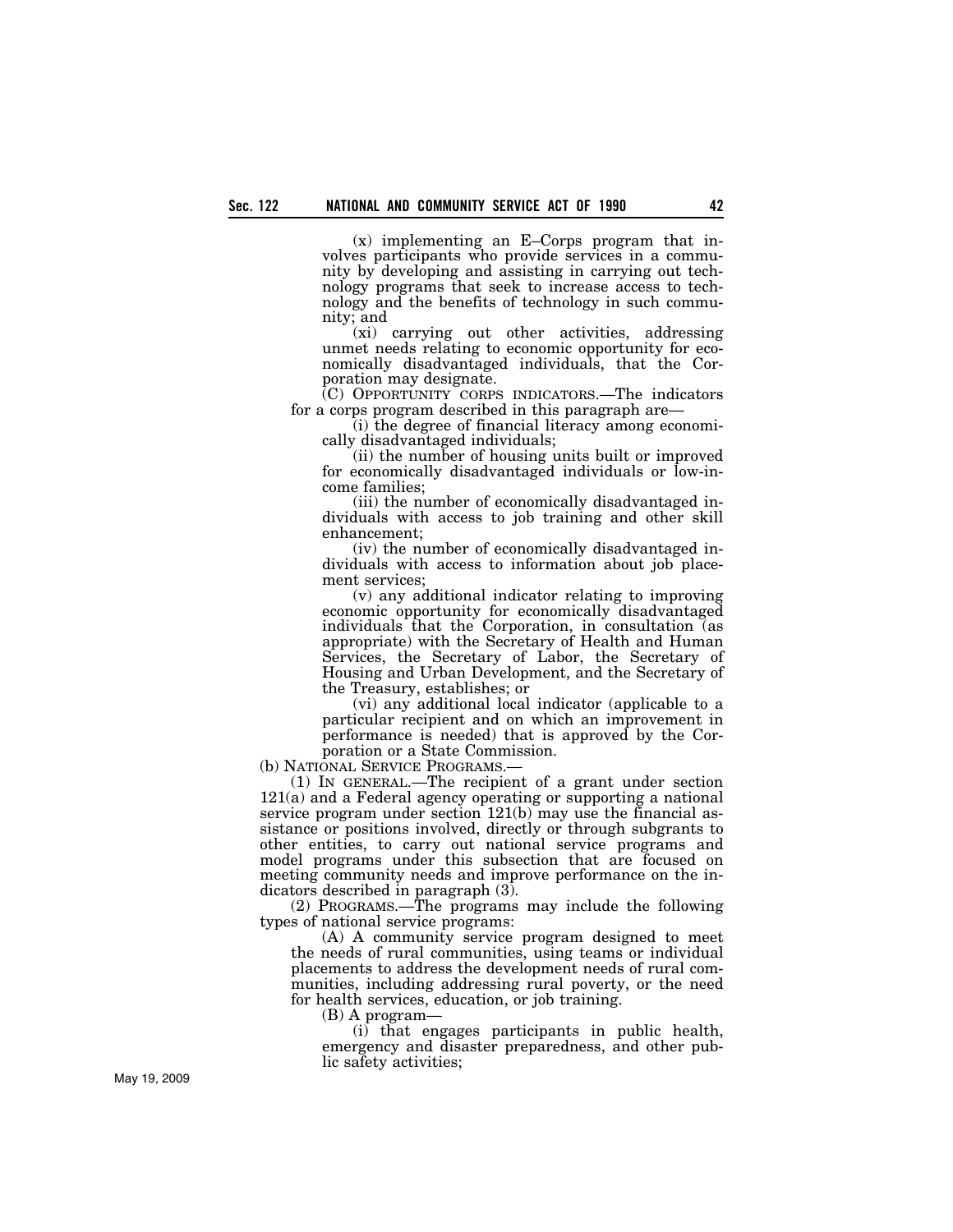(ii) that may include the recruitment of qualified participants for, and placement of the participants in, positions to be trainees as law enforcement officers, firefighters, search and rescue personnel, and emergency medical service workers; and

(iii) that may engage Federal, State, and local stakeholders, in collaboration, to organize more effective responses to issues of public health, emergencies and disasters, and other public safety issues.

(C) A program that seeks to expand the number of mentors for disadvantaged youths and other youths (including by recruiting high school-, and college-age individuals to enter into mentoring relationships), either through—

(i) provision of direct mentoring services;

(ii) provision of supportive services to direct mentoring service organizations (in the case of a partnership);

(iii) the creative utilization of current and emerging technologies to connect youth with mentors; or

(iv) supporting mentoring partnerships (including statewide and local mentoring partnerships that strengthen direct service mentoring programs) by—

(I) increasing State resources dedicated to mentoring;

(II) supporting the creation of statewide and local mentoring partnerships and programs of national scope through collaborative efforts between entities such as local or direct service mentoring partnerships, or units of State or local government; and

(III) assisting direct service mentoring programs.

(D) A program—

(i) in which not less than 75 percent of the participants are disadvantaged youth;

(ii) that may provide life skills training, employment training, educational counseling, assistance to complete a secondary school diploma or its recognized equivalent, counseling, or a mentoring relationship with an adult volunteer; and

(iii) for which, in awarding financial assistance and approved national service positions, the Corporation shall give priority to programs that engage retirees to serve as mentors.

 $(E)$  A program-

(i) that reengages court-involved youth and adults with the goal of reducing recidivism;

(ii) that may create support systems beginning in correctional facilities; and

(iii) that may have life skills training, employment training, an education program (including a program to complete a secondary school diploma or its recog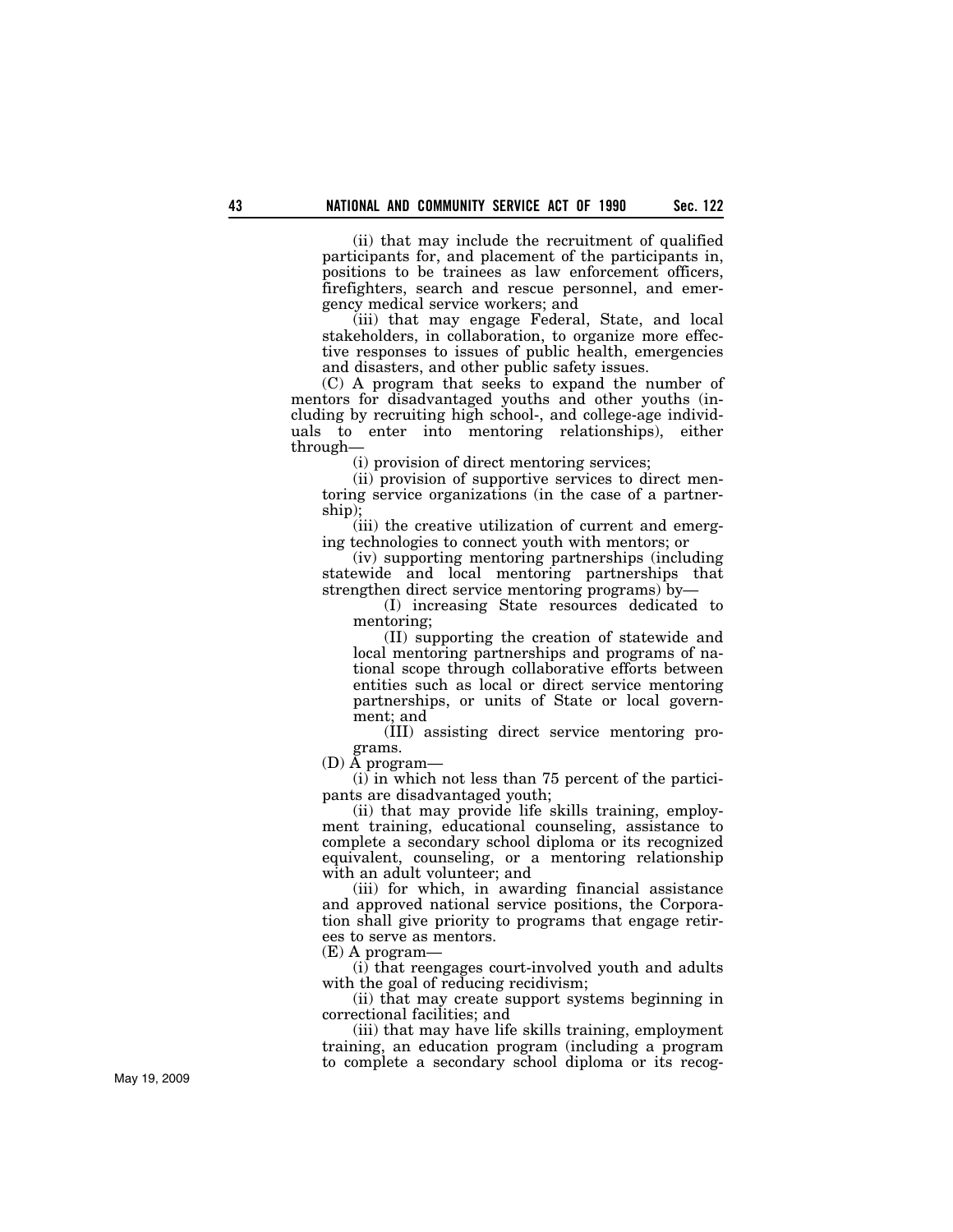nized equivalent), educational and career counseling, and postprogram placement services.

(F) A demonstration program—

(i) that has as 1 of its primary purposes the recruitment and acceptance of court-involved youth and adults as participants, volunteers, or members; and

(ii) that may serve any purpose otherwise permitted under this Act.

(G) A program that provides education or job training services that are designed to meet the needs of rural communities.

(H) A program that seeks to expand the number of mentors for youth in foster care through—

(i) the provision of direct academic mentoring services for youth in foster care;

(ii) the provision of supportive services to mentoring service organizations that directly provide mentoring to youth in foster care, including providing training of mentors in child development, domestic violence, foster care, confidentiality requirements, and other matters related to working with youth in foster care; or

(iii) supporting foster care mentoring partnerships, including statewide and local mentoring partnerships that strengthen direct service mentoring programs.

(I) Such other national service programs addressing unmet human, educational, environmental, or public safety needs as the Corporation may designate.

(3) INDICATORS.—The indicators for a program described in this subsection are the indicators described in subparagraph  $(C)$  of paragraphs  $(1)$ ,  $(2)$ ,  $(3)$ ,  $(4)$ , or  $(5)$  of subsection  $(a)$  or any additional local indicator (applicable to a participant or recipient and on which an improvement in performance is needed) relating to meeting unmet community needs, that is approved by the Corporation or a State Commission.

(c) PROGRAM MODELS FOR SERVICE CORPS.—

(1) IN GENERAL.—In addition to any activities described in subparagraph (B) of paragraphs (1) through (5) of subsection (a), and subsection  $(b)(2)$ , a recipient of a grant under section 121(a) and a Federal agency operating or supporting a national service program under section 121(b) may directly or through grants or subgrants to other entities carry out a national service corps program through the following program models:

(A) A community corps program that meets unmet health, veteran, and other human, educational, environmental, or public safety needs and promotes greater community unity through the use of organized teams of participants of varied social and economic backgrounds, skill levels, physical and developmental capabilities, ages, ethnic backgrounds, or genders.

(B) A service program that—

(i) recruits individuals with special skills or provides specialized preservice training to enable partici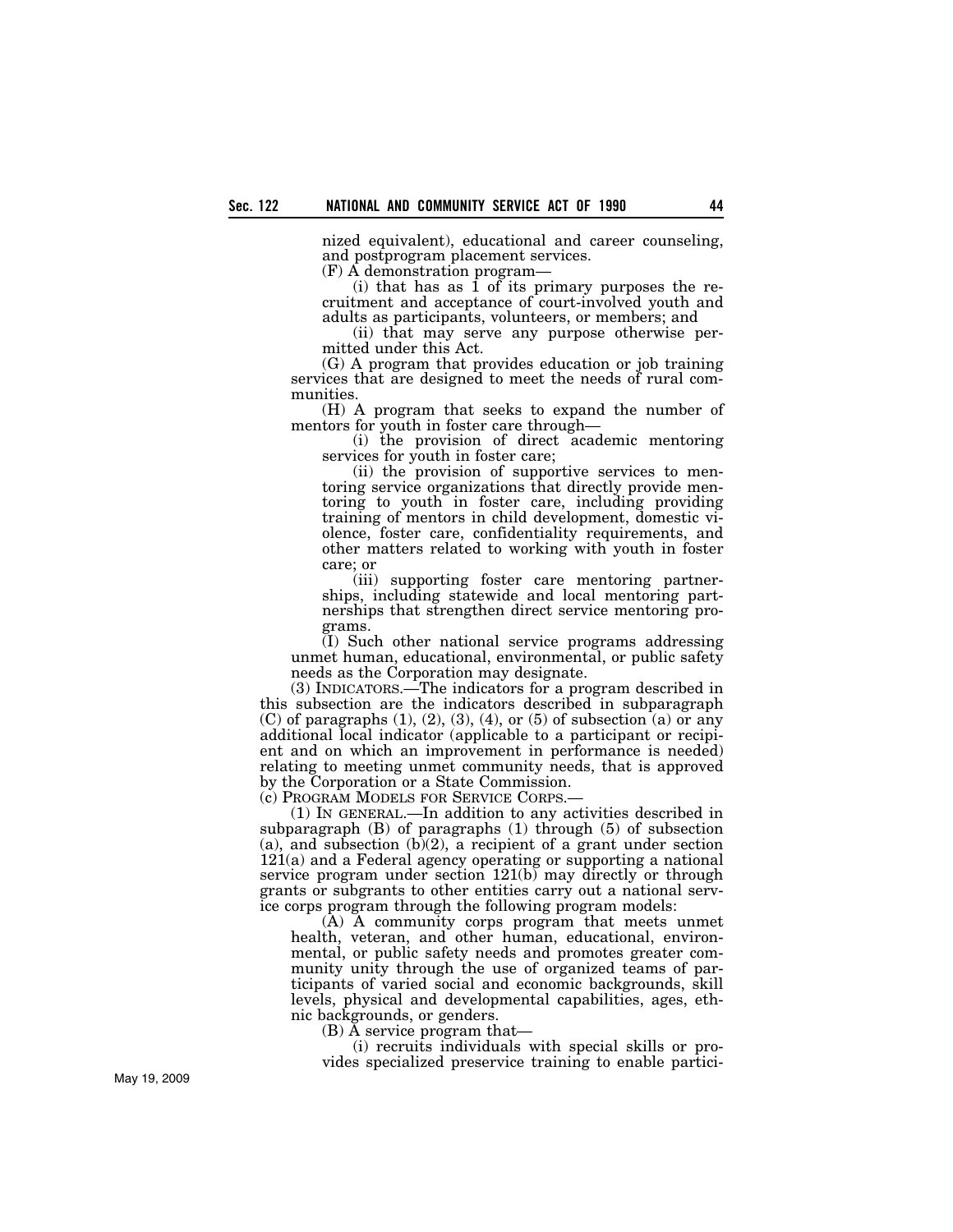pants to be placed individually or in teams in positions in which the participants can meet such unmet needs; and

(ii) if consistent with the purposes of the program, brings participants together for additional training and other activities designed to foster civic responsibility, increase the skills of participants, and improve the quality of the service provided.

(C) A campus-based program that is designed to provide substantial service in a community during the school term and during summer or other vacation periods through the use of—

(i) students who are attending an institution of higher education, including students participating in a work-study program assisted under part C of title IV of the Higher Education Act of 1965 (42 U.S.C. 2751 et seq.);

(ii) teams composed of students described in clause (i); or

(iii) teams composed of a combination of such students and community residents.

(D) A professional corps program that recruits and places qualified participants in positions—

(i) as teachers, nurses and other health care providers, police officers, early childhood development staff, engineers, or other professionals providing service to meet human, educational, environmental, or public safety needs in communities with an inadequate number of such professionals;

(ii) for which the salary may exceed the maximum living allowance authorized in subsection (a)(2) of section 140, as provided in subsection (c) of such section; and

(iii) that are sponsored by public or private employers who agree to pay 100 percent of the salaries and benefits (other than any national service educational award under subtitle D) of the participants.

(E) A program that provides opportunities for veterans to participate in service projects.

(F) A program carried out by an intermediary that builds the capacity of local nonprofit and faith-based organizations to expand and enhance services to meet local or national needs.

(G) Such other program models as may be approved by the Corporation or a State Commission, as appropriate.

(2) PROGRAM MODELS WITHIN CORPS.—A recipient of financial assistance or approved national service positions for a corps program described in subsection (a) may use the assistance or positions to carry out the corps program, in whole or in part, using a program model described in this subsection. The corps program shall meet the applicable requirements of subsection (a) and this subsection.

(d) QUALIFICATION CRITERIA TO DETERMINE ELIGIBILITY.—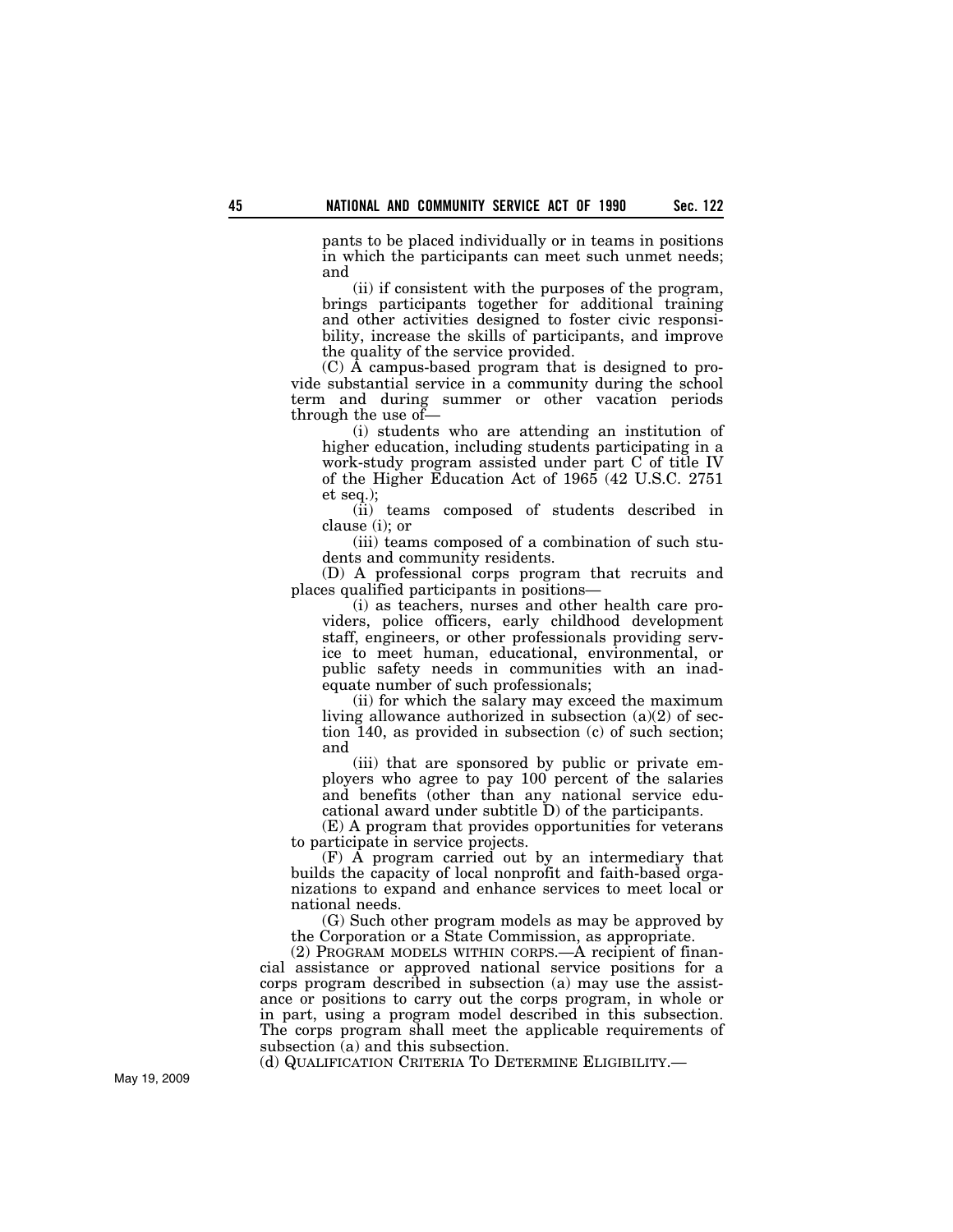(1) ESTABLISHMENT BY CORPORATION.—The Corporation shall establish qualification criteria for different types of national service programs for the purpose of determining whether a particular national service program should be considered to be a national service program eligible to receive assistance or approved national service positions under this subtitle.

(2) CONSULTATION.—In establishing qualification criteria under paragraph (1), the Corporation shall consult with organizations and individuals with extensive experience in developing and administering effective national service programs or regarding the delivery of veteran services, and other human, educational, environmental, or public safety services, to communities or persons.

(3) APPLICATION TO SUBGRANTS.—The qualification criteria established by the Corporation under paragraph (1) shall also be used by each recipient of assistance under section 121(a) that uses any portion of the assistance to conduct a grant program to support other national service programs.

(4) ENCOURAGEMENT OF INTERGENERATIONAL COMPONENTS OF PROGRAMS.—The Corporation shall encourage national service programs eligible to receive assistance or approved national service positions under this subtitle to establish, if consistent with the purposes of the program, an intergenerational component of the program that combines students, out-of-school youths, disadvantaged youth, and older adults as participants to provide services to address unmet human, educational, environmental, or public safety needs.

(e) PRIORITIES FOR CERTAIN CORPS.—In awarding financial assistance and approved national service positions to eligible entities proposed to carry out the corps described in subsection (a)—

(1) in the case of a corps described in subsection  $(a)(2)$ —

(A) the Corporation may give priority to eligible entities that propose to provide support for participants who, after completing service under this section, will undertake careers to improve performance on health indicators described in subsection  $(a)(2)(C)$ ; and

(B) the Corporation shall give priority to eligible entities that propose to carry out national service programs in medically underserved areas (as designated individually, by the Secretary of Health and Human Services as an area with a shortage of personal health services); and

 $(2)$  in the case of a corps described in subsection  $(a)(3)$ , the Corporation shall give priority to eligible entities that propose to recruit individuals for the Clean Energy Service Corps so that significant percentages of participants in the Corps are economically disadvantaged individuals, and provide to such individuals support services and education and training to develop skills needed for clean energy jobs for which there is current demand or projected future demand.

(f) NATIONAL SERVICE PRIORITIES.—

(1) ESTABLISHMENT.—

(A) BY CORPORATION.—In order to concentrate national efforts on meeting human, educational, environmental, or public safety needs and to achieve the other purposes of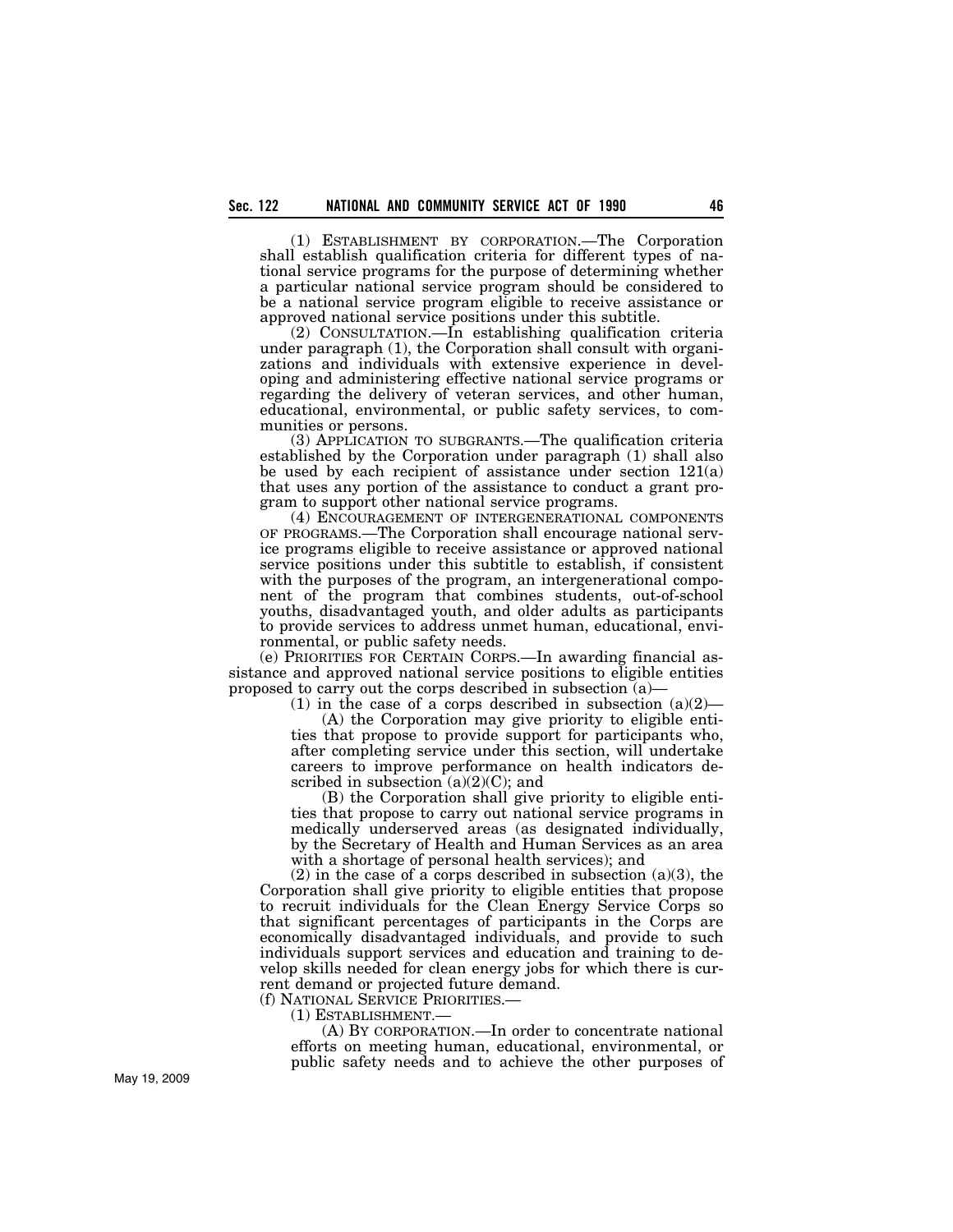this Act, the Corporation, after reviewing the strategic plan approved under section  $192A(g)(1)$ , shall establish, and may periodically alter, priorities regarding the types of national service programs and corps to be assisted under section 129 and the purposes for which such assistance may be used.

(B) BY STATES.—Consistent with paragraph (4), States shall establish, and through the national service plan process described in section  $178(e)(1)$ , periodically alter priorities as appropriate regarding the national service programs to be assisted under section 129(e). The State priorities shall be subject to Corporation review as part of the application process under section 130.

(2) NOTICE TO APPLICANTS.—The Corporation shall provide advance notice to potential applicants of any national service priorities to be in effect under this subsection for a fiscal year. The notice shall specifically include—

(A) a description of any alteration made in the priorities since the previous notice; and

(B) a description of the national service programs that are designated by the Corporation under section 133(d)(2) as eligible for priority consideration in the next competitive distribution of assistance under section 121(a).

(3) REGULATIONS.—The Corporation shall by regulation establish procedures to ensure the equitable treatment of national service programs that—

(A) receive funding under this subtitle for multiple years; and

(B) would be adversely affected by annual revisions in such national service priorities.

(4) APPLICATION TO SUBGRANTS.—Any national service priorities established by the Corporation under this subsection shall also be used by each recipient of funds under section 121(a) that uses any portion of the assistance to conduct a grant program to support other national service programs.

(g) CONSULTATION ON INDICATORS.—The Corporation shall consult with the Secretary of Education, the Secretary of Health and Human Services, the Director of the Centers for Disease Control and Prevention, the Secretary of Energy, the Secretary of Veterans Affairs, the Secretary of the Interior, the Administrator of the Environmental Protection Agency, the Secretary of Labor, the Secretary of Housing and Urban Development, and the Secretary of the Treasury, as appropriate, in developing additional indicators for the corps and programs described in subsections (a) and (b).

(h) REQUIREMENTS FOR TUTORS.—

(1) IN GENERAL.—Except as provided in paragraph (2), the Corporation shall require that each recipient of assistance under the national service laws that operates a tutoring program involving elementary school or secondary school students certifies that individuals serving in approved national service positions as tutors in such program have—

(A) obtained their high school diplomas; and

(B) successfully completed pre- and in-service training for tutors.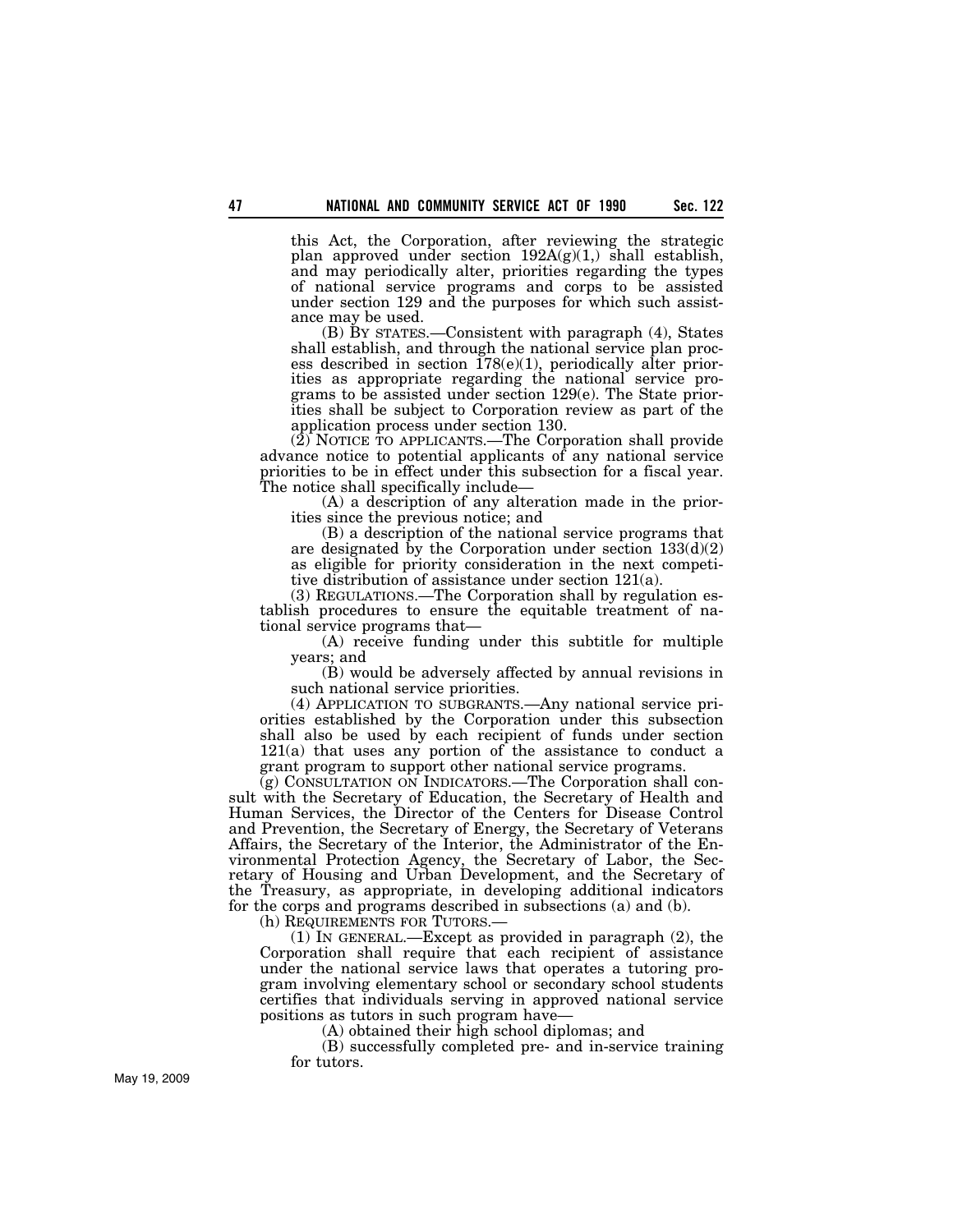(2) EXCEPTION.—The requirements in paragraph (1) do not apply to an individual serving in an approved national service position who is enrolled in an elementary school or secondary school and is providing tutoring services through a structured, school-managed cross-grade tutoring program.

(i) REQUIREMENTS FOR TUTORING PROGRAMS.—Each tutoring program that receives assistance under the national service laws shall—

(1) offer a curriculum that is high quality, research-based, and consistent with the State academic content standards required by section 1111 of the Elementary and Secondary Education Act of 1965 (20 U.S.C. 6311) and the instructional program of the local educational agency; and

(2) offer high quality, research-based pre- and in-service training for tutors.

(j) CITIZENSHIP TRAINING.—The Corporation shall establish guidelines for recipients of assistance under the national service laws, that are consistent with the principles on which citizenship programs administered by U.S. Citizenship and Immigration Services are based, relating to the promotion of citizenship and civic engagement among participants in approved national service positions and approved summer of service positions, and appropriate to the age, education, and experience of the participants.

(k) REPORT.—Not later than 60 days after the end of each fiscal year for which the Corporation makes grants under section 121(a), the Corporation shall prepare and submit to the authorizing committees a report containing—

(1) information describing how the Corporation allocated financial assistance and approved national service positions among eligible entities proposed to carry out corps and national service programs described in this section for that fiscal year;

(2) information describing the amount of financial assistance and the number of approved national service positions the Corporation provided to each corps and national service program described in this section for that fiscal year;

(3) a measure of the extent to which the corps and national service programs improved performance on the corresponding indicators; and

(4) information describing how the Corporation is coordinating—

(A) the national service programs funded under this section; with

(B) applicable programs, as determined by the Corporation, carried out under subtitle B of this title, and part A of title I and parts A and B of title II of the Domestic Volunteer Service Act of 1973 (42 U.S.C. 4951 et seq., 5001, 5011) that improve performance on those indicators or otherwise address identified community needs.

#### **SEC. 123. [42 U.S.C. 12573] TYPES OF NATIONAL SERVICE POSITIONS ELIGIBLE FOR APPROVAL FOR NATIONAL SERVICE EDU-CATIONAL AWARDS.**

The Corporation may approve of any of the following service positions as an approved national service position that includes the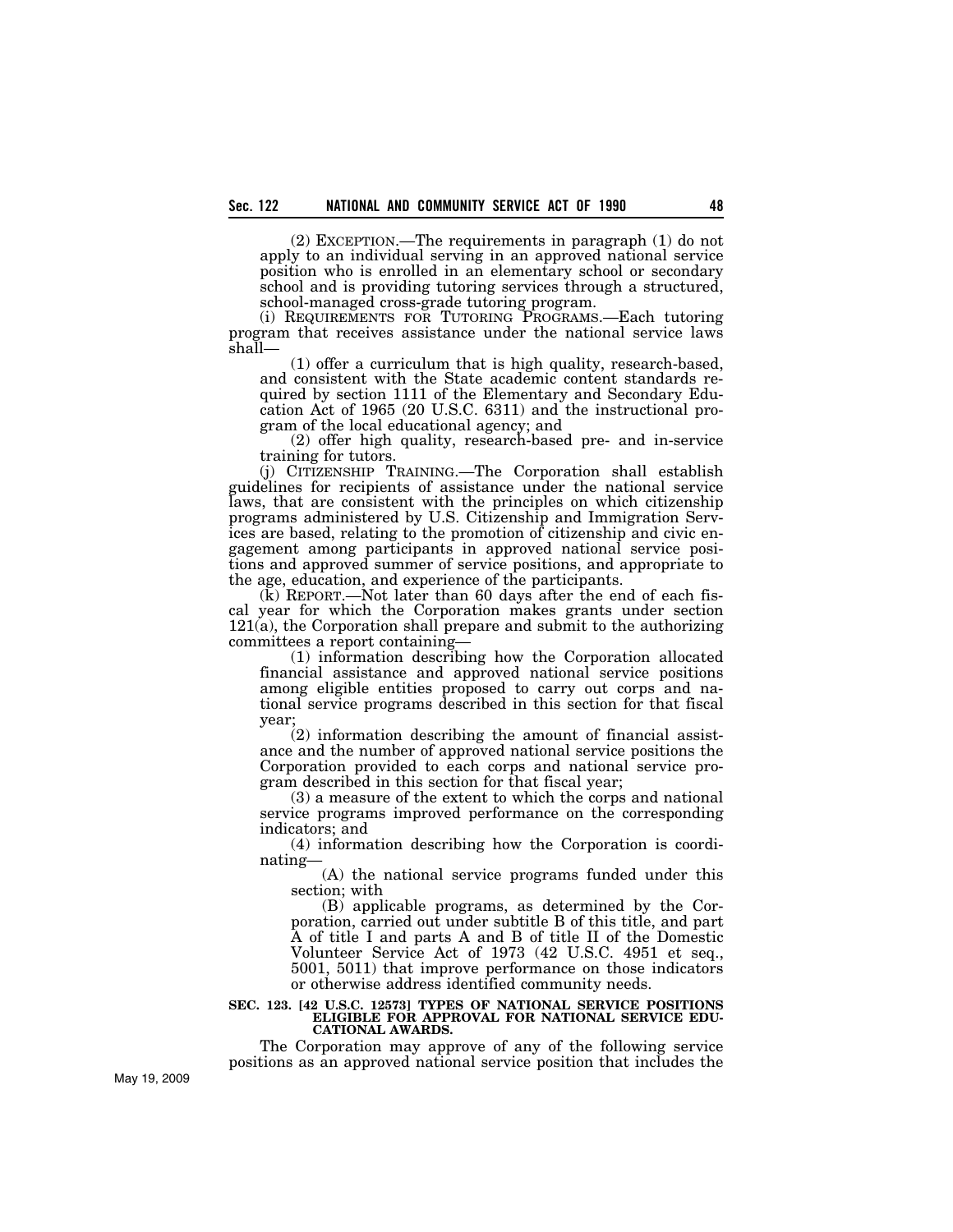national service educational award described in subtitle D as one of the benefits to be provided for successful service in the position:

(1) A position for a participant in a national service program described in subsection (a), (b), or (c) of section 122 that receives assistance under subsection (a) of section 121.

(2) A position for a participant in a program that—

 $(\overline{A})$  is carried out by a State, a subdivision of a State, a territory, an Indian tribe, a public or private nonprofit organization, an institution of higher education, or a Federal agency (under an interagency agreement described in section  $121(b)$ ; and

(B) would be eligible to receive assistance under section 121(a), based on criteria established by the Corporation, but has not applied for such assistance.

(3) A position involving service as a VISTA volunteer under title I of the Domestic Volunteer Service Act of 1973 (42 U.S.C. 4951 et seq.).

(4) A position facilitating service-learning in a program described in section  $122(a)(1)(B)(vi)$  that is eligible for assistance under part I of subtitle B.

(5) A position for a participant in the National Civilian Community Corps under subtitle E.

(6) A position involving service as a crew leader in a youth corps program or a similar position supporting a national service program that receives an approved national service position.

(7) A position involving service in the ServeAmerica Fellowship program carried out under section 198B.

(8) Such other national service positions as the Corporation considers to be appropriate.

## **SEC. 124. [42 U.S.C. 12574] TYPES OF PROGRAM ASSISTANCE.**

(a) PLANNING ASSISTANCE.—The Corporation may provide assistance under section 121 to a qualified applicant that submits an application under section 130 for the planning of a national service program. Assistance provided in accordance with this subsection may cover a period of not more than 1 year.

(b) OPERATIONAL ASSISTANCE.—The Corporation may provide assistance under section 121 to a qualified applicant that submits an application under section 130 for the establishment, operation, or expansion of a national service program. Assistance provided in accordance with this subsection may cover a period of not more than 3 years, but may be renewed by the Corporation upon consideration of a new application under section 130.

(c) REPLICATION ASSISTANCE.—The Corporation may provide assistance under section 121 to a qualified applicant that submits an application under section 130 for the expansion of a proven national service program to another geographical location. Assistance provided in accordance with this subsection may cover a period of not more than 3 years, but may be renewed by the Corporation upon consideration of a new application under section 130.

(d) APPLICATION TO SUBGRANTS.—The requirements of this section shall apply to any State or other applicant receiving assistance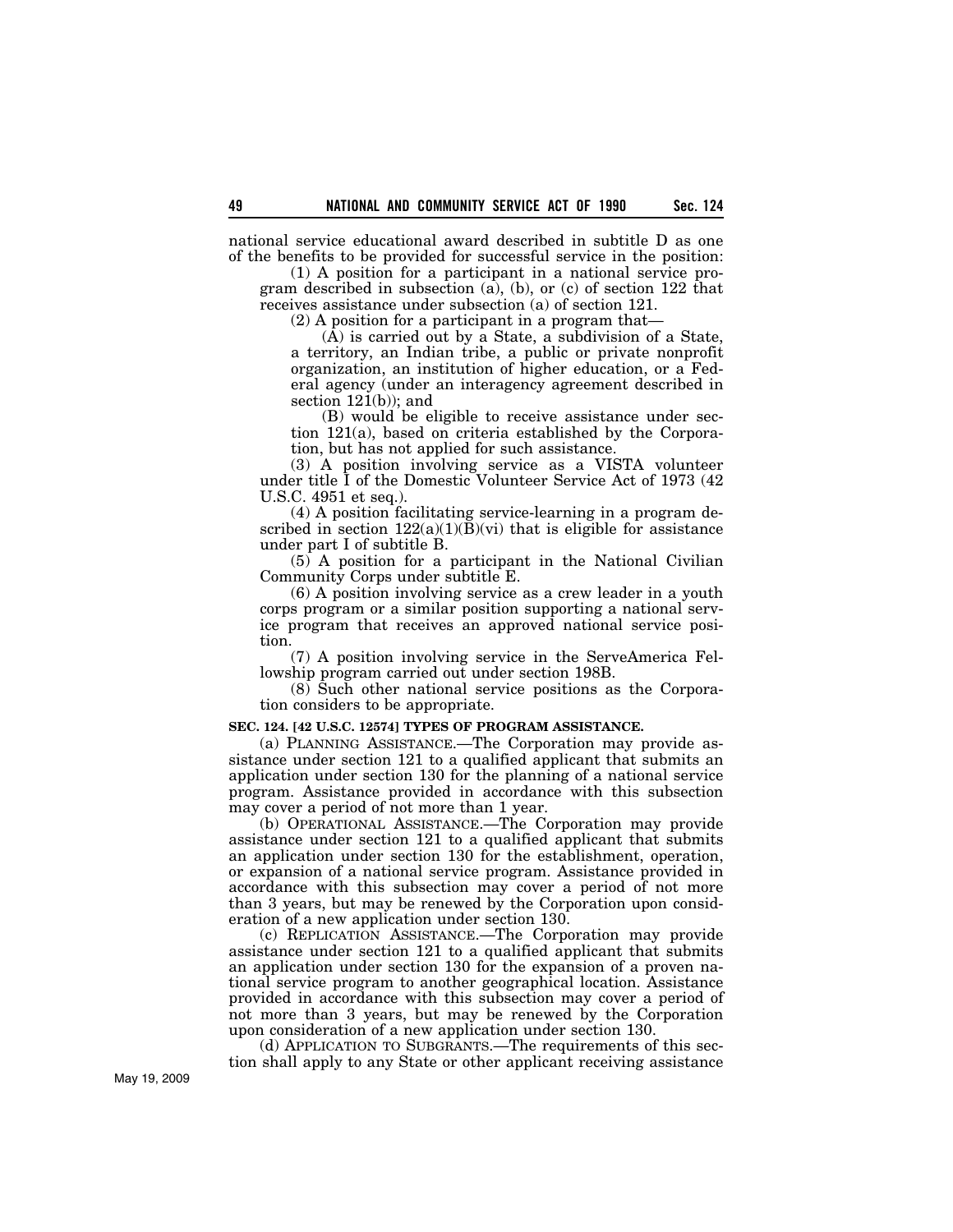under section 121 that proposes to conduct a grant program using the assistance to support other national service programs.

## **SEC. 126. [42 U.S.C. 12576] OTHER SPECIAL ASSISTANCE.**

(a) SUPPORT FOR STATE COMMISSIONS.—

(1) GRANTS AUTHORIZED.—From amounts appropriated for a fiscal year pursuant to the authorization of appropriation in section  $501(a)(5)$ , the Corporation may make a grant in an amount between  $$250,000$  and  $$1,000,000$  to a State to assist the State to establish or operate the State Commission on National and Community Service required to be established by the State under section 178.

(2) MATCHING REQUIREMENT.—In making a grant to a State under this subsection, the Corporation shall require the State to agree to provide matching funds from non-Federal sources of not less than \$1 for every \$1 provided by the Corporation through the grant.

(3) ALTERNATIVE.—Notwithstanding paragraph (2), the Chief Executive Officer may permit a State that demonstrates hardship or a new State Commission to meet alternative matching requirements for such a grant as follows:

(A) FIRST \$100,000.—For the first \$100,000 of grant funds provided by the Corporation, the State involved shall not be required to provide matching funds.

(B) AMOUNTS GREATER THAN \$100,000.—For grant amounts of more than \$100,000 and not more than \$250,000 provided by the Corporation, the State shall agree to provide matching funds from non-Federal sources of not less than \$1 for every \$2 provided by the Corporation, in excess of \$100,000.

(C) AMOUNTS GREATER THAN \$250,000.—For grant amounts of more than \$250,000 provided by the Corporation, the State shall agree to provide matching funds from non-Federal sources of not less than \$1 for every \$1 provided by the Corporation, in excess of \$250,000.

(b) DISASTER SERVICE.—The Corporation may undertake activities, including activities carried out through part A of title I of the Domestic Volunteer Service Act of 1973 (42 U.S.C. 4951 et seq.), to involve programs that receive assistance under the national service laws in disaster relief efforts, and to support, including through mission assignments under the Robert T. Stafford Disaster Relief and Emergency Assistance Act (42 U.S.C. 5121 et seq.), nonprofit organizations and public agencies responding to the needs of communities experiencing disasters.

(c) CHALLENGE GRANTS FOR NATIONAL SERVICE PROGRAMS.—

(1) ASSISTANCE AUTHORIZED.—The Corporation may make challenge grants under this subsection to programs supported under the national service laws.

(2) SELECTION CRITERIA.—The Corporation shall develop criteria for the selection of recipients of challenge grants under this subsection, so as to make the grants widely available to a variety of programs that—

(A) are high-quality national service programs; and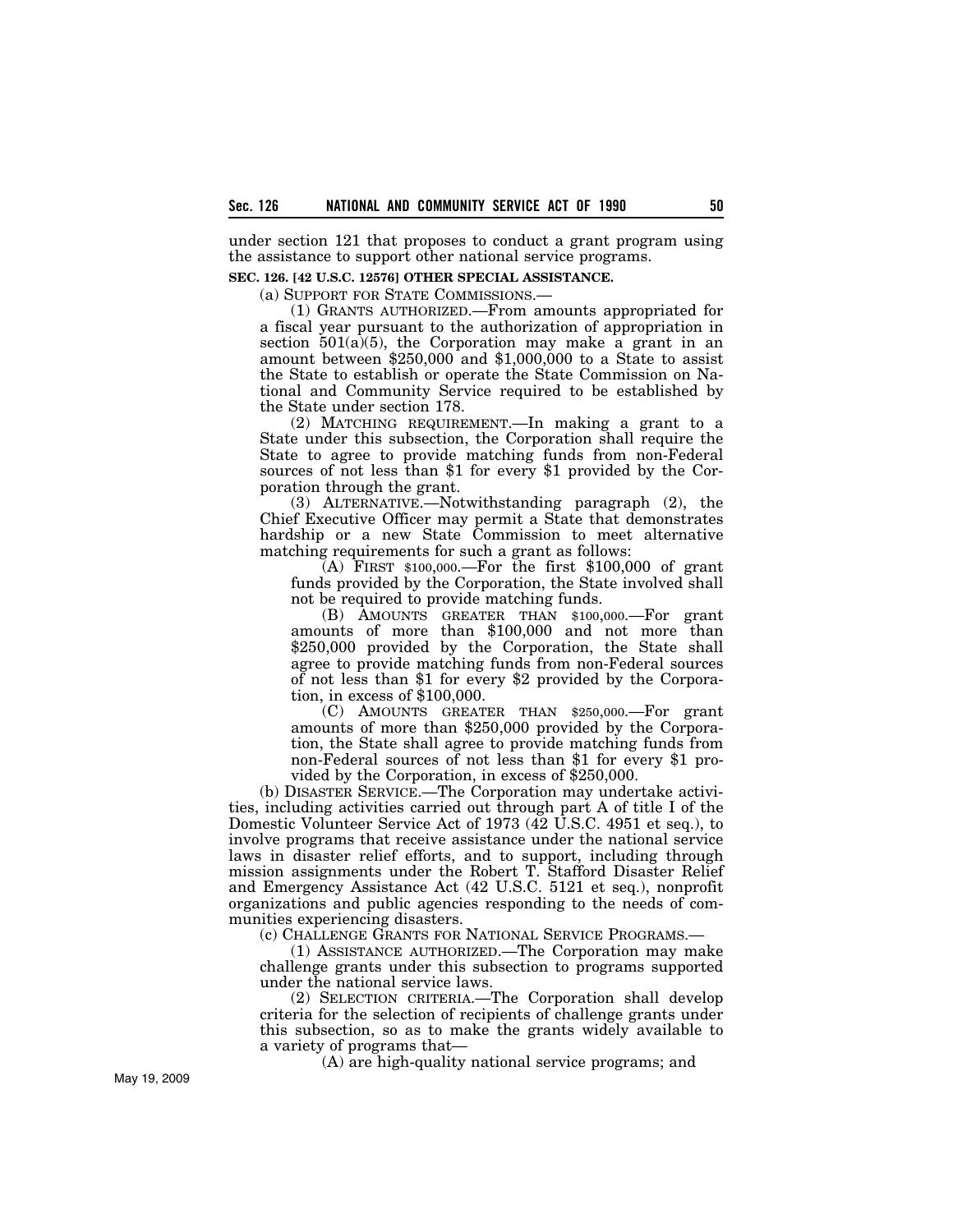(B) are carried out by entities with demonstrated experience in establishing and implementing projects that provide benefits to participants and communities.

(3) AMOUNT OF ASSISTANCE.—A challenge grant under this subsection may provide, for an initial 3-year grant period, not more than \$1 of assistance under this subsection for each \$1 in cash raised from private sources by the program supported under the national service laws in excess of amounts required to be provided by the program to satisfy matching funds requirements. After an initial 3-year grant period, a grant under this subsection may provide not more than \$1 of assistance under this subsection for each \$2 in cash raised from private sources by the program in excess of amounts required to be provided by the program to satisfy matching funds requirements. The Corporation may permit the use of local or State funds under this paragraph in lieu of cash raised from private sources if the Corporation determines that such use would be equitable due to a lack of available private funds at the local level. The Corporation shall establish a ceiling on the amount of assistance that may be provided to a national service program under this subsection.

# **PART II—APPLICATION AND APPROVAL PROCESS**

### **SEC. 129. [42 U.S.C. 12581] PROVISION OF ASSISTANCE AND APPROVED NATIONAL SERVICE POSITIONS.**

(a) ONE PERCENT ALLOTMENT FOR CERTAIN TERRITORIES.—Of the funds allocated by the Corporation for provision of assistance under section 121(a) for a fiscal year, the Corporation shall reserve 1 percent for grants to the United States Virgin Islands, Guam, American Samoa, and the Commonwealth of the Northern Mariana Islands upon approval by the Corporation of an application submitted under section 130. The Corporation shall allot for a grant to each such territory under this subsection for a fiscal year an amount that bears the same ratio to 1 percent of the allocated funds for that fiscal year as the population of the territory bears to the total population of all such territories.

(b) ALLOTMENT FOR INDIAN TRIBES.—Of the funds allocated by the Corporation for provision of assistance under section 121(a) for a fiscal year, the Corporation shall reserve at least 1 percent for grants to Indian tribes to be allotted by the Corporation on a competitive basis.

(c) RESERVATION OF APPROVED POSITIONS.—The Corporation shall ensure that each individual selected during a fiscal year for assignment as a VISTA volunteer under title I of the Domestic Volunteer Service Act of 1973 (42 U.S.C. 4951 et seq.) or as a participant in the National Civilian Community Corps Program under subtitle E shall receive the national service educational award described in subtitle D if the individual satisfies the eligibility requirements for the award. Funds for approved national service positions required by this paragraph for a fiscal year shall be deducted from the total funding for approved national service posi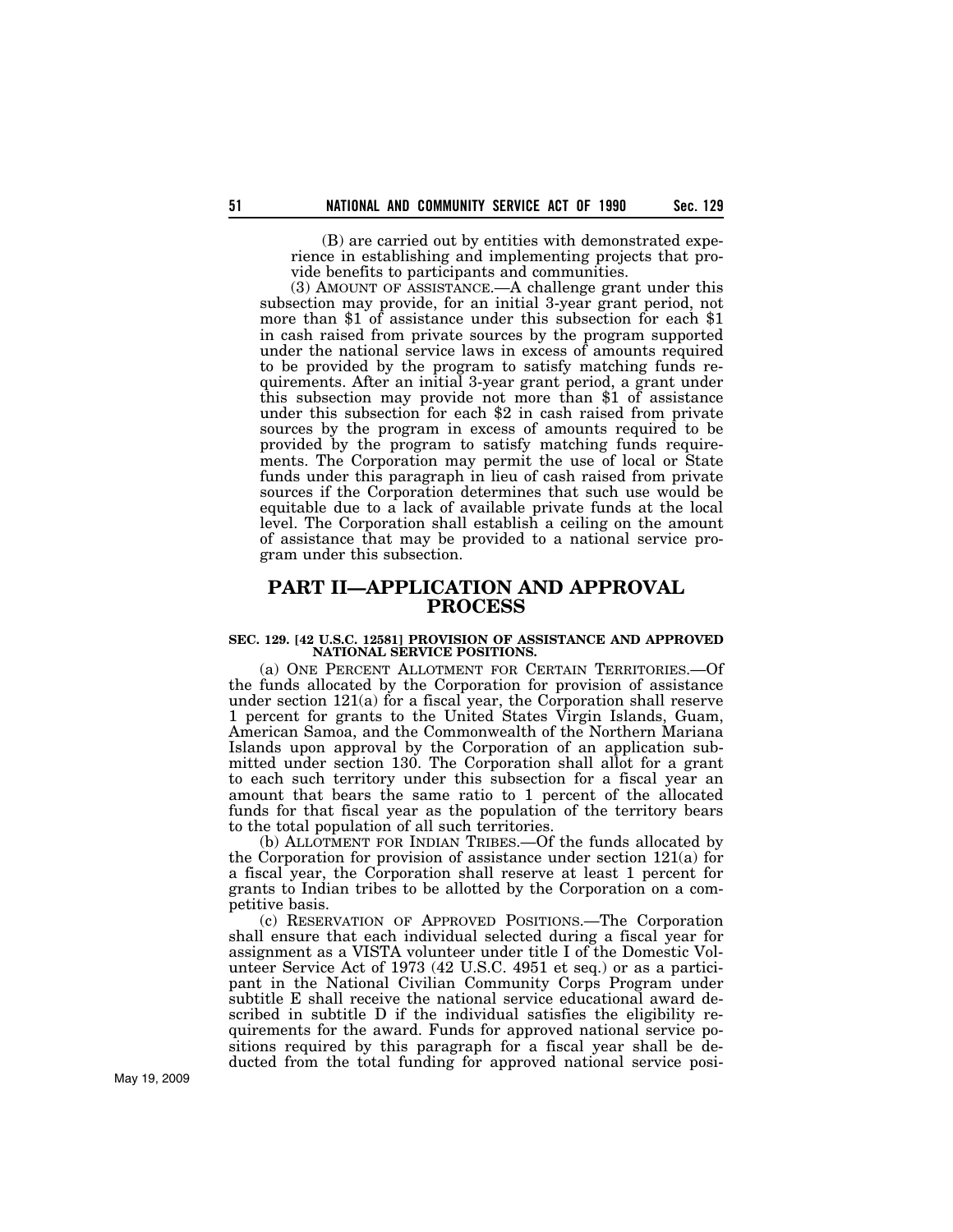tions to be available for distribution under subsections (d) and (e) for that fiscal year.

(d) ALLOTMENT FOR COMPETITIVE GRANTS.—

(1) IN GENERAL.—Of the funds allocated by the Corporation for provision of assistance under section 121(a) for a fiscal year and subject to section 133(d)(3), the Corporation shall reserve not more than 62.7 percent for grants awarded on a competitive basis to States specified in subsection (e)(1) for national service programs, to nonprofit organizations seeking to operate a national service program in 2 or more of those States, and to Indian tribes.

(2) EQUITABLE TREATMENT.—In the consideration of applications for such grants, the Corporation shall ensure the equitable treatment of applicants from urban areas, applicants from rural areas, applicants of diverse sizes (as measured by the number of participants served), applicants from States, and applicants from national nonprofit organizations.

(3) ENCORE SERVICE PROGRAMS.—In making grants under this subsection for a fiscal year, the Corporation shall make an effort to allocate not less than 10 percent of the financial assistance and approved national service positions provided through the grants for that fiscal year to eligible entities proposing to carry out encore service programs, unless the Corporation does not receive a sufficient number of applications of adequate quality to justify making that percentage available to those eligible entities.

(4) CORPS PROGRAMS.—In making grants under this subsection for a fiscal year, the Corporation—

(A) shall select 2 or more of the national service corps described in section 122(a) to receive grants under this subsection; and

(B) may select national service programs described in section 122(b) to receive such grants.

(e) ALLOTMENT TO CERTAIN STATES ON FORMULA BASIS.—

(1) GRANTS.—Of the funds allocated by the Corporation for provision of assistance under section 121(a) for a fiscal year, the Corporation shall make a grant to each of the several States, the District of Columbia, and the Commonwealth of Puerto Rico that submits an application under section 130 that is approved by the Corporation.

(2) ALLOTMENTS.—The Corporation shall allot for a grant to each such State under this subsection for a fiscal year an amount that bears the same ratio to 35.3 percent of the allocated funds for that fiscal year as the population of the State bears to the total population of the several States, the District of Columbia, and the Commonwealth of Puerto Rico, in compliance with paragraph (3).

(3) MINIMUM AMOUNT.—Notwithstanding paragraph (2), the minimum grant made available to each State approved by the Corporation under paragraph (1) for each fiscal year shall be at least \$600,000, or 0.5 percent of the amount allocated for the State formula under this subsection for the fiscal year, whichever is greater.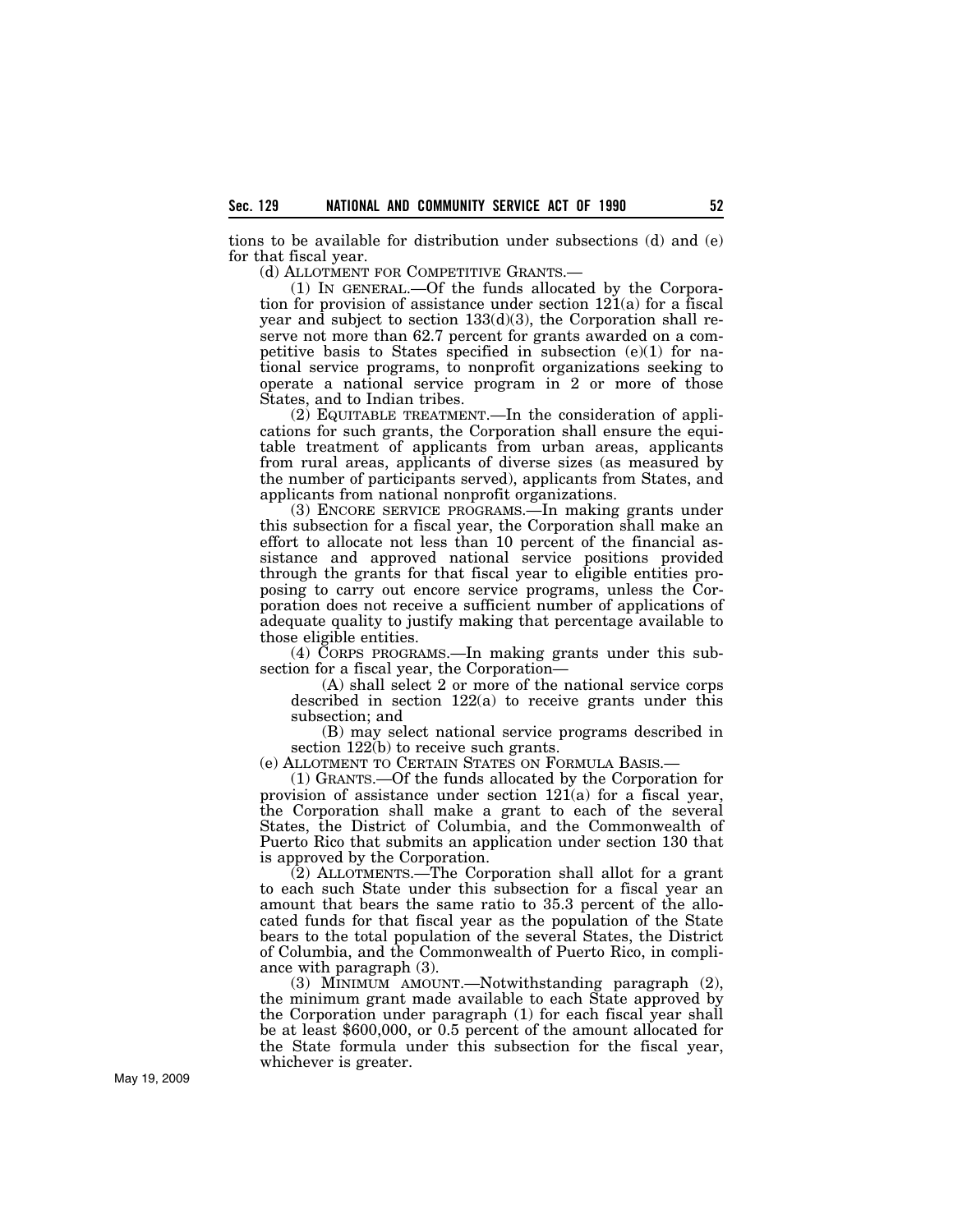(f) EFFECT OF FAILURE TO APPLY.—If a State or territory fails to apply for, or fails to give notice to the Corporation of its intent to apply for, an allotment under this section, or the Corporation does not approve the application consistent with section 133, the Corporation may use the amount that would have been allotted under this section to the State or territory to—

(1) make grants (and provide approved national service positions in connection with such grants) to other communitybased entities under section 121 that propose to carry out national service programs in such State or territory; and

(2) make reallotments to other States or territories with approved applications submitted under section 130, from the allotment funds not used to make grants as described in paragraph (1).

(g) APPLICATION REQUIRED.—The Corporation shall make an allotment of assistance (including the provision of approved national service positions) to a recipient under this section only pursuant to an application submitted by a State or other applicant under section 130.

(h) APPROVAL OF POSITIONS SUBJECT TO AVAILABLE FUNDS.— The Corporation may not approve positions as approved national service positions under this subtitle for a fiscal year in excess of the number of such positions for which the Corporation has sufficient available funds in the National Service Trust for that fiscal year, taking into consideration funding needs for national service educational awards under subtitle D based on completed service. If appropriations are insufficient to provide the maximum allowable national service educational awards under subtitle D for all eligible participants, the Corporation is authorized to make necessary and reasonable adjustments to program rules.

(i) SPONSORSHIP OF APPROVED NATIONAL SERVICE POSITIONS.—

(1) SPONSORSHIP AUTHORIZED.—The Corporation may enter into agreements with persons or entities who offer to sponsor national service positions for which the person or entity will be responsible for supplying the funds necessary to provide a national service educational award. The distribution of those approved national service positions shall be made pursuant to the agreement, and the creation of those positions shall not be taken into consideration in determining the number of approved national service positions to be available for distribution under this section.

(2) DEPOSIT OF CONTRIBUTION.—Funds provided pursuant to an agreement under paragraph (1) shall be deposited in the National Service Trust established in section 145 until such time as the funds are needed.

(j) RESERVATION OF FUNDS FOR SPECIAL ASSISTANCE.—

(1) RESERVATION.—From amounts appropriated for a fiscal year pursuant to the authorization of appropriations in section  $501(a)(2)$  and allocated to carry out subtitle C and subject to the limitation in such section, the Corporation may reserve such amount as the Corporation considers to be appropriate for the purpose of making assistance available under subsections (b) and (c) of section 126.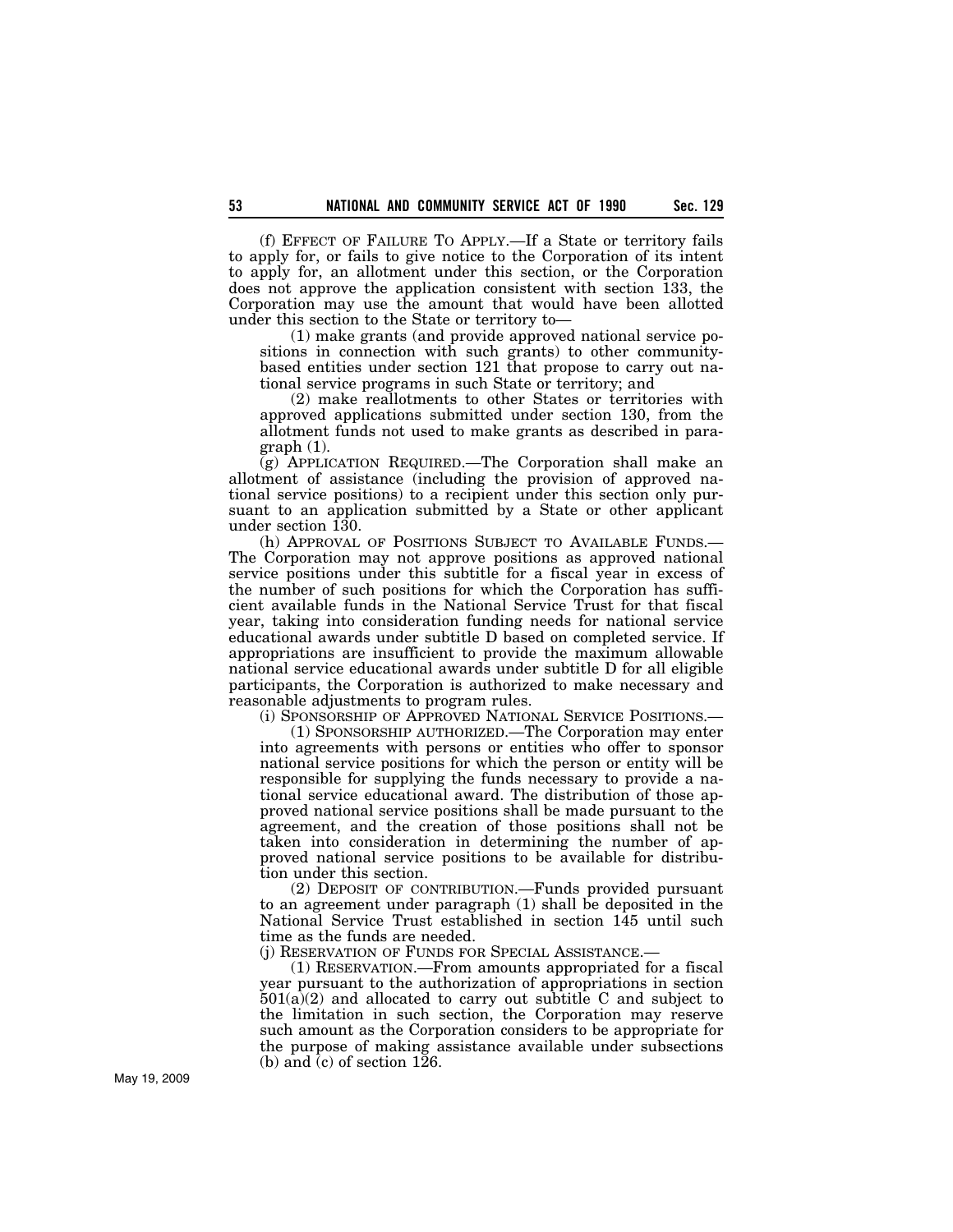(2) LIMITATION.—The amount reserved under paragraph (1) for a fiscal year may not exceed \$10,000,000.

(3) TIMING.—The Corporation shall reserve such amount, and any amount reserved under subsection (k) from funds appropriated and allocated to carry out subtitle C, before allocating funds for the provision of assistance under any other provision of this subtitle.

(k) RESERVATION OF FUNDS TO INCREASE THE PARTICIPATION OF INDIVIDUALS WITH DISABILITIES.— (1) RESERVATION.—To make grants to public or private

nonprofit organizations to increase the participation of individuals with disabilities in national service and for demonstration activities in furtherance of this purpose, and subject to the limitation in paragraph (2), the Chief Executive Officer shall reserve not less than 2 percent from the amounts, appropriated to carry out subtitles C, D, E, and H for each fiscal year.

(2) LIMITATION.—The amount reserved under paragraph (1) for a fiscal year may not exceed \$20,000,000.

(3) REMAINDER.—The Chief Executive Officer may use the funds reserved under paragraph (1), and not distributed to make grants under this subsection for other activities described in section  $501(a)(2)$ .

(l) AUTHORITY FOR FIXED-AMOUNT GRANTS.— (1) IN GENERAL.—

(A) AUTHORITY.—From amounts appropriated for a fiscal year to provide financial assistance under the national service laws, the Corporation may provide assistance in the form of fixed-amount grants in an amount determined by the Corporation under paragraph (2) rather than on the basis of actual costs incurred by a program.

(B) LIMITATION.—Other than fixed-amount grants to support programs described in section 129A, for the 1-year period beginning on the effective date of the Serve America Act, the Corporation may provide assistance in the form of fixed-amount grants to programs that only offer full-time positions.

(2) DETERMINATION OF AMOUNT OF FIXED-AMOUNT GRANTS.—A fixed-amount grant authorized by this subsection shall be in an amount determined by the Corporation that is—

(A) significantly less than the reasonable and necessary costs of administering the program supported by the grant; and

(B) based on an amount per individual enrolled in the program receiving the grant, taking into account—

(i) the capacity of the entity carrying out the program to manage funds and achieve programmatic results;

(ii) the number of approved national service positions, approved silver scholar positions, or approved summer of service positions for the program, if applicable;

(iii) the proposed design of the program;

(iv) whether the program provides service to, or involves the participation of, disadvantaged youth or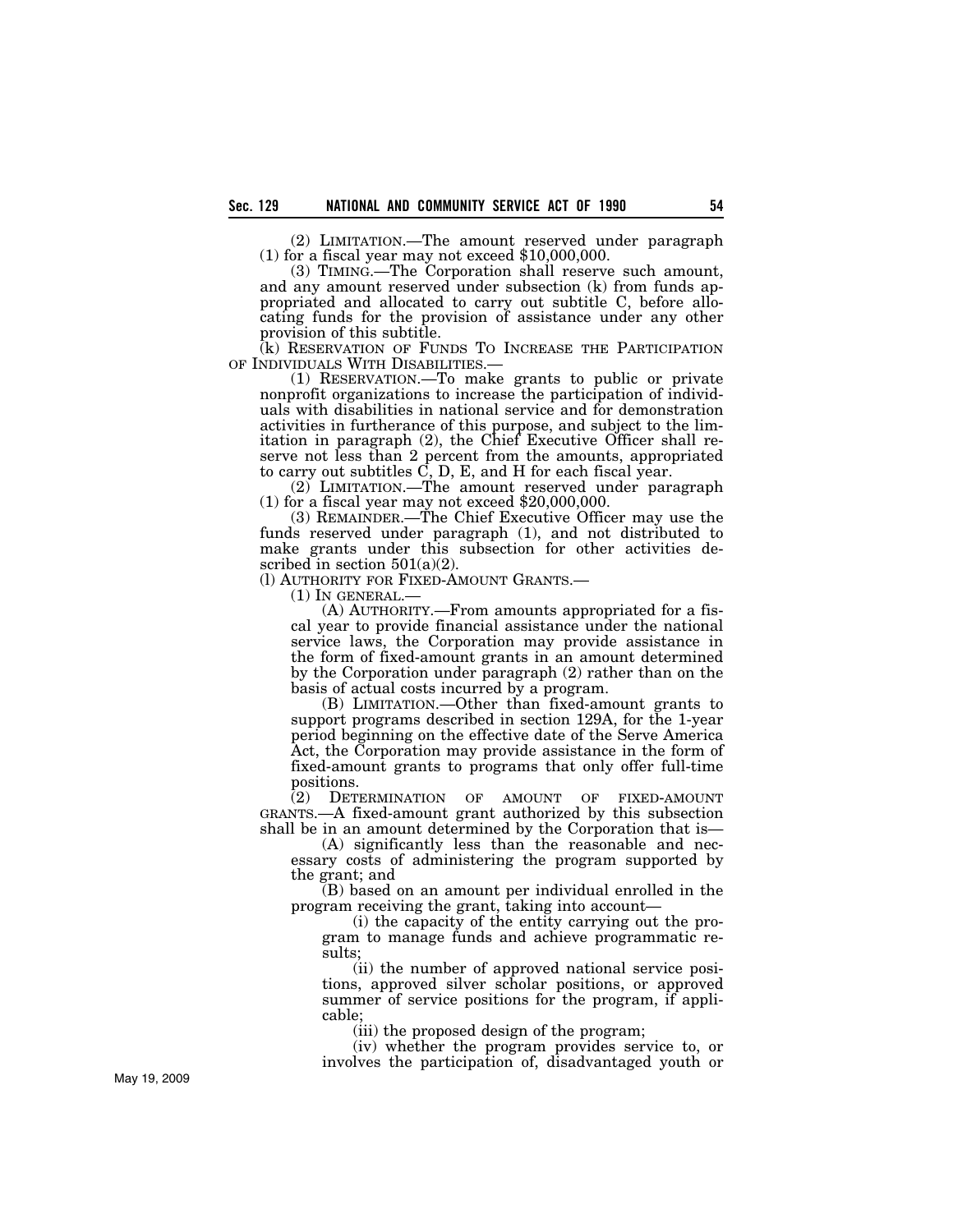otherwise would reasonably incur a relatively higher level of costs; and

(v) such other factors as the Corporation may consider under section 133 in considering applications for assistance.

(3) REQUIREMENTS FOR GRANT RECIPIENTS.—In awarding a fixed-amount grant under this subsection, the Corporation—

(A) shall require the grant recipient—

(i) to return a pro rata amount of the grant funds based upon the difference between the number of hours served by a participant and the minimum number of hours for completion of a term of service (as established by the Corporation);

(ii) to report on the program's performance on standardized measures and performance levels established by the Corporation;

(iii) to cooperate with any evaluation activities undertaken by the Corporation; and

(iv) to provide assurances that additional funds will be raised in support of the program, in addition to those received under the national service laws; and

(B) may adopt other terms and conditions that the Corporation considers necessary or appropriate based on the relative risks (as determined by the Corporation) associated with any application for a fixed-amount grant.

(4) OTHER REQUIREMENTS NOT APPLICABLE.—Limitations on administrative costs and matching fund documentation requirements shall not apply to fixed-amount grants provided in accordance with this subsection.

(5) RULE OF CONSTRUCTION.—Nothing in this subsection shall relieve a grant recipient of the responsibility to comply with the requirements of chapter 75 of title 31, United States Code, or other requirements of Office of Management and Budget Circular A–133.

### **SEC. 129A. [42 U.S.C. 12581a] EDUCATIONAL AWARDS ONLY PROGRAM.**

(a) IN GENERAL.—From amounts appropriated for a fiscal year to provide financial assistance under this subtitle and consistent with the restriction in subsection (b), the Corporation may, through fixed-amount grants (in accordance with section 129(l)), provide operational support to programs that receive approved national service positions but do not receive funds under section 121(a).

(b) LIMIT ON CORPORATION GRANT FUNDS.—The Corporation may provide the operational support under this section for a program in an amount that is not more than \$800 per individual enrolled in an approved national service position, or not more than \$1,000 per such individual if at least 50 percent of the persons enrolled in the program are disadvantaged youth.

(c) INAPPLICABLE PROVISIONS.—The following provisions shall not apply to programs funded under this section:

(1) The limitation on administrative costs under section  $121(d)$ .

(2) The matching funds requirements under section 121(e).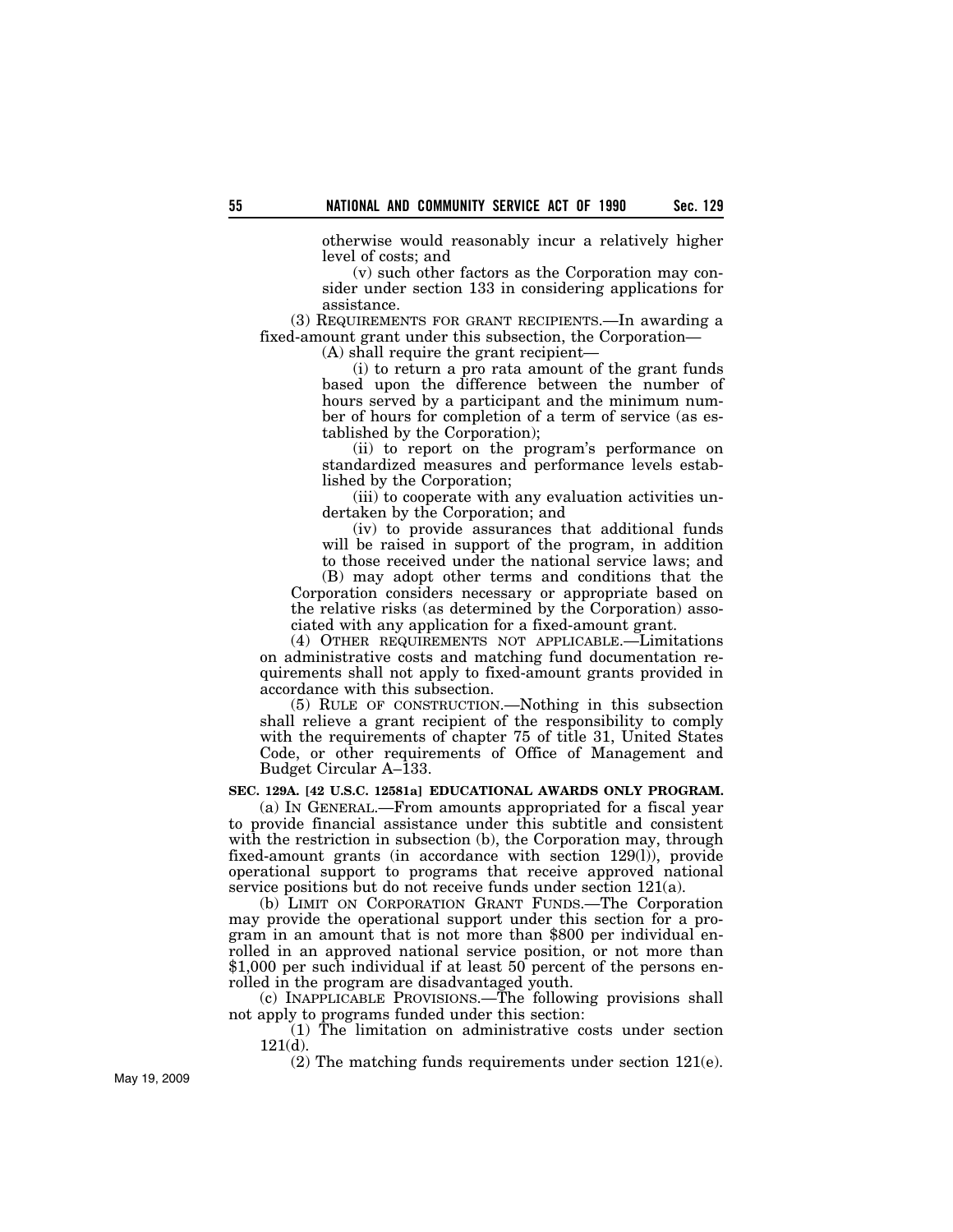(3) The living allowance and other benefits under sections 131(e) and 140 (other than individualized support services for participants with disabilities under section  $140(f)$ ).

### **SEC. 130. [42 U.S.C. 12582] APPLICATION FOR ASSISTANCE AND AP-PROVED NATIONAL SERVICE POSITIONS**

(a) TIME, MANNER, AND CONTENT OF APPLICATION.—To be eligible to receive assistance under section 121(a) or approved national service positions for participants who serve in the national service programs to be carried out using the assistance, a State, territory, subdivision of a State, Indian tribe, public or private nonprofit organization, or institution of higher education shall prepare and submit to the Corporation an application at such time, in such manner, and containing such information as the Corporation may reasonably require.

(b) TYPES OF PERMISSIBLE APPLICATION INFORMATION.—In order to have adequate information upon which to consider an application under section 133, the Corporation may require the following information to be provided in an application submitted under subsection (a):

(1) A description of the national service programs proposed to be carried out directly by the applicant using assistance provided under section 121.

(2) A description of the national service programs that are selected by the applicant to receive a grant using assistance requested under section 121 and a description of the process and criteria by which the programs were selected.

(3) A description of other funding sources to be used, or sought to be used, for the national service programs referred to in paragraphs (1) and (2), and, if the application is submitted for the purpose of seeking a renewal of assistance, a description of the success of the programs in reducing their reliance on Federal funds.

(4) A description of the extent to which the projects to be conducted using the assistance will address unmet human, educational, environmental, or public safety needs and produce a direct benefit for the community in which the projects are performed.

(5) A description of the plan to be used to recruit participants, including youth who are individuals with disabilities and economically disadvantaged young men and women, for the national service programs referred to in paragraphs (1) and (2).

(6) A description of the manner in which the national service programs referred to in paragraphs (1) and (2) build on existing programs, including Federal programs.

(7) A description of the manner in which the national service programs referred to in paragraphs (1) and (2) will involve participants—

(A) in projects that build an ethic of civic responsibility and produce a positive change in the lives of participants through training and participation in meaningful service experiences and opportunities for reflection on such experiences; and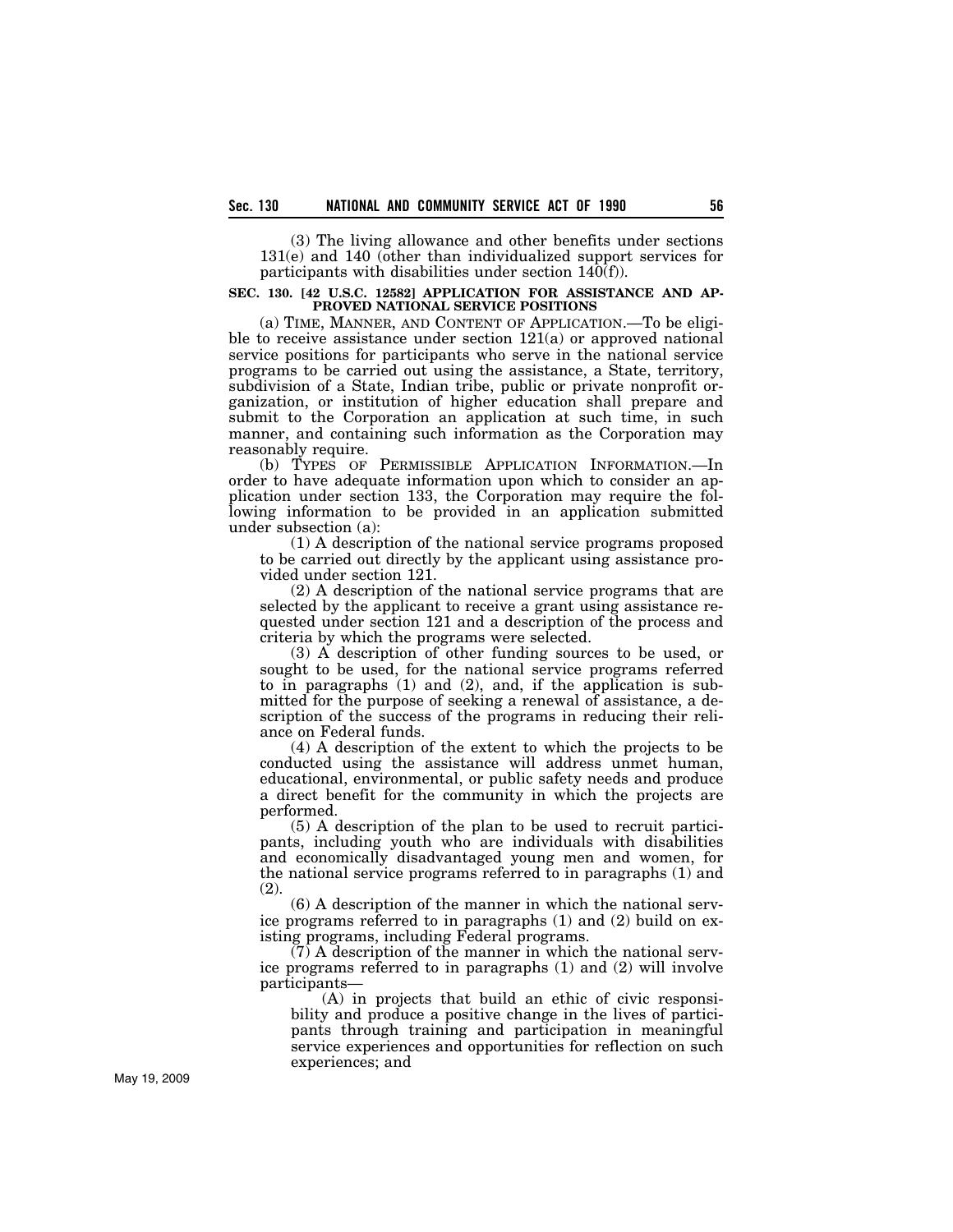(B) in leadership positions in implementing and evaluating the program.

(8) Measurable goals for the national service programs referred to in paragraphs (1) and (2), and a strategy to achieve such goals, in terms of—

(A) the impact to be made in meeting unmet human, educational, environmental, or public safety needs; and

(B) the service experience to be provided to participants in the programs.

(9) A description of the manner and extent to which the national service programs referred to in paragraphs (1) and (2) conform to the national service priorities established by the Corporation under section 122(f).

(10) A description of the past experience of the applicant in operating a comparable program or in conducting a grant program in support of other comparable service programs.

(11) A description of the type and number of proposed service positions in which participants will receive the national service educational award described in subtitle D and a description of the manner in which approved national service positions will be apportioned by the applicant.

(12) A description of the manner and extent to which participants, representatives of the community served, community-based agencies with a demonstrated record of experience in providing services, municipalities and governments of counties in which such a community is located, and labor organizations contributed to the development of the national service programs referred to in paragraphs (1) and (2), including the identity of the individual representing each appropriate labor organization (if any) who was consulted and the nature of the consultation.

(13) Such other information as the Corporation may reasonably require.

(c) REQUIRED APPLICATION INFORMATION.—An application submitted under subsection (a) shall contain the following information:

(1) A description of the proposed positions into which participants will be placed using the assistance provided under section 121.

(2) A description of the proposed minimum qualifications that individuals shall meet to become participants in such programs.

(3) In the case of a nonprofit organization intending to operate programs in 2 or more States, a description of the manner in which and extent to which the organization consulted with the State Commissions of each State in which the organization intends to operate and the nature of the consultation.

(d) ADDITIONAL REQUIRED APPLICATION INFORMATION.—An application submitted under subsection (a) for programs described in  $122(a)$  shall also contain-

(1) measurable goals, to be used for annual measurements of the program's performance on 1 or more of the corresponding indicators described in section 122;

(2) information describing how the applicant proposes to utilize funds to improve performance on the corresponding in-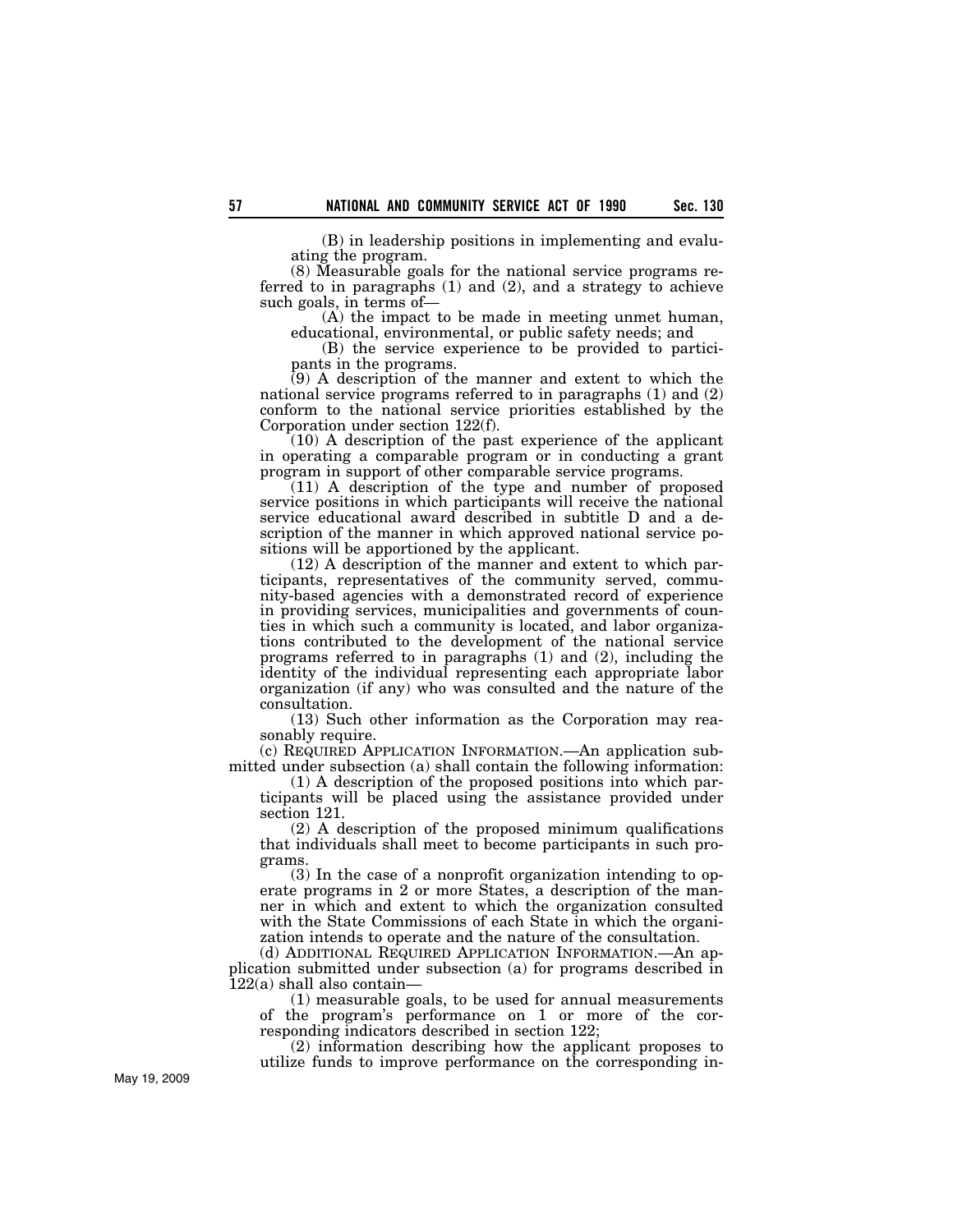dicators utilizing participants, including describing the activities in which such participants will engage to improve performance on those indicators;

(3) information identifying the geographical area in which the eligible entity proposing to carry out the program proposes to use funds to improve performance on the corresponding indicators, and demographic information on the students or individuals, as appropriate, in such area, and statistics demonstrating the need to improve such indicators in such area; and

(4) if applicable, information on how the eligible entity will work with other community-based entities to carry out activities to improve performance on the corresponding indicators using such funds.

(e) APPLICATION TO RECEIVE ONLY APPROVED NATIONAL SERV-

(1) APPLICABILITY OF SUBSECTION.—This subsection shall apply in the case of an application in which—

(A) the applicant is not seeking assistance under section 121(a), but requests national service educational awards for individuals serving in service positions described in section 123; or

(B) the applicant requests national service educational awards for service positions described in section 123, but the positions are not positions in a national service program described in subsection (a), (b), or (c) of section 122 for which assistance may be provided under section 121(a).

(2) SPECIAL APPLICATION REQUIREMENTS.—For the applications described in paragraph (1), the Corporation shall establish special application requirements in order to determine—

(A) whether the service positions meet unmet human, educational, environmental, or public safety needs and meet the criteria for assistance under this subtitle; and

(B) whether the Corporation should approve the positions as approved national service positions.

(f) SPECIAL RULE FOR STATE APPLICANTS.—

(1) SUBMISSION BY STATE COMMISSION.—The application of a State for approved national service positions or for a grant under section 121(a) shall be submitted by the State Commission.

(2) COMPETITIVE SELECTION.—The application of a State shall contain an assurance that all assistance provided under section 121(a) to the State will be used to support national service programs that were or will be selected by the State on a competitive basis. In making such competitive selections, the State shall seek to ensure the equitable allocation within the State of assistance and approved national service positions provided under this subtitle to the State taking into consideration such factors as the location of the programs applying to the State, population density, and economic distress.

(3) ASSISTANCE TO NONSTATE ENTITIES.—The application of a State shall also contain an assurance that not less than 60 percent of the assistance will be used to make grants in support of national service programs other than national service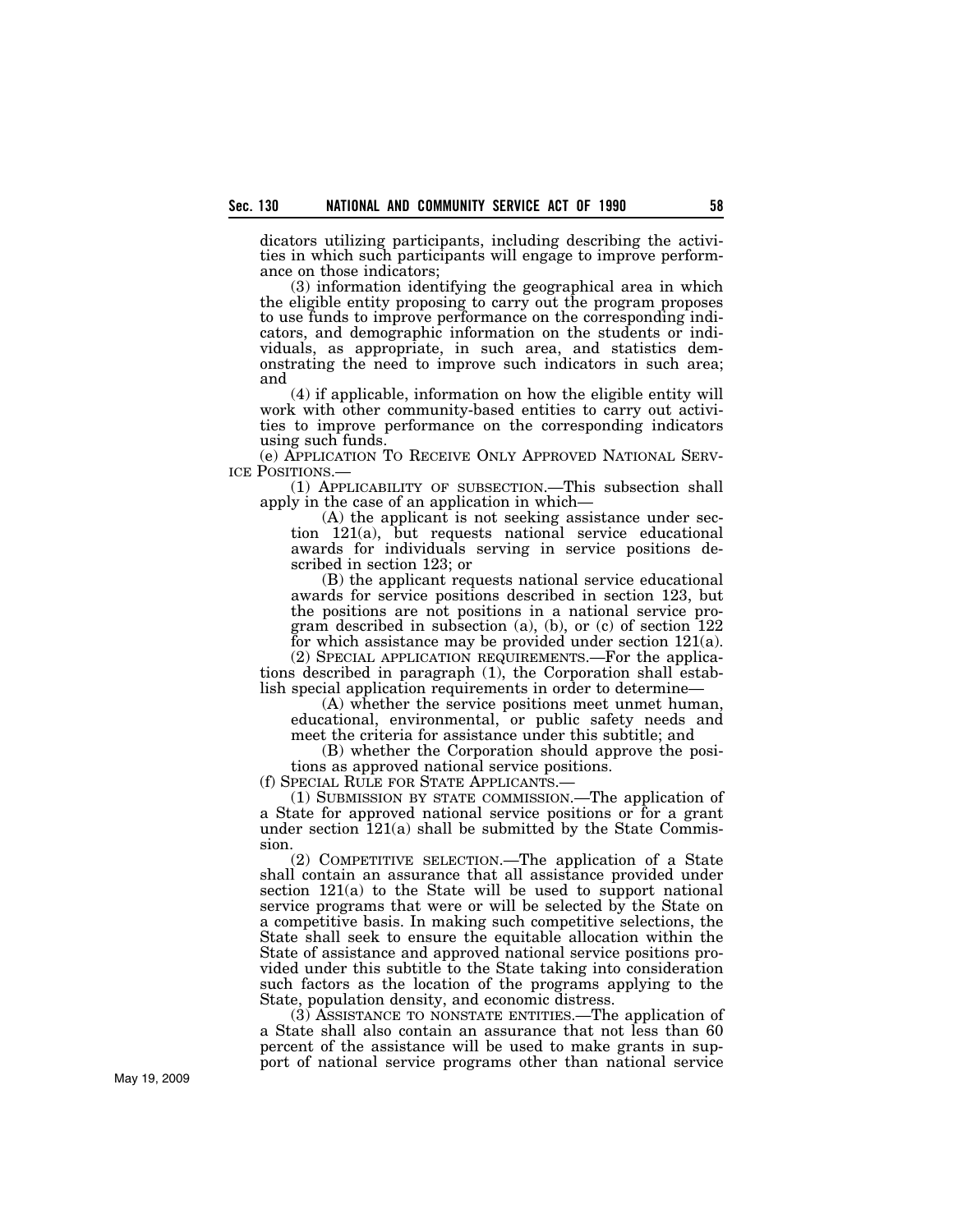programs carried out by a State agency. The Corporation may permit a State to deviate from the percentage specified by this subsection if the State has not received a sufficient number of acceptable applications to comply with the percentage.

(g) SPECIAL RULE FOR CERTAIN APPLICANTS.—

(1) WRITTEN CONCURRENCE.—In the case of an applicant that proposes to also serve as the service sponsor, the application shall include the written concurrence of any local labor organization representing employees of the service sponsor who are engaged in the same or substantially similar work as that proposed to be carried out.

(2) APPLICANT DEFINED.—For purposes of this subsection, the term "applicant" means—

(A) a State, subdivision of a State, territory, Indian tribe, public or private nonprofit organization, or institution of higher education submitting an application under this section; or

(B) an entity applying for assistance or approved national service positions through a grant program conducted using assistance provided to a State, subdivision of a State, territory, Indian tribe, public or private nonprofit organization, or institution of higher education under section 121.

(h) LIMITATION ON SAME PROJECT RECEIVING MULTIPLE GRANTS.—Unless specifically authorized by law, the Corporation may not provide more than 1 grant under the national service laws for a fiscal year to support the same project under the national service laws.

### **SEC. 131. [42 U.S.C. 12583] NATIONAL SERVICE PROGRAM ASSISTANCE REQUIREMENTS.**

(a) IMPACT ON COMMUNITIES.—An application submitted under section 130 shall include an assurance by the applicant that any national service program carried out by the applicant using assistance provided under section 121 and any national service program supported by a grant made by the applicant using such assistance will—

(1) address unmet human, educational, environmental, or public safety needs through services that provide a direct benefit to the community in which the service is performed; and

(2) comply with the nonduplication and nondisplacement requirements of section 177 and the grievance procedure requirements of section 176(f).

(b) IMPACT ON PARTICIPANTS.—An application submitted under section 130 shall also include an assurance by the applicant that any national service program carried out by the applicant using assistance provided under section 121 and any national service program supported by a grant made by the applicant using such assistance will—

(1) provide participants in the national service program with the training, skills, and knowledge necessary for the projects that participants are called upon to perform;

(2) provide support services to participants, such as the provision of appropriate information and support—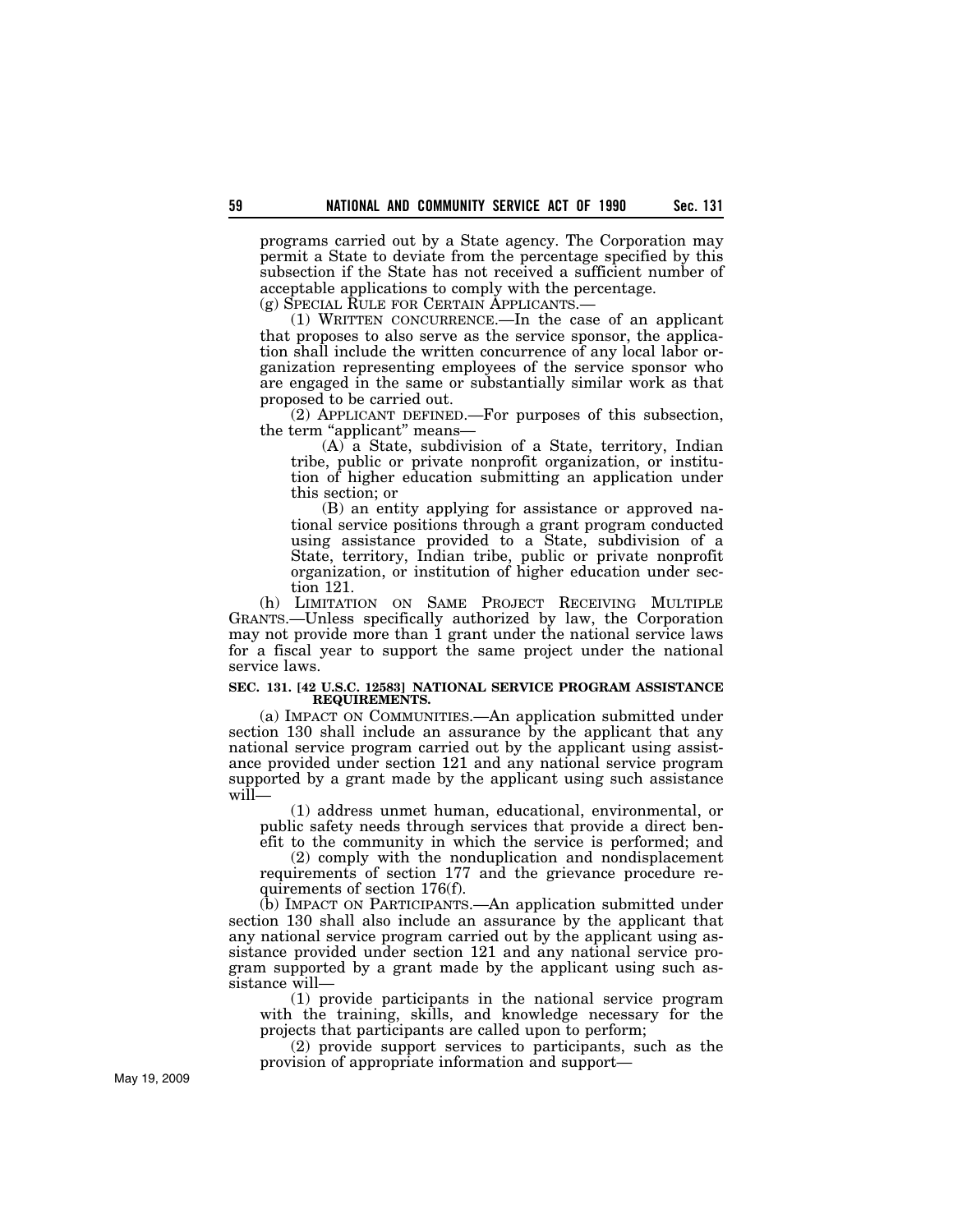(A) to those participants who are completing a term of service and making the transition to other educational and career opportunities; and

(B) to those participants who are school dropouts in order to assist those participants in earning the equivalent of a high school diploma; and

(3) provide, if appropriate, structured opportunities for participants to reflect on their service experiences.

(c) CONSULTATION.—An application submitted under section 130 shall also include an assurance by the applicant that any national service program carried out by the applicant using assistance provided under section 121 and any national service program supported by a grant made by the applicant using such assistance will—

(1) provide in the design, recruitment, and operation of the program for broad-based input from—

(A) the community served, the municipality and government of the county (if appropriate) in which the community is located, and potential participants in the program; and

(B) community-based agencies with a demonstrated record of experience in providing services and local labor organizations representing employees of service sponsors, if these entities exist in the area to be served by the program;

(2) prior to the placement of participants, consult with the appropriate local labor organization, if any, representing employees in the area who are engaged in the same or similar work as that proposed to be carried out by such program to ensure compliance with the nondisplacement requirements specified in section 177; and

(3) in the case of a program that is not funded through a State (including a national service program that a nonprofit organization seeks to operate in 2 or more States), consult with and coordinate activities with the State Commission for each State in which the program will operate, and the Corporation shall obtain confirmation from the State Commission that the applicant seeking assistance under this Act has consulted with and coordinated with the State Commission when seeking to operate the program in that State.

(d) EVALUATION AND PERFORMANCE GOALS.—

(1) IN GENERAL.—An application submitted under section 130 shall also include an assurance by the applicant that the applicant will—

(A) arrange for an independent evaluation of any national service program carried out using assistance provided to the applicant under section 121 or, with the approval of the Corporation, conduct an internal evaluation of the program;

(B) apply measurable performance goals and evaluation methods (such as the use of surveys of participants and persons served), which are to be used as part of such evaluation to determine the impact of the program—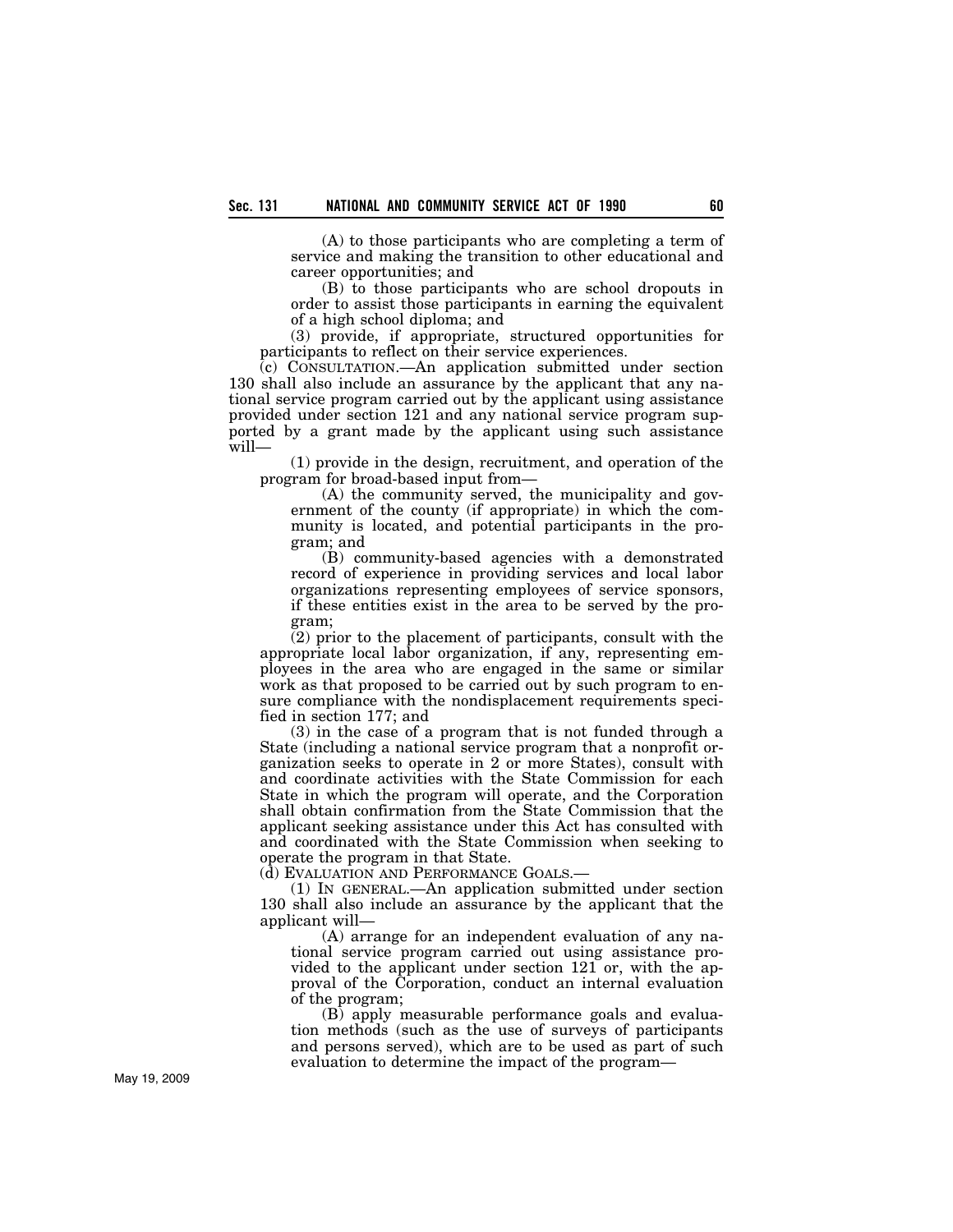(i) on communities and persons served by the projects performed by the program;

(ii) on participants who take part in the projects; and

(iii) in such other areas as the Corporation may require; and

(C) cooperate with any evaluation activities undertaken by the Corporation.

(2) EVALUATION.—Subject to paragraph (3), the Corporation shall develop evaluation criteria and performance goals applicable to all national service programs carried out with assistance provided under section 121.

(3) ALTERNATIVE EVALUATION REQUIREMENTS.—The Corporation may establish alternative evaluation requirements for national service programs based upon the amount of assistance received under section 121 or received by a grant made by a recipient of assistance under such section. The determination of whether a national service program is covered by this paragraph shall be made in such manner as the Corporation may prescribe.

(e) LIVING ALLOWANCES AND OTHER INSERVICE BENEFITS.—Except as provided in section 140(c), an application submitted under section 130 shall also include an assurance by the applicant that the applicant will—

(1) ensure the provision of a living allowance and other benefits specified in section 140 to participants in any national service program carried out by the applicant using assistance provided under section 121; and

(2) require that each national service program that receives a grant from the applicant using such assistance will also provide a living allowance and other benefits specified in section 140 to participants in the program.

(f) SELECTION OF PARTICIPANTS FROM INDIVIDUALS RECRUITED BY CORPORATION OR STATE COMMISSIONS.—The Corporation may also require an assurance by the applicant that any national service program carried out by the applicant using assistance provided under section 121 and any national service program supported by a grant made by the applicant using such assistance will select a portion of the participants for the program from among prospective participants recruited by the Corporation or State Commissions under section 138(d). The Corporation may specify a minimum percentage of participants to be selected from the national leadership pool established under section 138(e) and may vary the percentage for different types of national service programs.

### **SEC. 132. [42 U.S.C. 12584] INELIGIBLE SERVICE CATEGORIES.**

(a) IN GENERAL.—Except as provided in subsection (b), an application submitted to the Corporation under section 130 shall include an assurance by the applicant that any national service program carried out using assistance provided under section 121 and any approved national service position provided to an applicant will not be used to perform service that provides a direct benefit to any—

(1) business organized for profit;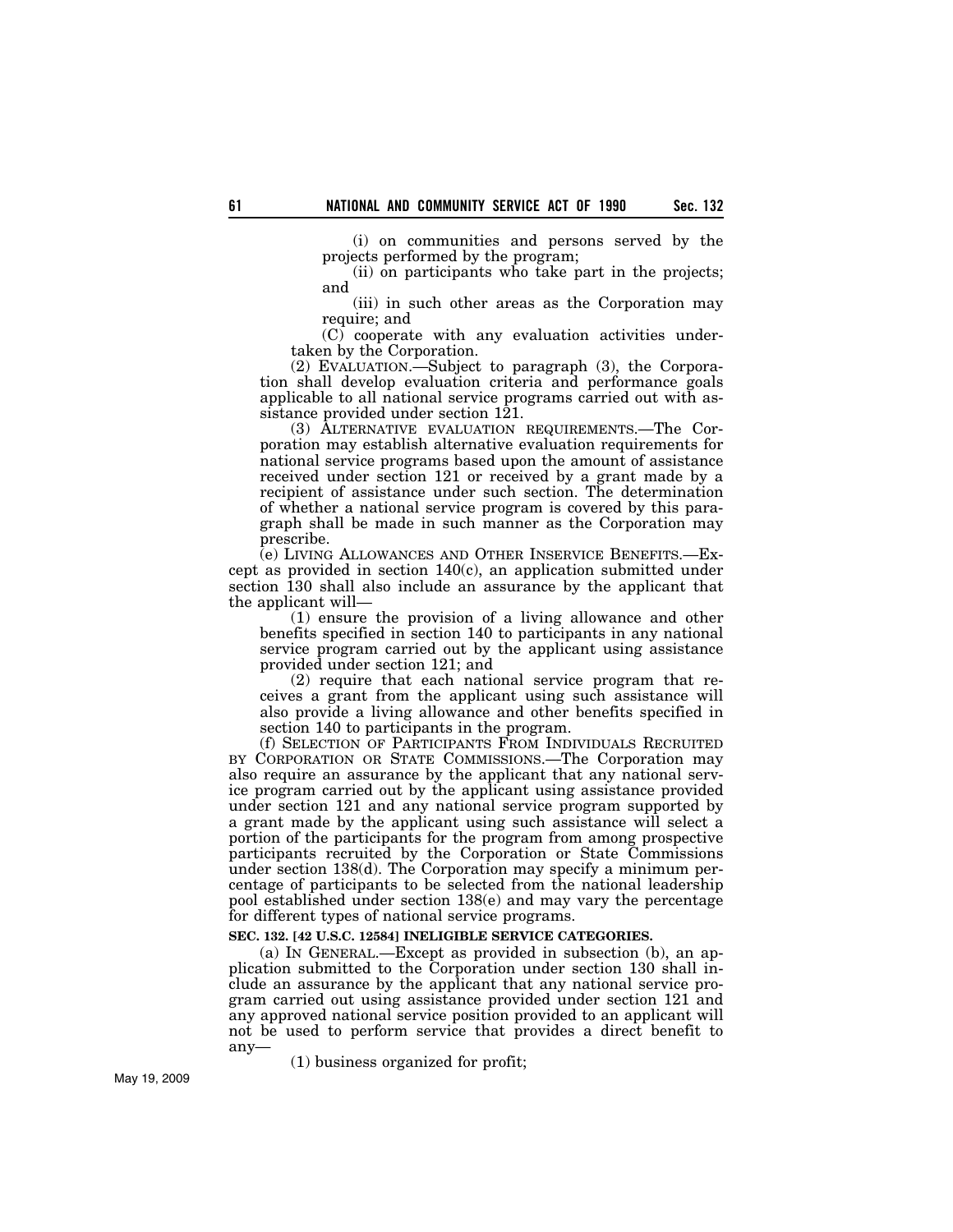(2) labor union;

(3) partisan political organization;

(4) organization engaged in religious activities, unless such service does not involve the use of assistance provided under section 121 or participants—

(A) to give religious instruction;

(B) to conduct worship services;

(C) to provide instruction as part of a program that includes mandatory religious education or worship;

(D) to construct or operate facilities devoted to religious instruction or worship or to maintain facilities primarily or inherently devoted to religious instruction or worship; or

(E) to engage in any form of proselytization; or

(5) nonprofit organization that fails to comply with the restrictions contained in section 501(c) of the Internal Revenue Code of 1986 (26 U.S.C.  $501(c)$ ), except that nothing in this section shall be construed to prevent participants from engaging in advocacy activities undertaken at their own initiative.

(b) REGIONAL CORPORATION.—The requirement of subsection (a) relating to an assurance regarding direct benefits to businesses organized for profit shall not apply with respect to a Regional Corporation, as defined in section  $3(g)$  of the Alaska Native Claims Settlement Act (43 U.S.C. 1602 $(g)$ ), that is established in accordance with such Act as a for-profit corporation but that is engaging in nonprofit activities.

# **SEC. 132A. [42 U.S.C. 12584a] PROHIBITED ACTIVITIES AND INELIGIBLE ORGANIZATIONS.**

(a) PROHIBITED ACTIVITIES.—An approved national service position under this subtitle may not be used for the following activities:

(1) Attempting to influence legislation.

(2) Organizing or engaging in protests, petitions, boycotts, or strikes.

(3) Assisting, promoting, or deterring union organizing.

(4) Impairing existing contracts for services or collective bargaining agreements.

(5) Engaging in partisan political activities, or other activities designed to influence the outcome of an election to Federal office or the outcome of an election to a State or local public office.

(6) Participating in, or endorsing, events or activities that are likely to include advocacy for or against political parties, political platforms, political candidates, proposed legislation, or elected officials.

(7) Engaging in religious instruction, conducting worship services, providing instruction as part of a program that includes mandatory religious instruction or worship, constructing or operating facilities devoted to religious instruction or worship, maintaining facilities primarily or inherently devoted to religious instruction or worship, or engaging in any form of proselytization, consistent with section 132.

(8) Consistent with section 132, providing a direct benefit to any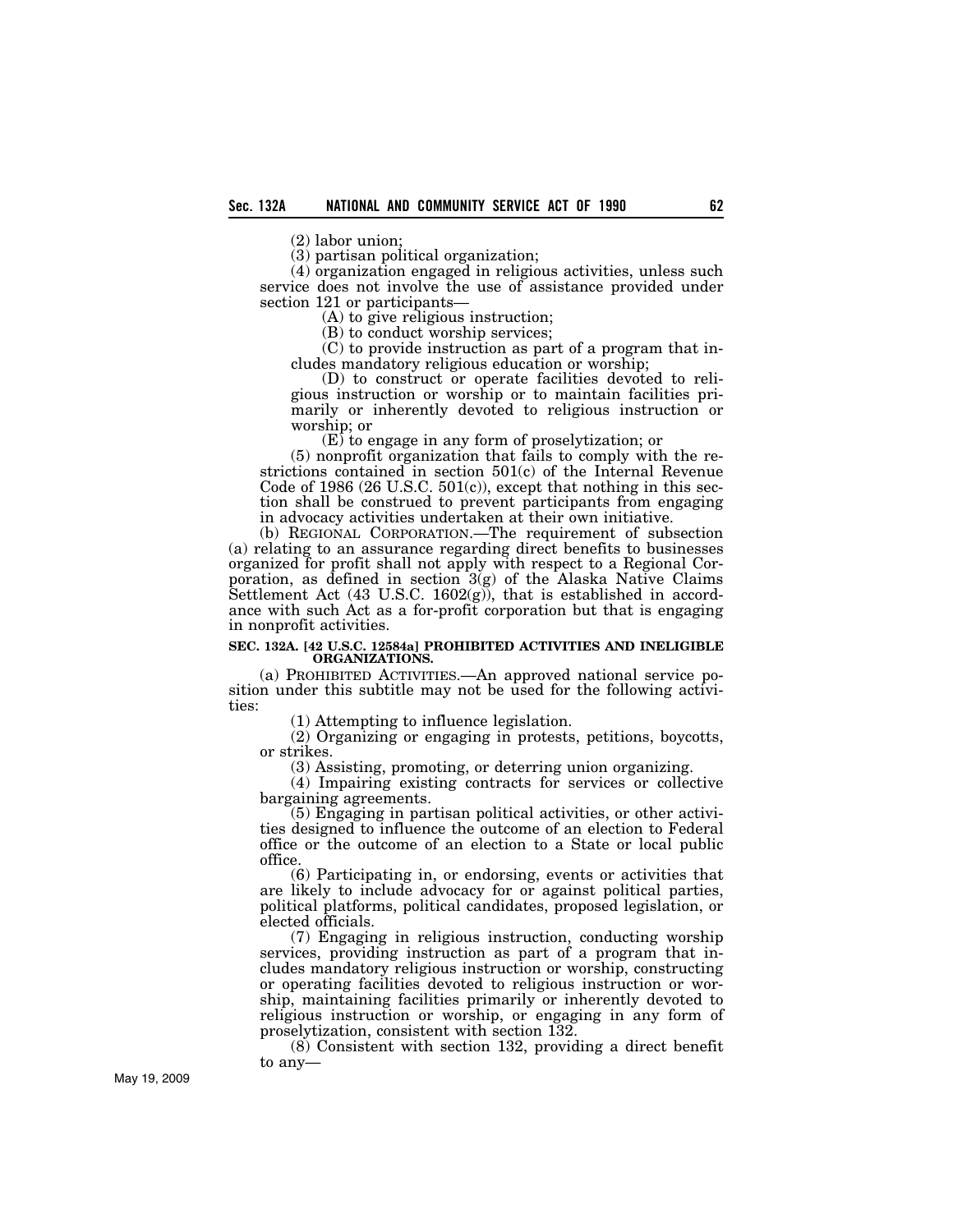(A) business organized for profit;

(B) labor union;

(C) partisan political organization;

(D) nonprofit organization that fails to comply with the restrictions contained in section 501(c) of the Internal Revenue Code of 1986, except that nothing in this paragraph shall be construed to prevent participants from engaging in advocacy activities undertaken at their own initiative; and

(E) organization engaged in the religious activities described in paragraph (7), unless the position is not used to support those religious activities.

(9) Providing abortion services or referrals for receipt of such services.

(10) Conducting a voter registration drive or using Corporation funds to conduct a voter registration drive.

(11) Carrying out such other activities as the Corporation may prohibit.

(b) INELIGIBILITY.—No assistance provided under this subtitle may be provided to any organization that has violated a Federal criminal statute.

(c) NONDISPLACEMENT OF EMPLOYED WORKERS OR OTHER VOL-UNTEERS.—A participant in an approved national service position under this subtitle may not be directed to perform any services or duties, or to engage in any activities, prohibited under the nonduplication, nondisplacement, or nonsupplantation requirements relating to employees and volunteers in section 177.

### **SEC. 133. [42 U.S.C. 12585] CONSIDERATION OF APPLICATIONS.**

(a) CORPORATION CONSIDERATION OF CERTAIN CRITERIA.—The Corporation shall apply the criteria described in subsections (c) and (d) in determining whether—

(1) to approve an application submitted under section 130 and provide assistance under section 121 to the applicant; and

(2) to approve service positions described in the application as national service positions that include the national service educational award described in subtitle D and provide such approved national service positions to the applicant.

(b) APPLICATION TO SUBGRANTS.—

(1) IN GENERAL.—A State or other entity that uses assistance provided under section 121(a) to support national service programs selected on a competitive basis to receive a share of the assistance shall use the criteria described in subsections (c) and (d) when considering an application submitted by a national service program to receive a portion of such assistance or an approved national service position.

 $(2)$  CONTENTS.—The application of the State or other entity under section 130 shall contain—

(A) a certification that the State or other entity used these criteria in the selection of national service programs to receive assistance;

(B) a description of the positions into which participants will be placed using such assistance, including de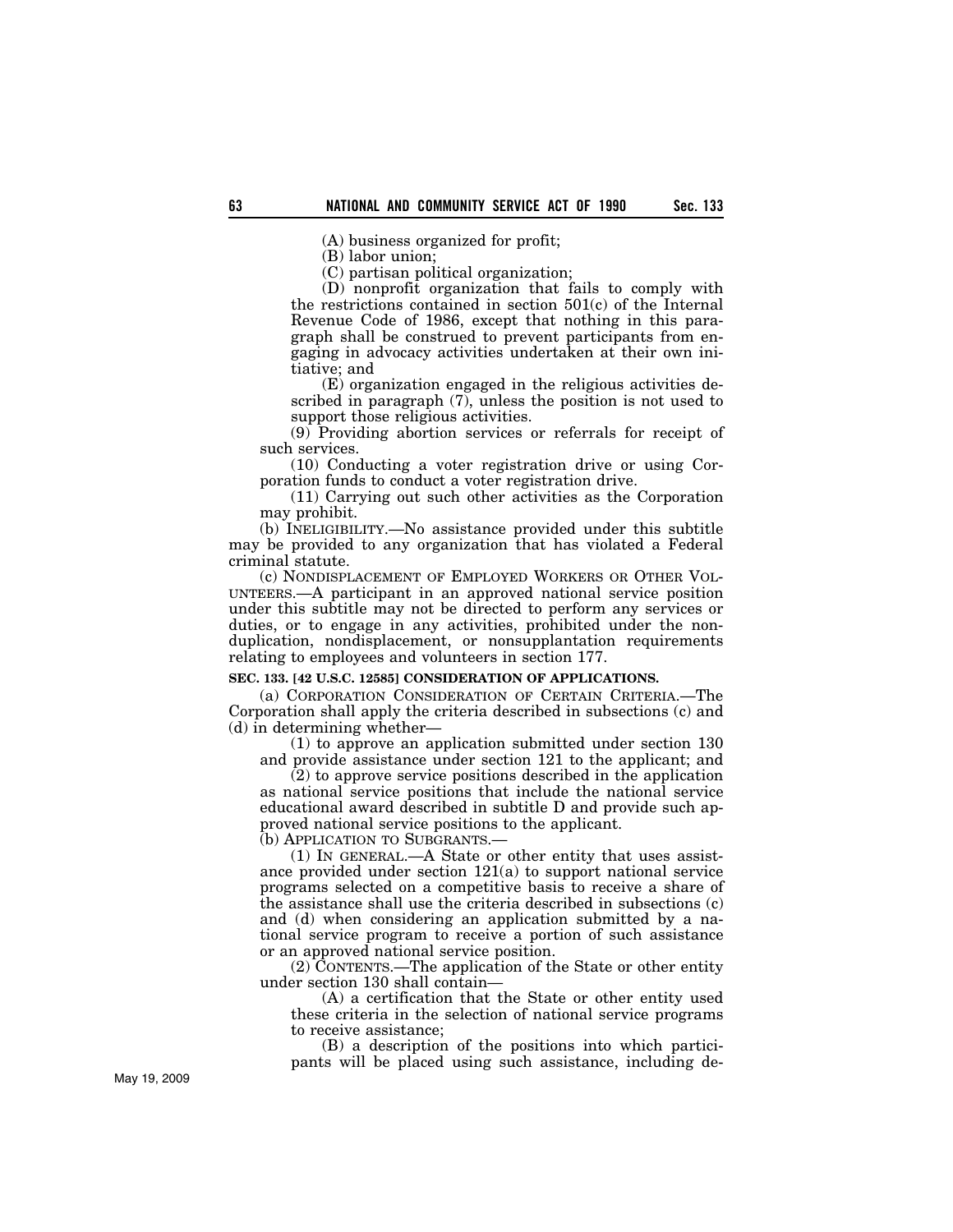scriptions of specific tasks to be performed by such participants; and

(C) a description of the minimum qualifications that individuals shall meet to become participants in such programs.

(c) ASSISTANCE CRITERIA.—The criteria required to be applied in evaluating applications submitted under section 130 are as follows:

(1) The quality of the national service program proposed to be carried out directly by the applicant or supported by a grant from the applicant.

(2) The innovative aspects of the national service program, and the feasibility of replicating the program.

(3) The sustainability of the national service program, based on evidence such as the existence—

(A) of strong and broad-based community support for the program; and

(B) of multiple funding sources or private funding for the program.

(4) The quality of the leadership of the national service program, the past performance of the program, and the extent to which the program builds on existing programs.

(5) The extent to which participants of the national service program are recruited from among residents of the communities in which projects are to be conducted, and the extent to which participants and community residents are involved in the design, leadership, and operation of the program.

(6) The extent to which projects would be conducted in the following areas where they are needed most:

(A) Communities designated as empowerment zones or redevelopment areas, targeted for special economic incentives, or otherwise identifiable as having high concentrations of low-income people.

(B) Areas that are environmentally distressed.

(C) Areas adversely affected by Federal actions related to the management of Federal lands that result in significant regional job losses and economic dislocation.

(D) Areas adversely affected by reductions in defense spending or the closure or realignment of military installations.

(E) Areas that have an unemployment rate greater than the national average unemployment for the most recent 12 months for which satisfactory data are available.

(7) In the case of applicants other than States, the extent to which the application is consistent with the application under section 130 of the State in which the projects would be conducted.

(8) Such other criteria as the Corporation considers to be appropriate.

(d) OTHER CONSIDERATIONS.—

(1) GEOGRAPHIC DIVERSITY.—The Corporation shall ensure that recipients of assistance provided under section 121 are geographically diverse and include projects to be conducted in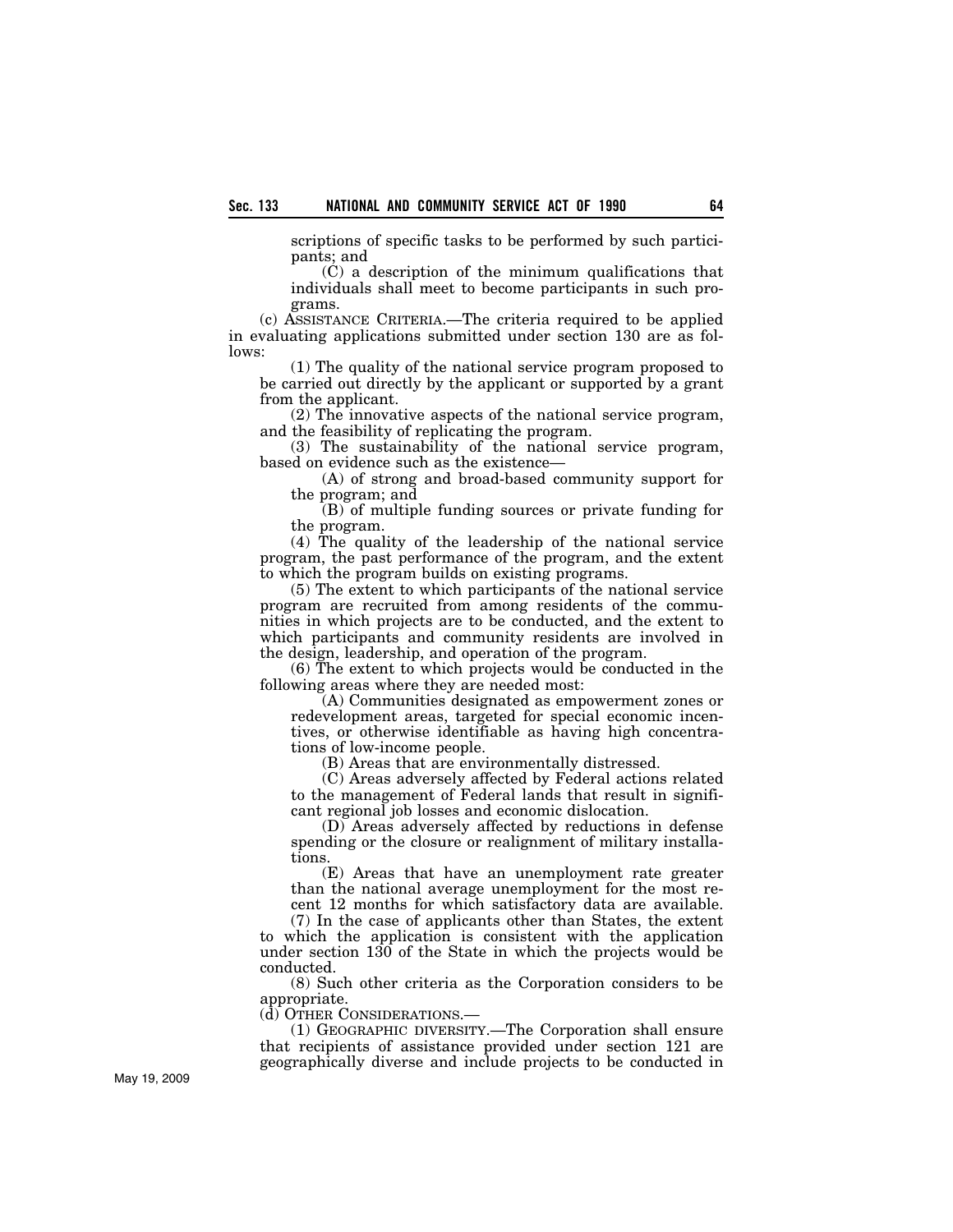those urban and rural areas in a State with the highest rates of poverty.

(2) PRIORITIES.—The Corporation may designate, under such criteria as may be established by the Corporation, certain national service programs or types of national service programs described in subsection (a), (b), or (c) of section 122 for priority consideration in the competitive distribution of funds under section 129(d). In designating national service programs to receive priority, the Corporation may include—

(A) national service programs that—

(i) conform to the national service priorities in effect under section 122(f);

(ii) are innovative; and

(iii) are well established in 1 or more States at the time of the application and are proposed to be expanded to additional States using assistance provided under section 121;

(B) grant programs in support of other national service programs if the grant programs are to be conducted by nonprofit organizations with demonstrated and extensive expertise in the provision of services to meet human, educational, environmental, or public safety needs; and

(C) professional corps programs described in section  $122(c)(1)(D)$ .

(3) ADDITIONAL PRIORITY.—In making a competitive distribution of funds under section 129(d), the Corporation may give priority consideration to a national service program that is—

(A) proposed in an application submitted by a State Commission; and

(B) not one of the types of programs described in paragraph (2),

if the State Commission provides an adequate explanation of the reasons why it should not be a priority of such State to carry out any of such types of programs in the State.

(4) REVIEW PANEL.—The Corporation shall—

(A) establish panels of experts for the purpose of securing recommendations on applications submitted under section 130 for more than \$250,000 in assistance, or for national service positions that would require more than \$250,000 in national service educational awards; and

(B) consider the opinions of such panels prior to making such determinations.

(e) EMPHASIS ON AREAS MOST IN NEED.—In making assistance available under section 121 and in providing approved national service positions under section 123, the Corporation shall ensure that not less than 50 percent of the total amount of assistance to be distributed to States under subsections (d) and (e) of section 129 for a fiscal year is provided to carry out or support national service programs and projects that—

(1) are conducted in any of the areas described in subsection (c)(6) or on Federal or other public lands, to address unmet human, educational, environmental, or public safety needs in such areas or on such lands; and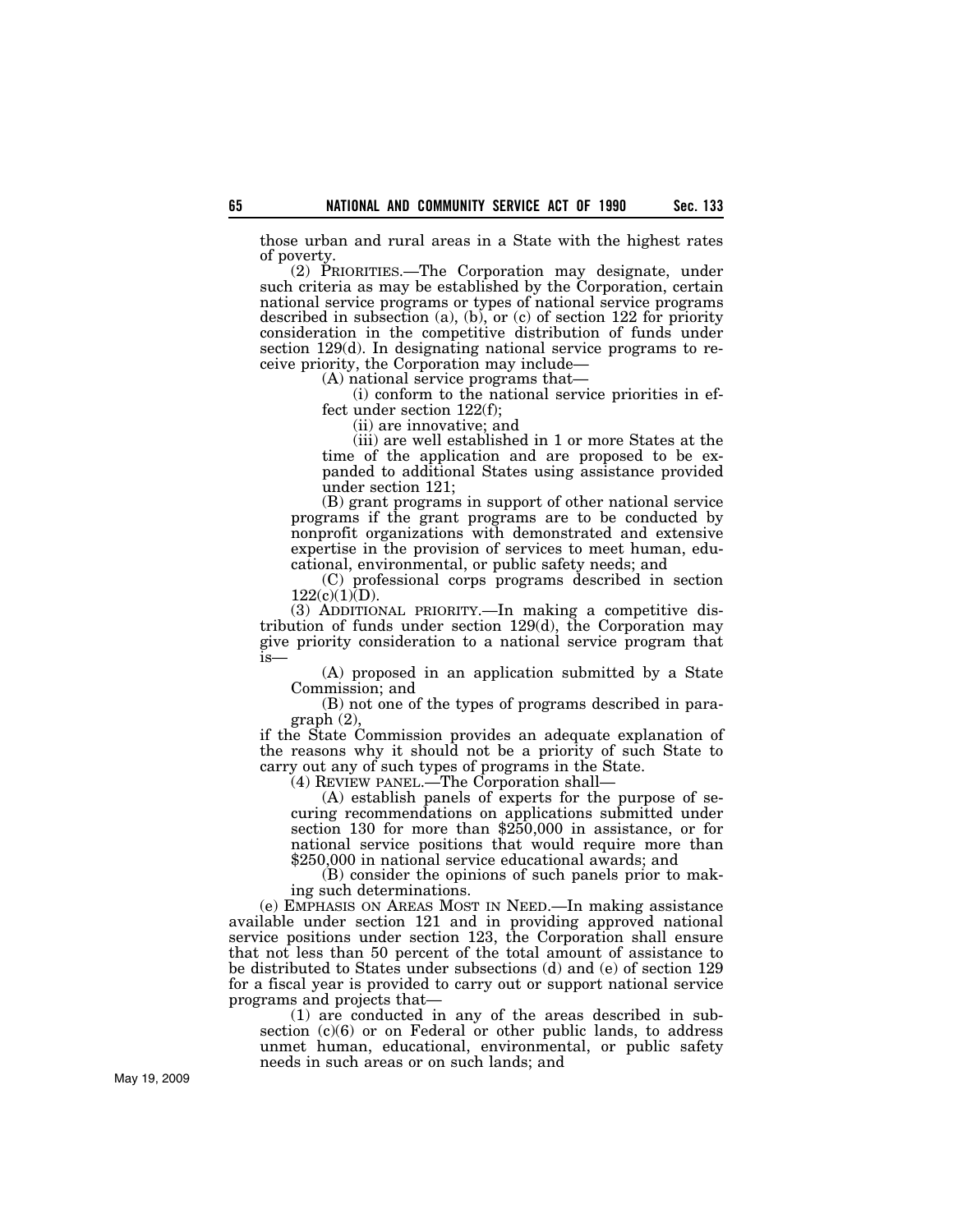(2) place a priority on the recruitment of participants who are residents of any of such areas or Federal or other public lands.

(f) VIEWS OF STATE COMMISSION.—In making competitive awards under section 129(d), the Corporation shall solicit and consider the views of a State Commission regarding any application for assistance to carry out a national service program within the State.

(g) REJECTION OF STATE APPLICATIONS.—

(1) NOTIFICATION OF STATE APPLICANTS.—If the Corporation rejects an application submitted by a State Commission under section 130 for funds described in section 129(e), the Corporation shall promptly notify the State Commission of the reasons for the rejection of the application.

(2) RESUBMISSION AND RECONSIDERATION.—The Corporation shall provide a State Commission notified under paragraph (1) with a reasonable opportunity to revise and resubmit the application. At the request of the State Commission, the Corporation shall provide technical assistance to the State Commission as part of the resubmission process. The Corporation shall promptly reconsider an application resubmitted under this paragraph.

(3) REALLOTMENT.—The amount of any State's allotment under section 129(e) for a fiscal year that the Corporation determines will not be provided for that fiscal year shall be available for distribution by the Corporation as provided in section 129(f).

## **PART III—NATIONAL SERVICE PARTICIPANTS**

**SEC. 137. [42 U.S.C. 12591] DESCRIPTION OF PARTICIPANTS.** 

(a) IN GENERAL.—For purposes of this subtitle, an individual shall be considered to be a participant in a national service program carried out using assistance provided under section 121 if the individual—

(1) meets such eligibility requirements, directly related to the tasks to be accomplished, as may be established by the program;

(2) is selected by the program to serve in a position with the program;

(3) is 17 years of age or older at the time the individual begins the term of service;

(4) has received a high school diploma or its equivalent, agrees to obtain a high school diploma or its equivalent (unless this requirement is waived based on an individual education assessment conducted by the program) and the individual did not drop out of an elementary or secondary school to enroll in the program, or is enrolled in an institution of higher education on an ability to benefit basis and is considered eligible for funds under section 484 of the Higher Education Act of 1965 (20 U.S.C. 1091); and

(5) is a citizen or national of the United States or lawful permanent resident alien of the United States.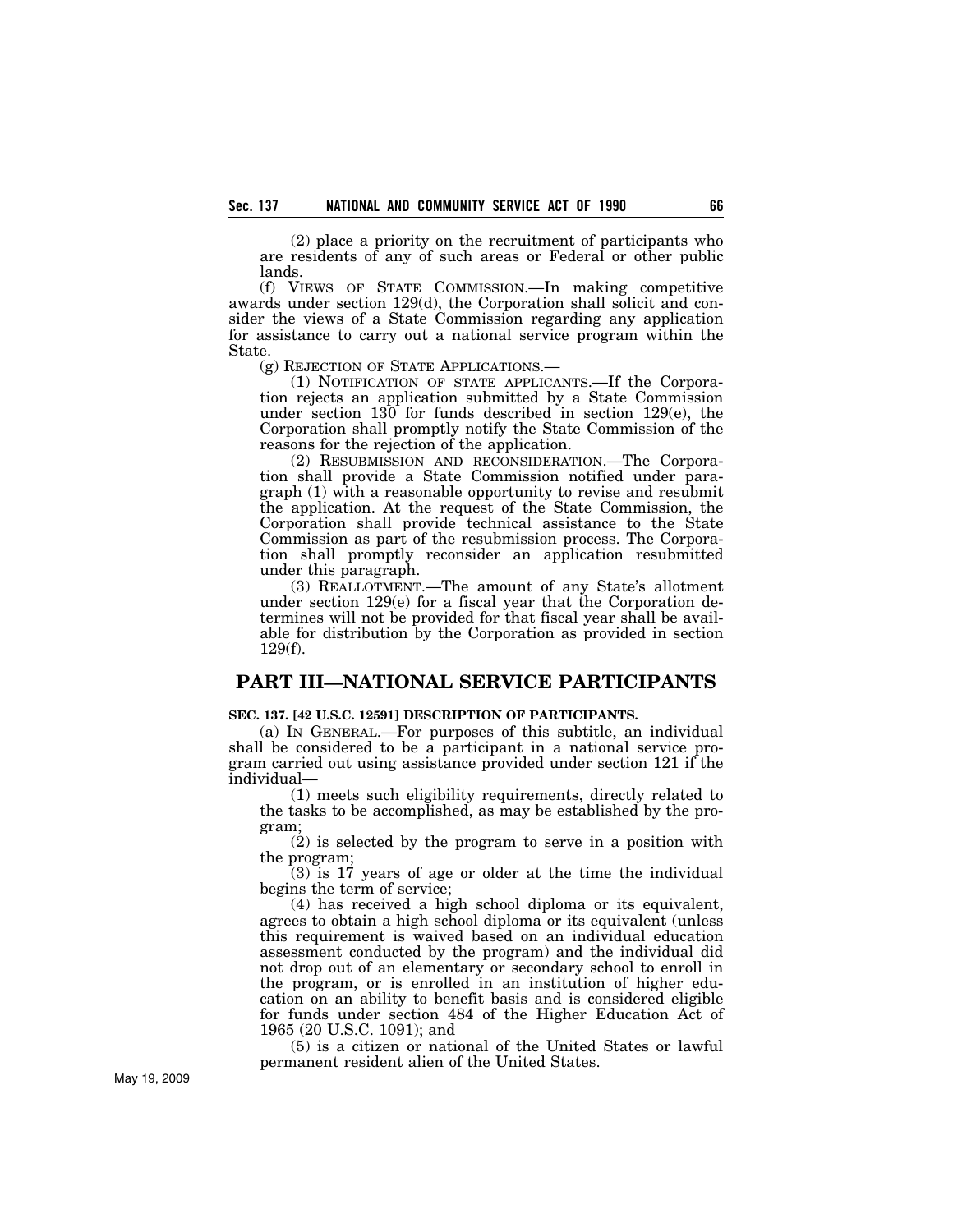(b) SPECIAL RULES FOR CERTAIN YOUTH PROGRAMS.—An individual shall be considered to be a participant in a youth corps program described in section  $122(a)(3)(B)(x)$  that is carried out with assistance provided under section 121(a) if the individual—

(1) satisfies the requirements specified in subsection (a), except paragraph (3) of such subsection; and

 $(2)$  is between the ages of 16 and 25, inclusive, at the time the individual begins the term of service.

(c) WAIVER.—The Corporation may waive the requirements of subsection (a)(4) with respect to an individual if the program in which the individual seeks to become a participant conducts an independent evaluation demonstrating that the individual is incapable of obtaining a high school diploma or its equivalent.

### **SEC. 138. [42 U.S.C. 12592] SELECTION OF NATIONAL SERVICE PAR-TICIPANTS.**

(a) SELECTION PROCESS.—Subject to subsections (b) and (c) and section 131(f), the actual recruitment and selection of an individual to serve in a national service program receiving assistance under section 121 or to fill an approved national service position shall be conducted by the entity to which the assistance and approved na-

tional service positions are provided.<br>(b) NONDISCRIMINATION AND NONPOLITICAL SELECTION OF PAR-TICIPANTS.—The recruitment and selection of individuals to serve in national service programs receiving assistance under section 121 or to fill approved national service positions shall be consistent with the requirements of section 175.

(c) SECOND TERM.—Acceptance into a national service program to serve a second term of service under section 139 shall only be available to individuals who perform satisfactorily in their first term of service.

(d) RECRUITMENT AND PLACEMENT.—The Corporation and each State Commission shall establish a system to recruit individuals who desire to perform national service and to assist the placement of these individuals in approved national service positions, which may include positions available under titles I and II of the Domestic Volunteer Service Act of 1973 (42 U.S.C. 4951 et seq.). The Corporation and State Commissions shall disseminate information regarding available approved national service positions through cooperation with secondary schools, institutions of higher education, employment service offices, State vocational rehabilitation agencies within the meaning of the Rehabilitation Act of 1973 (29 U.S.C. 701 et seq.) and other State agencies that primarily serve individuals with disabilities, and other appropriate entities, particularly those organizations that provide outreach to disadvantaged youths and youths who are individuals with disabilities.

(e) NATIONAL LEADERSHIP POOL.—

(1) SELECTION AND TRAINING.—From among individuals recruited under subsection (d), the Corporation may select individuals with significant leadership potential, as determined by the Corporation, to receive special training to enhance their leadership ability. The leadership training shall be provided by the Corporation directly or through a grant or contract.

(2) EMPHASIS ON CERTAIN INDIVIDUALS.—In selecting individuals to receive leadership training under this subsection,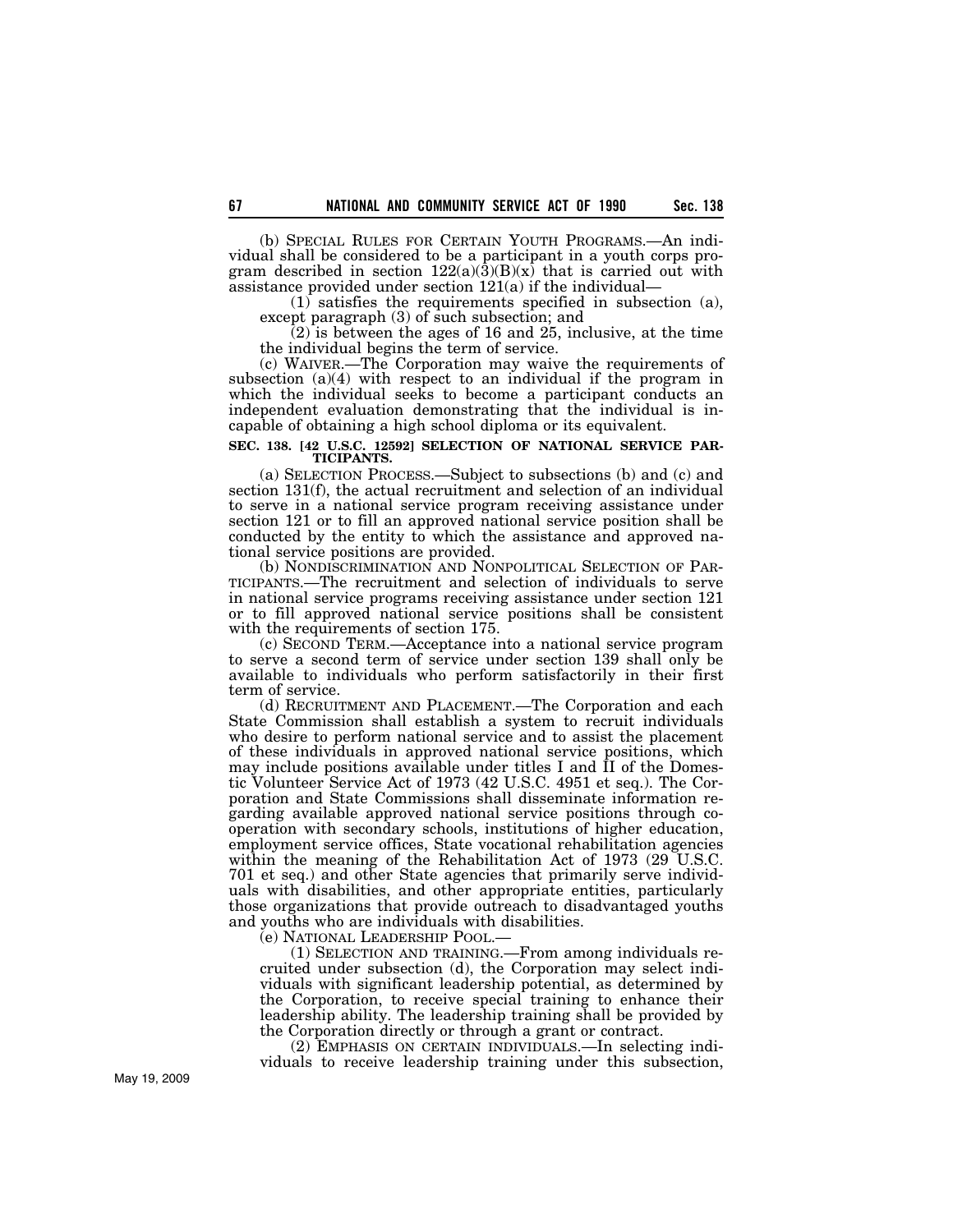the Corporation shall make special efforts to select individuals who have served—

(A) in the Peace Corps;

(B) as VISTA volunteers;

(C) as participants in national service programs receiving assistance under section 121, particularly those who were considered, at the time of their service, disadvantaged youth;

(D) as participants in programs receiving assistance under subtitle D of the National and Community Service Act of 1990, as in effect on the day before the date of enactment of this subtitle; or

(E) as members of the Armed Forces of the United States and who were honorably discharged from such service.

(3) ASSIGNMENT.—At the request of a program that receives assistance under the national service laws, the Corporation may assign an individual who receives leadership training under paragraph (1) to work with the program in a leadership position and carry out assignments not otherwise performed by regular participants. An individual assigned to a program shall be considered to be a participant of the program.

(f) EVALUATION OF SERVICE.—The Corporation shall issue regulations regarding the manner and criteria by which the service of a participant shall be evaluated to determine whether the service is satisfactory and successful for purposes of eligibility for a second term of service or a national service educational award.

### **SEC. 139. [42 U.S.C. 12593] TERMS OF SERVICE.**

(a) IN GENERAL.—As a condition of receiving a national service education award under subtitle D, a participant in an approved national service position shall be required to perform full- or parttime national service for at least one term of service specified in subsection (b).

(b) TERM OF SERVICE.—

(1) FULL-TIME SERVICE.—An individual performing fulltime national service in an approved national service position shall agree to participate in the program sponsoring the position for not less than 1,700 hours during a period of not more than 1 year.

(2) PART-TIME SERVICE.—Except as provided in paragraph (3), an individual performing part-time national service in an approved national service position shall agree to participate in the program sponsoring the position for not less than 900 hours during a period of not more than 2 years.

(3) REDUCTION IN HOURS OF PART-TIME SERVICE.—The Corporation may reduce the number of hours required to be served to successfully complete part-time national service to a level determined by the Corporation, except that any reduction in the required term of service shall include a corresponding reduction in the amount of any national service educational award that may be available under subtitle D with regard to that service.

(4) EXTENSION OF TERM FOR DISASTER PURPOSES.—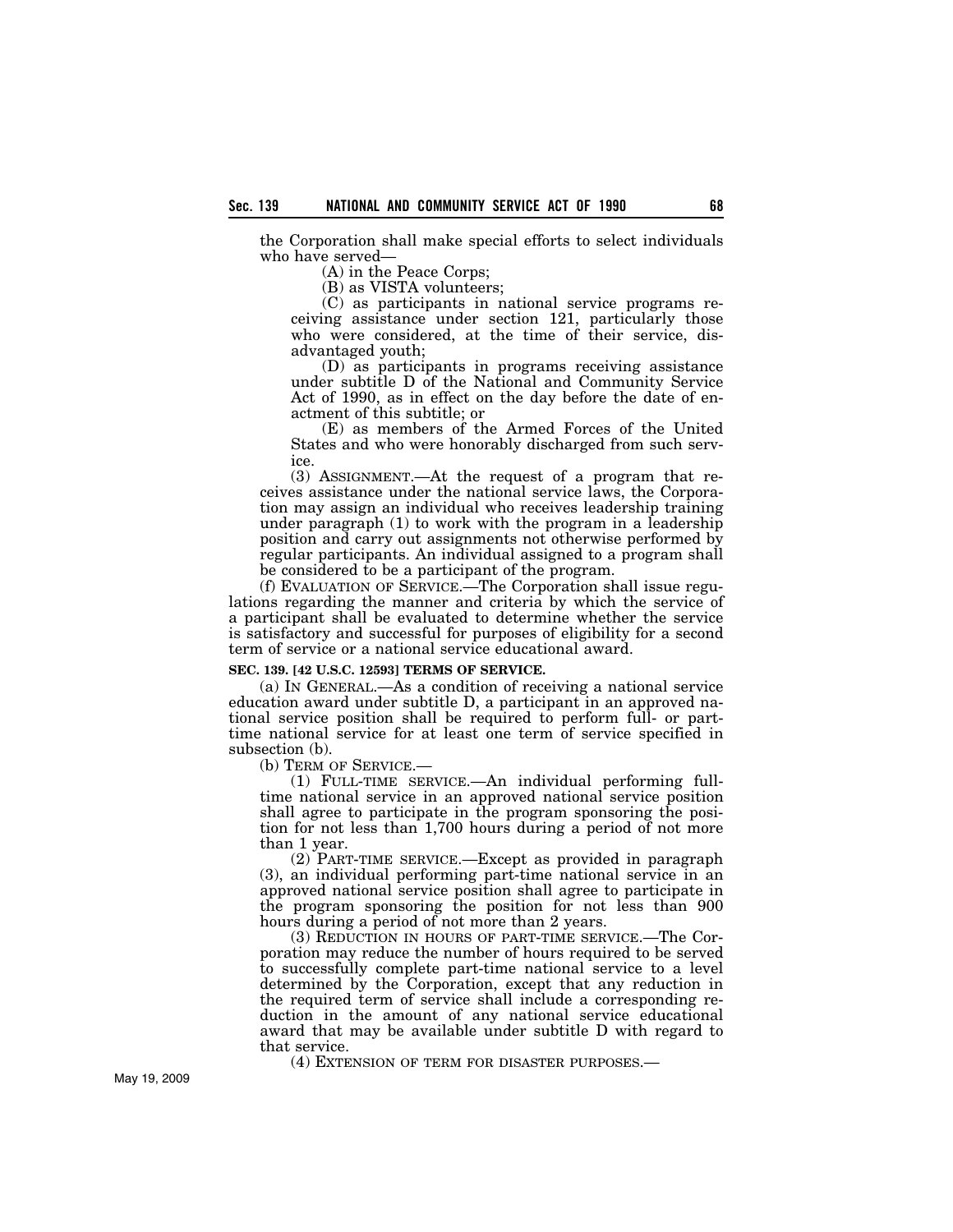(A) EXTENSION.—An individual in an approved national service position performing service directly related to disaster relief efforts may continue in a term of service for a period of 90 days beyond the period otherwise specified in, as appropriate, this subsection or section 153(d) or in section 104 of the Domestic Volunteer Service Act of 1973 (42 U.S.C. 4954).

(B) SINGLE TERM OF SERVICE.—A period of service performed by an individual in an originally-agreed to term of service and service performed under this paragraph shall constitute a single term of service for purposes of subsections (b)(1) and (c) of section 146.

(C) BENEFITS.—An individual performing service under this paragraph may continue to receive a living allowance and other benefits under section 140 but may not receive an additional national service educational award

under section 141.<br>(c) RELEASE FROM COMPLETING TERM OF SERVICE.—

 $(1)$  RELEASE AUTHORIZED.—A recipient of assistance under section 121 or a program sponsoring an approved national service position may release a participant from completing a term of service in the position—

(A) for compelling personal circumstances as determined by the organization responsible for granting the release, if the participant has otherwise performed satisfactorily and has completed at least 15 percent of the term of service; or

(B) for cause.

(2) EFFECT OF RELEASE FOR COMPELLING CIR- CUMSTANCES.—If a participant eligible for release under paragraph (1)(A) is serving in an approved national service position, the recipient of assistance under section 121 or a program sponsoring an approved national service position may elect—

(A) to grant such release and certify the participant's eligibility for that portion of the national service educational award corresponding to the portion of the term of service actually completed, as provided in section 147(c); or

(B) to permit the participant to temporarily suspend performance of the term of service for a period of up to 2 years (and such additional period as the Corporation may allow for extenuating circumstances) and, upon completion of such period, to complete the remainder of the term of service and obtain the entire national service educational award.

(3) EFFECT OF RELEASE FOR CAUSE.—A participant released for cause may not receive any portion of the national service educational award.

### **SEC. 140. [42 U.S.C. 12594] LIVING ALLOWANCES FOR NATIONAL SERV-ICE PARTICIPANTS.**

(a) PROVISION OF LIVING ALLOWANCE.—

(1) LIVING ALLOWANCE REQUIRED.—Subject to paragraphs (2) and (3), a national service program carried out using assistance provided under section 121 shall provide to each participant who participates on a full-time basis in the program a liv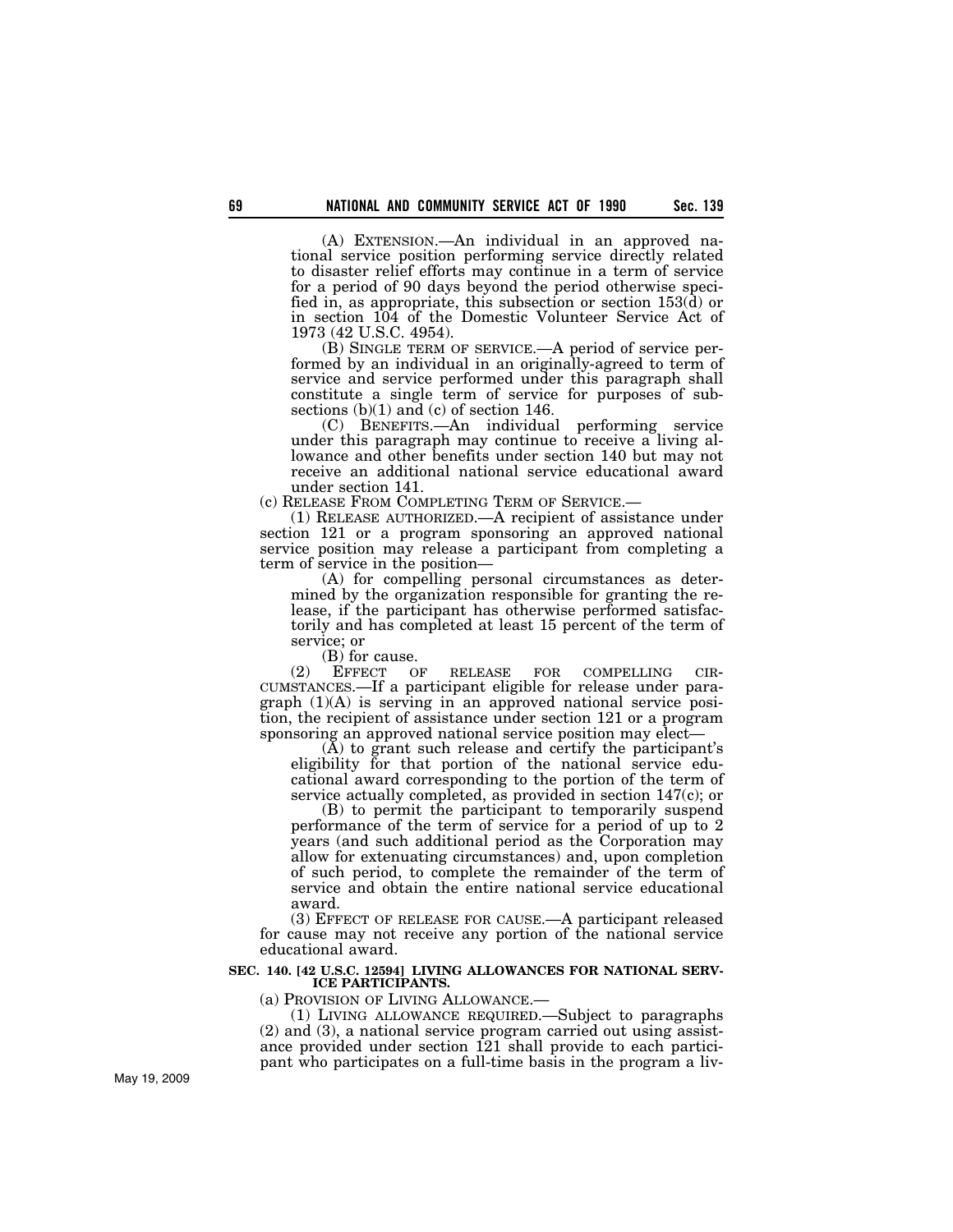ing allowance in an amount equal to or greater than the average annual subsistence allowance provided to VISTA volunteers under section 105 of the Domestic Volunteer Service Act of 1973 (42 U.S.C. 4955).

(2) MAXIMUM LIVING ALLOWANCE.—Except as provided in subsection (c), the total amount of an annual living allowance that may be provided to a participant in a national service program shall not exceed 200 percent of the average annual subsistence allowance provided to VISTA volunteers under section 105 of the Domestic Volunteer Service Act of 1973 (42 U.S.C. 4955).

(3) FEDERAL WORK-STUDY STUDENTS.—The living allowance that may be provided under paragraph (1) to an individual whose term of service includes hours for which the individual receives a Federal work-study award under part C of title IV of the Higher Education Act of 1965 (42 U.S.C. 2751 et seq.) shall be reduced by the amount of the individual's Federal work study award.

(4) PRORATION OF LIVING ALLOWANCE.—The amount provided as a living allowance under this subsection shall be prorated in the case of a participant who is authorized to serve a term of service that is less than 12 months.

(5) WAIVER OR REDUCTION OF LIVING ALLOWANCE.—The Corporation may waive or reduce the requirement of paragraph (1) with respect to such national service program if such program demonstrates that—

(A) such requirement is inconsistent with the objectives of the program; and

(B) the amount of the living allowance that will be provided to each full-time participant is sufficient to meet the necessary costs of living (including food, housing, and transportation) in the area in which the program is located.

(6) EXEMPTION.—The requirement of paragraph (1) shall not apply to any program that was in existence on the date of the enactment of the National and Community Service Trust Act of 1993.

(b) COVERAGE OF CERTAIN EMPLOYMENT-RELATED TAXES.—To the extent a national service program that receives assistance under section 121 is subject, with respect to the participants in the program, to the taxes imposed on an employer under sections 3111 and 3301 of the Internal Revenue Code of 1986 (26 U.S.C. 3111, 3301) and taxes imposed on an employer under a workmen's compensation act, the assistance provided to the program under section 121 may be used to pay the taxes described in this subsection.

(c) EXCEPTION FROM MAXIMUM LIVING ALLOWANCE FOR CER-TAIN ASSISTANCE.—A professional corps program described in section  $122(c)(1)(D)$  that desires to provide a living allowance in excess of the maximum allowance authorized in subsection (a)(2) may still apply for such assistance, except that—

(1) any assistance provided to the applicant under section 121 may not be used to pay for any portion of the allowance; and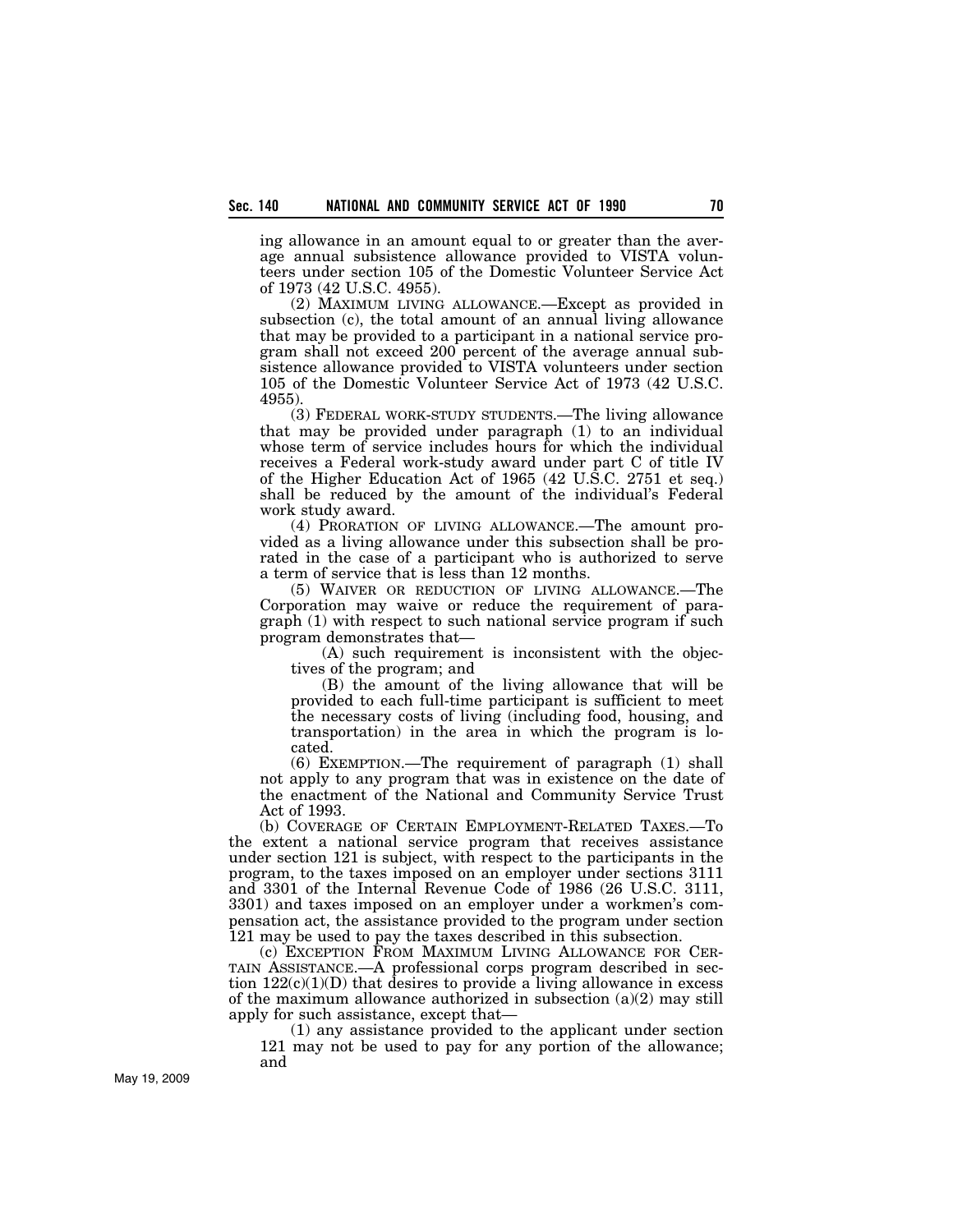(2) the national service program shall be operated directly by the applicant and shall meet urgent, unmet human, educational, environmental, or public safety needs, as determined by the Corporation.

(d) HEALTH INSURANCE.—

(1) IN GENERAL.—A State or other recipient of assistance under section 121 shall provide or make available a basic health care policy for each full-time participant in a national service program carried out or supported using the assistance, if the participant is not otherwise covered by a health care policy. The Corporation shall establish minimum standards that all plans must meet in order to qualify for payment under this part, any circumstances in which an alternative health care policy may be substituted for the basic health care policy, and mechanisms to prohibit participants from dropping existing coverage.

(2) OPTION.—A State or other recipient of assistance under section 121 may elect to provide from its own funds or make available a health care policy for participants that does not meet all of the standards established by the Corporation if the fair market value of such policy is equal to or greater than the fair market value of a plan that meets the minimum standards established by the Corporation, and is consistent with other applicable laws.

(e) CHILD CARE.—

(1) AVAILABILITY.—A State or other recipient of assistance under section 121 shall—

(A) make child care available for children of each fulltime participant who needs child care in order to participate in a national service program carried out or supported by the recipient using the assistance; or

(B) provide a child care allowance to each full-time participant in a national service program who needs such assistance in order to participate in the program.

(2) GUIDELINES.—The Corporation shall establish guidelines regarding the circumstances under which child care shall be made available under this subsection and the value of any allowance to be provided.

(f) INDIVIDUALIZED SUPPORT SERVICES.—A State or other recipient of assistance under section 121 shall provide reasonable accommodation, including auxiliary aids and services (as defined in section 3(1) of the Americans with Disabilities Act of 1990 (42 U.S.C. 12102(1))), based on the individualized need of a participant who is a qualified individual with a disability (as defined in section 101(8) of such Act (42 U.S.C. 12111(8))).

# **SEC. 141. [42 U.S.C. 12595] NATIONAL SERVICE EDUCATIONAL AWARDS.**

(a) ELIGIBILITY GENERALLY.—A participant in a national service program carried out using assistance provided to an applicant under section 121 shall be eligible for the national service educational award described in subtitle D if the participant—

(1) serves in an approved national service position; and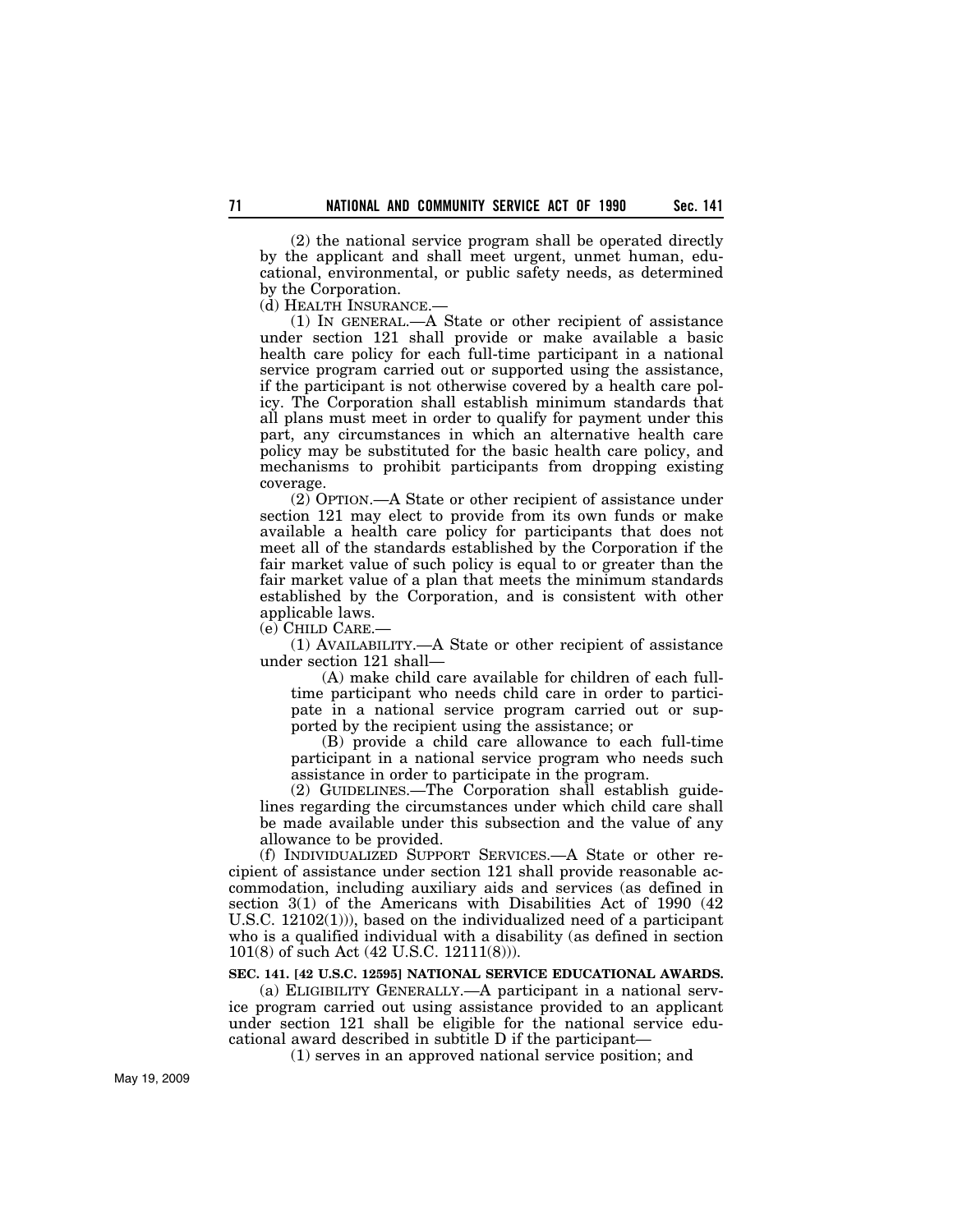(2) satisfies the eligibility requirements specified in section 146 with respect to service in that approved national service position.

(b) SPECIAL RULE FOR VISTA VOLUNTEERS.—A VISTA volunteer who serves in an approved national service position shall be ineligible for a national service educational award if the VISTA volunteer accepts the stipend authorized under section  $105(a)(1)$  of the Domestic Volunteer Service Act of 1973 (42 U.S.C. 4955(a)(1)).

# **Subtitle D—National Service Trust and Provision of Educational Awards**

### **SEC. 145. [42 U.S.C. 12601] ESTABLISHMENT OF THE NATIONAL SERV-ICE TRUST.**

(a) ESTABLISHMENT.—There is established in the Treasury of the United States an account to be known as the National Service Trust. The Trust shall consist of—

(1) from the amounts appropriated to the Corporation and made available to carry out this subtitle, such amounts as the Corporation may designate to be available for the payment of—

(A) national service educational awards, summer of service educational awards, and silver scholar educational awards; and

(B) interest expenses pursuant to section 148(e);

(2) any amounts received by the Corporation as gifts, bequests, devises, or otherwise pursuant to section 196(a)(2), if the terms of such donations direct that the donated amounts be deposited in the National Service Trust;

(3) any amounts recovered by the Corporation pursuant to section 146A; and

(4) the interest on, and proceeds from the sale or redemption of, any obligations held by the Trust.

(b) INVESTMENT OF TRUST.—It shall be the duty of the Secretary of the Treasury to invest in full the amounts appropriated to the Trust. Except as otherwise expressly provided in instruments concerning a gift, bequest, devise, or other donation and agreed to by the Corporation, such investments may be made only in interest-bearing obligations of the United States or in obligations guaranteed as to both principal and interest by the United States. For such purpose, such obligations may be acquired on original issue at the issue price or by purchase of outstanding obligations at the market price. Any obligation acquired by the Trust may be sold by the Secretary at the market price.

(c) EXPENDITURES FROM TRUST.—Amounts in the Trust shall be available, to the extent provided for in advance by appropriation, for—

(1) payments of national service educational awards, summer of service educational awards, and silver scholar educational awards in accordance with section 148; and

(2) payments of interest in accordance with section 148(e). (d) REPORTS TO THE AUTHORIZING COMMITTEES ON RECEIPTS

AND EXPENDITURES.—Not later than March 1 of each year, the Corporation shall submit a report to the authorizing committees on the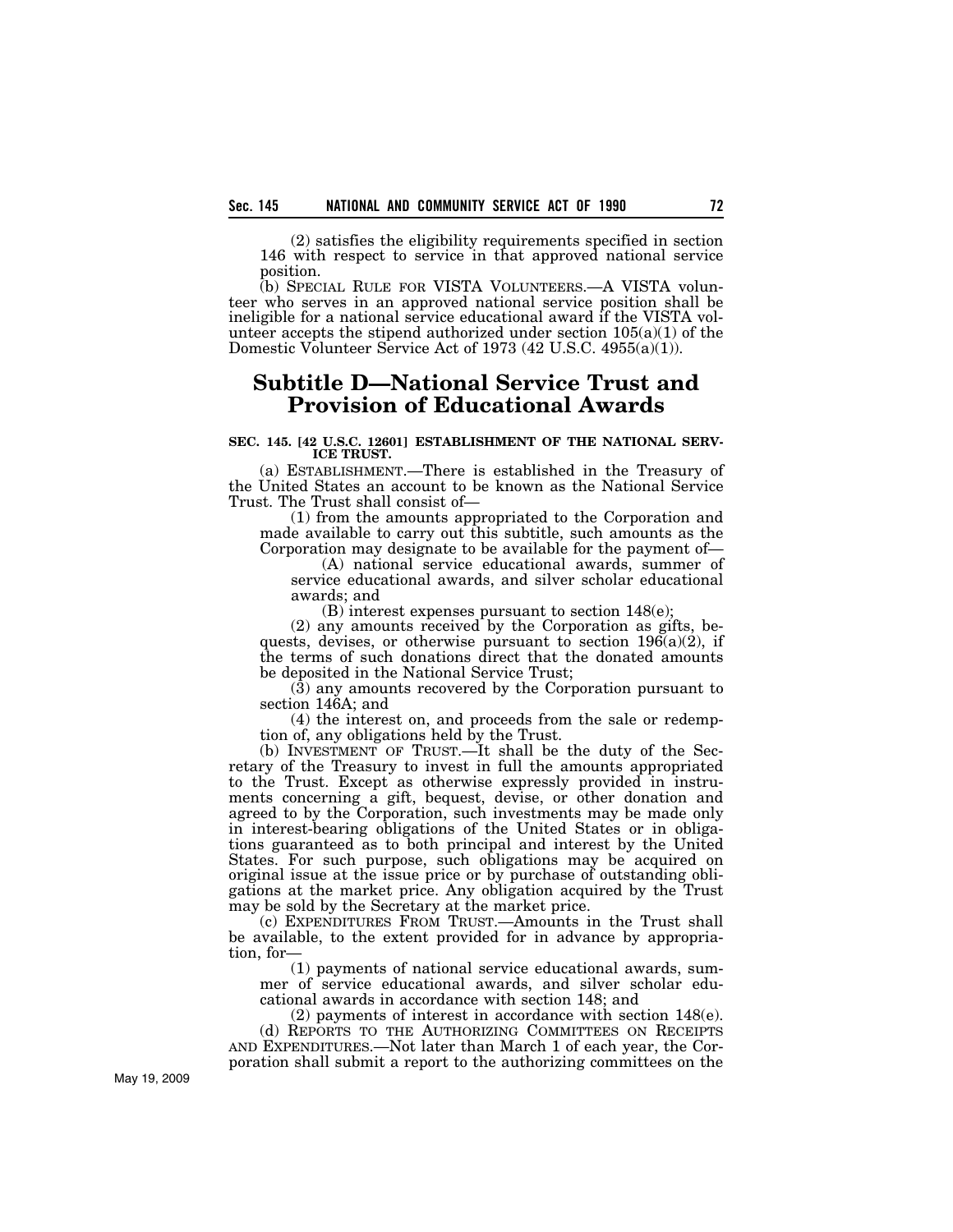financial status of the Trust during the preceding fiscal year. Such report shall—

(1) specify the amount deposited to the Trust from the most recent appropriation to the Corporation, the amount received by the Corporation as gifts, bequests, devises, or otherwise pursuant to section  $196(a)(2)$  during the period covered by the report, and any amounts obtained by the Trust pursuant to subsection  $(a)(3)$ ;

(2) identify the number of individuals who are currently performing service to qualify, or have qualified, for national service educational awards, summer of service educational awards, or silver scholar awards;

(3) identify the number of individuals whose expectation to receive national service educational awards, summer of service educational awards, or silver scholar awards during the period covered by the report—

(A) has been reduced pursuant to section 147(c); or

(B) has lapsed pursuant to section 146(d); and

(4) estimate the number of additional approved national service positions, additional approved summer of service positions, and additional approved silver scholar positions that the Corporation will be able to make available on the basis of any accumulated surplus in the Trust above the amount required to provide national service educational awards, summer of service educational awards, or silver scholar awards to individuals identified under paragraph (2), including any amounts available as a result of the circumstances referred to in paragraph (3).

#### **SEC. 146. [42 U.S.C. 12602] INDIVIDUALS ELIGIBLE TO RECEIVE AN EDUCATIONAL AWARD FROM THE TRUST.**

(a) ELIGIBLE INDIVIDUALS.—An individual shall receive a national service educational award, summer of service educational award, or silver scholar educational award from the National Service Trust if the organization responsible for the individual's supervision in a national service program certifies that the individual—

(1) met the applicable eligibility requirements for the approved national service position, approved silver scholar position, or approved summer of service position, as appropriate, in which the individual served;

(2)(A) for a full-time or part-time national service educational award, successfully completed the required term of service described in subsection  $(b)(1)$  in the approved national service position;

(B) for a partial educational award in accordance with section 139(c)—

(i) satisfactorily performed prior to being granted a release for compelling personal circumstances under such section; and

(ii) completed at least 15 percent of the required term of service described in subsection (b) for the approved national service position;

(C) for a summer of service educational award, successfully completed the required term of service described in subsection (b)(2) in an approved summer of service position, as certified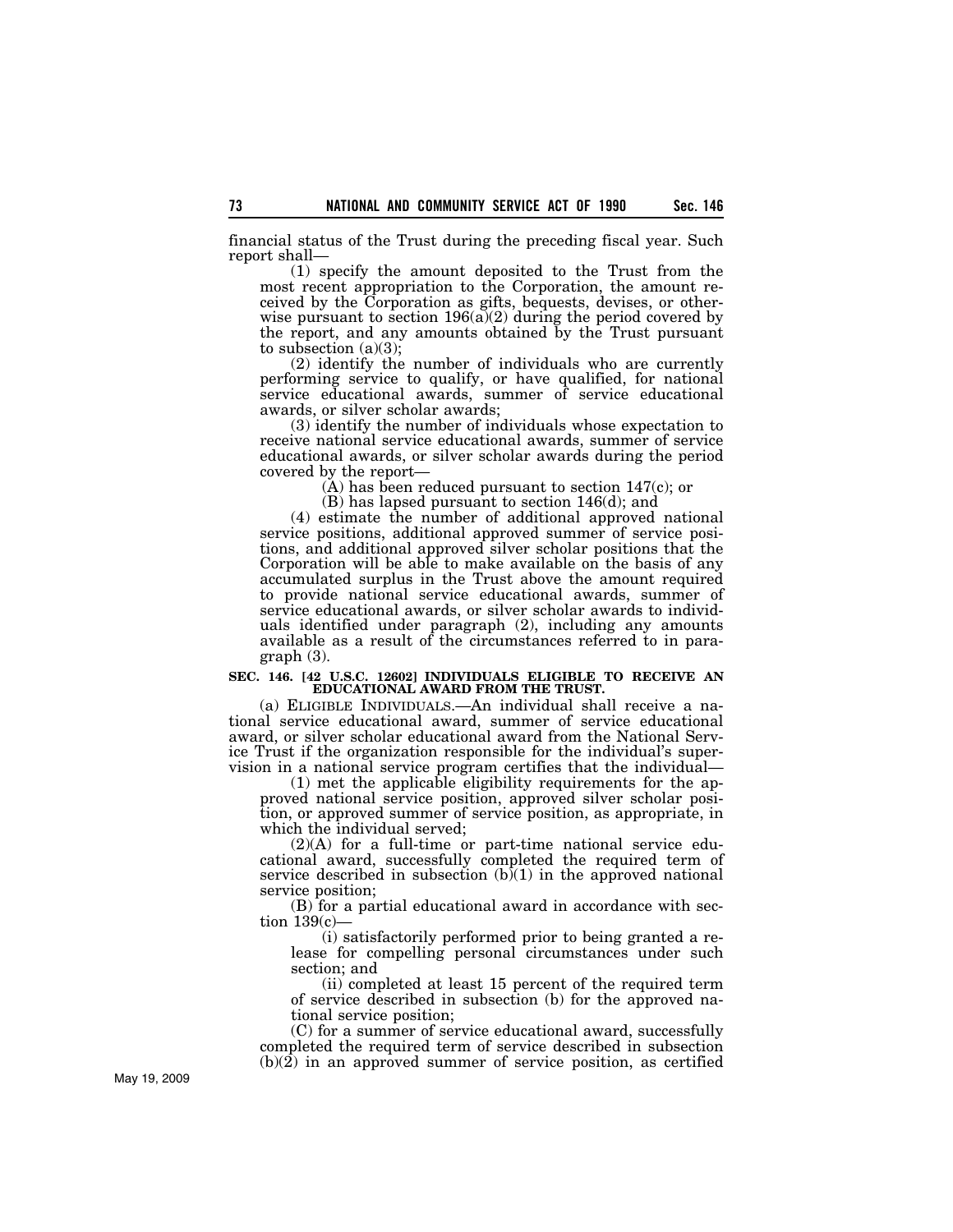through a process determined by the Corporation through regulations consistent with section 138(f); or

(D) for a silver scholar educational award, successfully completed the required term of service described in subsection  $(b)(3)$  in an approved silver scholar position, as certified through a process determined by the Corporation through regulations consistent with section 138(f); and

(3) is a citizen or national of the United States or lawful permanent resident alien of the United States.

(b) TERM OF SERVICE.—

(1) APPROVED NATIONAL SERVICE POSITION.—The term of service for an approved national service position shall not be less than the full- or part-time term of service specified in section 139(b).

(2) APPROVED SUMMER OF SERVICE POSITION.—The term of service for an approved summer of service position shall not be less than 100 hours of service during the summer months.

(3) APPROVED SILVER SCHOLAR POSITION.—The term of service for an approved silver scholar position shall be not less than 350 hours during a 1-year period.

(c) LIMITATION ON RECEIPT OF NATIONAL SERVICE EDU-CATIONAL AWARDS.—An individual may not receive, through national service educational awards and silver scholar educational awards, more than an amount equal to the aggregate value of 2 such awards for full-time service. The value of summer of service educational awards that an individual receives shall have no effect on the aggregate value of the national service educational awards the individual may receive.

(d) TIME FOR USE OF EDUCATIONAL AWARD.—

(1) IN GENERAL.—Subject to paragraph (2), an individual eligible to receive a national service educational award or a silver scholar educational award under this section may not use such award after the end of the 7-year period beginning on the date the individual completes the term of service in an approved national service position or an approved silver scholar position, as applicable, that is the basis of the award. Subject to paragraph (2), an individual eligible to receive a summer of service educational award under this section may not use such award after the end of the 10-year period beginning on the date the individual completes the term of service in an approved summer of service position that is the basis of the award.

(2) EXCEPTION.—The Corporation may extend the period within which an individual may use a national service educational award, summer of service educational award, or silver scholar educational award if the Corporation determines that the individual—

(A) was unavoidably prevented from using the national service educational award, summer of service educational award, or silver scholar educational award during the original 7-year period, or 10-year period, as appropriate; or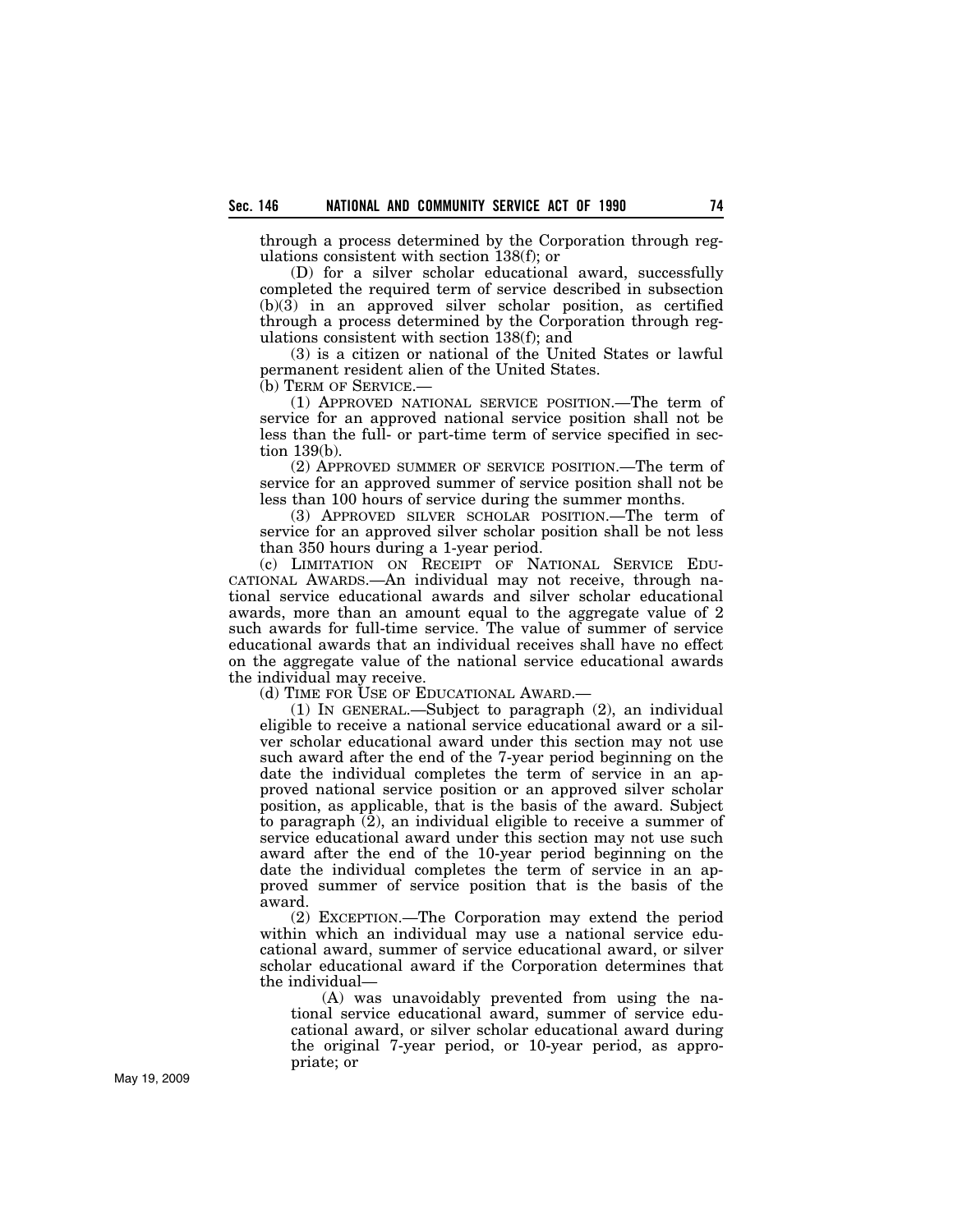(B) performed another term of service in an approved national service position, approved summer of service position, or approved silver scholar position during that period.

(3) TERM FOR TRANSFERRED EDUCATIONAL AWARDS.—For purposes of applying paragraphs  $(1)$  and  $(2)(A)$  to an individual who is eligible to receive an educational award as a designated individual (as defined in section  $148(f)(8)$ ), references to a seven-year period shall be considered to be references to a 10 year period that begins on the date the individual who transferred the educational award to the designated individual completed the term of service in the approved national service position or approved silver scholar position that is the basis of the award.

(e) SUSPENSION OF ELIGIBILITY FOR DRUG-RELATED OF-FENSES.—

(1) IN GENERAL.—An individual who, after qualifying under this section or under section  $119(c)(8)$  as an eligible individual, has been convicted under any Federal or State law of the possession or sale of a controlled substance shall not be eligible to receive a national service educational award, a summer of service educational award, or a silver scholar educational award during the period beginning on the date of such conviction and ending after the interval specified in the following table:

| If convicted of:<br>The possession of a controlled substance: | Ineligibility period is:<br>1 year<br>2 years<br>indefinite |
|---------------------------------------------------------------|-------------------------------------------------------------|
| The sale of a controlled substance:                           |                                                             |
|                                                               | 2 years<br>indefinite                                       |
|                                                               |                                                             |

(2) REHABILITATION.—An individual whose eligibility has been suspended under paragraph (1) shall resume eligibility before the end of the period determined under such paragraph if the individual satisfactorily completes a drug rehabilitation program that complies with such criteria as the Corporation shall prescribe for purposes of this paragraph.

(3) FIRST CONVICTIONS.—An individual whose eligibility has been suspended under paragraph (1) and is convicted of a first offense may resume eligibility before the end of the period determined under such paragraph if the individual demonstrates that he or she has enrolled or been accepted for enrollment in a drug rehabilitation program described in paragraph (2).

(4) DEFINITIONS.—As used in this subsection, the term "controlled substance" has the meaning given in section  $102(6)$ of the Controlled Substances Act (21 U.S.C. 802(6)).

(5) EFFECTIVE DATE.—This subsection shall be effective upon publication by the Corporation in the Federal Register of criteria prescribed under paragraph (2).

(f) AUTHORITY TO ESTABLISH DEMONSTRATION PROGRAMS.—The Corporation may establish by regulation demonstration programs

May 19, 2009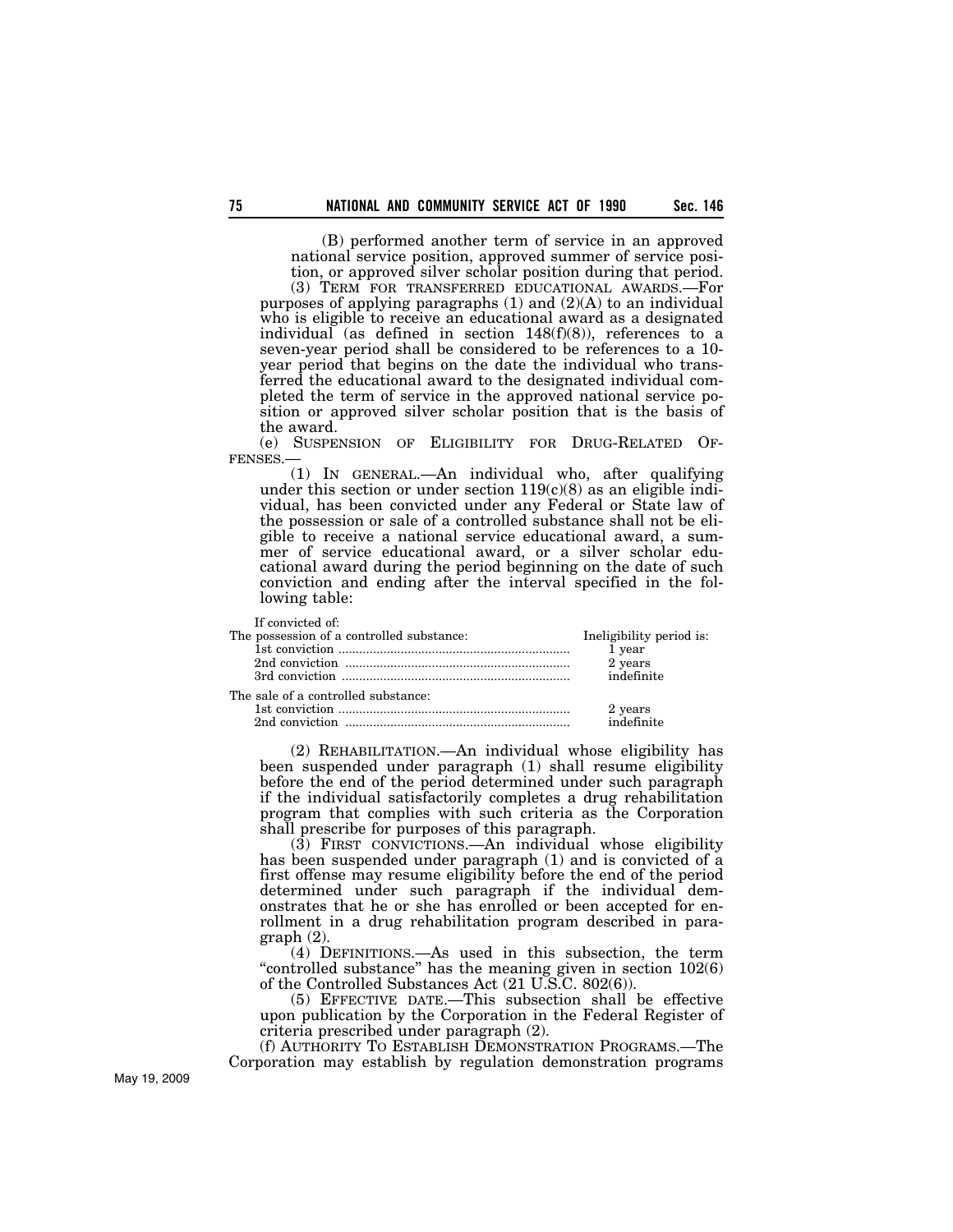for the creation and evaluation of innovative volunteer and community service programs.

#### **SEC. 146A. [42 U.S.C. 12602a] CERTIFICATIONS OF SUCCESSFUL COM-PLETION OF TERMS OF SERVICE.**

(a) CERTIFICATIONS.—In making any authorized disbursement from the National Service Trust in regard to an eligible individual (including disbursement for a designated individual, as defined in section 148(f)(8), due to the service of an eligible individual) under section 146 who served in an approved national service position, an approved summer of service position, or an approved silver scholar position, the Corporation shall rely on a certification. The certification shall be made by the entity that selected the individual for and supervised the individual in the approved national service position in which such individual successfully completed a required term of service, in a national service program.

(b) EFFECT OF ERRONEOUS CERTIFICATIONS.—If the Corporation determines that the certification under subsection (a) is erroneous or incorrect, the Corporation shall assess against the national service program a charge for the amount of any associated payment or potential payment from the National Service Trust. In assessing the amount of the charge, the Corporation shall consider the full facts and circumstances surrounding the erroneous or incorrect certification.

#### **SEC. 147. [42 U.S.C. 12603] DETERMINATION OF THE AMOUNT OF THE EDUCATIONAL AWARD.**

(a) AMOUNT FOR FULL-TIME NATIONAL SERVICE.—Except as provided in subsection (c), an individual described in section 146(a) who successfully completes a required term of full-time national service in an approved national service position shall receive a national service educational award having a value equal to the maximum amount of a Federal Pell Grant under section 401 of the Higher Education Act of 1965 (20 U.S.C. 1070a) that a student eligible for such Grant may receive in the aggregate (without regard to whether the funds are provided through discretionary or mandatory appropriations), for the award year for which the national service position is approved by the Corporation.

(b) AMOUNT FOR PART-TIME NATIONAL SERVICE.—Except as provided in subsection (c), an individual described in section 146(a) who successfully completes a required term of part-time national service in an approved national service position shall receive a national service educational award having a value equal to 50 percent of value of the national service educational award determined under subsection (a).

(c) AWARD FOR PARTIAL COMPLETION OF SERVICE.—If an individual serving in an approved national service position is released in accordance with section  $139(c)(1)(A)$  from completing the fulltime or part-time term of service agreed to by the individual, the Corporation may provide the individual with that portion of the national service educational award approved for the individual that corresponds to the quantity of the term of service actually completed by the individual.

(d) AMOUNT FOR SUMMER OF SERVICE.—An individual described in section 146(a) who successfully completes a required

May 19, 2009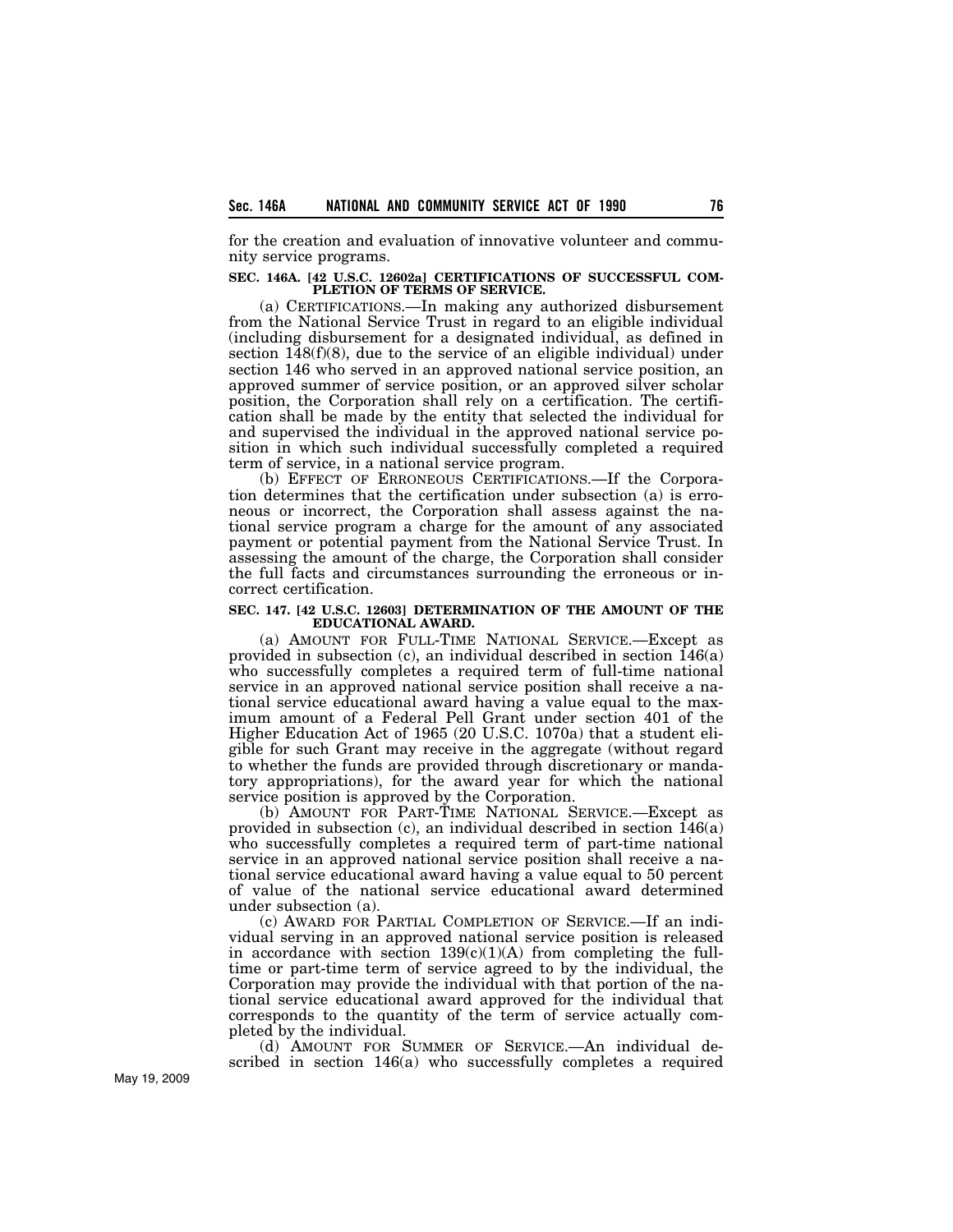summer of service term shall receive a summer of service educational award having a value, for each of not more than 2 of such terms of service, equal to \$500 (or, at the discretion of the Chief Executive Officer, equal to \$750 in the case of a participant who is economically disadvantaged).

(e) AMOUNT FOR SILVER SCHOLARS.—An individual described in section 146(a) who successfully completes a required silver scholar term shall receive a silver scholar educational award having a value of \$1,000.

## **SEC. 148. [42 U.S.C. 12604] DISBURSEMENT OF EDUCATIONAL AWARDS.**

(a) IN GENERAL.—Amounts in the Trust shall be available— (1) to repay student loans in accordance with subsection

(b);

(2) to pay all or part of the cost of attendance or other educational expenses at an institution of higher education in accordance with subsection (c);

(3) to pay expenses incurred in participating in an approved school-to-work program in accordance with subsection (d);

(4) to pay expenses incurred in enrolling in an educational institution or training establishment that is approved under chapter 36 of title 38, United States Code, or other applicable provisions of law, for offering programs of education, apprenticeship, or on-job training for which educational assistance may be provided by the Secretary of Veterans Affairs; and

(5) to pay interest expenses in accordance with regulations prescribed pursuant to subsection (e).

(b) USE OF EDUCATIONAL AWARD TO REPAY OUTSTANDING STU-DENT LOANS.

(1) APPLICATION BY ELIGIBLE INDIVIDUALS.—An eligible individual under section 146 who desires to apply the national service educational award of the individual, an eligible individual under section 146(a) who served in a summer of service program and desires to apply that individual's summer of service educational award, or an eligible individual under section 146(a) who served in a silver scholar program and desires to apply that individual's silver scholar educational award, to the repayment of qualified student loans shall submit, in a manner prescribed by the Corporation, an application to the Corporation that-

(A) identifies, or permits the Corporation to identify readily, the holder or holders of such loans;

(B) indicates, or permits the Corporation to determine readily, the amounts of principal and interest outstanding on the loans;

(C) specifies, if the outstanding balance is greater than the amount disbursed under paragraph (2), which of the loans the individual prefers to be paid by the Corporation; and

(D) contains or is accompanied by such other information as the Corporation may require.

(2) DISBURSEMENT OF REPAYMENTS.—Upon receipt of an application from an eligible individual of an application that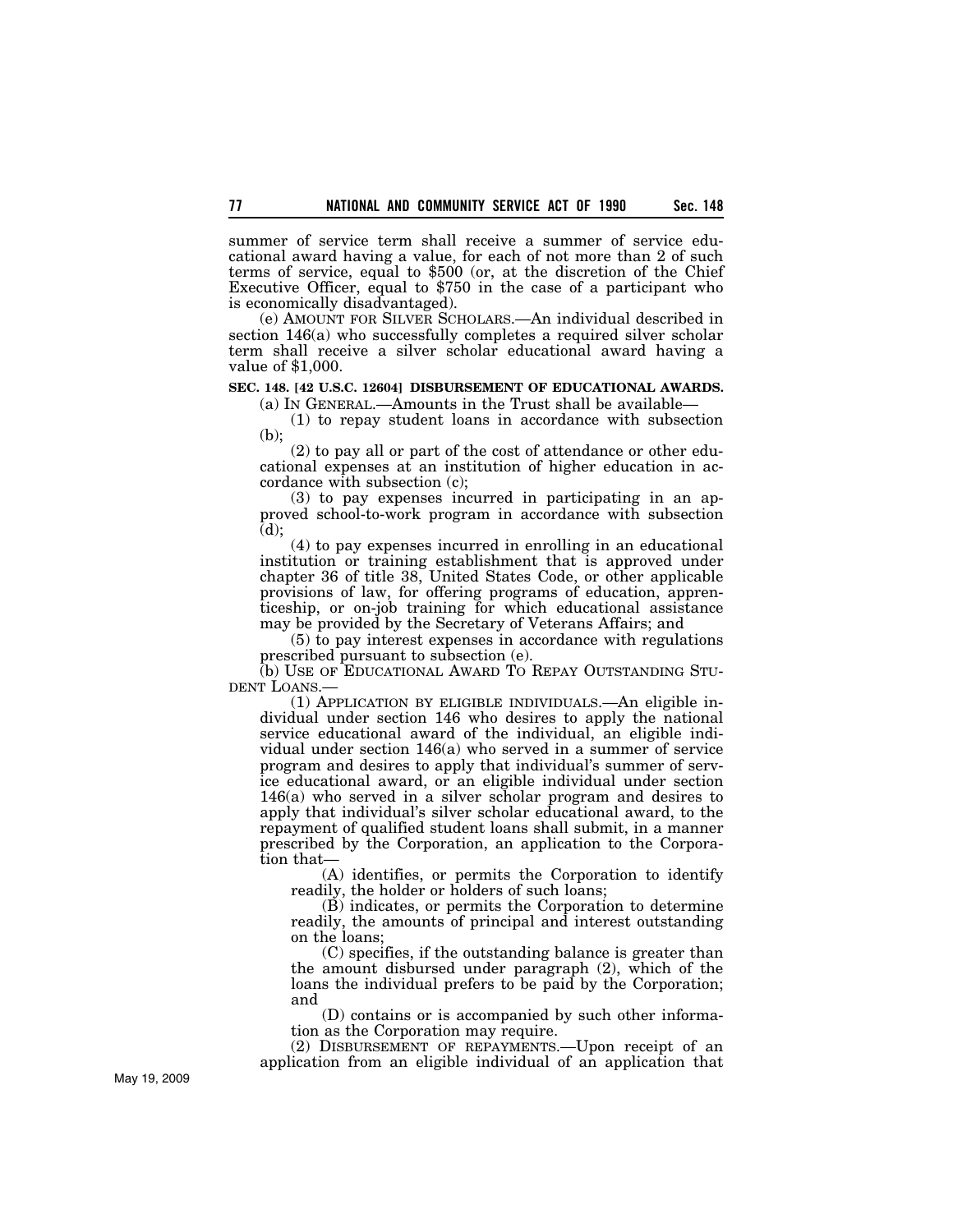complies with paragraph (1), the Corporation shall, as promptly as practicable consistent with paragraph (5), disburse the amount of the national service educational award, the summer of service educational award, or the silver scholar educational award, as applicable, that the eligible individual has earned. Such disbursement shall be made by check or other means that is payable to the holder of the loan and requires the endorsement or other certification by the eligible individual.

(3) APPLICATION OF DISBURSED AMOUNTS.—If the amount disbursed under paragraph (2) is less than the principal and accrued interest on any qualified student loan, such amount shall be applied according to the specified priorities of the individual.

(4) REPORTS BY HOLDERS.—Any holder receiving a loan payment pursuant to this subsection shall submit to the Corporation such information as the Corporation may require to verify that such payment was applied in accordance with this subsection and any regulations prescribed to carry out this subsection.

(5) NOTIFICATION OF INDIVIDUAL.—The Corporation upon disbursing the national service educational award, the summer of service educational award, or the silver scholar educational award, as applicable, shall notify the individual of the amount paid for each outstanding loan and the date of payment.

(6) AUTHORITY TO AGGREGATE PAYMENTS.—The Corporation may, by regulation, provide for the aggregation of payments to holders under this subsection.

(7) DEFINITION OF QUALIFIED STUDENT LOANS.—As used in this subsection, the term ''qualified student loans'' means—

(A) any loan made, insured, or guaranteed pursuant to title IV of the Higher Education Act of 1965 (20 U.S.C. 1070 et seq.), other than a loan to a parent of a student pursuant to section 428B of such Act (20 U.S.C. 1078–2);

(B) any loan made pursuant to title VII or VIII of the Public Health Service Act (42 U.S.C. 292a et seq.); and

(C) any loan (other than a loan described in subparagraph (A) or (B)) determined by an institution of higher education to be necessary to cover a student's educational expenses and made, insured, or guaranteed by—

(i) an eligible lender, as defined in section 435 of the Higher Education Act of 1965 (20 U.S.C. 1085);

(ii) the direct student loan program under part D of title IV of such Act (20 U.S.C. 1087a et seq.);

(iii) a State agency; or

(iv) a lender otherwise determined by the Corporation to be eligible to receive disbursements from the National Service Trust.

(8) DEFINITION OF HOLDER.—As used in this subsection, the term ''holder'' with respect to any eligible loan means the original lender or, if the loan is subsequently sold, transferred, or assigned to some other person, and such other person acquires a legally enforceable right to receive payments from the borrower, such other person.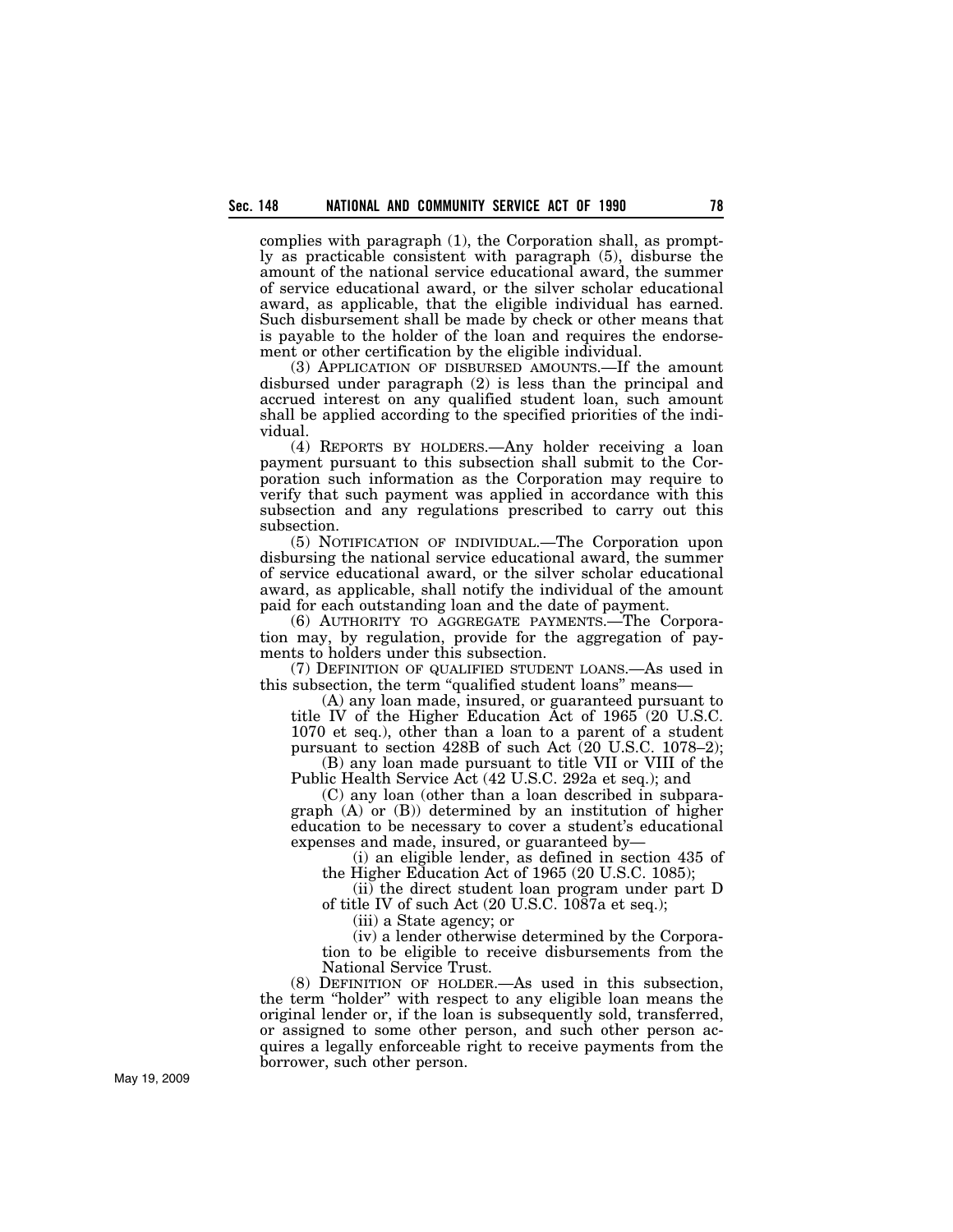(c) USE OF EDUCATIONAL AWARDS TO PAY CURRENT EDU-CATIONAL EXPENSES.—

(1) APPLICATION BY ELIGIBLE INDIVIDUAL.—An eligible individual under section 146 who desires to apply the individual's national service educational award, an eligible individual under section 146(a) who desires to apply the individual's summer of service educational award, or an eligible individual under section 146(a) who served in a silver scholar program and desires to apply that individual's silver scholar educational award, to the payment of current full-time or part-time educational expenses shall, on a form prescribed by the Corporation, submit an application to the institution of higher education in which the student will be enrolled that contains such information as the Corporation may require to verify the individual's eligibility.

(2) SUBMISSION OF REQUESTS FOR PAYMENT BY INSTITU-TIONS.—An institution of higher education that receives one or more applications that comply with paragraph (1) shall submit to the Corporation a statement, in a manner prescribed by the Corporation, that—

(A) identifies each eligible individual filing an application under paragraph (1) for a disbursement of the individual's national service educational award, summer of service educational award, or silver scholar educational award, as applicable, under this subsection;

(B) specifies the amounts for which such eligible individuals are, consistent with paragraph (6), qualified for disbursement under this subsection;

(C) certifies that—

(i) the institution of higher education has in effect a program participation agreement under section 487 of the Higher Education Act of 1965 (20 U.S.C. 1094);

(ii) the institution's eligibility to participate in any of the programs under title IV of such Act (20 U.S.C. 1070 et seq.) has not been limited, suspended, or terminated; and

(iii) individuals using national service educational awards, summer of service educational awards, or silver scholar educational awards, as applicable, received under this subtitle to pay for educational costs do not comprise more than 15 percent of the total student population of the institution; and

(D) contains such provisions concerning financial compliance as the Corporation may require.

(3) DISBURSEMENT OF PAYMENTS.—Upon receipt of a statement from an institution of higher education that complies with paragraph (2), the Corporation shall, subject to paragraph (4), disburse the total amount of the national service educational awards summer of service educational awards, or silver scholar educational awards for which eligible individuals who have submitted applications to that institution under paragraph (1) are scheduled to receive. Such disbursement shall be made by check or other means that is payable to the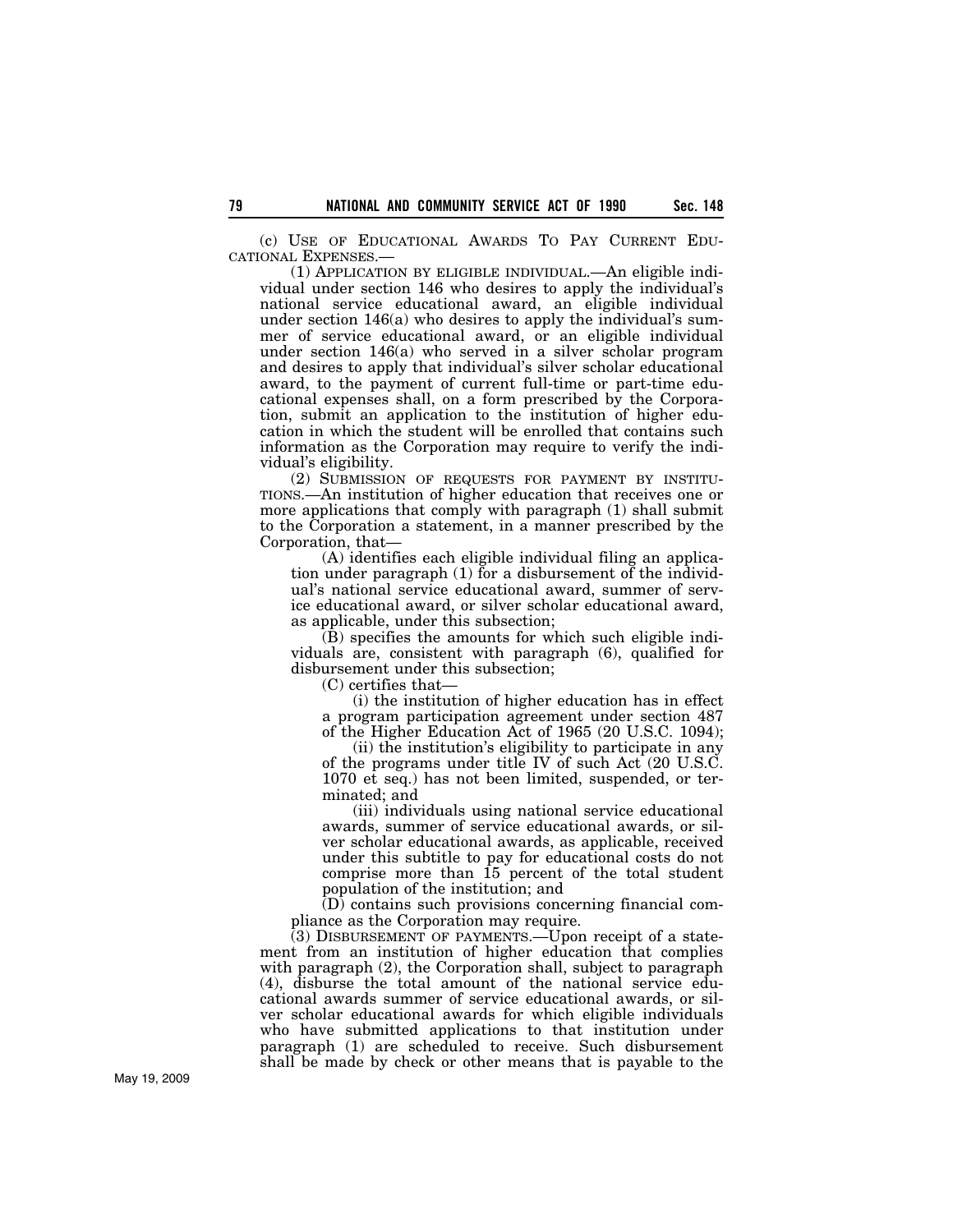institution and requires the endorsement or other certification by the eligible individual.

(4) MULTIPLE DISBURSEMENTS REQUIRED.—The total amount required to be disbursed to an institution of higher education under paragraph (3) for any period of enrollment shall be disbursed by the Corporation in 2 or more installments, none of which exceeds  $\frac{1}{2}$  of such total amount. The interval between the first and second such installment shall not be less than  $\frac{1}{2}$  of such period of enrollment, except as necessary to permit the second installment to be paid at the beginning of the second semester, quarter, or similar division of such period of enrollment.

(5) REFUND RULES.—The Corporation shall, by regulation, provide for the refund to the Corporation (and the crediting to the national service educational award, summer of service educational award, or silver scholar educational award, as applicable, of an eligible individual) of amounts disbursed to institutions for the benefit of eligible individuals who withdraw or otherwise fail to complete the period of enrollment for which the assistance was provided. Such regulations shall be consistent with the fair and equitable refund policies required of institutions pursuant to section 484B of the Higher Education Act of 1965 (20 U.S.C. 1091b). Amounts refunded to the Trust pursuant to this paragraph may be used by the Corporation to fund additional approved national service positions under subtitle C, additional approved summer of service positions, and additional approved silver scholar positions.

(6) MAXIMUM AWARD.—The portion of an eligible individual's total available national service educational award, summer of service educational award, or silver scholar educational award that may be disbursed under this subsection for any period of enrollment shall not exceed the difference between—

(A) the eligible individual's cost of attendance and other educational expenses for such period of enrollment, determined in accordance with section 472 of the Higher Education Act of 1965 (20 U.S.C. 1087ll); and

(B) the student's estimated financial assistance for such period under part A of title IV of such Act (20 U.S.C. 1070 et seq.).

(d) USE OF EDUCATIONAL AWARD TO PARTICIPATE IN APPROVED SCHOOL-TO-WORK PROGRAMS.—The Corporation shall by regulation provide for the payment of national service educational awards, summer of service educational awards, and silver scholar educational awards to permit eligible individuals to participate in school-to-work programs approved by the Secretaries of Labor and Education.

(e) INTEREST PAYMENTS DURING FORBEARANCE ON LOAN RE-PAYMENT.—The Corporation shall provide by regulation for the payment on behalf of an eligible individual of interest that accrues during a period for which such individual has obtained forbearance in the repayment of a qualified student loan (as defined in subsection  $(b)(7)$ , if the eligible individual successfully completes the individual's required term of service (as determined under section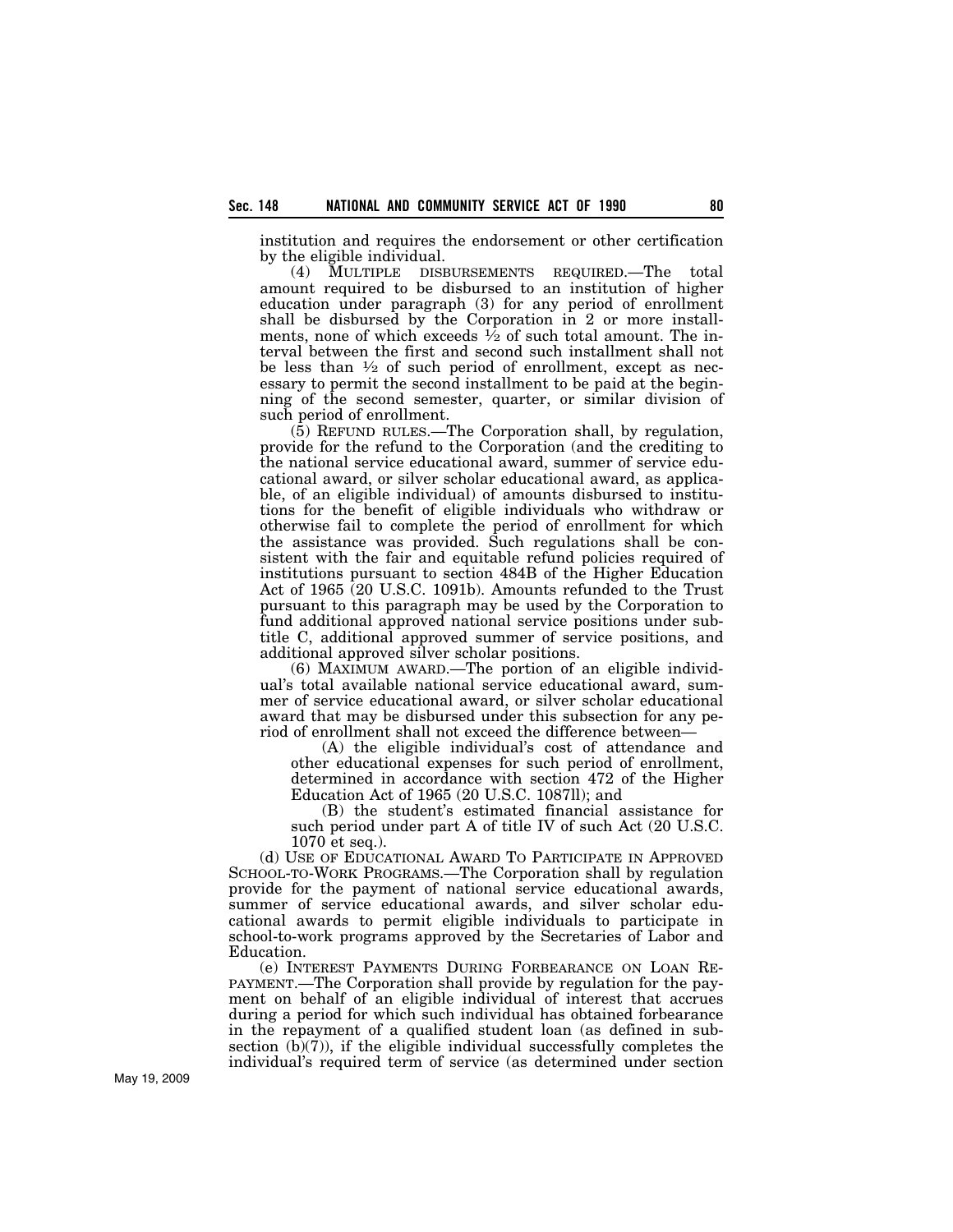146(b)). Such regulations shall be prescribed after consultation with the Secretary of Education.

(f) TRANSFER OF EDUCATIONAL AWARDS.—

(1) IN GENERAL.—An individual who is eligible to receive a national service educational award or silver scholar educational award due to service in a program described in paragraph (2) may elect to receive the award (in the amount described in the corresponding provision of section 147) and transfer the award to a designated individual. Subsections (b), (c), and (d) shall apply to the designated individual in lieu of the individual who is eligible to receive the national service educational award or silver scholar educational award, except that amounts refunded to the account under subsection  $(c)(5)$ on behalf of a designated individual may be used by the Corporation to fund additional placements in the national service program in which the eligible individual who transferred the national service educational award or silver scholar educational award participated for such award.

(2) CONDITIONS FOR TRANSFER.—An educational award may be transferred under this subsection if—

(A)(i) the award is a national service educational award for service in a national service program that receives a grant under subtitle C; and

(ii) before beginning the term of service involved, the eligible individual is age 55 or older; or

(B) the award is a silver scholarship educational award under section 198C(a).

(3) MODIFICATION OR REVOCATION.—

(A) IN GENERAL.—An individual transferring an educational award under this subsection may, on any date on which a portion of the educational award remains unused, modify or revoke the transfer of the educational award with respect to that portion.

(B) NOTICE.—A modification or revocation of the transfer of an educational award under this paragraph shall be made by the submission of written notice to the Corporation.

(4) PROHIBITION ON TREATMENT OF TRANSFERRED AWARD AS MARITAL PROPERTY.—An educational award transferred under this subsection may not be treated as marital property, or the asset of a marital estate, subject to division in a divorce or other civil proceeding.

(5) DEATH OF TRANSFEROR.—The death of an individual transferring an educational award under this subsection shall not affect the use of the educational award by the child, foster child, or grandchild to whom the educational award is transferred if such educational award is transferred prior to the death of the individual.

(6) PROCEDURES TO PREVENT WASTE, FRAUD, OR ABUSE.— The Corporation shall establish requirements to prevent waste, fraud, or abuse in connection with the transfer of an educational award and to protect the integrity of the educational award under this subsection.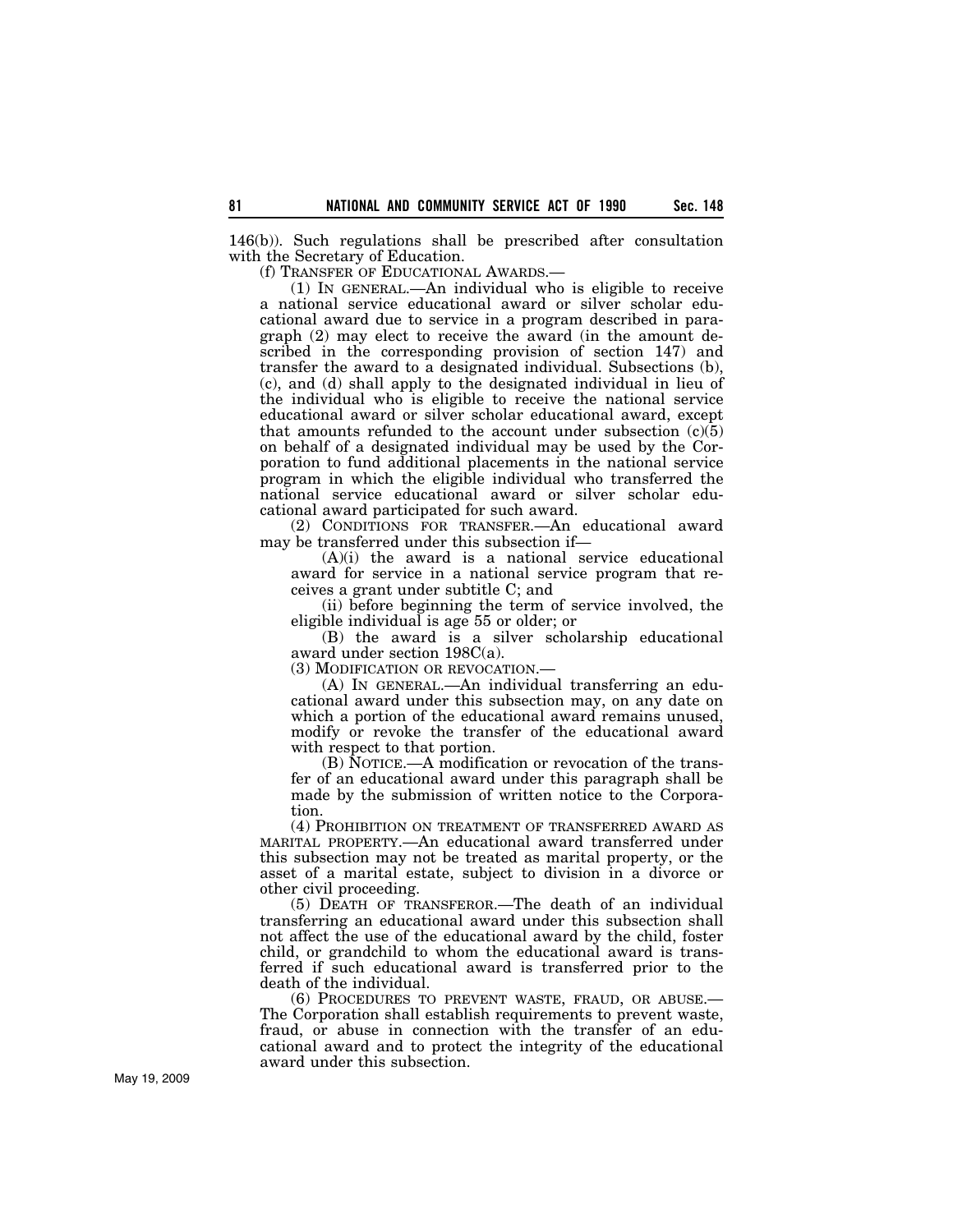(7) TECHNICAL ASSISTANCE.—The Corporation may, as appropriate, provide technical assistance, to individuals and eligible entities carrying out national service programs, concerning carrying out this subsection.

(8) DEFINITION OF A DESIGNATED INDIVIDUAL.—In this subsection, the term "designated individual" is an individual-

(A) whom an individual who is eligible to receive a national service educational award or silver scholar educational award due to service in a program described in paragraph (2) designates to receive the educational award;

(B) who meets the eligibility requirements of paragraphs (3) and (4) of section 146(a); and

(C) who is a child, foster child, or grandchild of the individual described in subparagraph (A).

(g) EXCEPTION.—With the approval of the Chief Executive Officer, an approved national service program funded under section 121, may offer participants the option of waiving their right to receive a national service educational award, summer of service educational award, or silver scholar educational award, as appropriate, in order to receive an alternative post-service benefit funded by the program entirely with non-Federal funds.

(h) DEFINITION OF INSTITUTION OF HIGHER EDUCATION.—Notwithstanding section 101 of this Act, for purposes of this section the term ''institution of higher education'' has the meaning provided by section 102 of the Higher Education Act of 1965.

# **SEC. 149. [42 U.S.C. 12606] APPROVAL PROCESS FOR APPROVED POSI-TIONS.**

(a) TIMING AND RECORDING REQUIREMENTS.—<br>
(1) IN GENERAL.—Notwithstanding subtitles C, D, and H, and any other provision of law, in approving a position as an approved national service position, an approved summer of service position, or an approved silver scholar position, the Corporation—

(A) shall approve the position at the time the Corporation—

(i) enters into an enforceable agreement with an individual participant to serve in a program carried out under subtitle E of title I of this Act, section 198B or 198C(a), or under title I of the Domestic Volunteer Service Act of 1973 (42 U.S.C. 4951 et seq.), a summer of service program described in section  $119(c)(8)$ , or a silver scholarship program described in section  $198C(a)$ ; or

(ii) except as provided in clause (i), awards a grant to (or enters into a contract or cooperative agreement with) an entity to carry out a program for which such a position is approved under section 123; and

(B) shall record as an obligation an estimate of the net present value of the national service educational award, summer of service educational award, or silver scholar educational award associated with the position, based on a formula that takes into consideration historical rates of enrollment in such a program, and of earning and using national service educational awards, summer of service edu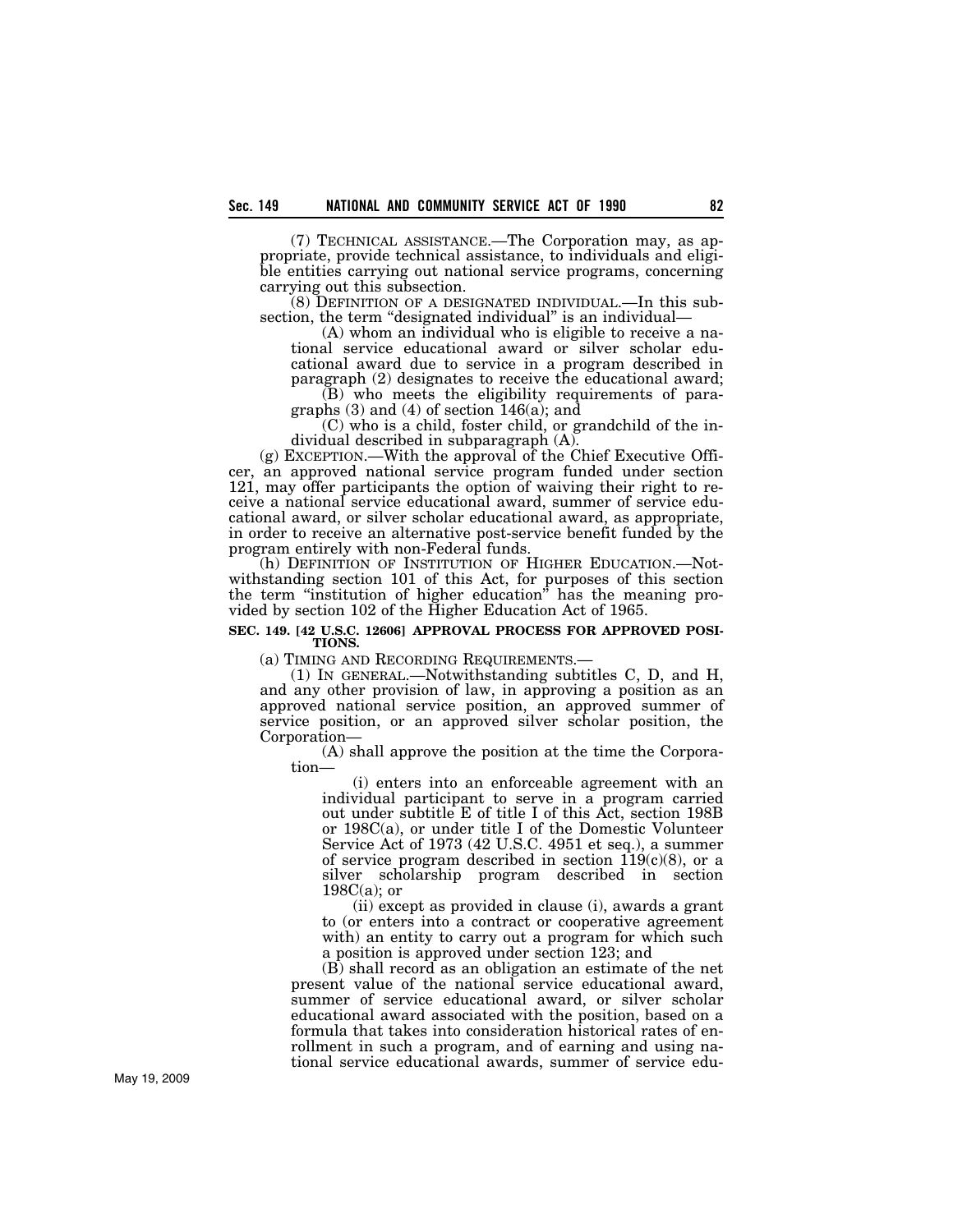cational awards, or silver scholar educational awards, as appropriate, for such a program and remain available.

(2) FORMULA.—In determining the formula described in paragraph (1)(B), the Corporation shall consult with the Director of the Congressional Budget Office.

(3) CERTIFICATION REPORT.—The Chief Executive Officer of the Corporation shall annually prepare and submit to the authorizing committees a report that contains a certification that the Corporation is in compliance with the requirements of paragraph (1).

(4) APPROVAL.—The requirements of this subsection shall apply to each approved national service position, approved summer of service position, or approved silver scholarship position that the Corporation approves—

(A) during fiscal year 2010; and

(B) during any subsequent fiscal year.

(b) RESERVE ACCOUNT.—

(1) ESTABLISHMENT AND CONTENTS.—

(A) ESTABLISHMENT.—Notwithstanding subtitles C, D, and H, and any other provision of law, within the National Service Trust established under section 145, the Corporation shall establish a reserve account.

(B) CONTENTS.—To ensure the availability of adequate funds to support the awards of approved national service positions, approved summer of service positions, and approved silver scholar positions, for each fiscal year, the Corporation shall place in the account—

(i) during fiscal year 2010, a portion of the funds that were appropriated for fiscal year 2010 or a previous fiscal year under section 501 of this Act or section 501 of the Domestic Volunteer Service Act of 1973 (42 U.S.C. 5081), were made available to carry out subtitle C, D, or E of this title, section 198B or 198C(a), subtitle A of title I of the Domestic Volunteer Service Act of 1973, or summer of service programs described in section  $119(c)(8)$ , and remain available; and

(ii) during fiscal year 2011 or a subsequent fiscal year, a portion of the funds that were appropriated for that fiscal year under section 501 of this Act or section 501 of the Domestic Volunteer Service Act of 1973 (42 U.S.C. 5081), were made available to carry out subtitle C, D, or E of this title, section 198B or 198C(a), subtitle A of title I of the Domestic Volunteer Service Act of 1973, or summer of service programs described in section  $119(c)(8)$ , and remain available.

(2) OBLIGATION.—The Corporation shall not obligate the funds in the reserve account until the Corporation—

(A) determines that the funds will not be needed for the payment of national service educational awards associated with previously approved national service positions, summer of service educational awards associated with previously approved summer of service positions, and silver

May 19, 2009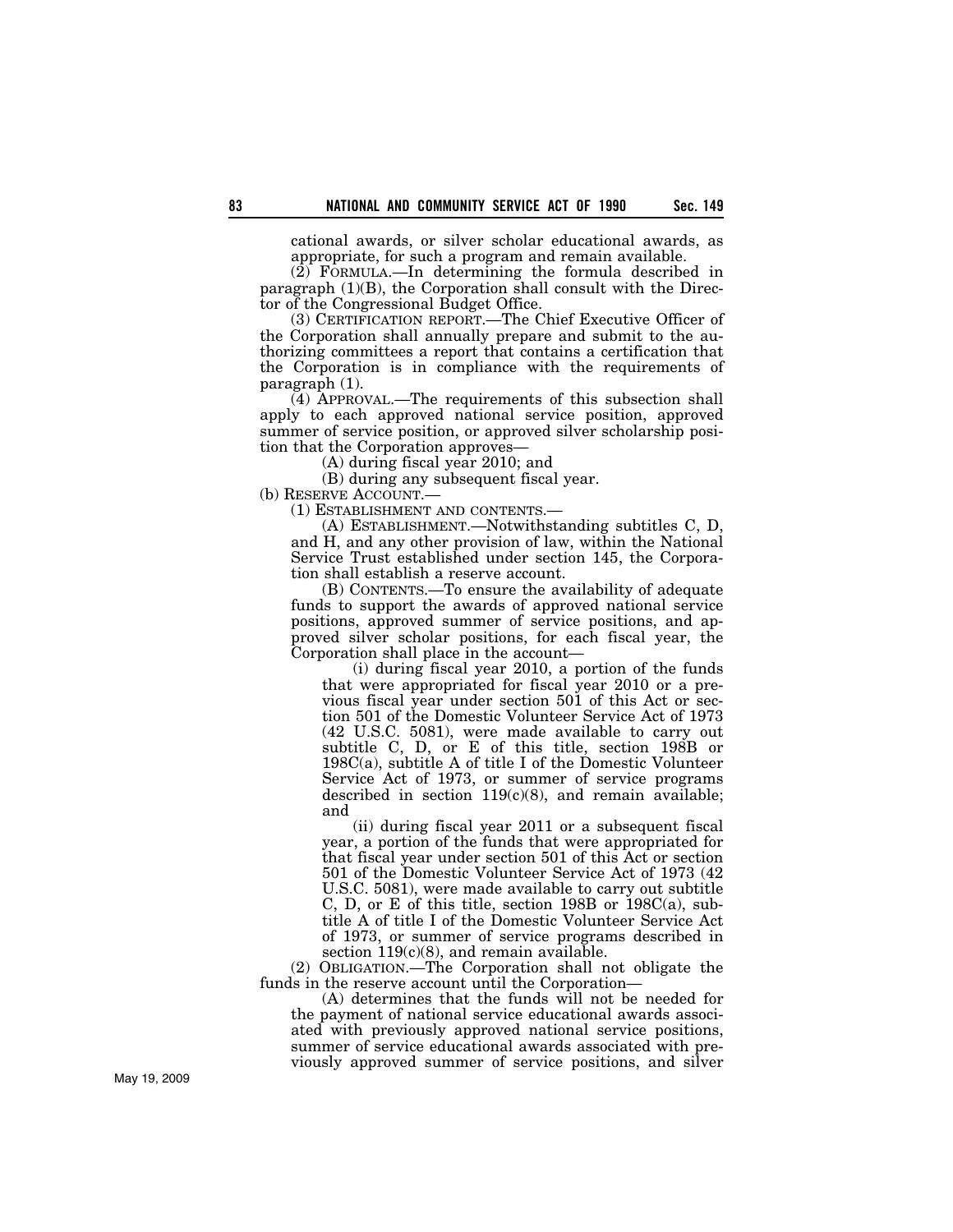scholar educational awards associated with previously approved silver scholar positions; or

(B) obligates the funds for the payment of national service educational awards for such previously approved national service positions, summer of service educational awards for such previously approved summer of service positions, or silver scholar educational awards for such previously approved silver scholar positions, as applicable.

(c) AUDITS.—The accounts of the Corporation relating to the appropriated funds for approved national service positions, approved summer of service positions, and approved silver scholar positions, and the records demonstrating the manner in which the Corporation has recorded estimates described in subsection  $(a)(1)(B)$  as obligations, shall be audited annually by independent certified public accountants or independent licensed public accountants certified or licensed by a regulatory authority of a State or other political subdivision of the United States in accordance with generally accepted auditing standards. A report containing the results of each such independent audit shall be included in the annual report required by subsection (a)(3).

(d) AVAILABILITY OF AMOUNTS.—Except as provided in subsection (b), all amounts included in the National Service Trust under paragraphs  $(1)$ ,  $(2)$ , and  $(3)$  of section  $145(a)$  shall be available for payments of national service educational awards, summer of service educational awards, or silver scholar educational awards under section 148.

# **Subtitle E—National Civilian Community Corps**

## **SEC. 151. [42 U.S.C. 12611] PURPOSE.**

It is the purpose of this subtitle to authorize the operation of, and support for, residential and other service programs that combine the best practices of civilian service with the best aspects of military service, including leadership and team building, to meet national and community needs. The needs to be met under such programs include those needs related to—

(1) natural and other disasters;

(2) infrastructure improvement;

(3) environmental stewardship and conservation;

(4) energy conservation; and

(5) urban and rural development.

# **SEC. 152. [42 U.S.C. 12612] ESTABLISHMENT OF NATIONAL CIVILIAN COMMUNITY CORPS PROGRAM.**

(a) IN GENERAL.—The Corporation may establish the National Civilian Community Corps Program to carry out the purpose of this subtitle.

(b) PROGRAM COMPONENTS.—Under the National Civilian Community Corps Program authorized by subsection (a), the members of a National Civilian Community Corps shall receive training and perform service in at least one of the following two program components:

(1) A national service program.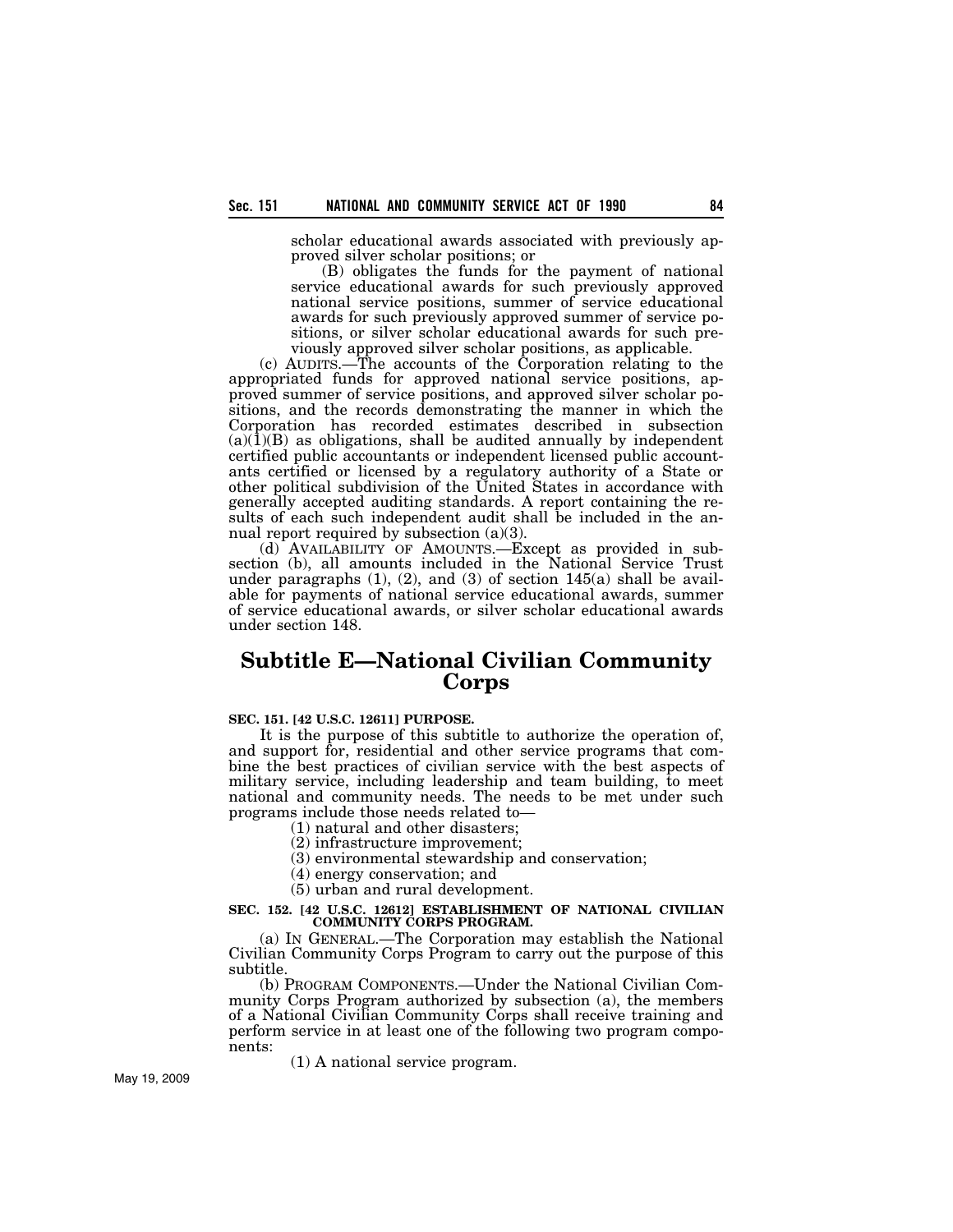(2) A summer national service program.

(c) RESIDENTIAL COMPONENTS.—Both programs referred to in subsection (b) may include a residential component.

# **SEC. 153. [42 U.S.C. 12613] NATIONAL SERVICE PROGRAM.**

(a) IN GENERAL.—Under the national service program component of the National Civilian Community Corps Program authorized by section 152(a), eligible young people shall work in teams on National Civilian Community Corps projects.

(b) ELIGIBLE PARTICIPANTS.—A person shall be eligible for selection for the national service program if the person—

(1) is, or will be, at least 18 years of age on or before December 31 of the calendar year in which the individual enrolls in the program, but is not more than 24 years of age as of the date the individual begins participating in the program; and

(2) is a high school graduate or has not received a high school diploma or its equivalent.

(c) DIVERSE BACKGROUNDS OF PARTICIPANTS.—In selecting persons for the national service program, the Director shall endeavor to ensure that participants are from economically, geographically, and ethnically diverse backgrounds. The Director shall take appropriate steps, including through outreach and recruitment activities, to increase the percentage of participants in the program who are disadvantaged youth to 50 percent of all participants by year 2012. The Director shall report to the authorizing committees biennially on such steps, any challenges faced, and the annual participation rates of disadvantaged youth in the program.

(d) PERIOD OF PARTICIPATION.—Persons desiring to participate in the national service program shall enter into an agreement with the Director to participate in the Corps for a period of not less than nine months and not more than one year, as specified by the Director, and may renew the agreement for not more than one additional such period.

#### **SEC. 154. [42 U.S.C. 12614] SUMMER NATIONAL SERVICE PROGRAM.**

(a) IN GENERAL.—Under the summer national service program of the National Civilian Community Corps Program authorized by section 152(a), a diverse group of youth aged 14 through 18 years who are from urban or rural areas shall work in teams on National Civilian Community Corps projects.

(b) NECESSARY PARTICIPANTS.—To the extent practicable, at least 50 percent of the participants in the summer national service program shall be from economically and ethnically diverse backgrounds, including youth who are in foster care.

(c) SEASONAL PROGRAM.—The training and service of Corps members under the summer national service program in each year shall be conducted after April 30 and before October 1 of that year.

#### **SEC. 155. [42 U.S.C. 12615] NATIONAL CIVILIAN COMMUNITY CORPS.**

(a) DIRECTOR.—Upon the establishment of the National Civilian Community Corps Program, the National Civilian Community Corps shall be under the direction of the Director appointed pursuant to section  $159(c)(1)$ .

(b) MEMBERSHIP IN NATIONAL CIVILIAN COMMUNITY CORPS.—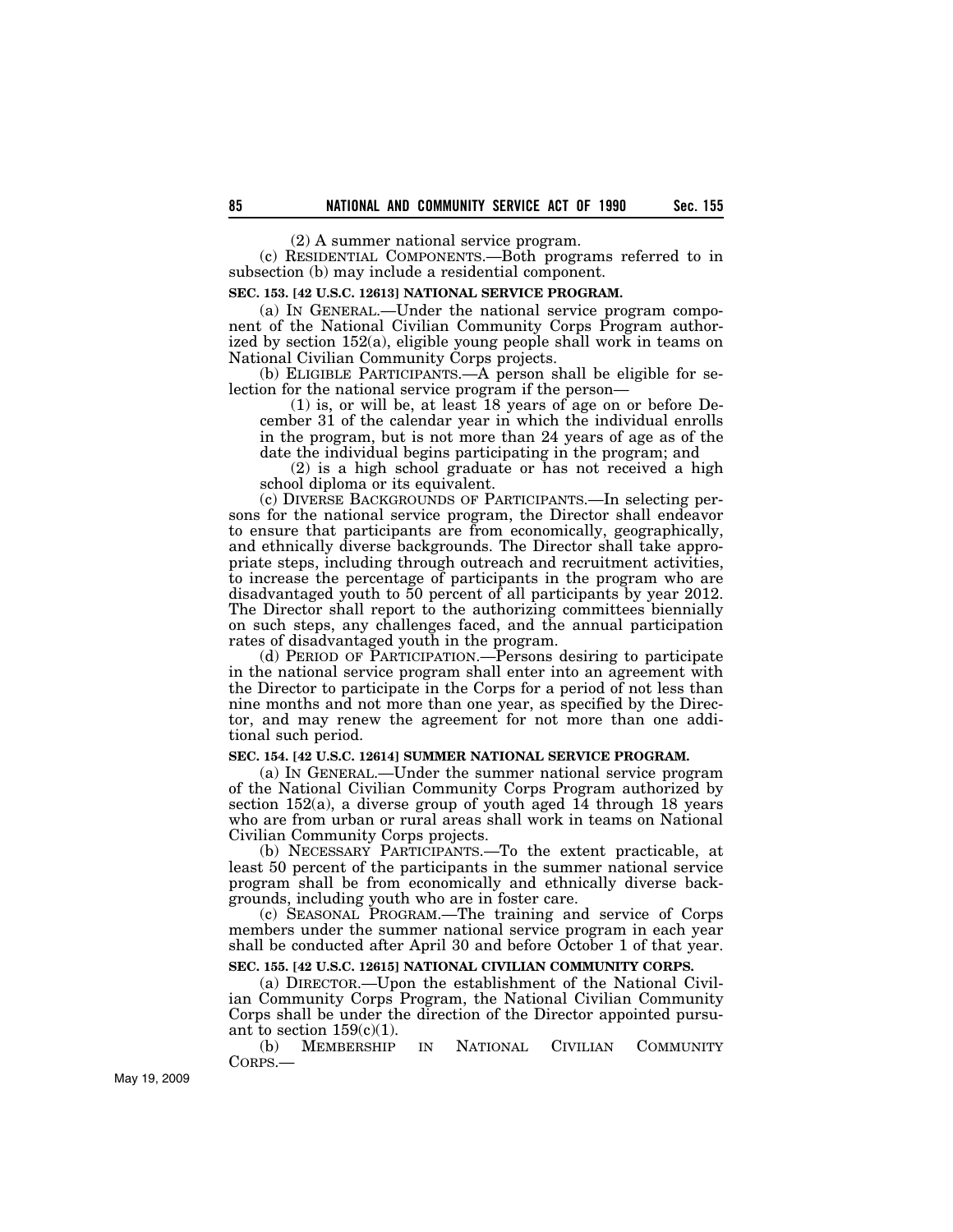(1) PARTICIPANTS TO BE MEMBERS.—Persons selected to participate in the national service program or the summer national service program components of the Program shall become members of the National Civilian Community Corps.

(2) SELECTION OF MEMBERS.—The Director or the Director's designee shall select individuals for membership in the Corps.

(3) APPLICATION FOR MEMBERSHIP.—To be selected to become a Corps member an individual shall submit an application to the Director or to any other office as the Director may designate, at such time, in such manner, and containing such information as the Director shall require. At a minimum, the application shall contain information about the work experience of the applicant and sufficient information to enable the Director, or the campus director of the appropriate campus, to determine whether selection of the applicant for membership in the Corps is appropriate.

(4) TEAM LEADERS.— (A) IN GENERAL.—The Director may select individuals with prior supervisory or service experience to be team leaders within units in the National Civilian Community Corps, to perform service that includes leading and supervising teams of Corps members. Each team leader shall be selected without regard to the age limitation under section 153(b).

(B) RIGHTS AND BENEFITS.—A team leader shall be provided the same rights and benefits applicable to other Corps members, except that the Director may increase the limitation on the amount of the living allowance under section 158(b) by not more than 10 percent for a team leader. (c) ORGANIZATION OF CORPS INTO UNITS.—

(1) UNITS.—The Corps shall be divided into permanent units. Each Corps member shall be assigned to a unit.

(2) UNIT LEADERS.—The leader of each unit shall be selected from among persons in the permanent cadre established pursuant to section  $159(c)(2)$ . The designated leader shall accompany the unit throughout the period of agreed service of the members of the unit.

(d) CAMPUSES.—

(1) UNITS TO BE ASSIGNED TO CAMPUSES.—The units of the Corps shall be grouped together as appropriate in campuses for operational, support, and boarding purposes. The Corps campus for a unit shall be in a facility or central location established as the operational headquarters and boarding place for the unit. Corps members may be housed in the campuses.

(2) CAMPUS DIRECTOR.—There shall be a campus director for each campus. The campus director is the head of the campus.

(3) ELIGIBLE SITE FOR CAMPUS.—A campus shall be cost effective and may, upon the completion of a feasibility study, be located in a facility referred to in section 162(c).

(e) DISTRIBUTION OF UNITS AND CAMPUSES.—The Director shall ensure that the Corps units and campuses are cost effective and are distributed in urban areas and rural areas such that each

May 19, 2009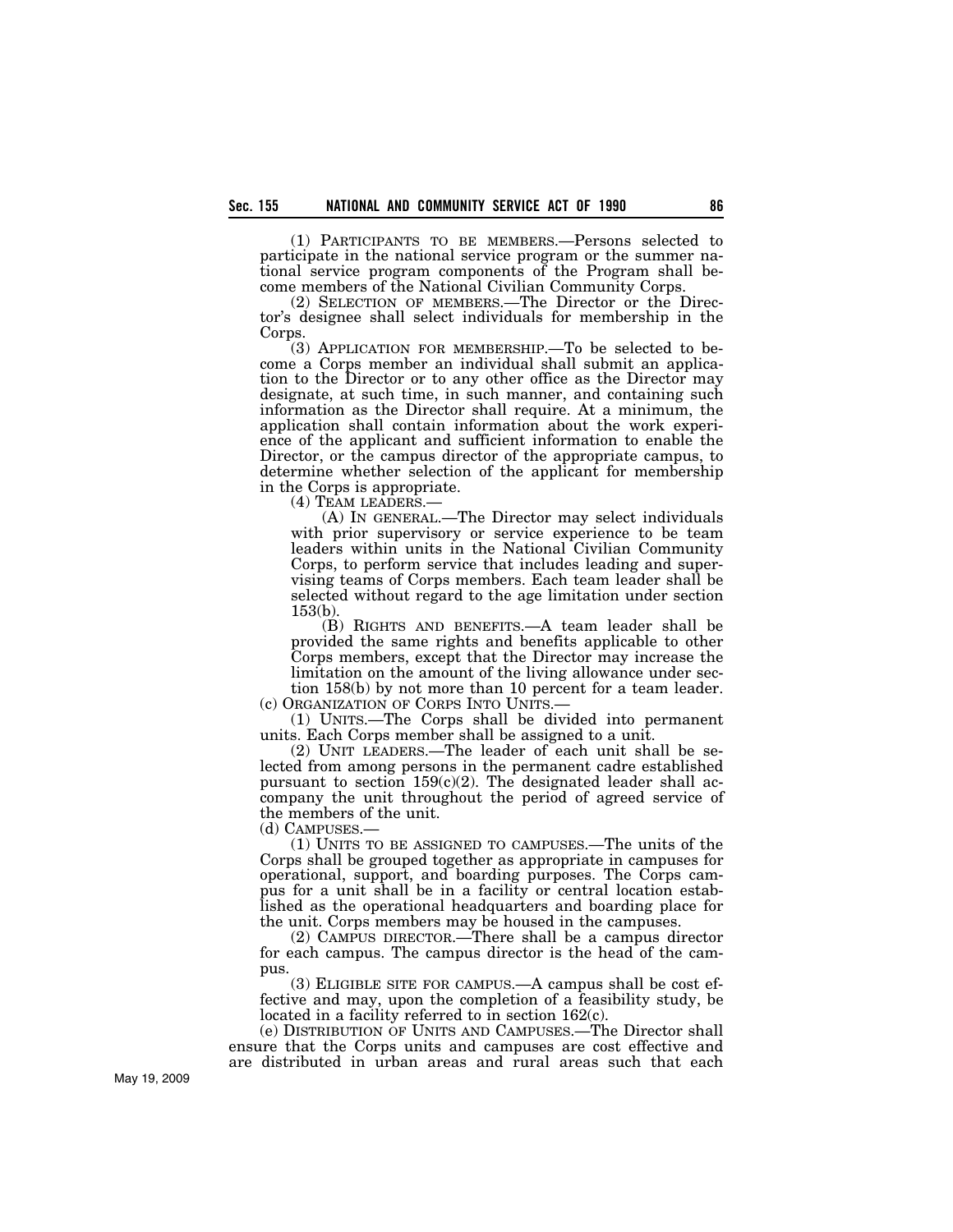Corps unit in a region can be easily deployed for disaster and emergency response to such region.

(f) STANDARDS OF CONDUCT.—

(1) IN GENERAL.—The campus director of each campus shall establish and enforce standards of conduct to promote proper moral and disciplinary conditions in the campus.

 $(2)$  SANCTIONS.—Under procedures prescribed by the Director, the campus director of a campus may—

(A) transfer a member of the Corps in that campus to another unit or campus if the campus director determines that the retention of the member in the member's unit or in the campus director's campus will jeopardize the enforcement of the standards or diminish the opportunities of other Corps members in that unit or campus, as the case may be; or

(B) dismiss a member of the Corps from the Corps if the campus director determines that retention of the member in the Corps will jeopardize the enforcement of the standards or diminish the opportunities of other Corps members.

(3) APPEALS.—Under procedures prescribed by the Director, a member of the Corps may appeal to the Director a determination of a campus director to transfer or dismiss the member. The Director shall provide for expeditious disposition of appeals under this paragraph.

### **SEC. 156. [42 U.S.C. 12616] TRAINING.**

(a) COMMON CURRICULUM.—Each member of the National Civilian Community Corps shall be provided with between three and six weeks of training that includes a comprehensive service-learning curriculum designed to promote team building, discipline, leadership, work, training, citizenship, and physical conditioning. The Director shall ensure that, to the extent practicable, each member of the Corps is trained in CPR, first aid, and other skills related to disaster preparedness and response.

(b) ADVANCED SERVICE TRAINING.—

(1) NATIONAL SERVICE PROGRAM.—Members of the Corps participating in the national service program shall receive advanced training in basic, project-specific skills that the members will use in performing their community service projects, including a focus on energy conservation, environmental stewardship or conservation, infrastructure improvement, urban and rural development, or disaster preparedness needs, as appropriate.

(2) SUMMER NATIONAL SERVICE PROGRAM.—Members of the Corps participating in the summer national service program shall not receive advanced training referred to in paragraph (1) but, to the extent practicable, may receive other training.

(c) TRAINING PERSONNEL.—

(1) IN GENERAL.—Members of the cadre appointed under section  $159(c)(2)$  shall provide the training for the members of the Corps, including, as appropriate, advanced service training and ongoing training throughout the members' periods of agreed service.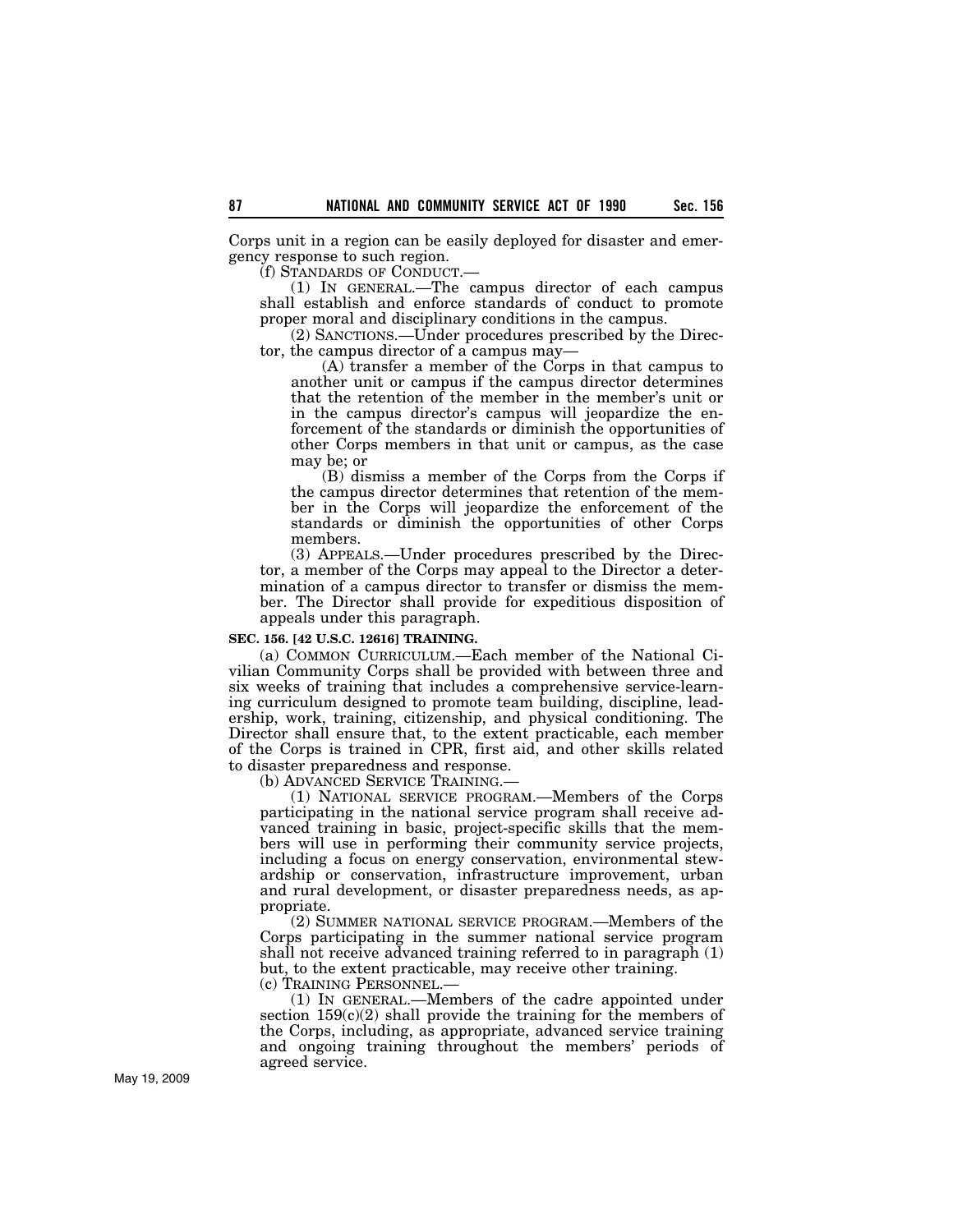(2) COORDINATION WITH OTHER ENTITIES.—Members of the cadre may provide, either directly or through grants, contracts, or cooperative agreements, the advanced service training referred to in subsection (b)(1) in coordination with vocational or technical schools, other employment and training providers, existing youth service programs, other qualified individuals, or organizations with expertise in training youth, including disadvantaged youth, in the skills described in such subsection.

(d) FACILITIES.—The training may be provided at installations and other facilities of the Department of Defense, and at National Guard facilities, identified under section 162(c).

#### **SEC. 157. [42 U.S.C. 12617] SERVICE PROJECTS.**

(a) PROJECT REQUIREMENTS.—The service projects carried out by the National Civilian Community Corps shall—

(1) meet an identifiable public need, with specific emphasis on projects in support of infrastructure improvement, energy conservation, and urban and rural development;

(2) emphasize the performance of community service activities that provide meaningful community benefits and opportunities for service-learning and skills development;

(3) to the maximum extent practicable, encourage work to be accomplished in teams of diverse individuals working together; and

(4) include continued education and training in various technical fields.

(b) PROJECT PROPOSALS.—

(1) DEVELOPMENT OF PROPOSALS.—

(A) SPECIFIC EXECUTIVE DEPARTMENTS.—Upon the establishment of the Program, the Secretary of Agriculture, the Secretary of the Interior, the Secretary of Housing and Urban Development, the Administrator of the Environmental Protection Agency, the Administrator of the Federal Emergency Management Agency, the Secretary of Energy, the Secretary of Transportation, and the Chief of the Forest Service shall develop proposals for Corps projects pursuant to guidance which the Director shall prescribe.

(B) OTHER SOURCES.—Other public and private organizations and agencies, including community-based entities and representatives of local communities in the vicinity of a Corps campus, may develop proposals for projects for a Corps campus. Corps members shall also be encouraged to identify projects for the Corps.

(2) CONSULTATION REQUIREMENTS.—The process for developing project proposals under paragraph (1) shall include consultation with the Corporation, representatives of local communities, State Commissions, and persons involved in other youth service programs.<br>(c) PROJECT SELECTION, ORGANIZATION, AND PERFORMANCE.—

(1) SELECTION.—The campus director of a Corps campus shall select the projects to be performed by the members of the Corps assigned to the units in that campus. The campus director shall select projects from among the projects proposed or identified pursuant to subsection (b).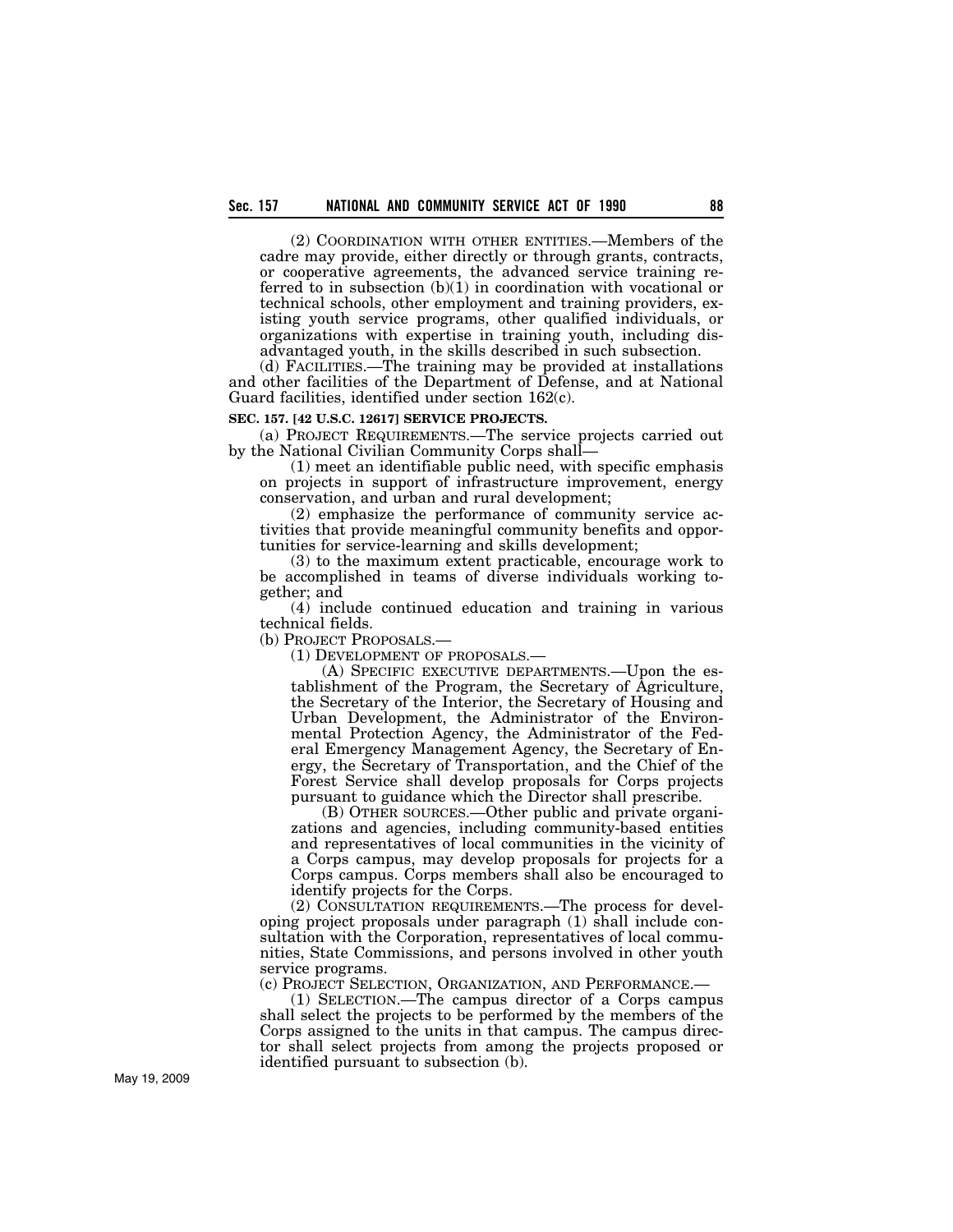(2) INNOVATIVE LOCAL ARRANGEMENTS FOR PROJECT PER- FORMANCE.—The Director shall encourage campus directors to negotiate with representatives of local communities, to the extent practicable, innovative arrangements for the performance of projects. The arrangements may provide for cost-sharing and the provision by the communities of in-kind support and other

#### **SEC. 158. [42 U.S.C. 12618] AUTHORIZED BENEFITS FOR CORPS MEM-BERS.**

(a) IN GENERAL.—The Director shall provide for members of the National Civilian Community Corps to receive benefits authorized by this section.

(b) LIVING ALLOWANCE.—The Director shall provide a living allowance to members of the Corps for the period during which such members are engaged in training or any activity on a Corps project. The Director shall establish the amount of the allowance at any amount not in excess of the amount equal to 100 percent of the poverty line that is applicable to a family of two (as defined by the Office of Management and Budget and revised annually in accordance with section 673(2) of the Community Services Block Grant Act (42 U.S.C. 9902(2)).

(c) OTHER AUTHORIZED BENEFITS.—While receiving training or engaging in service projects as members of the National Civilian Community Corps, members may be provided the following benefits, as the Director determines appropriate:

(1) Allowances for travel expenses, personal expenses, and other expenses.

(2) Quarters.

(3) Subsistence.

(4) Transportation.

(5) Equipment.

(6) Uniforms.

(7) Supplies.

(8) Other services determined by the Director to be consistent with the purposes of the Program.

(d) SUPPORTIVE SERVICES.—As the Director determines appropriate, the Director may provide each member of the Corps with health care services, child care services, counseling services, and other supportive services.

(e) POST SERVICE BENEFITS.—Upon completion of the agreed period of service with the Corps, a member shall elect to receive the educational assistance under subsection (f) or the cash benefit under subsection (g).

(f) NATIONAL SERVICE EDUCATIONAL AWARDS.—A Corps member who successfully completes a period of agreed service in the Corps may receive the national service educational award described in subtitle D if the Corps member—

(1) serves in an approved national service position; and

(2) satisfies the eligibility requirements specified in section 146 with respect to service in that approved national service position.

 $\bar{g}$ ) ALTERNATIVE BENEFIT.—If a Corps member who successfully completes a period of agreed service in the Corps is ineligible for the national service educational award described in subtitle D,

support.

May 19, 2009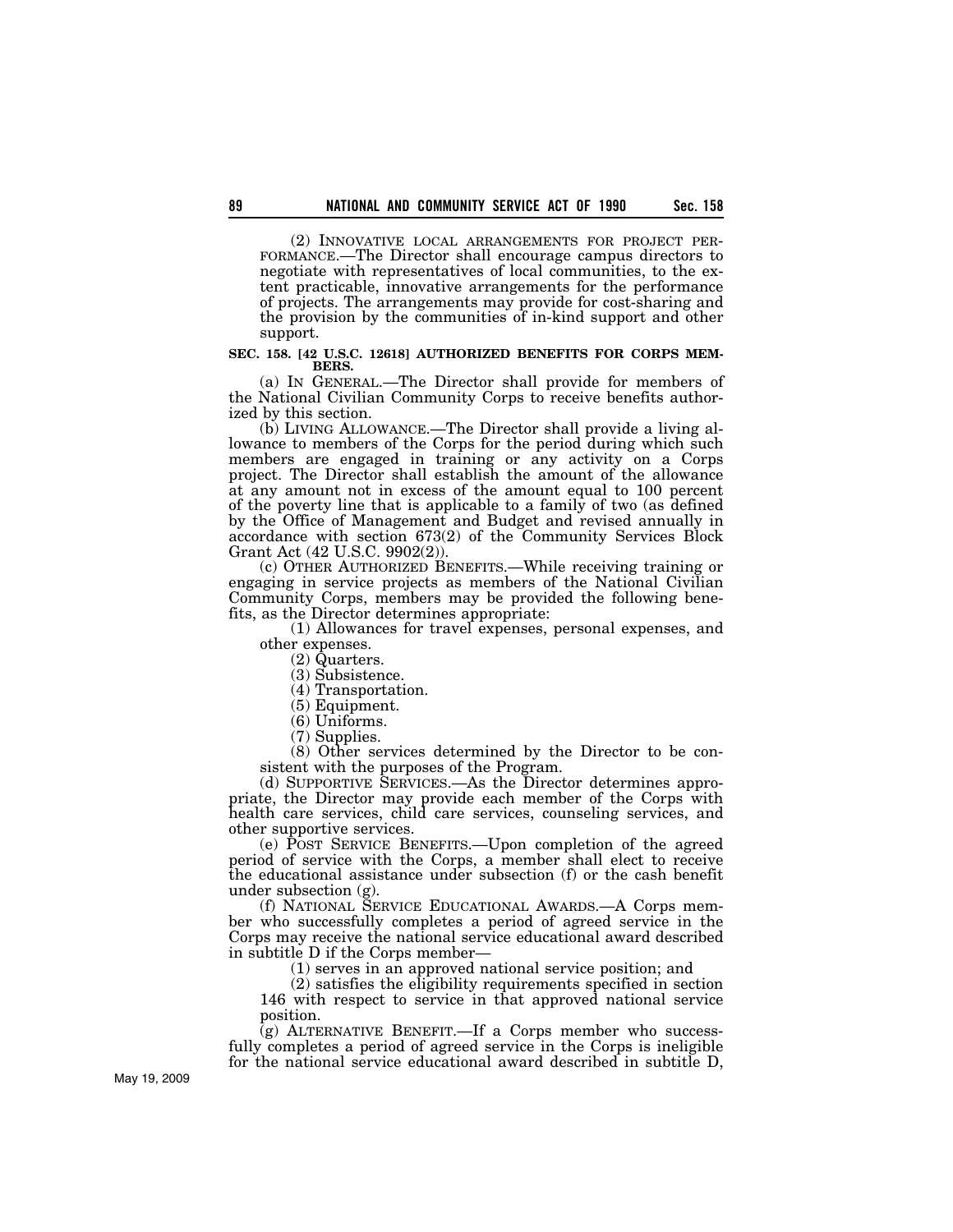the Director may provide for the provision of a suitable alternative benefit for the Corps member.

#### **SEC. 159. [42 U.S.C. 12619] ADMINISTRATIVE PROVISIONS.**

(a) SUPERVISION.—The Chief Executive Officer shall monitor and supervise the administration of the National Civilian Community Corps Program authorized to be established under section 152. In carrying out this section, the Chief Executive Officer shall—

(1) approve such guidelines, including those recommended by the Board, for the design, selection of members, and operation of the National Civilian Community Corps as the Chief Executive Officer considers appropriate;

(2) evaluate the progress of the Corps in providing a basis for determining the matters set forth in section 151; and

(3) carry out any other activities determined appropriate by the Board.

(b) MONITORING AND COORDINATION.—The Chief Executive Officer shall—

(1) monitor the overall operation of the National Civilian Community Corps;

(2) coordinate the activities of the Corps with other youth service programs administered by the Corporation; and

(3) carry out any other activities determined appropriate by the Board.

(c) STAFF.—

(1) DIRECTOR.—

(A) APPOINTMENT.—Upon the establishment of the Program, the Chief Executive Officer shall appoint a Director. The Director may be selected from among retired commissioned officers of the Armed Forces of the United States.

(B) DUTIES.—The Director shall—

(i) design, develop, and administer the National Civilian Community Corps programs;

(ii) be responsible for managing the daily operations of the Corps; and

(iii) report to the Chief Executive Officer.

(C) AUTHORITY TO EMPLOY STAFF.—The Director may employ such staff as is necessary to carry out this subtitle. The Director shall, to the maximum extent practicable, utilize in staff positions personnel who are detailed from departments and agencies of the Federal Government and, to the extent the Director considers appropriate, shall request and accept detail of personnel from such departments and agencies in order to do so.

(2) PERMANENT CADRE.—

(A) ESTABLISHMENT.—The Chief Executive Officer shall establish a permanent cadre that includes the Director and other appointed supervisors and training instructors for National Civilian Community Corps programs.

(B) APPOINTMENT.—The Chief Executive Officer shall consider the recommendations of the Director in appointing the other members of the permanent cadre.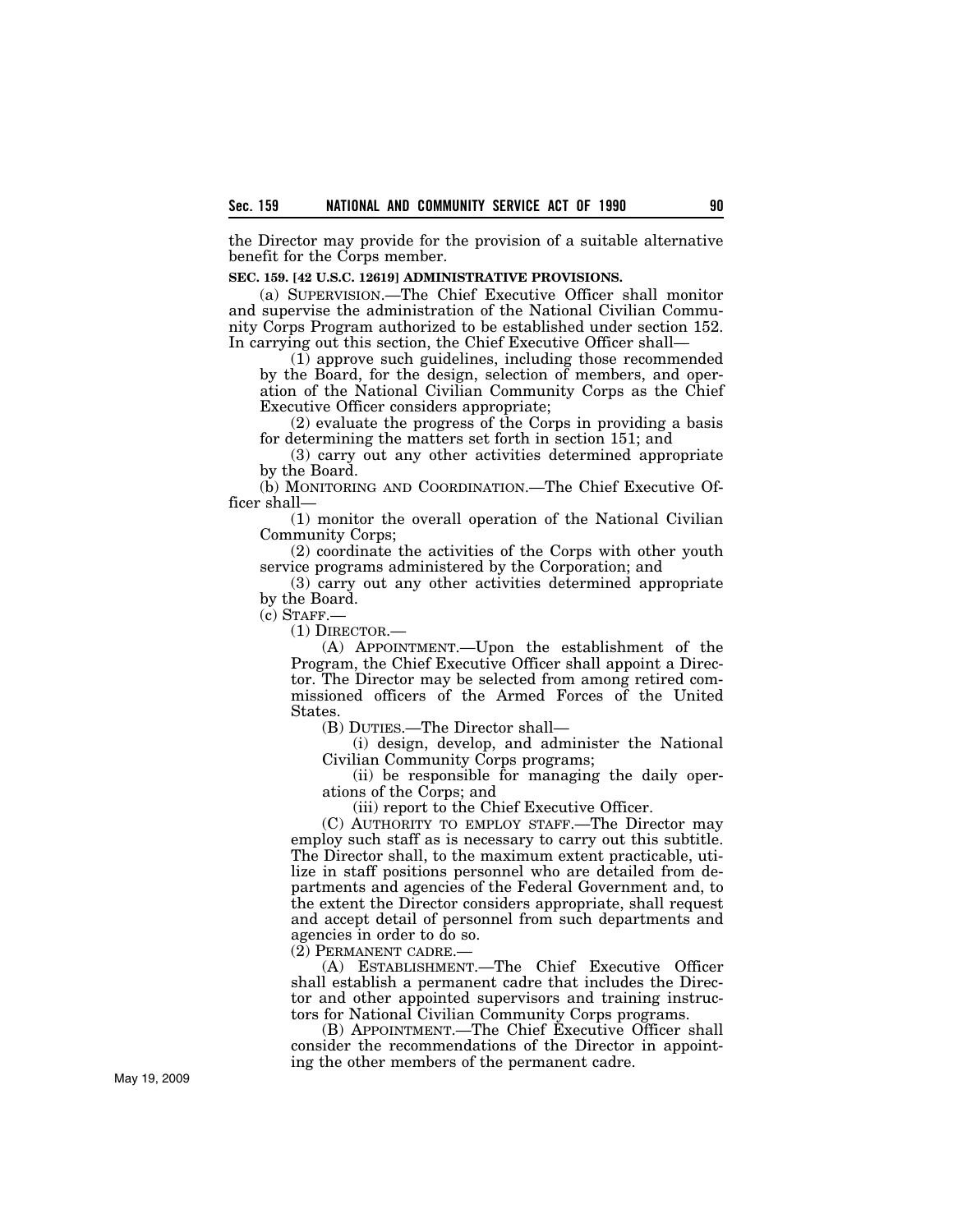(C) EMPLOYMENT CONSIDERATIONS.—In appointing individuals to cadre positions, the Chief Executive Officer shall—

(i) give consideration to retired, discharged, and other inactive members and former members of the Armed Forces recommended under section 162(b);

(ii) give consideration to former VISTA, Peace Corps, and youth service program personnel;

(iii) ensure that the cadre is comprised of males and females of diverse ethnic, economic, professional, and geographic backgrounds;

(iv) give consideration to retired and other former law enforcement, fire, rescue, and emergency personnel, and other individuals with backgrounds in disaster preparedness, relief, and recovery; and

(v) consider applicants' experience in other youth service programs.

(D) COMMUNITY SERVICE CREDIT.—Service as a member of the cadre shall be considered as a community service opportunity for purposes of section 4403 of the National Defense Authorization Act for Fiscal Year 1993 and as employment with a public service or community service organization for purposes of section 4464 of that Act.

(E) TRAINING.—The Director shall provide to other members of the permanent cadre appropriate training in youth development techniques, including techniques for working with and enhancing the development of disadvantaged youth, and the principles of service-learning. All members of the permanent cadre shall be required to participate in the training.

(3) INAPPLICABILITY OF CERTAIN CIVIL SERVICE LAWS.—The Director, other members of the permanent cadre, and the other staff personnel shall be appointed without regard to the provisions of title 5, United States Code, governing appointments in the competitive service. The rates of pay of such persons may be established without regard to the provisions of chapter 51 and subchapter III of chapter 53 of such title. In the case of a member of the permanent cadre who was recommended for appointment in accordance with  $162(b)(1)^1$  and is entitled to retired or retainer pay, section 5532 of title 5, United States Code, shall not apply to reduce the member's retired or retainer pay by reason of the member being paid as a member of the cadre.

(4) VOLUNTARY SERVICES.—Notwithstanding any other provision of law, the Director may accept the voluntary services of individuals. While away from their homes or regular places of business on the business of the Corps, such individuals may be allowed travel expenses, including per diem in lieu of subsistence, in the same amounts and to the same extent, as authorized under section 5703 of title 5, United States Code, for persons employed intermittently in Federal Government service.

 $1$  So in law. The term "section" should appear before " $162(b)(1)$ ".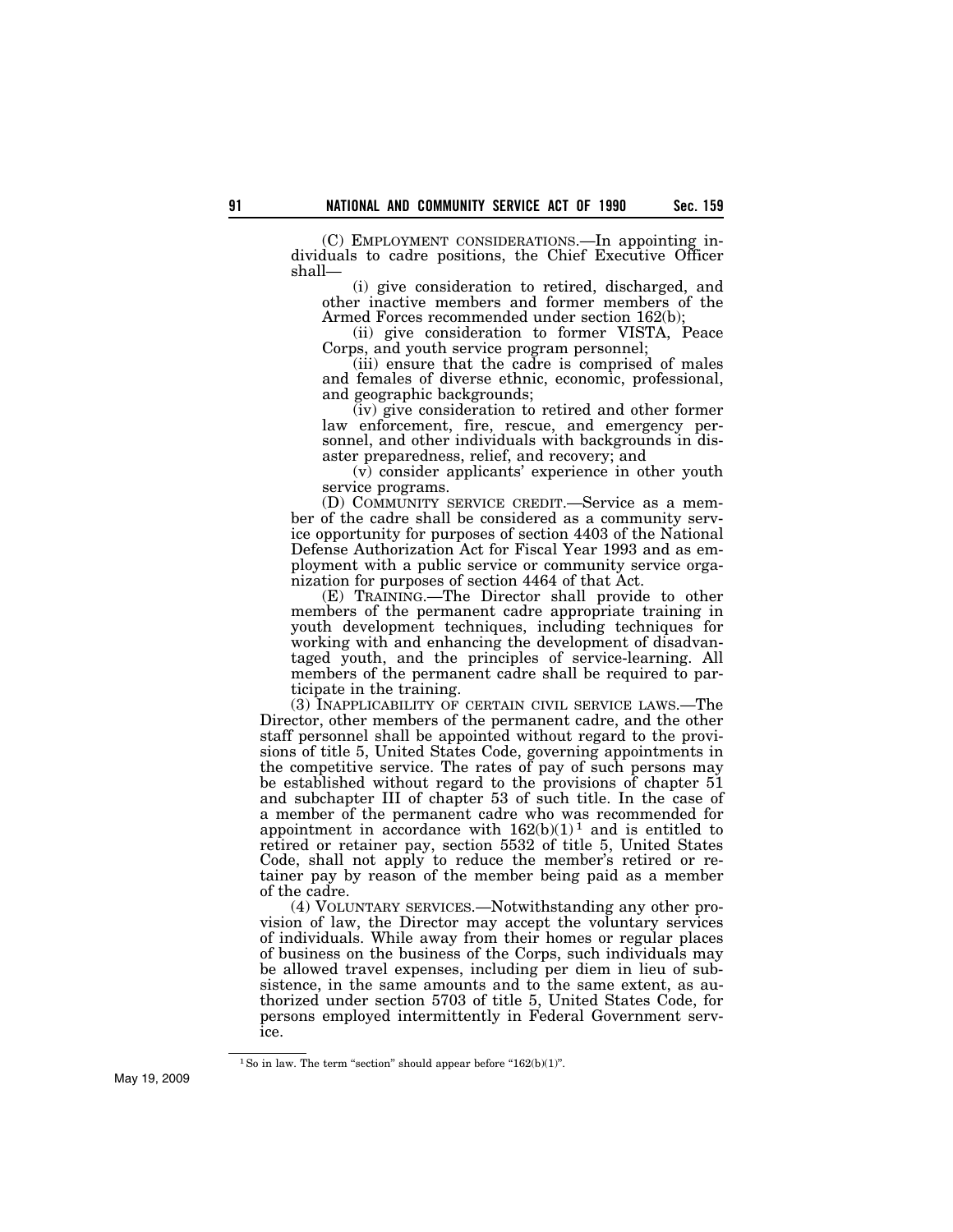**SEC. 160. [42 U.S.C. 12620] STATUS OF CORPS MEMBERS AND CORPS PERSONNEL UNDER FEDERAL LAW.** 

(a) IN GENERAL.—Except as otherwise provided in this section, members of the National Civilian Community Corps shall not, by reason of their status as such members, be considered Federal employees or be subject to the provisions of law relating to Federal employment.

(b) WORK-RELATED INJURIES.—

(1) IN GENERAL.—For purposes of subchapter I of chapter 81 of title 5, United States Code, relating to the compensation of Federal employees for work injuries, members of the Corps shall be considered as employees of the United States within the meaning of the term ''employee'', as defined in section 8101 of such title.

(2) SPECIAL RULE.—In the application of the provisions of subchapter I of chapter 81 of title 5, United States Code, to a person referred to in paragraph (1), the person shall not be considered to be in the performance of duty while absent from the person's assigned post of duty unless the absence is authorized in accordance with procedures prescribed by the Director.

(c) TORT CLAIMS PROCEDURE.—A member of the Corps shall be considered an employee of the United States for purposes of chapter 171 of title 28, United States Code, relating to tort claims liability and procedure.

#### **SEC. 161. [42 U.S.C. 12621] CONTRACT AND GRANT AUTHORITY.**

(a) PROGRAMS.—The Director may, by contract or grant, provide for any public or private organization to carry out the National Civilian Community Corps program.

(b) EQUIPMENT AND FACILITIES.—

(1) FEDERAL AND NATIONAL GUARD PROPERTY.—The Director shall enter into agreements, as necessary, with the Secretary of Defense, the Governor of a State, territory or commonwealth, or the commanding general of the District of Columbia National Guard, as the case may be, to utilize—

(A) equipment of the Department of Defense and equipment of the National Guard; and

(B) Department of Defense facilities and National Guard facilities identified pursuant to section 162(c).

(2) OTHER PROPERTY.—The Director may enter into contracts or agreements for the use of other equipment or facilities to the extent practicable to train and house members of the National Civilian Community Corps and leaders of Corps units.

#### **SEC. 162. [42 U.S.C. 12622] RESPONSIBILITIES OF DEPARTMENT OF DE-FENSE.**

(a) LIAISON OFFICE.—

(1) ESTABLISHMENT.—Upon the establishment of the Program, the Secretary of Defense shall establish an office to provide for liaison between the Secretary and the National Civilian Community Corps.

(2) DUTIES.—The office shall—

(A) in order to assist in the recruitment of personnel for appointment in the permanent cadre, make available to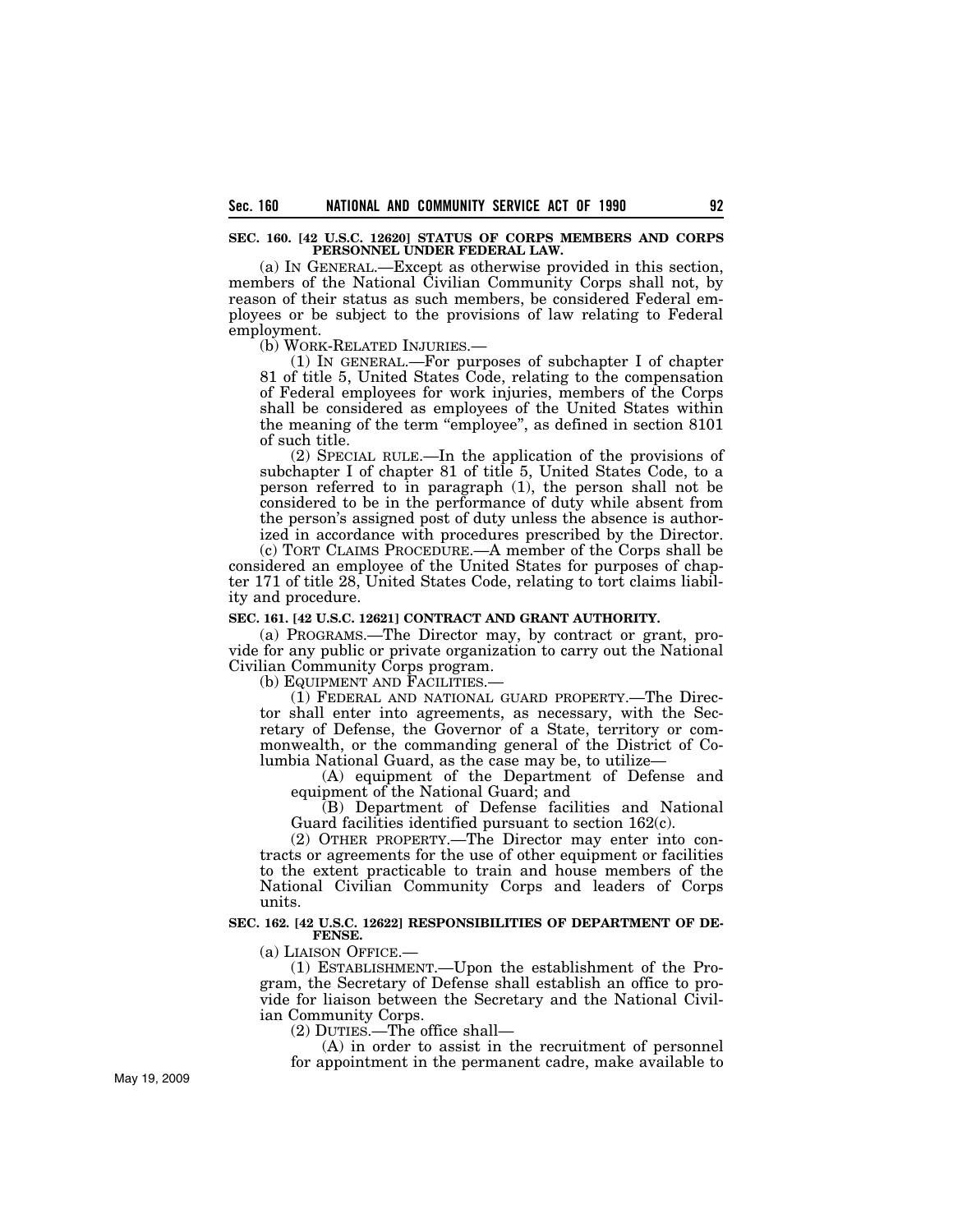the Director information in the registry established by section 1143a of title 10, United States Code; and

(B) provide other assistance in the coordination of Department of Defense activities with the Corps.

(b) CORPS CADRE.—

(1) LIST OF RECOMMENDED PERSONNEL.—Upon the establishment of the Program, the Secretary of Defense, in consultation with the liaison office established under subsection (a) shall develop a list of individuals from which individuals may be selected for appointment by the Director in the permanent cadre of Corps personnel. Such personnel shall be selected from among members and former members of the Armed Forces referred to in section 151(3) who are commissioned officers, noncommissioned officers, former commissioned officers, or former noncommissioned officers.

(2) RECOMMENDATIONS REGARDING GRADE AND PAY.—The Secretary of Defense shall recommend to the Director an appropriate rate of pay for each person recommended for the cadre pursuant to this subsection.

(3) CONTRIBUTION FOR RETIRED MEMBER'S PAY.—If a listed individual receiving retired or retainer pay is appointed to a position in the cadre and the rate of pay for that individual is established at the amount equal to the difference between the active duty pay and allowances which that individual would receive if ordered to active duty and the amount of the individual's retired or retainer pay, the Secretary of Defense shall pay, by transfer to the Corporation from amounts available for pay of active duty members of the Armed Forces, the amount equal to 50 percent of that individual's rate of pay for service in the cadre.

(c) FACILITIES.—Upon the establishment of the Program, the Secretary of Defense shall identify military installations and other facilities of the Department of Defense and, in consultation with the adjutant generals of the State National Guards, National Guard facilities that may be used, in whole or in part, by the National Civilian Community Corps for training or housing Corps members. The Secretary of Defense shall carry out this subsection in consultation with the liaison office established under subsection (a).

(d) INFORMATION REGARDING CORPS.—The Secretary of Defense may permit Armed Forces recruiters to inform potential applicants for the Corps regarding service in the Corps as an alternative to service in the Armed Forces.

### **SEC. 163. [42 U.S.C. 12623] ADVISORY BOARD.**

(a) ESTABLISHMENT AND PURPOSE.—There shall be established a National Civilian Community Corps Advisory Board to advise the Director concerning the administration of this subtitle and to assist the Corps in responding rapidly and efficiently in times of natural and other disasters. The Advisory Board members shall help coordinate activities with the Corps as appropriate, including the mobilization of volunteers and coordination of volunteer centers to help local communities recover from the effects of natural and other disasters.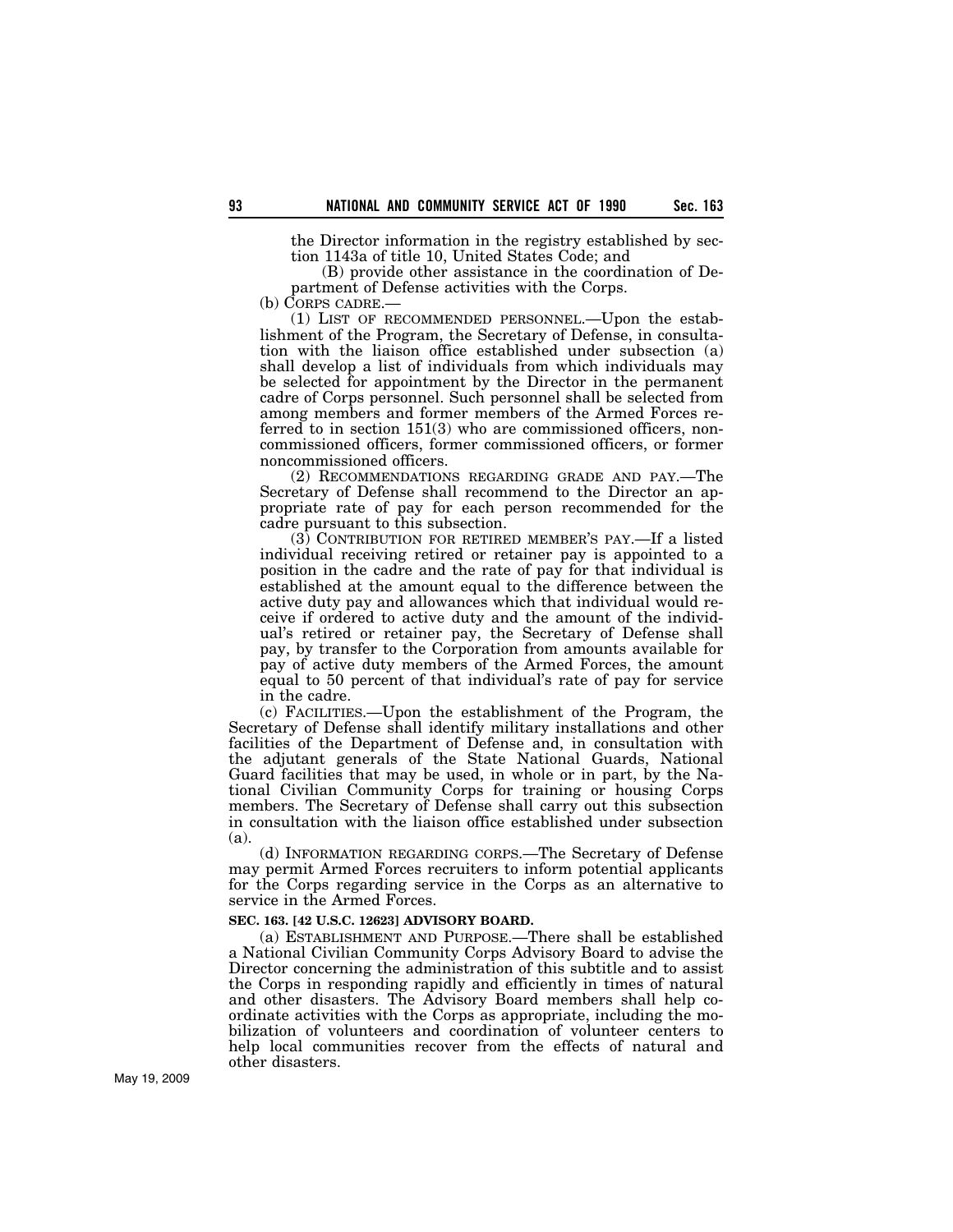(b) MEMBERSHIP.—The Advisory Board shall be composed of the following members:

(1) The Secretary of Labor.

(2) The Secretary of Defense.

(3) The Secretary of the Interior.

(4) The Secretary of Agriculture.

(5) The Secretary of Education.

(6) The Secretary of Housing and Urban Development.

(7) The Chief of the National Guard Bureau.

(8) The Administrator of the Federal Emergency Management Agency.

(9) The Secretary of Transportation.

(10) The Chief of the Forest Service.

(11) The Administrator of the Environmental Protection Agency.

(12) The Secretary of Energy.

(13) Individuals appointed by the Director from among persons who are broadly representative of educational institutions, voluntary organizations, public and private organizations, youth, and labor unions.

(14) The Chief Executive Officer.

(c) INAPPLICABILITY OF TERMINATION REQUIREMENT.—Section 14 of the Federal Advisory Committee Act (5 U.S.C. App.) shall not apply to the Advisory Board.

#### **SEC. 164. [42 U.S.C. 12624] EVALUATIONS.**

Pursuant to the provisions for evaluations conducted under section 179, and in particular subsection (g) of such section, the Corporation shall conduct periodic evaluations of the National Civilian Community Corps Program authorized under this subtitle. Upon completing each such evaluation, the Corporation shall transmit to the authorizing committees a report on the evaluation.

#### **SEC. 165. [42 U.S.C. 12626] DEFINITIONS.**

In this subtitle:

(1) BOARD.—The term ''Board'' means the Board of Directors of the Corporation.

(2) CAMPUS DIRECTOR.—The term ''campus director'', with respect to a Corps campus, means the head of the campus under section 155(d).

(3) CORPS.—The term "Corps" means the National Civilian Community Corps required under section 155 as part of the National Civilian Community Corps Program.

(4) CORPS CAMPUS.—The term ''Corps campus'' means the facility or central location established as the operational headquarters and boarding place for particular Corps units.

(5) CORPS MEMBERS.—The term ''Corps members'' means persons receiving training and participating in projects under the National Civilian Community Corps Program.

(6) DIRECTOR.—The term ''Director'' means the Director of the National Civilian Community Corps.

(7) INSTITUTION OF HIGHER EDUCATION.—The term ''institution of higher education'' has the meaning given that term in section 101 of the Higher Education Act of 1965.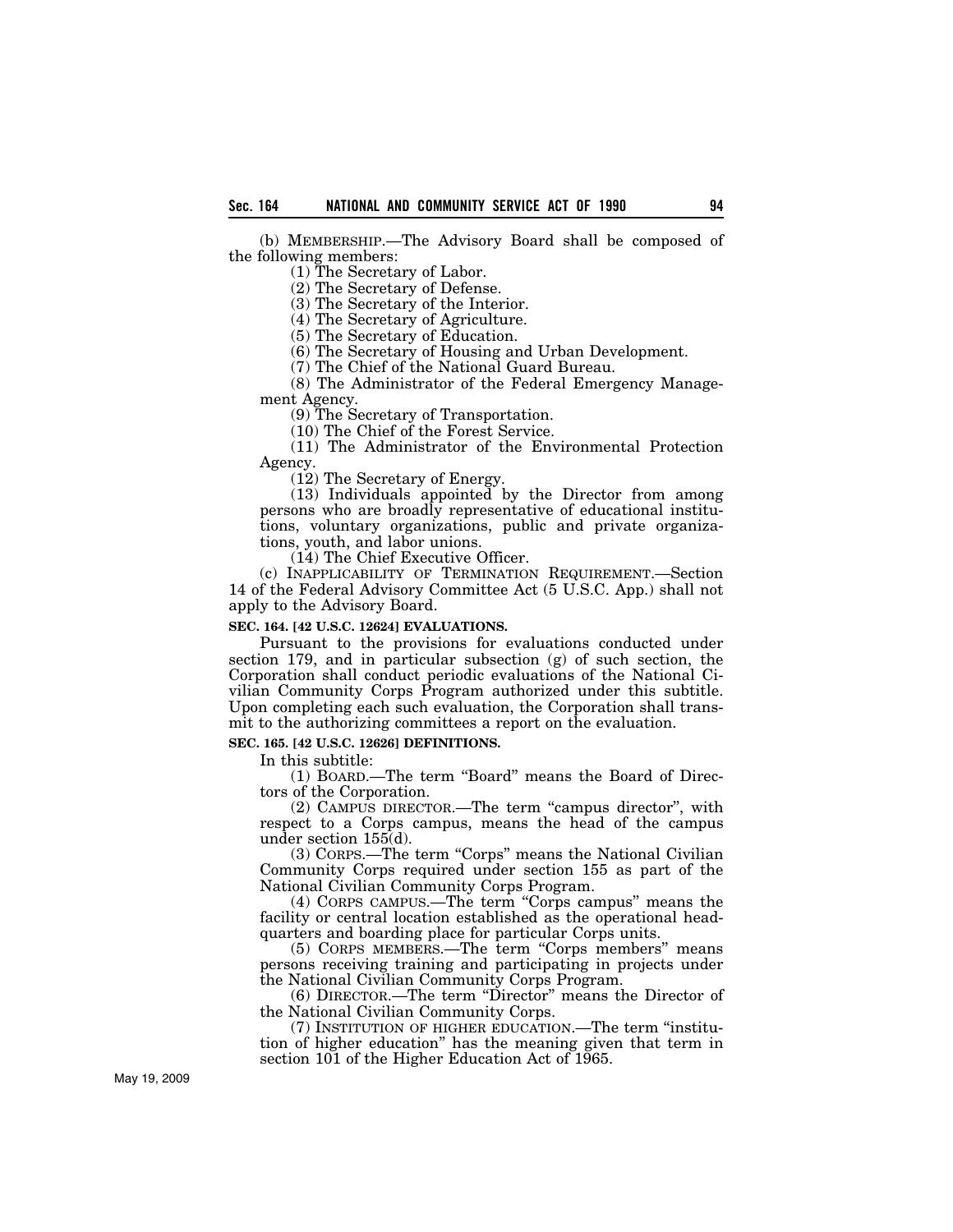(8) PROGRAM.—The term ''Program'' means the National Civilian Community Corps Program 1 established pursuant to section 152.

(9) SERVICE-LEARNING.—The term ''service-learning'', with respect to Corps members, means a method—

(A) under which Corps members learn and develop through active participation in thoughtfully organized service experiences that meet actual community needs;

(B) that provides structured time for a Corps member to think, talk, or write about what the Corps member did and saw during an actual service activity;

(C) that provides Corps members with opportunities to use newly acquired skills and knowledge in real life situations in their own communities; and

(D) that helps to foster the development of a sense of caring for others, good citizenship, and civic responsibility. (10) UNIT.—The term ''unit'' means a unit of the Corps referred to in section  $155(c)$ .

# **Subtitle F—Administrative Provisions**

#### **SEC. 171. [42 U.S.C. 12631] FAMILY AND MEDICAL LEAVE.**

(a) PARTICIPANTS IN PRIVATE, STATE, AND LOCAL PROJECTS.— For purposes of title I of the Family and Medical Leave Act of 1993 (29 U.S.C. 2601 et seq.), if—

(1) a participant has provided service for the period required by section  $101(2)(A)(i)$  (29 U.S.C. 2611(2)(A)(i)), and has met the hours of service requirement of section 101(2)(A)(ii), of such Act with respect to a project authorized under the national service laws; and

(2) the service sponsor of the project is an employer described in section  $10(4)$  of such Act (other than an employing agency within the meaning of subchapter V of chapter 63 of title 5, United States Code),

the participant shall be considered to be an eligible employee of the service sponsor.

(b) PARTICIPANTS IN FEDERAL PROJECTS.—For purposes of subchapter V of chapter 63 of title 5, United States Code, if—

(1) a participant has provided service for the period required by section  $6381(1)(\overline{B})$  of such title with respect to a project; and

(2) the service sponsor of the project is an employing agency within the meaning of such subchapter,

the participant shall be considered to be an employee of the service sponsor.

 $^1\rm{Section}$  1516(2)(F) of Public Law 111–13 provides for an amendment to paragraph (8) as follows:

<sup>(</sup>F) in paragraph (8) (as so redesignated), by striking ''The terms'' and all that follows through ''Demonstration Program'' and inserting ''The term 'Program' means the National Civilian Community Corps Program''; and

The amendment probably should have included the phrase "the second place such term appears" after "and all that follows through 'Demonstration Program'". Such amendment was exe-<br>pears" after "and all that follows through t intent of Congress.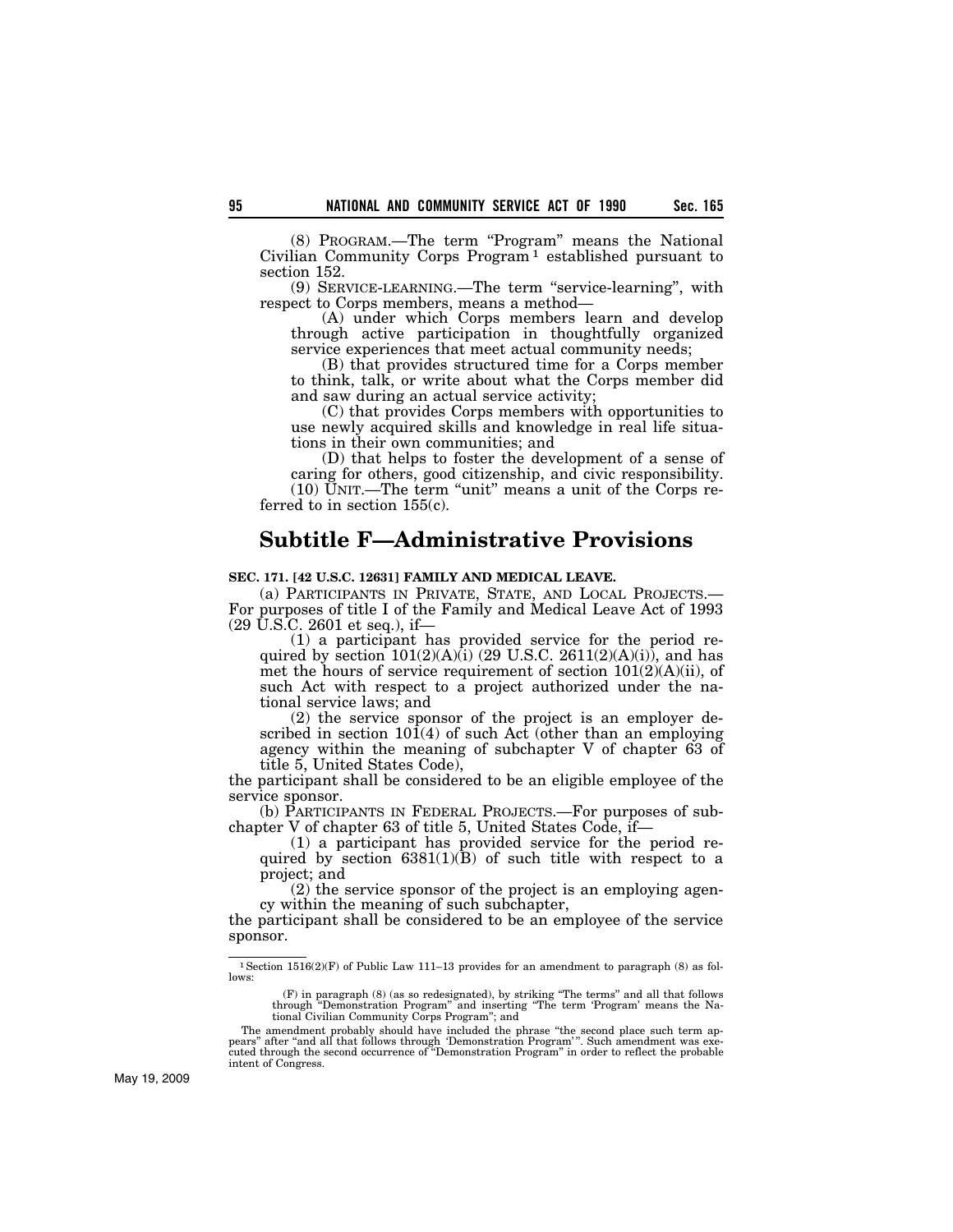(c) TREATMENT OF ABSENCE.—The period of any absence of a participant from a service position pursuant to title I of the Family and Medical Leave Act of 1993 or subchapter V of chapter 63 of title 5, United States Code, shall not be counted toward the completion of the term of service of the participant under section 139 of this Act.

#### **SEC. 172. [42 U.S.C. 12632] REPORTS.**

(a) STATE REPORTS.—

(1) IN GENERAL.—Each State receiving assistance under this title shall prepare and submit, to the Corporation, an annual report concerning the use of assistance provided under this title and the status of the national and community service programs that receive assistance under such title in such State.

(2) LOCAL GRANTEES.—Each State may require local grantees that receive assistance under this title to supply such information to the State as is necessary to enable the State to complete the report required under paragraph (1), including a comparison of actual accomplishments with the goals established for the program, the number of participants in the program, the number of service hours generated, and the existence of any problems, delays or adverse conditions that have affected or will affect the attainment of program goals.

(3) REPORT DEMONSTRATING COMPLIANCE.—

(A) IN GENERAL.—Each State receiving assistance under this title shall include information in the report required under paragraph (1) that demonstrates the compliance of the State with the provisions of this Act, including section 177.

(B) LOCAL GRANTEES.—Each State may require local grantees to supply such information to the State as is necessary to enable the State to comply with the requirement of paragraph (1).

(4) AVAILABILITY OF REPORT.—Reports submitted under paragraph (1) shall be made available to the public on request. (b) REPORT TO CONGRESS BY CORPORATION

(1) IN GENERAL.—Not later than 120 days after the end of each fiscal year, the Corporation shall prepare and submit, to the authorizing committees, the Committee on Appropriations of the House of Representatives, and the Committee on Appropriations of the Senate<sup>1</sup>, a report concerning the programs that receive assistance under the national service laws.

(2) CONTENT.—Reports submitted under paragraph (1) shall contain a summary of the information contained in the State reports submitted under subsection (a), and shall reflect the findings and actions taken as a result of any evaluation conducted by the Corporation.

(c) REPORT TO CONGRESS BY SECRETARY OF DEFENSE.—

<sup>&</sup>lt;sup>1</sup>Section 1602(1) of Public Law 111–13 amends subsection (b)(1) by striking "appropriate authorizing and appropriations Committees of Congress" and inserting "authorizing committees, the Committee on Appropriations of th of Congress.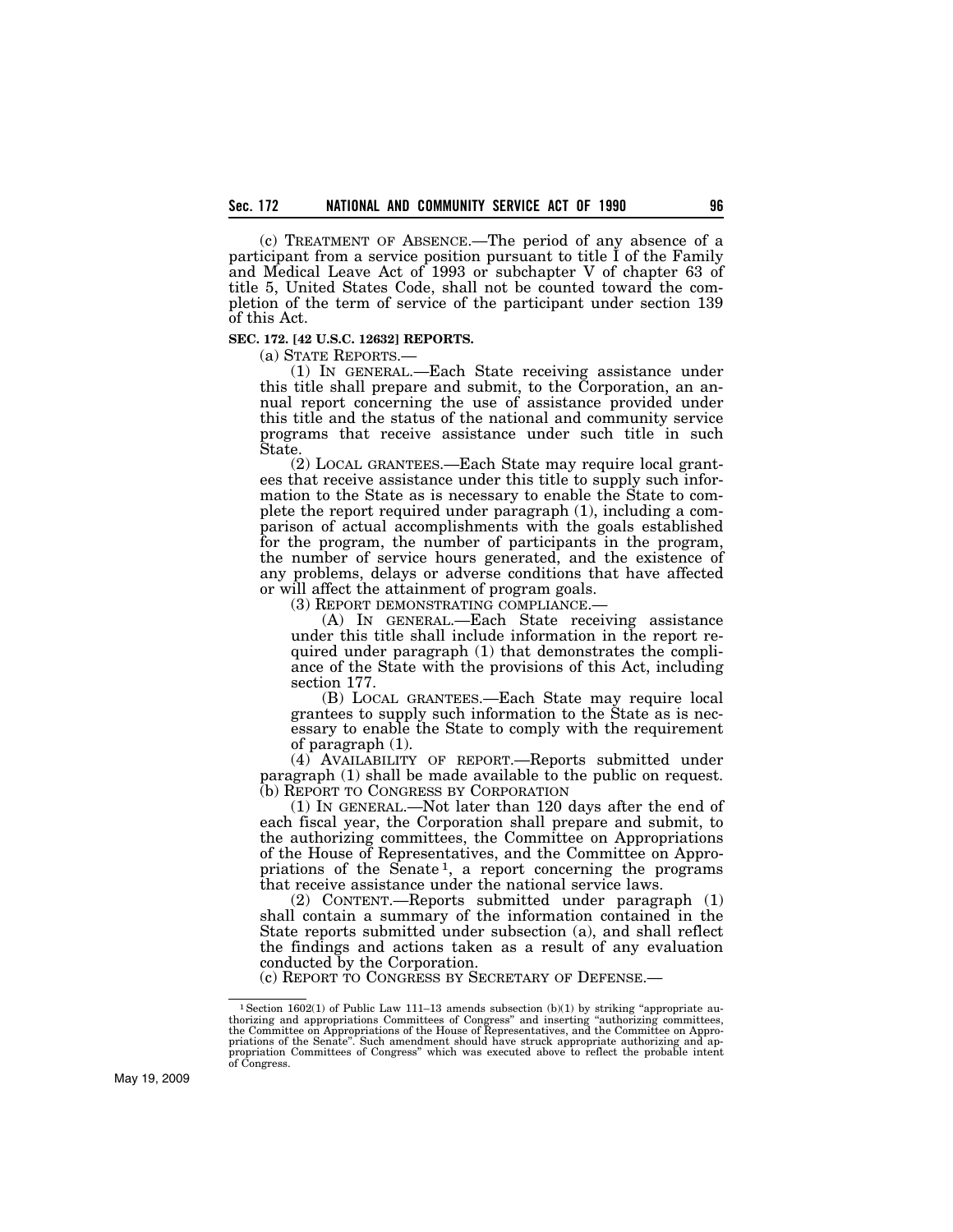(1) STUDY.—The Secretary of Defense shall annually conduct a study of the effect of the programs carried out under this title on recruitment for the Armed Forces.

(2) REPORT.—The Secretary of Defense shall annually submit a report to the authorizing committees, the Committee on Armed Services of the House of Representatives, and the Committee on Armed Services of the Senate containing the findings of the study described in paragraph (1) and such recommendations for legislative and administrative reform as the Secretary may determine to be appropriate.

### **SEC. 173. [42 U.S.C. 12633] SUPPLEMENTATION.**

(a) IN GENERAL.—Assistance provided under this title shall be used to supplement the level of State and local public funds expended for services of the type assisted under this title in the previous fiscal year.

(b) AGGREGATE EXPENDITURE.—Subsection (a) shall be satisfied, with respect to a particular program, if the aggregate expenditure for such program for the fiscal year in which services are to be provided will not be less than the aggregate expenditure for such program in the previous fiscal year, excluding the amount of Federal assistance provided and any other amounts used to pay the remainder of the costs of programs assisted under this title.

#### **SEC. 174. [42 U.S.C. 12634] PROHIBITION ON USE OF FUNDS.**

(a) PROHIBITED USES.—No assistance made available under a grant under this title shall be used to provide religious instruction, conduct worship services, or engage in any form of proselytization.

(b) POLITICAL ACTIVITY.—Assistance provided under this title shall not be used by program participants and program staff to—

(1) assist, promote, or deter union organizing; or

(2) finance, directly or indirectly, any activity designed to influence the outcome of an election to Federal office or the outcome of an election to a State or local public office.

(c) CONTRACTS OR COLLECTIVE BARGAINING AGREEMENTS.—A program that receives assistance under this title shall not impair existing contracts for services or collective bargaining agreements.

(d) REFERRALS FOR FEDERAL ASSISTANCE.—A program may not receive assistance under the national service laws for the sole purpose of referring individuals to Federal assistance programs or State assistance programs funded in part by the Federal Government.

**SEC. 175. [42 U.S.C. 12635] NONDISCRIMINATION.** 

(a) IN GENERAL.—

(1) BASIS.—An individual with responsibility for the operation of a project that receives assistance under this title shall not discriminate against a participant in, or member of the staff of, such project on the basis of race, color, national origin, sex, age, or political affiliation of such participant or member, or on the basis of disability, if the participant or member is a qualified individual with a disability.

(2) DEFINITION.—As used in paragraph (1), the term "qualified individual with a disability" has the meaning given the term in section 101(8) of the Americans with Disabilities Act of 1990 (42 U.S.C. 12111(8)).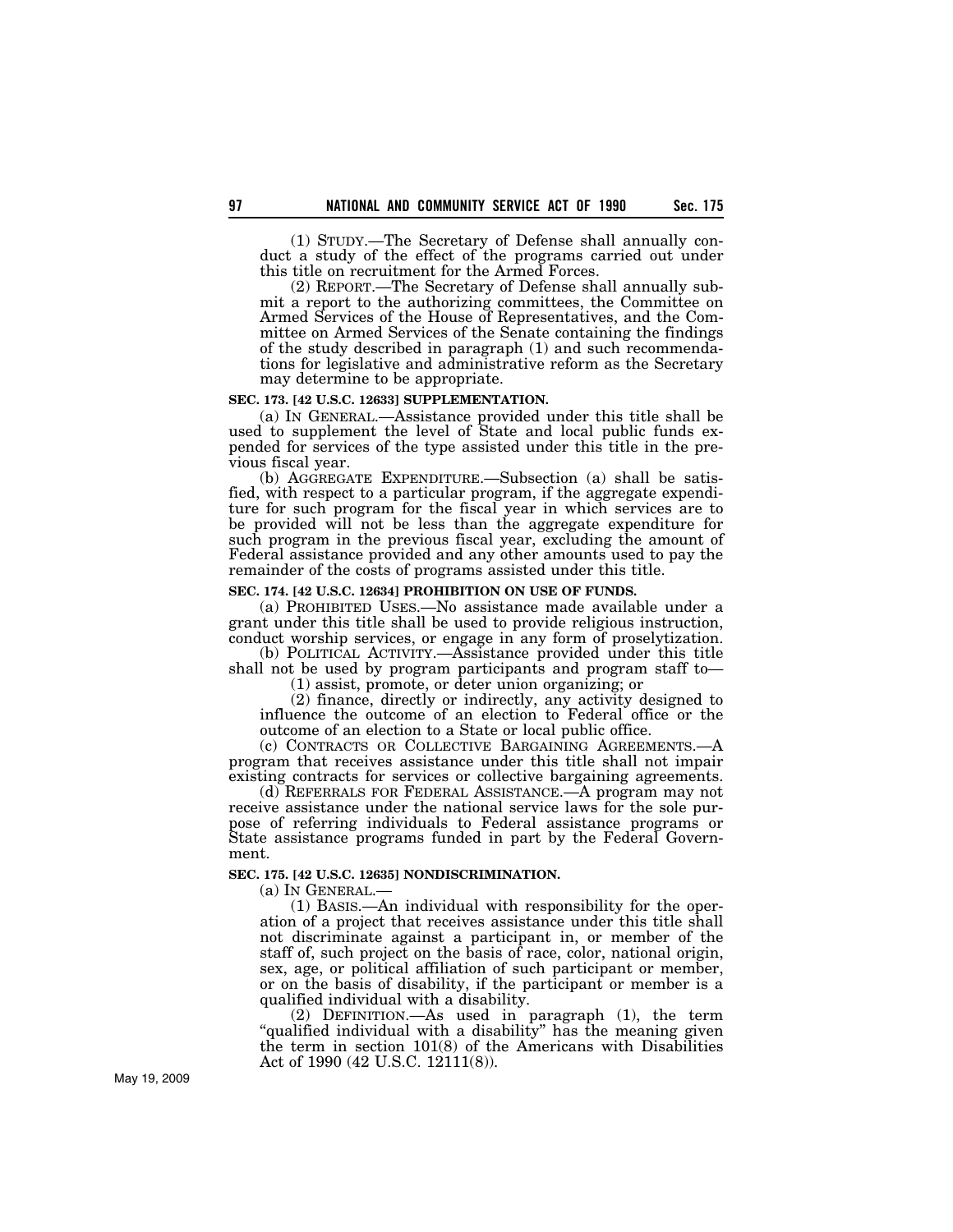(b) FEDERAL FINANCIAL ASSISTANCE.—Any assistance provided under this title shall constitute Federal financial assistance for purposes of title VI of the Civil Rights Act of 1964 (42 U.S.C. 2000d et seq.), title IX of the Education Amendments of 1972 (20 U.S.C. 1681 et seq.), section 504 of the Rehabilitation Act of 1973 (29 U.S.C. 794), and the Age Discrimination Act of 1975 (42 U.S.C. 6101 et seq.), and shall constitute Federal financial assistance to an education program or activity for purposes of the Education Amendments of 1972 (20 U.S.C. 1681 et seq.).

(c) RELIGIOUS DISCRIMINATION.—

(1) IN GENERAL.—Except as provided in paragraph (2), an individual with responsibility for the operation of a project that receives assistance under this title shall not discriminate on the basis of religion against a participant in such project or a member of the staff of such project who is paid with funds received under this title.

(2) EXCEPTION.—Paragraph (1) shall not apply to the employment, with assistance provided under this title, of any member of the staff, of a project that receives assistance under this title, who was employed with the organization operating the project on the date the grant under this title was awarded.

(d) RULES AND REGULATIONS.—The Chief Executive Officer shall promulgate rules and regulations to provide for the enforcement of this section that shall include provisions for summary suspension of assistance for not more than 30 days, on an emergency basis, until notice and an opportunity to be heard can be provided.

#### **SEC. 176. [42 U.S.C. 12636] NOTICE, HEARING, AND GRIEVANCE PROCE-DURES.**

(a) IN GENERAL.—

(1) SUSPENSION OF PAYMENTS.—The Corporation may in accordance with the provisions of this title, suspend or terminate payments under a contract or grant providing assistance under this title, or revoke the designation of positions, related to the grant or contract, as approved national service positions, whenever the Corporation determines there is a material failure to comply with this title or the applicable terms and conditions of any such grant or contract issued pursuant to this title.

(2) PROCEDURES TO ENSURE ASSISTANCE.—The Corporation shall prescribe procedures to ensure that—

(A) assistance provided under this title shall not be suspended for failure to comply with the applicable terms and conditions of this title except, in emergency situations, a suspension may be granted for 1 or more periods of 30 days not to exceed a total of 90 days; and

(B) assistance provided under this title shall not be terminated or revoked for failure to comply with applicable terms and conditions of this title unless the recipient of such assistance has been afforded reasonable notice and opportunity for a full and fair hearing.

(b) HEARINGS.—Hearings or other meetings that may be necessary to fulfill the requirements of this section shall be held at locations convenient to the recipient of assistance under this title.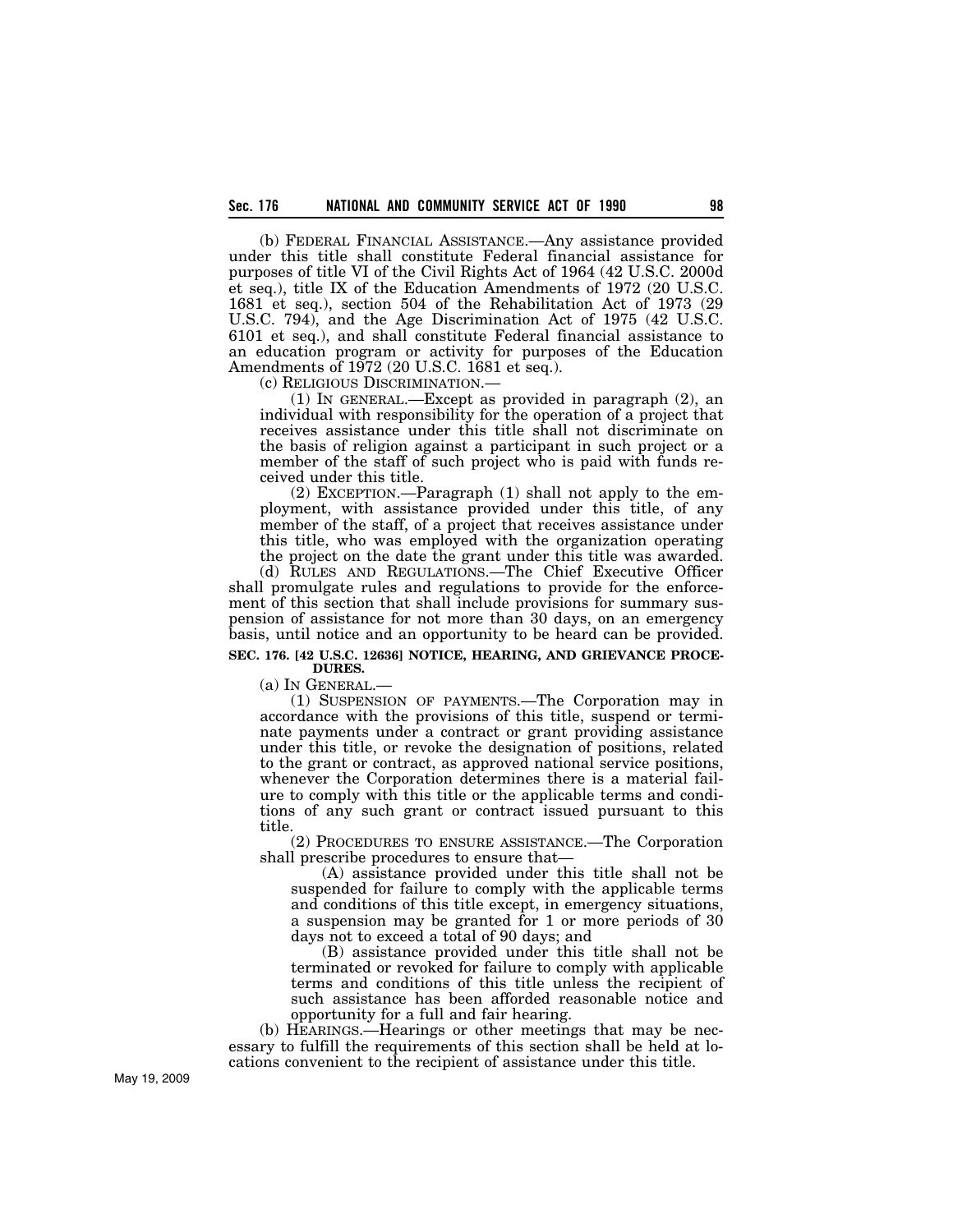(c) TRANSCRIPT OR RECORDING.—A transcript or recording shall be made of a hearing conducted under this section and shall be available for inspection by any individual.

(d) STATE LEGISLATION.—Nothing in this title shall be construed to preclude the enactment of State legislation providing for the implementation, consistent with this title, of the programs administered under this title.

(e) CONSTRUCTION.—Nothing in this title shall be construed to link performance of service with receipt of Federal student financial assistance, other than assistance provided pursuant to this Act.<br>
(f) GRIEVANCE PROCEDURE.—

 $(1)$  In GENERAL.—An entity that receives assistance under this title shall establish and maintain a procedure for the filing and adjudication of grievances from participants, labor organizations, and other interested individuals concerning projects that receive assistance under this title, including grievances regarding proposed placements of such participants in such projects.

(2) DEADLINE FOR GRIEVANCES.—Except for a grievance that alleges fraud or criminal activity, a grievance shall be made not later than 1 year after the date of the alleged occurrence of the event that is the subject of the grievance.<br>(3) DEADLINE FOR HEARING AND DECISION.—

(A) HEARING.—A hearing on any grievance conducted. under this subsection shall be conducted not later than 30 days after the filing of such grievance.

(B) DECISION.—A decision on any such grievance shall be made not later than 60 days after the filing of such grievance.

(4) ARBITRATION.—

(A) IN GENERAL.—

(i) JOINTLY SELECTED ARBITRATOR.—In the event of a decision on a grievance that is adverse to the party who filed such grievance, or 60 days after the filing of such grievance if no decision has been reached, such party shall be permitted to submit such grievance to binding arbitration before a qualified arbitrator who is jointly selected and independent of the interested parties.

(ii) APPOINTED ARBITRATOR.—If the parties cannot agree on an arbitrator, the Chief Executive Officer shall appoint an arbitrator from a list of qualified arbitrators within 15 days after receiving a request for such appointment from one of the parties to the grievance.

(B) DEADLINE FOR PROCEEDING.—An arbitration proceeding shall be held not later than 45 days after the request for such arbitration proceeding, or, if the arbitrator is appointed by the Chief Executive Officer in accordance with subparagraph (A)(ii), not later than 30 days after the appointment of such arbitrator.

(C) DEADLINE FOR DECISION.—A decision concerning a grievance shall be made not later than 30 days after the date such arbitration proceeding begins.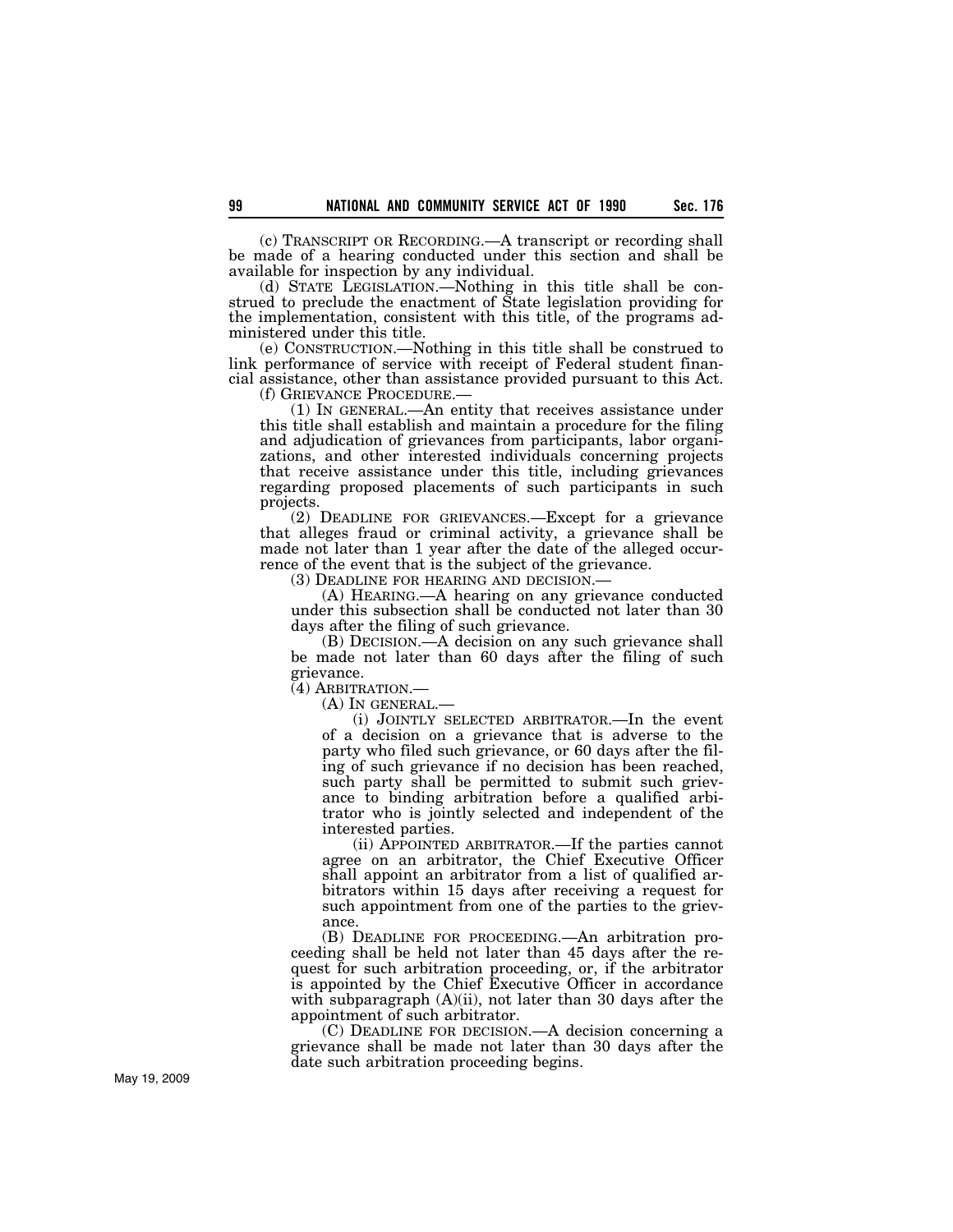(D) COST.—

(i) IN GENERAL.—Except as provided in clause (ii), the cost of an arbitration proceeding shall be divided evenly between the parties to the arbitration.

(ii) EXCEPTION.—If a participant, labor organization, or other interested individual described in paragraph (1) prevails under a binding arbitration proceeding, the State or local applicant described in para $graph(1)$  that is a party to such grievance shall pay the total cost of such proceeding and the attorneys' fees of such participant, labor organization, or individual, as the case may be.

(5) PROPOSED PLACEMENT.—If a grievance is filed regarding a proposed placement of a participant in a project that receives assistance under this title, such placement shall not be made unless the placement is consistent with the resolution of the grievance pursuant to this subsection.

(6) REMEDIES.—Remedies for a grievance filed under this subsection include—

(A) suspension of payments for assistance under this title;

(B) termination of such payments;

(C) prohibition of the placement described in paragraph  $(5)$ ;

(D) in a case in which the grievance is filed by an individual applicant or participant—

(i) the applicant's selection or the participant's reinstatement, as the case may be; and

(ii) other changes in the terms and conditions of service applicable to the individual; and

(E) in a case in which the grievance involves a violation of subsection (a) or (b) of section 177 and the employer of the displaced employee is the recipient of assistance under this title—

(i) reinstatement of the displaced employee to the position held by such employee prior to displacement;

(ii) payment of lost wages and benefits of the displaced employee;

(iii) reestablishment of other relevant terms, conditions, and privileges of employment of the displaced employee; and

(iv) such equitable relief as is necessary to correct any violation of subsection (a) or (b) of section 177 or to make the displaced employee whole.

(7) ENFORCEMENT.—Suits to enforce arbitration awards under this section may be brought in any district court of the United States having jurisdiction of the parties, without regard to the amount in controversy and without regard to the citizenship of the parties.

#### **SEC. 177. [42 U.S.C. 12637] NONDUPLICATION AND NONDISPLACEMENT.**  (a) NONDUPLICATION.—

(1) IN GENERAL.—Assistance provided under the national service laws shall be used only for a program that does not du-

May 19, 2009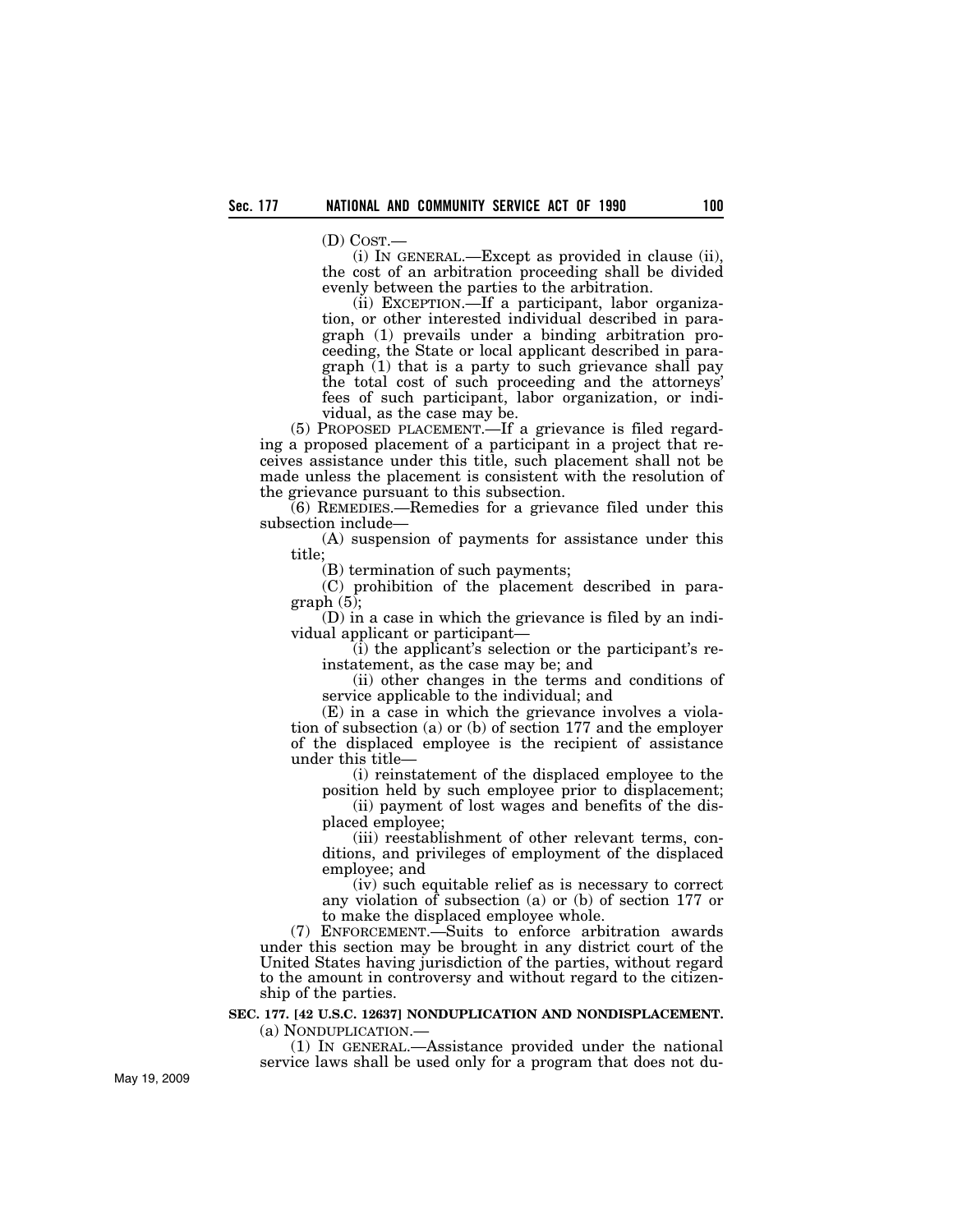plicate, and is in addition to, an activity otherwise available in the locality of such program.

(2) PRIVATE NONPROFIT ENTITY.—Assistance made available under the national service laws shall not be provided to a private nonprofit entity to conduct activities that are the same or substantially equivalent to activities provided by a State or local government agency that such entity resides in, unless the requirements of subsection (b) are met.

(b) NONDISPLACEMENT.— (1) IN GENERAL.—An employer shall not displace an employee, position, or volunteer (other than a participant under the national service laws), including partial displacement such as reduction in hours, wages, or employment benefits, as a result of the use by such employer of a participant in a program receiving assistance under the national service laws.

(2) SERVICE OPPORTUNITIES.—A service opportunity shall not be created under the national service laws that will infringe in any manner on the promotional opportunity of an employed individual.<br>(3) LIMITATION ON SERVICES.

 $(A)$  DUPLICATION OF SERVICES.—A participant in a program receiving assistance under the national service laws shall not perform any services or duties or engage in activities that would otherwise be performed by an employee as part of the assigned duties of such employee.

(B) SUPPLANTATION OF HIRING.—A participant in any program receiving assistance under the national service laws shall not perform any services or duties, or engage in activities, that—

(i) will supplant the hiring of employed workers; or

(ii) are services, duties, or activities with respect to which an individual has recall rights pursuant to a collective bargaining agreement or applicable personnel procedures.

(C) DUTIES FORMERLY PERFORMED BY ANOTHER EM-PLOYEE.—A participant in any program receiving assistance under the national service laws shall not perform services or duties that have been performed by or were assigned to any—

(i) presently employed worker;

(ii) employee who recently resigned or was discharged;

(iii) employee who—

(I) is subject to a reduction in force; or

(II) has recall rights pursuant to a collective bargaining agreement or applicable personnel procedures;

(iv) employee who is on leave (terminal, temporary, vacation, emergency, or sick); or

(v) employee who is on strike or who is being locked out.

(c) LABOR MARKET INFORMATION.—The Secretary of Labor

May 19, 2009

shall make available to the Corporation and to any program agency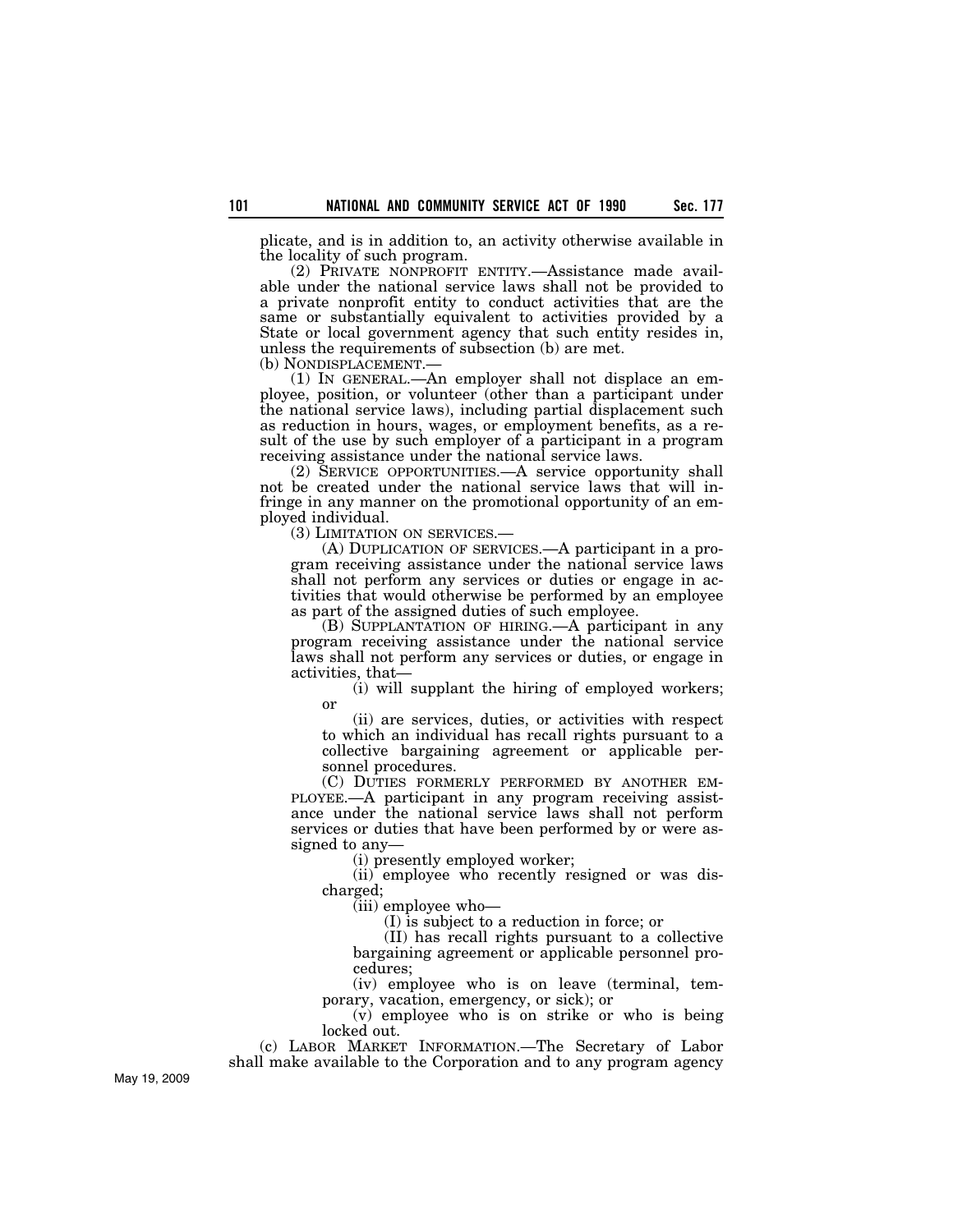under this title such labor market information as is appropriate for use in carrying out the purposes of this title.

(d) TREATMENT OF BENEFITS.—Allowances, earnings, and payments to individuals participating in programs that receive assistance under this title shall not be considered to be income for the purposes of determining eligibility for and the amount of income transfer and in-kind aid furnished under any Federal or federally assisted program based on need, other than as provided under the Social Security Act (42 U.S.C. 301 et seq.).

(e) STANDARDS OF CONDUCT.—Programs that receive assistance under this title shall establish and stringently enforce standards of conduct at the program site to promote proper moral and disciplinary conditions.<br>(f) PARENTAL INVOLVEMENT.—

 $(1)$  In GENERAL.—Programs that receive assistance under the national service laws shall consult with the parents or legal guardians of children in developing and operating programs that include and serve children.

(2) PARENTAL PERMISSION.—Programs that receive assistance under the national service laws shall, before transporting minor children, provide the children's parents with the reason for the transportation and obtain the parents' written permission for such transportation, consistent with State law.

# **SEC. 178. [42 U.S.C. 12638] STATE COMMISSIONS ON NATIONAL AND COMMUNITY SERVICE.**

(a) EXISTENCE REQUIRED.— (1) STATE COMMISSION.—Except as provided in paragraph (2), to be eligible to receive a grant or allotment under subtitle B or C or to receive a distribution of approved national service positions under subtitle C, a State shall maintain a State Commission on National and Community Service that satisfies the requirements of this section.

(2) ALTERNATIVE ADMINISTRATIVE ENTITY.—The chief executive officer of a State may apply to the Corporation for approval to use an alternative administrative entity to carry out the duties otherwise entrusted to a State Commission under this Act. The chief executive officer shall ensure that any alternative administrative entity used in lieu of a State Commission provides for the individuals described in paragraph (1), and some of the individuals described in paragraph  $(2)$ , of subsection (c) to play a significant policymaking role in carrying out the duties otherwise entrusted to a State Commission, including the submission of applications on behalf of the State under section 130.

(b) APPOINTMENT AND SIZE.—Except as provided in subsection (c)(3), the members of a State Commission for a State shall be appointed by the chief executive officer of the State. A State Commission shall consist of not fewer than 15, and not more than 25, voting members, and any ex officio nonvoting members, as described in paragraph  $(3)$  or  $(4)$  of subsection  $(c)$ .

(c) COMPOSITION AND MEMBERSHIP.—

(1) REQUIRED MEMBERS.—The State Commission for a State shall include as voting members at least one of each of the following individuals: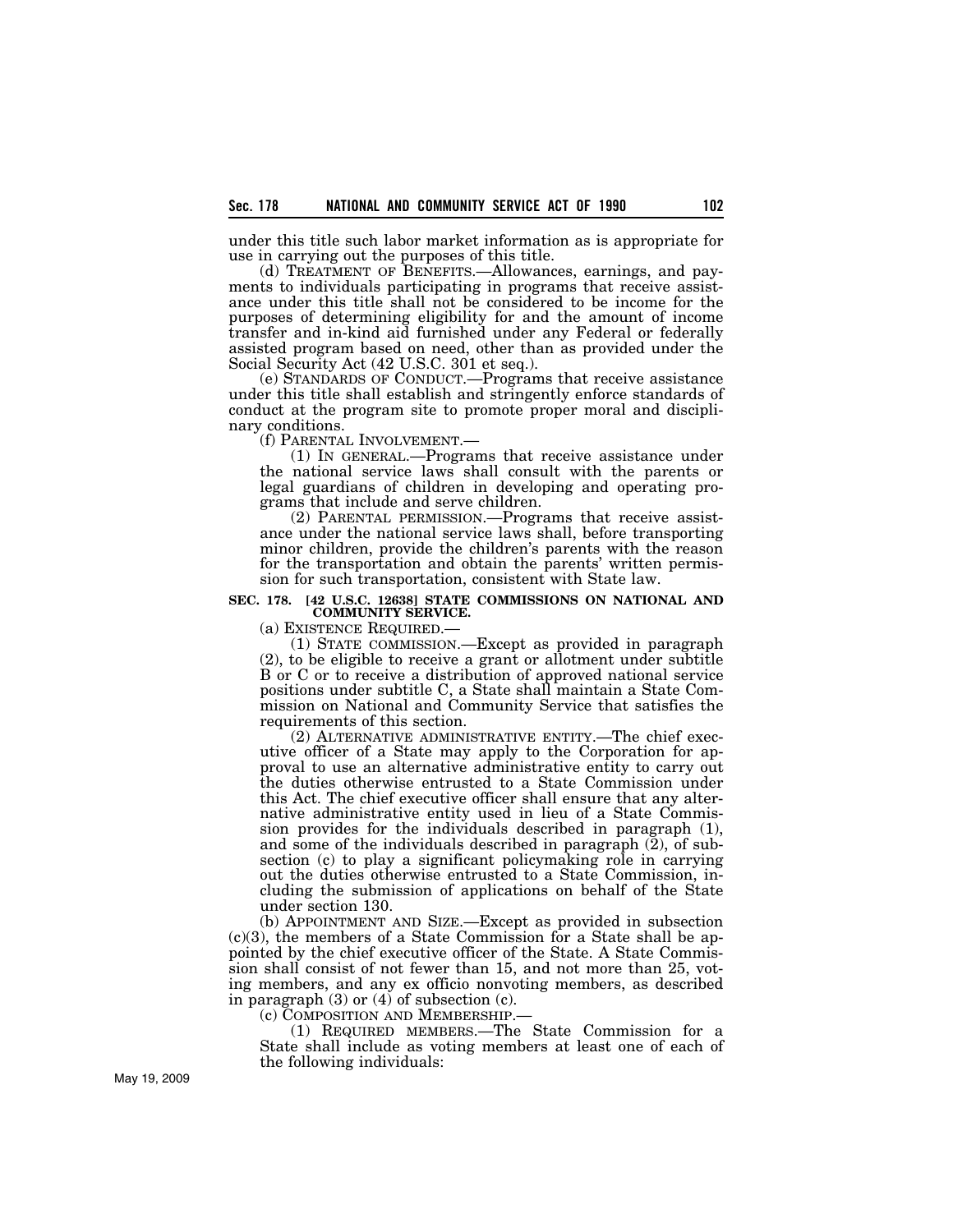(A) An individual with expertise in the educational, training, and development needs of youth, particularly disadvantaged youth.

(B) An individual with experience in promoting the involvement of older adults in service and voluntarism.

(C) A representative of community-based agencies or community-based organizations within the State.

(D) The head of the State educational agency.

(E) A representative of local governments in the State. (F) A representative of local labor organizations in the State.

(G) A representative of business.

(H) An individual between the ages of 16 and 25 who is a participant or supervisor in a program.

(I) A representative of a national service program described in subsection  $(a)$ ,  $(b)$ , or  $(c)$  of section 122.

(J) A representative of the volunteer sector.

(2) SOURCES OF OTHER MEMBERS.—The State Commission for a State may include as voting members the following individuals:

(A) Members selected from among local educators.

(B) Members selected from among experts in the delivery of human, educational, environmental, or public safety services to communities and persons.

(C) Representatives of Indian tribes.

(D) Members selected from among out-of-school youth or other at-risk youth.

(E) Representatives of entities that receive assistance under the Domestic Volunteer Service Act of 1973 (42 U.S.C. 4950 et seq.).

(3) CORPORATION REPRESENTATIVE.—The representative of the Corporation designated under section 195(c) for a State shall be an ex officio nonvoting member of the State Commission or alternative administrative entity for that State.

(4) EX OFFICIO STATE REPRESENTATIVES.—The chief executive officer of a State may appoint, as ex officio nonvoting members of the State Commission for the State, representatives selected from among officers and employees of State agencies operating community service, youth service, education, social service, senior service, and job training programs.

(5) LIMITATION ON NUMBER OF STATE EMPLOYEES AS MEM-BERS.—The number of voting members of a State Commission selected under paragraph  $(1)$  or  $(2)$  who are officers or employees of the State may not exceed 25 percent (reduced to the nearest whole number) of the total membership of the State Commission.

(d) MISCELLANEOUS MATTERS.—

(1) MEMBERSHIP BALANCE.—The chief executive officer of a State shall ensure, to the maximum extent practicable, that the membership of the State Commission for the State is diverse with respect to race, ethnicity, age, gender, and disability characteristics. Not more than 50 percent of the voting members of a State Commission, plus one additional member, may be from the same political party.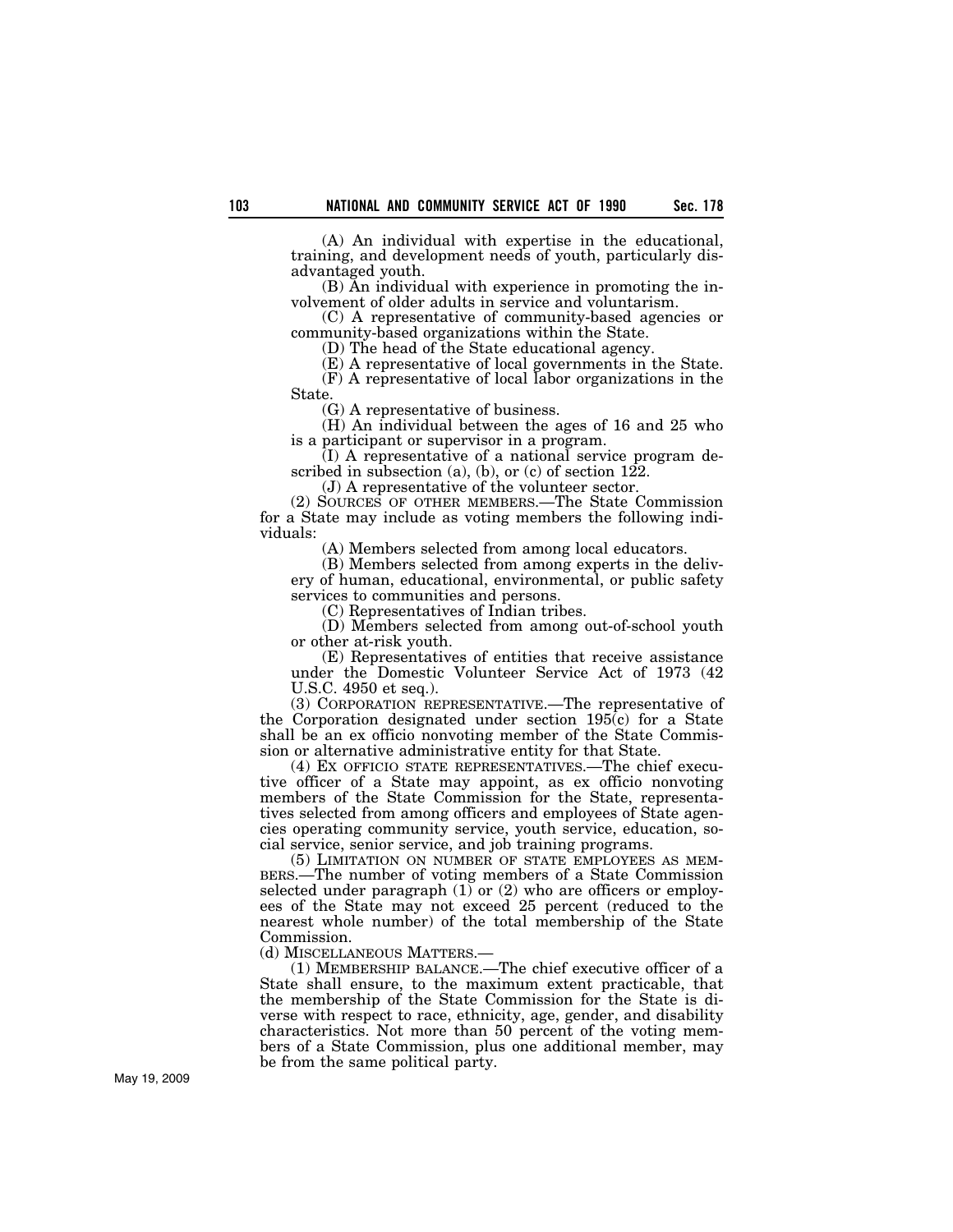(2) TERMS.—Each member of the State Commission for a State shall serve for a term of 3 years, except that the chief executive officer of a State shall initially appoint a portion of the members to terms of 1 year and 2 years.

(3) VACANCIES.—If a vacancy occurs on a State Commission, a new member shall be appointed by the chief executive officer of the State and serve for the remainder of the term for which the predecessor of such member was appointed. The vacancy shall not affect the power of the remaining members to execute the duties of the State Commission.

(4) COMPENSATION.—A member of a State Commission or alternative administrative entity shall not receive any additional compensation by reason of service on the State Commission or alternative administrative entity, except that the State may authorize the reimbursement of travel expenses, including a per diem in lieu of subsistence, in the same manner as other employees serving intermittently in the service of the State.

(5) CHAIRPERSON.—The voting members of a State Commission shall elect one of the voting members to serve as chairperson of the State Commission.

(6) LIMITATION ON MEMBER PARTICIPATION.— (A) GENERAL LIMITATION.—Except as provided in subparagraph (B), a voting member of the State Commission (or of an alternative administrative entity) shall not participate in the administration of the grant program (including any discussion or decision regarding the provision of assistance or approved national service positions, or the continuation, suspension, or termination of such assistance or such positions, to any program or entity) described in subsection (e)(9) if—

(i) a grant application relating to such program is pending before the Commission (or such entity); and

(ii) the application was submitted by a program or entity of which such member is, or in the 1-year period before the submission of such application was, an officer, director, trustee, full-time volunteer, or employee.

(B) EXCEPTION.—If, as a result of the operation of subparagraph (A), the number of voting members of the Commission (or of such entity) is insufficient to establish a quorum for the purpose of administering such program, then voting members excluded from participation by subparagraph (A) may participate in the administration of such program, notwithstanding the limitation in subparagraph (A), to the extent permitted by regulations issued under section 193A(b)(12) by the Corporation.

(C) RULE OF CONSTRUCTION.—Subparagraph (A) shall not be construed to limit the authority of any voting member of the Commission (or of such entity) to participate in—

(i) discussion of, and hearing and forums on—

(I) the general duties, policies, and operations of the Commission (or of such entity); or

(II) the general administration of such program; or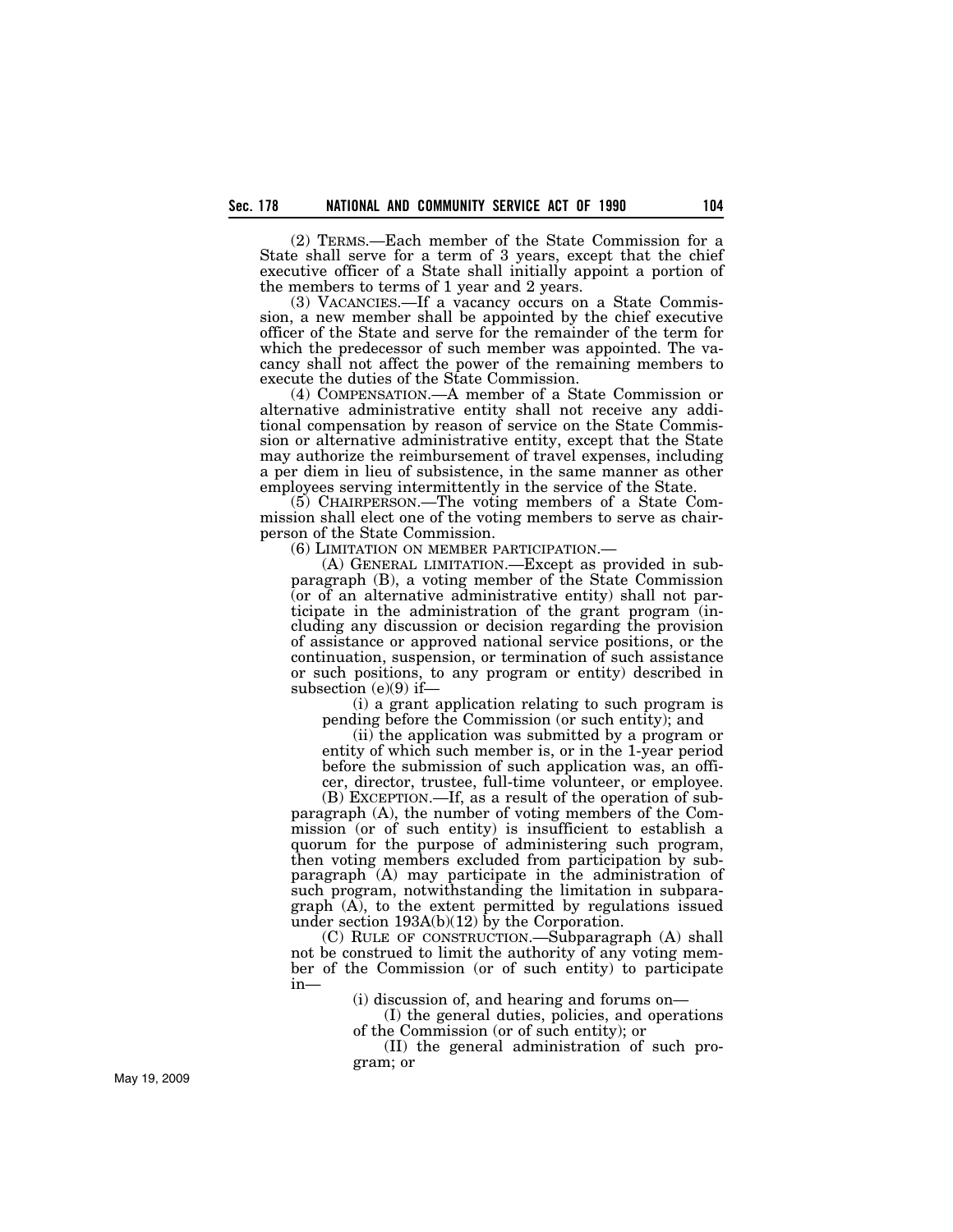(ii) similar general matters relating to the Commission (or such entity).

(e) DUTIES OF A STATE COMMISSION.—The State Commission or alternative administrative entity for a State shall be responsible for the following duties:

(1) Preparation of a national service plan for the State that—

(A) is developed, through an open and public process (such as through regional forums, hearings, and other means) that provides for maximum participation and input from the private sector, organizations, and public agencies, using service and volunteerism as strategies to meet critical community needs, including service through programs funded under the national service laws;

(B) covers a 3-year period, the beginning of which may be set by the State;

(C) is subject to approval by the chief executive officer of the State;

(D) includes measurable goals and outcomes for the State national service programs in the State consistent with the performance levels for national service programs as described in section 179(k);

(E) ensures outreach to diverse community-based agencies that serve underrepresented populations, through established networks and registries at the State level, or through the development of such networks and registries;

(F) provides for effective coordination of funding applications submitted by the State and other organizations within the State under the national service laws;

(G) is updated annually, reflecting changes in practices and policies that will improve the coordination and effectiveness of Federal, State, and local resources for service and volunteerism within the State;

(H) ensures outreach to, and coordination with, municipalities (including large cities) and county governments regarding the national service laws; and

(I) contains such information as the State Commission considers to be appropriate or as the Corporation may require.

(2) Preparation of the applications of the State under section 130 for financial assistance.

(3) Assistance in the preparation of the application of the State educational agency for assistance under section 113.

(4) Preparation of the application of the State under section 130 for the approval of service positions that include the national service educational award described in subtitle D.

(5) Make recommendations to the Corporation with respect to priorities for programs receiving assistance under the Domestic Volunteer Service Act of 1973 (42 U.S.C. 4950 et seq.).

(6) Make technical assistance available to enable applicants for assistance under section 121—

(A) to plan and implement service programs; and

(B) to apply for assistance under the national service laws using, if appropriate, information and materials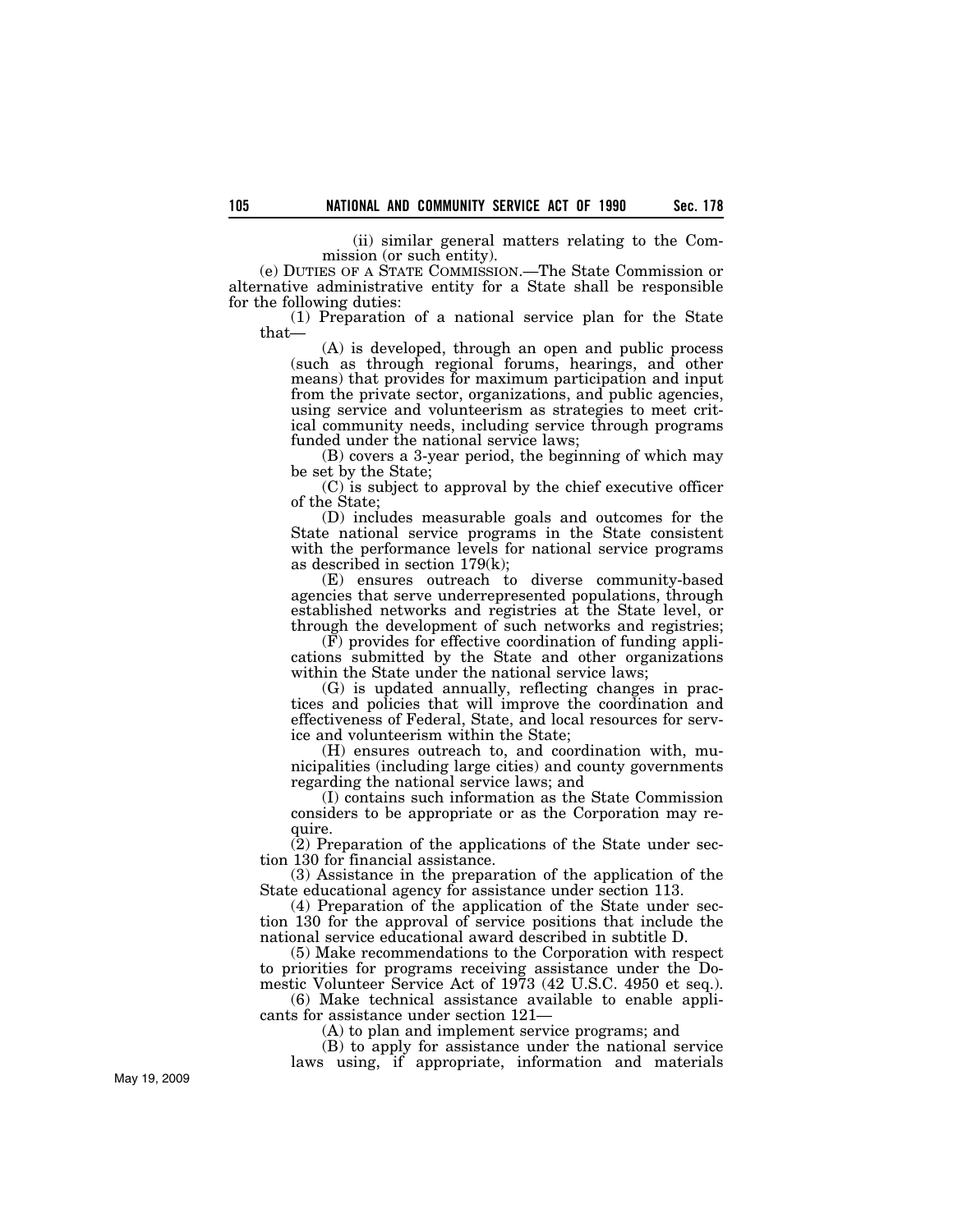available through a clearinghouse established under section 198A.

(7) Assistance in the provision of health care and child care benefits under section 140 to participants in national service programs that receive assistance under section 121.

(8) Development of a State system for the recruitment and placement of participants in programs that receive assistance under the national service laws and dissemination of information concerning national service programs that receive such assistance or approved national service positions.

(9) Administration of the grant program in support of national service programs that is conducted by the State using assistance provided to the State under section 121, including selection, oversight, and evaluation of grant recipients.

(10) Development of projects, training methods, curriculum materials, and other materials and activities related to national service programs that receive assistance directly from the Corporation (to be made available in a case in which such a program requests such a project, method, material, or activity) or from the State using assistance provided under section 121, for use by programs that request such projects, methods, materials, and activities.

(f) RELIEF FROM ADMINISTRATIVE REQUIREMENTS.—Upon approval of a State plan submitted under subsection  $(e)(1)$ , the Chief Executive Officer may waive for the State, or specify alternatives for the State to, administrative requirements (other than statutory provisions) otherwise applicable to grants made to States under the national service laws, including those requirements identified by the State as impeding the coordination and effectiveness of Federal, State, and local resources for service and volunteerism within the State.

(g) STATE SERVICE PLAN FOR ADULTS AGE 55 OR OLDER.—

(1) IN GENERAL.—Notwithstanding any other provision of this section, to be eligible to receive a grant or allotment under subtitle B or C or to receive a distribution of approved national service positions under subtitle C, a State shall work with appropriate State agencies and private entities to develop a comprehensive State service plan for service by adults age 55 or older.

(2) MATTERS INCLUDED.—The State service plan shall include—

(A) recommendations for policies to increase service for adults age 55 or older, including how to best use such adults as sources of social capital, and how to utilize their skills and experience to address community needs;

(B) recommendations to the State agency (as defined in section 102 of the Older Americans Act of 1965 (42 U.S.C. 3002)) on—

(i) a marketing outreach plan to businesses; and (ii) outreach to—

(I) nonprofit organizations;

(II) the State educational agency;

(III) institutions of higher education; and

(IV) other State agencies;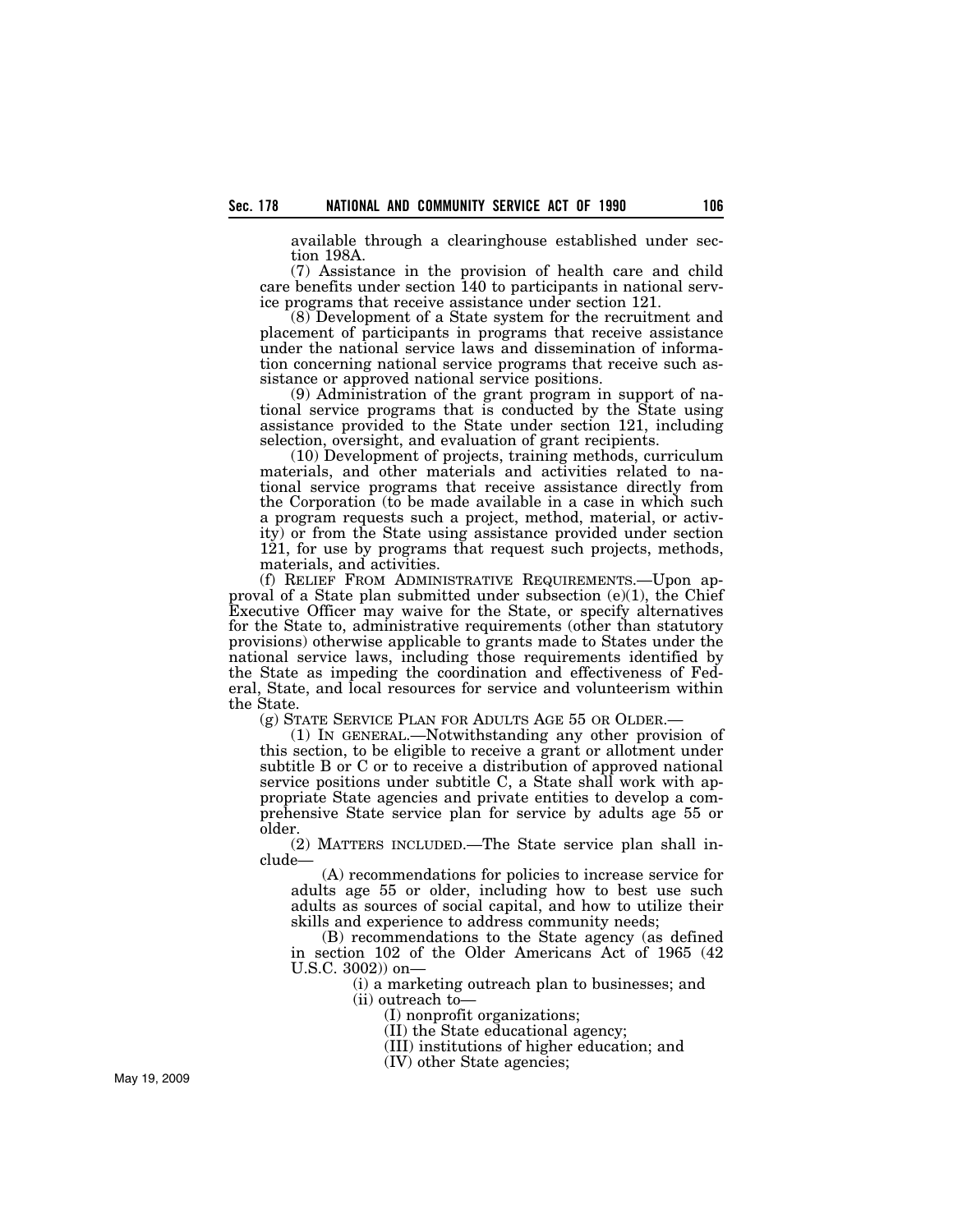(C) recommendations for civic engagement and multigenerational activities, such as—

(i) early childhood education and care, family literacy, and after school programs;

(ii) respite services for adults age 55 or older and caregivers; and

(iii) transitions for older adults age 55 or older to purposeful work in their post-career lives; and

(D) recommendations for encouraging the development of Encore service programs in the State.

(3) KNOWLEDGE BASE.—The State service plan shall incorporate the current knowledge base (as of the time of the plan) regarding—

 $\bar{A}$ ) the economic impact of the roles of workers age 55 or older in the economy;

(B) the social impact of the roles of such workers in the community; and

(C) the health and social benefits of active engagement for adults age 55 or older.

(4) PUBLICATION.—The State service plan shall be made available to the public and be transmitted to the Chief Executive Officer.

(h) ACTIVITY INELIGIBLE FOR ASSISTANCE.—A State Commission or alternative administrative entity may not directly carry out any national service program that receives assistance under section 121.

(i) DELEGATION.—Subject to such requirements as the Corporation may prescribe, a State Commission may delegate nonpolicymaking duties to a State agency or public or private nonprofit organization.

(j) APPROVAL OF STATE COMMISSION OR ALTERNATIVE.—

(1) SUBMISSION TO CORPORATION.—The chief executive officer for a State shall notify the Corporation of the establishment or designation of the State Commission or use of an alternative administrative entity for the State. The notification shall include a description of—

(A) the composition and membership of the State Commission or alternative administrative entity; and

(B) the authority of the State Commission or alternative administrative entity regarding national service activities carried out by the State.

(2) APPROVAL OF ALTERNATIVE ADMINISTRATIVE ENTITY.— Any designation of a State Commission or use of an alternative administrative entity to carry out the duties of a State Commission shall be subject to the approval of the Corporation, which shall not be unreasonably withheld. The Corporation shall approve an alternative administrative entity if such entity provides for individuals described in paragraph (1), and some of the individuals described in paragraph (2), of subsection (c) to play a significant policymaking role in carrying out the duties otherwise entrusted to a State Commission, including the duties described in paragraphs (1) through (4) of subsection (e).

May 19, 2009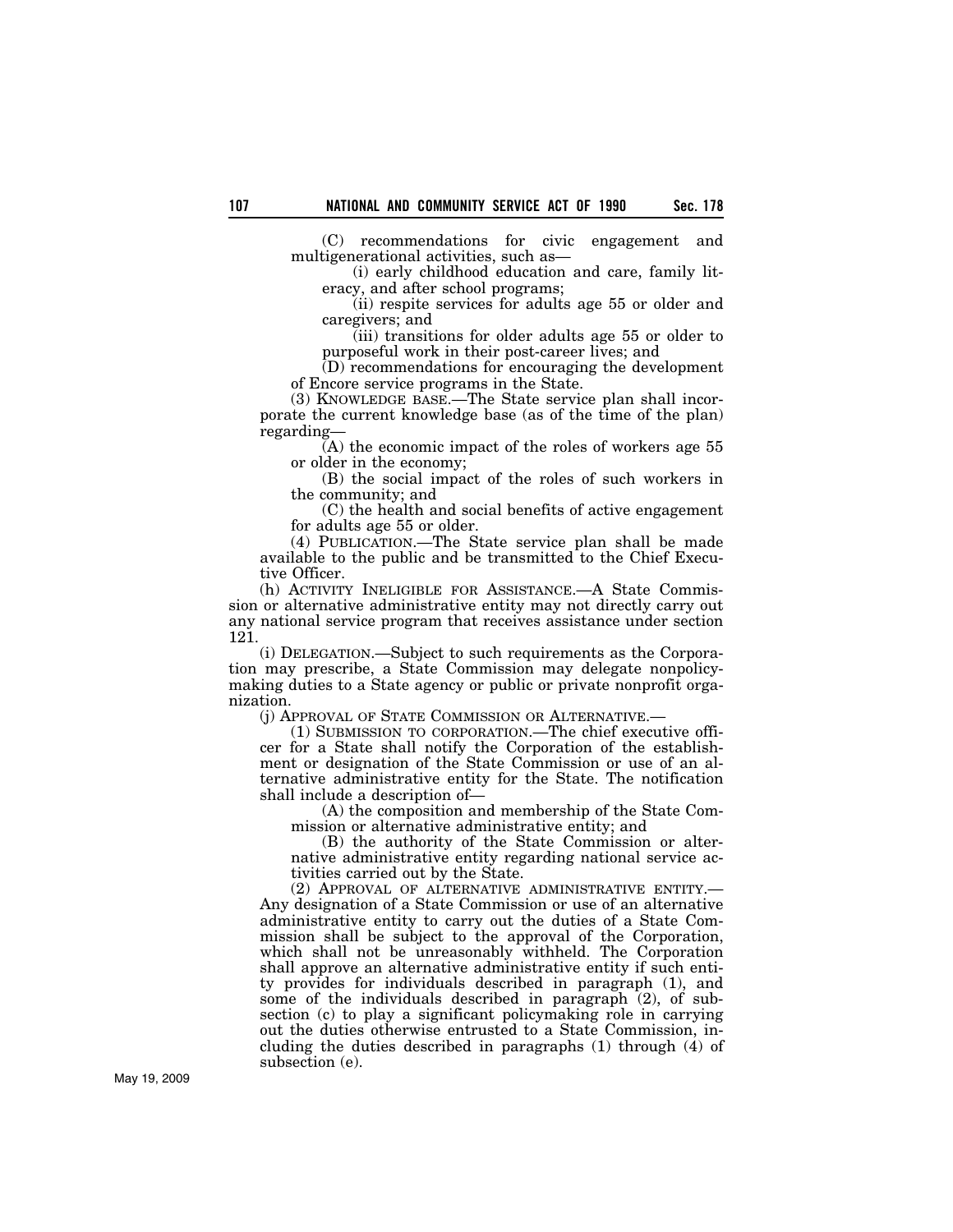(3) REJECTION.—The Corporation may reject a State Commission if the Corporation determines that the composition, membership, or duties of the State Commission do not comply with the requirements of this section. The Corporation may reject a request to use an alternative administrative entity in lieu of a State Commission if the Corporation determines that the entity does not provide for the individuals described in paragraph (1), and some of the individuals described in paragraph (2), of subsection (c) to play a significant policymaking role as described in paragraph (2). If the Corporation rejects a State Commission or alternative administrative entity under this paragraph, the Corporation shall promptly notify the State of the reasons for the rejection.

(4) RESUBMISSION AND RECONSIDERATION.—The Corporation shall provide a State notified under paragraph (3) with a reasonable opportunity to revise the rejected State Commission or alternative administrative entity. At the request of the State, the Corporation shall provide technical assistance to the State as part of the revision process. The Corporation shall promptly reconsider any resubmission of a notification under paragraph (1) or application to use an alternative administrative entity under paragraph (2).

(5) SUBSEQUENT CHANGES.—This subsection shall also apply to any change in the composition or duties of a State Commission or an alternative administrative entity made after approval of the State Commission or the alternative administrative entity.

(6) RIGHTS.—An alternative administrative entity approved by the Corporation under this subsection shall have the same rights as a State Commission.

(k) COORDINATION.—

(1) COORDINATION WITH OTHER STATE AGENCIES.—The State Commission or alternative administrative entity for a State shall coordinate the activities of the Commission or entity under this Act with the activities of other State agencies that administer Federal financial assistance programs under the Community Services Block Grant Act (42 U.S.C. 9901 et seq.) or other appropriate Federal financial assistance programs.

(2) COORDINATION WITH VOLUNTEER SERVICE PROGRAMS.—

(A) IN GENERAL.—The State Commission or alternative administrative entity for a State shall coordinate functions of the Commission or entity (including recruitment, public awareness, and training activities) with such functions of any division of the Corporation, that carries out volunteer service programs in the State.

(B) AGREEMENT.—In coordinating functions under this paragraph, such Commission or entity, and such division, may enter into an agreement to—

(i) carry out such a function jointly;

(ii) to assign responsibility for such a function to the Commission or entity; or

(iii) to assign responsibility for such a function to the division.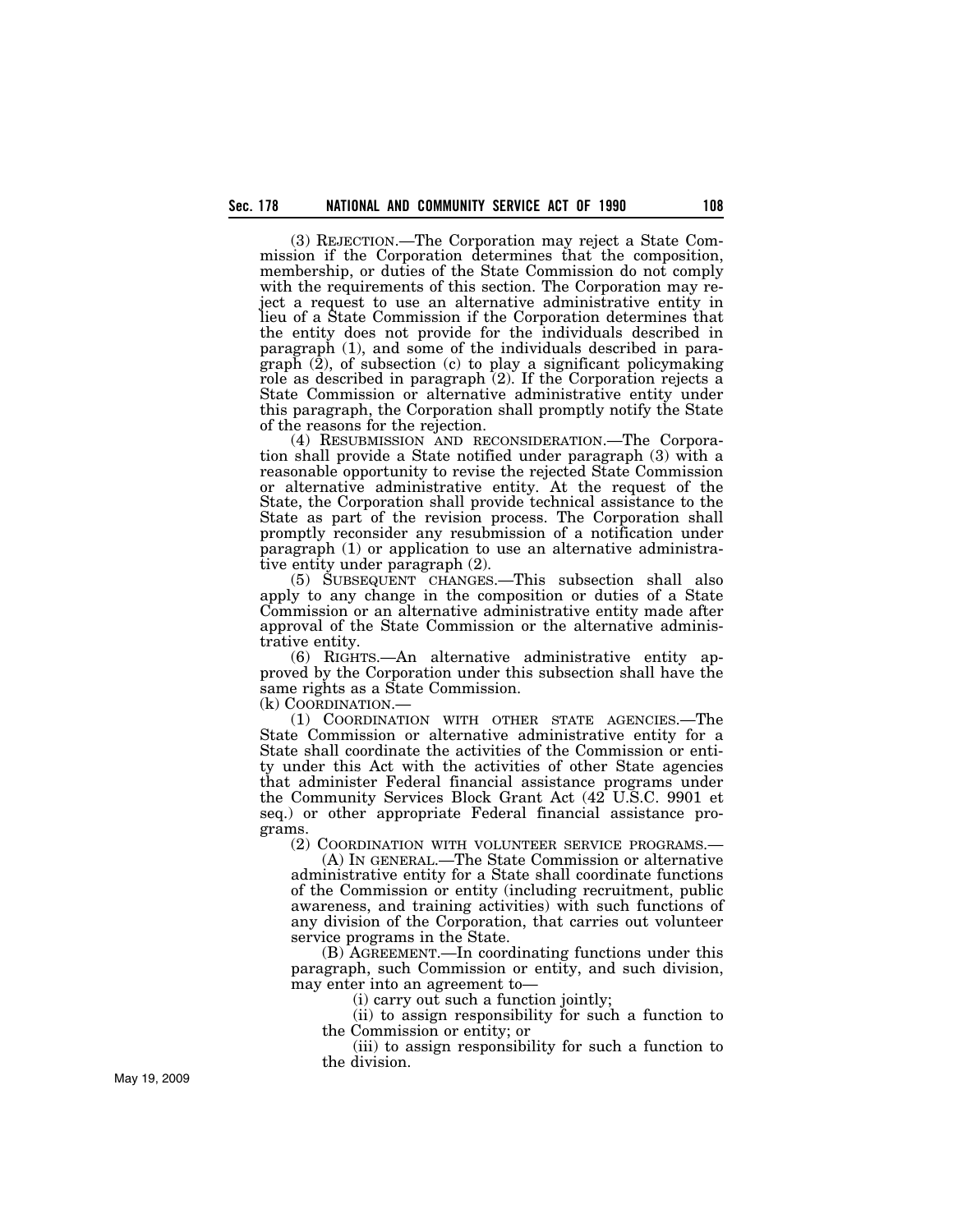(C) INFORMATION.—The State Commission or alternative entity for a State, and the head of any such division, shall exchange information about—

(i) the programs carried out in the State by the Commission, entity, or division, as appropriate; and

(ii) opportunities to coordinate activities.

(l) LIABILITY.—

(1) LIABILITY OF STATE.—Except as provided in paragraph (2)(B), a State shall agree to assume liability with respect to any claim arising out of or resulting from any act or omission by a member of the State Commission or alternative administrative entity of the State, within the scope of the service of the member on the State Commission or alternative administrative entity.

(2) OTHER CLAIMS.—

(A) IN GENERAL.—A member of the State Commission or alternative administrative entity shall have no personal liability with respect to any claim arising out of or resulting from any act or omission by such person, within the scope of the service of the member on the State Commission or alternative administrative entity.

(B) LIMITATION.—This paragraph shall not be construed to limit personal liability for criminal acts or omissions, willful or malicious misconduct, acts or omissions for private gain, or any other act or omission outside the scope of the service of such member on the State Commission or alternative administrative entity.

(3) EFFECT ON OTHER LAW.—This subsection shall not be construed—

(A) to affect any other immunities and protections that may be available to such member under applicable law with respect to such service;

(B) to affect any other right or remedy against the State under applicable law, or against any person other than a member of the State Commission or alternative administrative entity; or

(C) to limit or alter in any way the immunities that are available under applicable law for State officials and employees not described in this subsection.

#### **SEC. 179. [42 U.S.C. 12639] EVALUATION.**

(a) IN GENERAL.—The Corporation shall provide, directly or through grants or contracts, for the continuing evaluation of programs that receive assistance under the national service laws, including evaluations that measure the impact of such programs, to determine—

(1) the effectiveness of programs receiving assistance under the national service laws in achieving stated goals and the costs associated with such programs, including an evaluation of each such program's performance based on the performance levels established under subsection (k); and

(2) the effectiveness of the structure and mechanisms for delivery of services, such as the effective utilization of the participants' time, the management of the participants, and the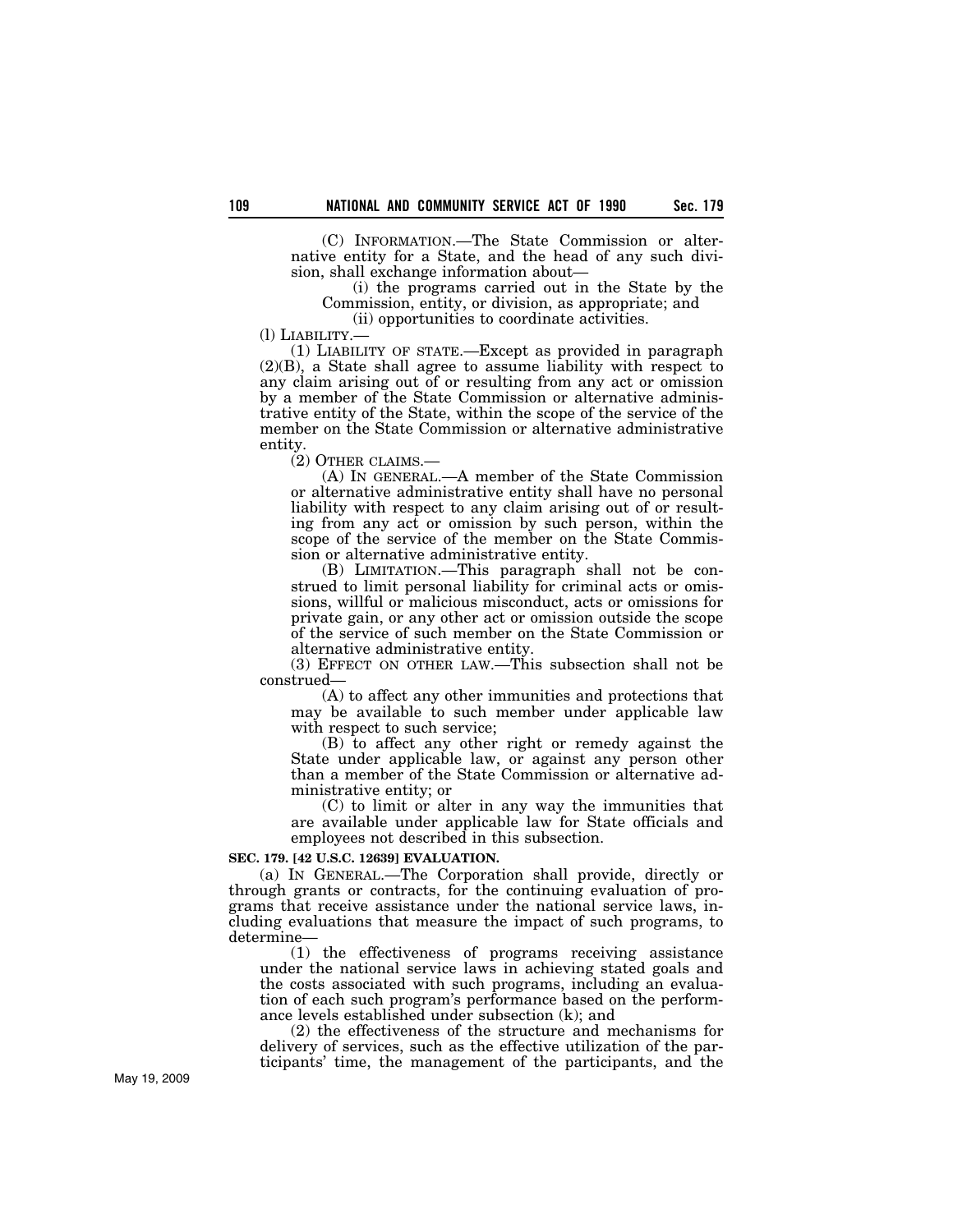ease with which recipients were able to receive services, to maximize the cost effectiveness and the impact of such programs.

(b) COMPARISONS.—The Corporation shall provide for inclusion in the evaluations required under subsection (a), where appropriate, comparisons of participants in such programs with individuals who have not participated in such programs.

(c) CONDUCTING EVALUATIONS.—Evaluations of programs under subsection (a) shall be conducted by individuals who are not directly involved in the administration of such program.

(d) STANDARDS.—The Corporation shall develop and publish general standards for the evaluation of program effectiveness in achieving the objectives of the national service laws.

(e) COMMUNITY PARTICIPATION.—In evaluating a program receiving assistance under the national service laws, the Corporation shall consider the opinions of participants and members of the communities where services are delivered concerning the strengths and weaknesses of such program.

(f) COMPARISON OF PROGRAM MODELS.—The Corporation shall evaluate and compare the effectiveness of different program models in meeting the program objectives described in subsection (g) including full- and part-time programs, programs involving different types of national service, programs using different recruitment methods, programs offering alternative voucher or post-service benefit options, and programs utilizing individual placements and teams.

(g) PROGRAM OBJECTIVES.—The Corporation shall ensure that programs that receive assistance under subtitle C are evaluated to determine their effectiveness in—

(1) recruiting and enrolling diverse participants in such programs, consistent with the requirements of section 145, based on economic background, race, ethnicity, age, marital status, education levels, and disability;

(2) promoting the educational achievement of each participant in such programs, based on earning a high school diploma or the equivalent of such diploma and the future enrollment and completion of increasingly higher levels of education;

(3) encouraging each participant to engage in public and community service after completion of the program based on career choices and service in other service programs such as the Volunteers in Service to America Program and National Senior Service Corps programs established under the Domestic Volunteer Service Act of 1973 (42 U.S.C. 4950 et seq.), the Peace Corps (as established by the Peace Corps Act (22 U.S.C. 2501 et seq.)), the military, and part-time volunteer service;

(4) promoting of positive attitudes among each participant regarding the role of such participant in solving community problems based on the view of such participant regarding the personal capacity of such participant to improve the lives of others, the responsibilities of such participant as a citizen and community member, and other factors;

(5) enabling each participant to finance a lesser portion of the higher education of such participant through student loans;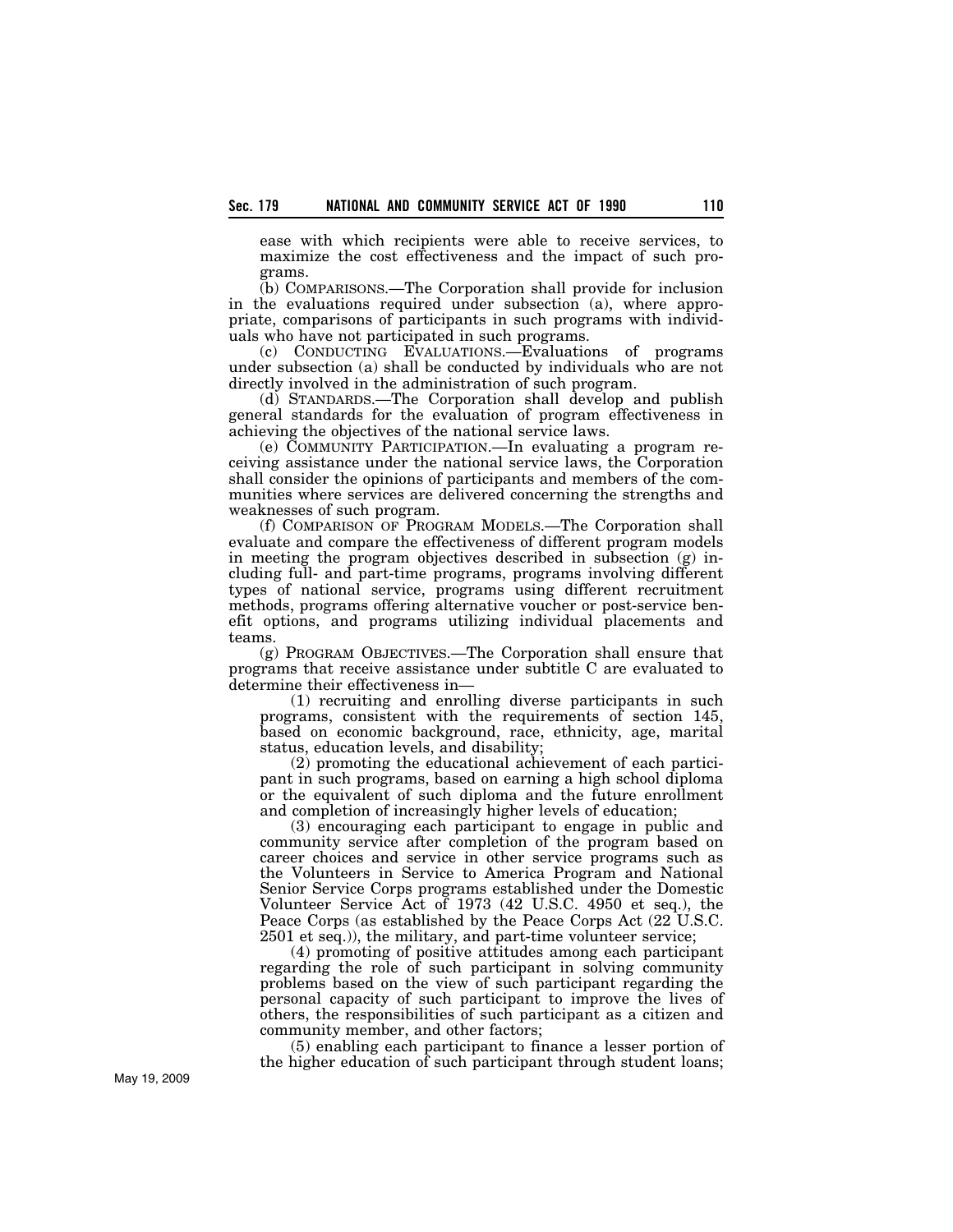(6) providing services and projects that benefit the community;

(7) supplying additional volunteer assistance to community agencies without overloading such agencies with more volunteers than can effectively be utilized;

(8) providing services and activities that could not otherwise be performed by employed workers and that will not supplant the hiring of, or result in the displacement of, employed workers or impair the existing contracts of such workers; and

(9) attracting a greater number of citizens to engage in service that benefits the community.

(h) OBTAINING INFORMATION.—

(1) IN GENERAL.—In conducting the evaluations required under this section, the Corporation may require each program participant and State or local applicant to provide such information as may be necessary to carry out the requirements of this section.

(2) CONFIDENTIALITY.—

(A) IN GENERAL.—The Corporation shall maintain the confidentiality of information acquired under this subsection regarding individual participants.

(B) DISCLOSURE.—

(i) CONSENT.—The content of any information described in subparagraph (A) may be disclosed with the prior written consent of the individual participant with respect to whom the information is maintained.

(ii) AGGREGATE INFORMATION.—The Corporation may disclose information about the aggregate characteristics of such participants.

(i) INDEPENDENT EVALUATION AND REPORT OF DEMOGRAPHICS OF NATIONAL SERVICE PARTICIPANTS AND COMMUNITIES.—

(1) INDEPENDENT EVALUATION.—

(A) IN GENERAL.—The Corporation shall, on an annual basis, arrange for an independent evaluation of the programs assisted under subtitle C.

(B) PARTICIPANTS.—

(i) IN GENERAL.—The entity conducting such evaluation shall determine the demographic characteristics of the participants in such programs.

(ii) CHARACTERISTICS.—The entity shall determine, for the year covered by the evaluation, the total number of participants in the programs, and the number of participants within the programs in each State, by sex, age, economic background, education level, ethnic group, disability classification, and geographic region.

(iii) CATEGORIES.—The Corporation shall determine appropriate categories for analysis of each of the characteristics referred to in clause (ii) for purposes of such an evaluation.

(C) COMMUNITIES.—In conducting the evaluation, the entity shall determine the amount of assistance provided under section 121 during the year that has been expended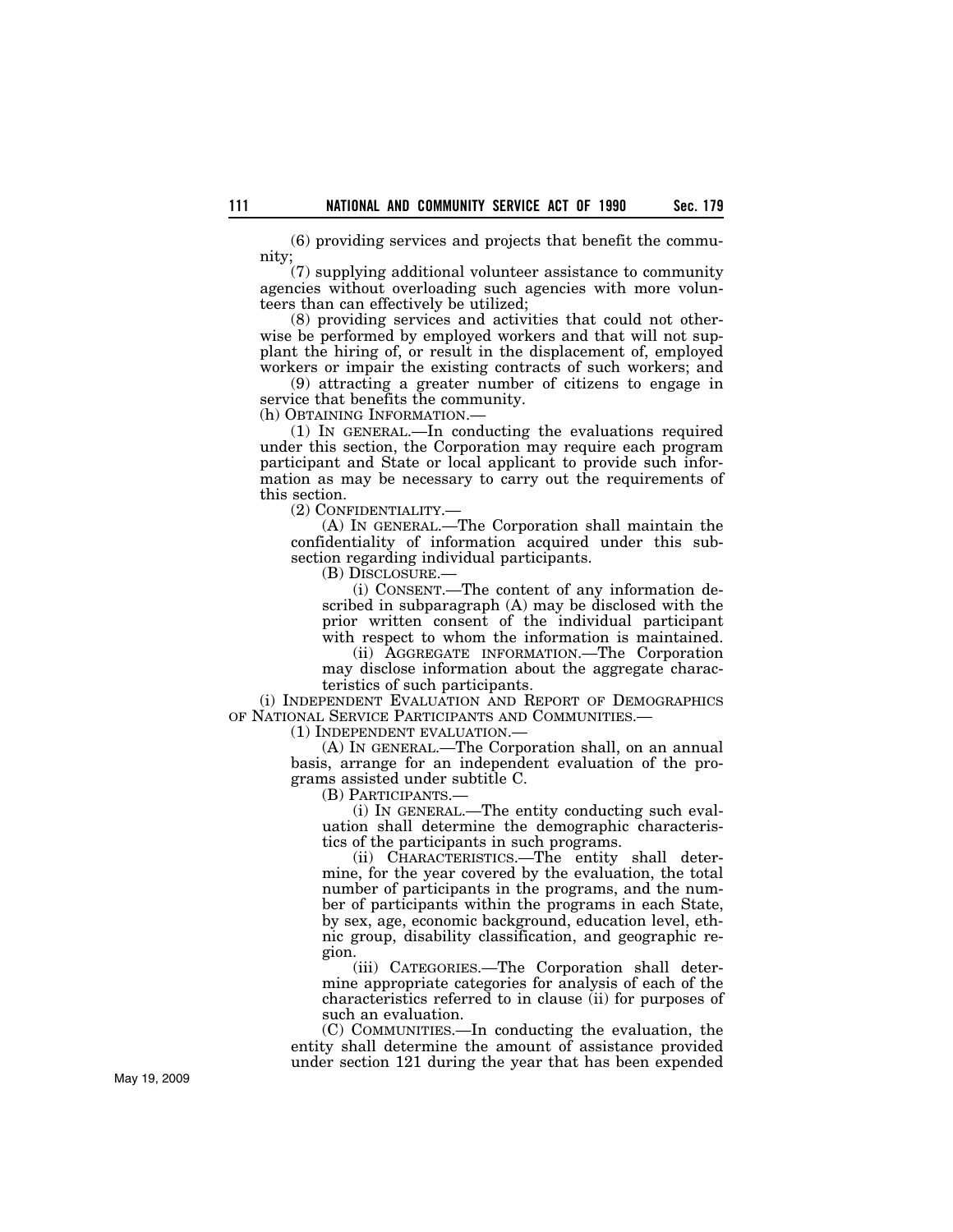for projects conducted under the programs in areas described in section  $133(c)(6)$ .

(2) REPORT.—The entity conducting the evaluation shall submit a report to the President, the authorizing committees, the Corporation, and each State Commission containing the results of the evaluation—

(A) with respect to the evaluation covering the year beginning on the date of enactment of this subsection, not later than 18 months after such date; and

(B) with respect to the evaluation covering each subsequent year, not later than 18 months after the first day of each such year.

(j) RESERVED PROGRAM FUNDS FOR ACCOUNTABILITY.—Notwithstanding any other provision of law, in addition to amounts appropriated to carry out this section, the Corporation may reserve not more than 1 percent of the total funds appropriated for a fiscal year under section 501 of this Act and sections 501 and 502 of the Domestic Volunteer Service Act of 1973 to support program accountability activities under this section.

(k) PERFORMANCE LEVELS.—The Corporation shall, in consultation with each recipient of assistance under the national service laws, establish performance levels for such recipient to meet during the term of the assistance. The performance levels may include, for each national service program carried out by the recipient, performance levels based on the following performance measures:

(1) Number of participants enrolled in the program and completing terms of service, as compared to the stated participation and retention goals of the program.

(2) Number of volunteers recruited from the community in which the program was implemented.

(3) If applicable based on the program design, the number of individuals receiving or benefitting from the service conducted.

(4) Number of disadvantaged and underrepresented youth participants.

(5) Measures of the sustainability of the program and the projects supported by the program, including measures to ascertain the level of community support for the program or projects.

(6) Measures to ascertain the change in attitude toward civic engagement among the participants and the beneficiaries of the service.

(7) Other quantitative and qualitative measures as determined to be appropriate by the recipient of assistance and the Corporation.

(l) CORRECTIVE ACTION PLANS.—

(1) IN GENERAL.—A recipient of assistance under the national service laws that fails, as determined by the Corporation, to meet or exceed the performance levels agreed upon under subsection (k) for a national service program, shall reach an agreement with the Corporation on a corrective action plan to meet such performance levels.

(2) ASSISTANCE.—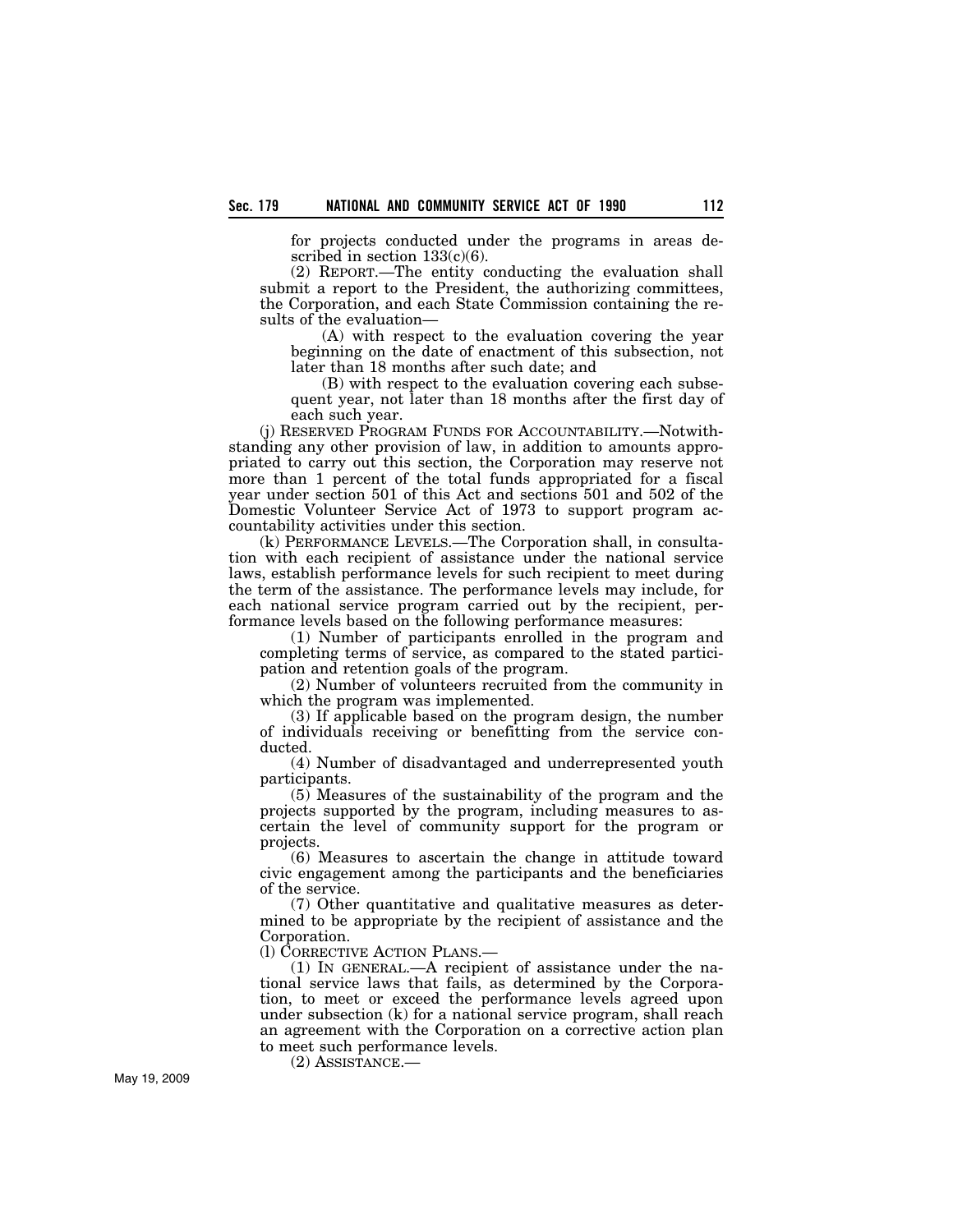(A) NEW PROGRAM.—For a program that has received assistance under the national service laws for less than 3 years and for which the recipient is failing to meet or exceed the performance levels agreed upon under subsection (k), the Corporation shall—

(i) provide technical assistance to the recipient to address targeted performance problems relating to the performance levels for the program; and

(ii) require the recipient to submit quarterly reports on the program's progress toward meeting the performance levels for the program to the—

(I) appropriate State, territory, or Indian tribe; and

(II) the Corporation.

(B) ESTABLISHED PROGRAMS.—For a program that has received assistance under the national service laws for 3 years or more and for which the recipient is failing to meet or exceed the performance levels agreed upon under subsection (k), the Corporation shall require the recipient to submit quarterly reports on the program's progress toward the performance levels for the program to—

(i) the appropriate State, territory, or Indian tribe; and

(ii) the Corporation.

(m) FAILURE TO MEET PERFORMANCE LEVELS.—If, after a period for correction as approved by the Corporation in accordance with subsection (l), a recipient of assistance under the national service laws fails to meet or exceed the performance levels for a national service program, the Corporation shall—

(1) reduce the annual amount of the assistance received by the underperforming recipient by at least 25 percent, for each remaining year of the grant period for that program; or

(2) terminate assistance to the underperforming recipient for that program, in accordance with section 176(a).

(n) REPORTS.—The Corporation shall submit to the authorizing committees not later than 2 years after the date of enactment of the Serve America Act, and annually thereafter, a report containing information on the number of—

(1) recipients of assistance under the national service laws implementing corrective action plans under subsection  $(l)(1)$ ;

(2) recipients for which the Corporation provides technical assistance for a program under subsection  $(l)(2)(A)(i)$ ;

(3) recipients for which the Corporation terminates assistance for a program under subsection (m);

(4) entities whose application for assistance under a national service law was rejected; and

(5) recipients meeting or exceeding their performance levels under subsection (k).

#### **SEC. 179A. [42 U.S.C. 12639a] CIVIC HEALTH ASSESSMENT AND VOLUN-TEERING RESEARCH AND EVALUATION.**

(a) DEFINITION OF PARTNERSHIP.—In this section, the term "partnership" means the Corporation, acting in conjunction with (consistent with the terms of an agreement entered into between the Corporation and the National Conference) the National Con-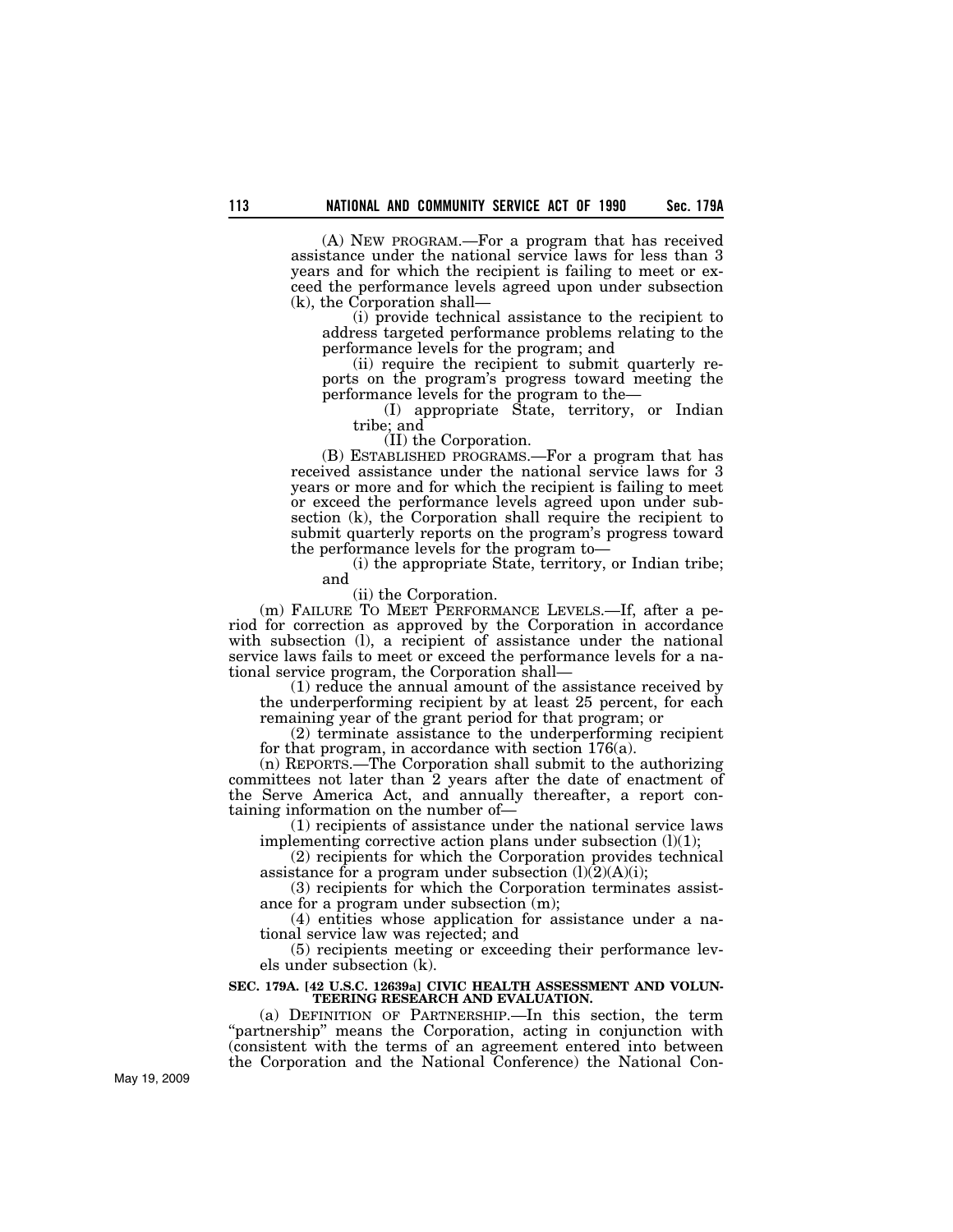ference on Citizenship referred to in section 150701 of title 36, United States Code, to carry out this section.

(b) IN GENERAL.—The partnership shall facilitate the establishment of a Civic Health Assessment by—

(1) after identifying public and private sources of civic health data, selecting a set of civic health indicators, in accordance with subsection (c), that shall comprise the Civic Health Assessment;

(2) obtaining civic health data relating to the Civic Health Assessment, in accordance with subsection (d); and

(3) conducting related analyses, and reporting the data and analyses, as described in paragraphs  $(4)$  and  $(5)$  of subsection (d) and subsections (e) and (f).<br>
(c) SELECTION OF INDICATORS FOR CIVIC HEALTH ASSESS-

MENT.—<br>(1) IDENTIFYING SOURCES.—The partnership shall select a

set of civic health indicators that shall comprise the Civic Health Assessment. In making such selection, the partnership—

(A) shall identify public and private sources of civic health data;

(B) shall explore collaborating with other similar efforts to develop national indicators in the civic health domain; and

(C) may sponsor a panel of experts, such as one convened by the National Academy of Sciences, to recommend civic health indicators and data sources for the Civic Health Assessment.

(2) TECHNICAL ADVICE.—At the request of the partnership, the Director of the Bureau of the Census and the Commissioner of Labor Statistics shall provide technical advice to the partnership on the selection of the indicators for the Civic Health Assessment.

(3) UPDATES.—The partnership shall periodically evaluate and update the Civic Health Assessment, and may expand or modify the indicators described in subsection  $(d)(1)$  as necessary to carry out the purposes of this section.

(d) DATA ON THE INDICATORS.—

(1) SPONSORED DATA COLLECTION.—In identifying the civic health indicators for the Civic Health Assessment, and obtaining data for the Assessment, the partnership may sponsor the collection of data for the Assessment or for the various civic health indicators being considered for inclusion in the Assessment, including indicators related to—

(A) volunteering and community service;

(B) voting and other forms of political and civic engagement;

(C) charitable giving;

(D) connecting to civic groups and faith-based organizations;

(E) interest in employment, and careers, in public service in the nonprofit sector or government;

(F) understanding and obtaining knowledge of United States history and government; and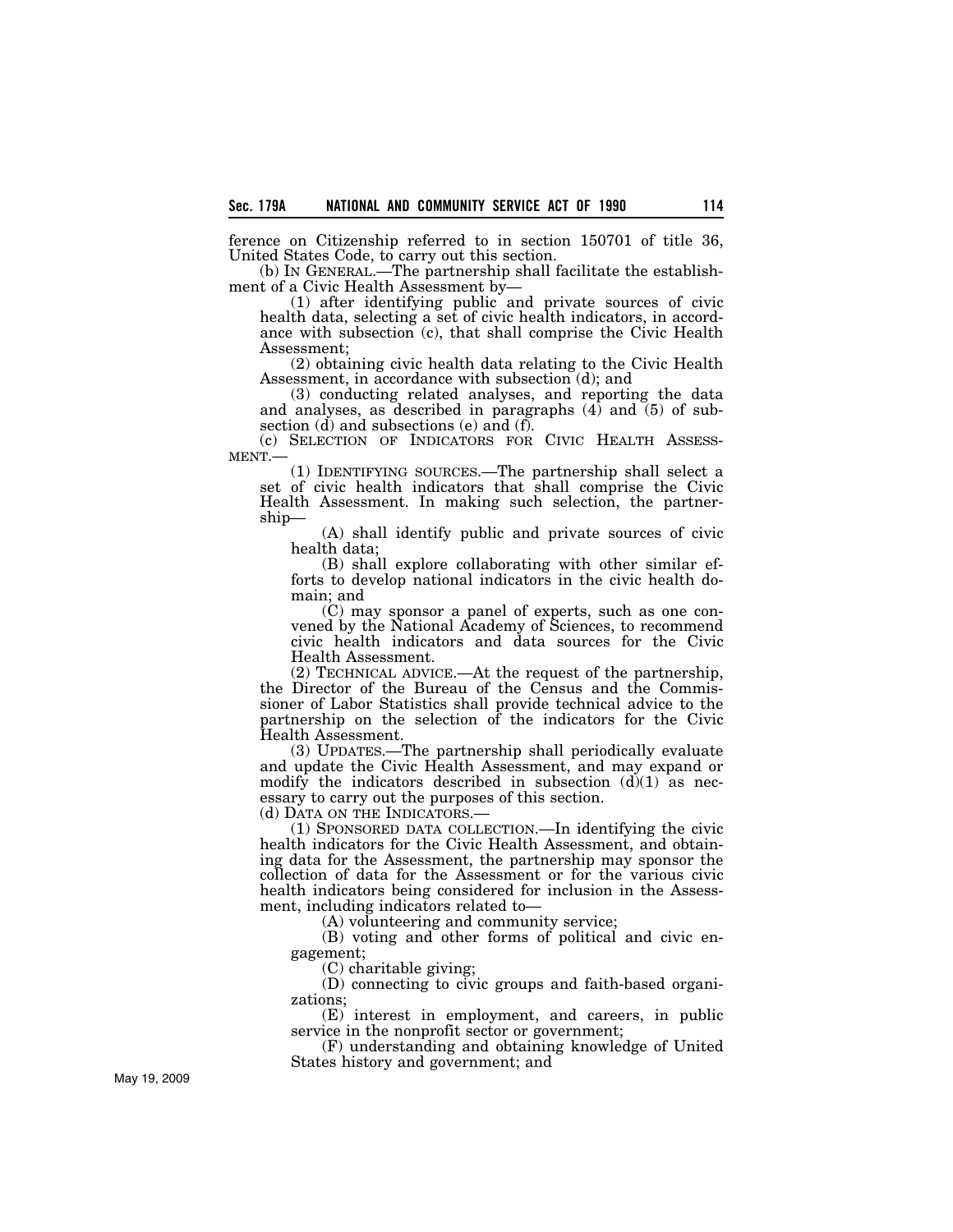(G) social enterprise and innovation.

(2) DATA FROM STATISTICAL AGENCIES.—The Director of the Bureau of the Census and the Commissioner of Labor Statistics shall collect annually, to the extent practicable, data to inform the Civic Health Assessment, and shall report data from such collection to the partnership. In determining the data to be collected, the Director and the Commissioner shall examine privacy issues, response rates, and other relevant issues.

(3) SOURCES OF DATA.—To obtain data for the Civic Health Assessment, the partnership shall consider—

(A) data collected through public and private sources; and

(B) data collected by the Bureau of the Census, through the Current Population Survey, or by the Bureau of Labor Statistics, in accordance with paragraph (2).

(4) DEMOGRAPHIC CHARACTERISTICS.—The partnership shall seek to obtain data for the Civic Health Assessment that will permit the partnership to analyze the data by age group, race and ethnicity, education level, and other demographic characteristics of the individuals involved.

(5) OTHER ISSUES.—In obtaining data for the Civic Health Assessment, the partnership may also obtain such information as may be necessary to analyze—

(A) the role of Internet technology in strengthening and inhibiting civic activities;

(B) the role of specific programs in strengthening civic activities;

(C) the civic attitudes and activities of new citizens and immigrants; and

(D) other areas related to civic activities.

(e) REPORTING OF DATA.—

(1) IN GENERAL.—The partnership shall, not less often than once each year, prepare a report containing—

(A) detailed data obtained under subsection (d), including data on the indicators comprising the Civic Health Assessment; and

(B) the analyses described in paragraphs (4) and (5) of subsection (d), to the extent practicable based on the data the partnership is able to obtain.

(2) AGGREGATION AND PRESENTATION.—The partnership shall, to the extent practicable, aggregate the data on the civic health indicators comprising the Civic Health Assessment by community, by State, and nationally. The report described in paragraph (1) shall present the aggregated data in a form that enables communities and States to assess their civic health, as measured on each of the indicators comprising the Civic Health Assessment, and compare those measures with comparable measures of other communities and States.

(3) SUBMISSION.—The partnership shall submit the report to the authorizing committees, and make the report available to the general public on the Corporation's website.

(f) PUBLIC INPUT.—The partnership shall—

(1) identify opportunities for public dialogue and input on the Civic Health Assessment; and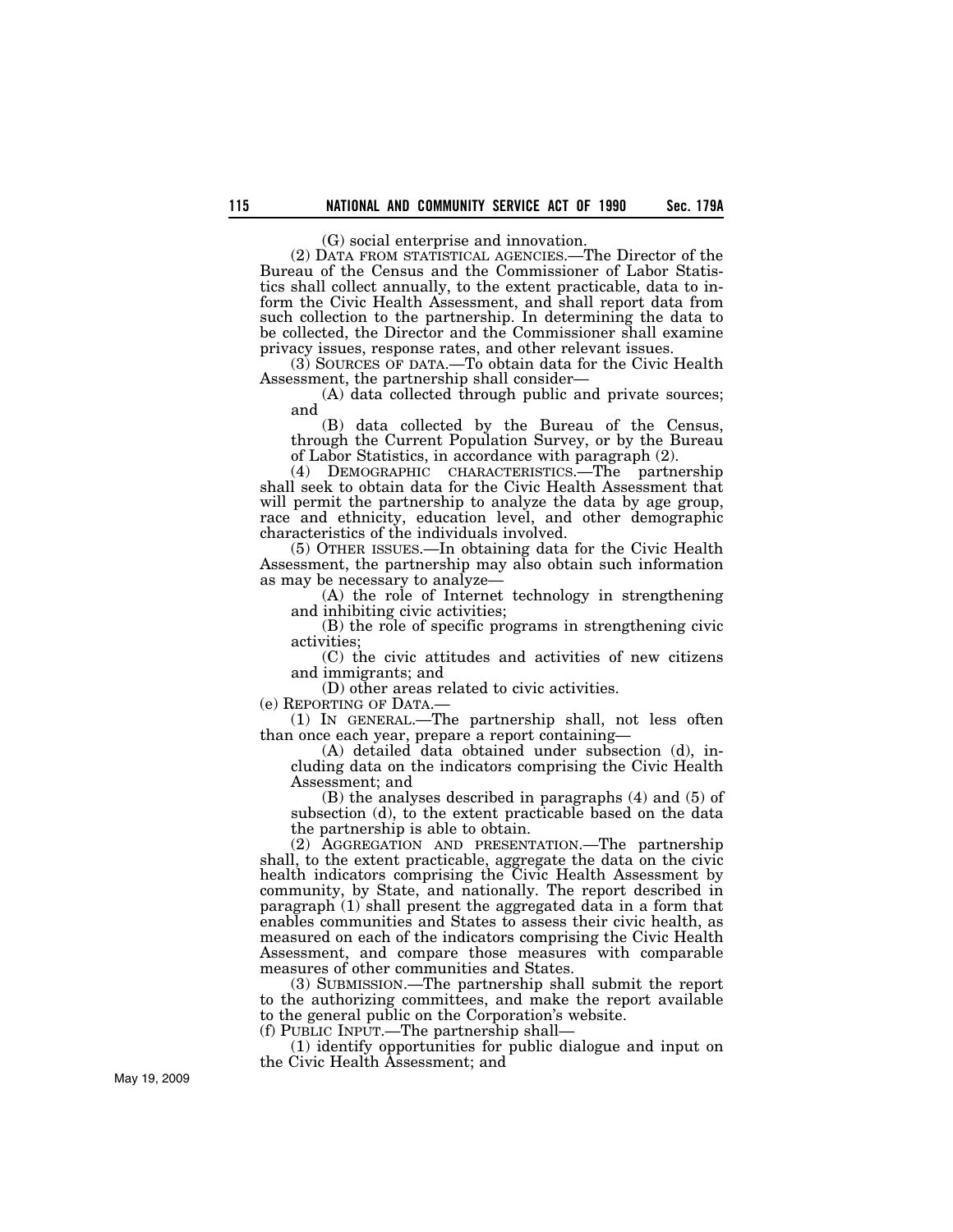(2) hold conferences and forums to discuss the implications of the data and analyses reported under subsection (e).<br>(g) VOLUNTEERING RESEARCH AND EVALUATION.—

 $(1)$  RESEARCH.—The partnership shall provide for baseline research and tracking of domestic and international volunteering, and baseline research and tracking related to relevant data on the indicators described in subsection (d). In providing for the research and tracking under this subsection, the partnership shall consider data from the Supplements to the Current Populations Surveys conducted by the Bureau of the Census for the Bureau of Labor Statistics, and data from other public and private sources, including other data collected by the Bureau of the Census and the Bureau of Labor Statistics.

(2) IMPACT RESEARCH AND EVALUATION.—The partnership shall sponsor an independent evaluation of the impact of domestic and international volunteering, including an assessment of best practices for such volunteering, and methods of improving such volunteering through enhanced collaboration among—

(A) entities that recruit, manage, support, and utilize volunteers;

(B) institutions of higher education; and

(C) research institutions.

(h) DATABASE PROHIBITION.—Nothing in this Act shall be construed to authorize the development, implementation, or maintenance of a Federal database of personally identifiable information on individuals participating in data collection for sources of information under this section.

#### **SEC. 180. [42 U.S.C. 12640] ENGAGEMENT OF PARTICIPANTS.**

A State shall not engage a participant to serve in any program that receives assistance under this title unless and until amounts have been appropriated under section 501 for the provision of national service educational awards and for the payment of other necessary expenses and costs associated with such participant.

### **SEC. 181. [42 U.S.C. 12641] CONTINGENT EXTENSION.**

Section 422 of the General Education Provisions Act (20 U.S.C. 1226a) shall apply to this Act.

### **SEC. 182. [42 U.S.C. 12642] PARTNERSHIPS WITH SCHOOLS.**

(a) DESIGN OF PROGRAMS.—The head of each Federal agency and department shall design and implement a comprehensive strategy to involve employees of such agencies and departments in partnership programs with elementary schools and secondary schools. Such strategy shall include—

(1) a review of existing programs to identify and expand the opportunities for such employees to be adult volunteers in schools and for students and out-of-school youth;

(2) the designation of a senior official in each such agency and department who will be responsible for establishing partnership and youth service programs in each such agency and department and for developing partnership and youth service programs;

(3) the encouragement of employees of such agencies and departments to participate in partnership programs and other service projects;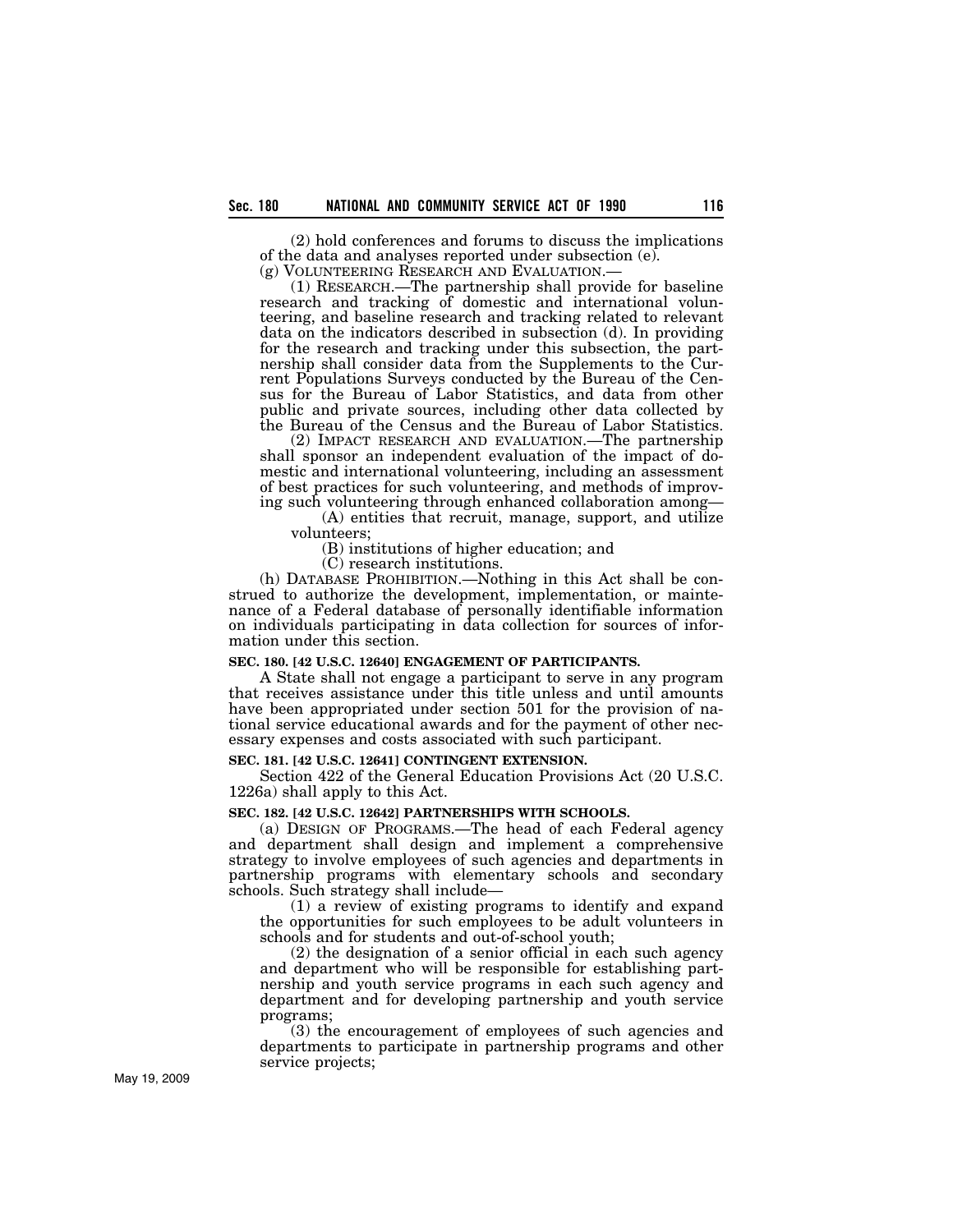(4) the annual recognition of outstanding service programs operated by Federal agencies; and

(5) the encouragement of businesses and professional firms to include community service among the factors considered in making hiring, compensation, and promotion decisions.

(b) REPORT.—

(1) FEDERAL AGENCY SUBMISSION.—The head of each Federal agency and department shall prepare and submit to the Corporation a report concerning the implementation of this section, including an evaluation of the agency or department's performance on performance goals and benchmarks for each partnership program of the agency or department.

(2) REPORT TO CONGRESS.—The Corporation shall prepare and submit to the authorizing committees a compilation of the information received under paragraph (1).

#### **SEC. 183. [42 U.S.C. 12643] RIGHTS OF ACCESS, EXAMINATION, AND COPYING.**

(a) COMPTROLLER GENERAL.—Consistent with otherwise applicable law, the Comptroller General, or any of the duly authorized representatives of the Comptroller General, shall have access to, and the right to examine and copy, any books, documents, papers, records, and other recorded information in any form—

(1) within the possession or control of the Corporation or any State or local government, territory, Indian tribe, or public or private nonprofit organization receiving assistance directly or indirectly under this Act; and

(2) that the Comptroller General, or his representative, considers necessary to the performance of an evaluation, audit, or review.

(b) CHIEF FINANCIAL OFFICER.—Consistent with otherwise applicable law, the Chief Financial Officer of the Corporation shall have access to, and the right to examine and copy, any books, documents, papers, records, and other recorded information in any form—

(1) within the possession or control of the Corporation or any State or local government, territory 1 Indian tribe, or public or private nonprofit organization receiving assistance directly or indirectly under this Act; and

(2) that relates to the duties of the Chief Financial Officer. (c) INSPECTOR GENERAL.—Consistent with otherwise applicable law, the Inspector General of the Corporation shall have access to, and the right to examine and copy, any books, documents, papers, records, and other recorded information in any form—

(1) within the possession or control of the Corporation or any State or local government, territory, Indian tribe, or public or private nonprofit organization receiving assistance directly or indirectly under the national service laws; and

(2) that relates to—

(A) such assistance; and

(B) the duties of the Inspector General under the Inspector General Act of 1978 (5 U.S.C. App.).

<sup>&</sup>lt;sup>1</sup>So in law. Probably should read "territory,". See amendment made by section 1611(2)(B) of Public Law 111–13 (123 Stat. 1537).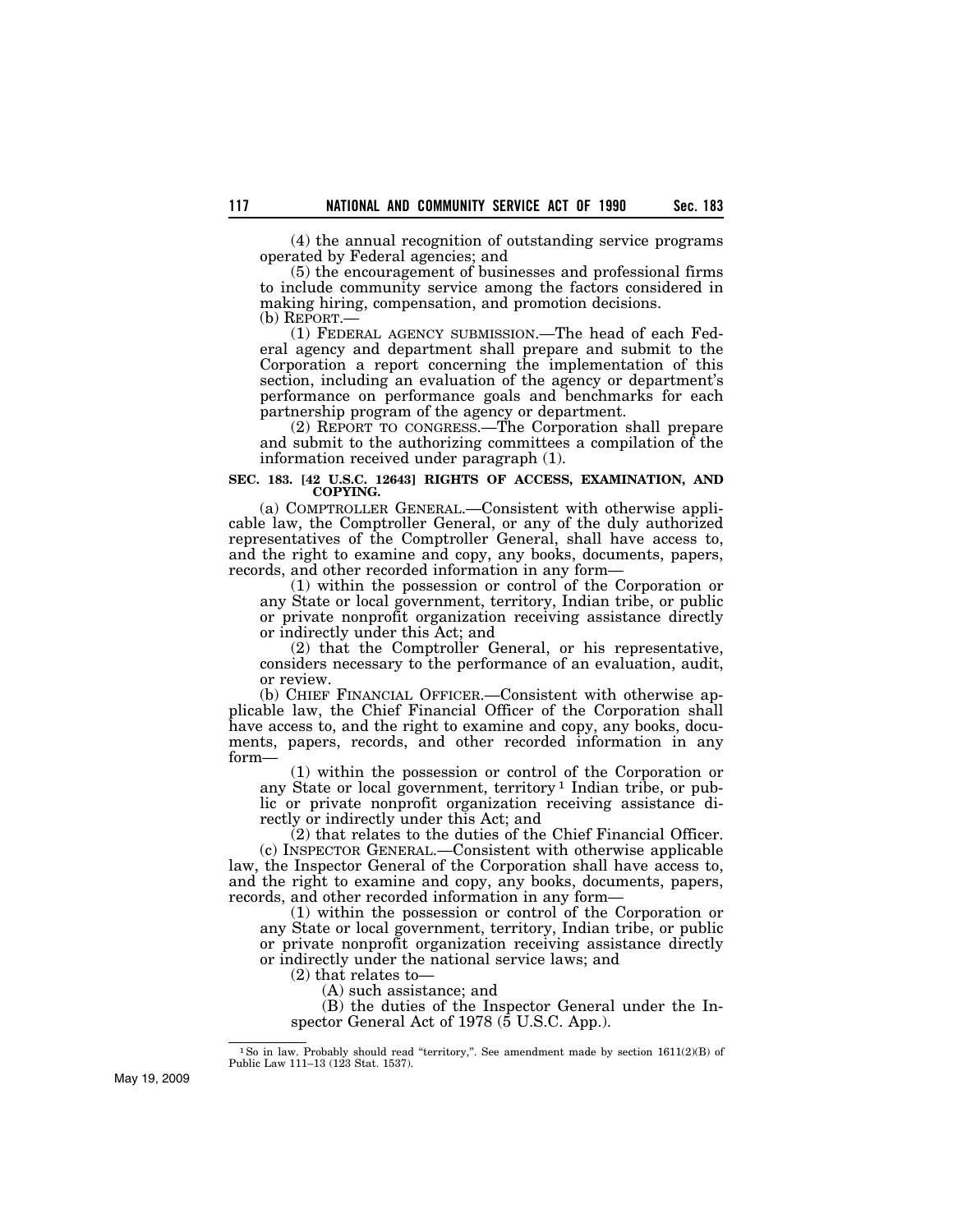#### **SEC. 184. [42 U.S.C. 12644] DRUG-FREE WORKPLACE REQUIREMENTS.**

All programs receiving grants under this title shall be subject to the Drug-Free Workplace Requirements for Federal Grant Recipients under sections 5153 through 5158 of the Anti-Drug Abuse Act of 1988 (41 U.S.C. 702–707).

#### **SEC. 184A. [42 U.S.C. 12644a] AVAILABILITY OF ASSISTANCE.**

A reference in subtitle C, D, E, or H of title I regarding an entity eligible to receive direct or indirect assistance to carry out a national service program shall include a non-profit organization promoting competitive and non-competitive sporting events involving individuals with disabilities (including the Special Olympics), which enhance the quality of life for individuals with disabilities.

#### **SEC. 185. [42 U.S.C. 12644b] CONSOLIDATED APPLICATION AND RE-PORTING REQUIREMENTS.**

(a) IN GENERAL.—To promote efficiency and eliminate duplicative requirements, the Corporation shall consolidate or modify application procedures and reporting requirements for programs, projects, and activities funded under the national service laws.

(b) REPORT TO CONGRESS.—Not later than 18 months after the effective date of the Serve America Act, the Corporation shall submit to the authorizing committees a report containing information on the actions taken to consolidate or modify the application procedures and reporting requirements for programs, projects, and activities funded under the national service laws, including a description of the procedures for consultation with recipients of the funding.

#### **SEC. 186. [42 U.S.C. 12645] SUSTAINABILITY.**

The Corporation, after consultation with State Commissions and recipients of assistance, may set sustainability goals for projects or programs under the national service laws, so that recipients of assistance under the national service laws are carrying out sustainable projects or programs. Such sustainability goals shall be in writing and shall be used—

(1) to build the capacity of the projects or programs that receive assistance under the national service laws to meet community needs;

(2) in providing technical assistance to recipients of assistance under the national service laws regarding acquiring and leveraging non-Federal funds for support of the projects or programs that receive such assistance; and

(3) to determine whether the projects or programs, receiving such assistance, are generating sufficient community support.

#### **SEC. 187. [42 U.S.C. 12645a] GRANT PERIODS.**

Unless otherwise specifically provided, the Corporation has authority to award a grant or contract, or enter into a cooperative agreement, under the national service laws for a period of 3 years.

## **SEC. 188. [42 U.S.C. 12645b] GENERATION OF VOLUNTEERS.**

In making decisions on applications for assistance or approved national service positions under the national service laws, the Corporation shall take into consideration the extent to which the applicant's proposal will increase the involvement of volunteers in meet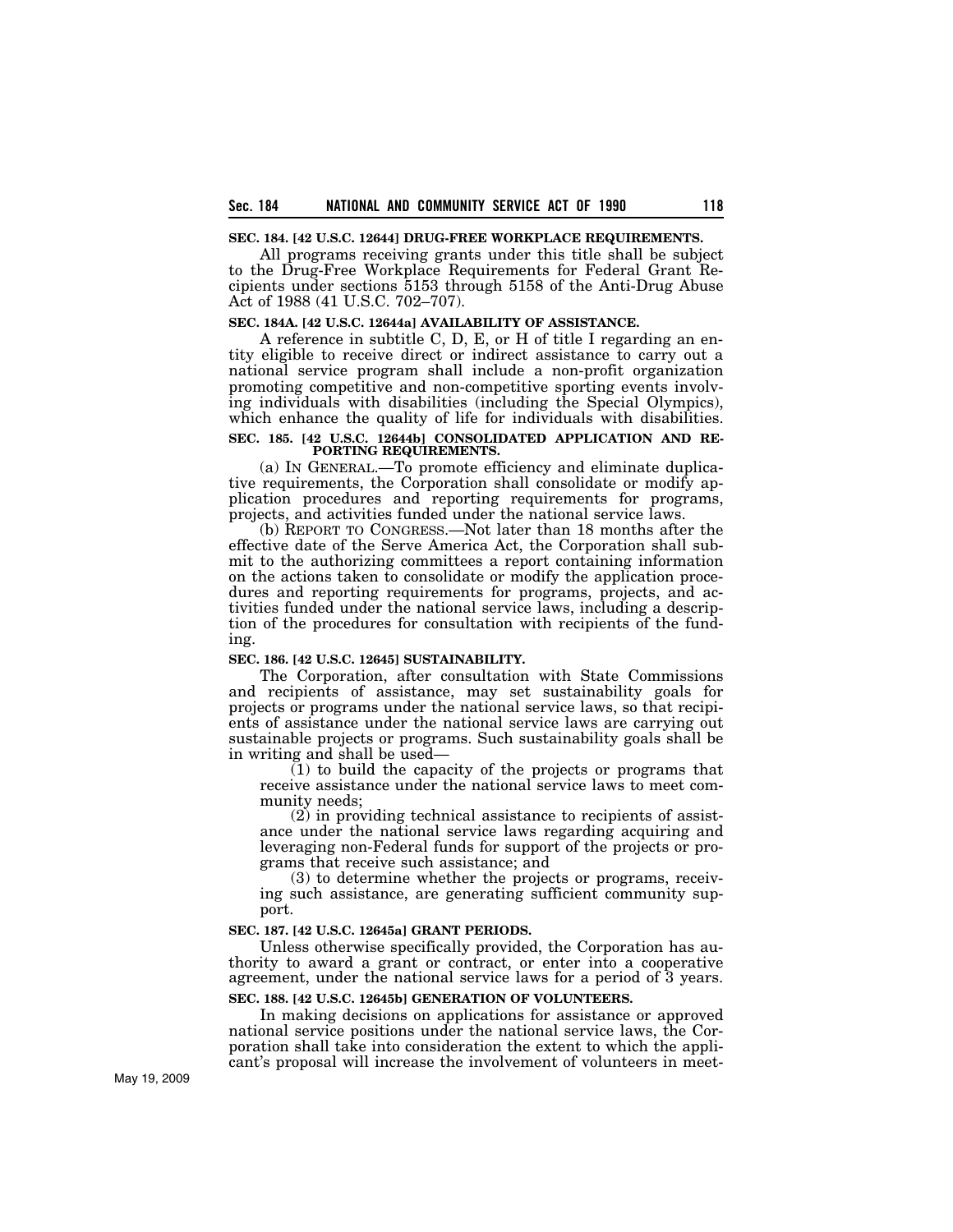ing community needs. In reviewing the application for this purpose, the Corporation may take into account the mission of the applicant.

### **SEC. 189. [42 U.S.C. 12645c] LIMITATION ON PROGRAM GRANT COSTS.**

(a) LIMITATION ON GRANT AMOUNTS.—Except as otherwise provided by this section, the amount of funds approved by the Corporation for a grant to operate a program authorized under the national service laws, for supporting individuals serving in approved national service positions, may not exceed \$18,000 per full-time equivalent position.

(b) COSTS SUBJECT TO LIMITATION.—The limitation under subsection (a), and the increased limitation under subsection  $(e)(1)$ , shall apply to the Corporation's share of the member support costs, staff costs, and other costs to operate a program authorized under the national service laws incurred, by the recipient of the grant.

(c) COSTS NOT SUBJECT TO LIMITATION.—The limitation under subsection (a), and the increased limitation under subsection  $(e)(1)$ , shall not apply to expenses under a grant authorized under the national service laws to operate a program that are not included in the grant award for operating the program.

(d) ADJUSTMENTS FOR INFLATION.—The amounts specified in subsections (a) and  $(e)(1)$  shall be adjusted each year after 2008 for inflation as measured by the Consumer Price Index for All Urban Consumers published by the Secretary of Labor.

(e) WAIVER AUTHORITY AND REPORTING REQUIREMENT.—

(1) WAIVER.—The Chief Executive Officer may increase the limitation under subsection (a) to not more than \$19,500 per full-time equivalent position if necessary to meet the compelling needs of a particular program, such as—

(A) exceptional training needs for a program serving disadvantaged youth;

(B) the need to pay for increased costs relating to the participation of individuals with disabilities;

(C) the needs of tribal programs or programs located in the territories; and

(D) the need to pay for start-up costs associated with a first-time recipient of assistance under a program of the national service laws.

(2) REPORTS.—The Chief Executive Officer shall report to the authorizing committees annually on all limitations increased under this subsection, with an explanation of the compelling needs justifying such increases.

#### **SEC. 189A. [42 U.S.C. 12645d] MATCHING FUNDS FOR SEVERELY ECO-NOMICALLY DISTRESSED COMMUNITIES.**

(a) IN GENERAL.—Notwithstanding any other provision of law, a severely economically distressed community that receives assistance from the Corporation for any program under the national service laws shall not be subject to any requirements to provide matching funds for any such program, and the Federal share of such assistance for such a community may be 100 percent.

(b) SEVERELY ECONOMICALLY DISTRESSED COMMUNITY.—For the purposes of this section, the term ''severely economically distressed community'' means—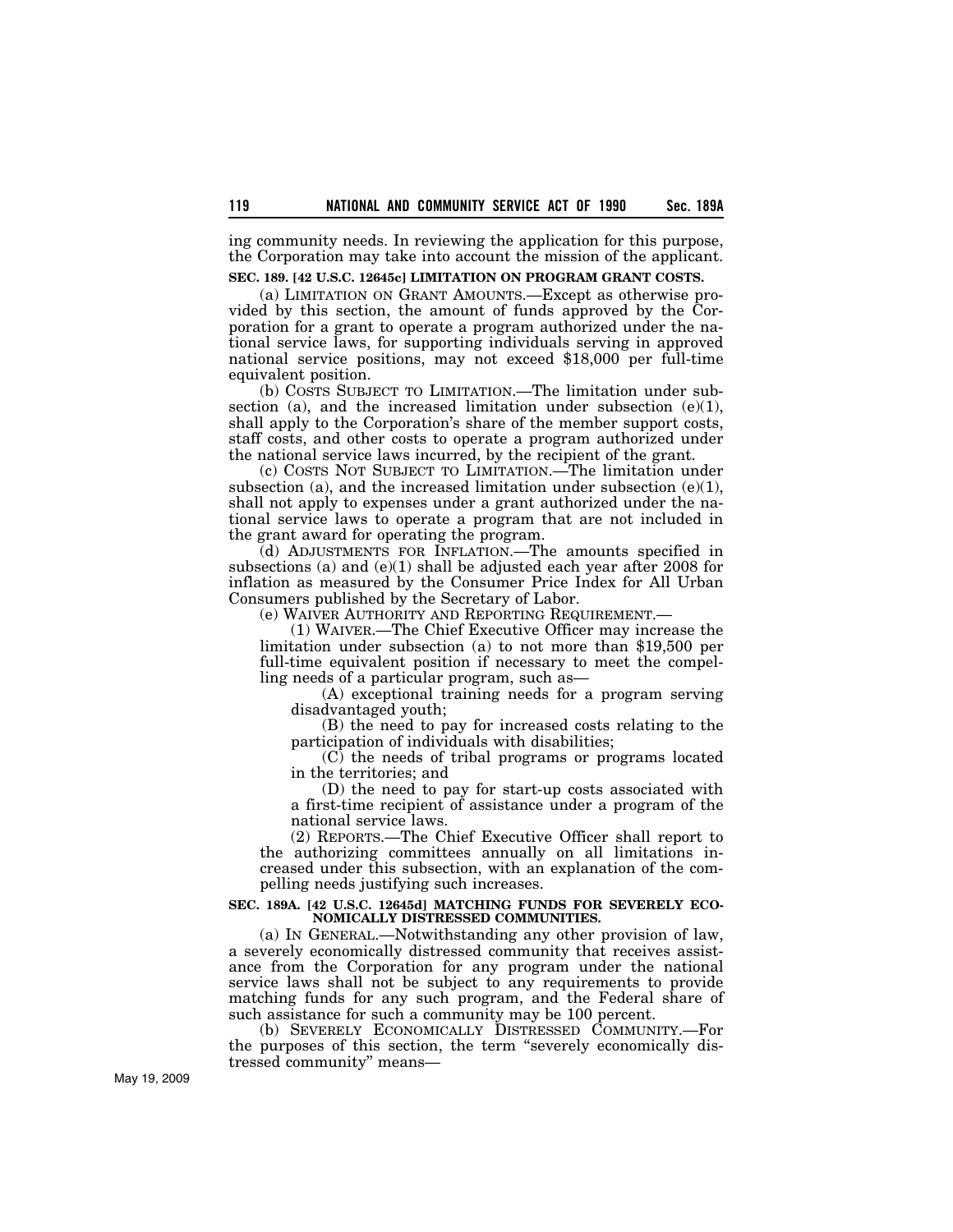(1) an area that has a mortgage foreclosure rate, home price decline, and unemployment rate all of which are above the national average for such rates or level, for the most recent 12 months for which satisfactory data are available; or

(2) a residential area that lacks basic living necessities, such as water and sewer systems, electricity, paved roads, and safe, sanitary housing.

### **SEC. 189B. [42 U.S.C. 12645e] AUDITS AND REPORTS.**

The Corporation shall comply with applicable audit and reporting requirements as provided in the Chief Financial Officers Act of 1990 (31 U.S.C. 901 note; Public Law 101–576) and chapter 91 of title 31, United States Code (commonly known as the ''Government Corporation Control Act''). The Corporation shall report to the authorizing committees any failure to comply with such requirements.

#### **SEC. 189C. [42 U.S.C. 12645f] RESTRICTIONS ON FEDERAL GOVERN-MENT AND USE OF FEDERAL FUNDS.**

(a) GENERAL PROHIBITION.—Nothing in the national service laws shall be construed to authorize an officer or employee of the Federal Government to mandate, direct, or control a State, local educational agency, or school's curriculum, program of instruction, or allocation of State or local resources, or mandate a State or any subdivision thereof to spend any funds or incur any costs not paid for under this Act.

(b) PROHIBITION ON ENDORSEMENT OF CURRICULUM.—Notwithstanding any other prohibition of Federal law, no funds provided to the Corporation under this Act may be used by the Corporation to endorse, approve, or sanction any curriculum designed to be used in an elementary school or secondary school.

(c) PROHIBITION ON REQUIRING FEDERAL APPROVAL OR CERTIFI-CATION STANDARDS.—Notwithstanding any other provision of Federal law, not State shall be required to have academic content or student academic achievement standards approved or certified by the Federal Government, in order to receive assistance under this Act.

### **SEC. 189D. [42 U.S.C. 12645g] CRIMINAL HISTORY CHECKS.**

(a) IN GENERAL.—Each entity selecting individuals to serve in a position in which the individuals receive a living allowance, stipend, national service educational award, or salary through a program receiving assistance under the national service laws, shall, subject to regulations and requirements established by the Corporation, conduct criminal history checks for such individuals.

(b) REQUIREMENTS.—A criminal history check under subsection (a) shall, except in cases approved for good cause by the Corporation, include—

(1) a name-based search of the National Sex Offender Registry established under the Adam Walsh Child Protection and Safety Act of 2006 (42 U.S.C. 16901 et seq.); and

 $(2)(A)$  a search of the State criminal registry or repository in the State in which the program is operating and the State in which the individual resides at the time of application; or

(B) submitting fingerprints to the Federal Bureau of Investigation for a national criminal history background check.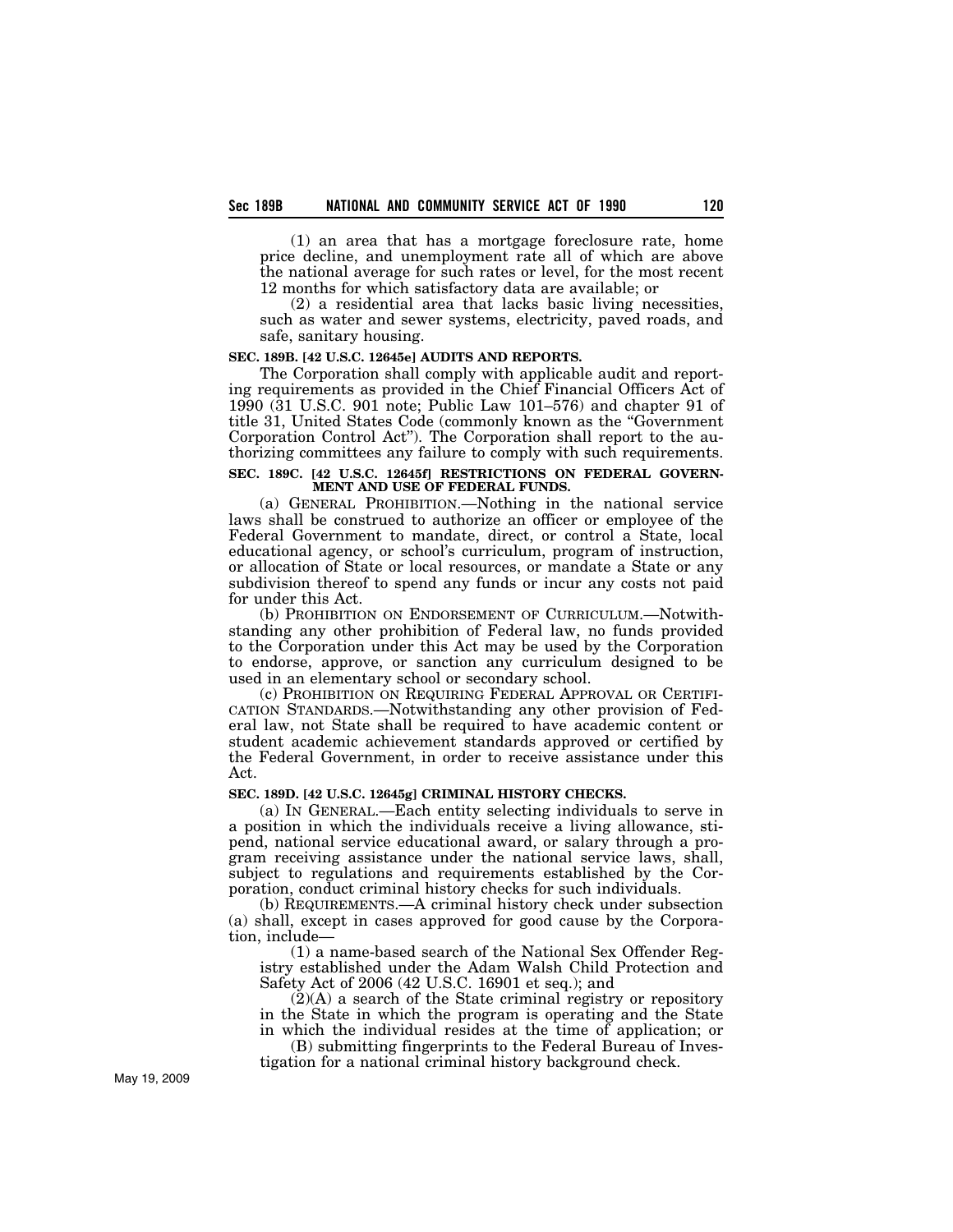(c) ELIGIBILITY PROHIBITION.—An individual shall be ineligible to serve in a position described under subsection (a) if such individual—

(1) refuses to consent to the criminal history check described in subsection (b);

(2) makes a false statement in connection with such criminal history check;

(3) is registered, or is required to be registered, on a State sex offender registry or the National Sex Offender Registry established under the Adam Walsh Child Protection and Safety Act of 2006 (42 U.S.C. 16901 et seq.); or

(4) has been convicted of murder, as described in section 1111 of title 18, United States Code.

(d) SPECIAL RULE FOR INDIVIDUALS WORKING WITH VULNER-ABLE POPULATIONS.—

(1) IN GENERAL.—Notwithstanding subsection (b), on and after the date that is 2 years after the date of enactment of the Serve America Act, a criminal history check under subsection (a) for each individual described in paragraph (2) shall, except for an entity described in paragraph (3), include—

(A) a name-based search of the National Sex Offender Registry established under the Adam Walsh Child Protection and Safety Act of 2006 (42 U.S.C. 16901 et seq.);

(B) a search of the State criminal registry or repository in the State in which the program is operating and the State in which the individual resides at the time of application; and

(C) submitting fingerprints to the Federal Bureau of Investigation for a national criminal history background check.

(2) INDIVIDUALS WITH ACCESS TO VULNERABLE POPU-LATIONS.—An individual described in this paragraph is an individual age 18 or older who—

(A) serves in a position in which the individual receives a living allowance, stipend, national service educational award, or salary through a program receiving assistance under the national service laws; and

(B) as a result of such individual's service in such position, has or will have access, on a recurring basis, to—

(i) children age 17 years or younger;

(ii) individuals age 60 years or older; or

(iii) individuals with disabilities.

(3) EXCEPTIONS.—The provisions of this subsection shall not apply to an entity—

(A) where the service provided by individuals serving with the entity to a vulnerable population described in paragraph  $(2)(\overline{B})$  is episodic in nature or for a 1-day period;

(B) where the cost to the entity of complying with this subsection is prohibitive;

(C) where the entity is not authorized, or is otherwise unable, under State law, to access the national criminal history background check system of the Federal Bureau of Investigation;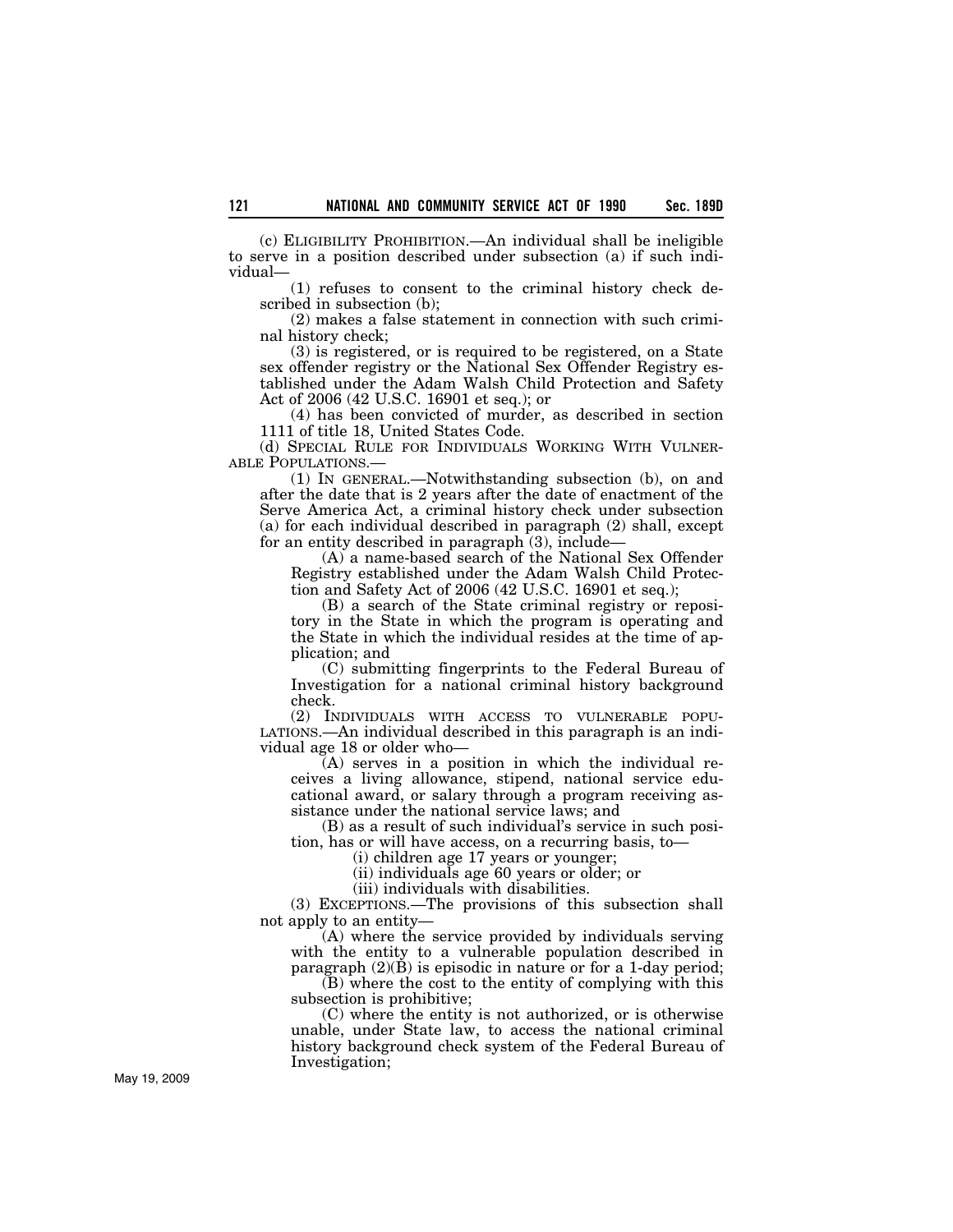(D) where the entity is not authorized, or is otherwise unable, under Federal law, to access the national criminal history background check system of the Federal Bureau of Investigation; or

(E) to which the Corporation otherwise provides an exemption from this subsection for good cause.

# **Subtitle G—Corporation for National and Community Service**

#### **SEC. 191. [42 U.S.C. 12651] CORPORATION FOR NATIONAL AND COMMU-NITY SERVICE.**

There is established a Corporation for National and Community Service that shall administer the programs established under the national service laws. The Corporation shall be a Government corporation, as defined in section 103 of title 5, United States Code.

# **SEC. 192. [42 U.S.C. 12651a] BOARD OF DIRECTORS.**

(a) COMPOSITION.—

(1) IN GENERAL.—There shall be in the Corporation a Board of Directors (referred to in this subtitle as the ''Board'') that shall be composed of—

(A) 15 members, including an individual between the ages of 16 and 25 who—

(i) has served in a school-based or communitybased service-learning program; or

(ii) is or was a participant or a supervisor in a program;

to be appointed by the President, by and with the advice and consent of the Senate; and

(B) the ex officio nonvoting members described in paragraph (3).

 $(2)$  QUALIFICATIONS.—To the maximum extent practicable, the President shall appoint members—

(A) who have extensive experience in volunteer or service activities, which may include programs funded under one of the national service laws, and in State government;

(B) who represent a broad range of viewpoints;

(C) who are experts in the delivery of human, educational, environmental, or public safety services;

(D) so that the Board shall be diverse according to race, ethnicity, age, gender, and disability characteristics; and

(E) so that no more than 50 percent of the appointed members of the Board, plus 1 additional appointed member, are from a single political party.

(3) EX OFFICIO MEMBERS.—The Secretary of Education, the Secretary of Health and Human Services, the Secretary of Labor, the Secretary of the Interior, the Secretary of Agriculture, the Secretary of Housing and Urban Development, the Secretary of Defense, the Attorney General, the Director of the Peace Corps, the Administrator of the Environmental Protec-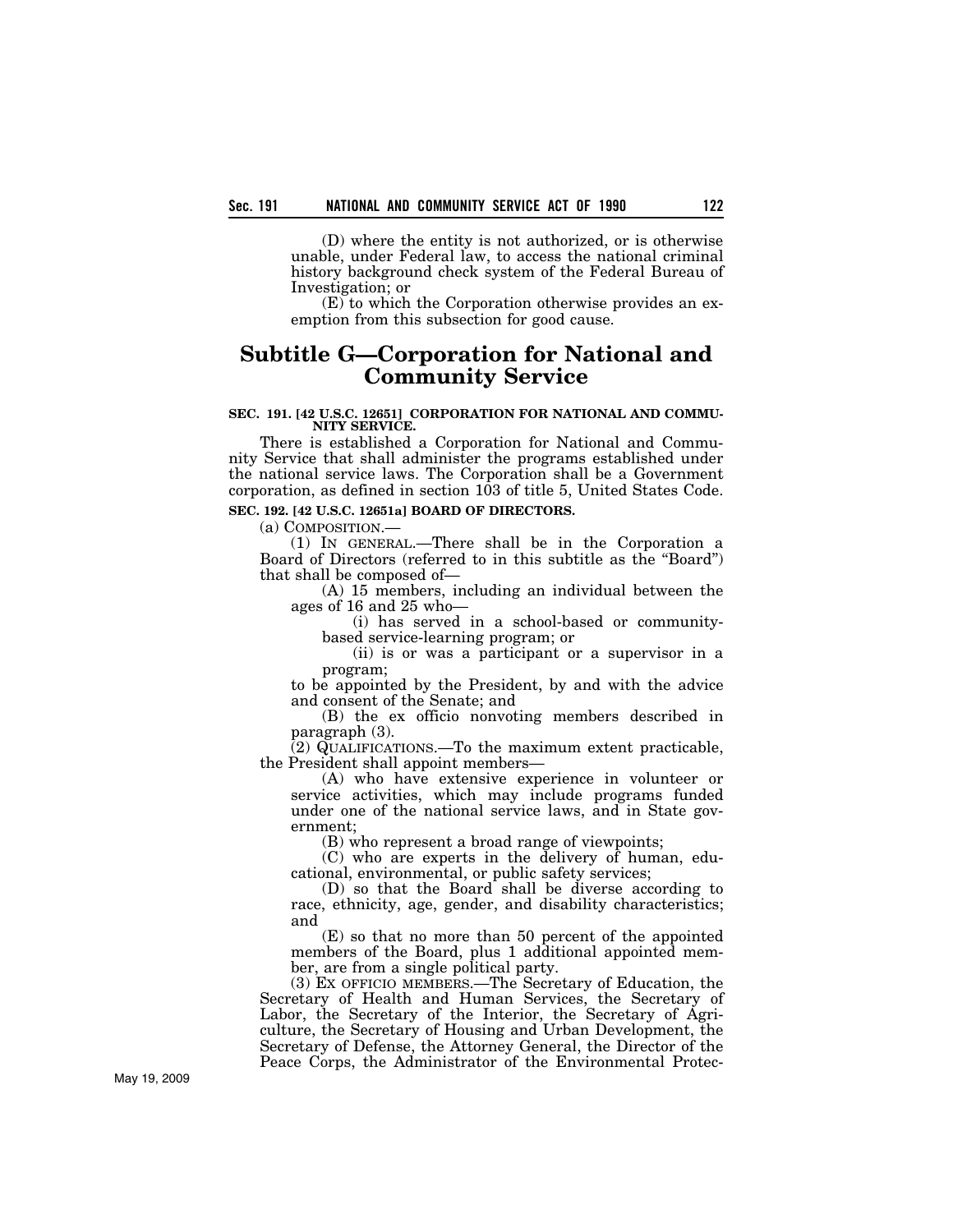tion Agency, and the Chief Executive Officer shall serve as ex officio nonvoting members of the Board.

(b) OFFICERS.—

(1) CHAIRPERSON.—The President shall appoint a member of the Board to serve as the initial Chairperson of the Board. Each subsequent Chairperson shall be elected by the Board from among its members.

(2) VICE CHAIRPERSON.—The Board shall elect a Vice Chairperson from among its membership.

(3) OTHER OFFICERS.—The Board may elect from among its membership such additional officers of the Board as the Board determines to be appropriate.

(c) TERMS.—Subject to subsection (e), each appointed member shall serve for a term of 5 years.

(d) VACANCIES.—If a vacancy occurs on the Board, a new member shall be appointed by the President, by and with the advice and consent of the Senate, and serve for the remainder of the term for which the predecessor of such member was appointed. The vacancy shall not affect the power of the remaining members to execute the duties of the Board.

(e) SERVICE UNTIL APPOINTMENT OF SUCCESSOR.—A voting member of the Board whose term has expired may continue to serve on the Board until the date on which the member's successor takes office, which period shall not exceed 1 year.

#### **SEC. 192A. [42 U.S.C. 12651b] AUTHORITIES AND DUTIES OF THE BOARD OF DIRECTORS.**

(a) MEETINGS.—The Board shall meet not less often than 3 times each year. The Board shall hold additional meetings at the call of the Chairperson of the Board, or if 6 members of the Board request such meetings in writing.

(b) QUORUM.—A majority of the appointed members of the Board shall constitute a quorum.

(c) AUTHORITIES OF OFFICERS.—

(1) CHAIRPERSON.—The Chairperson of the Board may call and conduct meetings of the Board.

(2) VICE CHAIRPERSON.—The Vice Chairperson of the Board may conduct meetings of the Board in the absence of the Chairperson.

(d) EXPENSES.—While away from their homes or regular places of business on the business of the Board, members of such Board shall be allowed travel expenses, including per diem in lieu of subsistence, at rates authorized for employees of agencies under subchapter I of chapter 57 of title 5, United States Code, for persons employed intermittently in the Government service.

(e) SPECIAL GOVERNMENT EMPLOYEES.—For purposes of the provisions of chapter 11 of part I of title 18, United States Code, and any other provision of Federal law, a member of the Board (to whom such provisions would not otherwise apply except for this subsection) shall be a special Government employee.

(f) STATUS OF MEMBERS.—

(1) TORT CLAIMS.—For the purposes of the tort claims provisions of chapter 171 of title 28, United States Code, a member of the Board shall be considered to be a Federal employee.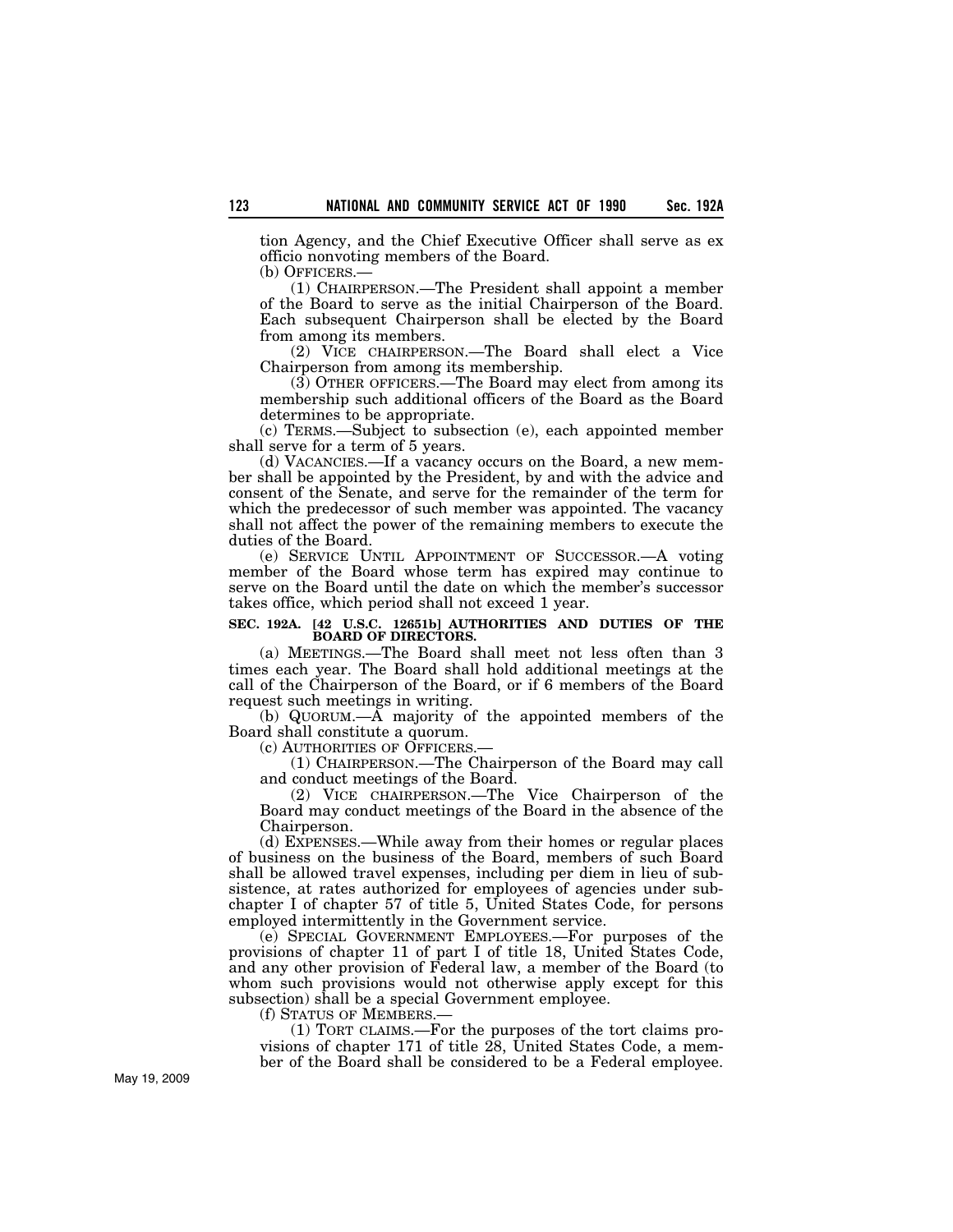(2) OTHER CLAIMS.—A member of the Board shall have no personal liability under Federal law with respect to any claim arising out of or resulting from any act or omission by such person, within the scope of the service of the member on the Board, in connection with any transaction involving the provision of financial assistance by the Corporation. This paragraph shall not be construed to limit personal liability for criminal acts or omissions, willful or malicious misconduct, acts or omissions for private gain, or any other act or omission outside the scope of the service of such member on the Board.

(3) EFFECT ON OTHER LAW.—This subsection shall not be construed—

(A) to affect any other immunities and protections that may be available to such member under applicable law with respect to such transactions;

(B) to affect any other right or remedy against the Corporation, against the United States under applicable law, or against any person other than a member of the Board participating in such transactions; or

(C) to limit or alter in any way the immunities that are available under applicable law for Federal officials and employees not described in this subsection.

(g) DUTIES.—The Board shall have responsibility for setting overall policy for the Corporation and shall—

(1) review and approve the strategic plan described in section 193A(b)(1), and annual updates of the plan, and review the budget proposal in advance of submission to the Office of Management and Budget;

(2) review and approve the proposal described in section 193A(b)(2)(A), with respect to the grants, allotments, contracts, financial assistance, payment, and positions referred to in such section;

(3) review and approve the proposal described in section  $193A(b)(3)(A)$ , regarding the regulations, standards, policies, procedures, programs, and initiatives referred to in such section;

(4) review and approve the evaluation plan described in section  $193A(b)(4)(A)$ ;

(5)(A) review, and advise the Chief Executive Officer regarding, the actions of the Chief Executive Officer with respect to the personnel of the Corporation, and with respect to such standards, policies, procedures, programs, and initiatives as are necessary or appropriate to carry out the national service laws;

(B) inform the Chief Executive Officer of any aspects of the actions of the Chief Executive Officer that are not in compliance with the annual strategic plan referred to in paragraph (1), the proposals referred to in paragraphs (2) and (3), or the plan referred to in paragraph (4), or are not consistent with the objectives of the national service laws; and

(C) review the performance of the Chief Executive Officer annually and forward a report on that review to the President;

(6) receive any report as provided under subsection (b), (c), or (d) of section 8E of the Inspector General Act of 1978;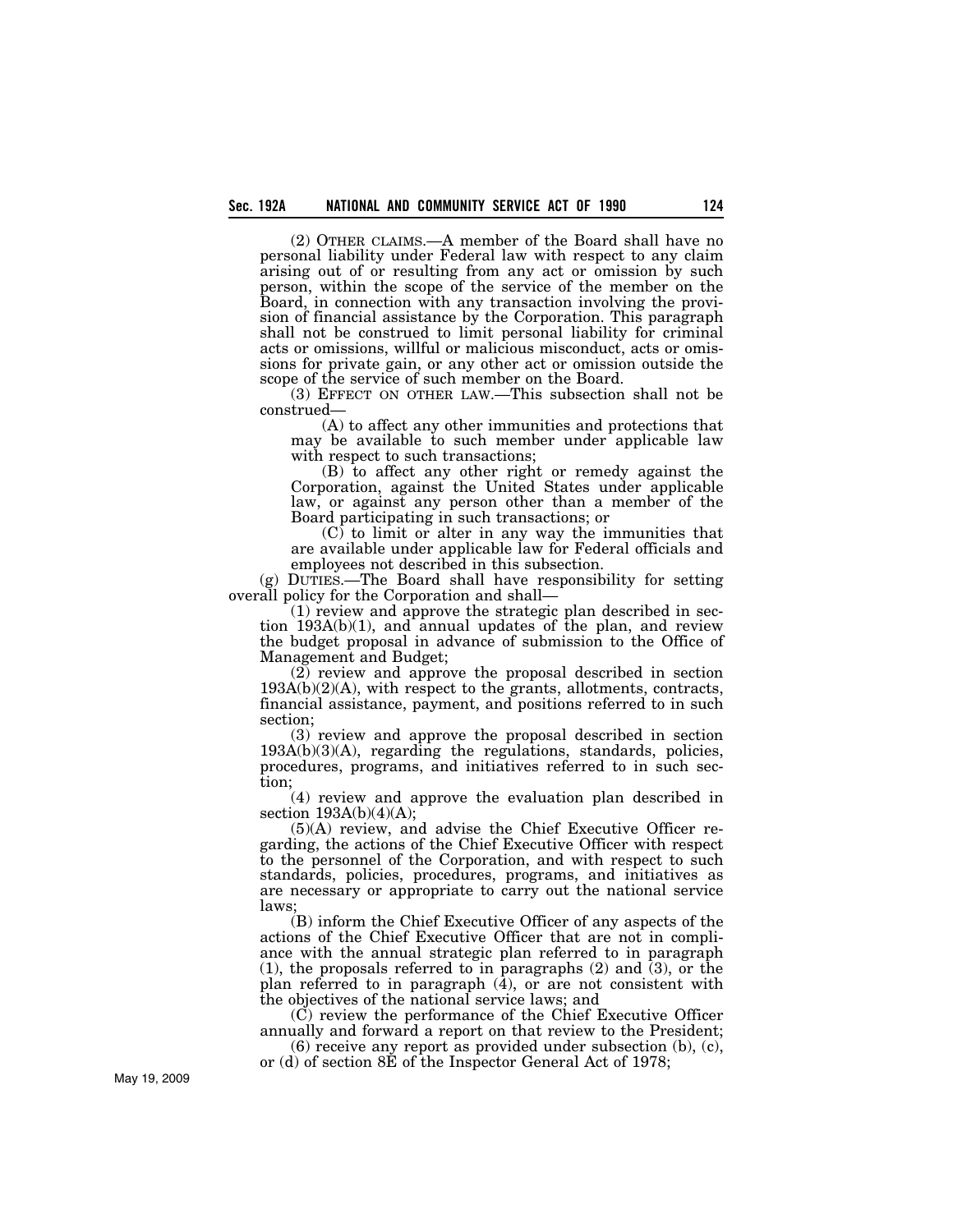(7) make recommendations relating to a program of research for the Corporation with respect to national and community service programs, including service-learning programs;

(8) advise the President and the authorizing committees concerning developments in national and community service that merit the attention of the President and the authorizing committees;

(9) ensure effective dissemination of information regarding the programs and initiatives of the Corporation;

(10) notwithstanding any other provision of law—

(A) make grants to or contracts with Federal and other public departments or agencies, and private nonprofit organizations, for the assignment or referral of volunteers under the provisions of title I of the Domestic Volunteer Service Act of 1973 (42 U.S.C. 4950 et seq.) (except as provided in section 108 of such Act), which may provide that the agency or organization shall pay all or a part of the costs of the program; and

(B) enter into agreements with other Federal agencies or private nonprofit organizations for the support of programs under the national service laws, which—

(i) may provide that the agency or organization shall pay all or a part of the costs of the program, except as is provided in section 121(b); and

(ii) shall provide that the program (including any program operated by another Federal agency) will comply with all requirements related to evaluation, performance, and other goals applicable to similar programs under the national service laws, as determined by the Corporation,

(11) prepare and make recommendations to the authorizing committees and the President for changes in the national service laws resulting from the studies and demonstrations the Chief Executive Officer is required to carry out under section  $193A(b)(11)$ , which recommendations shall be submitted to the authorizing committees and President not later than January 1, 2012.

(h) ADMINISTRATION.—The Federal Advisory Committee Act (5 U.S.C. App.) shall not apply with respect to the Board.

(i) LIMITATION ON PARTICIPATION.—All employees and officers of the Corporation shall recuse themselves from decisions that would constitute conflicts of interest.

(j) COORDINATION WITH OTHER FEDERAL ACTIVITIES.—As part of the agenda of meetings of the Board under subsection (a), the Board shall review projects and programs conducted or funded by the Corporation under the national service laws to improve the coordination between such projects and programs, and the activities of other Federal agencies that deal with the individuals and communities participating in or benefiting from such projects and programs. The ex officio members of the Board specified in section  $192(a)(3)$  shall jointly plan, implement, and fund activities in connection with projects and programs conducted under the national service laws to ensure that Federal efforts attempt to address the total needs of participants in such programs and projects, their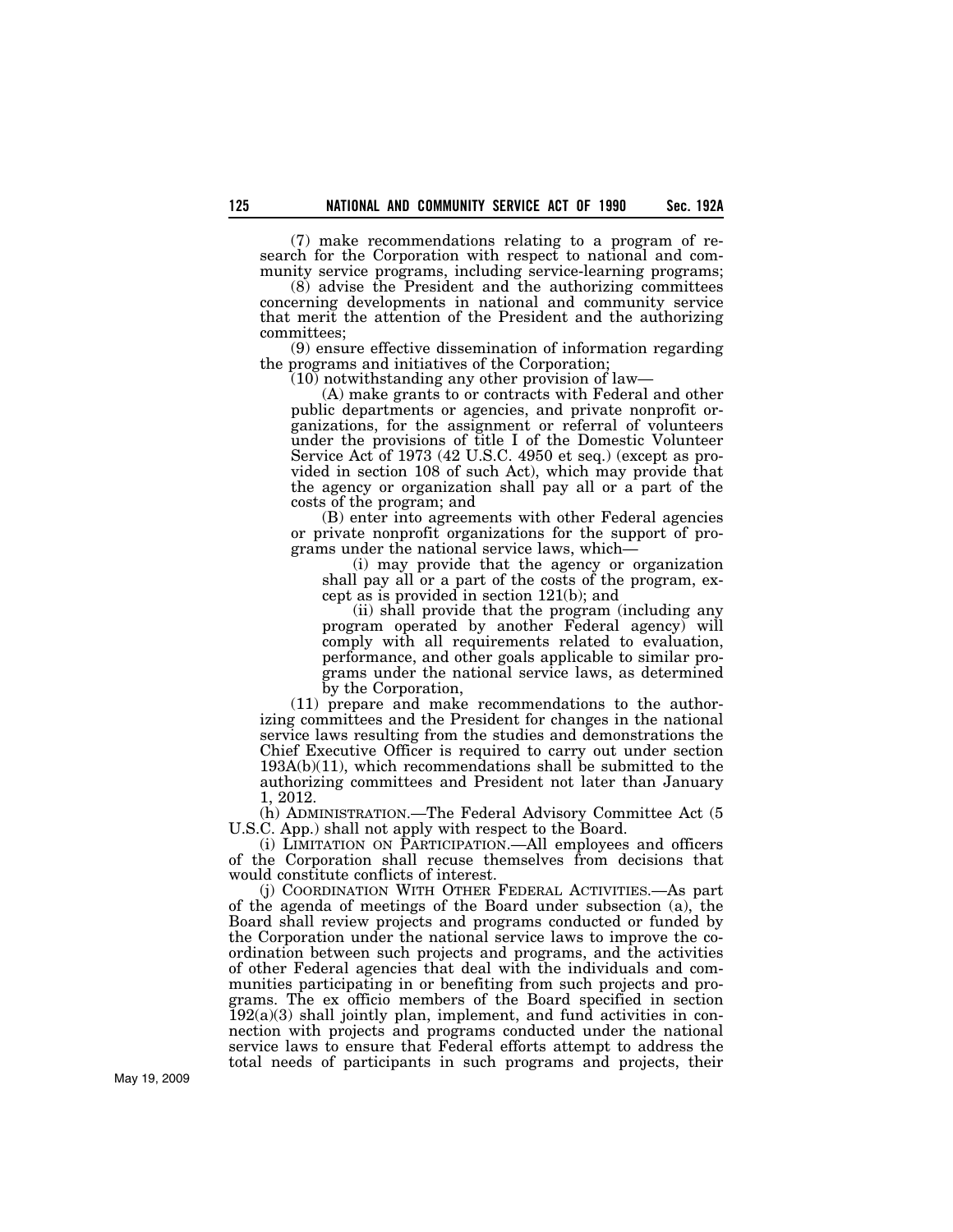communities, and the persons and communities the participants serve.

### **SEC. 193. [42 U.S.C. 12651c] CHIEF EXECUTIVE OFFICER.**

(a) APPOINTMENT.—The Corporation shall be headed by an individual who shall serve as Chief Executive Officer of the Corporation, and who shall be appointed by the President, by and with the advice and consent of the Senate.

(b) COMPENSATION.—The Chief Executive Officer shall be compensated at the rate provided for level III of the Executive Schedule under section 5314 of title 5, United States Code, plus 3 percent.

(c) REGULATIONS.—The Chief Executive Officer shall prescribe such rules and regulations as are necessary or appropriate to carry out the national service laws.

#### **SEC. 193A. [42 U.S.C. 12651d] AUTHORITIES AND DUTIES OF THE CHIEF EXECUTIVE OFFICER.**

(a) GENERAL POWERS AND DUTIES.—The Chief Executive Officer shall be responsible for the exercise of the powers and the discharge of the duties of the Corporation that are not reserved to the Board, and shall have authority and control over all personnel of the Corporation, except as provided in section 8E of the Inspector General Act of 1978.

(b) DUTIES.—In addition to the duties conferred on the Chief Executive Officer under any other provision of the national service laws, the Chief Executive Officer, in collaboration with the State Commissions, shall—

(1) prepare and submit to the Board a strategic plan, including a plan for having 50 percent of all approved national service positions be full-time positions by 2012, every 3 years, and annual updates of the plan, for the Corporation with respect to the major functions and operations of the Corporation;

(2)(A) prepare and submit to the Board a proposal with respect to such grants and allotments, contracts, other financial assistance, and designation of positions as approved national service positions, as are necessary or appropriate to carry out the national service laws; and

(B) after receiving and reviewing an approved proposal under section  $192A(g)(2)$ , make such grants and allotments, enter into such contracts, award such other financial assistance, make such payments (in lump sum or installments, and in advance or by way of reimbursement, and in the case of financial assistance otherwise authorized under the national service laws, with necessary adjustments on account of overpayments and underpayments), and designate such positions as approved national service positions, approved summer of service positions, and approved silver scholar positions as are necessary or appropriate to carry out the national service laws;

 $(3)(\overline{A})$  prepare and submit to the Board a proposal regarding, the regulations established under section  $\overline{195(b)(3)(A)}$ , and such other standards, policies, procedures, programs, and initiatives as are necessary or appropriate to carry out the national service laws; and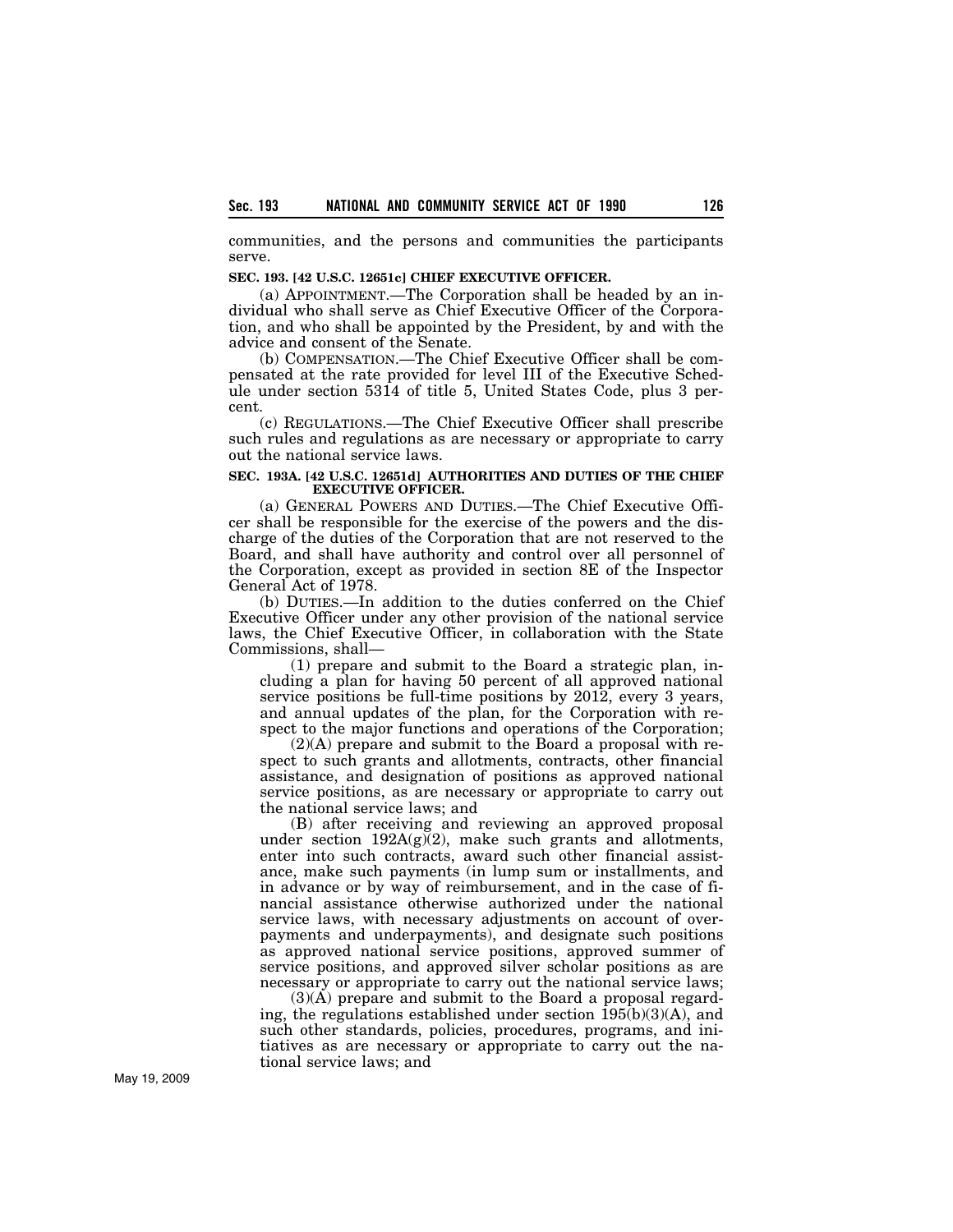(B) after receiving and reviewing an approved proposal under section  $192A(g)(3)$ 

(i) establish such standards, policies, and procedures as are necessary or appropriate to carry out the national service laws; and

(ii) establish and administer such programs and initiatives as are necessary or appropriate to carry out the national service laws;

(4)(A) prepare and submit to the Board a plan for the evaluation of programs established under the national service laws, in accordance with section 179; and

(B) after receiving an approved proposal under section  $192A(g)(4)$ 

(i) establish measurable performance goals and objectives for such programs, in accordance with section 179; and

(ii) provide for periodic evaluation of such programs to assess the manner and extent to which the programs achieve the goals and objectives, in accordance with such section;

(5) consult with appropriate Federal agencies in administering the programs and initiatives;

(6) suspend or terminate payments and positions described in paragraph (2)(B), in accordance with section 176;

(7) prepare and submit to the authorizing committees and the Board an annual report on actions taken to achieve the goal of having 50 percent of all approved national service positions be full-time positions by 2012 as described in paragraph (1), including an assessment of the progress made toward achieving that goal and the actions to be taken in the coming year toward achieving that goal;

(8) prepare and submit to the Board an annual report, and such interim reports as may be necessary, describing the major actions of the Chief Executive Officer with respect to the personnel of the Corporation, and with respect to such standards, policies, procedures, programs, and initiatives;

(9) inform the Board of, and provide an explanation to the Board regarding, any substantial differences regarding the implementation of the national service laws between—

(A) the actions of the Chief Executive Officer; and

(B)(i) the strategic plan approved by the Board under section  $192A(g)(1)$ ;

(ii) the proposals approved by the Board under paragraph  $(2)$  or  $(3)$  of section 192A $(g)$ ; or

(iii) the evaluation plan approved by the Board under section  $192A(g)(4)$ ;

(10) prepare and submit to the authorizing committees an annual report, and such interim reports as may be necessary, describing—

 $(A)$  the services referred to in paragraph  $(1)$ , and the money and property referred to in paragraph (2), of section 196(a) that have been accepted by the Corporation;

(B) the manner in which the Corporation used or disposed of such services, money, and property; and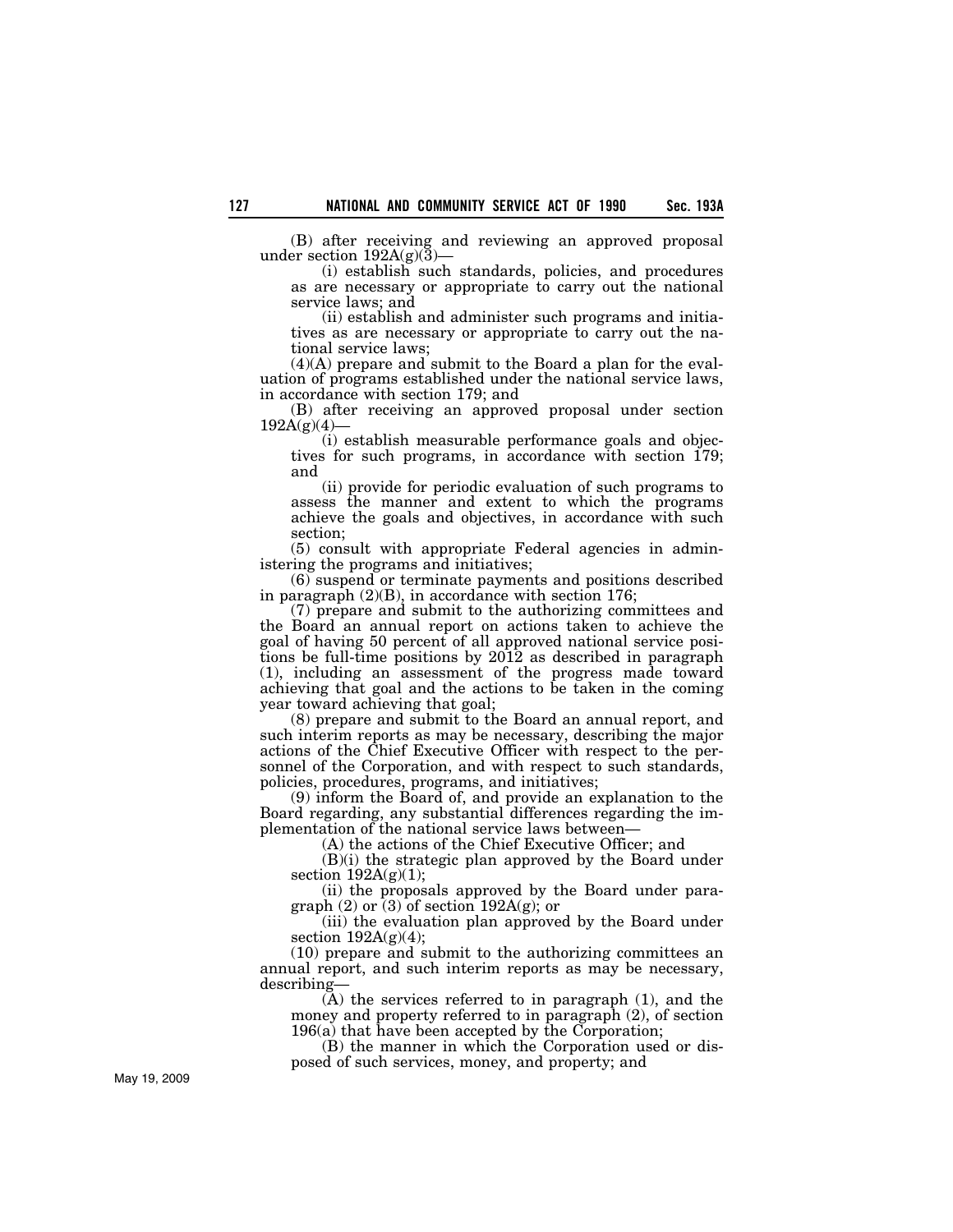(C) information on the results achieved by the programs funded under the national service laws during the year preceding the year in which the report is prepared;

(11) provide for studies (including the evaluations described in subsection (f)) and demonstrations that evaluate, and prepare and submit to the Board periodically, a report containing recommendations regarding, issues related to—

(A) the administration and organization of programs authorized under the national service laws or under Public Law 91–378 (referred to in this subparagraph as "service" programs''), including—

(i) whether the State and national priorities, as described in section  $122(f)(1)$ , designed to meet unmet human, education, environmental, or public safety needs are being addressed by this Act;

(ii) the manner in which—

(I) educational and other outcomes of both stipended and nonstipended service and servicelearning are defined and measured in such service programs; and

(II) such outcomes should be defined and measured in such service programs;

(iii) whether stipended service programs, and service programs providing educational benefits in return for service, should focus on economically disadvantaged individuals or at-risk youth or whether such programs should include a mix of individuals, including individuals from middle- and upper-income families;

(iv) the role and importance of stipends and educational benefits in achieving desired outcomes in the service programs;

(v) the potential for cost savings and coordination of support and oversight services from combining functions performed by ACTION State offices and State Commissions;

(vi) the implications of the results from such studies and demonstrations for authorized funding levels for the service programs; and

(vii) other issues that the Director determines to be relevant to the administration and organization of the service programs; and

(B) the number, potential consolidation, and future organization of national service or domestic volunteer service programs that are authorized under Federal law, including VISTA, service corps assisted under subtitle C and other programs authorized by this Act, programs administered by the Public Health Service, the Department of Defense, or other Federal agencies, programs regarding teacher corps, and programs regarding work-study and higher education loan forgiveness or forbearance programs authorized by the Higher Education Act of 1965 (20 U.S.C. 1001 et seq.) related to community service;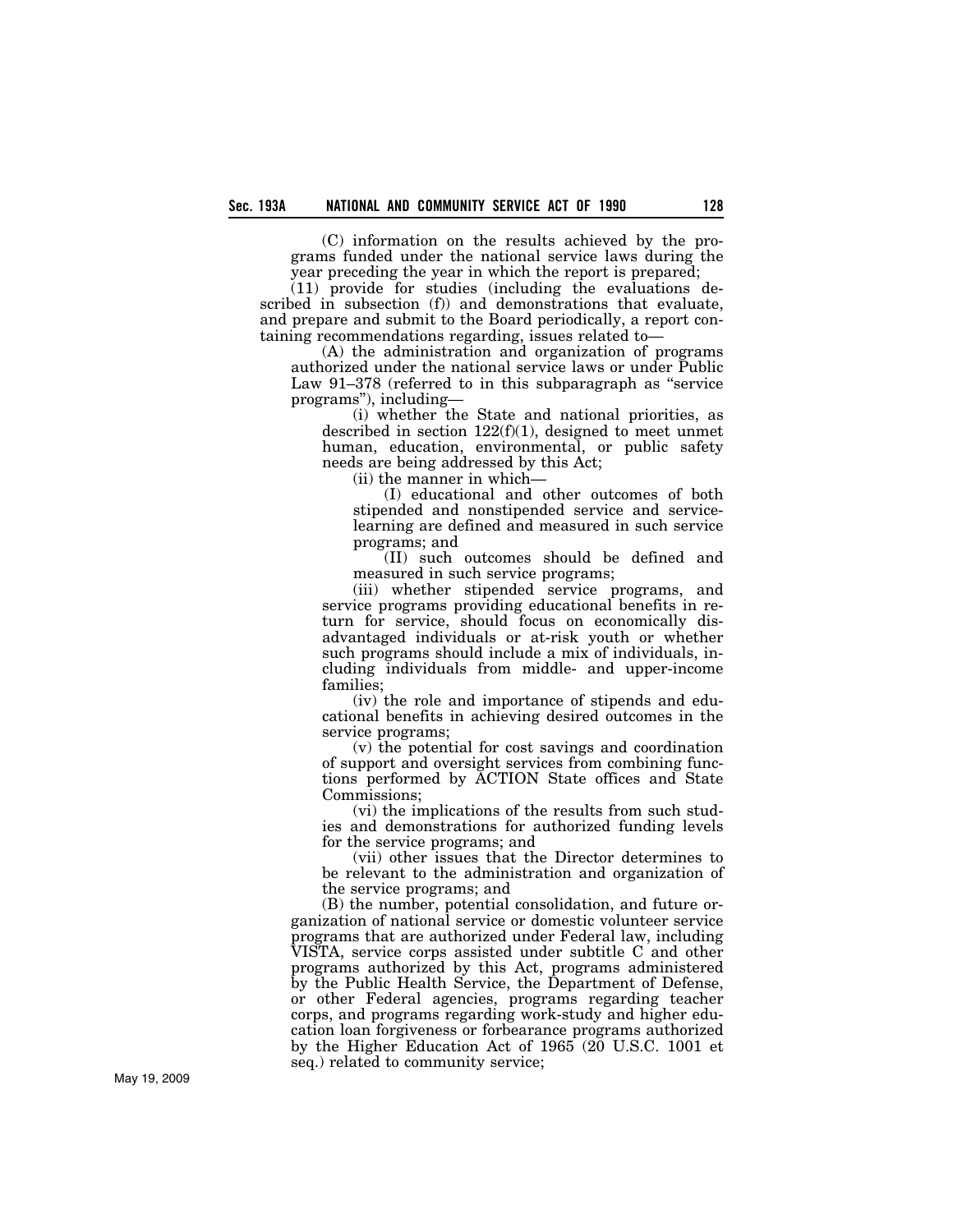$(12)$  for purposes of section  $178(d)(6)(B)$ , issue regulations to waive the disqualification of members of the Board and members of the State Commissions selectively in a random, nondiscretionary manner and only to the extent necessary to establish the quorum involved, including rules that forbid each member of the Board and each voting member of a State Commission to participate in any discussion or decision regarding the provision of assistance or approved national service positions, or the continuation, suspension, or termination of such assistance or such positions, to any program or entity of which such member of the Board or such member of the State Commission is, or in the 1-year period before the submission of the application referred to in such section was, an officer, director, trustee, full-time volunteer, or employee;

(13) bolster the public awareness of and recruitment efforts for the wide range of service opportunities for citizens of all ages, regardless of socioeconomic status or geographic location, through a variety of methods, including—

(A) print media;

(B) the Internet and related emerging technologies;

(C) television;

(D) radio;

(E) presentations at public or private forums;

(F) other innovative methods of communication; and

(G) outreach to offices of economic development, State employment security agencies, labor organizations and trade associations, local educational agencies, institutions of higher education, agencies and organizations serving veterans and individuals with disabilities, and other institutions or organizations from which participants for programs receiving assistance from the national service laws can be recruited;

(14) identify and implement methods of recruitment to—

(A) increase the diversity of participants in the programs receiving assistance under the national service laws; and

(B) increase the diversity of service sponsors of programs desiring to receive assistance under the national service laws;

(15) coordinate with organizations of former participants of national service programs for service opportunities that may include capacity building, outreach, and recruitment for programs receiving assistance under the national service laws;

(16) collaborate with organizations with demonstrated expertise in supporting and accommodating individuals with disabilities, including institutions of higher education, to identify and implement methods of recruitment to increase the number of participants who are individuals with disabilities in the programs receiving assistance under the national service laws;

(17) identify and implement recruitment strategies and training programs for bilingual volunteers in the National Senior Service Corps under title II of the Domestic Volunteer Service Act of 1973;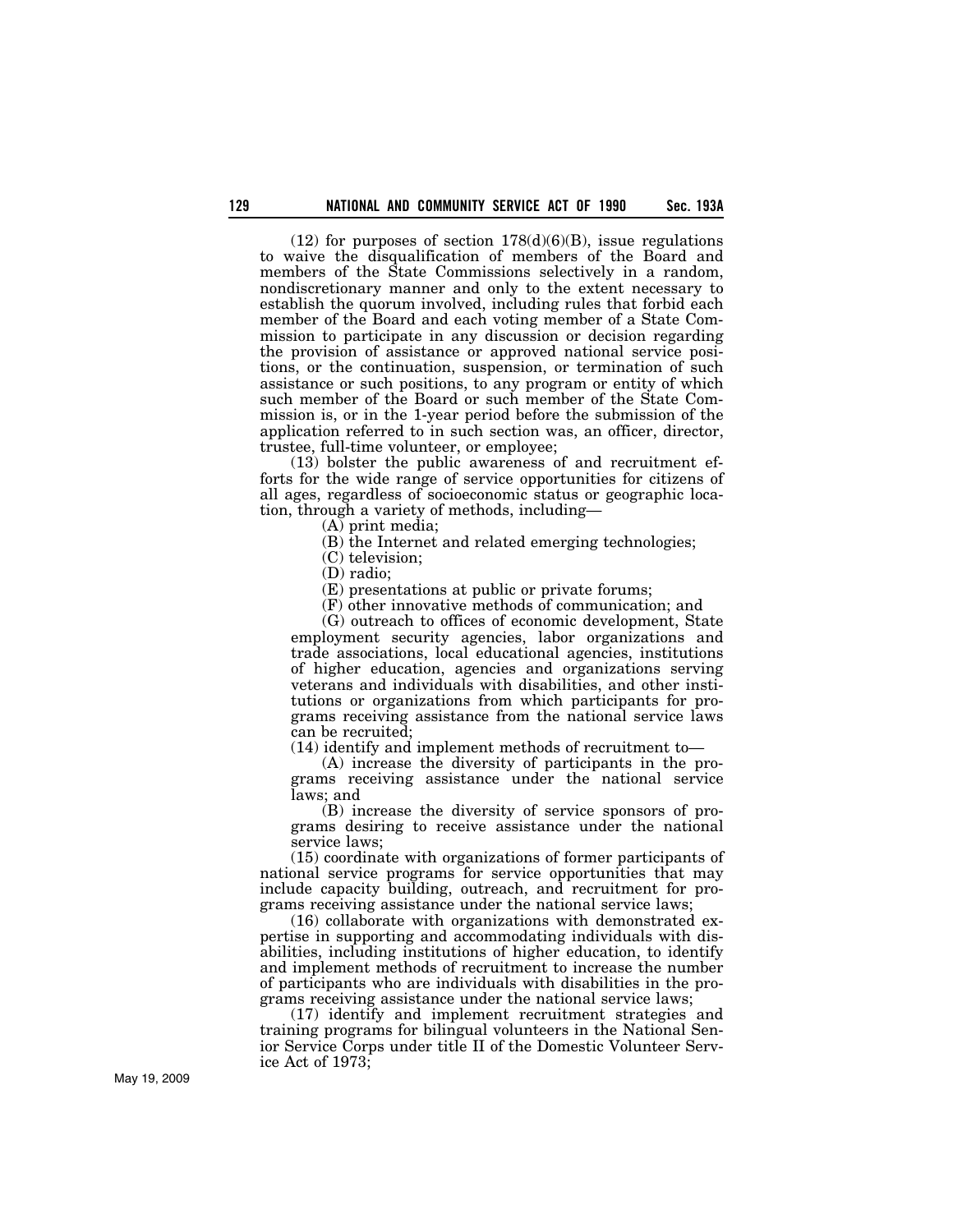(18) collaborate with organizations that have established volunteer recruitment programs to increase the recruitment capacity of the Corporation;

(19) where practicable, provide application materials in languages other than English for individuals with limited English proficiency who wish to participate in a national service program;

(20) collaborate with the training and technical assistance programs described in subtitle J with respect to the activities described in section 199N(b));

(21) coordinate the clearinghouses described in section 198O;

(22) coordinate with entities receiving funds under subtitle C in establishing the National Service Reserve Corps under section 198H, through which alumni of the national service programs and veterans can serve in disasters and emergencies (as such terms are defined in section  $198H(a)$ );

(23) identify and implement strategies to increase awareness among Indian tribes of the types and availability of assistance under the national service laws, increase Native American participation in programs under the national service laws, collect information on challenges facing Native American communities, and designate a Strategic Advisor for Native American Affairs to be responsible for the execution of those activities under the national service laws;

(24) conduct outreach to ensure the inclusion of economically disadvantaged individuals in national service programs and activities authorized under the national service laws; and

(25) ensure that outreach, awareness, and recruitment efforts are consistent with the Americans with Disabilities Act of 1990 (42 U.S.C. 12101 et seq.) and section 504 of the Rehabilitation Act of 1973 (29 U.S.C. 794).

(c) POWERS.—In addition to the authority conferred on the Chief Executive Officer under any other provision of the national service laws, the Chief Executive Officer may—

(1) establish, alter, consolidate, or discontinue such organizational units or components within the Corporation as the Chief Executive Officer considers necessary or appropriate, consistent with Federal law, and shall, to the maximum extent practicable, consolidate such units or components of the divisions of the Corporation described in section  $194(a)(3)$  as may be appropriate to enable the two divisions to coordinate common support functions;

(2) with the approval of the President, arrange with and reimburse the heads of other Federal agencies for the performance of any of the provisions of the national service laws;

(3) with their consent, utilize the services and facilities of Federal agencies with or without reimbursement, and, with the consent of any State, or political subdivision of a State, accept and utilize the services and facilities of the agencies of such State or subdivisions without reimbursement;

(4) allocate and expend funds made available under the national service laws;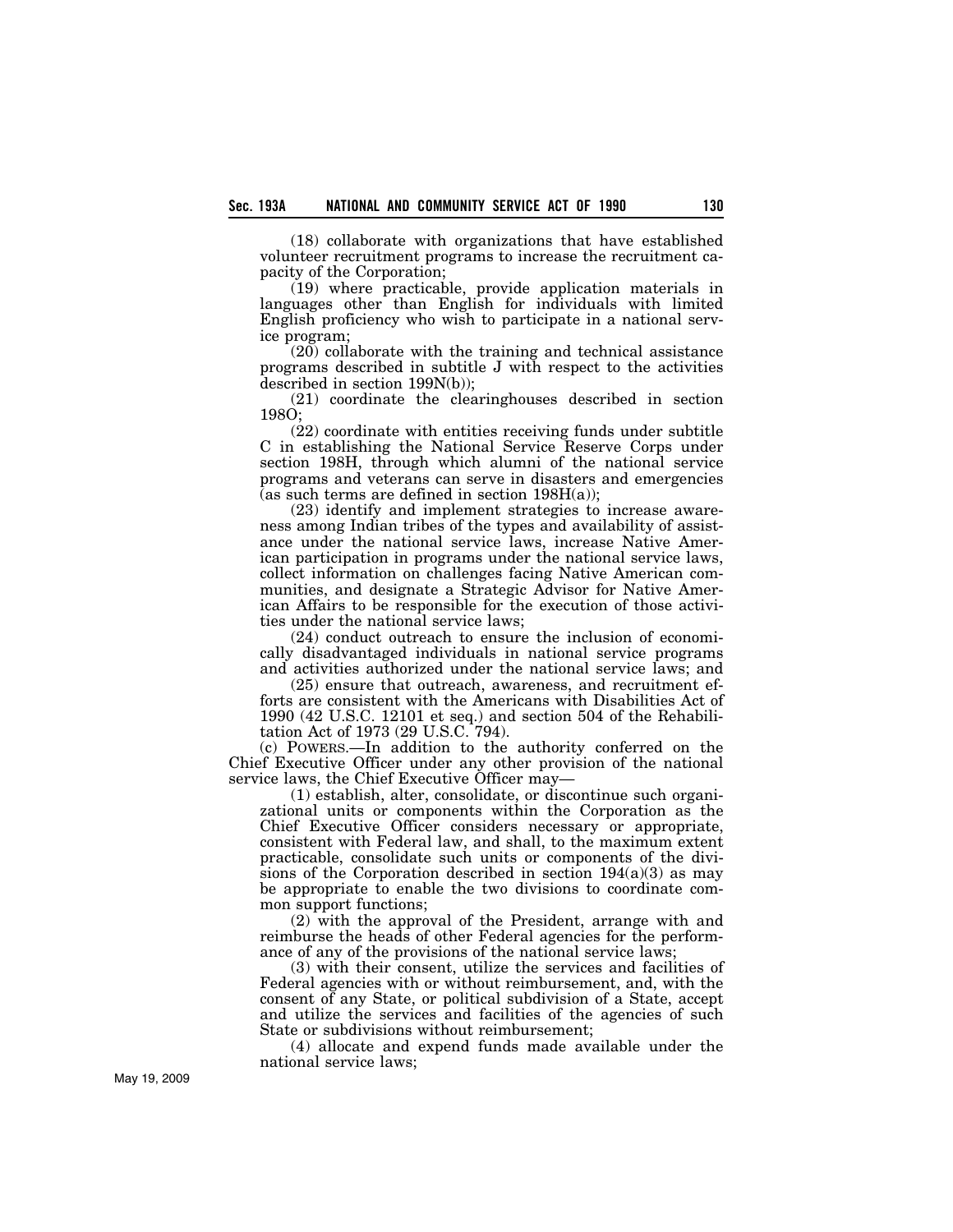(5) disseminate, without regard to the provisions of section 3204 of title 39, United States Code, data and information, in such form as the Chief Executive Officer shall determine to be appropriate to public agencies, private organizations, and the general public;

(6) collect or compromise all obligations to or held by the Chief Executive Officer and all legal or equitable rights accruing to the Chief Executive Officer in connection with the payment of obligations in accordance with chapter 37 of title 31, United States Code (commonly known as the ''Federal Claims Collection Act of 1966'');

(7) file a civil action in any court of record of a State having general jurisdiction or in any district court of the United States, with respect to a claim arising under this Act;

(8) exercise the authorities of the Corporation under section 196;

(9) consolidate the reports to the authorizing committees required under the national service laws, and the report required under section 9106 of title 31, United States Code, into a single report, and submit the report to the authorizing committees on an annual basis;

(10) obtain the opinions of peer reviewers in evaluating applications to the Corporation for assistance under this title; and

(11) generally perform such functions and take such steps consistent with the objectives and provisions of the national service laws, as the Chief Executive Officer determines to be necessary or appropriate to carry out such provisions.

(d) DELEGATION.—

(1) DEFINITION.—As used in this subsection, the term "function" means any duty, obligation, power, authority, responsibility, right, privilege, activity, or program.

(2) IN GENERAL.—Except as otherwise prohibited by law or provided in the national service laws, the Chief Executive Officer may delegate any function under this Act, and authorize such successive redelegations of such function as may be necessary or appropriate. No delegation of a function by the Chief Executive Officer under this subsection or under any other provision of this Act shall relieve such Chief Executive Officer of responsibility for the administration of such function.

(3) FUNCTION OF BOARD.—The Chief Executive Officer may not delegate a function of the Board without the permission of the Board.

 $(e)$  ACTIONS.—In an action described in subsection  $(c)(7)$ -

(1) a district court referred to in such subsection shall have jurisdiction of such a civil action without regard to the amount in controversy;

(2) such an action brought by the Chief Executive Officer shall survive notwithstanding any change in the person occupying the office of Chief Executive Officer or any vacancy in that office;

(3) no attachment, injunction, garnishment, or other similar process, mesne or final, shall be issued against the Chief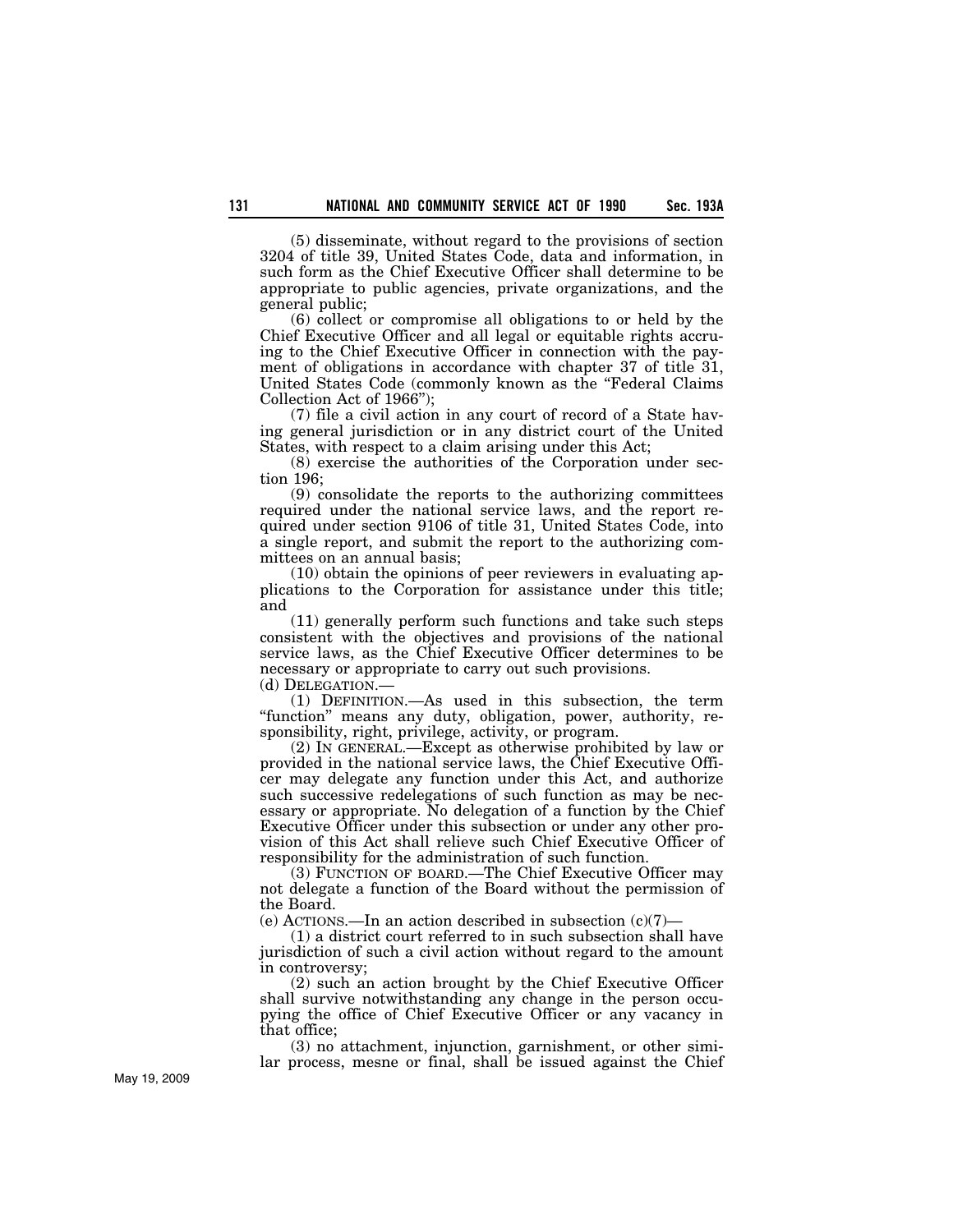Executive Officer or the Board or property under the control of the Chief Executive Officer or the Board; and

(4) nothing in this section shall be construed to except litigation arising out of activities under this Act from the application of sections 509, 517, 547, and 2679 of title 28, United States Code.

(f) EVALUATIONS.—

(1) EVALUATION OF LIVING ALLOWANCE.—The Corporation shall arrange for an independent evaluation to determine the levels of living allowances paid in all programs under subtitles C and I, individually, by State, and by region. Such evaluation shall determine the effects that such living allowances have had on the ability of individuals to participate in such programs.

(2) EVALUATION OF SUCCESS OF INVESTMENT IN NATIONAL SERVICE.—

(A) EVALUATION REQUIRED.—The Corporation shall arrange for the independent evaluation of the operation of subtitle C to determine the levels of participation of economically disadvantaged individuals in national service programs carried out or supported using assistance provided under section 121.

(B) PERIOD COVERED BY EVALUATION.—The evaluation required by this paragraph shall cover the period beginning on the date the Corporation first makes a grant under section 121, and ending on a date that is as close as is practicable to the the first date that a report is submitted under subsection (b)(11) after the effective date of the Serve America Act.

(C) INCOME LEVELS OF PARTICIPANTS.—The evaluating entity shall determine the total income of each participant who serves, during the period covered by the evaluation, in a national service program carried out or supported using assistance provided under section 121 or in an approved national service position. The total income of the participant shall be determined as of the date the participant was first selected to participate in such a program and shall include family total income unless the evaluating entity determines that the participant was independent at the time of selection.

(D) ASSISTANCE FOR DISTRESSED AREAS.—The evaluating entity shall also determine the amount of assistance provided under section 121 during the period covered by the report that has been expended for projects conducted in areas of economic distress described in section  $133(c)(6)$ . (E) DEFINITIONS.—As used in this paragraph:

(i) INDEPENDENT.—The term ''independent'' has the meaning given the term in section 480(d) of the Higher Education Act of 1965 (20 U.S.C. 1087vv(d)).

(ii) TOTAL INCOME.—The term ''total income'' has the meaning given the term in section 480(a) of the Higher Education Act of 1965 (20 U.S.C. 1087vv(a)).

(g) RECRUITMENT AND PUBLIC AWARENESS FUNCTIONS.—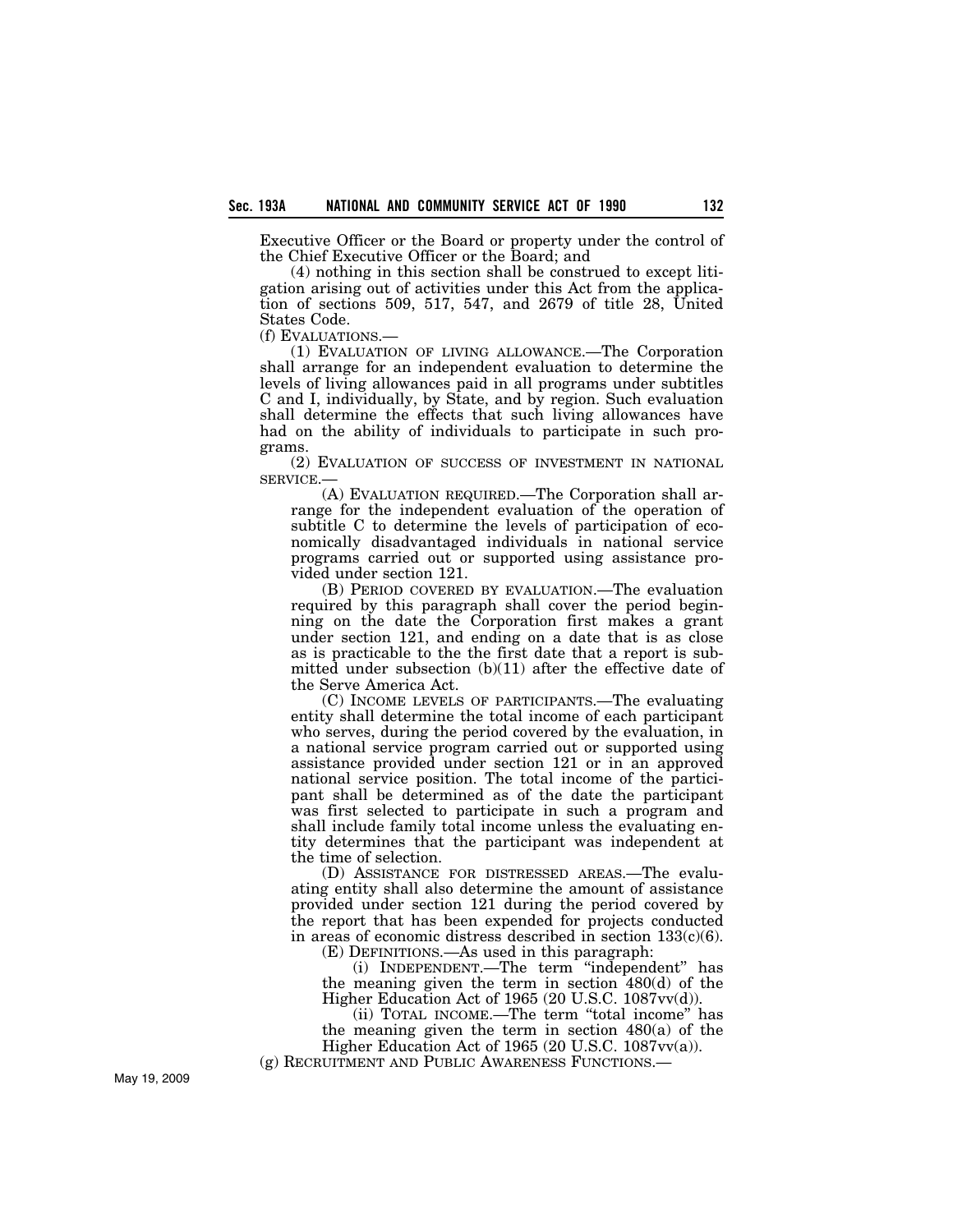(1) EFFORT.—The Chief Executive Officer shall ensure that the Corporation, in carrying out the recruiting and public awareness functions of the Corporation, shall expend at least the level of effort on recruitment and public awareness activities related to the programs carried out under the Domestic Volunteer Service Act of 1973 (42 U.S.C. 4950 et seq.) as AC-TION expended on recruitment and public awareness activities related to programs under the Domestic Volunteer Service Act of 1973 during fiscal year 1993.

(2) PERSONNEL.—The Chief Executive Officer shall assign or hire, as necessary, such additional national, regional, and State personnel to carry out such recruiting and public awareness functions as may be necessary to ensure that such functions are carried out in a timely and effective manner. The Chief Executive Officer shall give priority in the hiring of such additional personnel to individuals who have formerly served as volunteers in the programs carried out under the Domestic Volunteer Service Act of 1973 or similar programs, and to individuals who have specialized experience in the recruitment of volunteers.

(3) FUNDS.—For the first fiscal year after the effective date of this subsection, and for each fiscal year thereafter, for the purpose of carrying out such recruiting and public awareness functions, the Chief Executive Officer shall obligate not less than 1.5 percent of the amounts appropriated for the fiscal year under section 501(a) of the Domestic Volunteer Service Act of 1973.

(h) AUTHORITY TO CONTRACT WITH BUSINESSES.—The Chief Executive Officer may, through contracts or cooperative agreements, carry out the marketing duties described in subsection (b)(13), with priority given to those entities that have established expertise in the recruitment of disadvantaged youth, members of Indian tribes, and older adults.

(i) CAMPAIGN TO SOLICIT FUNDS.—The Chief Executive Officer may conduct a campaign to solicit funds to conduct outreach and recruitment campaigns to recruit a diverse population of service sponsors of, and participants in, programs and projects receiving assistance under the national service laws.

### **SEC. 194. [42 U.S.C. 12651e] OFFICERS.**

(a) MANAGING DIRECTORS.—

(1) IN GENERAL.—There shall be in the Corporation 2 Managing Directors, who shall be appointed by the President, by and with the advice and consent of the Senate, and who shall report to the Chief Executive Officer.

(2) COMPENSATION.—The Managing Directors shall be compensated at the rate provided for level IV of the Executive Schedule under section 5315 of title 5, United States Code.

(3) DUTIES.—The Corporation shall determine the programs for which the Managing Directors shall have primary responsibility and shall establish the divisions of the Corporation to be headed by the Managing Directors.

(b) INSPECTOR GENERAL.—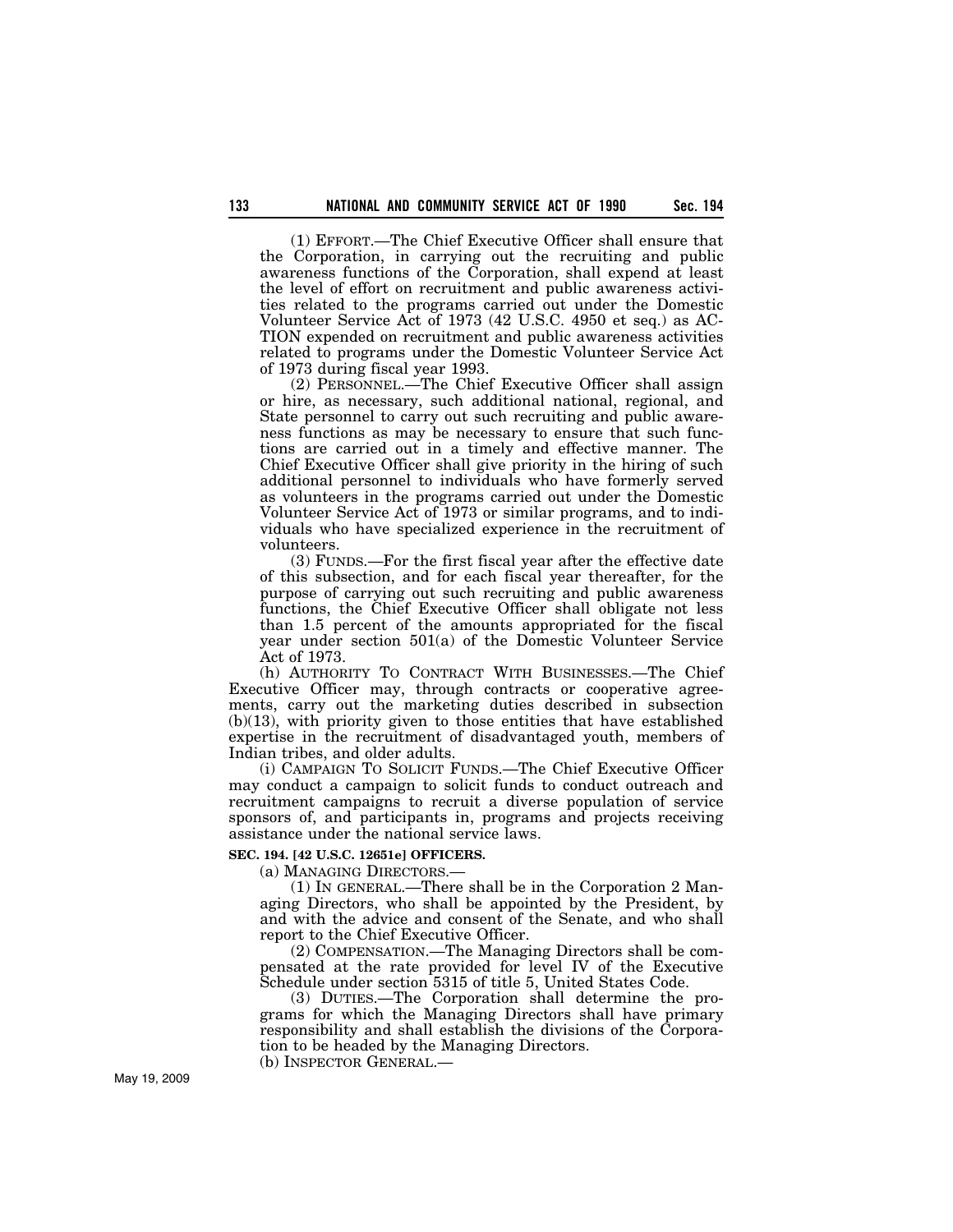(1) OFFICE.—There shall be in the Corporation an Office of the Inspector General.

(2) APPOINTMENT.—The Office shall be headed by an Inspector General, appointed in accordance with the Inspector General Act of 1978.<sup>2</sup><br>(c) CHIEF FINANCIAL OFFICER.

 $(1)$  In GENERAL.—There shall be in the Corporation a Chief Financial Officer, who shall be appointed by the Chief Executive Officer pursuant to subsections (a) and (b) of section 195. (2) DUTIES.—The Chief Financial Officer shall—

(A) report directly to the Chief Executive Officer re-

garding financial management matters;

(B) oversee all financial management activities relating to the programs and operations of the Corporation;

(C) develop and maintain an integrated accounting and financial management system for the Corporation, including financial reporting and internal controls;

(D) develop and maintain any joint financial management systems with the Department of Education necessary to carry out the programs of the Corporation; and

(E) direct, manage, and provide policy guidance and oversight of the financial management personnel, activities, and operations of the Corporation.

(d) ASSISTANT DIRECTORS FOR VISTA AND NATIONAL SENIOR VOLUNTEER CORPS.—

 $(1)$  APPOINTMENT.—One of the Managing Directors appointed under subsection (a) shall, in accordance with applicable provisions of title 5, United States Code, appoint 4 Assistant Directors who shall report directly to such Managing Director, of which—

(A) 1 Assistant Director shall be responsible for programs carried out under parts A and B of title I of the Domestic Volunteer Service Act of 1973 (the Volunteers in Service to America (VISTA) program) and other antipoverty programs under title I of that Act;

(B) 1 Assistant Director shall be responsible for programs carried out under part A of title II of that Act (relating to the Retired Senior Volunteer Program);

(C) 1 Assistant Director shall be responsible for programs carried out under part B of title II of that Act (relating to the Foster Grandparent Program); and

(D) 1 Assistant Director shall be responsible for programs carried out under part C of title II of that Act (relating to the Senior Companion Program).

(2) EFFECTIVE DATE FOR EXERCISE OF AUTHORITY.—Each Assistant Director appointed pursuant to paragraph (1) may exercise the authority assigned to each such Director only after the effective date of section  $203(c)(2)$  of the National and Community Service Trust Act of 1993.

#### **SEC. 195. [42 U.S.C. 12651f] EMPLOYEES, CONSULTANTS, AND OTHER PERSONNEL.**

(a) EMPLOYEES.—Except as provided in subsection (b), section 194(d), and section 8E of the Inspector General Act of 1978, the Chief Executive Officer shall, in accordance with applicable provi-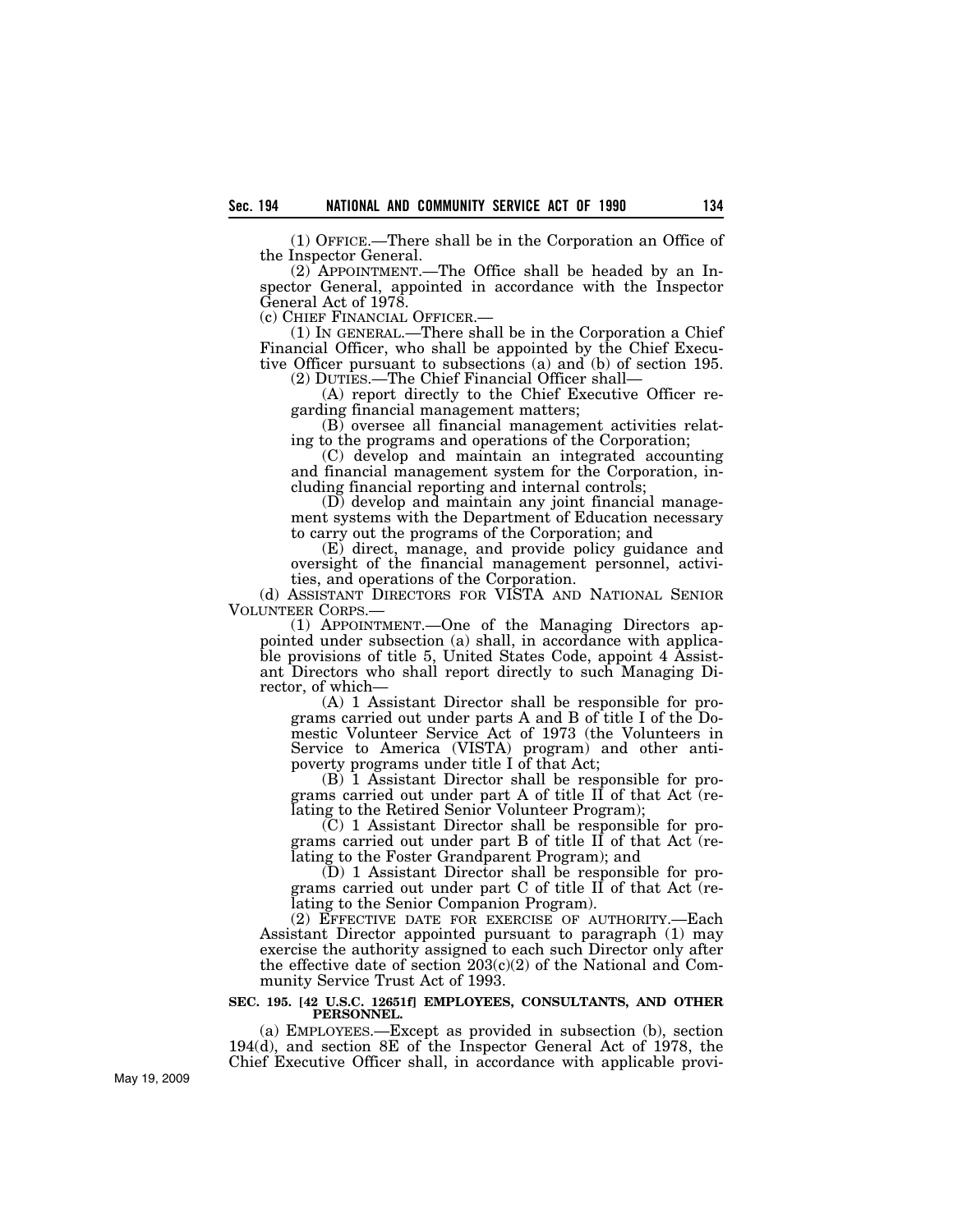sions of title 5, United States Code, appoint and determine the compensation of such employees as the Chief Executive Officer determines to be necessary to carry out the duties of the Corporation.

(b) ALTERNATIVE PERSONNEL SYSTEM.— (1) AUTHORITY.—The Chief Executive Officer may designate positions in the Corporation as positions to which the Chief Executive Officer may make appointments, and for which the Chief Executive Officer may determine compensation, without regard to the provisions of title 5, United States Code, governing appointments in the competitive service, and without regard to the provisions of chapter 51 and subchapter III of chapter 53 of such title relating to classification and General Schedule pay rates, to the extent the Chief Executive Officer determines that such a designation is appropriate and desirable to further the effective operation of the Corporation. The Chief Executive Officer may provide for appointments to such positions to be made on a limited term basis.<br>(2) APPOINTMENT IN THE COMPETITIVE SERVICE AFTER EM-

PLOYMENT UNDER ALTERNATIVE PERSONNEL SYSTEM.—The Director of the Office of Personnel Management may grant competitive status for appointment to the competitive service, under such conditions as the Director may prescribe, to an employee who is appointed under this subsection and who is separated from the Corporation (other than by removal for cause). (3) SELECTION AND COMPENSATION SYSTEM.—

(A) ESTABLISHMENT OF SYSTEM.—The Chief Executive Officer, after obtaining the approval of the Director of the Office of Personnel Management, shall issue regulations establishing a selection and compensation system for employees of the Corporation appointed under paragraph (1). In issuing such regulations, the Chief Executive Officer shall take into consideration the need for flexibility in such a system.

(B) APPLICATION.—The Chief Executive Officer shall appoint and determine the compensation of employees in accordance with the selection and compensation system established under subparagraph (A).

(C) SELECTION.—The system established under subparagraph (A) shall provide for the selection of employees—

(i) through a competitive process; and

(ii) on the basis of the qualifications of applicants and the requirements of the positions.

(D) COMPENSATION.—The system established under subparagraph (A) shall include a scheme for the classification of positions in the Corporation. The system shall require that the compensation of an employee be determined in part on the basis of the job performance of the employee, and in a manner consistent with the principles described in section 5301 of title 5, United States Code. The rate of compensation for each employee compensated under the system shall not exceed the annual rate of basic pay payable for level IV of the Executive Schedule under section 5315 of title 5, United States Code.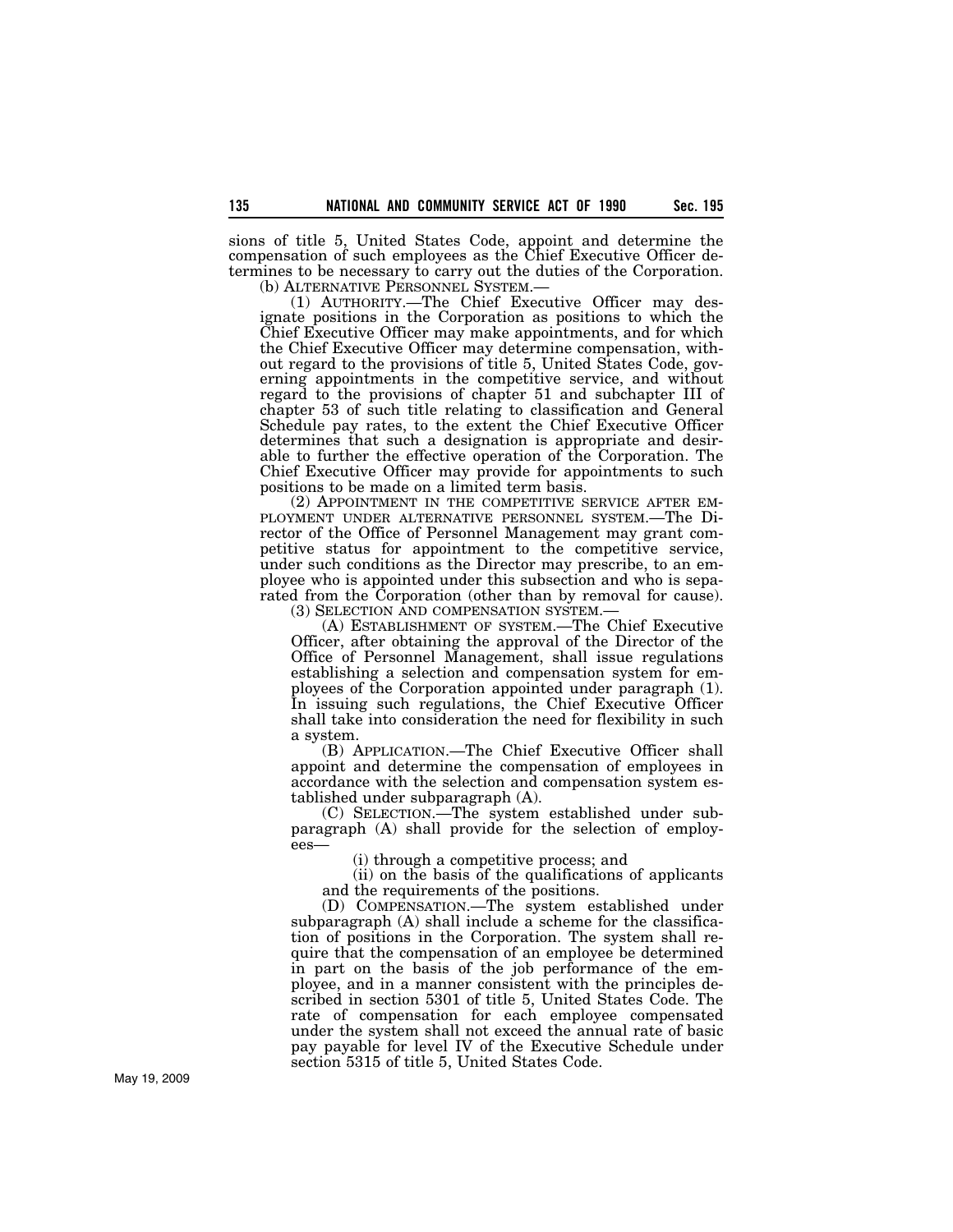(c) CORPORATION REPRESENTATIVE IN EACH STATE.—

(1) DESIGNATION OF REPRESENTATIVE.—The Corporation shall designate 1 employee of the Corporation for each State or group of States to serve as the representative of the Corporation in the State or States and to assist the Corporation in carrying out the activities described in the national service laws in the State or States.

(2) DUTIES.—The representative designated under this subsection for a State or group of States shall serve as the liaison between—

(A) the Corporation and the State Commission that is established in the State or States;

(B) the Corporation and any subdivision of a State, territory, Indian tribe, public or private nonprofit organization, or institution of higher education, in the State or States, that is awarded a grant under section 121 directly from the Corporation; and

(C) after the effective date of section 203(c)(2) of the National and Community Service Trust Act of 1993, the State Commission and the Corporation employee responsible for programs under the Domestic Volunteer Service Act of 1973 in the State, if the employee is not the representative described in paragraph (1) for the State.

(3) NONVOTING MEMBER OF STATE COMMISSION.—The representative designated under this subsection for a State or group of States shall also serve as a nonvoting member of the State Commission established in the State or States, as described in section  $178(c)(3)$ .

(4) COMPENSATION.—If the employee designated under paragraph (1) is an employee whose appointment was made pursuant to section 195(b), the rate of compensation for such employee may not exceed the maximum rate of basic pay payable for GS–13 of the General Schedule under section 5332 of title 5, United States Code.

(d) CONSULTANTS.—The Chief Executive Officer may procure the temporary and intermittent services of experts and consultants and compensate the experts and consultants in accordance with section 3109(b) of title 5, United States Code.

(e) DETAILS OF PERSONNEL.—The head of any Federal department or agency may detail on a reimbursable basis, or on a nonreimbursable basis for not to exceed 180 calendar days during any fiscal year, as agreed upon by the Chief Executive Officer and the head of the Federal agency, any of the personnel of that department or agency to the Corporation to assist the Corporation in carrying out the duties of the Corporation under the national service laws. Any detail shall not interrupt or otherwise affect the civil service status or privileges of the Federal employee.

(f) ADVISORY COMMITTEES.—

(1) ESTABLISHMENT.—The Chief Executive Officer, acting upon the recommendation of the Board, may establish advisory committees in the Corporation to advise the Board with respect to national service issues, such as the type of programs to be established or assisted under the national service laws, prior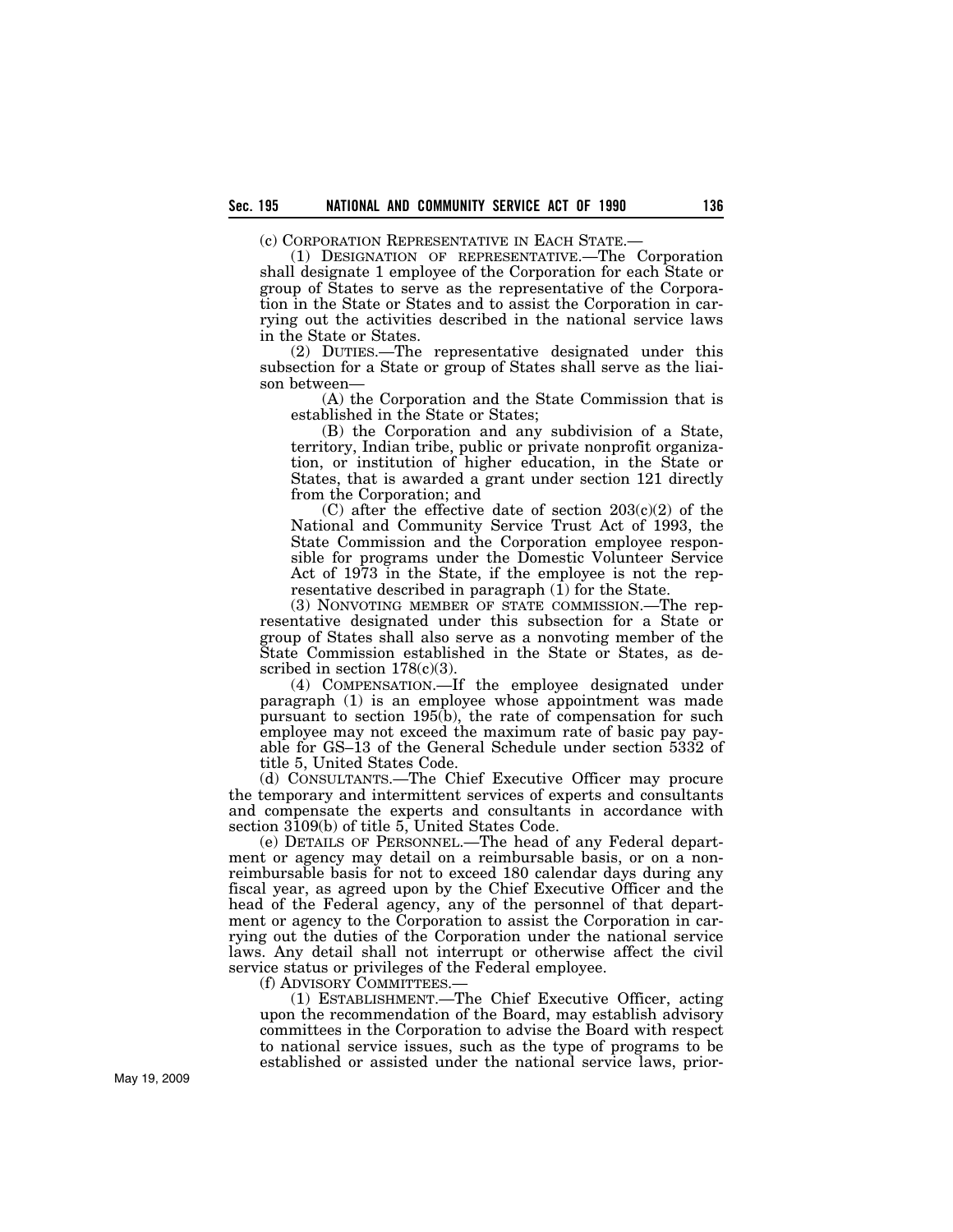ities and criteria for such programs, and methods of conducting outreach for, and evaluation of, such programs.

(2) COMPOSITION.—Such an advisory committee shall be composed of members appointed by the Chief Executive Officer, with such qualifications as the Chief Executive Officer may specify.

(3) EXPENSES.—Members of such an advisory committee may be allowed travel expenses as described in section  $192A(d)$ .

(4) STAFF.—

(A) IN GENERAL.—Except as provided in subparagraph (B), the Chief Executive Officer is authorized to appoint and fix the compensation of such staff as the Chief Executive Officer determines to be necessary to carry out the functions of the advisory committee, without regard to—

(i) the provisions of title 5, United States Code, governing appointments in the competitive service; and

(ii) the provisions of chapter 51 and subchapter III of chapter 53 of such title relating to classification and General Schedule pay rates.

(B) COMPENSATION.—If a member of the staff appointed under subparagraph (A) was appointed without regard to the provisions described in clauses (i) and (ii) of subparagraph (A), the rate of compensation for such member may not exceed the maximum rate of basic pay payable for GS–13 of the General Schedule under section 5332 of title 5, United States Code.

(g) PERSONAL SERVICES CONTRACTS.—The Corporation may enter into personal services contracts to carry out research, evaluation, and public awareness related to the national service laws.

#### **SEC. 196. [42 U.S.C. 12651g] ADMINISTRATION.**

(a) DONATIONS.—

(1) SERVICES.—

(A) ORGANIZATIONS AND INDIVIDUALS.—Notwithstanding section 1342 of title 31, United States Code, the Corporation may solicit and accept the services of organizations and individuals (other than participants) to assist the Corporation in carrying out the duties of the Corporation under the national service laws, and may provide to such individuals the travel expenses described in section 192A(d).

(B) LIMITATION.—A person who provides assistance, either individually or as a member of an organization, in accordance with subparagraph (A) shall not be considered to be a Federal employee and shall not be subject to the provisions of law relating to Federal employment, including those relating to hours of work, rates of compensation, leave, unemployment compensation, and Federal employee benefits, except that—

(i) for the purposes of the tort claims provisions of chapter 171 of title 28, United States Code, such a person shall be considered to be a Federal employee;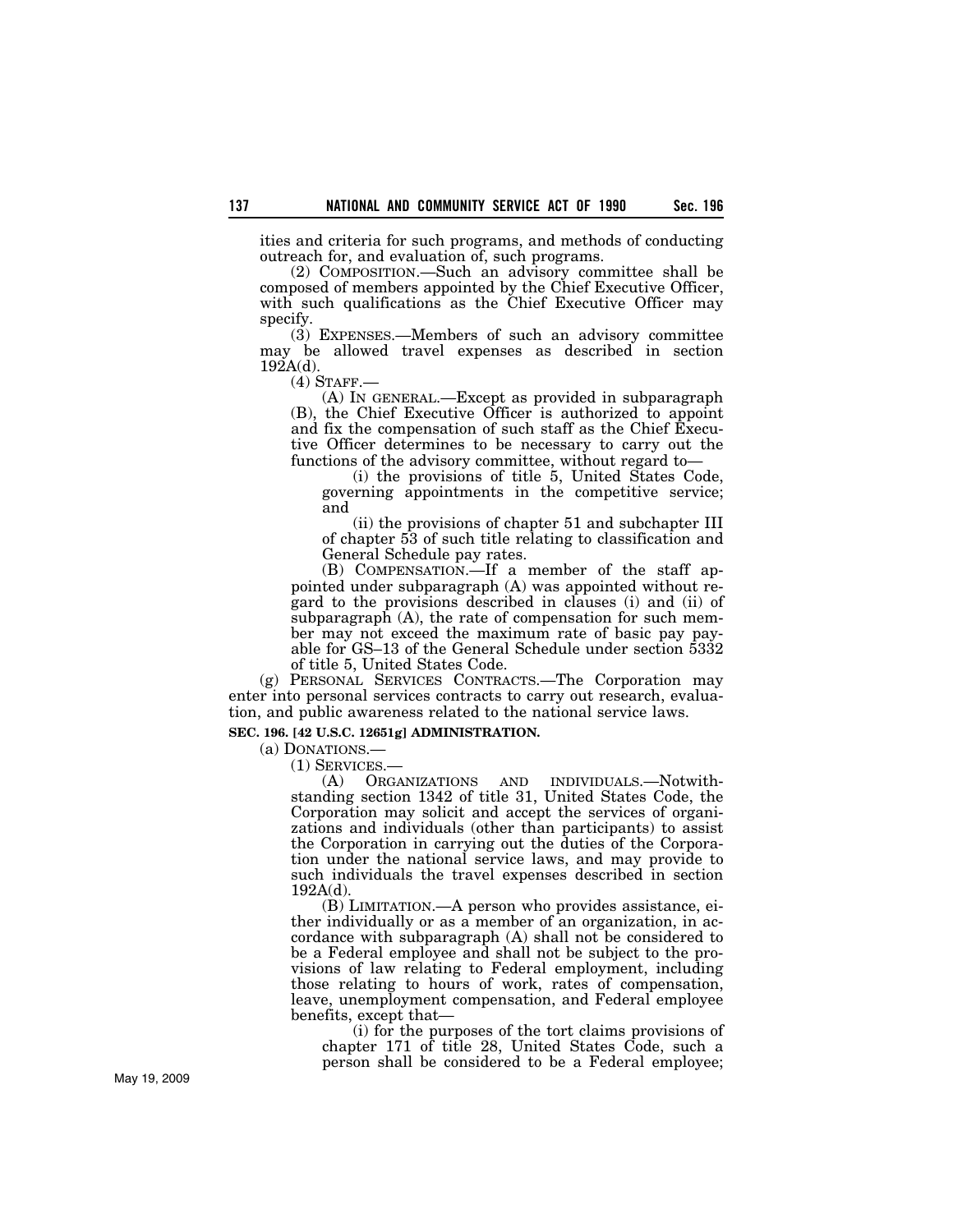(ii) for the purposes of subchapter I of chapter 81 of title 5, United States Code, relating to compensation to Federal employees for work injuries, such persons shall be considered to be employees, as defined in section 8101(1)(B) of title 5, United States Code, and the provisions of such subchapter shall apply; and

(iii) for purposes of the provisions of chapter 11 of part I of title 18, United States Code, such a person (to whom such provisions would not otherwise apply except for this subsection) shall be a special Government employee.<br>(C) INHERENTLY GOVERNMENTAL FUNCTION.—

 $(i)$  In GENERAL.—Such a person shall not carry out an inherently governmental function.

(ii) REGULATIONS.—The Chief Executive Officer shall promulgate regulations to carry out this subparagraph.

(iii) INHERENTLY GOVERNMENTAL FUNCTION.—As used in this subparagraph, the term ''inherently governmental function'' means any activity that is so intimately related to the public interest as to mandate performance by an officer or employee of the Federal Government, including an activity that requires either the exercise of discretion in applying the authority of the Government or the use of value judgment in mak-

ing a decision for the Government.

(2) PROPERTY.—

(A) IN GENERAL.—The Corporation may solicit, accept, hold, administer, use, and dispose of, in furtherance of the purposes of the national service laws, donations of any money or property, real, personal, or mixed, tangible or intangible, received by gift, devise, bequest, or otherwise. Donations accepted under this subparagraph shall be used as nearly as possible in accordance with the terms, if any, of such donation.

(B) STATUS OF CONTRIBUTION.—Any donation accepted under subparagraph (A) shall be considered to be a gift, devise, or bequest to, or for the use of, the United States.

(C) RULES.—The Chief Executive Officer shall establish written rules to ensure that the solicitation, acceptance, holding, administration, and use of property described in subparagraph (A)—

(i) will not reflect unfavorably upon the ability of the Corporation, or of any officer or employee of the Corporation, to carry out the responsibilities or official duties of the Corporation in a fair and objective manner; and

(ii) will not compromise the integrity of the programs of the Corporation or any official or employee of the Corporation involved in such programs.

(D) DISPOSITION.—Upon completion of the use by the Corporation of any property accepted pursuant to subparagraph (A) (other than money or monetary proceeds from sales of property so accepted), such completion shall be re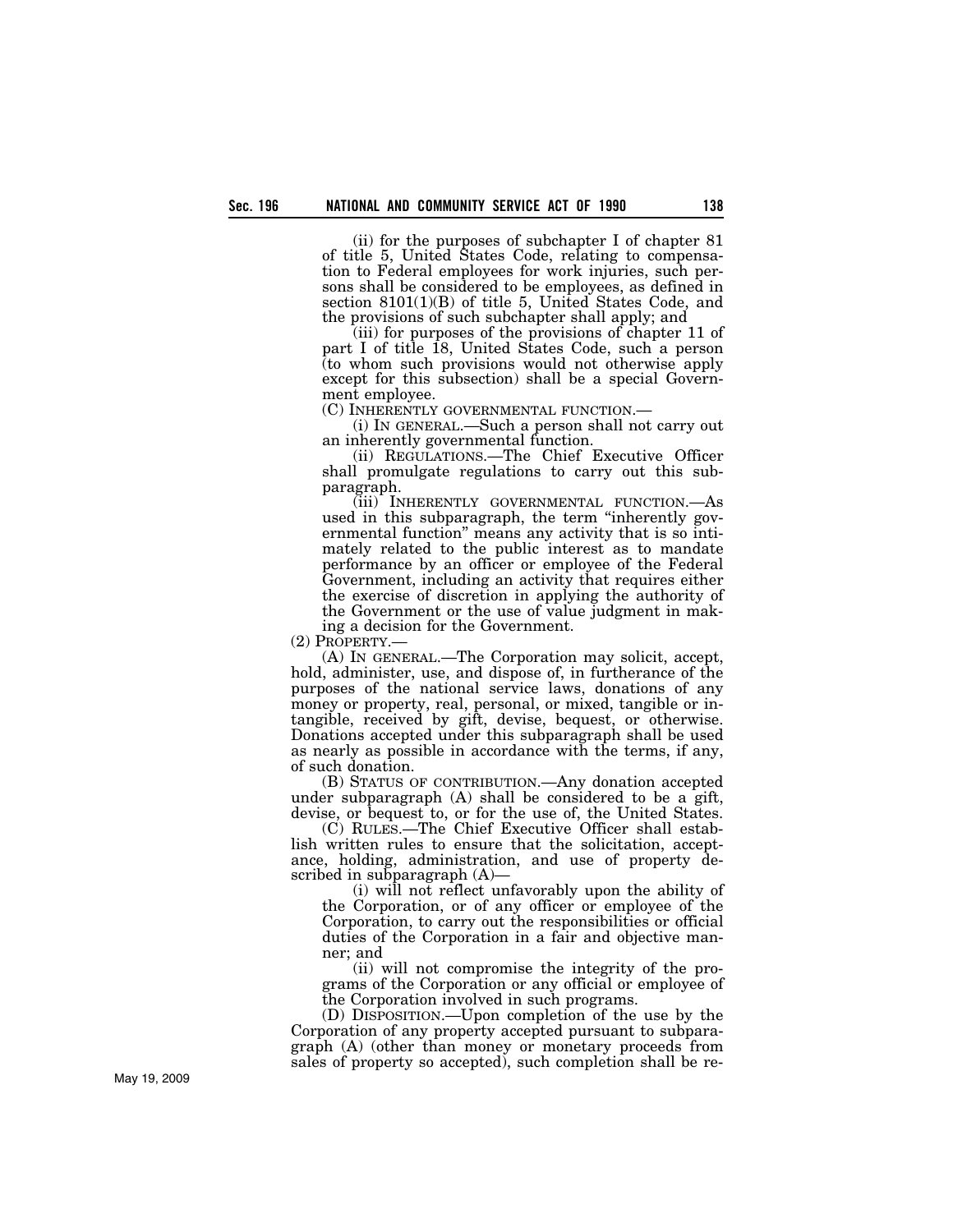ported to the General Services Administration and such property shall be disposed of in accordance with title II of the Federal Property and Administrative Services Act of 1949 (40 U.S.C. 481 et seq.).

(b) CONTRACTS.—Subject to the Federal Property and Administrative Services Act of 1949, the Corporation may enter into contracts, and cooperative and interagency agreements, with Federal and State agencies, private firms, institutions, and individuals to conduct activities necessary to assist the Corporation in carrying out the duties of the Corporation under the national service laws.

(c) OFFICE OF MANAGEMENT AND BUDGET.—Appropriate circulars of the Office of Management and Budget shall apply to the Corporation.

### **SEC. 196A. [42 U.S.C. 12651h] CORPORATION STATE OFFICES.**

(a) IN GENERAL.—The Chief Executive Officer shall establish and maintain a decentralized field structure that provides for an office of the Corporation for each State. The office for a State shall be located in, or in reasonable proximity to, such State. Only one such office may carry out the duties described in subsection (b) with respect to a State at any particular time. Such State office may be directed by the representative designated under section  $195(c)$ .

(b) DUTIES.—Each State office established pursuant to subsection (a) shall—

(1) provide to the State Commissions established under section 178 technical and other assistance for the development and implementation of national service plans under section 178(e)(1);

(2) provide to community-based agencies and other entities within the State technical assistance for the preparation of applications for assistance under the national service laws, utilizing, as appropriate, information and materials provided by the clearinghouses established pursuant to section 198A;

(3) provide to the State Commission and other entities within the State support and technical assistance necessary to assure the existence of an effective system of recruitment, placement, and training of volunteers within the State;

(4) monitor and evaluate the performance of all programs and projects within the State that receive assistance under the national service laws; and

(5) perform such other duties and functions as may be assigned or delegated by the Chief Executive Officer.

#### **SEC. 196B. [42 U.S.C. 12651j] ASSIGNMENT TO STATE COMMISSIONS.**

(a) ASSIGNMENT.—In accordance with section  $193A(c)(1)$ , the Chief Executive Officer may assign to State Commissions specific programmatic functions upon a determination that such an assignment will increase efficiency in the operation or oversight of a program under the national service laws. In carrying out this section, and before executing any assignment of authority, the Corporation shall seek input from and consult Corporation employees, State Commissions, State educational agencies, and other interested stakeholders.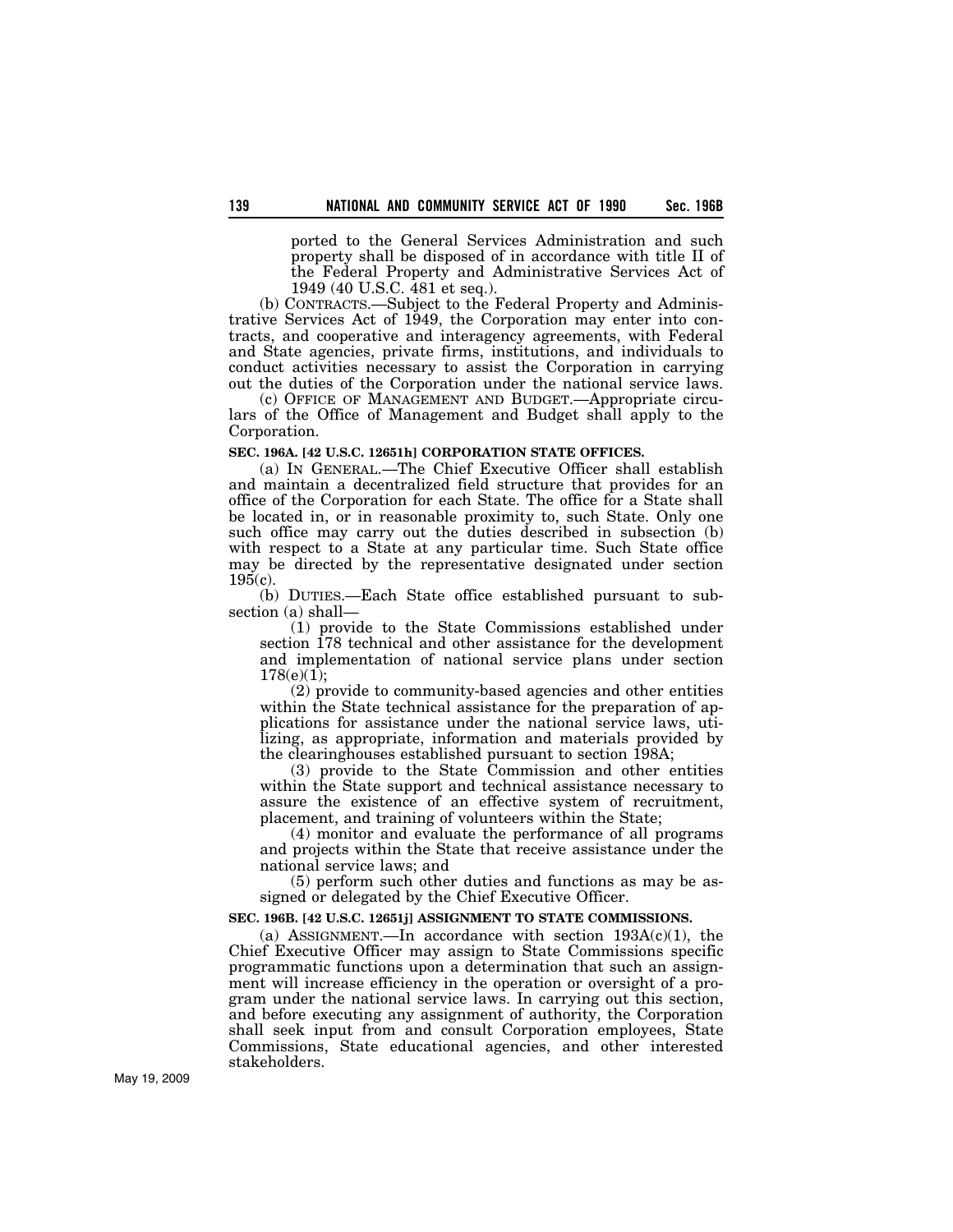(b) REPORT.—Not later than 2 years after the effective date of the Serve America Act, the Corporation shall submit a report to the authorizing committees describing the consultation process described in subsection (a), including the stakeholders consulted, the recommendation of stakeholders, and any actions taken by the Corporation under this section.

### **SEC. 196C. [42 U.S.C. 12651k] STUDY OF INVOLVEMENT OF VETERANS.**

(a) STUDY AND REPORT.—The Corporation shall conduct a study and submit a report to the authorizing committees, not later than 3 years after the effective date of the Serve America Act, on—

(1) the number of veterans serving in national service programs historically by year;

(2) strategies being undertaken to identify the specific areas of need of veterans, including any goals set by the Corporation for veterans participating in the service programs;

(3) the impact of the strategies described in paragraph (2) and the Veterans Corps on enabling greater participation by veterans in the national service programs carried out under the national service laws;

(4) how existing programs and activities carried out under the national service laws could be improved to serve veterans, veterans service organizations, families of active-duty military, including gaps in services to veterans;

(5) the extent to which existing programs and activities carried out under the national service laws are coordinated and recommendations to improve such coordination including the methods for ensuring the efficient financial organization of services directed towards veterans; and

(6) how to improve utilization of veterans as resources and volunteers.

(b) CONSULTATION.—In conducting the studies and preparing the reports required under this subsection, the Corporation shall consult with veterans' service organizations, the Secretary of Veterans Affairs, State veterans agencies, the Secretary of Defense, as appropriate, and other individuals and entities the Corporation considers appropriate.

# **Subtitle H—Investment for Quality and Innovation**

# **PART I—ADDITIONAL CORPORATION ACTIVITIES TO SUPPORT NATIONAL SERVICE**

#### **SEC. 198. [42 U.S.C. 12653] ADDITIONAL CORPORATION ACTIVITIES TO SUPPORT NATIONAL SERVICE.**

(a) METHODS OF CONDUCTING ACTIVITIES.—The Corporation may carry out this section directly (except as provided in subsection (g)) or through grants, contracts, and cooperative agreements with other entities.

(b) INNOVATION AND QUALITY IMPROVEMENT.—The Corporation may undertake activities to address emergent needs through sum-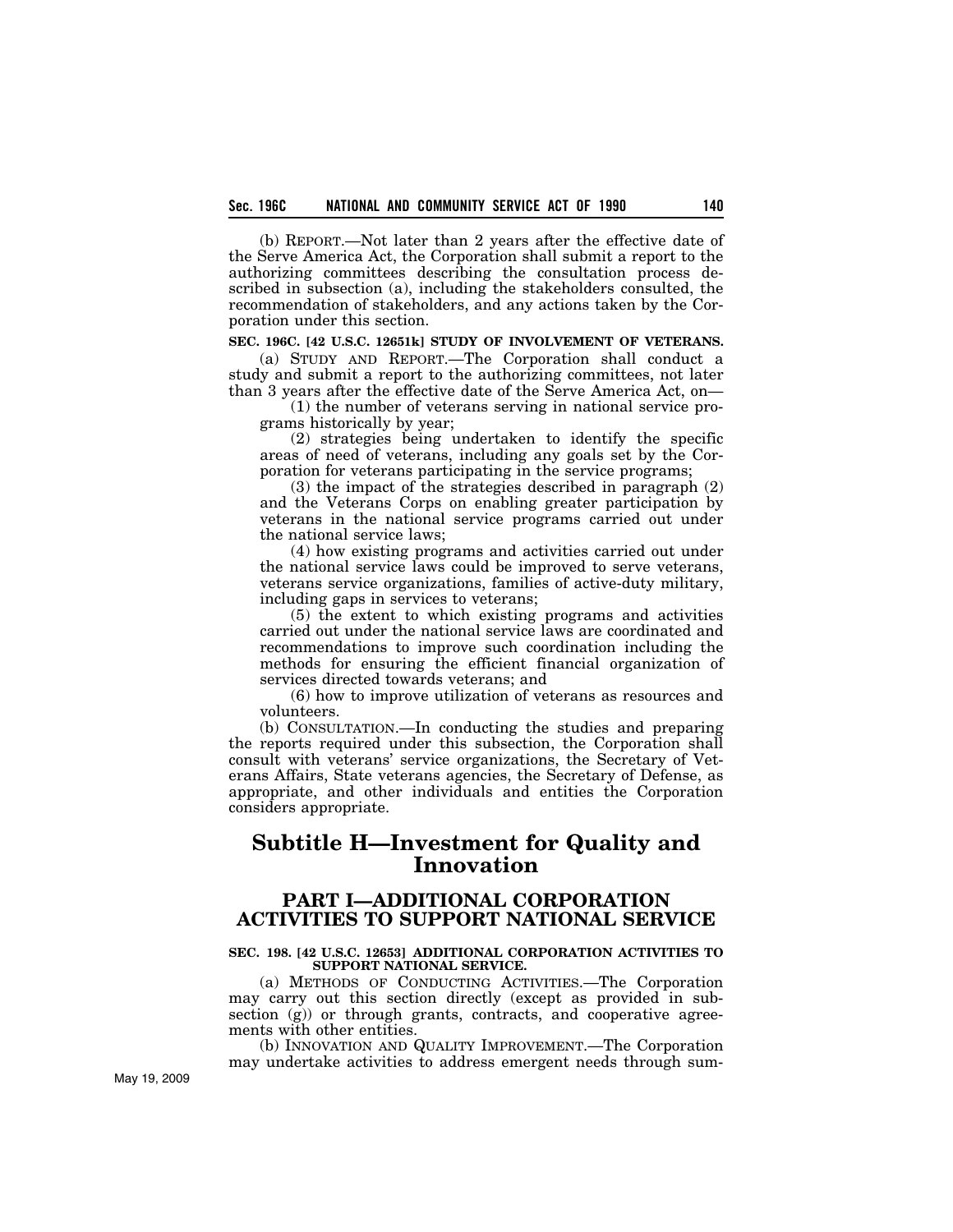mer programs and other activities, and to support service-learning programs and national service programs, including—

(1) programs, including programs for rural youth, under subtitle B or C;

(2) employer-based retiree programs;

(3) intergenerational programs;

(4) programs involving individuals with disabilities as participants providing service; and

(5) programs sponsored by Governors.

(c) CONFERENCES AND MATERIALS.—The Corporation may organize and hold conferences, and prepare and publish materials, to disseminate information and promote the sharing of information among programs for the purpose of improving the quality of programs and projects.

(d) RESEARCH.—The Corporation may support research on national service, including service-learning.

(e) YOUTH LEADERSHIP.—The Corporation may support activities to enhance the ability of youth and young adults to play leadership roles in national service.

(f) NATIONAL PROGRAM IDENTITY.—The Corporation may support the development and dissemination of materials, including training materials, and arrange for uniforms and insignia, designed to promote unity and shared features among programs that receive assistance under the national service laws.

(g) GLOBAL YOUTH SERVICE DAY.—

(1) DESIGNATION.—April 24, 2009, and April 23, 2010, are each designated as ''Global Youth Service Days''. The President is authorized and directed to issue a proclamation calling on the people of the United States to observe the day with appropriate youth-led community improvement and service-learning activities.

(2) FEDERAL ACTIVITIES.—In order to observe Global Youth Service Day at the Federal level, the Corporation and other Federal departments and agencies may organize and carry out appropriate youth-led community improvement and servicelearning activities.

(3) ACTIVITIES.—The Corporation and other Federal departments and agencies may make grants to public or private nonprofit organizations with demonstrated ability to carry out appropriate activities, in order to support such activities on Global Youth Service Day.

(h) ASSISTANCE FOR HEAD START.—The Corporation may make grants to, and enter into contracts and cooperative agreements with, public or nonprofit private agencies and organizations that receive grants or contracts under the Foster Grandparent Program (part B of title II of the Domestic Volunteer Service Act of 1973 (29 U.S.C. 5011 et seq.)), for projects of the type described in section  $211(a)$  of such Act (29 U.S.C. 5011) operating under memoranda of agreement with the Corporation, for the purpose of increasing the number of low-income individuals who provide services under such program to children who participate in Head Start programs under the Head Start Act (42 U.S.C 9831 et seq).

(i) MARTIN LUTHER KING, JR., SERVICE DAY.—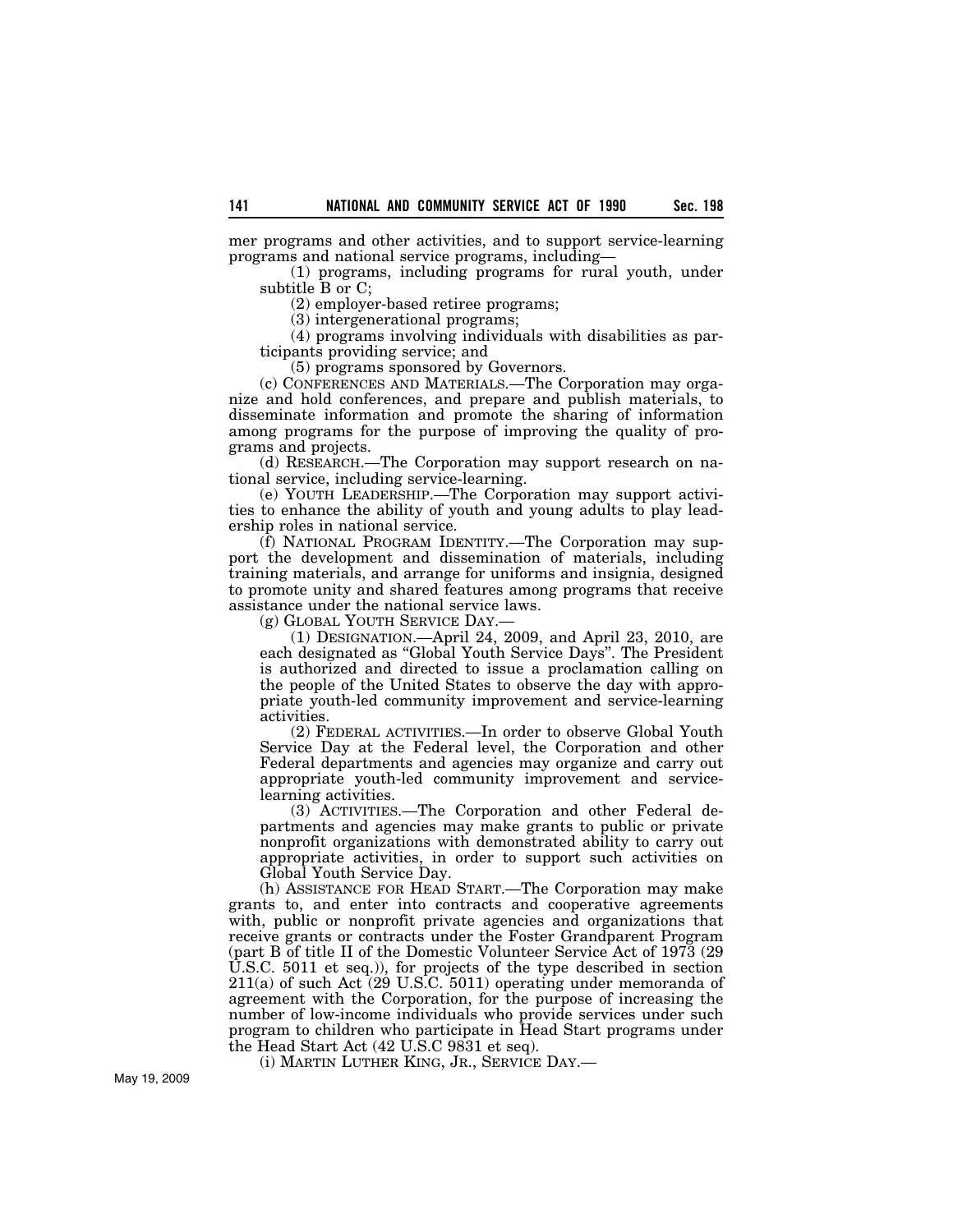(1) ASSISTANCE.—The Corporation may make grants to eligible entities described in paragraph (2) to pay for the Federal share of the cost of planning and carrying out service opportunities in conjunction with the Federal legal holiday honoring the birthday of Martin Luther King, Jr. Such service opportunities shall consist of activities reflecting the life and teachings of Martin Luther King, Jr., such as cooperation and understanding among racial and ethnic groups, nonviolent conflict resolution, equal economic and educational opportunities, and social justice.

(2) ELIGIBLE ENTITIES.—Any entity otherwise eligible for assistance under the national services laws shall be eligible to receive a grant under this subsection.

(3) [repealed]

(4) FEDERAL SHARE.—Grants provided under this subsection to an eligible entity to support the planning and carrying out of a service opportunity in conjunction with the Federal legal holiday honoring the birthday of Martin Luther King, Jr., together with all other Federal funds used to plan or carry out the service opportunity, may not exceed 30 percent of the cost of planning and carrying out the service opportunity.

(5) CALCULATION OF ENTITY CONTRIBUTIONS.—In determining the non-Federal share of the costs of planning and carrying out a service opportunity supported by a grant under this subsection, the Corporation shall consider in-kind contributions (including facilities, equipment, and services) made to plan or carry out the service opportunity.

(j) CALL TO SERVICE CAMPAIGN.—Not later than 180 days after the date of enactment of the Serve America Act, the Corporation shall conduct a nationwide "Call To Service" campaign, to encourage all people of the United States, regardless of age, race, ethnicity, religion, or economic status, to engage in full- or part-time national service, long- or short-term public service in the nonprofit sector or government, or volunteering. In conducting the campaign, the Corporation may collaborate with other Federal agencies and entities, State Commissions, Governors, nonprofit and faith-based organizations, businesses, institutions of higher education, elementary schools, and secondary schools.

(k) SEPTEMBER 11TH DAY OF SERVICE.—

(1) FEDERAL ACTIVITIES.—The Corporation may organize and carry out appropriate ceremonies and activities, which may include activities that are part of the broader Call to Service Campaign under subsection (j), in order to observe the September 11th National Day of Service and Remembrance at the Federal level.

(2) ACTIVITIES.—The Corporation may make grants and provide other support to community-based organizations to assist in planning and carrying out appropriate service, charity, and remembrance opportunities in conjunction with the September 11th National Day of Service and Remembrance.

(3) CONSULTATION.—The Corporation may consult with and make grants or provide other forms of support to nonprofit organizations with expertise in representing families of victims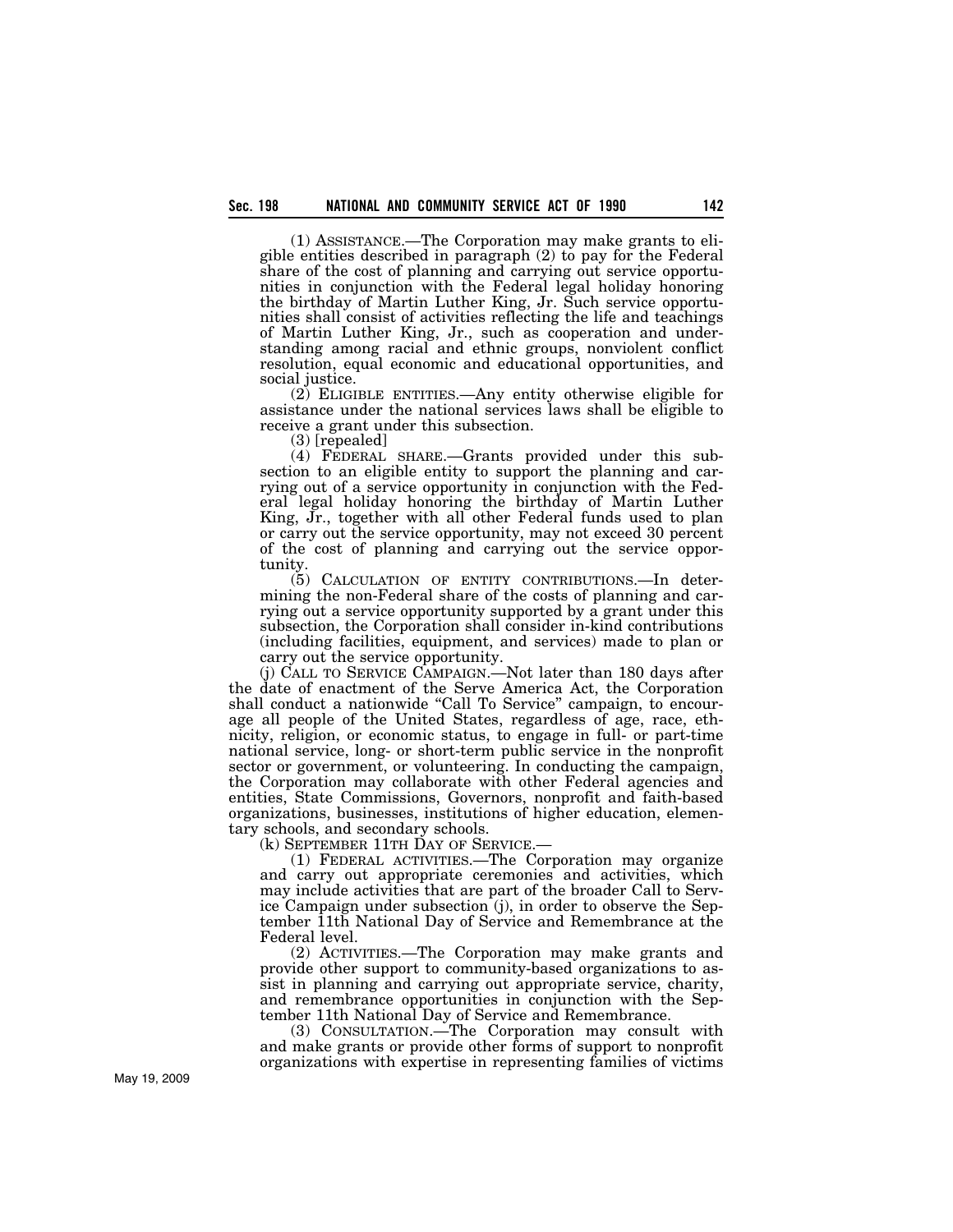of the September 11, 2001 terrorist attacks and other impacted constituencies, and in promoting the establishment of September 11 as an annually recognized National Day of Service and Remembrance.

### **SEC. 198A. [42 U.S.C. 12653a] PRESIDENTIAL AWARDS FOR SERVICE.**

(a) PRESIDENTIAL AWARDS.—

(1) IN GENERAL.—The President, acting through the Corporation, may make Presidential awards for service to individuals providing significant service, and to outstanding service programs.

(2) INDIVIDUALS AND PROGRAMS.—Notwithstanding section 101—

(A) an individual receiving an award under this subsection need not be a participant in a program authorized under this Act; and

(B) a program receiving an award under this subsection need not be a program authorized under this Act.

(3) NATURE OF AWARD.—In making an award under this section to an individual or program, the President, acting through the Corporation—

(A) is authorized to incur necessary expenses for the honorary recognition of the individual or program; and

(B) is not authorized to make a cash award to such individual or program.

(b) INFORMATION.—The President, acting through the Corporation, shall ensure that information concerning individuals and programs receiving awards under this section is widely disseminated. **SEC. 198B. [42 U.S.C. 12653b] SERVEAMERICA FELLOWSHIPS.** 

# (a) DEFINITIONS.—In this section:

(1) AREA OF NATIONAL NEED.—The term ''area of national need'' means an area involved in efforts to—

(A) improve education in schools for economically disadvantaged students;

(B) expand and improve access to health care;

(C) improve energy efficiency and conserve natural resources;

(D) improve economic opportunities for economically disadvantaged individuals; or

(E) improve disaster preparedness and response.

(2) ELIGIBLE FELLOWSHIP RECIPIENT.—The term ''eligible fellowship recipient'' means an individual who is selected by a State Commission under subsection (c) and, as a result of such selection, is eligible for a ServeAmerica Fellowship.

(3) FELLOW.—The term "fellow" means an eligible fellowship recipient who is awarded a ServeAmerica Fellowship and is designated a fellow under subsection (e)(2).

(4) SMALL SERVICE SPONSOR ORGANIZATION.—The term ''small service sponsor organization'' means a service sponsor organization described in subsection  $(d)(1)$  that has not more than 10 full-time employees and 10 part-time employees. (b) GRANTS.—

(1) IN GENERAL.—From the amounts appropriated under section  $501(a)(4)(B)$  and allotted under paragraph  $(2)(A)$ , the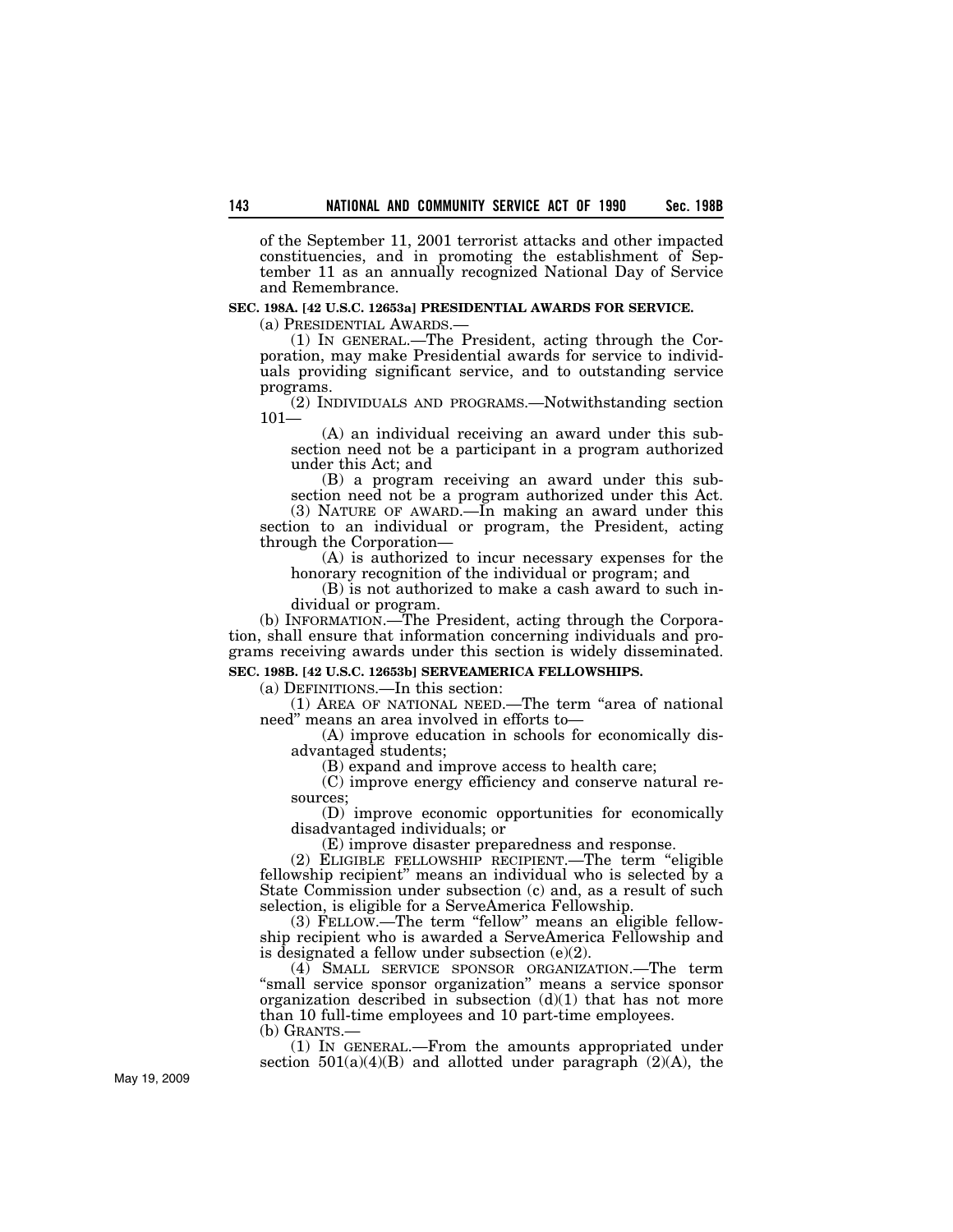Corporation shall make grants (including financial assistance and a corresponding allotment of approved national service positions), to the State Commission of each of the several States, the District of Columbia, and the Commonwealth of Puerto Rico with an application approved under this section, to enable such State Commissions to award ServeAmerica Fellowships under subsection (e).<br>
(2) ALLOTMENT; ADMINISTRATIVE COSTS.-

 $(A)$  ALLOTMENT.—The amount allotted to a State Commission for a fiscal year shall be equal to an amount that bears the same ratio to the amount appropriated under section  $501(a)(4)(B)$ , as the population of the State bears to the total population of the several States, the District of Columbia, and the Commonwealth of Puerto Rico.

(B) REALLOTMENT.—If a State Commission does not apply for an allotment under this subsection for any fiscal year, or if the State Commission's application is not approved, the Corporation shall reallot the amount of the State Commission's allotment to the remaining State Commissions in accordance with subparagraph (A).

(C) ADMINISTRATIVE COSTS.—Of the amount allotted to a State Commission under subparagraph (A), not more than 1.5 percent of such amount may be used for administrative costs.

(3) NUMBER OF POSITIONS.—The Corporation shall—

(A) establish or increase the number of approved national service positions under this subsection during each of fiscal years 2010 through 2014;

(B) establish the number of approved positions at 500 for fiscal year 2010; and

(C) increase the number of the approved positions to—

(i) 750 for fiscal year 2011;

(ii) 1,000 for fiscal year 2012;

(iii) 1,250 for fiscal year 2013; and

(iv) 1,500 for fiscal year 2014.

(4) USES OF GRANT FUNDS.—

(A) REQUIRED USES.—A grant awarded under this subsection shall be used to enable fellows to carry out service projects in areas of national need.

(B) PERMITTED USES.—A grant awarded under this subsection may be used for—

(i) oversight activities and mechanisms for the service sites of the fellows, as determined necessary by the State Commission or the Corporation, which may include site visits;

(ii) activities to augment the experience of fellows, including activities to engage the fellows in networking opportunities with other national service participants; and

(iii) recruitment or training activities for fellows. (5) APPLICATIONS.—To be eligible to receive a grant under this subsection, a State Commission shall submit an application to the Corporation at such time, in such manner, and containing such information as the Corporation may require, in-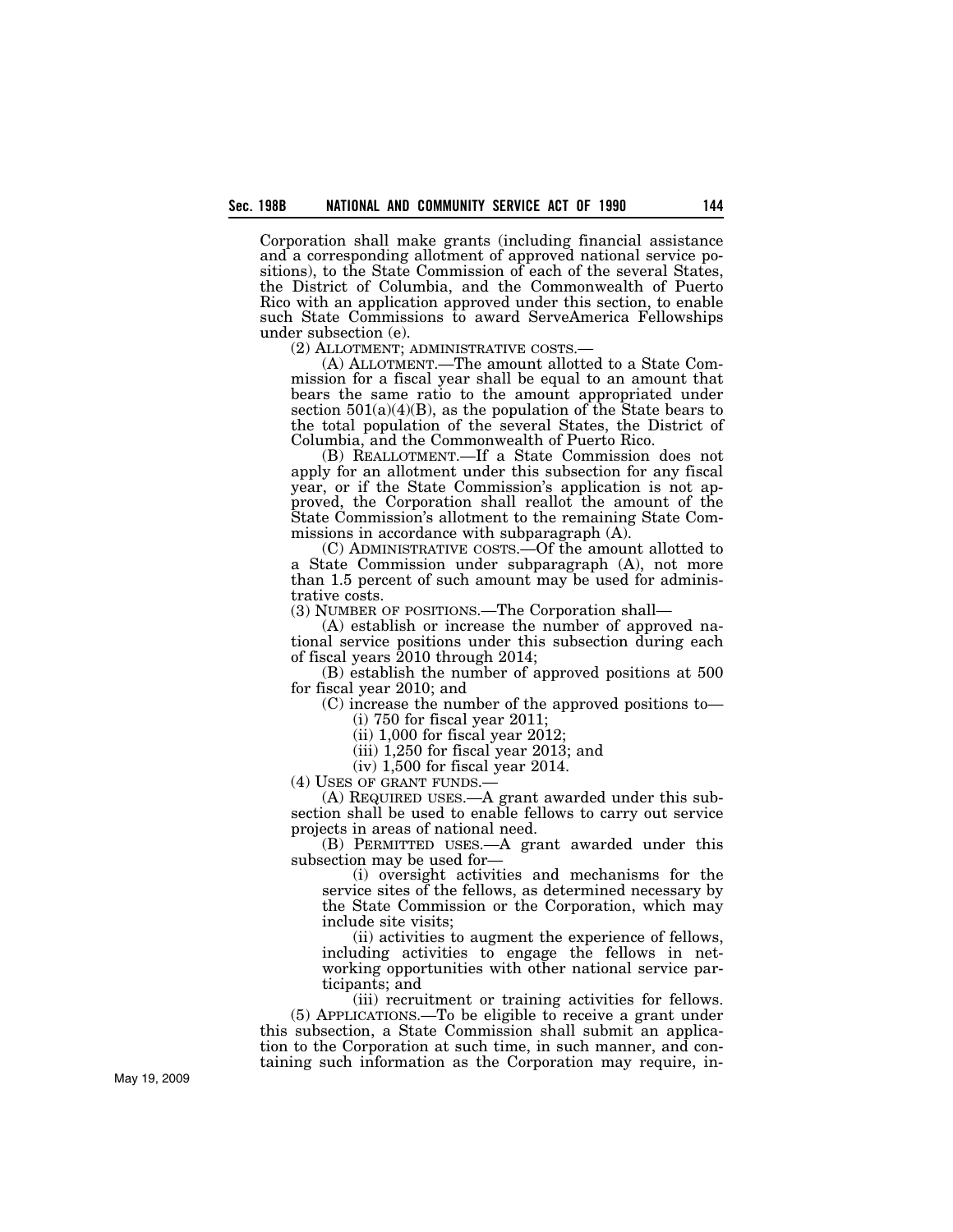cluding information on the criteria and procedures that the State Commission will use for overseeing ServeAmerica Fellowship placements for service projects, under subsection (e).

(c) ELIGIBLE FELLOWSHIP RECIPIENTS.—

(1) APPLICATION.—

(A) IN GENERAL.—An applicant desiring to become an eligible fellowship recipient shall submit an application to a State Commission that has elected to participate in the program authorized under this section, at such time and in such manner as the Commission may require, and containing the information described in subparagraph (B) and such additional information as the Commission may require. An applicant may submit such application to only 1 State Commission for a fiscal year.

(B) CONTENTS.—The Corporation shall specify information to be provided in an application submitted under this subsection, which—

(i) shall include—

(I) a description of the area of national need that the applicant intends to address in the service project;

(II) a description of the skills and experience the applicant has to address the area of national need;

(III) a description of the type of service the applicant plans to provide as a fellow; and

(IV) information identifying the local area within the State served by the Commission in which the applicant plans to serve for the service project; and

 $(iii)$  may include, if the applicant chooses, the size of the registered service sponsor organization with which the applicant hopes to serve.

(2) SELECTION.—Each State Commission shall—

(A) select, from the applications received by the State Commission for a fiscal year, the number of eligible fellowship recipients that may be supported for that fiscal year based on the amount of the grant received by the State Commission under subsection (b); and

(B) make an effort to award one-third of the fellowships available to the State Commission for a fiscal year, based on the amount of the grant received under subsection (b), to applicants who propose to serve the fellowship with small service sponsor organizations registered under subsection (d).

(d) SERVICE SPONSOR ORGANIZATIONS.—

(1) IN GENERAL.—Each service sponsor organization shall—

(A) be a nonprofit organization;

(B) satisfy qualification criteria established by the Corporation or the State Commission, including standards relating to organizational capacity, financial management, and programmatic oversight;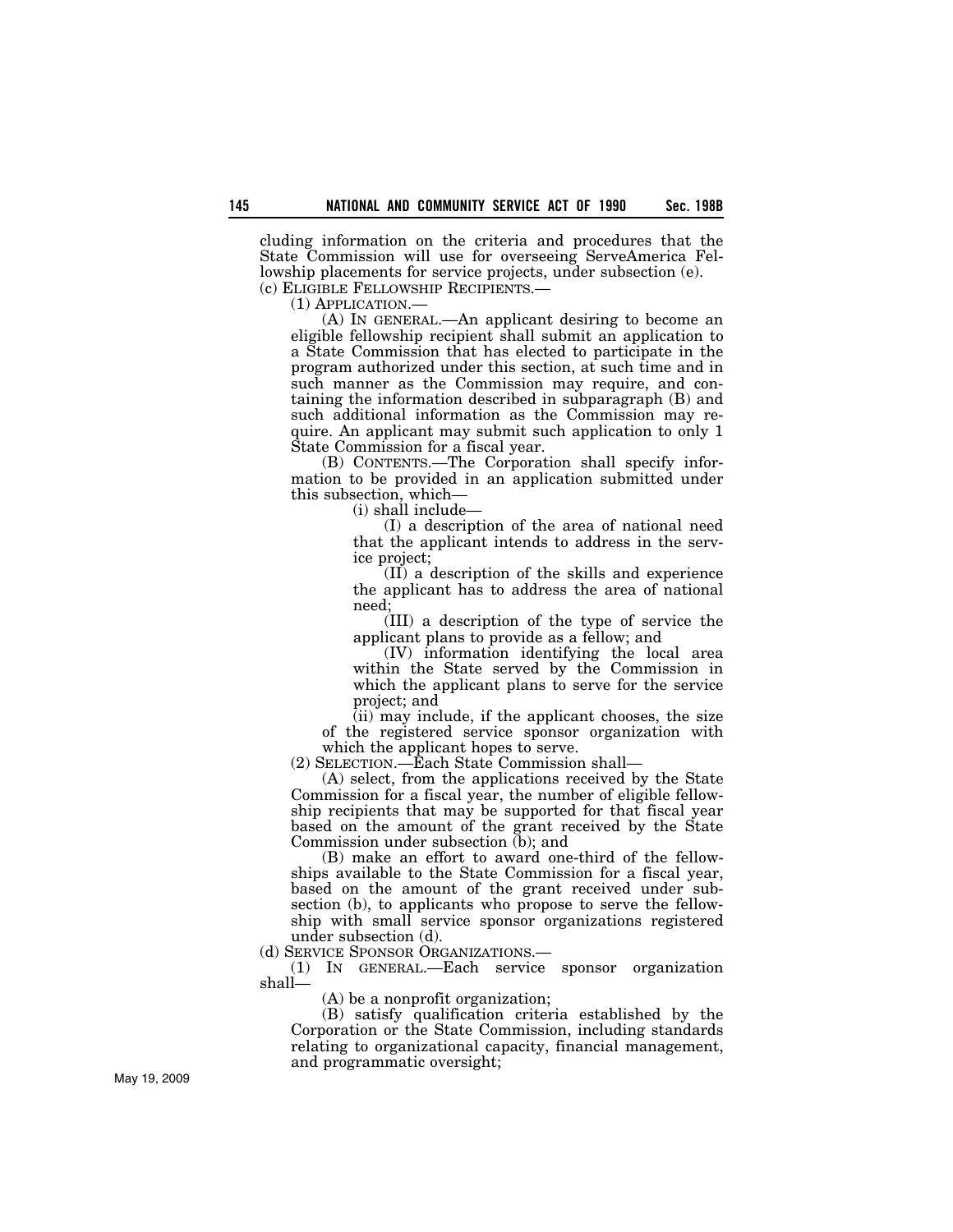(C) not be a recipient of other assistance, approved national service positions, or approved summer of service positions under the national service laws; and

(D) at the time of registration with a State Commission, enter into an agreement providing that the service sponsor organization shall—

(i) abide by all program requirements;

(ii) provide an amount described in subsection  $(e)(3)(b)$  for each fellow serving with the organization through the ServeAmerica Fellowship;

(iii) be responsible for certifying whether each fellow serving with the organization successfully completed the ServeAmerica Fellowship, and record and certify in a manner specified by the Corporation the number of hours served by a fellow for purposes of determining the fellow's eligibility for benefits; and

(iv) provide timely access to records relating to the ServeAmerica Fellowship to the State Commission, the Corporation, and the Inspector General of the Corporation.

(2) REGISTRATION.— (A) REQUIREMENT.—No service sponsor organization may receive a fellow under this section until the organization registers with the State Commission.

(B) CLEARINGHOUSE.—The State Commission shall maintain a list of registered service sponsor organizations on a public website.

(C) REVOCATION.—If a State Commission determines that a service sponsor organization is in violation of any of the applicable provisions of this section—

(i) the State Commission shall revoke the registration of the organization;

(ii) the organization shall not be eligible to receive assistance, approved national service positions, or approved summer of service positions under this title for not less than 5 years; and

(iii) the State Commission shall have the right to remove a fellow from the organization and relocate the fellow to another site.

(e) FELLOWS.—

(1) IN GENERAL.—To be eligible to participate in a service project as a fellow and receive a ServeAmerica Fellowship, an eligible fellowship recipient shall—

(A) within 3 months after being selected as an eligible fellowship recipient by a State Commission, select a registered service sponsor organization described in subsection (d)—

(i) with which the recipient is interested in serving under this section; and

(ii) that is located in the State served by the State Commission;

(B) enter into an agreement with the organization—

(i) that specifies the service the recipient will provide if the placement is approved; and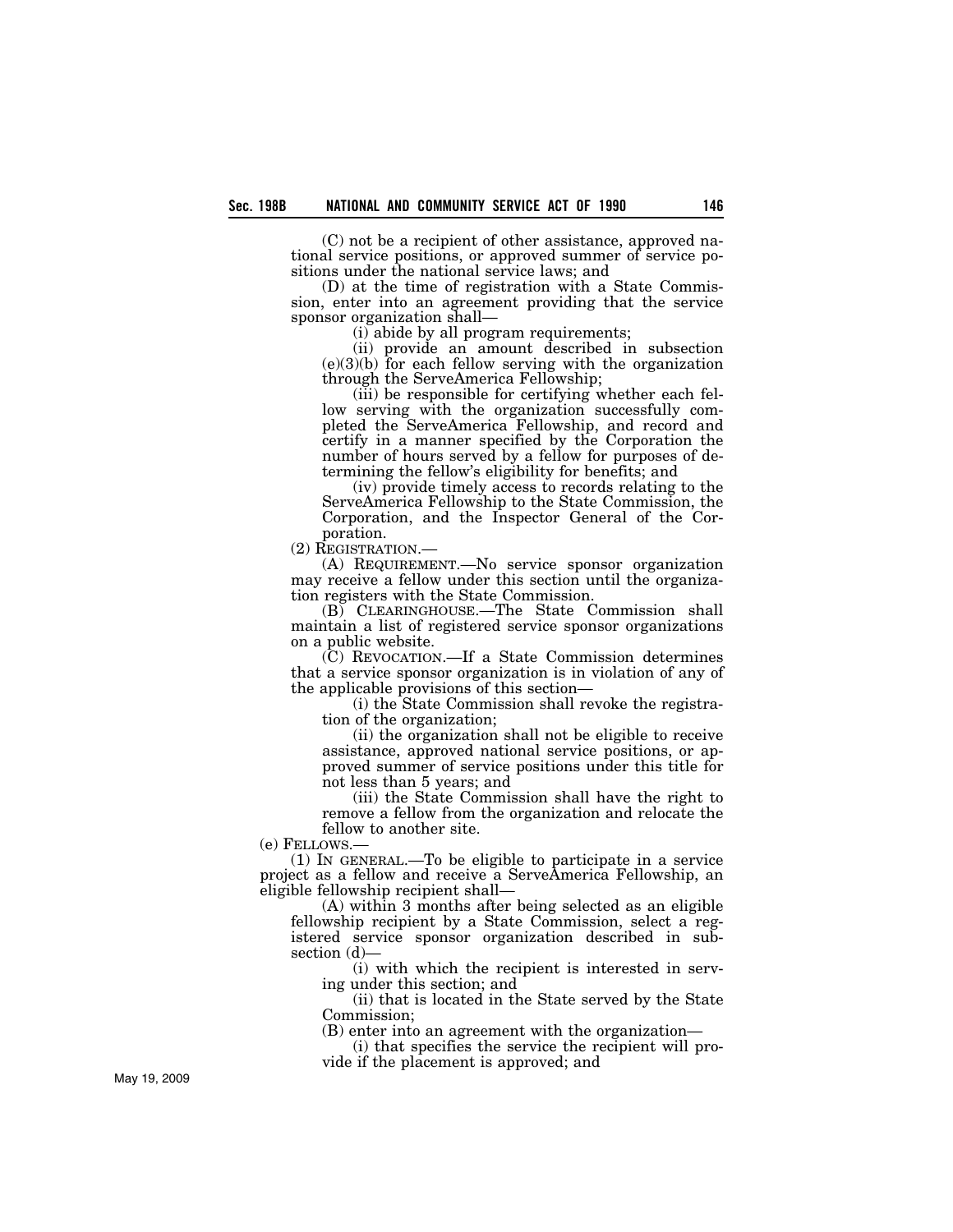(ii) in which the recipient agrees to serve for 1 year on a full-time or part-time basis (as determined by the Corporation); and

(C) submit such agreement to the State Commission. (2) AWARD.—Upon receiving the eligible fellowship recipient's agreement under paragraph (1), the State Commission shall award a ServeAmerica Fellowship to the recipient and designate the recipient as a fellow.

(3) FELLOWSHIP AMOUNT.—

(A) IN GENERAL.—From amounts received under subsection (b), each State Commission shall award each of the State's fellows a ServeAmerica Fellowship amount that is equal to 50 percent of the amount of the average annual VISTA subsistence allowance.

(B) AMOUNT FROM SERVICE SPONSOR ORGANIZATION.—

(i) IN GENERAL.—Except as provided in clause (ii) and subparagraph (E), the service sponsor organization shall award to the fellow serving such organization an amount that will ensure that the total award received by the fellow for service in the service project (consisting of such amount and the ServeAmerica Fellowship amount the fellow receives under subpara $graph(A)$  is equal to or greater than 70 percent of the average annual VISTA subsistence allowance.

(ii) SMALL SERVICE SPONSOR ORGANIZATIONS.—In the case of a small service sponsor organization, the small service sponsor organization may decrease the amount of the service sponsor organization award required under clause (i) to not less than an amount that will ensure that the total award received by the fellow for service in the service project (as calculated in clause (i)) is equal to or greater than 60 percent of the average annual VISTA subsistence allowance.

(C) MAXIMUM LIVING ALLOWANCE.—The total amount that may be provided to a fellow under this subparagraph shall not exceed 100 percent of the average annual VISTA subsistence allowance.

(D) PRORATION OF AMOUNT.—In the case of a fellow who is authorized to serve a part-time term of service under the agreement described in paragraph  $(1)(B)(ii)$ , the amount provided to a fellow under this paragraph shall be prorated accordingly.

(E) WAIVER.—The Corporation may allow a State Commission to waive the amount required under subparagraph (B) from the service sponsor organization for a fellow serving the organization if—

(i) such requirement is inconsistent with the objectives of the ServeAmerica Fellowship program; and

(ii) the amount provided to the fellow under subparagraph (A) is sufficient to meet the necessary costs of living (including food, housing, and transportation) in the area in which the ServeAmerica Fellowship program is located.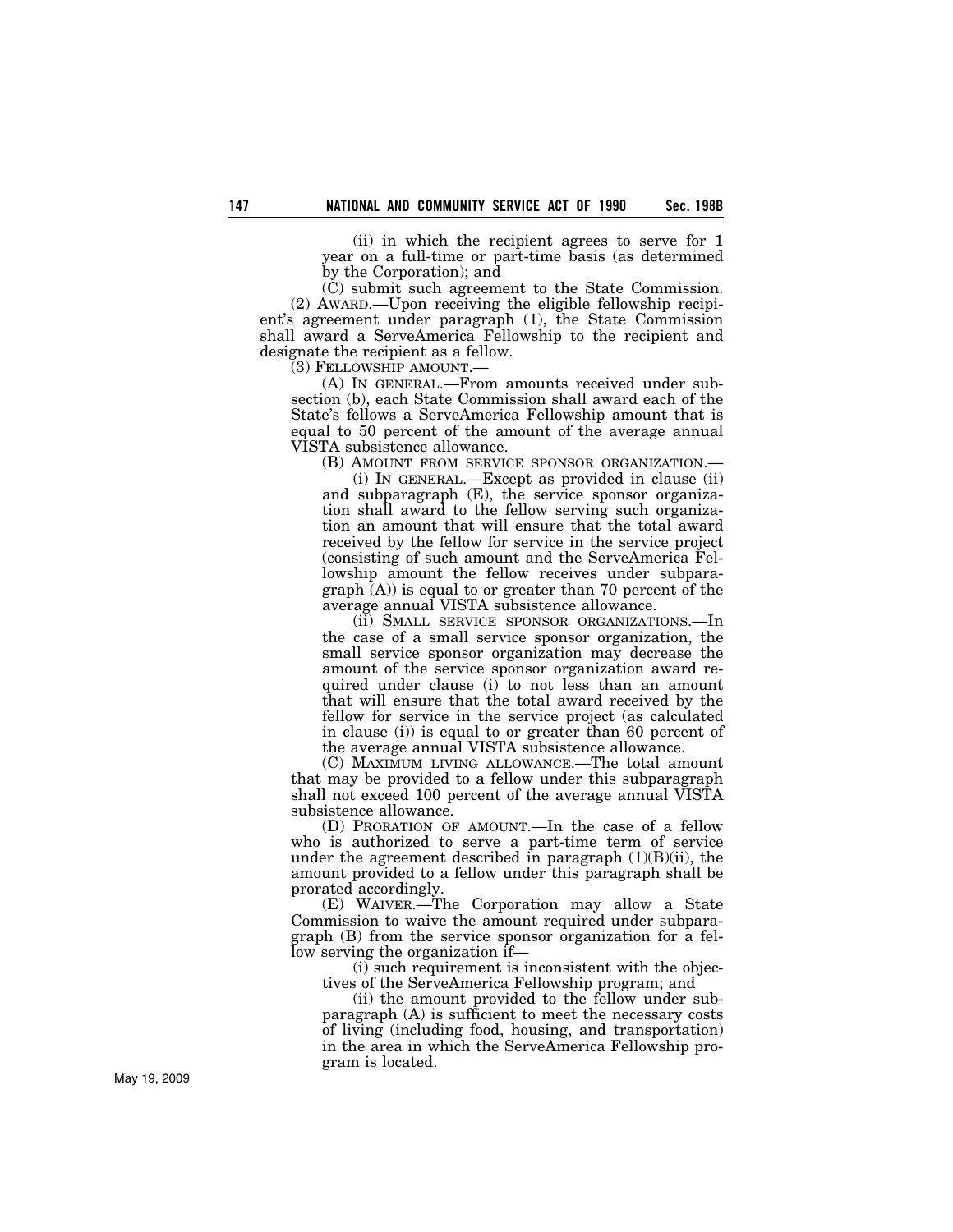(F) DEFINITION.—In this paragraph, the term ''average annual VISTA subsistence allowance'' means the total average annual subsistence allowance provided to VISTA volunteers under section 105 of the Domestic Volunteer Service Act of 1973 (42 U.S.C. 4955).

(f) COMPLIANCE WITH INELIGIBLE SERVICE CATEGORIES.—Service under a ServeAmerica Fellowship shall comply with section  $132(a)$ . For purposes of applying that section to this subsection, a reference to assistance shall be considered to be a reference to assistance provided under this section.

(g) REPORTS.—Each service sponsor organization that receives a fellow under this section shall, on a biweekly basis, report to the Corporation on the number of hours served and the services provided by that fellow. The Corporation shall establish a web portal for the organizations to use in reporting the information.

(h) EDUCATIONAL AWARDS.—A fellow who serves in a service project under this section shall be considered to have served in an approved national service position and, upon meeting the requirements of section 147 for full-time or part-time national service, shall be eligible for a national service educational award described in such section. The Corporation shall transfer an appropriate amount of funds to the National Service Trust to provide for the national service educational award for such fellow.

#### **SEC. 198C. [42 U.S.C. 12653c] SILVER SCHOLARSHIPS AND ENCORE FEL-LOWSHIPS.**

(a) SILVER SCHOLARSHIP GRANT PROGRAM.—

(1) ESTABLISHMENT.—The Corporation may award fixedamount grants (in accordance with section 129(l)) to community-based entities to carry out a Silver Scholarship Grant Program for individuals age 55 or older, in which such individuals complete not less than 350 hours of service in a year carrying out projects of national need and receive a Silver Scholarship in the form of a \$1,000 national service educational award. Under such a program, the Corporation shall establish criteria for the types of the service required to be performed to receive such award.

(2) TERM.—Each program funded under this subsection shall be carried out over a period of 3 years (which may include 1 planning year), with a 1-year extension possible, if the program meets performance levels developed in accordance with section  $179(k)$  and any other criteria determined by the Corporation.

(3) APPLICATIONS.—To be eligible for a grant under this subsection, a community-based entity shall—

(A) submit to the Corporation an application at such time and in such manner as the Chief Executive Officer may reasonably require; and

(B) be a listed organization as described in subsection  $(b)(4)$ .

(4) COLLABORATION ENCOURAGED.—A community-based entity awarded a grant under this subsection is encouraged to collaborate with programs funded under title II of the Domestic Volunteer Service Act of 1973 in carrying out this program.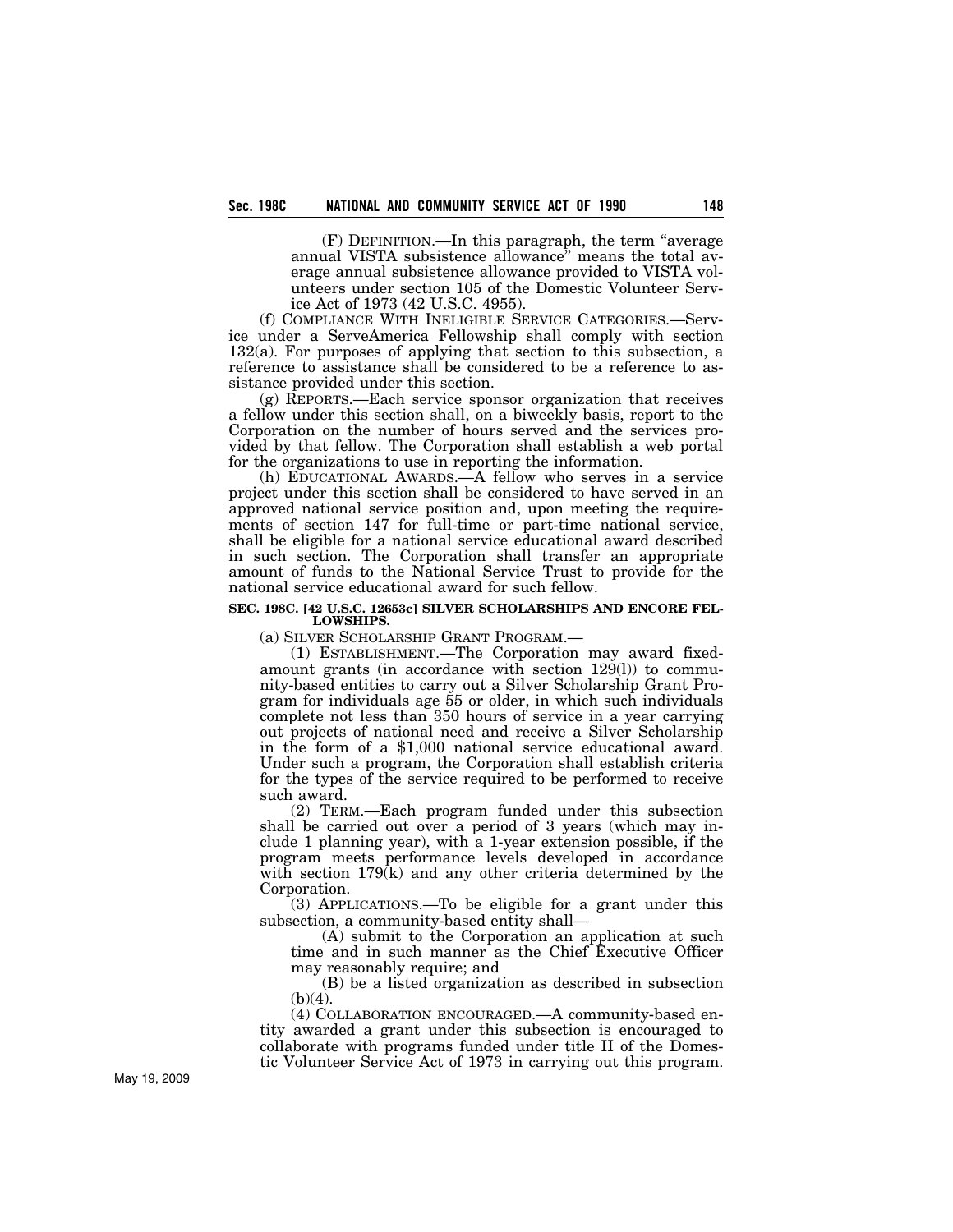(5) ELIGIBILITY FOR FELLOWSHIP.—An individual is eligible to receive a Silver Scholarship if the community-based entity certifies to the Corporation that the individual has completed not less than 350 hours of service under this section in a 1 year period.

(6) TRANSFER TO TRUST.—The Corporation shall transfer an appropriate amount of funds to the National Service Trust to provide for the national service educational award for each silver scholar under this subsection.

(7) SUPPORT SERVICES.—A community-based entity receiving a fixed-amount grant under this subsection may use a portion of the grant to provide transportation services to an eligible individual to allow such individual to participate in a service project.

(b) ENCORE FELLOWSHIPS.—

(1) ESTABLISHMENT.—The Corporation may award 1-year Encore Fellowships to enable individuals age 55 or older to—

(A) carry out service projects in areas of national need; and

(B) receive training and development in order to transition to full- or part-time public service in the nonprofit sector or government.

(2) PROGRAM.—In carrying out the program, the Corporation shall—

(A) maintain a list of eligible organizations for which Encore Fellows may be placed to carry out service projects through the program and shall provide the list to all Fellowship recipients; and

(B) at the request of a Fellowship recipient—

(i) determine whether the requesting recipient is able to meet the service needs of a listed organization, or another organization that the recipient requests in accordance with paragraph  $(5)(B)$ , for a service project; and

(ii) upon making a favorable determination under clause (i), award the recipient with an Encore Fellowship, and place the recipient with the organization as an Encore Fellow under paragraph (5)(C).

(3) ELIGIBLE RECIPIENTS.—

(A) IN GENERAL.—An individual desiring to be selected as a Fellowship recipient shall—

(i) be an individual who—

(I) is age 55 or older as of the time the individual applies for the program; and

(II) is not engaged in, but who wishes to engage in, full- or part-time public service in the nonprofit sector or government; and

(ii) submit an application to the Corporation, at such time, in such manner, and containing such information as the Corporation may require, including—

(I) a description of the area of national need

that the applicant hopes to address through the service project;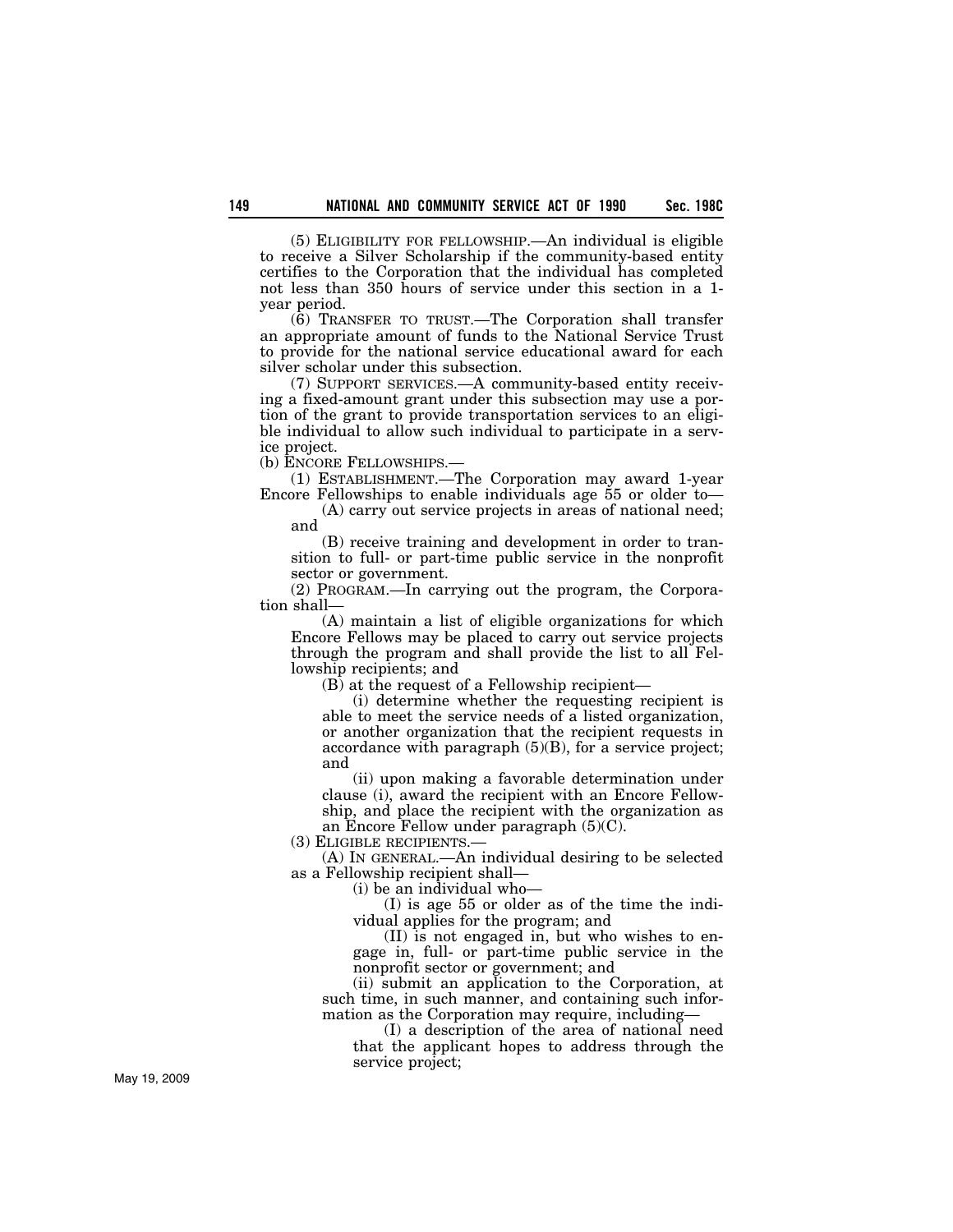(II) a description of the skills and experience the applicant has to address an area of national need; and

(III) information identifying the region of the United States in which the applicant wishes to serve.

(B) SELECTION BASIS.—In determining which individuals to select as Fellowship recipients, the Corporation shall—

(i) select not more than 10 individuals from each State; and

(ii) give priority to individuals with skills and experience for which there is an ongoing high demand in the nonprofit sector and government.

(4) LISTED ORGANIZATIONS.—To be listed under paragraph (2)(A), an organization shall—

(A) be a nonprofit organization; and

(B) submit an application to the Corporation at such time, in such manner, and containing such information as the Corporation may require, including—

(i) a description of—

(I) the services and activities the organization carries out generally;

(II) the area of national need that the organization seeks to address through a service project; and

(III) the services and activities the organization seeks to carry out through the proposed service project;

(ii) a description of the skills and experience that an eligible Encore Fellowship recipient needs to be placed with the organization as an Encore Fellow for the service project;

(iii) a description of the training and leadership development the organization shall provide an Encore Fellow placed with the organization to assist the Encore Fellow in obtaining a public service job in the nonprofit sector or government after the period of the Encore Fellowship; and

(iv) evidence of the organization's financial stability.

(5) PLACEMENT.—

(A) REQUEST FOR PLACEMENT WITH LISTED ORGANIZA-TIONS.—To be placed with a listed organization in accordance with paragraph (2)(B) for a service project, an eligible Encore Fellowship recipient shall submit an application for such placement to the Corporation at such time, in such manner, and containing such information as the Corporation may require.

(B) REQUEST FOR PLACEMENT WITH OTHER ORGANIZA-TION.—An eligible Encore Fellowship recipient may apply to the Corporation to serve the recipient's Encore Fellowship year with a nonprofit organization that is not a listed organization. Such application shall be submitted to the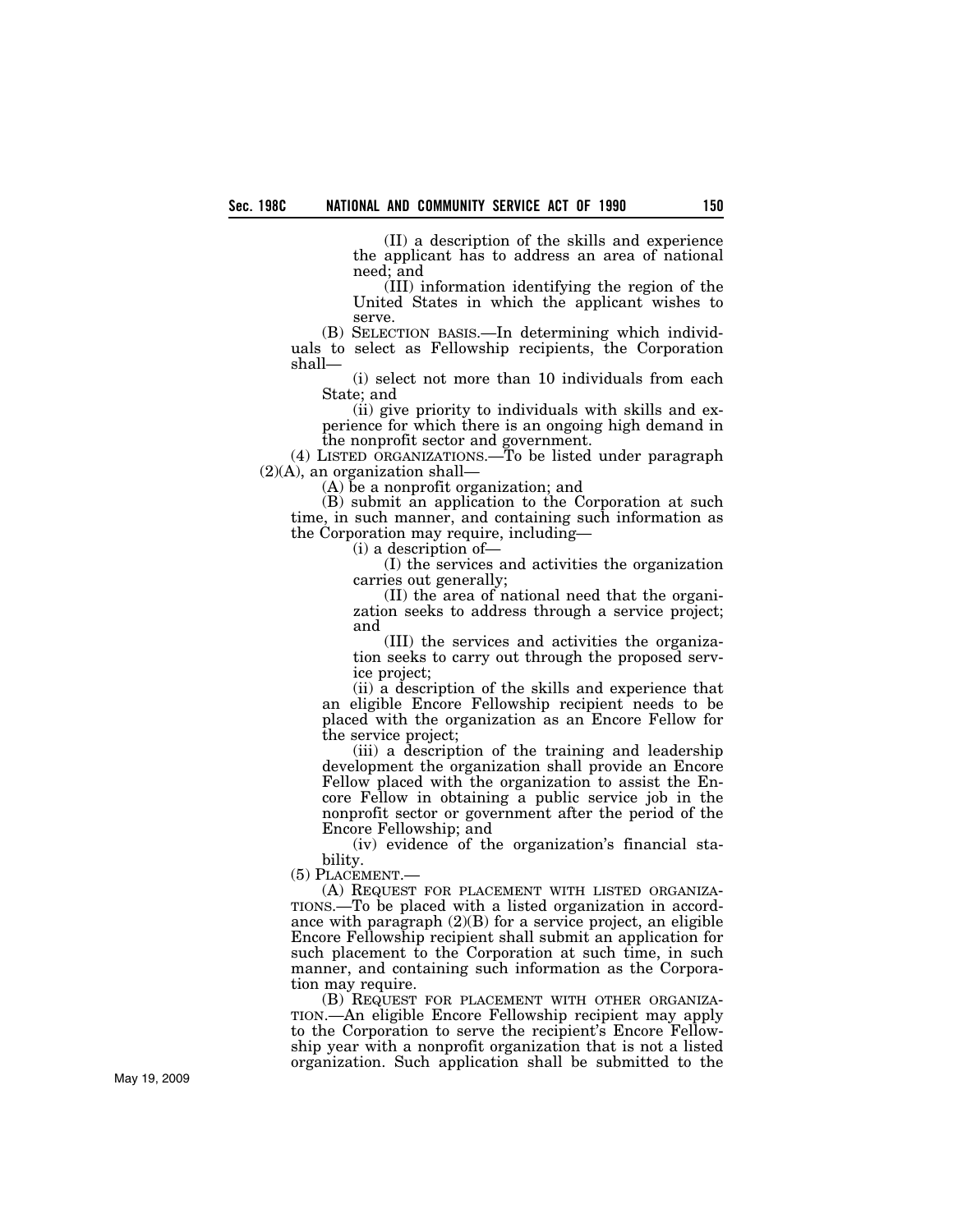Corporation at such time, in such manner, and containing such information as the Corporation shall require, and shall include—

(i) an identification and description of—

(I) the organization;

(II) the area of national need the organization seeks to address; and

(III) the services or activities the organization carries out to address such area of national need;

(ii) a description of the services the eligible Encore Fellowship recipient shall provide for the organization as an Encore Fellow; and

(iii) a letter of support from the leader of the organization, including—

(I) a description of the organization's need for the eligible Encore Fellowship recipient's services;

(II) evidence that the organization is financially sound;

(III) an assurance that the organization will provide training and leadership development to the eligible Encore Fellowship recipient if placed with the organization as an Encore Fellow, to assist the Encore Fellow in obtaining a public service job in the nonprofit sector or government after the period of the Encore Fellowship; and

(IV) a description of the training and leadership development to be provided to the Encore Fellowship recipient if so placed.

(C) PLACEMENT AND AWARD OF FELLOWSHIP.—If the Corporation determines that the eligible Encore Fellowship recipient is able to meet the service needs (including skills and experience to address an area of national need) of the organization that the eligible fellowship recipient requests under subparagraph  $(A)$  or  $(B)$ , the Corporation shall-

(i) approve the placement of the eligible Encore Fellowship recipient with the organization;

(ii) award the eligible Encore Fellowship recipient an Encore Fellowship for a period of 1 year and designate the eligible Encore Fellowship recipient as an Encore Fellow; and

(iii) in awarding the Encore Fellowship, make a payment, in the amount of \$11,000, to the organization to enable the organization to provide living expenses to the Encore Fellow for the year in which the Encore Fellow agrees to serve.

(6) MATCHING FUNDS.—An organization that receives an Encore Fellow under this subsection shall agree to provide, for the living expenses of the Encore Fellow during the year of service, non-Federal contributions in an amount equal to not less than \$1 for every \$1 of Federal funds provided to the organization for the Encore Fellow through the Encore Fellowship.

(7) TRAINING AND ASSISTANCE.—Each organization that receives an Encore Fellow under this subsection shall provide training, leadership development, and assistance to the Encore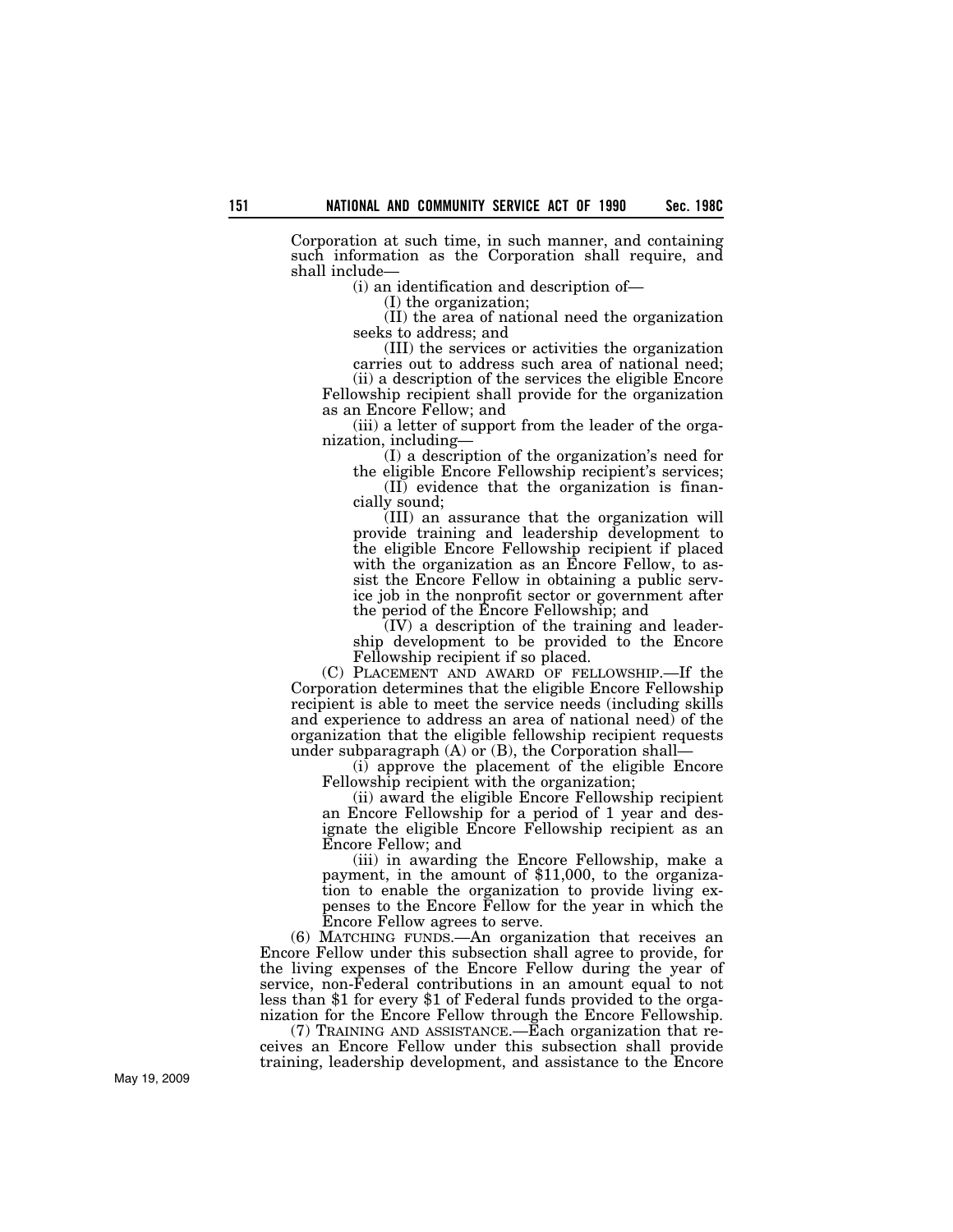Fellow, and conduct oversight of the service provided by the Encore Fellow.

(8) LEADERSHIP DEVELOPMENT.—Each year, the Corporation shall convene current and former Encore Fellows to discuss the Encore Fellows' experiences related to service under this subsection and discuss strategies for increasing leadership and careers in public service in the nonprofit sector or government.

(c) EVALUATIONS.—The Corporation shall conduct an independent evaluation of the programs authorized under subsections (a) and (b) and widely disseminate the results, including recommendations for improvement, to the service community through multiple channels, including the Corporation's Resource Center or a clearinghouse of effective strategies.

## **PART II—NATIONAL SERVICE RESERVE CORPS**

## **SEC. 198H. [42 U.S.C. 12653h] NATIONAL SERVICE RESERVE CORPS.**

(a) DEFINITIONS.—In this section—

(1) the term ''National Service Reserve Corps member'' means an individual who—

(A) has completed a term of national service or is a veteran;

(B) has successfully completed training described in subsection (c) within the previous 2 years;

(C) completes not less than 10 hours of volunteering each year (which may include the training session described in subparagraph (B)); and

(D) has indicated interest to the Corporation in responding to disasters and emergencies in a timely manner through the National Service Reserve Corps; and

(2) the term "term of national service" means a term or period of service under section 123.

(b) ESTABLISHMENT OF NATIONAL SERVICE RESERVE CORPS.—

(1) IN GENERAL.—In consultation with the Federal Emergency Management Agency, the Corporation shall establish a National Service Reserve Corps to prepare and deploy National Service Reserve Corps members to respond to disasters and emergencies in support of national service programs and other requesting programs and agencies.

(2) GRANTS OR CONTRACTS.—In carrying out this section, the Corporation may enter into a grant or contract with an organization experienced in responding to disasters or in coordinating individuals who have completed a term of national service or are veterans, or may directly deploy National Service Reserve Corps members, as the Corporation determines necessary.

(c) ANNUAL TRAINING.—The Corporation shall conduct or coordinate annual training sessions, consistent with the training requirements of the Federal Emergency Management Agency, for individuals who have completed a term of national service or are veterans, and who wish to join the National Service Reserve Corps.

(d) DESIGNATION OF ORGANIZATIONS.—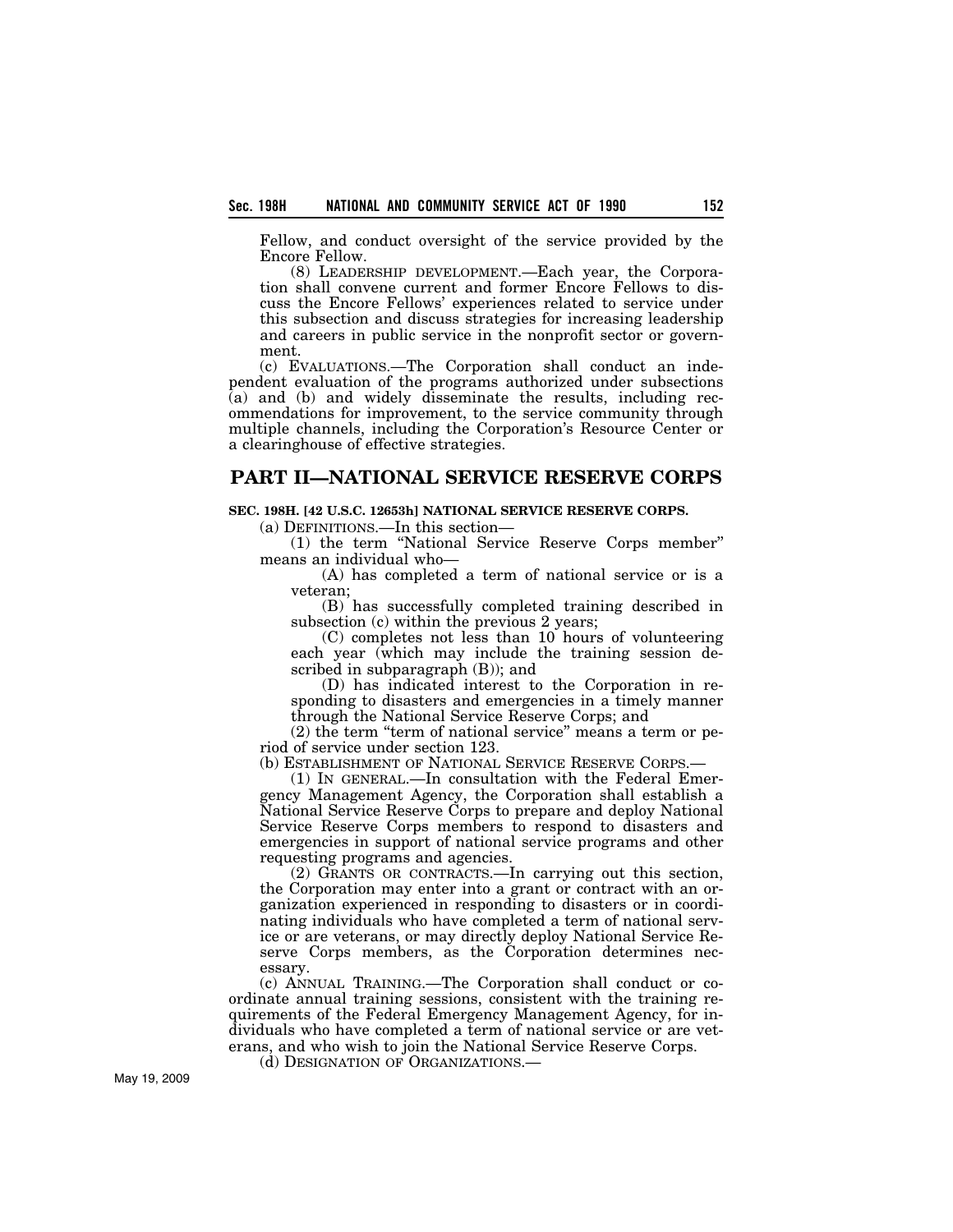(1) IN GENERAL.—The Corporation shall designate organizations with demonstrated experience in responding to disasters or emergencies, including through using volunteers, for participation in the program under this section.

(2) REQUIREMENTS.—The Corporation shall ensure that every designated organization is—

(A) prepared to respond to disasters or emergencies;

(B) prepared and able to utilize National Service Reserve Corps members in responding to disasters or emergencies; and

(C) willing to respond in a timely manner when notified by the Corporation of a disaster or emergency.

(e) DATABASES.—The Corporation shall develop or contract with an outside organization to develop-

(1) a database of all National Service Reserve Corps members; and

(2) a database of all nonprofit organizations that have been designated by the Corporation under subsection (d).

(f) DEPLOYMENT OF NATIONAL SERVICE RESERVE CORPS.— (1) MAJOR DISASTERS OR EMERGENCIES.—If a major dis-

aster or emergency is declared by the President pursuant to section 102 of the Robert T. Stafford Disaster Relief and Assistance Act (42 U.S.C. 5122), the Administrator of the Federal Emergency Management Agency, in consultation with the Corporation, may task the National Service Reserve Corps to assist in response.

(2) OTHER DISASTERS OR EMERGENCIES.—For a disaster or emergency that is not declared a major disaster or emergency under section 102 of the Robert T. Stafford Disaster Relief and Assistance Act (42 U.S.C. 5122), the Corporation may directly, or through a grant or contract, deploy the National Service Reserve Corps.

(3) DEPLOYMENT.—Under paragraph (1) or (2), the Corporation may—

(A) deploy interested National Service Reserve Corps members on assignments of not more than 30 days to assist with local needs related to preparing or recovering from the incident in the affected area, either directly or through organizations designated under subsection (d);

(B) make travel arrangements for the deployed National Service Reserve Corps members to the site of the incident; and

(C) provide funds to those organizations that are responding to the incident with deployed National Service Reserve Corps members, to enable the organizations to coordinate and provide housing, living stipends, and insurance for those deployed members.

(4) ALLOWANCE.—Any amounts that are utilized by the Corporation from funds appropriated under section  $501(a)(4)(D)$  to carry out paragraph (1) for a fiscal year shall be kept in a separate fund. Any amounts in such fund that are not used during a fiscal year shall remain available to use to pay National Service Reserve Corps members an allowance, determined by the Corporation, for out-of-pocket expenses.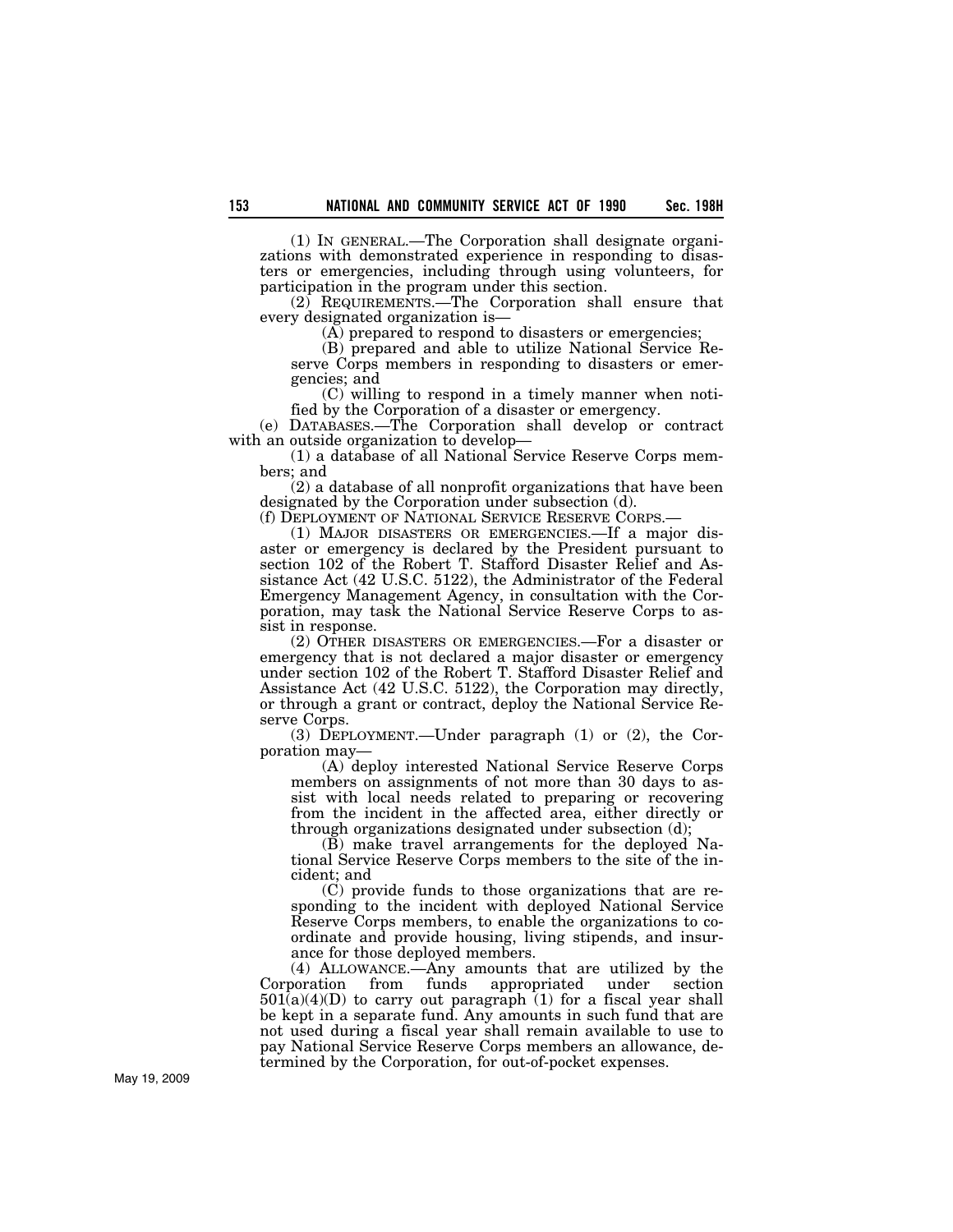(A) NATIONAL SERVICE PARTICIPANTS.—The Corporation, the State Commissions, and entities receiving financial assistance for programs under subtitle C of this Act, or under part A of title I of the Domestic Volunteer Service Act of 1973 (42 U.S.C. 4951 et seq.), shall inform participants about the National Service Reserve Corps upon the participants' completion of their term of national service.

(B) VETERANS.—The Secretary of Veterans Affairs, in consultation with the Secretary of Defense, shall inform veterans who are recently discharged, released, or separated from the Armed Forces about the National Service Reserve Corps.

(6) COORDINATION.—In deploying National Service Reserve Corps members under this subsection, the Corporation shall—

(A) avoid duplication of activities directed by the Federal Emergency Management Agency; and

(B) consult and, as appropriate, partner with Citizen Corps programs and other local disaster agencies, including State and local emergency management agencies, voluntary organizations active in disaster, State Commissions, and similar organizations, in the affected area.

## **PART III—SOCIAL INNOVATION FUNDS PILOT PROGRAM**

## **SEC. 198K. [42 U.S.C. 12653k] FUNDS.**

(a) FINDINGS.—Congress finds the following:

(1) Social entrepreneurs and other nonprofit community organizations are developing innovative and effective solutions to national and local challenges.

(2) Increased public and private investment in replicating and expanding proven effective solutions, and supporting new solutions, developed by social entrepreneurs and other nonprofit community organizations could allow those entrepreneurs and organizations to replicate and expand proven initiatives, and support new initiatives, in communities.

(3) A network of Social Innovation Funds could leverage Federal investments to increase State, local, business, and philanthropic resources to replicate and expand proven solutions and invest in supporting new innovations to tackle specific identified community challenges.

(b) PURPOSES.—The purposes of this section are—

(1) to recognize and increase the impact of social entrepreneurs and other nonprofit community organizations in tackling national and local challenges;

(2) to stimulate the development of a network of Social Innovation Funds that will increase private and public investment in nonprofit community organizations that are effectively addressing national and local challenges to allow such organizations to replicate and expand proven initiatives or support new initiatives;

(3) to assess the effectiveness of such Funds in—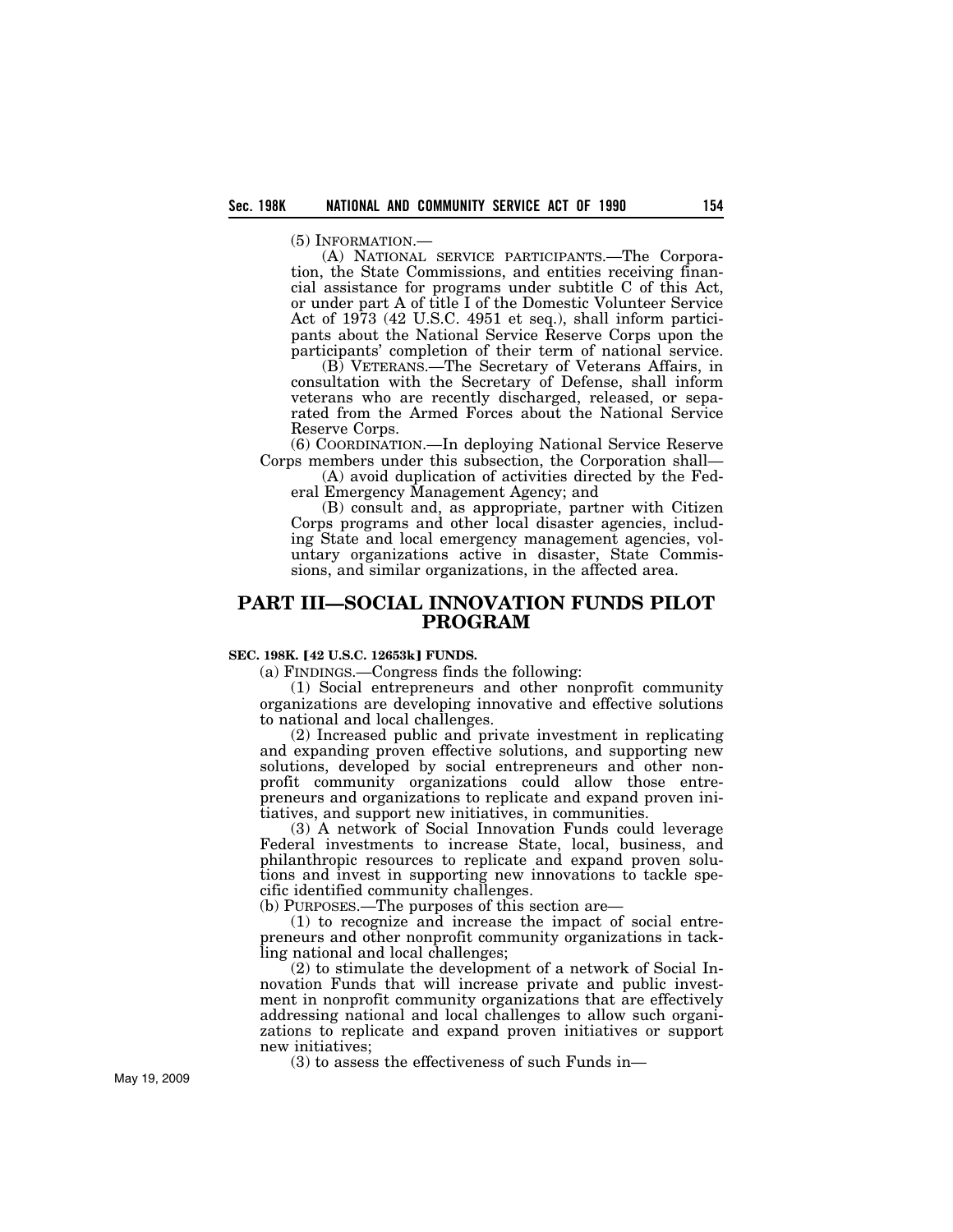(A) leveraging Federal investments to increase State, local, business, and philanthropic resources to address national and local challenges;

(B) providing resources to replicate and expand effective initiatives; and

(C) seeding experimental initiatives focused on improving outcomes in the areas described in subsection  $(f)(3)$ ; and

(4) to strengthen the infrastructure to identify, invest in, replicate, and expand initiatives with effective solutions to national and local challenges.

(c) DEFINITIONS.—In this section:

(1) COMMUNITY ORGANIZATION.—The term ''community organization'' means a nonprofit organization that carries out innovative, effective initiatives to address community challenges.

(2) COVERED ENTITY.—The term ''covered entity'' means— (A) an existing grantmaking institution (existing as of

the date on which the institution applies for a grant under this section); or

(B) a partnership between—

(i) such an existing grantmaking institution; and (ii) an additional grantmaking institution, a State

Commission, or a chief executive officer of a unit of general local government.

(3) ISSUE AREA.—The term ''issue area'' means an area described in subsection (f)(3).

(d) PROGRAM.—From the amounts appropriated to carry out this section that are not reserved under subsections (l) and (m), the Corporation shall establish a Social Innovation Funds grant program to make grants on a competitive basis to eligible entities for Social Innovation Funds.

(e) PERIODS; AMOUNTS.—The Corporation shall make such grants for periods of 5 years, and may renew the grants for additional periods of 5 years, in amounts of not less than \$1,000,000 and not more than \$10,000,000 per year.

(f) ELIGIBILITY.—To be eligible to receive a grant under subsection (d), an entity shall—

(1) be a covered entity;

(2) propose to focus on—

 $(A)$  serving a specific local geographical area; or

(B) addressing a specific issue area;

(3) propose to focus on improving measurable outcomes relating to—

(A) education for economically disadvantaged elementary or secondary school students;

(B) child and youth development;

(C) reductions in poverty or increases in economic opportunity for economically disadvantaged individuals;

(D) health, including access to health services and health education;

(E) resource conservation and local environmental quality;

(F) individual or community energy efficiency;

(G) civic engagement; or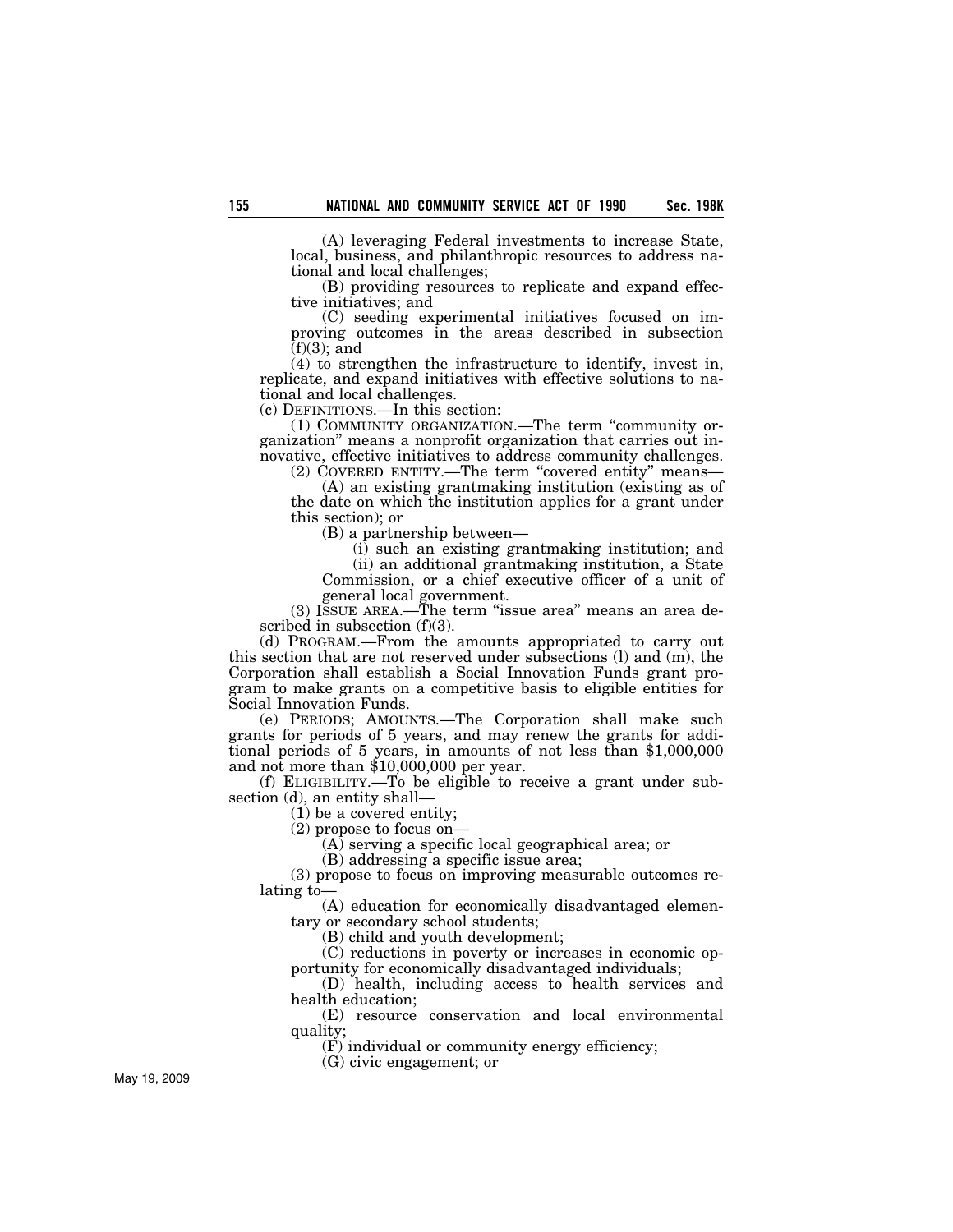(H) reductions in crime;

(4) have an evidence-based decisionmaking strategy, including—

(A) use of evidence produced by prior rigorous evaluations of program effectiveness including, where available, well-implemented randomized controlled trials; and

(B) a well-articulated plan to—

(i)(I) replicate and expand research-proven initiatives that have been shown to produce sizeable, sustained benefits to participants or society; or

(II) support new initiatives with a substantial likelihood of significant impact; or

(ii) partner with a research organization to carry out rigorous evaluations to assess the effectiveness of such initiatives; and

(5) have appropriate policies, as determined by the Corporation, that protect against conflict of interest, self-dealing, and other improper practices.

 $(g)$  APPLICATION.—To be eligible to receive a grant under subsection (d) for national leveraging capital, an eligible entity shall submit an application to the Corporation at such time, in such manner, and containing such information as the Corporation may specify, including, at a minimum—

(1) an assurance that the eligible entity will—

(A) use the funds received through that capital in order to make subgrants to community organizations that will use the funds to replicate or expand proven initiatives, or support new initiatives, in low-income communities;

(B) in making decisions about subgrants for communities, consult with a diverse cross section of community representatives in the decisions, including individuals from the public, nonprofit private, and for-profit private sectors; and

(C) make subgrants of a sufficient size and scope to enable the community organizations to build their capacity to manage initiatives, and sustain replication or expansion of the initiatives;

(2) an assurance that the eligible entity will not make any subgrants to the parent organizations of the eligible entity, a subsidiary organization of the parent organization, or, if the eligible entity applied for funds under this section as a partnership, any member of the partnership;

(3) an identification of, as appropriate—

(A) the specific local geographical area referred to in subsection  $(f)(2)(A)$  that the eligible entity is proposing to serve; or

 $(B)$  the issue area referred to in subsection  $(f)(2)(B)$ that the eligible entity will address, and the geographical areas that the eligible entity is likely to serve in addressing such issue area;

 $(4)$ (A) information identifying the issue areas in which the eligible entity will work to improve measurable outcomes;

(B) statistics on the needs related to those issue areas in, as appropriate—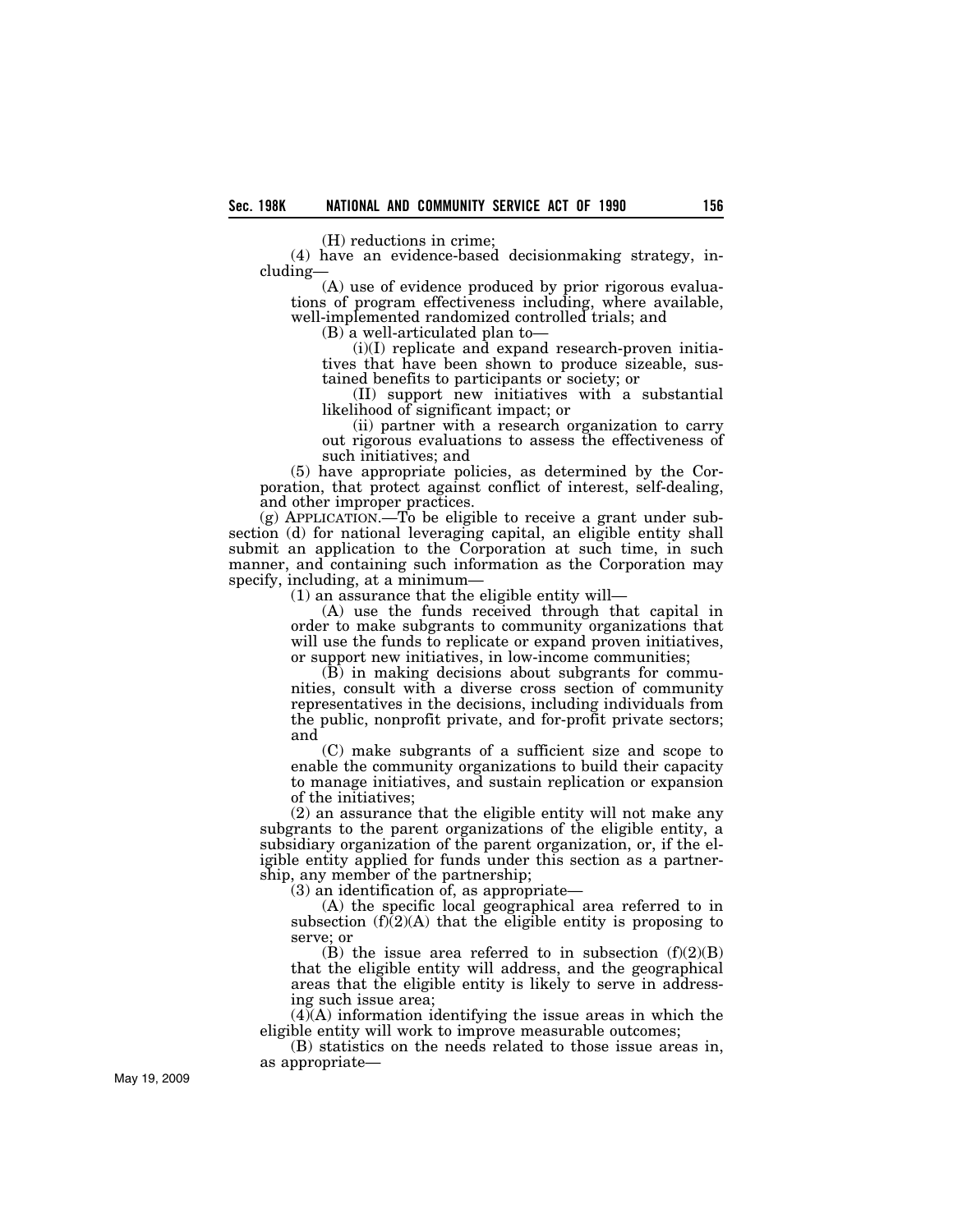(i) the specific local geographical area described in paragraph  $(3)(A)$ ; or

(ii) the geographical areas described in paragraph  $(3)(B)$ , including statistics demonstrating that those geographical areas have high need in the specific issue area that the eligible entity is proposing to address; and

(C) information on the specific measurable outcomes related to the issue areas involved that the eligible entity will seek to improve;

(5) information describing the process by which the eligible entity selected, or will select, community organizations to receive the subgrants, to ensure that the community organizations—

(A) are institutions—

(i) with proven initiatives and a demonstrated track record of achieving specific outcomes related to the measurable outcomes for the eligible entity; or

(ii) that articulate a new solution with a significant likelihood for substantial impact;

(B) articulate measurable outcomes for the use of the subgrant funds that are connected to the measurable outcomes for the eligible entity;

(C) will use the funds to replicate, expand, or support their initiatives;

(D) provide a well-defined plan for replicating, expanding, or supporting the initiatives funded;

(E) can sustain the initiatives after the subgrant period concludes through reliable public revenues, earned income, or private sector funding;

(F) have strong leadership and financial and management systems;

(G) are committed to the use of data collection and evaluation for improvement of the initiatives;

(H) will implement and evaluate innovative initiatives, to be important contributors to knowledge in their fields; and

(I) will meet the requirements for providing matching funds specified in subsection (k);

(6) information about the eligible entity, including its experience managing collaborative initiatives, or assessing applicants for grants and evaluating the performance of grant recipients for outcome-focused initiatives, and any other relevant information;

(7) a commitment to meet the requirements of subsection (i) and a plan for meeting the requirements, including information on any funding that the eligible entity has secured to provide the matching funds required under that subsection;

(8) a description of the eligible entity's plan for providing technical assistance and support, other than financial support, to the community organizations that will increase the ability of the community organizations to achieve their measurable outcomes;

(9) information on the commitment, institutional capacity, and expertise of the eligible entity concerning—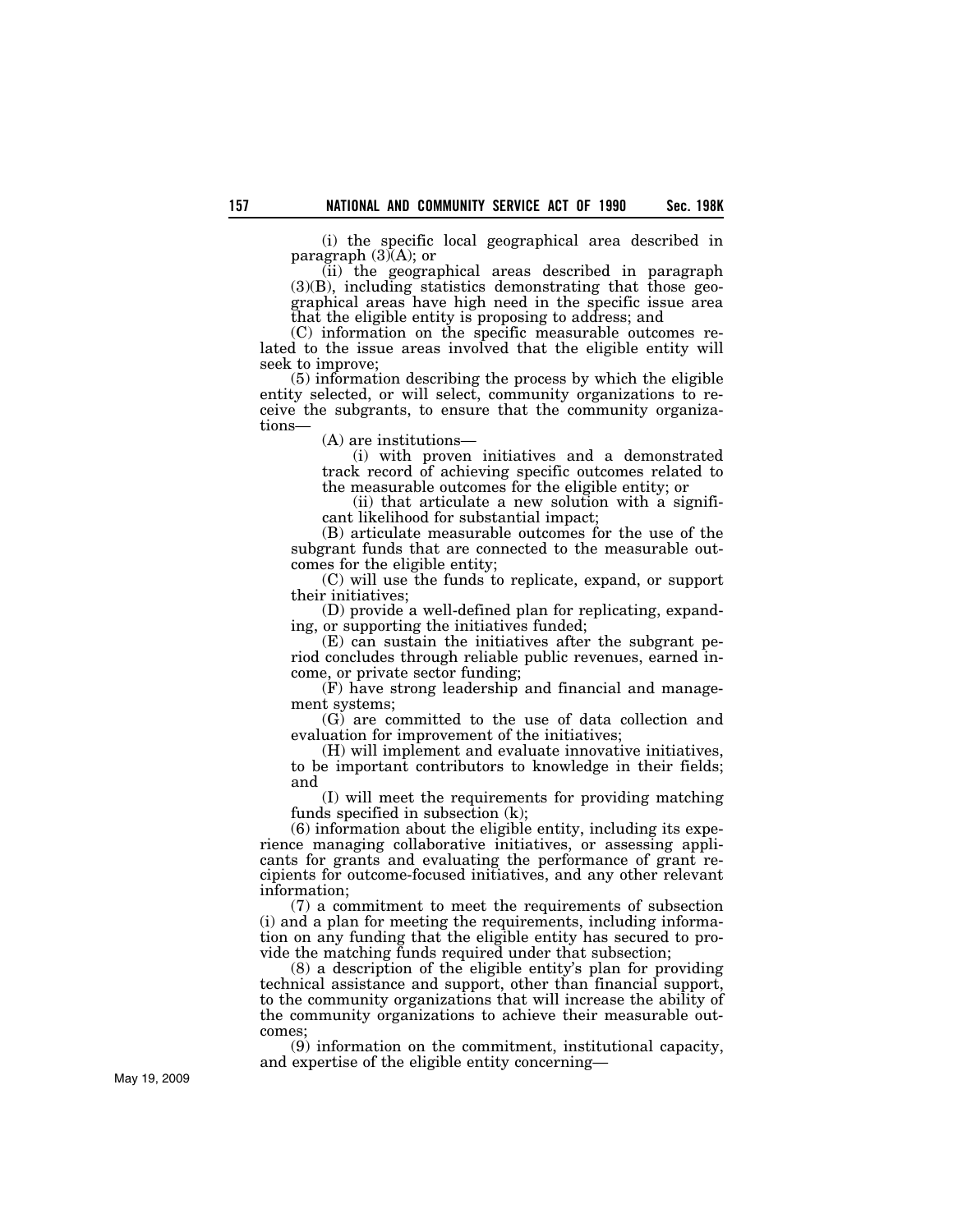(A) collecting and analyzing data required for evaluations, compliance efforts, and other purposes;

(B) supporting relevant research; and

(C) submitting regular reports to the Corporation, including information on the initiatives of the community organizations, and the replication or expansion of such initiatives;

(10) a commitment to use data and evaluations to improve the eligible entity's own model and to improve the initiatives funded by the eligible entity; and

(11) a commitment to cooperate with any evaluation activities undertaken by the Corporation.

(h) SELECTION CRITERIA.—In selecting eligible entities to receive grants under subsection (d), the Corporation shall—

(1) select eligible entities on a competitive basis;

(2) select eligible entities on the basis of the quality of their selection process, as described in subsection  $(g)(5)$ , the capacity of the eligible entities to manage Social Innovation Funds, and the potential of the eligible entities to sustain the Funds after the conclusion of the grant period;

(3) include among the grant recipients eligible entities that propose to provide subgrants to serve communities (such as rural low-income communities) that the eligible entities can demonstrate are significantly philanthropically underserved;

(4) select a geographically diverse set of eligible entities; and

(5) take into account broad community perspectives and support.

(i) MATCHING FUNDS FOR GRANTS.—

(1) IN GENERAL.—The Corporation may not make a grant to an eligible entity under subsection (d) for a Social Innovation Fund unless the entity agrees that, with respect to the cost described in subsection  $(d)$  for that Fund, the entity will make available matching funds in an amount equal to not less than \$1 for every \$1 of funds provided under the grant.

(2) ADDITIONAL REQUIREMENTS.—

(A) TYPE AND SOURCES.—The eligible entity shall provide the matching funds in cash. The eligible entity shall provide the matching funds from State, local, or private sources, which may include State or local agencies, businesses, private philanthropic organizations, or individuals.

(B) ELIGIBLE ENTITIES INCLUDING STATE COMMISSIONS OR LOCAL GOVERNMENT OFFICES.—

(i) IN GENERAL.—In a case in which a State Commission, a local government office, or both entities are a part of the eligible entity, the State involved, the local government involved, or both entities, respectively, shall contribute not less than 30 percent and not more than 50 percent of the matching funds.

(ii) LOCAL GOVERNMENT OFFICE.—In this subparagraph, the term ''local government office'' means the office of the chief executive officer of a unit of general local government.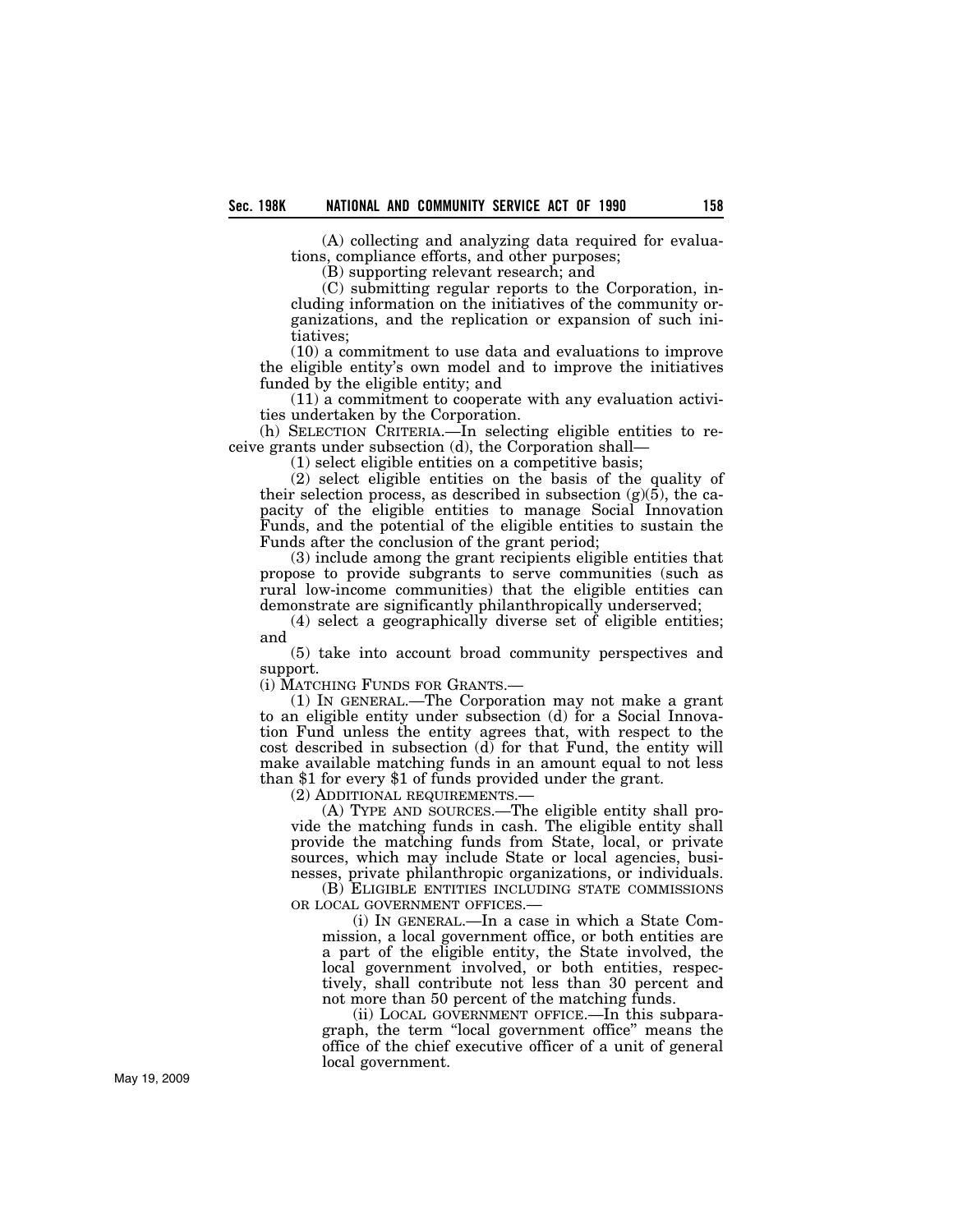(3) REDUCTION.—The Corporation may reduce by 50 percent the matching funds required by paragraph (1) for an eligible entity serving a community (such as a rural low-income community) that the eligible entity can demonstrate is significantly philanthropically underserved.

(j) SUBGRANTS.—

(1) SUBGRANTS AUTHORIZED.—An eligible entity receiving a grant under subsection (d) is authorized to use the funds made available through the grant to award, on a competitive basis, subgrants to expand or replicate proven initiatives, or support new initiatives with a substantial likelihood of success, to—

(A) community organizations serving low-income communities within the specific local geographical area described in the eligible entity's application in accordance with subsection  $(g)(3)(A)$ ; or

(B) community organizations addressing a specific issue area described in the eligible entity's application in accordance with subsection  $(g)(3)(B)$ , in low-income communities in the geographical areas described in the application.

(2) PERIODS; AMOUNTS.—The eligible entity shall make such subgrants for periods of not less than 3 and not more than 5 years, and may renew the subgrants for such periods, in amounts of not less than \$100,000 per year.

(3) APPLICATIONS.—To be eligible to receive a subgrant from an eligible entity under this section, including receiving a payment for that subgrant each year, a community organization shall submit an application to an eligible entity that serves the specific local geographical area, or geographical areas, that the community organization proposes to serve, at such time, in such manner, and containing such information as the eligible entity may require, including—

(A) a description of the initiative the community organization carries out and plans to replicate or expand, or of the new initiative the community organization intends to support, using funds received from the eligible entity, and how the initiative relates to the issue areas in which the eligible entity has committed to work in the eligible entity's application, in accordance with subsection  $(g)(4)(A);$ 

(B) data on the measurable outcomes the community organization has improved, and information on the measurable outcomes the community organization seeks to improve by replicating or expanding a proven initiative or supporting a new initiative, which shall be among the measurable outcomes that the eligible entity identified in the eligible entity's application, in accordance with subsection  $(g)(4)(C)$ ;

(C) an identification of the community in which the community organization proposes to carry out an initiative, which shall be within a local geographical area described in the eligible entity's application in accordance with subparagraph  $(A)$  or  $(B)$  of subsection  $(g)(3)$ , as applicable;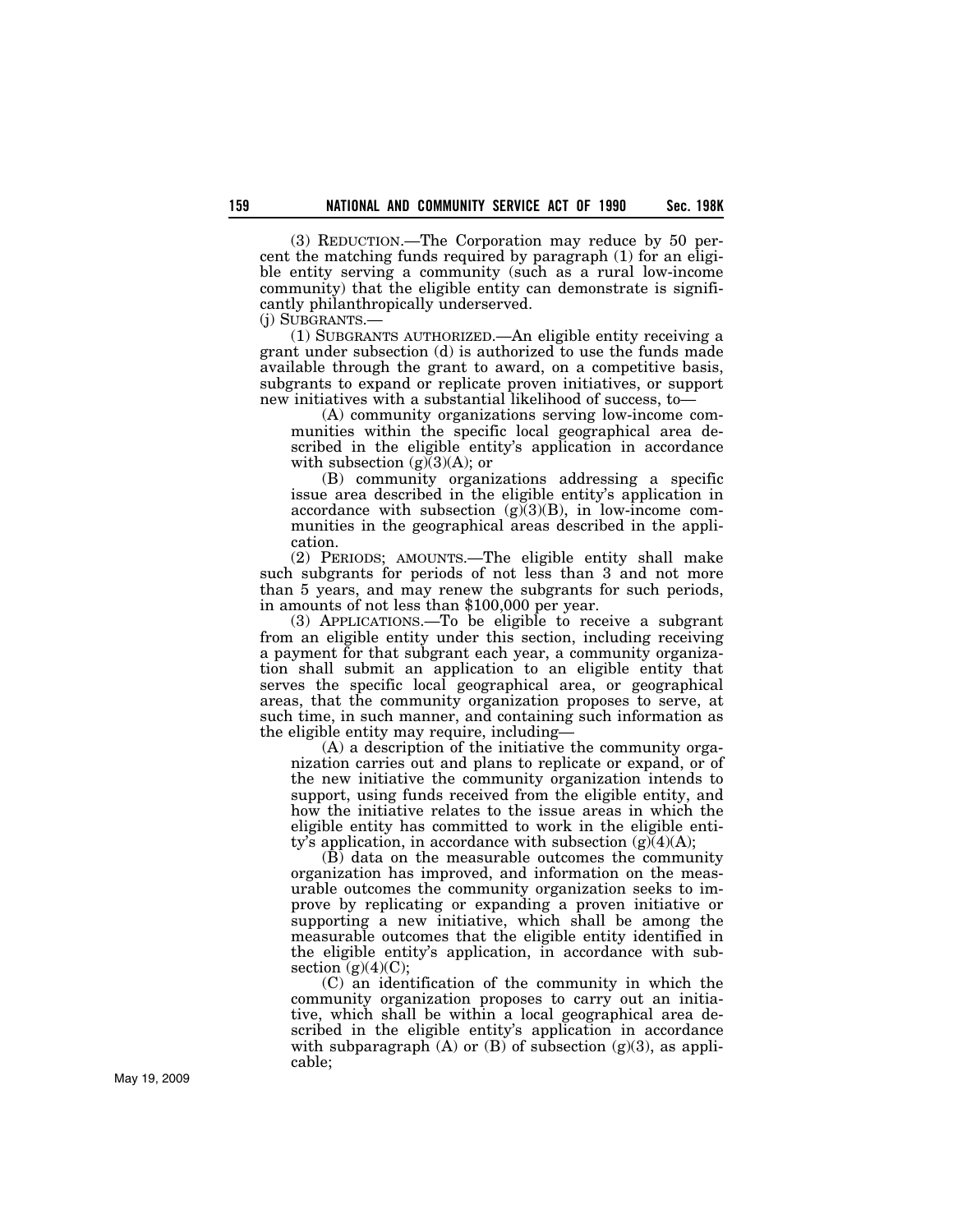(D) a description of the evidence-based decisionmaking strategies the community organization uses to improve the measurable outcomes, including—

(i) use of evidence produced by prior rigorous evaluations of program effectiveness including, where available, well-implemented randomized controlled trials; or

(ii) a well-articulated plan to conduct, or partner with a research organization to conduct, rigorous evaluations to assess the effectiveness of initiatives addressing national or local challenges;

(E) a description of how the community organization uses data to analyze and improve its initiatives;

(F) specific evidence of how the community organization will meet the requirements for providing matching funds specified in subsection (k);

(G) a description of how the community organization will sustain the replicated or expanded initiative after the conclusion of the subgrant period; and

(H) any other information the eligible entity may require, including information necessary for the eligible entity to fulfill the requirements of subsection (g)(5).<br>(k) MATCHING FUNDS FOR SUBGRANTS.—

(1) IN GENERAL.—An eligible entity may not make a subgrant to a community organization under this section for an initiative described in subsection  $(j)(3)(A)$  unless the organization agrees that, with respect to the cost of carrying out that initiative, the organization will make available, on an annual basis, matching funds in an amount equal to not less than \$1 for every \$1 of funds provided under the subgrant. If the community organization fails to make such matching funds available for a fiscal year, the eligible entity shall not make payments for the remaining fiscal years of the subgrant period, notwithstanding any other provision of this part.

(2) TYPES AND SOURCES.—The community organization shall provide the matching funds in cash. The community organization shall provide the matching funds from State, local, or private sources, which may include funds from State or local agencies or private sector funding.

(l) DIRECT SUPPORT.—

(1) PROGRAM AUTHORIZED.—The Corporation may use not more than 10 percent of the funds appropriated for this section to award grants to community organizations serving low-income communities or addressing a specific issue area in geographical areas that have the highest need in that issue area, to enable such community organizations to replicate or expand proven initiatives or support new initiatives.

(2) TERMS AND CONDITIONS.—A grant awarded under this subsection shall be subject to the same terms and conditions as a subgrant awarded under subsection (j).

(3) APPLICATION; MATCHING FUNDS.—Paragraphs (2) and (3) of subsection (j) and subsection (k) shall apply to a community organization receiving or applying for a grant under this subsection in the same manner as such subsections apply to a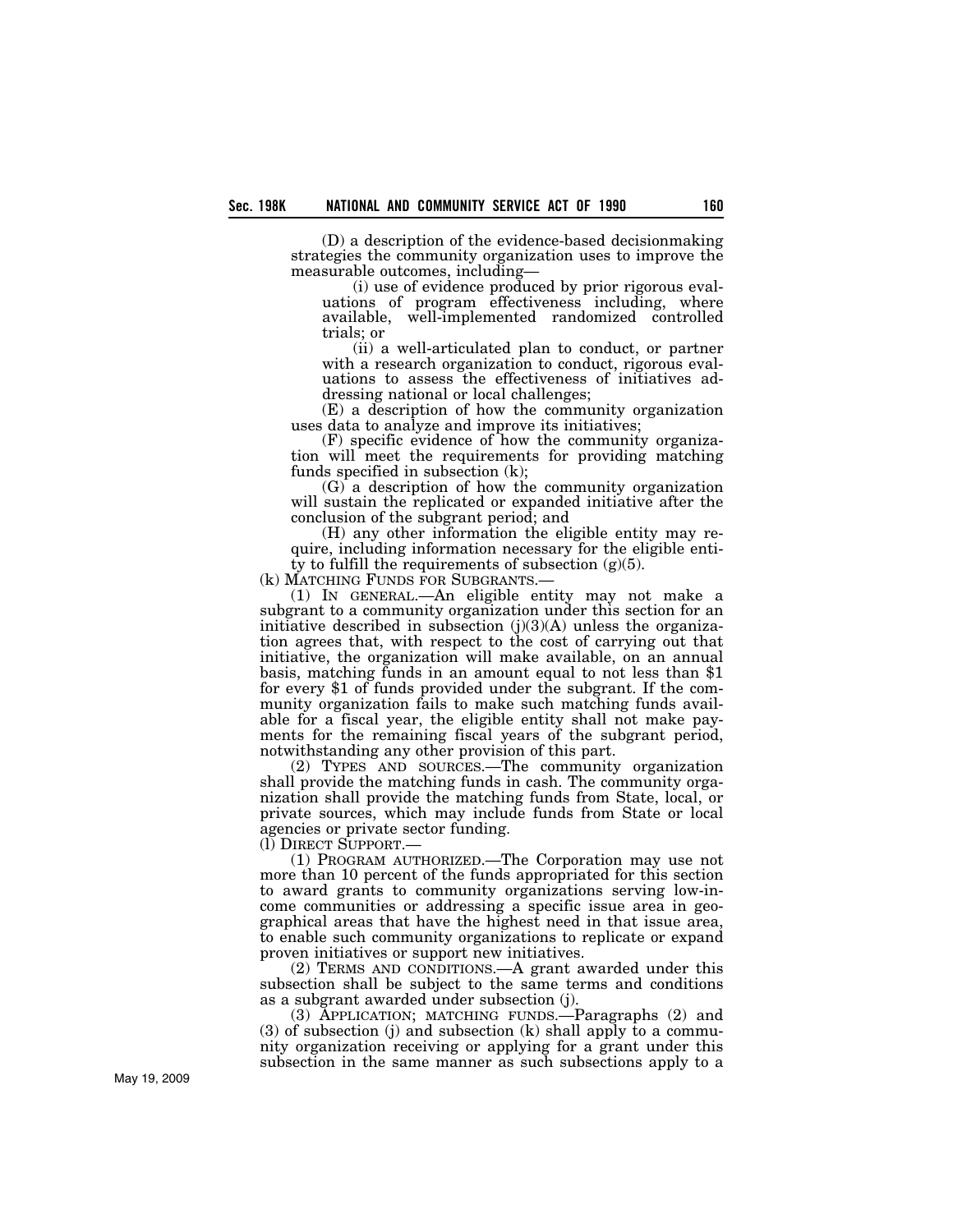community organization receiving or applying for a subgrant under subsection (j), except that references to a subgrant shall mean a grant and references to an eligible entity shall mean the Corporation.

(m) RESEARCH AND EVALUATION.—

(1) IN GENERAL.—The Corporation may reserve not more than 5 percent of the funds appropriated for this section for a fiscal year to support, directly or through contract with an independent entity, research and evaluation activities to evaluate the eligible entities and community organizations receiving grants under subsections (d) and (l) and the initiatives supported by the grants.

(2) RESEARCH AND EVALUATION ACTIVITIES.—

(A) RESEARCH AND REPORTS.—

(i) IN GENERAL.—The entity carrying out this subsection shall collect data and conduct or support research with respect to the eligible entities and community organizations receiving grants under subsections (d) and (l), and the initiatives supported by such eligible entities and community organizations, to determine the success of the program carried out under this section in replicating, expanding, and supporting initiatives, including—

(I) the success of the initiatives in improving measurable outcomes; and

(II) the success of the program in increasing philanthropic investments in philanthropically underserved communities.

(ii) REPORTS.—The Corporation shall submit periodic reports to the authorizing committees including—

(I) the data collected and the results of the research under this subsection;

(II) information on lessons learned about best practices from the activities carried out under this section, to improve those activities; and

(III) a list of all eligible entities and community organizations receiving funds under this section.

(iii) PUBLIC INFORMATION.—The Corporation shall annually post the list described in clause (ii)(III) on the Corporation's website.

(B) TECHNICAL ASSISTANCE.—The Corporation shall, directly or through contract, provide technical assistance to the eligible entities and community organizations that receive grants under subsections (d) and (l).

KNOWLEDGE MANAGEMENT.—The Corporation shall, directly or through contract, maintain a clearinghouse for information on best practices resulting from initiatives supported by the eligible entities and community organizations.

(D) RESERVATION.—Of the funds appropriated under section  $501(a)(4)(E)$  for a fiscal year, not more than 5 percent may be used to carry out this subsection.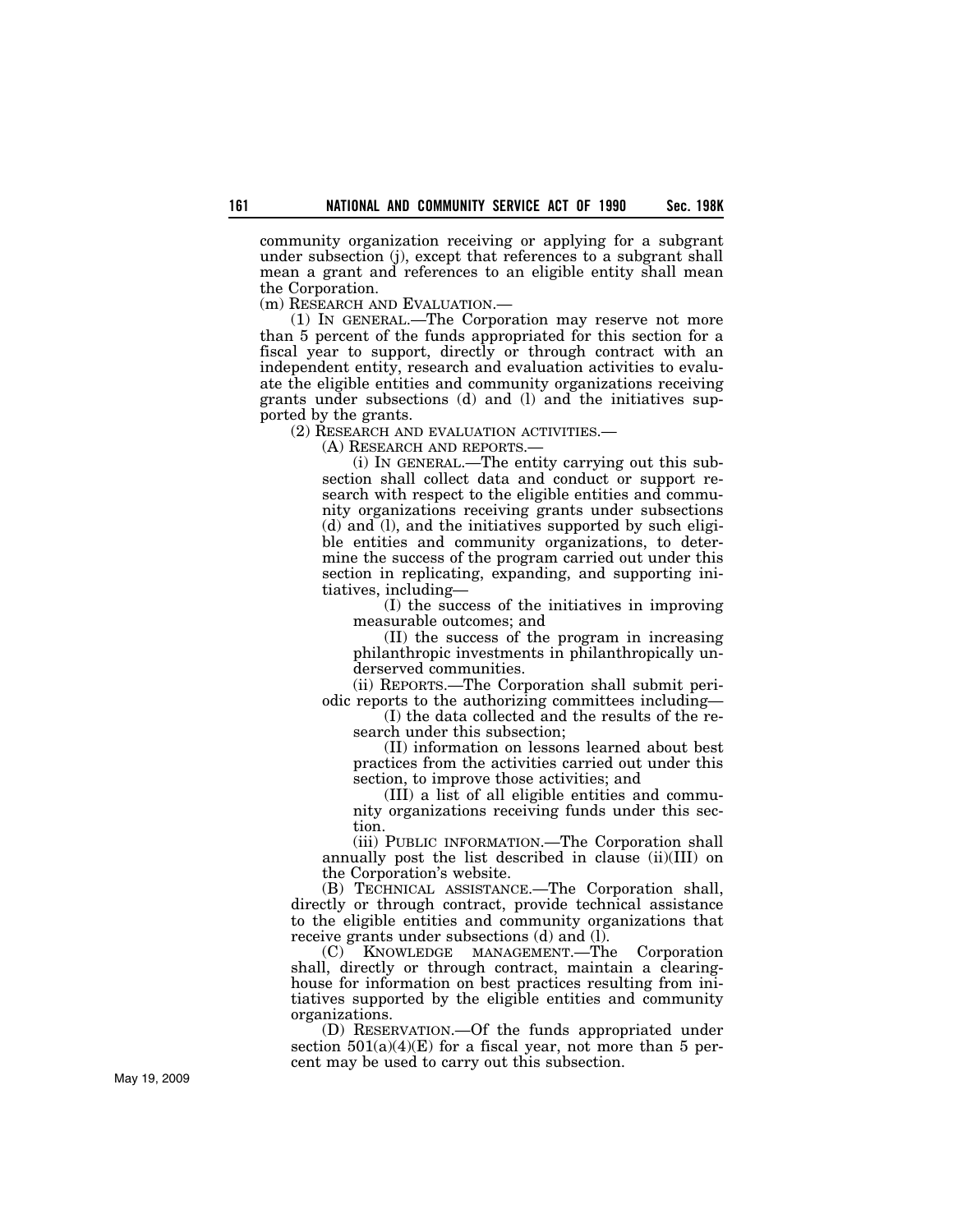## **PART IV—NATIONAL SERVICE PROGRAMS CLEARINGHOUSES; VOLUNTEER GENERA-TION FUND**

#### **SEC. 198O. [42 U.S.C. 12653o] NATIONAL SERVICE PROGRAMS CLEAR-INGHOUSES.**

(a) IN GENERAL.—The Corporation shall provide assistance, by grant, contract, or cooperative agreement, to entities with expertise in the dissemination of information through clearinghouses to establish 1 or more clearinghouses for information regarding the national service laws, which shall include information on servicelearning and on service through other programs receiving assistance under the national service laws.

(b) FUNCTION OF CLEARINGHOUSE.—Such a clearinghouse may—

(1) assist entities carrying out State or local service-learning and national service programs with needs assessments and planning;

(2) conduct research and evaluations concerning servicelearning or programs receiving assistance under the national service laws, except that such clearinghouse may not conduct such research and evaluations if the recipient of the grant, contract, or cooperative agreement establishing the clearinghouse under this section is receiving funds for such purpose under part III of subtitle B or under this subtitle (not including this section);

(3)(A) provide leadership development and training to State and local service-learning program administrators, supervisors, service sponsors, and participants; and

(B) provide training to persons who can provide the leadership development and training described in subparagraph (A); (4) facilitate communication among—

(A) entities carrying out service-learning programs

and programs offered under the national service laws; and (B) participants in such programs;

(5) provide and disseminate information and curriculum materials relating to planning and operating service-learning programs and programs offered under the national service laws, to States, territories, Indian tribes, and local entities eligible to receive financial assistance under the national service laws;

(6) provide and disseminate information regarding methods to make service-learning programs and programs offered under the national service laws accessible to individuals with disabilities;

(7) disseminate applications in languages other than English;

(8)(A) gather and disseminate information on successful service-learning programs and programs offered under the national service laws, components of such successful programs, innovative curricula related to service-learning, and servicelearning projects; and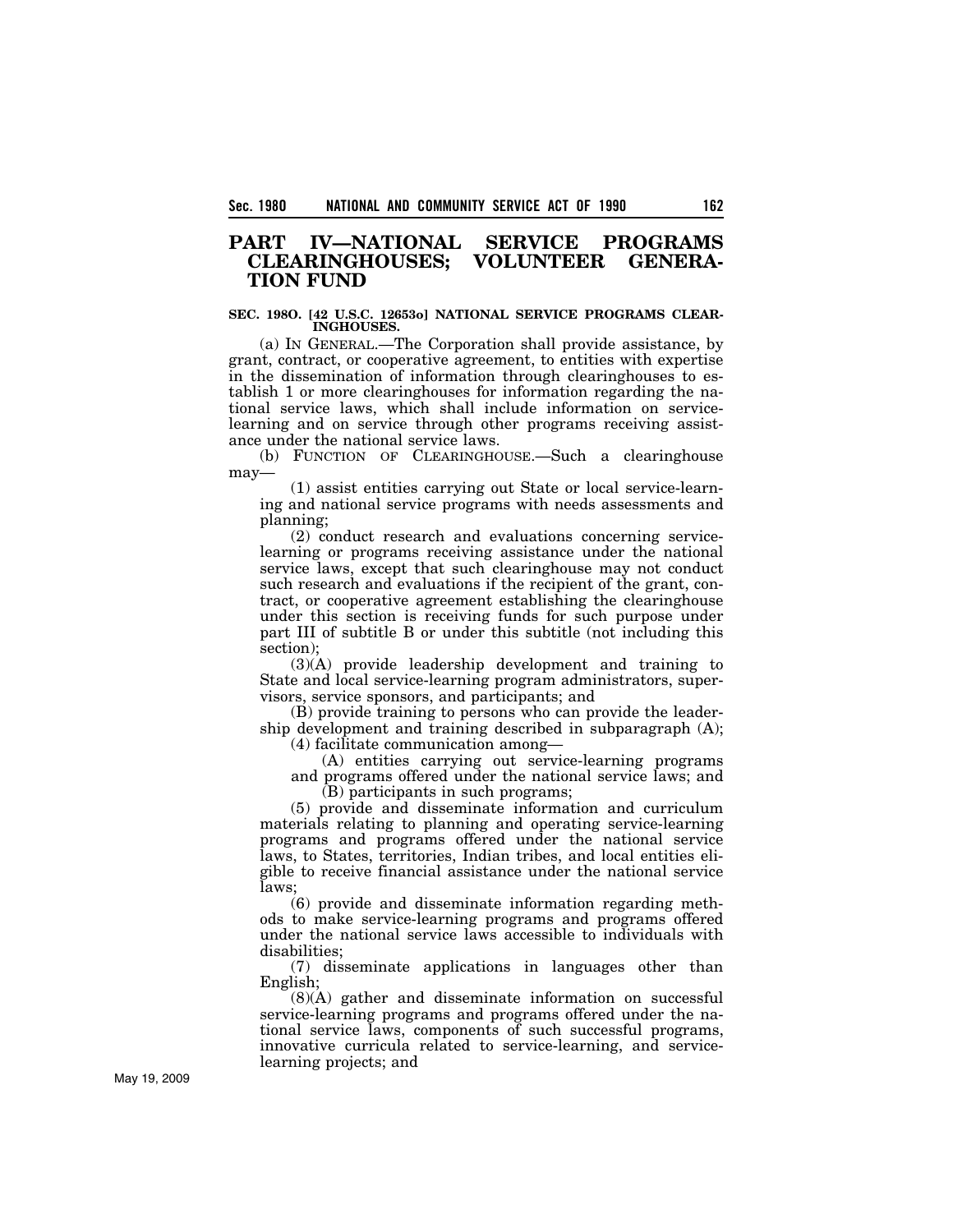(B) coordinate the activities of the clearinghouse with appropriate entities to avoid duplication of effort;

(9) make recommendations to State and local entities on quality controls to improve the quality of service-learning programs and programs offered under the national service laws;

(10) assist organizations in recruiting, screening, and placing a diverse population of service-learning coordinators and program sponsors;

(11) disseminate effective strategies for working with disadvantaged youth in national service programs, as determined by organizations with an established expertise in working with such youth; and

(12) carry out such other activities as the Chief Executive Officer determines to be appropriate.

## **SEC. 198P. [42 U.S.C. 12653p] VOLUNTEER GENERATION FUND.**

(a) GRANTS AUTHORIZED.—Subject to the availability of appropriations for this section, the Corporation may make grants to State Commissions and nonprofit organizations for the purpose of assisting the State Commissions and nonprofit organizations to—

(1) develop and carry out volunteer programs described in subsection (c); and

(2) make subgrants to support and create new local community-based entities that recruit, manage, or support volunteers as described in such subsection.

(b) APPLICATION.—

(1) IN GENERAL.—Each State Commission or nonprofit organization desiring a grant under this section shall submit an application to the Corporation at such time, in such manner, and accompanied by such information as the Corporation may reasonably require.

(2) CONTENTS.—Each application submitted pursuant to paragraph (1) shall contain—

 $(A)(i)$  a description of the program that the applicant will provide;

(B) an assurance that the applicant will annually collect information on—

(i) the number of volunteers recruited for activities carried out under this section, using funds received under this section, and the type and amount of activities carried out by such volunteers; and

(ii) the number of volunteers managed or supported using funds received under this section, and the type and amount of activities carried out by such volunteers;

(C) a description of the outcomes the applicant will use to annually measure and track performance with regard to—

(i) activities carried out by volunteers; and

(ii) volunteers recruited, managed, or supported; and

(D) such additional assurances as the Corporation determines to be essential to ensure compliance with the requirements of this section.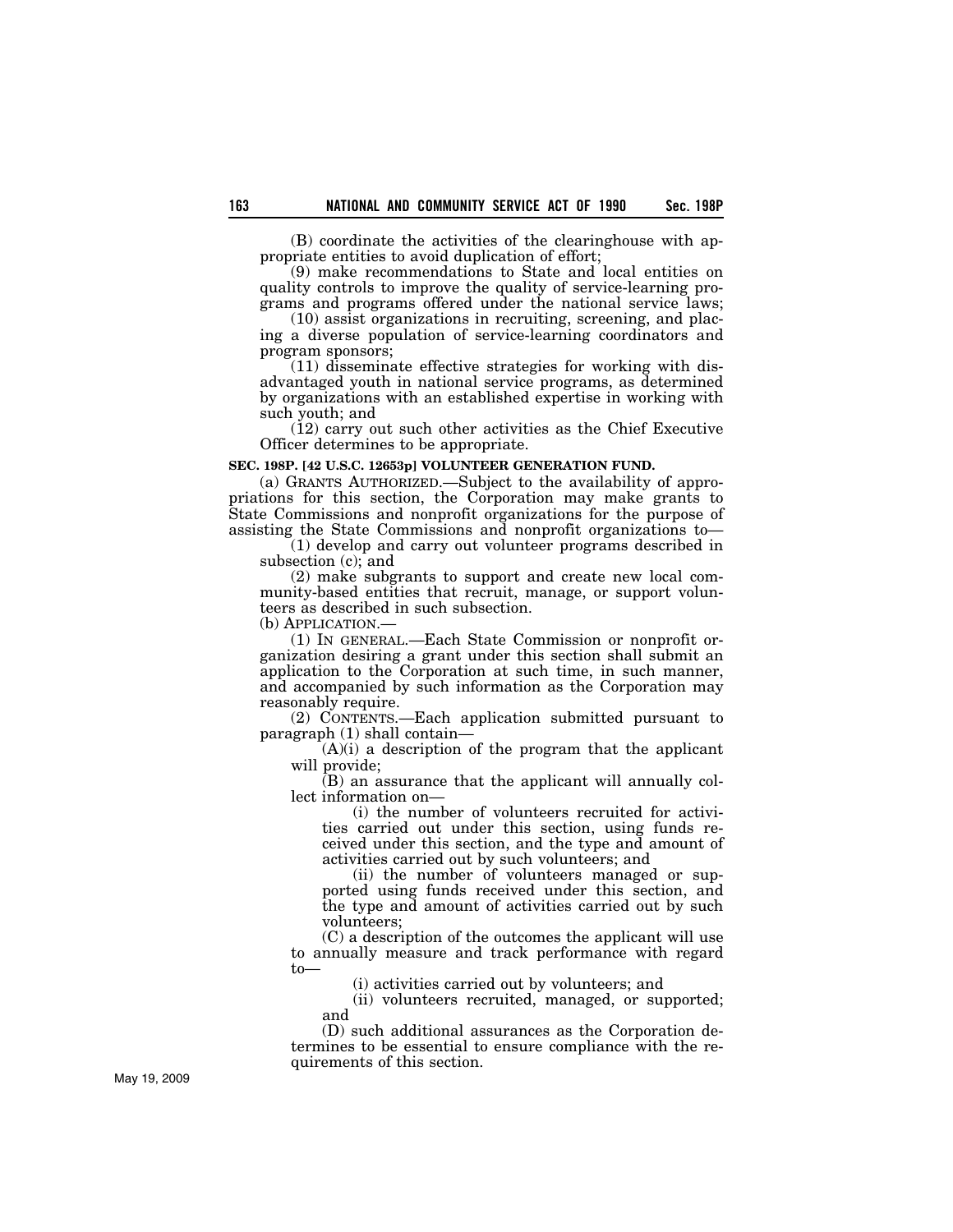(c) ELIGIBLE VOLUNTEER PROGRAMS.—A State Commission or nonprofit organization receiving a grant under this section shall use the assistance—

(1) directly to carry out volunteer programs or to develop and support community-based entities that recruit, manage, or support volunteers, by carrying out activities consistent with the goals of the subgrants described in paragraph (2); or

(2) through subgrants to community-based entities to carry out volunteer programs or develop and support such entities that recruit, manage, or support volunteers, through 1 or more of the following types of subgrants:

(A) A subgrant to a community-based entity for activities that are consistent with the priorities set by the State's national service plan as described in section 178(e), or by the Corporation.

(B) A subgrant to recruit, manage, or support volunteers to a community-based entity such as a volunteer coordinating agency, a nonprofit resource center, a volunteer training clearinghouse, an institution of higher education, or a collaborative partnership of faith-based and community-based organizations.

(C) A subgrant to a community-based entity that provides technical assistance and support to—

(i) strengthen the capacity of local volunteer infrastructure organizations;

(ii) address areas of national need (as defined in section 198B(a)); and

(iii) expand the number of volunteers nationally.

(d) ALLOCATION OF FUNDS.—

(1) IN GENERAL.—Of the funds allocated by the Corporation for provision of assistance under this section for a fiscal year—

(A) the Corporation shall use 50 percent of such funds to award grants, on a competitive basis, to State Commissions and nonprofit organizations for such fiscal year; and

(B) the Corporation shall use 50 percent of such funds make an allotment to the State Commissions of each of the several States, the District of Columbia, and the Commonwealth of Puerto Rico based on the formula described in subsections (e) and (f) of section 129, subject to paragraph (2).

(2) MINIMUM GRANT AMOUNT.—In order to ensure that each State Commission is able to improve efforts to recruit, manage, or support volunteers, the Corporation may determine a minimum grant amount for allotments under paragraph  $(1)(B)$ .

(e) LIMITATION ON ADMINISTRATIVE COSTS.—Not more than 5 percent of the amount of any grant provided under this section for a fiscal year may be used to pay for administrative costs incurred by either the recipient of the grant or any community-based entity receiving assistance or a subgrant under such grant.

(f) MATCHING FUND REQUIREMENTS.—The Corporation share of the cost of carrying out a program that receives assistance under this section, whether the assistance is provided directly or as a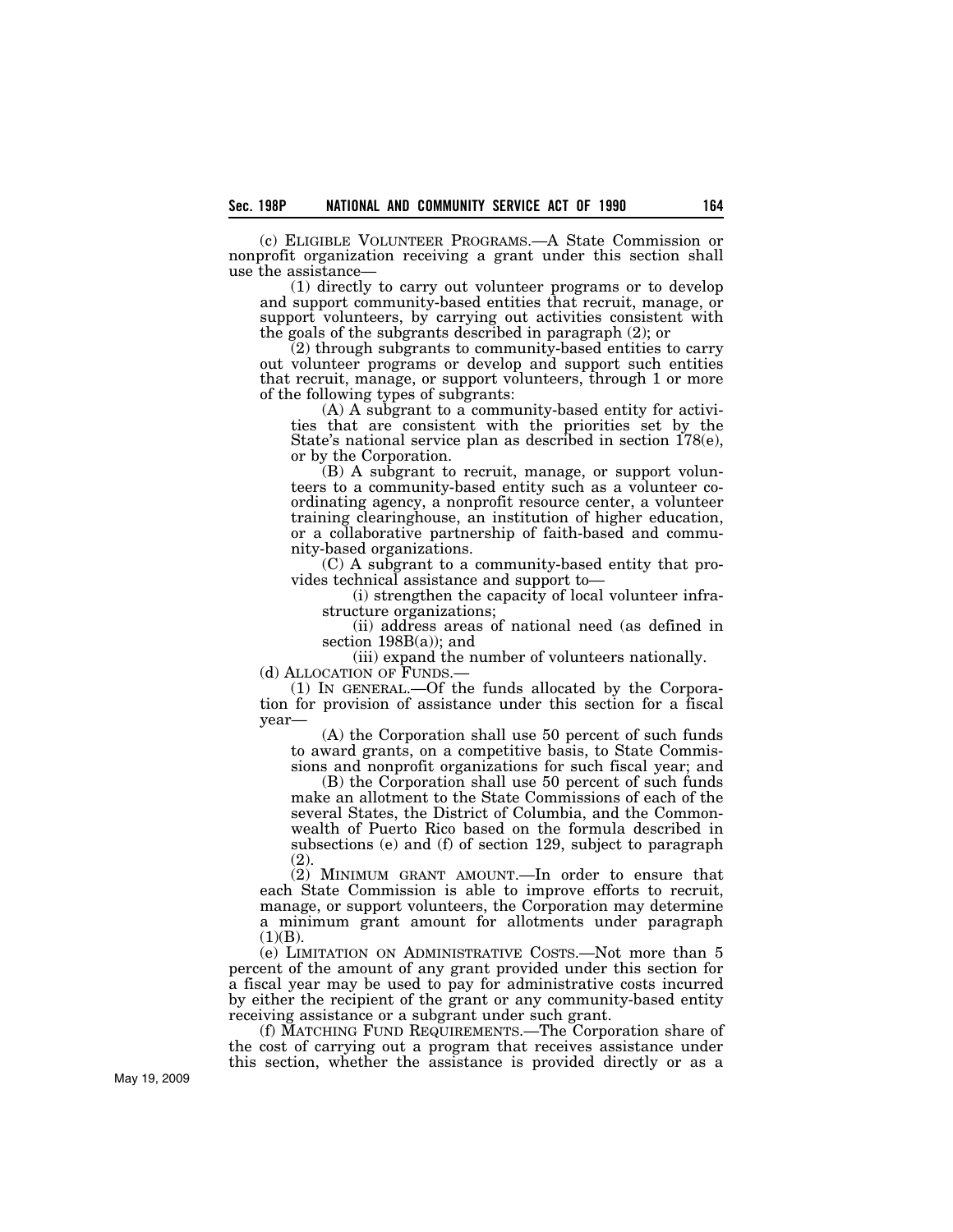subgrant from the original recipient of the assistance, may not exceed—

(1) 80 percent of such cost for the first year in which the recipient receives such assistance;

(2) 70 percent of such cost for the second year in which the recipient receives such assistance;

(3) 60 percent of such cost for the third year in which the recipient receives such assistance; and

(4) 50 percent of such cost for the fourth year in which the recipient receives such assistance and each year thereafter.

## **PART V—NONPROFIT CAPACITY BUILDING PROGRAM**

## **SEC. 198S. [42 U.S.C. 12653s] NONPROFIT CAPACITY BUILDING.**

(a) DEFINITIONS.—In this section:

(1) INTERMEDIARY NONPROFIT GRANTEE.—The term ''intermediary nonprofit grantee'' means an intermediary nonprofit organization that receives a grant under subsection (b).

(2) INTERMEDIARY NONPROFIT ORGANIZATION.—The term ''intermediary nonprofit organization'' means an experienced and capable nonprofit entity with meaningful prior experience in providing organizational development assistance, or capacity building assistance, focused on small and midsize nonprofit organizations.

(3) NONPROFIT.—The term ''nonprofit'', used with respect to an entity or organization, means—

(A) an entity or organization described in section 501(c)(3) of the Internal Revenue Code of 1986 and exempt from taxation under section 501(a) of such Code; and

(B) an entity or organization described in paragraph  $(1)$  or  $(2)$  of section 170 $(c)$  of such Code.

(4) STATE.—The term ''State'' means each of the several States, and the District of Columbia.

(b) GRANTS.—The Corporation shall establish a Nonprofit Capacity Building Program to make grants to intermediary nonprofit organizations to serve as intermediary nonprofit grantees. The Corporation shall make the grants to enable the intermediary nonprofit grantees to pay for the Federal share of the cost of delivering organizational development assistance, including training on best practices, financial planning, grantwriting, and compliance with the applicable tax laws, for small and midsize nonprofit organizations, especially those nonprofit organizations facing resource hardship challenges. Each of the grantees shall match the grant funds by providing a non-Federal share as described in subsection (f).

(c) AMOUNT.—To the extent practicable, the Corporation shall make such a grant to an intermediary nonprofit organization in each State, and shall make such grant in an amount of not less than \$200,000.

(d) APPLICATION.—To be eligible to receive a grant under this section, an intermediary nonprofit organization shall submit an application to the Corporation at such time, in such manner, and containing such information as the Corporation may require. The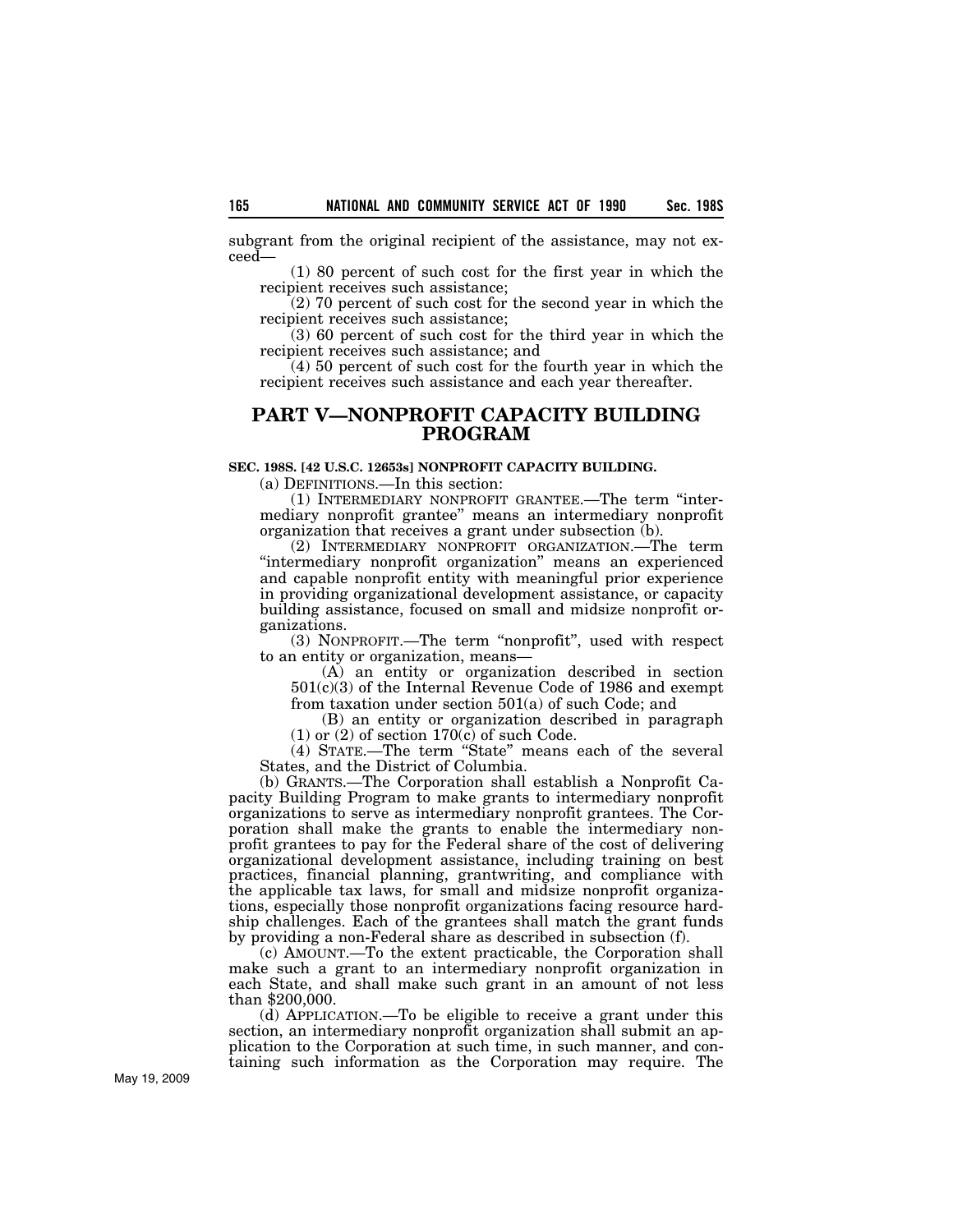intermediary nonprofit organization shall submit in the application information demonstrating that the organization has secured sufficient resources to meet the requirements of subsection (f).

(e) PREFERENCE AND CONSIDERATIONS.— (1) PREFERENCE.—In making such grants, the Corporation shall give preference to intermediary nonprofit organizations seeking to become intermediary nonprofit grantees in areas where nonprofit organizations face significant resource hardship challenges.

(2) CONSIDERATIONS.—In determining whether to make a grant the Corporation shall consider—

(A) the number of small and midsize nonprofit organizations that will be served by the grant;

(B) the degree to which the activities proposed to be provided through the grant will assist a wide number of nonprofit organizations within a State, relative to the proposed amount of the grant; and

(C) the quality of the organizational development assistance to be delivered by the intermediary nonprofit grantee, including the qualifications of its administrators and representatives, and its record in providing services to small and midsize nonprofit organizations.<br>(f) FEDERAL SHARE.—

 $(1)$  In GENERAL.—The Federal share of the cost as referenced in subsection (b) shall be 50 percent.

(2) NON-FEDERAL SHARE.—

(A) IN GENERAL.—The non-Federal share of the cost as referenced in subsection (b) shall be 50 percent and shall be provided in cash.

(B) THIRD PARTY CONTRIBUTIONS.—

(i) IN GENERAL.—Except as provided in clause (ii), an intermediary nonprofit grantee shall provide the non-Federal share of the cost through contributions from third parties. The third parties may include charitable grantmaking entities and grantmaking vehicles within existing organizations, entities of corporate philanthropy, corporations, individual donors, and regional, State, or local government agencies, or other non-Federal sources.

(ii) EXCEPTION.—If the intermediary nonprofit grantee is a private foundation (as defined in section 509(a) of the Internal Revenue Code of 1986), a donor advised fund (as defined in section  $4966(d)(2)$  of such Code), an organization which is described in section  $4966(d)(4)(A)(i)$  of such Code, or an organization which is described in section 4966(d)(4)(B) of such Code, the grantee shall provide the non-Federal share from within that grantee's own funds.

(iii) MAINTENANCE OF EFFORT, PRIOR YEAR THIRD- PARTY FUNDING LEVELS.—For purposes of maintaining private sector support levels for the activities specified by this program, a non-Federal share that includes donations by third parties shall be composed in a way that does not decrease prior levels of funding from the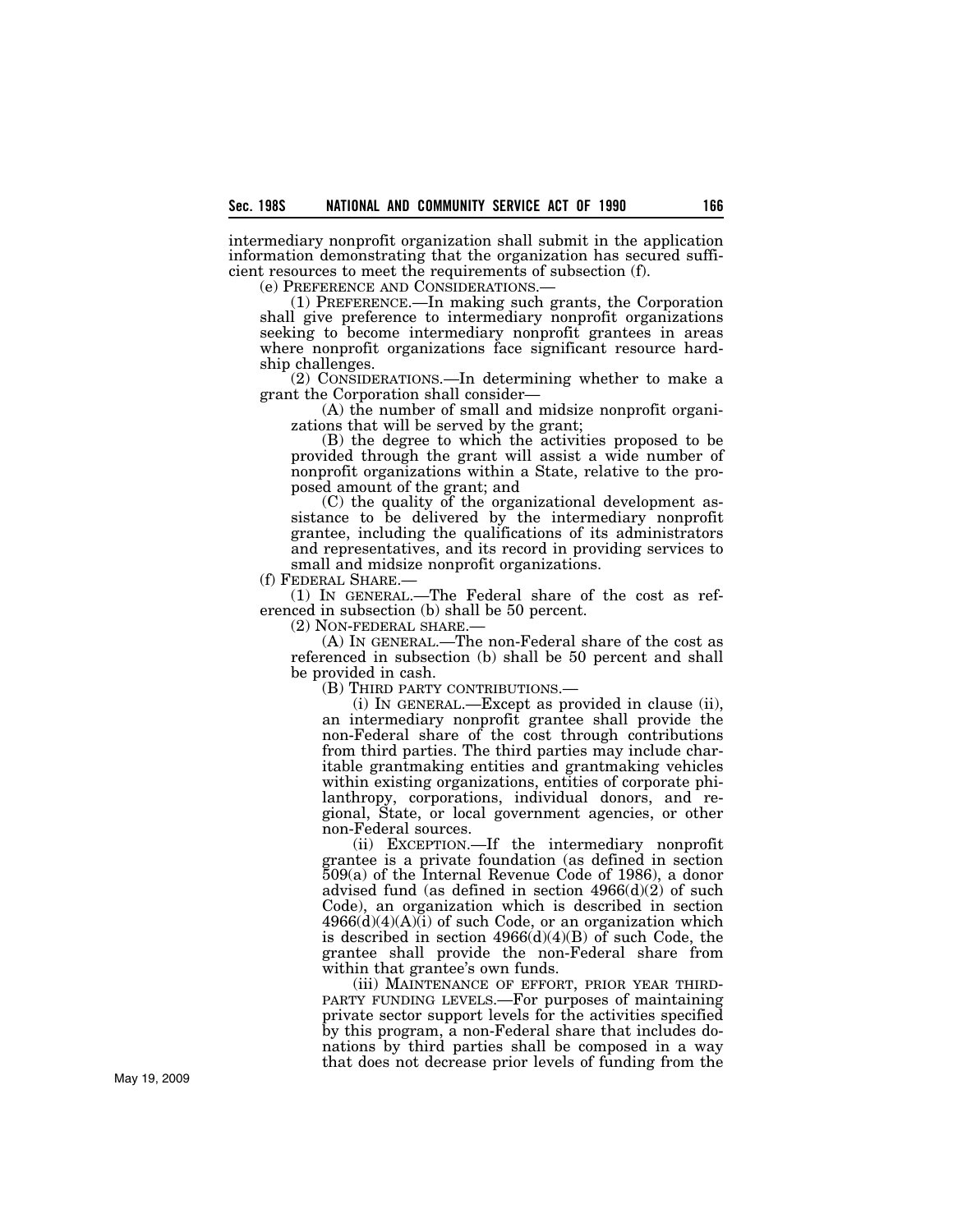same third parties granted to the nonprofit intermediary grantee in the preceding year.

(g) RESERVATION.—Of the amount authorized to provide financial assistance under this subtitle, there shall be made available to carry out this section \$5,000,000 for each of fiscal years 2010 through 2014.

# **Subtitle I—American Conservation and Youth Service Corps**

## **SEC. 199. [42 U.S.C. 12501 nt] SHORT TITLE.**

This subtitle may be cited as the ''American Conservation and Youth Service Corps Act of 1990''.

### **SEC. 199A. [42 U.S.C. 12655] GENERAL AUTHORITY.**

The Corporation may make grants to States or local applicants and may transfer funds to the Secretary of Agriculture or to the Secretary of the Interior for the creation or expansion of full-time, part-time, year-round, or summer, youth corps programs. To the extent practicable, the Corporation shall apply the provisions of subtitle C in making grants under this section.

## **SEC. 199B. [42 U.S.C. 12655a] LIMITATION ON PURCHASE OF CAPITAL EQUIPMENT.**

Not to exceed 10 percent of the amount of assistance made available to a program agency under this subtitle shall be used for the purchase of major capital equipment.

## **SEC. 199C. [42 U.S.C. 12655b] STATE APPLICATION.**

(a) SUBMISSION.—To be eligible to receive a grant under this subtitle, a State or Indian tribe (or a local applicant if section 199A applies) shall prepare and submit to the Corporation, an application at such time, in such manner, and containing such information as the Corporation may reasonably require.

(b) GENERAL CONTENT.—An application submitted under subsection (a) shall describe—

(1) any youth corps program proposed to be conducted directly by such applicant with assistance provided under this subtitle; and

(2) any grant program proposed to be conducted by such State with assistance provided under this subtitle for the benefit of entities within such State.

## **SEC. 199D. [42 U.S.C. 12655c] FOCUS OF PROGRAMS.**

(a) IN GENERAL.—Programs that receive assistance under this subtitle may carry out activities that—

(1) in the case of conservation corps programs, focus on—

(A) conservation, rehabilitation, and the improvement of wildlife habitat, rangelands, parks, and recreational areas;

(B) urban and rural revitalization, historical and cultural site preservation, and reforestation of both urban and rural areas;

(C) fish culture, wildlife habitat maintenance and improvement, and other fishery assistance;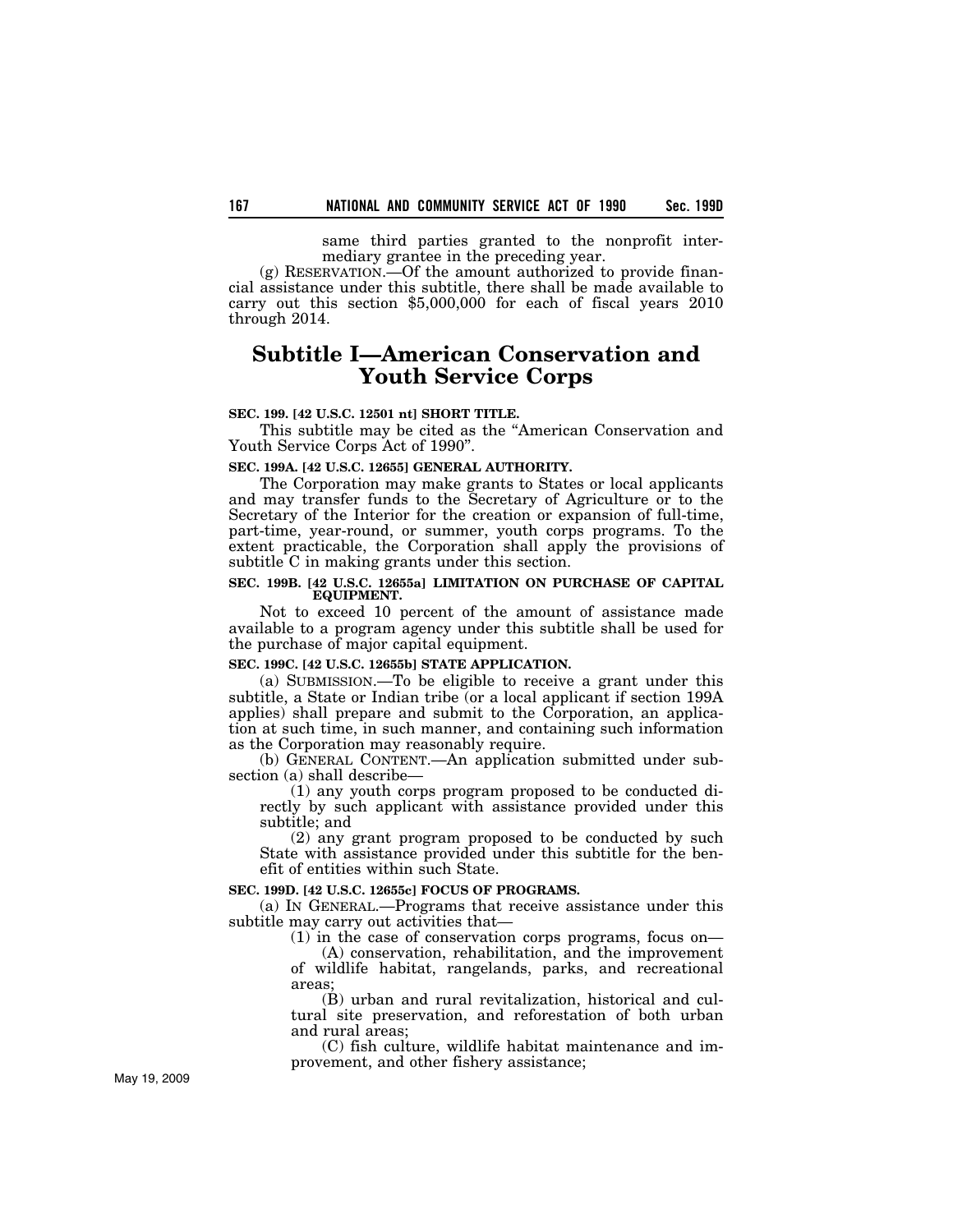(D) road and trail maintenance and improvement;

(E) erosion, flood, drought, and storm damage assistance and controls;

(F) stream, lake, waterfront harbor, and port improvement;

(G) wetlands protection and pollution control;

(H) insect, disease, rodent, and fire prevention and control;

(I) the improvement of abandoned railroad beds and rights-of-way;

(J) energy conservation projects, renewable resource enhancement, and recovery of biomass;

(K) reclamation and improvement of strip-mined land;

(L) forestry, nursery, and cultural operations; and

(M) making public facilities accessible to individuals with disabilities.

(2) in the case of youth service corps programs, include participant service in—

(A) State, local, and regional governmental agencies;

(B) nursing homes, hospices, senior centers, hospitals, local libraries, parks, recreational facilities, child and adult day care centers, programs serving individuals with disabilities, and schools;

(C) law enforcement agencies, and penal and probation systems;

(D) private nonprofit organizations that primarily focus on social service such as community action agencies;

(E) activities that focus on the rehabilitation or improvement of public facilities, neighborhood improvements, literacy training that benefits educationally disadvantaged individuals, weatherization of and basic repairs to low-income housing including housing occupied by older adults, energy conservation (including solar energy techniques), removal of architectural barriers to access by individuals with disabilities to public facilities, activities that focus on drug and alcohol abuse education, prevention and treatment, and conservation, maintenance, or restoration of natural resources on publicly held lands; and

(F) any other nonpartisan civic activities and services that the Corporation determines to be of a substantial social benefit in meeting unmet human, educational, or environmental needs (particularly needs related to poverty) or in the community where volunteer service is to be performed; or

(3) encompass the focuses and services described in both paragraphs (1) and (2).

(b) LIMITATION ON SERVICE.—No participant shall perform any specific activity for more than a 6-month period. No participant shall remain enrolled in programs assisted under this subtitle for more than 24 months.

#### **SEC. 199E. [42 U.S.C. 12655d] RELATED PROGRAMS.**

An activity administered under the authority of the Secretary of Health and Human Services, that is operated for the same pur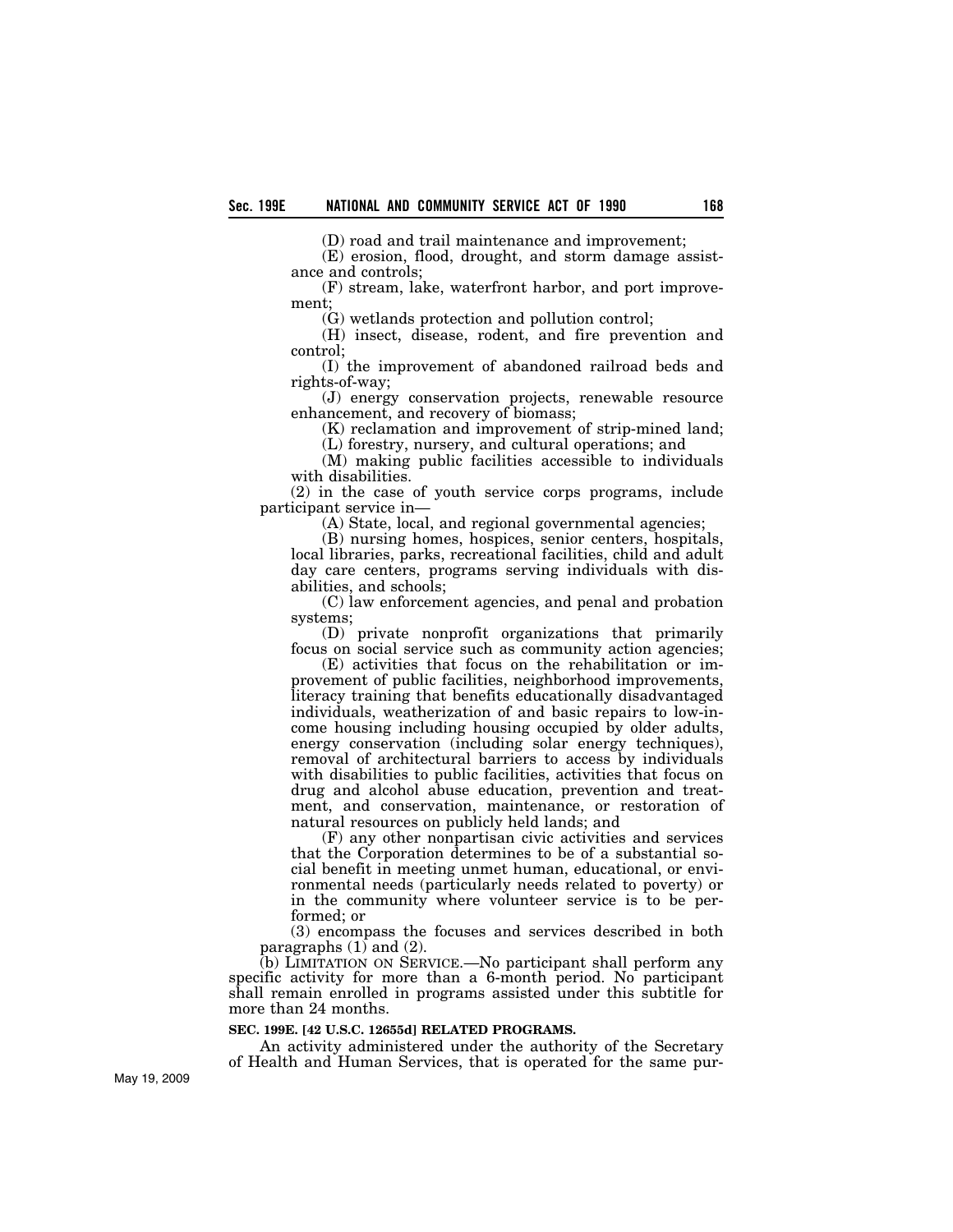pose as a program eligible to be carried out under this subtitle, is encouraged to use services available under this subtitle.

### **SEC. 199F. [42 U.S.C. 12655e] PUBLIC LANDS OR INDIAN LANDS.**

(a) LIMITATION.—To be eligible to receive assistance through a grant provided under this subtitle, a program shall carry out activities on public lands or Indian lands, or result in a public benefit.

(b) REVIEW OF APPLICATIONS.—In reviewing applications submitted under section 199C that propose programs or projects to be carried out on public lands or Indian lands, the Corporation shall consult with the Secretary of the Interior.

(c) CONSISTENCY.—A program carried out with assistance provided under this subtitle for conservation, rehabilitation, or improvement of any public lands or Indian lands shall be consistent with—

(1) the provisions of law and policies relating to the management and administration of such lands, and all other applicable provisions of law; and

(2) all management, operational, and other plans and documents that govern the administration of such lands.

(d) PARTICIPATION BY OTHER CONSERVATION PROGRAMS.—Any land or water conservation program (or any related program) administered in any State under the authority of any Federal program is encouraged to use services available under this part to carry out its program.

## **SEC. 199G. [42 U.S.C. 12655f] TRAINING AND EDUCATION SERVICES.**

(a) ASSESSMENT OF SKILLS.—Each program agency shall assess the educational level of participants at the time of their entrance into the program, using any available records or simplified assessment means or methodology and shall, where appropriate, refer such participants for testing for specific learning disabilities.

(b) ENHANCEMENT OF SKILLS.—Each program agency shall, through the programs and activities administered under this subtitle, enhance the educational skills of participants.

(c) PROVISION OF PRE-SERVICE AND IN-SERVICE TRAINING AND

EDUCATION.— (1) REQUIREMENT.—Each program agency shall use not less than 10 percent of the assistance made available to such agency under this subtitle in each fiscal year to provide preservice and in-service training and educational materials and services for participants in such a program. Program participants shall be provided with information concerning the benefits to the community that result from the activities undertaken by such participants.

(2) AGREEMENTS FOR ACADEMIC STUDY.—A program agency may enter into arrangements with academic institutions or education providers, including—

(A) local education agencies;

(B) community colleges;

(C) 4-year colleges;

(D) area vocational-technical schools; and

(E) community based organizations;

to evaluate the basic skills of participants and to make academic study available to participants to enable such partici-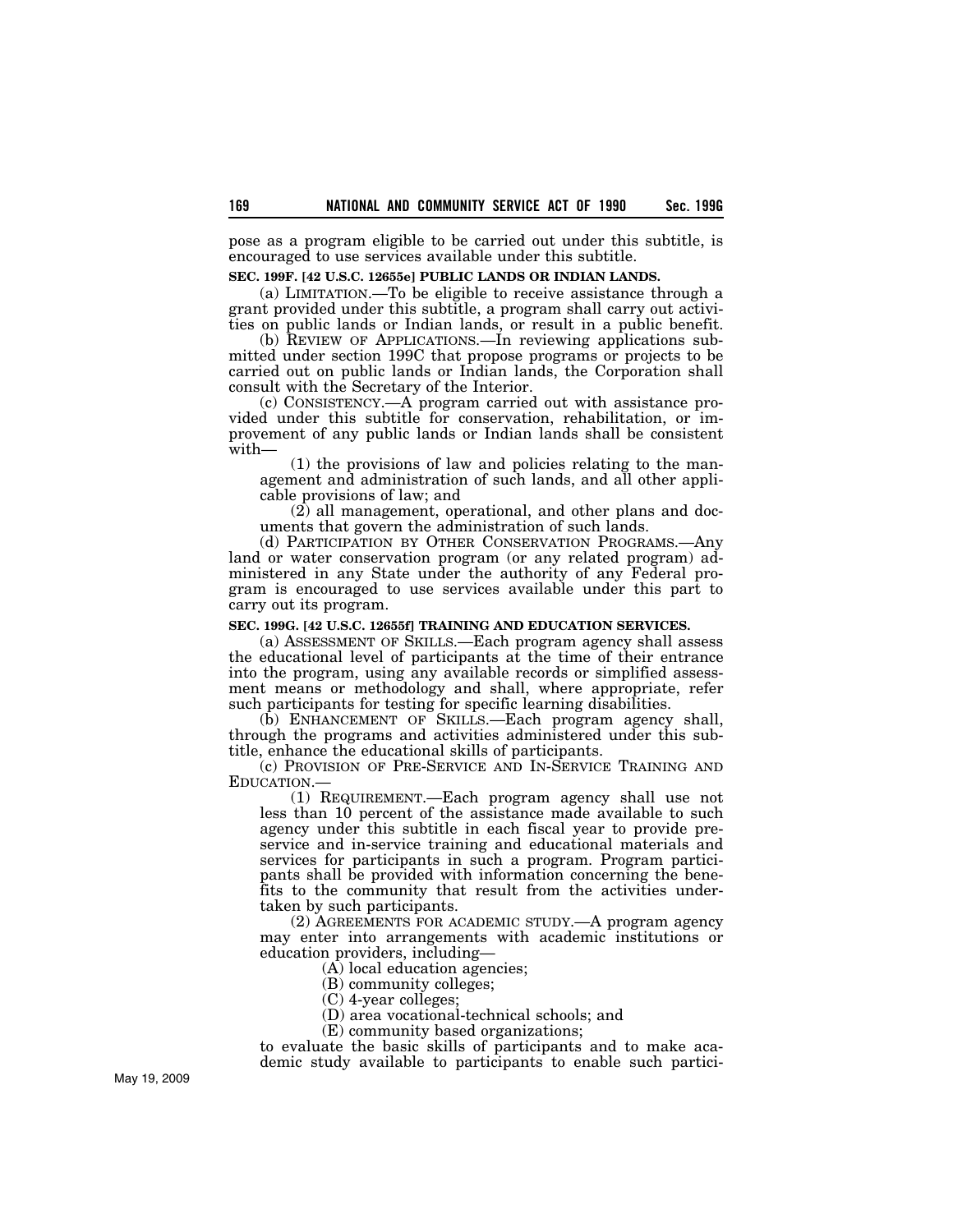pants to upgrade literacy skills, to obtain high school diplomas or the equivalent of such diplomas, to obtain college degrees, or to enhance employable skills.

(3) COUNSELING.—Career and educational guidance and counseling shall be provided to a participant during a period of in-service training as described in this subsection. Each graduating participant shall be provided with counseling with respect to additional study, job skills training or employment and shall be provided job placement assistance where appropriate.

(4) PRIORITY FOR PARTICIPANTS WITHOUT HIGH SCHOOL DI-PLOMAS.—A program agency shall give priority to participants who have not obtained a high school diploma or the equivalent of such diploma, in providing services under this subsection. (d) STANDARDS AND PROCEDURES.—

(1) CONSISTENCY WITH STATE AND LOCAL REQUIREMENTS.— Appropriate State and local officials shall certify that standards and procedures with respect to the awarding of academic credit and the certification of educational attainment in programs conducted under subsection (c) are consistent with the requirements of applicable State and local law and regulations.

(2) ACADEMIC STANDARDS.—The standards and procedures described in paragraph (1) shall provide that an individual serving in a program that receives assistance under this subtitle—

(A) who is not a high school graduate, participate in an educational curriculum so that such individual can earn a high school diploma or the equivalent of such diploma; and

(B) may arrange to receive academic credit in recognition of the education and skills obtained from service satisfactorily completed.

## **SEC. 199H. [42 U.S.C. 12655h] PREFERENCE FOR CERTAIN PROJECTS.**

(a) IN GENERAL.—In the consideration of applications submitted under section 199C, the Corporation shall give preference to programs that—

(1) will provide long-term benefits to the public;

(2) will instill a work ethic and a sense of public service in the participants;

(3) will be labor intensive, and involve youth operating in crews;

(4) can be planned and initiated promptly; and

(5) will enhance skills development and educational level and opportunities for the participants.

(b) SPECIAL RULE.—In the consideration of applications under this subtitle the Corporation shall ensure the equitable treatment of both urban and rural areas.

## **SEC. 199I. [42 U.S.C. 12655i] AGE AND CITIZENSHIP CRITERIA FOR EN-ROLLMENT.**

(a) AGE AND CITIZENSHIP.—Enrollment in programs that receive assistance under this subtitle shall be limited to individuals who, at the time of enrollment, are—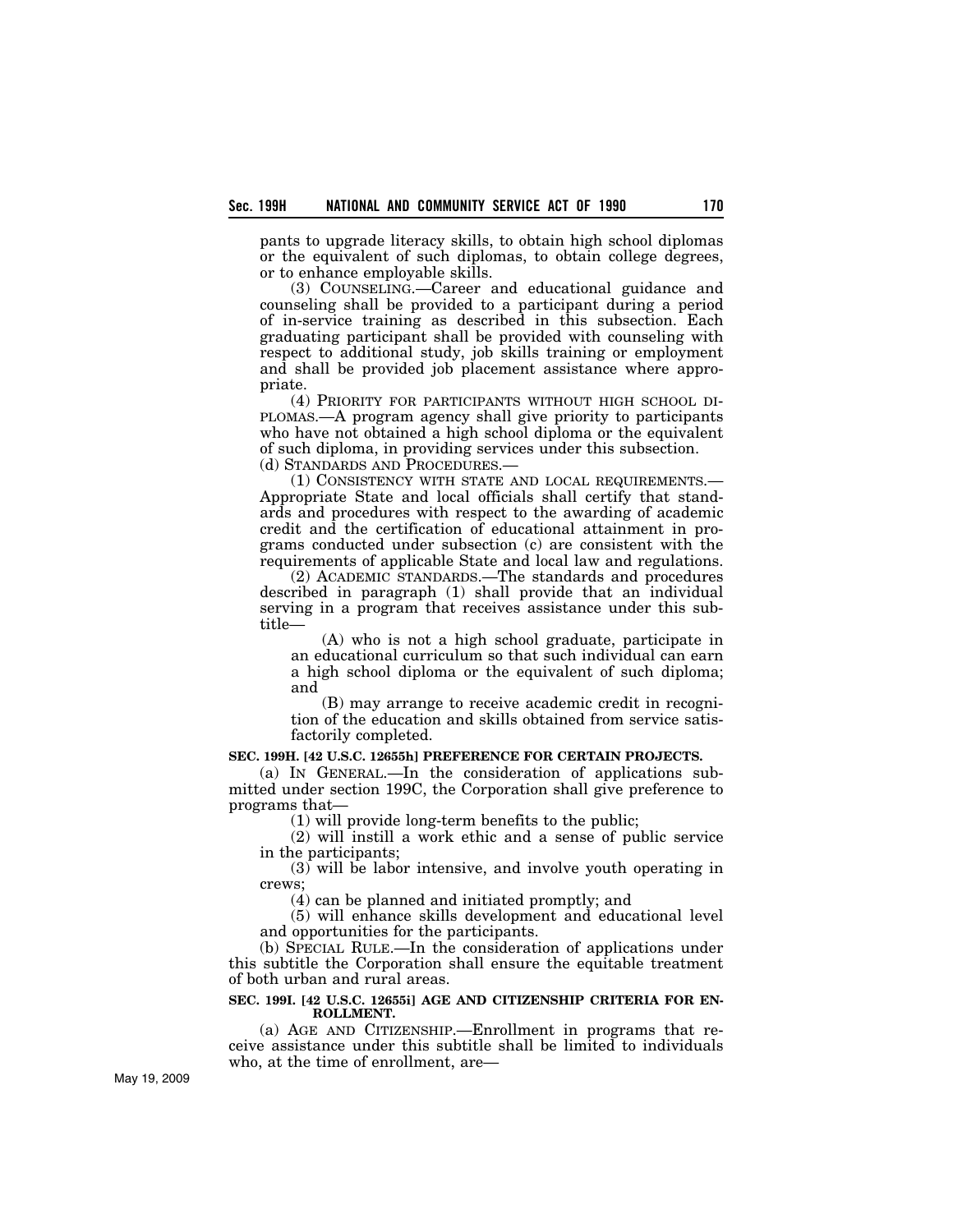(1) not less than 16 years nor more than 25 years of age, except that summer programs may include individuals not less than 14 years nor more than 21 years of age at the time of the enrollment of such individuals; and

(2) citizens or nationals of the United States or lawful permanent resident aliens of the United States.

(b) PARTICIPATION OF DISADVANTAGED YOUTH.—Programs that receive assistance under this subtitle shall ensure that educationally and economically disadvantaged youth, including youth in foster care who are becoming too old for foster care, youth with disabilities, youth with limited English proficiency, youth with limited basic skills or learning disabilities and homeless youth, are offered opportunities to enroll.

(c) SPECIAL CORPS MEMBERS.—Notwithstanding subsection  $(a)(1)$ , program agencies may enroll a limited number of special corps members over age 25 so that the corps may draw on their special skills to fulfill the purposes of this Act. Programs are encouraged to consider senior citizens as special corps members.

(d) JOINT PROJECTS WITH SENIOR CITIZENS ORGANIZATIONS.— Program agencies shall use not more than 2 percent of amounts received under this subtitle to conduct joint projects with senior citizens organizations to enable senior citizens to serve as mentors for youth participants.

(e) CONSTRUCTION.—Nothing in subsection (a) shall be construed to prohibit any program agency from limiting enrollment to any age subgroup within the range specified in subsection  $(a)(1)$ .

## **SEC. 199J. [42 U.S.C. 12655j] USE OF VOLUNTEERS.**

Program agencies may use volunteer services for purposes of assisting projects carried out under this subtitle and may expend funds made available for those purposes to the agency, including funds made available under this subtitle, to provide for services or costs incidental to the utilization of such volunteers, including transportation, supplies, lodging, recruiting, training, and supervision. The use of volunteer services under this section shall be subject to the condition that such use does not result in the displacement of any participant.

#### **SEC. 199K. [42 U.S.C. 12655l] LIVING ALLOWANCE.**

(a) FULL-TIME SERVICE.—

(1) LIVING ALLOWANCE REQUIRED.—Subject to paragraph (3), each participant in a full-time youth corps program that receives assistance under this subtitle shall receive a living allowance in an amount equal to or greater than the average annual subsistence allowance provided to VISTA volunteers under section 105 of the Domestic Volunteer Service Act of 1973 (42 U.S.C. 4955).

(2) LIMITATION ON FEDERAL SHARE.—The amount of the annual living allowance provided under paragraph (1) that may be paid using assistance provided under this subtitle, section 121, and any other Federal funds shall not exceed 85 percent of the total average annual subsistence allowance provided to VISTA volunteers under section 105 of the Domestic Volunteer Service Act of 1973 (42 U.S.C. 4955).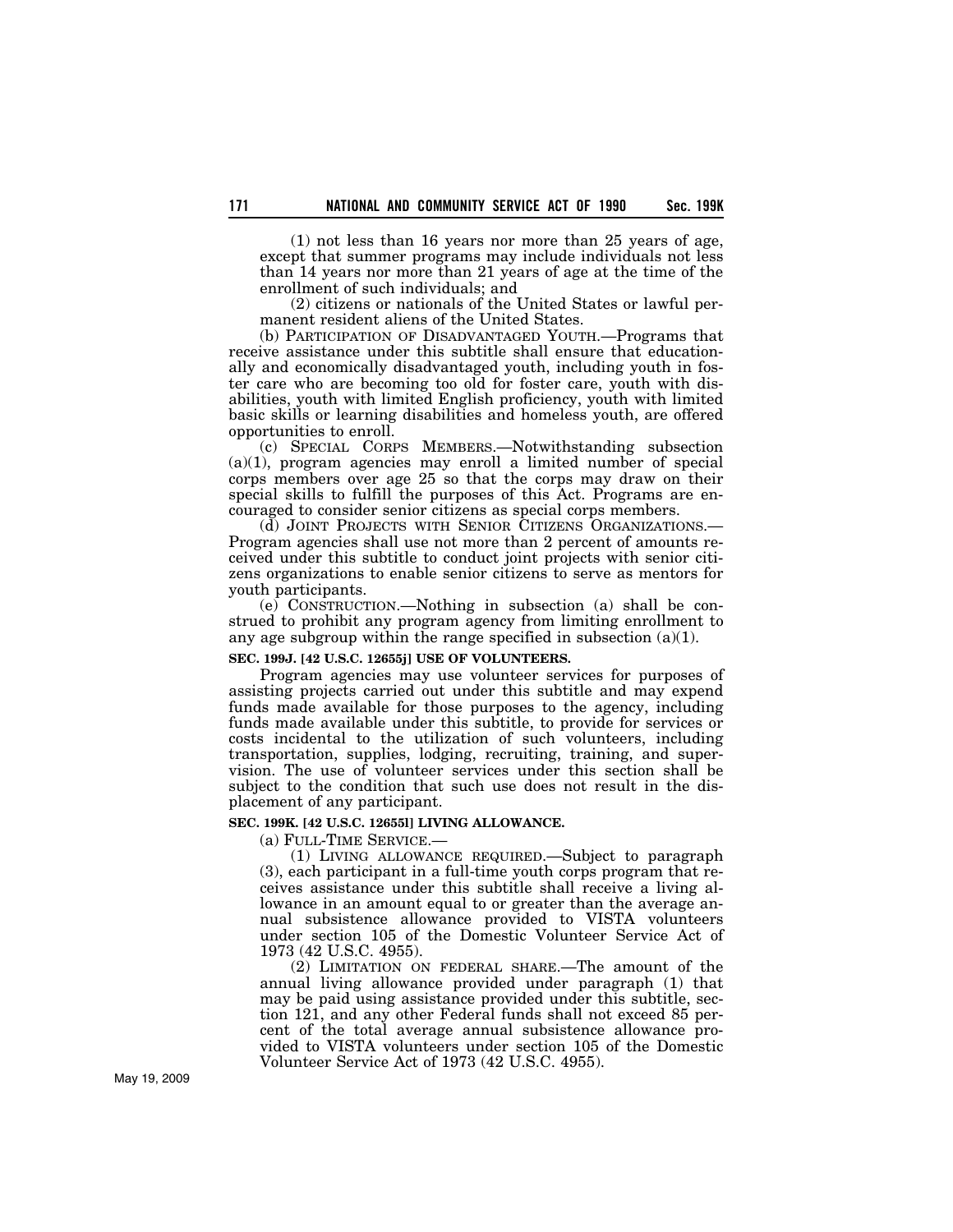(3) MAXIMUM LIVING ALLOWANCE.—The total amount of an annual living allowance that may be provided to a participant in a full-time youth corps program that receives assistance under this subtitle shall not exceed 200 percent of the average annual subsistence allowance provided to VISTA volunteers under section 105 of the Domestic Volunteer Service Act of 1973 (42 U.S.C. 4955).

(4) WAIVER OR REDUCTION OF LIVING ALLOWANCE.—The Corporation may waive or reduce the requirement of paragraph (1) with respect to such national service program if such program demonstrates that—

(A) such requirement is inconsistent with the objectives of the program; and

(B) the amount of the living allowance that will be provided to each full-time participant is sufficient to meet the necessary costs of living (including food, housing, and transportation) in the area in which the program is located.

(5) EXEMPTION.—The requirement of paragraph (1) shall not apply to any program that was in existence on the date of the enactment of the National and Community Service Trust Act of 1993.<br>(b) Reduction in Existing Program Benefits.—

 $(1)$  In GENERAL.—Nothing in this section shall be construed to require a program in existence on the date of enactment of this Act to decrease any stipends, salaries, or living allowances provided to participants under such program so long as the amount of any such stipends, salaries, or living allowances that is in excess of the levels provided for in this section are paid from non-Federal sources.

(2) FAIR LABOR STANDARDS ACT OF 1938.—For purposes of the Fair Labor Standards Act of 1938, residential youth corps programs under this subtitle will be considered an organized camp.

(c) HEALTH INSURANCE.—In addition to the living allowance provided under subsection (a), program agencies are encouraged to provide health insurance to each participant in a full-time youth corps program who does not otherwise have access to health insurance.

(d) FACILITIES, SERVICES, AND SUPPLIES.—

(1) IN GENERAL.—The program agency may deduct, from amounts provided under subsection (a) to a participant, a reasonable portion of the costs of the rates for any room and board that is provided for such participant at a residential facility. Such deducted funds shall be deposited into rollover accounts that shall be used solely to defray the costs of room and board for participants.

(2) EVALUATION.—The program agency shall establish the amount of the deductions and rates under paragraph (1) after evaluating the costs of providing such room and board to the participant.

 $(3)$  DUTIES OF PROGRAM AGENCY.—A program agency may provide facilities, quarters, and board and shall provide limited and emergency medical care, transportation from administra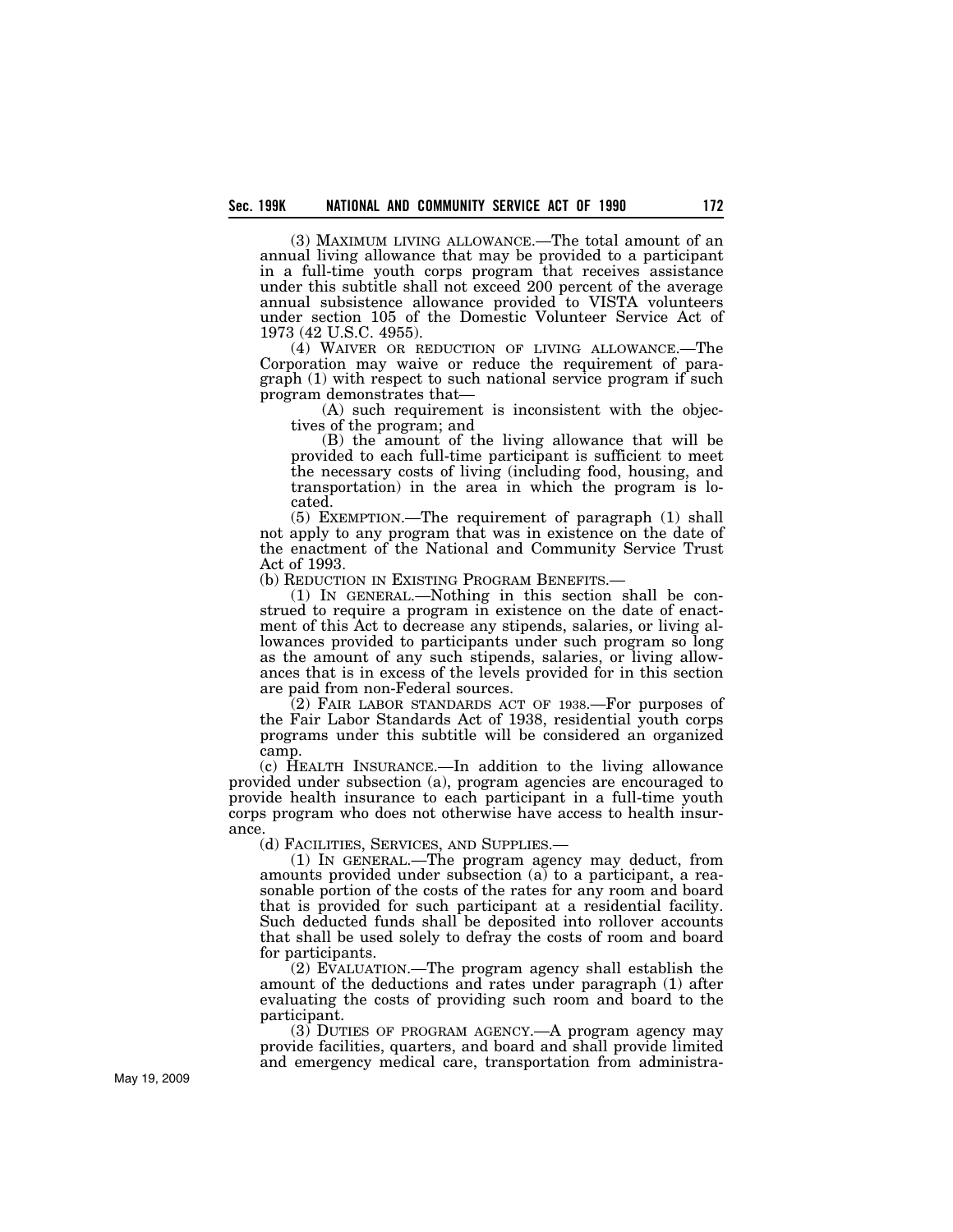tive facilities to work sites, accommodations for individuals with disabilities, and other appropriate services, supplies, and equipment to each participant.

(4) OTHER FEDERAL AGENCIES.—

(A) IN GENERAL.—The Corporation may provide services, facilities, supplies, and equipment, including any surplus food and equipment available from other Federal programs, to any program agency carrying out projects under this subtitle.

(B) SECRETARY OF DEFENSE.—Whenever possible, the Corporation shall make arrangements with the Secretary of Defense to have logistical support provided by a military installation near the work site, including the provision of temporary tent centers where needed, and other supplies and equipment.

(5) HEALTH AND SAFETY STANDARDS.—The Corporation and program agencies shall establish standards and enforcement procedures concerning the health and safety of participants for all projects, consistent with Federal, State, and local health and safety standards.

### **SEC. 199L. [42 U.S.C. 12655m] JOINT PROGRAMS.**

(a) DEVELOPMENT.—The Corporation may develop, in cooperation with the heads of other Federal agencies, regulations designed to permit, where appropriate, joint programs in which activities supported with assistance made available under this subtitle are coordinated with activities supported with assistance made available under programs administered by the heads of such agencies (including the Job Training Partnership Act and title I of the Workforce Investment Act of 1998). 1

(b) STANDARDS.—Regulations promulgated under subsection (a) shall establish standards for the approval of joint programs that meet both the purposes of this title and the purposes of such statutes under which assistance is made available to support such projects.

(c) OPERATION OF MANAGEMENT AGREEMENTS.—Program agencies may enter into contracts and other appropriate arrangements with local government agencies and nonprofit organizations for the operation or management of any projects or facilities under the program.

(d) COORDINATION.—The Corporation and program agencies carrying out programs under this subtitle shall coordinate the programs with related Federal, State, local, and private activities.

## **SEC. 199M. [42 U.S.C. 12655n] FEDERAL AND STATE EMPLOYEE STATUS.**

(a) IN GENERAL.—Participants and crew leaders shall be responsible to, or be the responsibility of, the program agency administering the program on which such participants, crew leaders, and volunteers work.

(b) NON-FEDERAL EMPLOYEES.— (1) IN GENERAL.—Except as otherwise provided in this subsection, a participant or crew leader in a program that receives

<sup>1</sup> Effective July 1, 2000, subsection (a) is amended by striking ''the Job Training Partnership Act and''.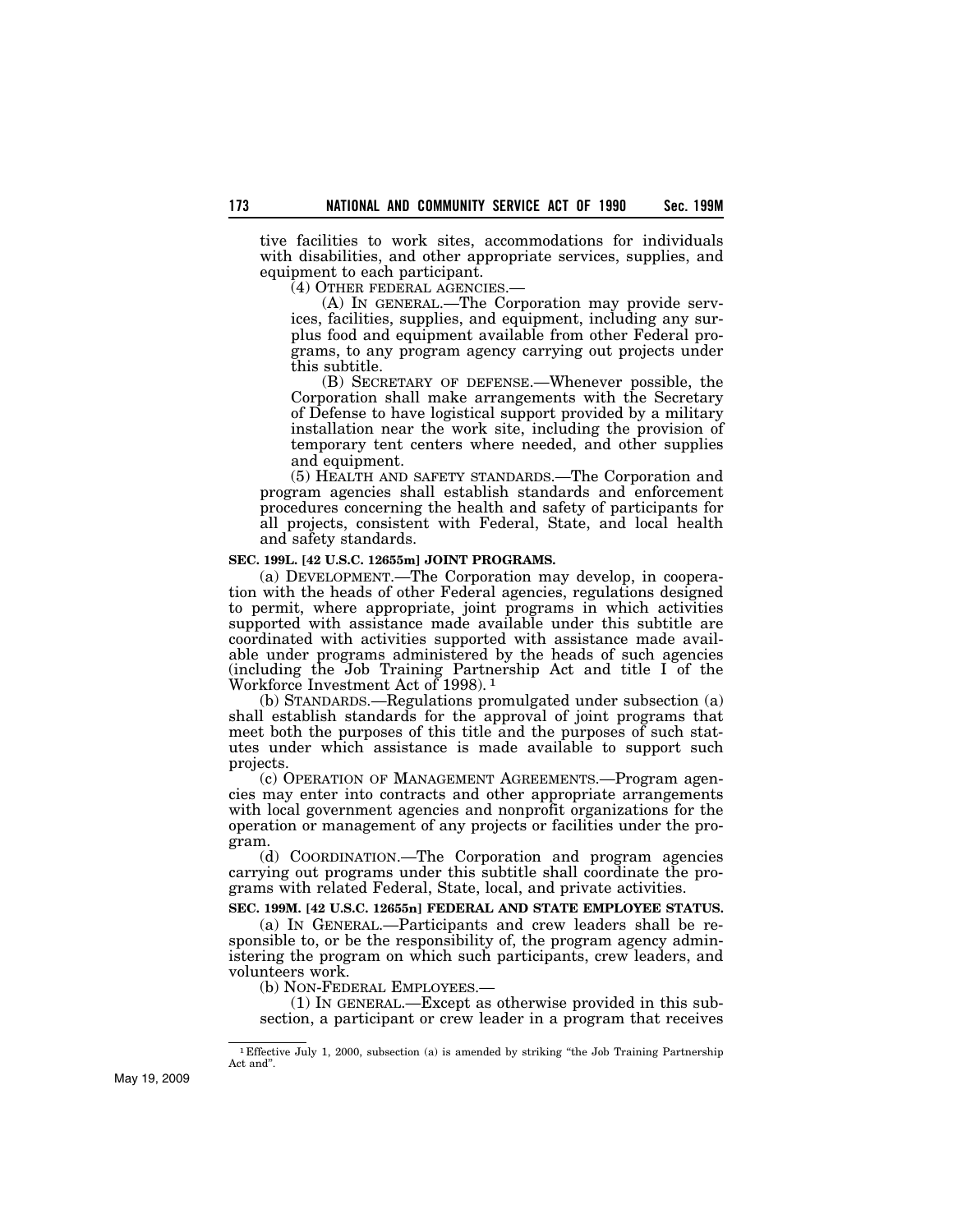assistance under this subtitle shall not be considered a Federal employee and shall not be subject to the provisions of law relating to Federal employment.

(2) WORK-RELATED INJURY.—For purposes of subchapter I of chapter 81 of title 5, United States Code, relating to the compensation of Federal employees for work injuries, a participant or crew leader serving in a program that receives assistance under this subtitle shall be considered an employee of the United States within the meaning of the term "employee" as defined in section 8101 of title 5, United States Code, and the provision of that subchapter shall apply, except—

(A) the term "performance of duty", as used in such subchapter, shall not include an act of a participant or crew leader while absent from the assigned post of duty of such participant or crew leader, except while participating in an activity authorized by or under the direction and supervision of a program agency (including an activity while on pass or during travel to or from such post of duty); and

(B) compensation for disability shall not begin to accrue until the day following the date that the employment of the injured participant or crew leader is terminated.

(3) TORT CLAIMS PROCEDURE.—For purposes of chapter 171 of title 28, United States Code, relating to tort claims procedure, a participant or crew leaders assigned to a youth corps program for which a grant has been made to the Secretary of Agriculture, Secretary of the Interior, or the Director of AC-TION, shall be considered an employee of the United States within the meaning of the term "employee of the government" as defined in section 2671 of such title.

(4) ALLOWANCE FOR QUARTERS.—For purposes of section 5911 of title 5, United States Code, relating to allowances for quarters, a participant or crew leader shall be considered an employee of the United States within the meaning of the term "employee" as defined in paragraph (3) of subsection (a) of such section.

(c) AVAILABILITY OF APPROPRIATION.—Contract authority under this subtitle shall be subject to the availability of appropriations. Assistance made available under this subtitle shall only be used for activities that are in addition to those which would otherwise be carried out in the area in the absence of such funds.

# **Subtitle J—Training and Technical Assistance**

### **SEC. 199N. [42 U.S.C. 12657] TRAINING AND TECHNICAL ASSISTANCE.**

(a) IN GENERAL.—The Corporation shall, directly or through grants, contracts, or cooperative agreements (including through State Commissions), conduct appropriate training for and provide technical assistance to—

(1) programs receiving assistance under the national service laws; and

(2) entities (particularly entities in rural areas and underserved communities) that desire to—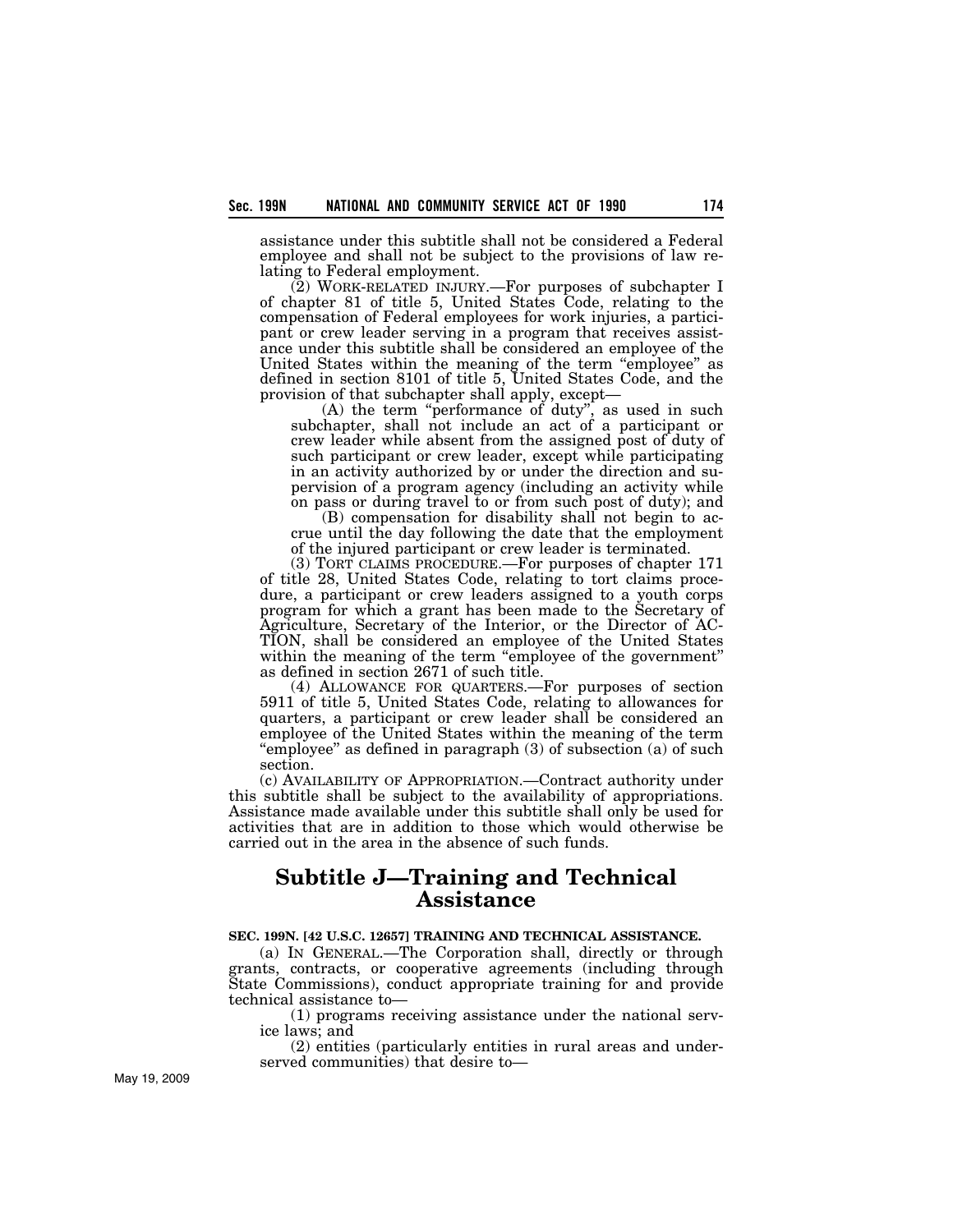(A) carry out or establish national service programs; or (B) apply for assistance (including subgrants) under the national service laws.

(b) ACTIVITIES INCLUDED.—Such training and technical assistance activities may include—

(1) providing technical assistance to entities applying to carry out national service programs or entities carrying out national service programs;

(2) promoting leadership development in national service programs;

(3) improving the instructional and programmatic quality of national service programs;

(4) developing the management and budgetary skills of individuals operating or overseeing national service programs, including developing skills to increase the cost effectiveness of the programs under the national service laws;

(5) providing for or improving the training provided to the participants in programs under the national service laws;

(6) facilitating the education of individuals participating in national service programs in risk management procedures, including the training of participants in appropriate risk management practices;

(7) training individuals operating or overseeing national service programs—

(A) in volunteer recruitment, management, and retention to improve the abilities of such individuals to use participants and other volunteers in an effective manner, which training results in high-quality service and the desire of participants and volunteers to continue to serve in other capacities after the program is completed;

(B) in program evaluation and performance measures to inform practices to augment the capacity and sustainability of the national service programs; or

(C) to effectively accommodate individuals with disabilities to increase the participation of individuals with disabilities in national service programs, which training may utilize funding from the reservation of funds under section 129(k) to increase the participation of individuals with disabilities;

(8) establishing networks and collaboration among employers, educators, and other key stakeholders in the community to further leverage resources to increase local participation in national service programs, and to coordinate community-wide planning and service with respect to national service programs;

(9) providing training and technical assistance for the National Senior Service Corps, including providing such training and technical assistance to programs receiving assistance under section 201 of the Domestic Volunteer Service Act of 1973 (42 U.S.C. 5001); and

(10) carrying out such other activities as the Chief Executive Officer determines to be appropriate.

(c) PRIORITY.—In carrying out this section, the Corporation shall give priority to programs under the national service laws and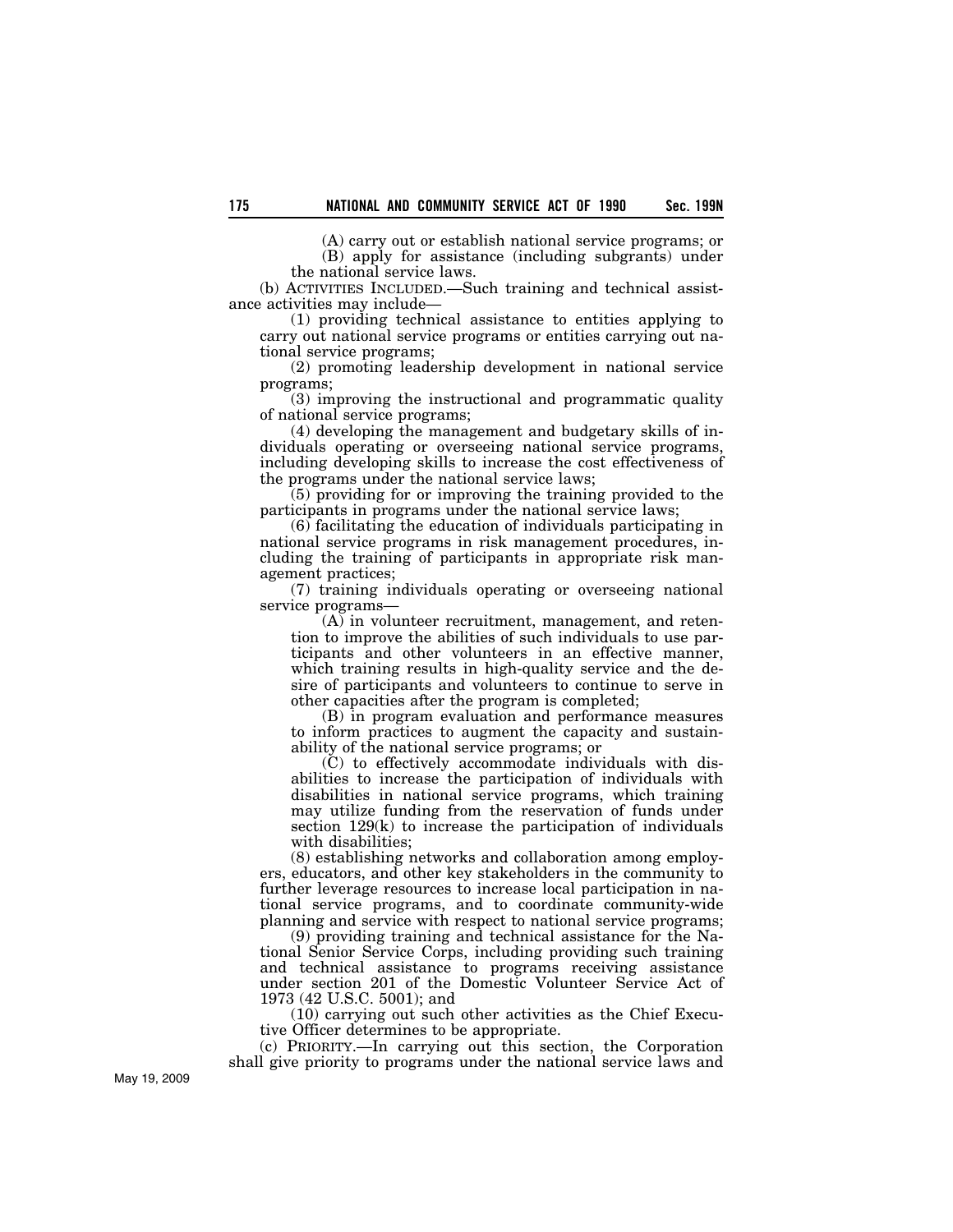entities eligible to establish such programs that seek training or technical assistance and that—

(1) seek to carry out high-quality programs where the services are needed most;

(2) seek to carry out high-quality programs where national service programs do not exist or where the programs are too limited to meet community needs;

(3) seek to carry out high-quality programs that focus on and provide service opportunities for underserved rural and urban areas and populations; and

(4) seek to assist programs in developing a service component that combines students, out-of-school youths, and older adults as participants to provide needed community services.

# **TITLE II—MODIFICATIONS OF EXISTING PROGRAMS**

## **Subtitle B—Publication**

## **SEC. 201. INFORMATION FOR STUDENTS. [Omitted]**

**SEC. 202. EXIT COUNSELING FOR BORROWERS. [Omitted]** 

**SEC. 203. DEPARTMENT INFORMATION ON DEFERMENTS AND CAN-CELLATIONS. [Omitted]** 

**SEC. 204. DATA ON DEFERMENTS AND CANCELLATIONS. [Omitted]**

## **Subtitle B—Youthbuild Projects**

## **SEC. 211. YOUTHBUILD PROJECTS.**

[See title VII of the Domestic Volunteer Service Act of 1973 (42 U.S.C. 5091 et seq.)]

[Title III was repealed by section 1831(a) of Public Law 111–13]

# **TITLE IV—PROJECTS HONORING VICTIMS OF TERRORIST ATTACKS**

## **SEC. 401. [42 U.S.C. 12671] PROJECTS.**

(a) DEFINITION.—In this section, the term ''administrative organization'' means a nonprofit private organization that enters into an agreement with the Corporation to carry out this section.

(b) IDENTIFICATION OF PROJECTS.—

(1) ESTIMATED NUMBER.—Not later than March 1, 2002, the administrative organization, after obtaining the guidance of the heads of appropriate Federal agencies, such as the Director of the Office of Homeland Security and the Attorney General, shall—

(A) make an estimate of the number of victims killed as a result of the terrorist attacks on September 11, 2001 (referred to in this section as the ''estimated number''); and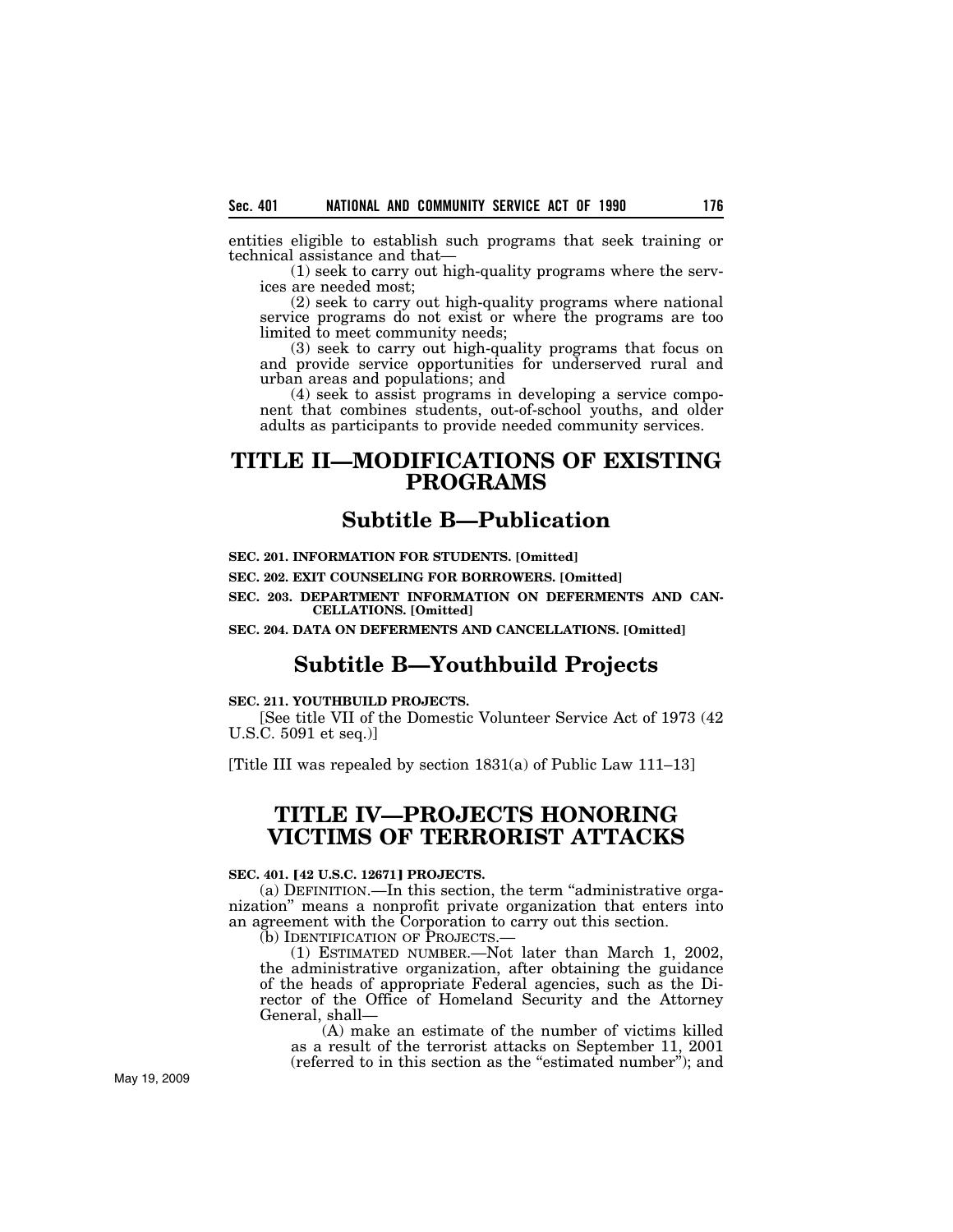(B) compile a list that specifies, for each individual that the administrative organization determines to be such a victim, the name of the victim and the State in which the victim resided.

(2) IDENTIFIED PROJECTS.—The administrative organization may identify approximately the estimated number of community-based national and community service projects that meet the requirements of subsection (d). The administrative organization may name projects in honor of victims described in subsection  $(b)(1)(A)$ , after obtaining the permission of an appropriate member of the victim's family and the entity carrying out the project.

(c) ELIGIBLE ENTITIES.—To be eligible to have a project named under this section, the entity carrying out the project shall be a political subdivision of a State, a business, a nonprofit organization (which may be a religious organization), an Indian tribe, or an institution of higher education.

(d) PROJECTS.—The administrative organization shall name, under this section, projects—

(1) that advance the goals of unity, and improving the quality of life in communities; and

(2) that will be planned, or for which implementation will begin, within a reasonable period after the date of enactment of the Unity in the Spirit of America Act, as determined by the administrative organization.

(e) WEBSITE AND DATABASE.—The administrative organization shall create and maintain websites and databases, to describe projects named under this section and serve as appropriate vehicles for recognizing the projects.

# **TITLE V—AUTHORIZATION OF APPROPRIATIONS**

### **SEC. 501. [42 U.S.C. 12681] AUTHORIZATION OF APPROPRIATIONS.**

 $(a)$  Title I.—

(1) SUBTITLE B.—

(A) IN GENERAL.—There are authorized to be appropriated to provide financial assistance under subtitle B of title I—

(i) \$97,000,000 for fiscal year 2010; and

(ii) such sums as may be necessary for each of fiscal years 2011 through 2014.

(B) PART IV RESERVATION.—Of the amount appropriated under subparagraph  $(A)$  for a fiscal year, the Corporation may reserve such sums as may be necessary to carry out part IV of subtitle B of title I.

(C) SECTION 118A.—Of the amount appropriated under subparagraph (A) and not reserved under subparagraph (B) for a fiscal year, not more than \$7,000,000 shall be made available for awards to Campuses of Service under section 118A.

(D) SECTION 119(C)(8).—Of the amount appropriated under subparagraph (A) and not reserved under subpara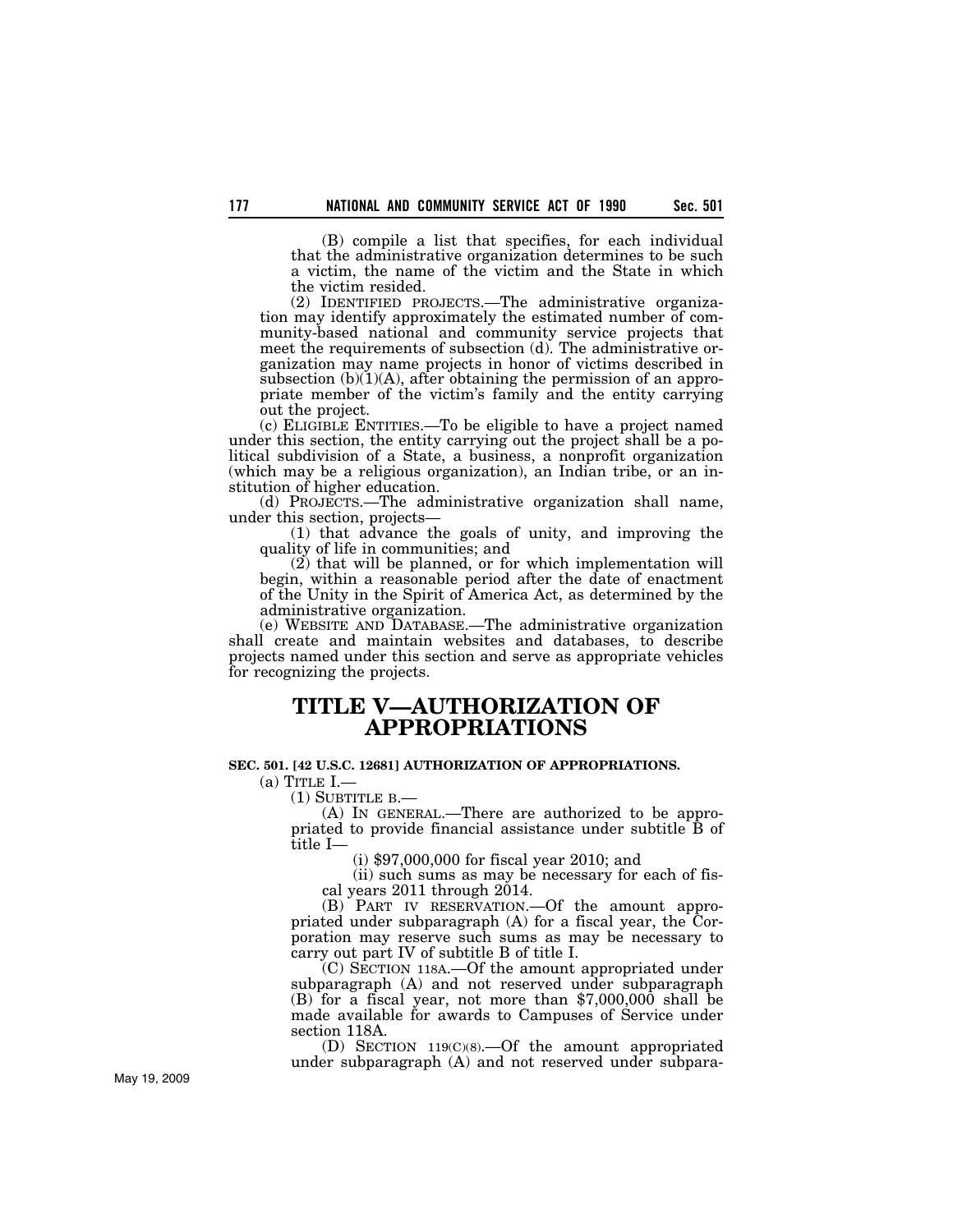graph (B) for a fiscal year, not more than \$10,000,000 shall be made available for summer of service program grants under section  $119(c)(8)$ , and not more than \$10,000,000 shall be deposited in the National Service Trust to support summer of service educational awards, consistent with section 119(c)(8).

(E) SECTION 119(C)(9).—Of the amount appropriated under subparagraph (A) and not reserved under subparagraph (B) for a fiscal year, not more than \$20,000,000 shall be made available for youth engagement zone programs under section  $119(c)(9)$ .

(F) GENERAL PROGRAMS.—Of the amount remaining after the application of subparagraphs (A) through (E) for a fiscal year—

(i) not more than 60 percent shall be available to provide financial assistance under part I of subtitle B of title I;

(ii) not more than 25 percent shall be available to provide financial assistance under part II of such subtitle; and

(iii) not less than 15 percent shall be available to provide financial assistance under part III of such subtitle.

(2) SUBTITLES C AND D.—There are authorized to be appropriated, for each of fiscal years 2010 through 2014, such sums as may be necessary to provide financial assistance under subtitle C of title I and to provide national service educational awards under subtitle D of title I for the number of participants described in section  $121(f)(1)$  for each such fiscal year.

 $(3)$  SUBTITLE E.

(A) IN GENERAL.—There are authorized to be appropriated to operate the National Civilian Community Corps and provide financial assistance under subtitle E of title I, such sums as may be necessary for each of fiscal years 2010 through 2014.

(B) PRIORITY.—Notwithstanding any other provision of this Act, in obligating the amounts made available pursuant to the authorization of appropriations in this paragraph, priority shall be given to programs carrying out activities in areas for which the President has declared the existence of a major disaster, in accordance with section 401 of the Robert T. Stafford Disaster Relief and Emergency Assistance Act (42 U.S.C. 5170), including a major disaster as a consequence of Hurricane Katrina or Rita. (4) SUBTITLE H.—

(A) AUTHORIZATION.—There are authorized to be appropriated such sums as may be necessary for each of fiscal years 2010 through 2014 to provide financial assistance under subtitle H of title I.

(B) SECTION 198B.—Of the amount authorized under subparagraph (A) for a fiscal year, such sums as may be necessary shall be made available to provide financial assistance under section 198B and to provide national service educational awards under subtitle D of title I to the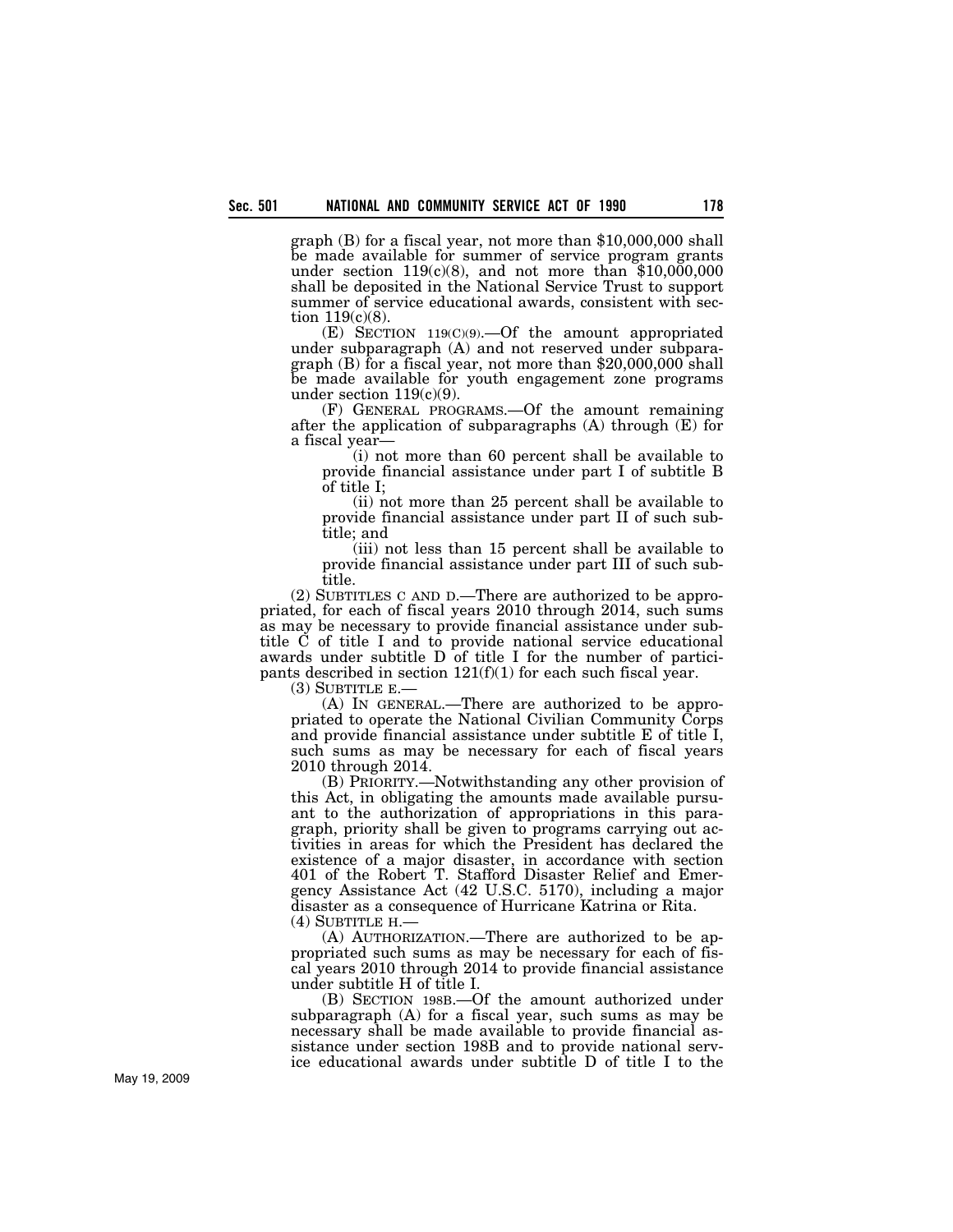number of participants in national service positions established or increased as provided in section 198B(b)(3) for such year.

(C) SECTION 198C.—Of the amount authorized under subparagraph (A) for a fiscal year, \$12,000,000 shall be made available to provide financial assistance under section 198C.

(D) SECTION 198H.—Of the amount authorized under subparagraph (A) for a fiscal year, such sums as may be necessary shall be made available to provide financial assistance under section 198H.

(E) SECTION 198K.—Of the amount authorized under subparagraph (A), there shall be made available to carry out section 198K—

(i) \$50,000,000 for fiscal year 2010;

(ii) \$60,000,000 for fiscal year 2011;

(iii) \$70,000,000 for fiscal year 2012;

(iv) \$80,000,000 for fiscal year 2013; and

(v) \$100,000,000 for fiscal year 2014.

(F) SECTION 198P.—Of the amount authorized under subparagraph (A), there shall be made available to carry out section 198P—

(i) \$50,000,000 for fiscal year 2010;

(ii) \$60,000,000 for fiscal year 2011;

(iii) \$70,000,000 for fiscal year 2012;

(iv) \$80,000,000 for fiscal year 2013; and

(v) \$100,000,000 for fiscal year 2014.

(5) ADMINISTRATION.—

(A) IN GENERAL.—There are authorized to be appropriated for the administration of this Act, including financial assistance under section 126(a), such sums as may be necessary for each of fiscal years 2010 through 2014.

(B) CORPORATION.—Of the amounts appropriated under subparagraph (A) for a fiscal year, a portion shall be made available to provide financial assistance under section 126(a).

(6) EVALUATION, TRAINING, AND TECHNICAL ASSISTANCE.— Notwithstanding paragraphs (1), (2), and (4) and any other provision of law, of the amounts appropriated for a fiscal year under subtitles B, C, and H of title I of this Act and under titles I and II of the Domestic Volunteer Service Act of 1973, the Corporation shall reserve not more than 2.5 percent to carry out sections 112(e) and 179A and subtitle J, of which \$1,000,000 shall be used by the Corporation to carry out section 179A. Notwithstanding subsection (b), amounts so reserved shall be available only for the fiscal year for which the amounts are reserved.

(b) AVAILABILITY OF APPROPRIATIONS.—Funds appropriated under this section shall remain available until expended.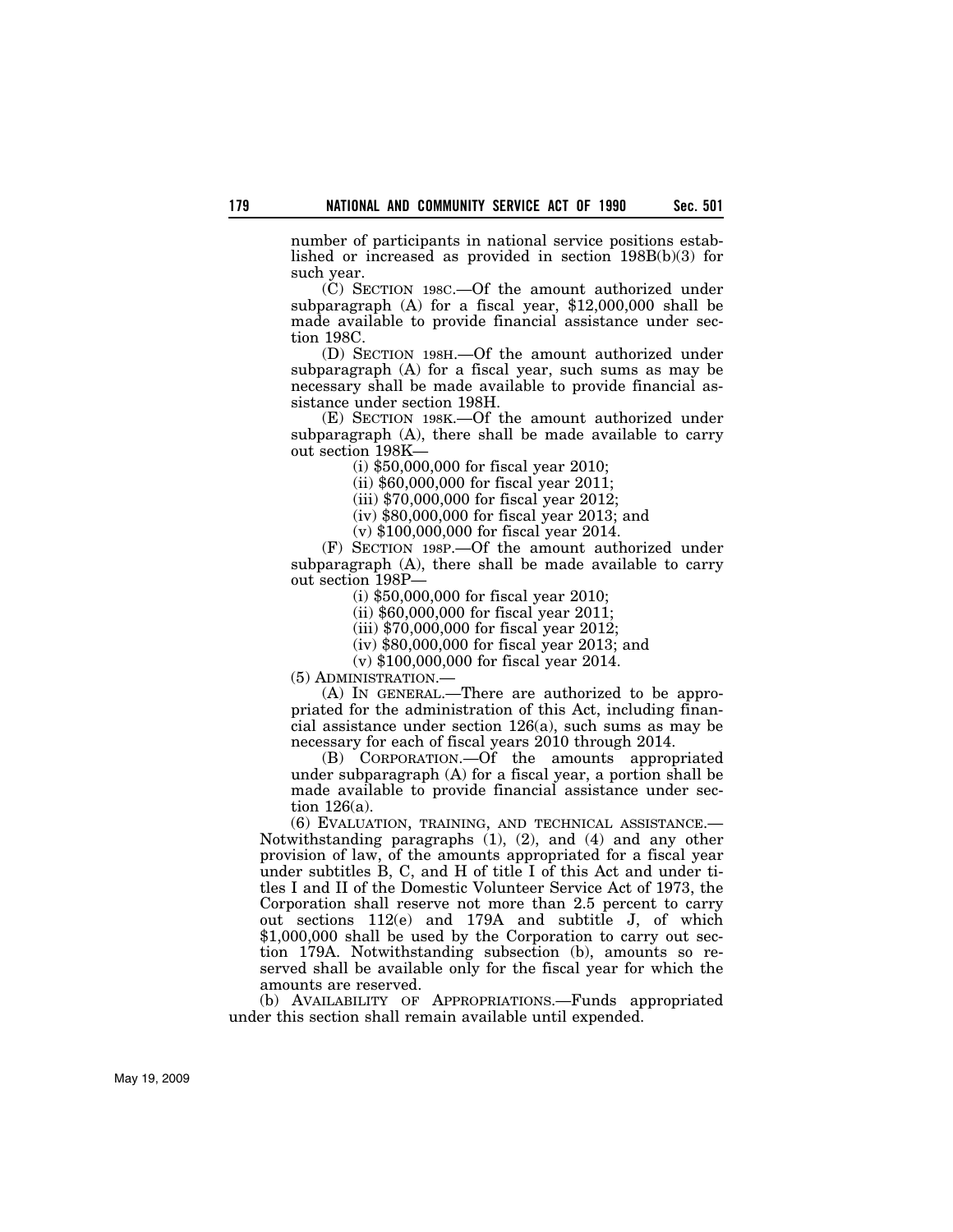# **TITLE VI—MISCELLANEOUS PROVISIONS**

## **SEC. 601. AMTRAK WASTE DISPOSAL.**

 $(a) * * * *$ 

\* \* \* \* \* \* \* (b) PLAN.—Not later than 1 year after the date of enactment of this Act, the National Railroad Passenger Corporation shall prepare and submit to the appropriate committees of Congress a plan that sets forth a schedule and projected cost for the completion of the retrofit program referred to in the amendment made by subsection (a) within the time limit set forth under such amendment.

(c) EFFECTIVE DATE.—The amendments made by subsection (a) shall take effect as if enacted on February 5, 1976.

(d) ENVIRONMENTALLY SENSITIVE AREAS.—Not later than 1 year after the date of enactment of this Act, the Secretary of Transportation, after appropriate notice and comment, and in consultation with the National Railroad Passenger Corporation, the Administrator of the Environmental Protection Agency, the Surgeon General, and State and local officials, shall promulgate such regulations as may be necessary to mitigate the impact of the discharge of human waste from railroad passenger cars on areas that may be considered environmentally sensitive.

(e) AVAILABILITY OF INFORMATION CONCERNING DISPOSAL OF WASTE.—Not later than 1 year after the date of enactment of this Act, the Secretary of Transportation shall promulgate regulations directing the National Railroad Passenger Corporation to, where appropriate, publish printed information, and make public address announcements, explaining its existing disposal technology and the retrofit and new equipment program, and encouraging passengers using existing equipment not to dispose of wastes in stations, railroad yards, or while the train is moving through environmentally sensitive areas.

## **SEC. 602. EXCHANGE PROGRAM WITH COUNTRIES IN TRANSITION FROM TOTALITARIANISM TO DEMOCRACY.**

(a) AUTHORIZATION OF ACTIVITIES; GRANTS OR CONTRACTS FOR EXCHANGES WITH FOREIGN COUNTRIES.—Pursuant to the MutualEducational and Cultural Exchange Act of 1961 and using the authorities contained therein, the President is authorized, when the President considers that it would strengthen international cooperative relations, to provide, by grant, contract, or otherwise, for exchanges with countries that are in transition from totalitarianism to democracy, which include, but are not limited to Poland, Hungary, Czechoslovakia, Bulgaria, and Romania—

(1) by financing studies, research, instruction, and related activities—

(A) of or for American citizens and nationals in foreign countries; and

(B) of or for citizens and nationals of foreign countries in American private businesses, trade associations, unions, chambers of commerce, and local, State, and Federal Gov-